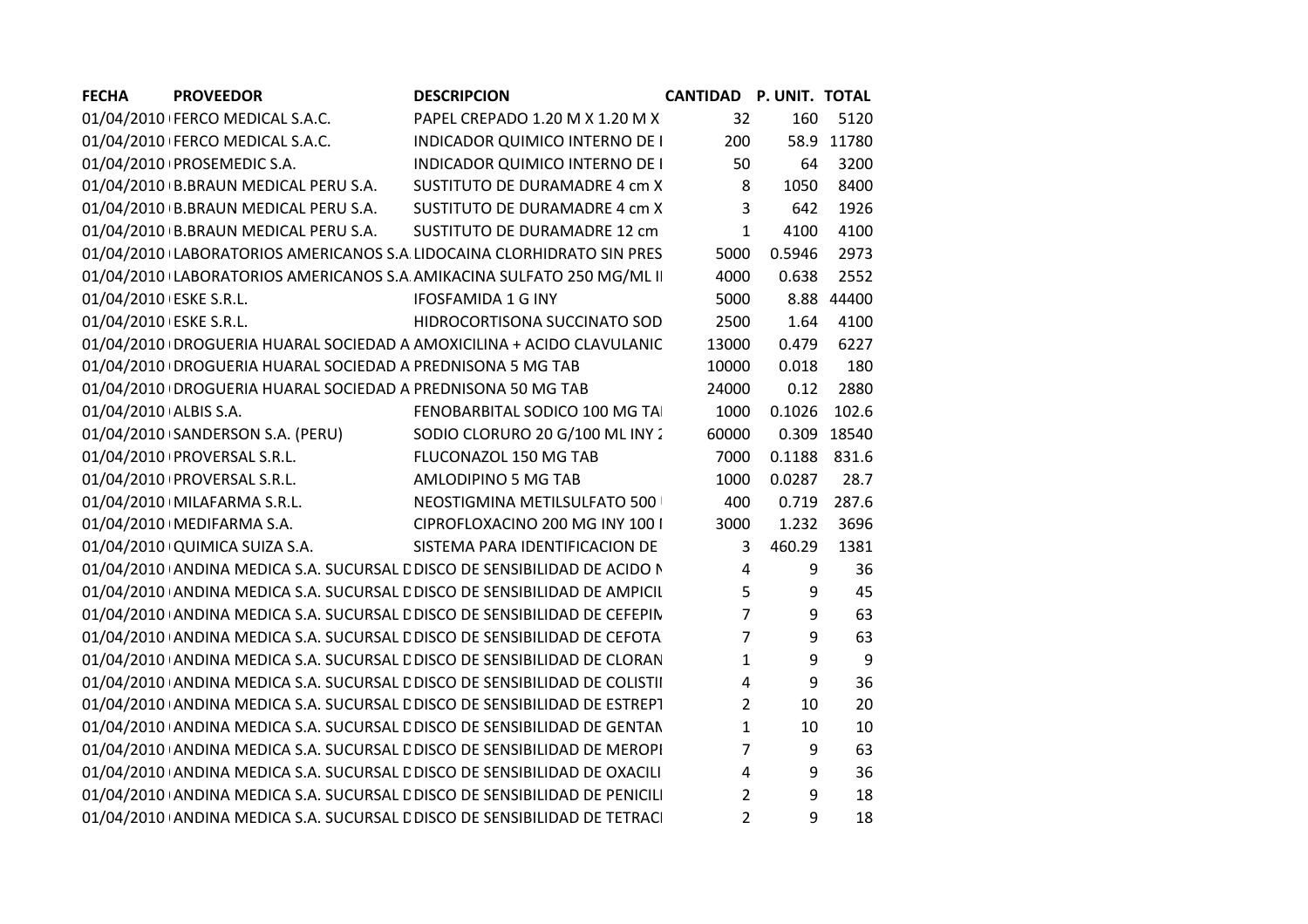01/04/2010 ANDINA MEDICA S.A. SUCURSAL L'DISCO DE SENSIBILIDAD DE VANCOI de la partida de la posta de la part<br>Internationale de la provincia de la provincia de la provincia de la provincia de la provincia de la provincia  $01/04/2010$  ANDINA MEDICA S.A. SUCURSAL L'DISCO DE SENSIBILIDAD DE AMPICIL $2$  2 9 18  $01/04/2010$  ANDINA MEDICA S.A. SUCURSAL L'DISCO DE SENSIBILIDAD DE AZTREO $7$   $9$   $63$  $01/04/2010$  ANDINA MEDICA S.A. SUCURSAL L'DISCO DE SENSIBILIDAD DE CEFALOTUM  $30 \over 30 \over 30 \over 30$ 01/04/2010 ANDINA MEDICA S.A. SUCURSAL L'DISCO DE SENSIBILIDAD DE CEFTRIA  $\begin{array}{ccc} 7 & 9 & 63 \end{array}$  $01/04/2010$  ANDINA MEDICA S.A. SUCURSAL L'DISCO DE SENSIBILIDAD DE CIPROFL $\qquad \qquad 13 \qquad \qquad 9 \qquad 117$  $01/04/2010$  ANDINA MEDICA S.A. SUCURSAL L'DISCO DE SENSIBILIDAD DE GENTAN $2$  2 9 18  $01/04/2010$  ANDINA MEDICA S.A. SUCURSAL L'DISCO DE SENSIBILIDAD DE NITROFI $4 \qquad 9 \qquad 36$  $01/04/2010$  ANDINA MEDICA S.A. SUCURSAL L'DISCO DE SENSIBILIDAD DE NORFLO $2$  a  $9$   $18$  $01/04/2010$  ANDINA MEDICA S.A. SUCURSAL L'DISCO DE SENSIBILIDAD DE RIFAMP $\qquad \qquad 2 \qquad \qquad 9 \qquad 18$  $01/04/2010$  ANDINA MEDICA S.A. SUCURSAL L'DISCO DE SENSIBILIDAD DE AMOXIC  $\hspace{1cm} 7 \hspace{1cm} 9 \hspace{1cm} 63$ 01/04/2010 ANDINA MEDICA S.A. SUCURSAL L'DISCO DE SENSIBILIDAD DE CEFTAZI  $\begin{array}{ccc} 7 & 9 & 63 \end{array}$ 01/04/2010 ANDINA MEDICA S.A. SUCURSAL L'DISCO DE SENSIBILIDAD DE AMIKAC  $\begin{array}{cc} 7 & 9 & 63 \end{array}$  $01/04/2010$  ANDINA MEDICA S.A. SUCURSAL L'DISCO DE SENSIBILIDAD DE OPTOQU $1 \qquad 8 \qquad 8$  $01/04/2010$  ANDINA MEDICA S.A. SUCURSAL L'DISCO DE SENSIBILIDAD DE TEICOPL $\begin{array}{ccc} 4 & 9 & 36 \end{array}$ 01/04/2010 ANDINA MEDICA S.A. SUCURSAL L'DISCO DE SENSIBILIDAD DE CEFOXIT  $\begin{array}{ccc} 5 & 9 & 45 \end{array}$ 01/04/2010 ANDINA MEDICA S.A. SUCURSAL L'DISCO DE SENSIBILIDAD DE SULFAM $3.72\pm 1.33$ 01/04/2010 ANDINA MEDICA S.A. SUCURSAL L'DISCO DE SENSIBILIDAD DE ERITROMICINA 2 a  $9 - 18$  $01/04/2010$  ANDINA MEDICA S.A. SUCURSAL L'DISCO DE SENSIBILIDAD DE CLINDAI  $2$  9 18 02/04/2010 M & M PRODUCTOS MEDICOS Y F. OMEPRAZOL 40 MG INY  $1500$  2.75869 4138  $03/04/2010$  COMERCIAL J.H.V. DEL CENTRO E.I MAIZ MORADO (AL PESO)  $350$  3.5 1225 03/04/2010 COMERCIAL J.H.V. DEL CENTRO E.I CHOCLO DESGRANADO (AL PESO)  $100$  3.3 330 03/04/2010 <mark>COMERCIAL J.H.V. DEL CENTRO E.I CHOCLO ENTERO AL PESO</mark> <sup>30</sup> 1.4 <sup>42</sup> 03/04/2010 <mark>COMERCIAL J.H.V. DEL CENTRO E.I CHOCLO MOLIDO</mark> <sup>20</sup> 4.5 <sup>90</sup>  $03/04/2010$  COMERCIAL J.H.V. DEL CENTRO E.I FRESA (AL PESO)  $4$  2.9 11.6 03/04/2010 COMERCIAL J.H.V. DEL CENTRO E.INARANJA DE JUGO (AL PESO) 600 600 6.89 534 03/04/2010 COMERCIAL J.H.V. DEL CENTRO E.I PIÑA (AL PESO) 2200 2200 0.95 2090  $03/04/2010$  COMERCIAL J.H.V. DEL CENTRO E.I PLATANO DE ISLA (AL PESO)  $100$  1.6 160 03/04/2010 COMERCIAL J.H.V. DEL CENTRO E.I PLATANO DE SEDA (AL PESO) 600 1.25 750 03/04/2010 COMERCIAL J.H.V. DEL CENTRO E.I CARAMBOLA (AL PESO) 100 1.39 139 03/04/2010 COMERCIAL J.H.V. DEL CENTRO E.I PAPAYA (AL PESO) 2200 2200 1.99 4378 03/04/2010 COMERCIAL J.H.V. DEL CENTRO E.IMELON (AL PESO) 200 1.8 360  $03/04/2010$  COMERCIAL J.H.V. DEL CENTRO E.ISANDIA (AL PESO)  $445.5$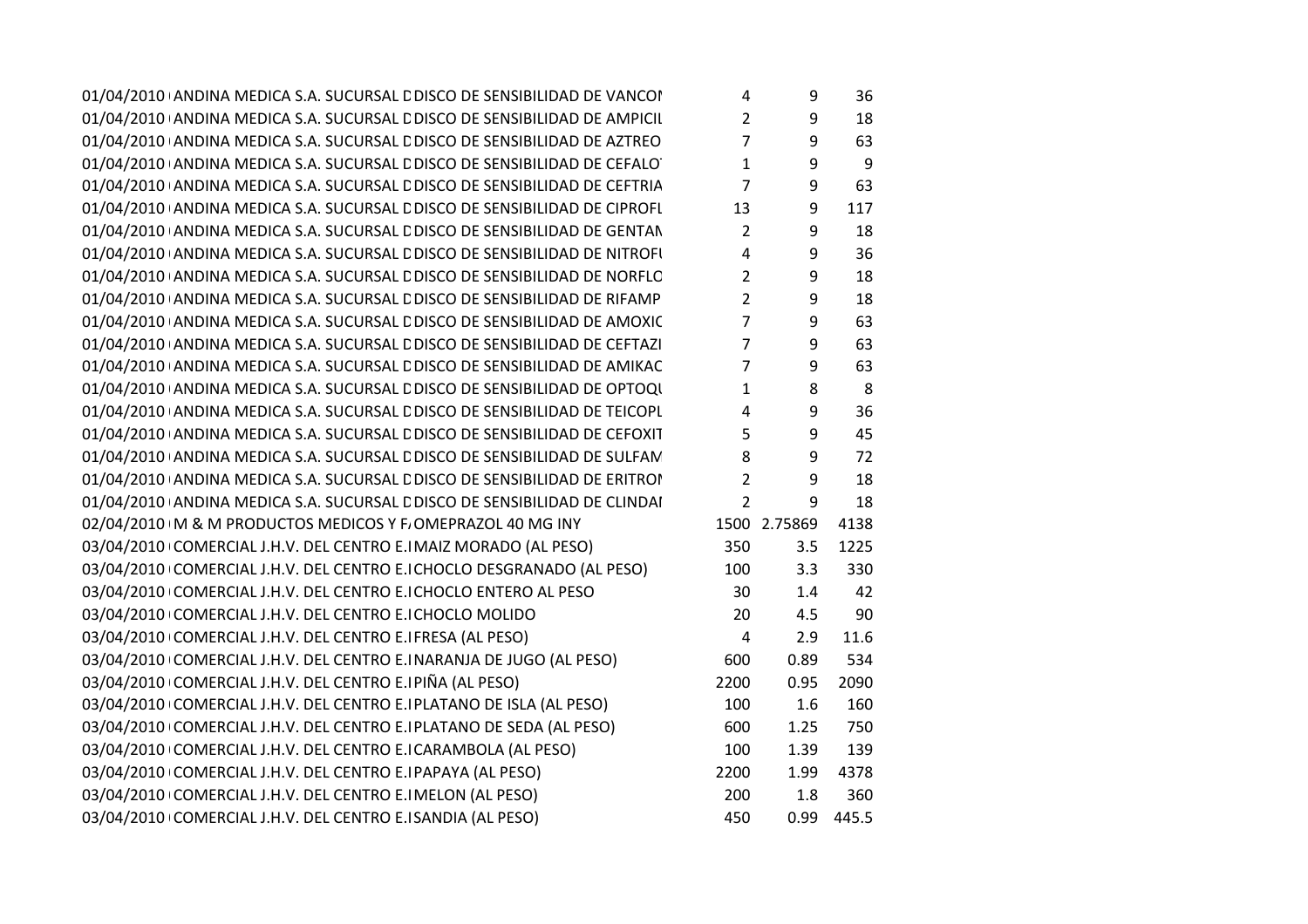| 03/04/2010 COMERCIAL J.H.V. DEL CENTRO E.I MANZANA DE AGUA (AL PESO) | 240            | 1.8  | 432   |
|----------------------------------------------------------------------|----------------|------|-------|
| 03/04/2010 COMERCIAL J.H.V. DEL CENTRO E.I MANZANA DELICIA (AL PESO) | 600            | 2.48 | 1488  |
| 03/04/2010 COMERCIAL J.H.V. DEL CENTRO E.I MARACUYA (AL PESO)        | 200            | 2.2  | 440   |
| 03/04/2010 COMERCIAL J.H.V. DEL CENTRO E.IMEMBRILLO (AL PESO)        | 200            | 2.5  | 500   |
| 03/04/2010 COMERCIAL J.H.V. DEL CENTRO E.IPALTA (AL PESO)            | 170            | 4.88 | 829.6 |
| 03/04/2010 COMERCIAL J.H.V. DEL CENTRO E.ICOCONA (AL PESO)           | 40             | 2.5  | 100   |
| 03/04/2010 COMERCIAL J.H.V. DEL CENTRO E.I PERA DE AGUA (AL PESO)    | 250            | 3.5  | 875   |
| 03/04/2010 COMERCIAL J.H.V. DEL CENTRO E. BLANQUILLO (AL PESO)       | 240            | 2.49 | 597.6 |
| 03/04/2010 COMERCIAL J.H.V. DEL CENTRO E.I KIWI (AL PESO)            | $\overline{4}$ | 4.5  | 18    |
| 03/04/2010 COMERCIAL J.H.V. DEL CENTRO E.ILIMON (AL PESO)            | 360            | 1.69 | 608.4 |
| 03/04/2010 COMERCIAL J.H.V. DEL CENTRO E.I ACELGA (AL PESO)          | 20             | 1.2  | 24    |
| 03/04/2010 COMERCIAL J.H.V. DEL CENTRO E. ALBAHACA (AL PESO)         | $\mathbf{1}$   | 1.8  | 1.8   |
| 03/04/2010 COMERCIAL J.H.V. DEL CENTRO E. BROCOLI (AL PESO)          | 140            | 2.1  | 294   |
| 03/04/2010 COMERCIAL J.H.V. DEL CENTRO E.ITOMATE (AL PESO)           | 400            | 1.8  | 720   |
| 03/04/2010 COMERCIAL J.H.V. DEL CENTRO E.I CALABAZA (AL PESO)        | 430            | 1.1  | 473   |
| 03/04/2010 COMERCIAL J.H.V. DEL CENTRO E. ESPINACA (AL PESO)         | 100            | 1.99 | 199   |
| 03/04/2010 COMERCIAL J.H.V. DEL CENTRO E.IZAPALLO MACRE (AL PESO)    | 1800           | 1.1  | 1980  |
| 03/04/2010 COMERCIAL J.H.V. DEL CENTRO E.I COL CHINA (AL PESO)       | $\mathbf{1}$   | 0.9  | 0.9   |
| 03/04/2010 COMERCIAL J.H.V. DEL CENTRO E.I COL CRESPA (AL PESO)      | 140            | 0.48 | 67.2  |
| 03/04/2010 COMERCIAL J.H.V. DEL CENTRO E.IPAC CHOY (AL PESO)         | $\overline{2}$ | 2.5  | 5     |
| 03/04/2010 COMERCIAL J.H.V. DEL CENTRO E.I ESPARRAGO (AL PESO)       | 30             | 5.5  | 165   |
| 03/04/2010 COMERCIAL J.H.V. DEL CENTRO E.ILECHUGA ORGANICA (AL PESO) | 100            | 1.2  | 120   |
| 03/04/2010 COMERCIAL J.H.V. DEL CENTRO E.IZAPALLO ITALIANO (AL PESO) | 30             | 0.98 | 29.4  |
| 03/04/2010 COMERCIAL J.H.V. DEL CENTRO E. APIO (AL PESO)             | 305            | 0.85 | 259.3 |
| 03/04/2010 COMERCIAL J.H.V. DEL CENTRO E.I CEBOLLA CHINA (AL PESO)   | 10             | 1.1  | 11    |
| 03/04/2010 COMERCIAL J.H.V. DEL CENTRO E.I COLIFLOR (AL PESO)        | 200            | 1.5  | 300   |
| 03/04/2010 COMERCIAL J.H.V. DEL CENTRO E.IPORO (AL PESO)             | 300            | 1.18 | 354   |
| 03/04/2010 COMERCIAL J.H.V. DEL CENTRO E. PIMIENTO MORRON (AL PESO)  | 170            | 2.5  | 425   |
| 03/04/2010 COMERCIAL J.H.V. DEL CENTRO E.IVAINITA (AL PESO)          | 180            | 2.4  | 432   |
| 03/04/2010 COMERCIAL J.H.V. DEL CENTRO E.I CEBOLLA ROJA (AL PESO)    | 1500           | 2.5  | 3750  |
| 03/04/2010 COMERCIAL J.H.V. DEL CENTRO E. ROCOTO AL PESO             | 46             | 3.5  | 161   |
| 03/04/2010 COMERCIAL J.H.V. DEL CENTRO E.IAJI MIRASOL (AL PESO)      | 5              | 12   | 60    |
| 03/04/2010 COMERCIAL J.H.V. DEL CENTRO E.IAJO PELADO A GRANEL        | 105            | 6.5  | 682.5 |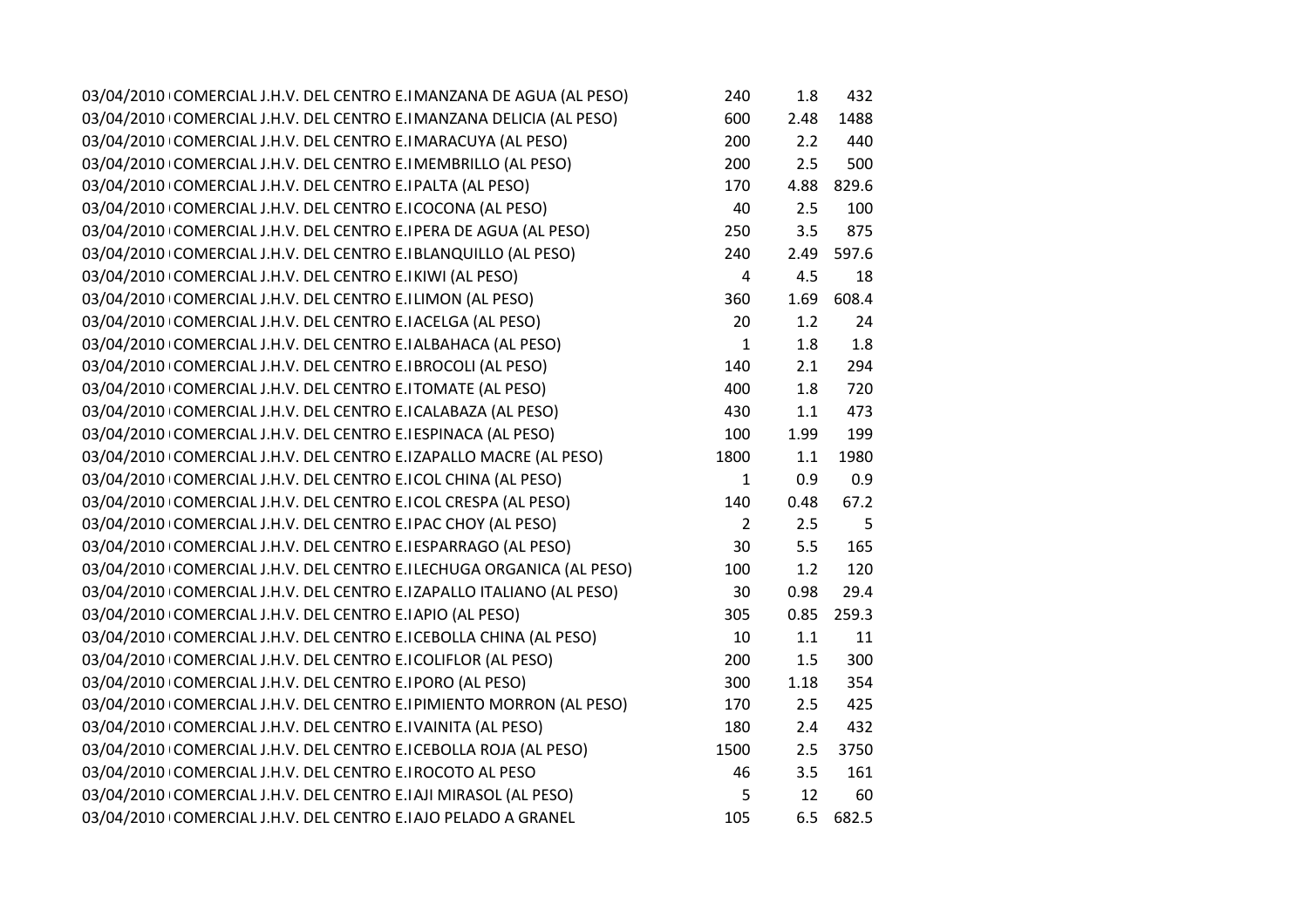| 03/04/2010 COMERCIAL J.H.V. DEL CENTRO E. AJI VERDE                        | 30               | 2.2            | 66    |
|----------------------------------------------------------------------------|------------------|----------------|-------|
| 03/04/2010 COMERCIAL J.H.V. DEL CENTRO E.IAJI PANCA (AL PESO)              | 10               | 13             | 130   |
| 03/04/2010 COMERCIAL J.H.V. DEL CENTRO E. PEPINILLO (AL PESO)              | 270              | 0.8            | 216   |
| 03/04/2010 COMERCIAL J.H.V. DEL CENTRO E.I CAIGUA TIPO CHILENA             | 40               | 2.5            | 100   |
| 03/04/2010 COMERCIAL J.H.V. DEL CENTRO E.I CAIGUA TIPO CRIOLLO             | 150              | 1.65           | 247.5 |
| 03/04/2010 COMERCIAL J.H.V. DEL CENTRO E.IALCACHOFA PELADA (AL PESO)       | 40               | 12             | 480   |
| 03/04/2010 COMERCIAL J.H.V. DEL CENTRO E.I CAMOTE AMARILLO                 | 550              | 1.05           | 577.5 |
| 03/04/2010 COMERCIAL J.H.V. DEL CENTRO E. IOLLUCO                          | 260              | 2.8            | 728   |
| 03/04/2010 COMERCIAL J.H.V. DEL CENTRO E.I PAPA AMARILLA                   | 530              | 1.89           | 1002  |
| 03/04/2010 COMERCIAL J.H.V. DEL CENTRO E.I PAPA BLANCA                     | 2750             | 1.1            | 3025  |
| 03/04/2010 COMERCIAL J.H.V. DEL CENTRO E.IYUCA                             | 260              | 1.1            | 286   |
| 03/04/2010 COMERCIAL J.H.V. DEL CENTRO E. BETERRAGA (AL PESO)              | 350              | 0.99           | 346.5 |
| 03/04/2010 COMERCIAL J.H.V. DEL CENTRO E.INABO (AL PESO)                   | 20               | 1.5            | 30    |
| 03/04/2010 COMERCIAL J.H.V. DEL CENTRO E.IZANAHORIA (AL PESO)              | 1200             | 0.99           | 1188  |
| 03/04/2010 COMERCIAL J.H.V. DEL CENTRO E.IKION FRESCO (AL PESO)            | 10               | 2.8            | 28    |
| 03/04/2010 COMERCIAL J.H.V. DEL CENTRO E.I CHAMPIÑON (AL PESO)             | $\overline{7}$   | 18             | 126   |
| 03/04/2010 COMERCIAL J.H.V. DEL CENTRO E.I ALVERJA VERDE EN VAINA (AL PESO | 185              | 2.85           | 527.3 |
| 03/04/2010 COMERCIAL J.H.V. DEL CENTRO E. ALVERJA CHINA JOLANTAO (AL PESC  | 5                | 6              | 30    |
| 03/04/2010 COMERCIAL J.H.V. DEL CENTRO E.I FREJOL VERDE                    | 20               | 3.6            | 72    |
| 03/04/2010 COMERCIAL J.H.V. DEL CENTRO E.I FREJOL CHINO                    | 25               | 2.2            | 55    |
| 03/04/2010 COMERCIAL J.H.V. DEL CENTRO E.I HABA FRESCA                     | 20               | 1.4            | 28    |
| 03/04/2010 COMERCIAL J.H.V. DEL CENTRO E.I PALLAR VERDE                    | 20               | 2.8            | 56    |
| 03/04/2010 COMERCIAL J.H.V. DEL CENTRO E.I MENTA (AL PESO)                 | 15               | 2.9            | 43.5  |
| 03/04/2010 COMERCIAL J.H.V. DEL CENTRO E.I CULANTRO (AL PESO)              | $\boldsymbol{6}$ | 1.5            | 9     |
| 03/04/2010 COMERCIAL J.H.V. DEL CENTRO E.I HIERBA BUENA (AL PESO)          | 13               | 1.3            | 16.9  |
| 03/04/2010 COMERCIAL J.H.V. DEL CENTRO E. HUACATAY (AL PESO)               | 15               | 1.5            | 22.5  |
| 03/04/2010 COMERCIAL J.H.V. DEL CENTRO E.I PEREJIL (AL PESO)               | 10               | 1.5            | 15    |
| 03/04/2010 COMERCIAL J.H.V. DEL CENTRO E. ROMERO (AL PESO)                 | 11               | $\overline{2}$ | 22    |
| 03/04/2010 COMERCIAL J.H.V. DEL CENTRO E. HIERBA LUISA (AL PESO)           | 15               | 1.8            | 27    |
| 03/04/2010 COMERCIAL J.H.V. DEL CENTRO E.IMANZANILLA FRESCA (AL PESO)      | 10               | 1.8            | 18    |
| 03/04/2010 COMERCIAL J.H.V. DEL CENTRO E.ITORONJIL (AL PESO)               | 11               | 2.5            | 27.5  |
| 03/04/2010 BERNAL CARBAJAL ENRIQUE EDG/ DETERGENTE GRANULADO X 15 KG       | 60               | 62.5           | 3750  |
| 03/04/2010 SAN FERNANDO S.A.<br>FILETE DE POLLO                            | 400              | 14.5           | 5800  |
|                                                                            |                  |                |       |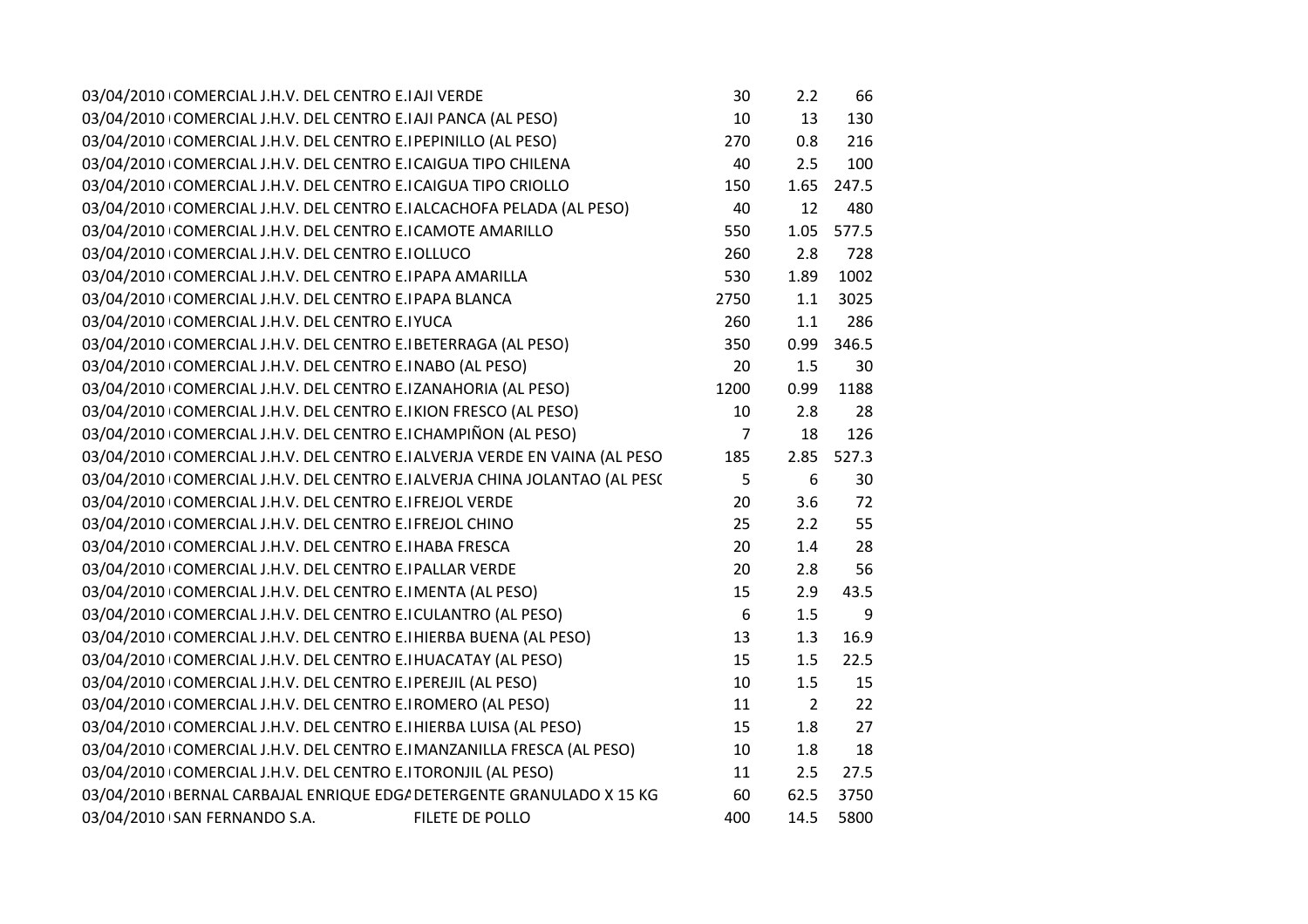| 03/04/2010 SAN FERNANDO S.A.                                          | CARNE DE POLLO CON MENUDENCI         | 500            | 6.6    | 3300  |
|-----------------------------------------------------------------------|--------------------------------------|----------------|--------|-------|
| 03/04/2010 \ SAN FERNANDO S.A.                                        | <b>SUPREMA DE POLLO</b>              | 100            | 12.3   | 1230  |
| 03/04/2010 SAN FERNANDO S.A.                                          | PECHUGA DE PAVITA                    | 150            | 12.3   | 1845  |
| 05/04/2010 QUIMICA SUIZA S.A.                                         | RITUXIMAB 500 MG/50 ML INY 50 N      | $\overline{2}$ | 4199.6 | 8399  |
| 05/04/2010 SISTEMAS ANALITICOS SRL                                    | FILTRO DE LEUCORREDUCCION PAR        | 50             | 107.14 | 5357  |
| 05/04/2010 DROGUERIA PERU S.A.C.                                      | MEGESTROL 40 MG/ML SUS 240 MI        | 250            | 98     | 24500 |
| 05/04/2010 ALBIS S.A.                                                 | ORTOFTALDEHIDO 0.55% X 1 GAL         | 45             | 208.5  | 9383  |
| 05/04/2010 LRGA REPRESENTACIONES E.I.R.L IOPAMIDOL EQUIVALENTE 300 MG |                                      | 120            | 73.9   | 8868  |
| 05/04/2010 LIZARDHI EIRL                                              | <b>CUCHILLA DE ACERO PARA CORTAD</b> | $\mathbf{1}$   | 40     | 40    |
| 05/04/2010 LIZARDHI EIRL                                              | PORCELANA BLANCA PARA FRAGUA         | 50             | 4.29   | 214.5 |
| 05/04/2010 LIZARDHI EIRL                                              | CRUCETA PARA MAYOLICA DE 3 MN        | 5              | 9.9    | 49.5  |
| 05/04/2010 LIZARDHI EIRL                                              | FILETE DE PVC DE 6 MM PARA MAY       | 45             | 11.55  | 519.8 |
| 05/04/2010 LIZARDHI EIRL                                              | ZOCALO PARA LOSETA DE 40 cm X 1      | 70             | 12     | 840   |
| 05/04/2010 LIZARDHI EIRL                                              | PEGAMENTO PARA MAYOLICA X 25         | 35             | 48     | 1680  |
| 05/04/2010 LIZARDHI EIRL                                              | MAYOLICA DE 30 cm X 30 cm            | 120            | 28.64  | 3437  |
| 05/04/2010 LIZARDHI EIRL                                              | <b>CORTADOR DE MAYOLICA</b>          | $\overline{2}$ | 76.73  | 153.5 |
| 05/04/2010   HEREDIA VILCA NILTON GUIDO LLAVE TERMOMAGNETICA TRIFASIC |                                      | $\mathbf{1}$   | 1000   | 1000  |
| 05/04/2010   NEGOCIACIONES DIERU EMPRESA CHULETA DE CERDO             |                                      | 200            | 11.5   | 2300  |
| 05/04/2010   NEGOCIACIONES DIERU EMPRESA CARNE DE GUISO DE CERDO      |                                      | 220            | 12.5   | 2750  |
| 05/04/2010   NEGOCIACIONES DIERU EMPRESA ASADO DE RES                 |                                      | 12             | 18.49  | 221.9 |
| 05/04/2010   NEGOCIACIONES DIERU EMPRESA BOLA DE LOMO                 |                                      | 80             | 17     | 1360  |
| 05/04/2010   NEGOCIACIONES DIERU EMPRESA HIGADO DE RES                |                                      | 110            | 6.7    | 737   |
| 05/04/2010   NEGOCIACIONES DIERU EMPRESA MONDONGO                     |                                      | 110            | 8      | 880   |
| 05/04/2010   NEGOCIACIONES DIERU EMPRESA CARNE DE RES TAPA            |                                      | 500            | 17.5   | 8750  |
| 05/04/2010   NEGOCIACIONES DIERU EMPRESA CARNE DE RES LOMO            |                                      | 6              | 35.8   | 214.8 |
| 05/04/2010   NEGOCIACIONES DIERU EMPRESA CARNE DE RES PALETA          |                                      | 500            | 16     | 8000  |
| 05/04/2010   NEGOCIACIONES DIERU EMPRESA CARNE DE RES OSOBUCO         |                                      | 200            | 12.4   | 2480  |
| 05/04/2010 EMBUTIDOS HUARAL S.A.C.                                    | HOT DOG DE POLLO A GRANEL            | 100            | 9      | 900   |
| 05/04/2010 EMBUTIDOS HUARAL S.A.C.                                    | <b>JAMON DEL PAIS</b>                | 5              | 30     | 150   |
| 05/04/2010 EMBUTIDOS HUARAL S.A.C.                                    | <b>JAMON INGLES</b>                  | 5              | 27.4   | 137   |
| 05/04/2010 EMBUTIDOS HUARAL S.A.C.                                    | JAMONADA DE POLLO                    | 35             | 10.2   | 357   |
| 05/04/2010 \ SAN FERNANDO S.A.                                        | HUEVOS DE GALLINA ROSADOS (AL        | 600            | 4.2    | 2520  |
| 05/04/2010 BERNAL CARBAJAL ENRIQUE EDG/ FIDEO TIPO RAVIOLES           |                                      | 6              | 34     | 204   |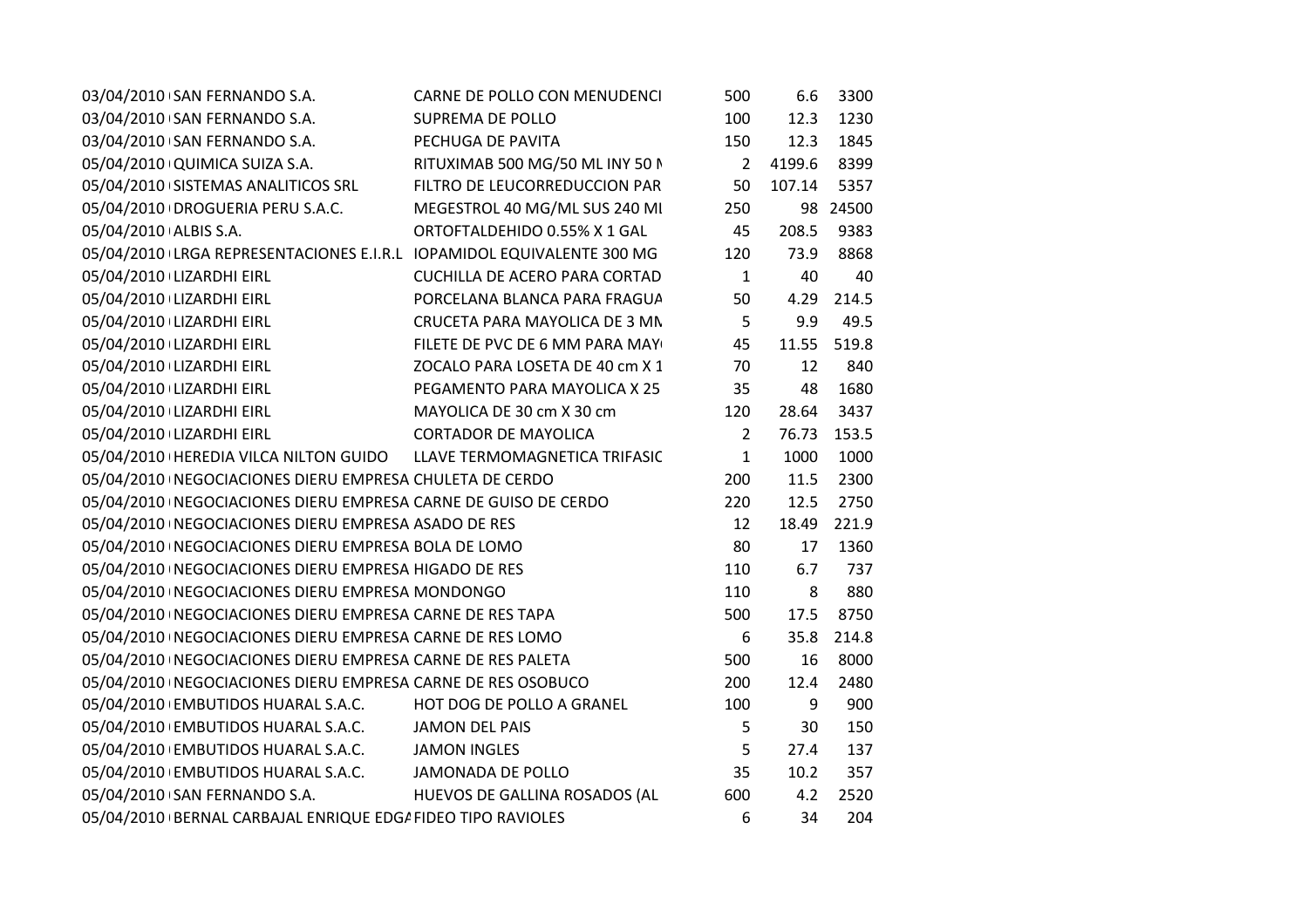| 05/04/2010 BERNAL CARBAJAL ENRIQUE EDG/ PASTA DE LASAÑA X 1 KG<br>$\mathbf{1}$<br>25<br>25<br>05/04/2010 BERNAL CARBAJAL ENRIQUE EDG/ UVA ITALIA (AL PESO)<br>2378<br>750<br>3.17<br>05/04/2010 BERNAL CARBAJAL ENRIQUE EDG/ ACEITUNA EN BOTIJA A GRANEL<br>626.5<br>70<br>8.95<br>05/04/2010 LABORATORIOS AC FARMA S.A. VALPROATO SODICO 500 MG TAB<br>0.495<br>2970<br>6000<br>05/04/2010 LABORATORIOS AC FARMA S.A.<br>HIDROXICARBAMIDA 500 MG TAB<br>17000<br>0.918 15606<br>05/04/2010 LABORATORIOS AC FARMA S.A.<br>METOTREXATO SODICO 2.5 MG TAE<br>27500<br>0.1089<br>2995<br>CODEINA 30 MG/ML INY 2 ML<br>1.1996<br>479.8<br>05/04/2010 LABORATORIOS AC FARMA S.A.<br>400<br>PROPOFOL 20 MG/ML INY 50 ML<br>170.24 17024<br>05/04/2010 QUIMICA SUIZA S.A.<br>100<br>05/04/2010 QUIMICA SUIZA S.A.<br>DESMOPRESINA ACETATO 10 UG/1(<br>20<br>194.8<br>3896<br>4.513 78978<br>05/04/2010 CORPORACION INFARMASA S.A. VANCOMICINA CLORHIDRATO 500 I<br>17500<br>05/04/2010 INSTITUTO PERUANO DE ENERGIA TECNECIO 99 m X mCi<br>1.64<br>6068<br>3700<br>05/04/2010   MEDIFARMA S.A.<br>CLINDAMICINA 600 MG INY 4 ML<br>5500<br>0.8786<br>4832<br>05/04/2010   MEDIFARMA S.A.<br>NITROFURANTOINA 100 MG TAB<br>3000<br>0.0349<br>104.7<br>05/04/2010   MEDIFARMA S.A.<br>METFORMINA CLORHIDRATO 850 N<br>15800<br>0.0338<br>534<br>05/04/2010 CORPORACION INFARMASA S.A. CEFAZOLINA SODICA 1 G INY CON D<br>2000<br>1.3662<br>2732<br>05/04/2010 CORPORACION INFARMASA S.A. CEFTRIAXONA SODICA 1 G INY CON<br>1000<br>1.375<br>1375<br>1600<br>05/04/2010 CORPORACION INFARMASA S.A.<br>METOCLOPRAMIDA CLORHIDRATO<br>0.1837<br>293.9<br>PARECOXIB 40 MG INY 2 ML<br>400<br>25.96 10384<br>05/04/2010 PFIZER S.A.<br>05/04/2010 GP PHARM S.A.<br>MESNA 100 MG/ML INY 4 ML<br>4200<br>5.0932 21391<br>05/04/2010   FRIGORIFICO JO SAC<br>PERICO EN FILETE<br>600<br>18 10800<br>05/04/2010   FRIGORIFICO JO SAC<br>200<br>4800<br><b>TILAPIA EN FILETE</b><br>24<br>200<br>05/04/2010 QUISPE ACHAQUIHUI RODIL<br>TONER PARA FACSIMIL CANON CFX-<br>$\mathbf{1}$<br>200<br>110<br>05/04/2010 QUISPE ACHAQUIHUI RODIL<br>TONER PARA FOTOCOPIADORA XER<br>$\mathbf{1}$<br>110<br>8<br>05/04/2010 QUISPE ACHAQUIHUI RODIL<br>TONER PARA FOTOCOPIADORA KYC<br>290<br>2320<br>05/04/2010 QUISPE ACHAQUIHUI RODIL<br>TONER PARA FOTOCOPIADORA CAN<br>$\pmb{4}$<br>480<br>120<br>$\overline{2}$<br>05/04/2010 QUISPE ACHAQUIHUI RODIL<br>TINTA PARA IMPRESORA HP 2000C/<br>118.1<br>236.2<br>$\overline{7}$<br>05/04/2010 QUISPE ACHAQUIHUI RODIL<br>TINTA PARA IMPRESORA HP 820C/8<br>114<br>798<br>$\overline{2}$<br>05/04/2010 QUISPE ACHAQUIHUI RODIL<br>TINTA PARA IMPRESORA HP 11 COL<br>118.1 236.2<br>$\overline{2}$<br>05/04/2010 QUISPE ACHAQUIHUI RODIL<br>TINTA PARA IMPRESORA HP 11 COL<br>118.1<br>236.2 |
|------------------------------------------------------------------------------------------------------------------------------------------------------------------------------------------------------------------------------------------------------------------------------------------------------------------------------------------------------------------------------------------------------------------------------------------------------------------------------------------------------------------------------------------------------------------------------------------------------------------------------------------------------------------------------------------------------------------------------------------------------------------------------------------------------------------------------------------------------------------------------------------------------------------------------------------------------------------------------------------------------------------------------------------------------------------------------------------------------------------------------------------------------------------------------------------------------------------------------------------------------------------------------------------------------------------------------------------------------------------------------------------------------------------------------------------------------------------------------------------------------------------------------------------------------------------------------------------------------------------------------------------------------------------------------------------------------------------------------------------------------------------------------------------------------------------------------------------------------------------------------------------------------------------------------------------------------------------------------------------------------------------------------------------------------------------------------------------------------------------------------------------------------------------------------------------------------------------------------------------------------------------------------------------------------------------------------------------------------------------------------------------------------------------------------------------------------------------------------------------------------------------------------------------------------------------------------------------------------------------------------------------------------------------------------------------------------------------------------------------------------------------------------------------------------------------|
|                                                                                                                                                                                                                                                                                                                                                                                                                                                                                                                                                                                                                                                                                                                                                                                                                                                                                                                                                                                                                                                                                                                                                                                                                                                                                                                                                                                                                                                                                                                                                                                                                                                                                                                                                                                                                                                                                                                                                                                                                                                                                                                                                                                                                                                                                                                                                                                                                                                                                                                                                                                                                                                                                                                                                                                                                  |
|                                                                                                                                                                                                                                                                                                                                                                                                                                                                                                                                                                                                                                                                                                                                                                                                                                                                                                                                                                                                                                                                                                                                                                                                                                                                                                                                                                                                                                                                                                                                                                                                                                                                                                                                                                                                                                                                                                                                                                                                                                                                                                                                                                                                                                                                                                                                                                                                                                                                                                                                                                                                                                                                                                                                                                                                                  |
|                                                                                                                                                                                                                                                                                                                                                                                                                                                                                                                                                                                                                                                                                                                                                                                                                                                                                                                                                                                                                                                                                                                                                                                                                                                                                                                                                                                                                                                                                                                                                                                                                                                                                                                                                                                                                                                                                                                                                                                                                                                                                                                                                                                                                                                                                                                                                                                                                                                                                                                                                                                                                                                                                                                                                                                                                  |
|                                                                                                                                                                                                                                                                                                                                                                                                                                                                                                                                                                                                                                                                                                                                                                                                                                                                                                                                                                                                                                                                                                                                                                                                                                                                                                                                                                                                                                                                                                                                                                                                                                                                                                                                                                                                                                                                                                                                                                                                                                                                                                                                                                                                                                                                                                                                                                                                                                                                                                                                                                                                                                                                                                                                                                                                                  |
|                                                                                                                                                                                                                                                                                                                                                                                                                                                                                                                                                                                                                                                                                                                                                                                                                                                                                                                                                                                                                                                                                                                                                                                                                                                                                                                                                                                                                                                                                                                                                                                                                                                                                                                                                                                                                                                                                                                                                                                                                                                                                                                                                                                                                                                                                                                                                                                                                                                                                                                                                                                                                                                                                                                                                                                                                  |
|                                                                                                                                                                                                                                                                                                                                                                                                                                                                                                                                                                                                                                                                                                                                                                                                                                                                                                                                                                                                                                                                                                                                                                                                                                                                                                                                                                                                                                                                                                                                                                                                                                                                                                                                                                                                                                                                                                                                                                                                                                                                                                                                                                                                                                                                                                                                                                                                                                                                                                                                                                                                                                                                                                                                                                                                                  |
|                                                                                                                                                                                                                                                                                                                                                                                                                                                                                                                                                                                                                                                                                                                                                                                                                                                                                                                                                                                                                                                                                                                                                                                                                                                                                                                                                                                                                                                                                                                                                                                                                                                                                                                                                                                                                                                                                                                                                                                                                                                                                                                                                                                                                                                                                                                                                                                                                                                                                                                                                                                                                                                                                                                                                                                                                  |
|                                                                                                                                                                                                                                                                                                                                                                                                                                                                                                                                                                                                                                                                                                                                                                                                                                                                                                                                                                                                                                                                                                                                                                                                                                                                                                                                                                                                                                                                                                                                                                                                                                                                                                                                                                                                                                                                                                                                                                                                                                                                                                                                                                                                                                                                                                                                                                                                                                                                                                                                                                                                                                                                                                                                                                                                                  |
|                                                                                                                                                                                                                                                                                                                                                                                                                                                                                                                                                                                                                                                                                                                                                                                                                                                                                                                                                                                                                                                                                                                                                                                                                                                                                                                                                                                                                                                                                                                                                                                                                                                                                                                                                                                                                                                                                                                                                                                                                                                                                                                                                                                                                                                                                                                                                                                                                                                                                                                                                                                                                                                                                                                                                                                                                  |
|                                                                                                                                                                                                                                                                                                                                                                                                                                                                                                                                                                                                                                                                                                                                                                                                                                                                                                                                                                                                                                                                                                                                                                                                                                                                                                                                                                                                                                                                                                                                                                                                                                                                                                                                                                                                                                                                                                                                                                                                                                                                                                                                                                                                                                                                                                                                                                                                                                                                                                                                                                                                                                                                                                                                                                                                                  |
|                                                                                                                                                                                                                                                                                                                                                                                                                                                                                                                                                                                                                                                                                                                                                                                                                                                                                                                                                                                                                                                                                                                                                                                                                                                                                                                                                                                                                                                                                                                                                                                                                                                                                                                                                                                                                                                                                                                                                                                                                                                                                                                                                                                                                                                                                                                                                                                                                                                                                                                                                                                                                                                                                                                                                                                                                  |
|                                                                                                                                                                                                                                                                                                                                                                                                                                                                                                                                                                                                                                                                                                                                                                                                                                                                                                                                                                                                                                                                                                                                                                                                                                                                                                                                                                                                                                                                                                                                                                                                                                                                                                                                                                                                                                                                                                                                                                                                                                                                                                                                                                                                                                                                                                                                                                                                                                                                                                                                                                                                                                                                                                                                                                                                                  |
|                                                                                                                                                                                                                                                                                                                                                                                                                                                                                                                                                                                                                                                                                                                                                                                                                                                                                                                                                                                                                                                                                                                                                                                                                                                                                                                                                                                                                                                                                                                                                                                                                                                                                                                                                                                                                                                                                                                                                                                                                                                                                                                                                                                                                                                                                                                                                                                                                                                                                                                                                                                                                                                                                                                                                                                                                  |
|                                                                                                                                                                                                                                                                                                                                                                                                                                                                                                                                                                                                                                                                                                                                                                                                                                                                                                                                                                                                                                                                                                                                                                                                                                                                                                                                                                                                                                                                                                                                                                                                                                                                                                                                                                                                                                                                                                                                                                                                                                                                                                                                                                                                                                                                                                                                                                                                                                                                                                                                                                                                                                                                                                                                                                                                                  |
|                                                                                                                                                                                                                                                                                                                                                                                                                                                                                                                                                                                                                                                                                                                                                                                                                                                                                                                                                                                                                                                                                                                                                                                                                                                                                                                                                                                                                                                                                                                                                                                                                                                                                                                                                                                                                                                                                                                                                                                                                                                                                                                                                                                                                                                                                                                                                                                                                                                                                                                                                                                                                                                                                                                                                                                                                  |
|                                                                                                                                                                                                                                                                                                                                                                                                                                                                                                                                                                                                                                                                                                                                                                                                                                                                                                                                                                                                                                                                                                                                                                                                                                                                                                                                                                                                                                                                                                                                                                                                                                                                                                                                                                                                                                                                                                                                                                                                                                                                                                                                                                                                                                                                                                                                                                                                                                                                                                                                                                                                                                                                                                                                                                                                                  |
|                                                                                                                                                                                                                                                                                                                                                                                                                                                                                                                                                                                                                                                                                                                                                                                                                                                                                                                                                                                                                                                                                                                                                                                                                                                                                                                                                                                                                                                                                                                                                                                                                                                                                                                                                                                                                                                                                                                                                                                                                                                                                                                                                                                                                                                                                                                                                                                                                                                                                                                                                                                                                                                                                                                                                                                                                  |
|                                                                                                                                                                                                                                                                                                                                                                                                                                                                                                                                                                                                                                                                                                                                                                                                                                                                                                                                                                                                                                                                                                                                                                                                                                                                                                                                                                                                                                                                                                                                                                                                                                                                                                                                                                                                                                                                                                                                                                                                                                                                                                                                                                                                                                                                                                                                                                                                                                                                                                                                                                                                                                                                                                                                                                                                                  |
|                                                                                                                                                                                                                                                                                                                                                                                                                                                                                                                                                                                                                                                                                                                                                                                                                                                                                                                                                                                                                                                                                                                                                                                                                                                                                                                                                                                                                                                                                                                                                                                                                                                                                                                                                                                                                                                                                                                                                                                                                                                                                                                                                                                                                                                                                                                                                                                                                                                                                                                                                                                                                                                                                                                                                                                                                  |
|                                                                                                                                                                                                                                                                                                                                                                                                                                                                                                                                                                                                                                                                                                                                                                                                                                                                                                                                                                                                                                                                                                                                                                                                                                                                                                                                                                                                                                                                                                                                                                                                                                                                                                                                                                                                                                                                                                                                                                                                                                                                                                                                                                                                                                                                                                                                                                                                                                                                                                                                                                                                                                                                                                                                                                                                                  |
|                                                                                                                                                                                                                                                                                                                                                                                                                                                                                                                                                                                                                                                                                                                                                                                                                                                                                                                                                                                                                                                                                                                                                                                                                                                                                                                                                                                                                                                                                                                                                                                                                                                                                                                                                                                                                                                                                                                                                                                                                                                                                                                                                                                                                                                                                                                                                                                                                                                                                                                                                                                                                                                                                                                                                                                                                  |
|                                                                                                                                                                                                                                                                                                                                                                                                                                                                                                                                                                                                                                                                                                                                                                                                                                                                                                                                                                                                                                                                                                                                                                                                                                                                                                                                                                                                                                                                                                                                                                                                                                                                                                                                                                                                                                                                                                                                                                                                                                                                                                                                                                                                                                                                                                                                                                                                                                                                                                                                                                                                                                                                                                                                                                                                                  |
|                                                                                                                                                                                                                                                                                                                                                                                                                                                                                                                                                                                                                                                                                                                                                                                                                                                                                                                                                                                                                                                                                                                                                                                                                                                                                                                                                                                                                                                                                                                                                                                                                                                                                                                                                                                                                                                                                                                                                                                                                                                                                                                                                                                                                                                                                                                                                                                                                                                                                                                                                                                                                                                                                                                                                                                                                  |
|                                                                                                                                                                                                                                                                                                                                                                                                                                                                                                                                                                                                                                                                                                                                                                                                                                                                                                                                                                                                                                                                                                                                                                                                                                                                                                                                                                                                                                                                                                                                                                                                                                                                                                                                                                                                                                                                                                                                                                                                                                                                                                                                                                                                                                                                                                                                                                                                                                                                                                                                                                                                                                                                                                                                                                                                                  |
|                                                                                                                                                                                                                                                                                                                                                                                                                                                                                                                                                                                                                                                                                                                                                                                                                                                                                                                                                                                                                                                                                                                                                                                                                                                                                                                                                                                                                                                                                                                                                                                                                                                                                                                                                                                                                                                                                                                                                                                                                                                                                                                                                                                                                                                                                                                                                                                                                                                                                                                                                                                                                                                                                                                                                                                                                  |
|                                                                                                                                                                                                                                                                                                                                                                                                                                                                                                                                                                                                                                                                                                                                                                                                                                                                                                                                                                                                                                                                                                                                                                                                                                                                                                                                                                                                                                                                                                                                                                                                                                                                                                                                                                                                                                                                                                                                                                                                                                                                                                                                                                                                                                                                                                                                                                                                                                                                                                                                                                                                                                                                                                                                                                                                                  |
|                                                                                                                                                                                                                                                                                                                                                                                                                                                                                                                                                                                                                                                                                                                                                                                                                                                                                                                                                                                                                                                                                                                                                                                                                                                                                                                                                                                                                                                                                                                                                                                                                                                                                                                                                                                                                                                                                                                                                                                                                                                                                                                                                                                                                                                                                                                                                                                                                                                                                                                                                                                                                                                                                                                                                                                                                  |
|                                                                                                                                                                                                                                                                                                                                                                                                                                                                                                                                                                                                                                                                                                                                                                                                                                                                                                                                                                                                                                                                                                                                                                                                                                                                                                                                                                                                                                                                                                                                                                                                                                                                                                                                                                                                                                                                                                                                                                                                                                                                                                                                                                                                                                                                                                                                                                                                                                                                                                                                                                                                                                                                                                                                                                                                                  |
|                                                                                                                                                                                                                                                                                                                                                                                                                                                                                                                                                                                                                                                                                                                                                                                                                                                                                                                                                                                                                                                                                                                                                                                                                                                                                                                                                                                                                                                                                                                                                                                                                                                                                                                                                                                                                                                                                                                                                                                                                                                                                                                                                                                                                                                                                                                                                                                                                                                                                                                                                                                                                                                                                                                                                                                                                  |
| $\overline{2}$<br>118.1 236.2<br>05/04/2010 QUISPE ACHAQUIHUI RODIL<br>TINTA PARA IMPRESORA HP 11 COL                                                                                                                                                                                                                                                                                                                                                                                                                                                                                                                                                                                                                                                                                                                                                                                                                                                                                                                                                                                                                                                                                                                                                                                                                                                                                                                                                                                                                                                                                                                                                                                                                                                                                                                                                                                                                                                                                                                                                                                                                                                                                                                                                                                                                                                                                                                                                                                                                                                                                                                                                                                                                                                                                                            |
| $\overline{3}$<br>05/04/2010 QUISPE ACHAQUIHUI RODIL<br>TINTA PARA IMPRESORA HP F 380/F<br>49.5 148.5                                                                                                                                                                                                                                                                                                                                                                                                                                                                                                                                                                                                                                                                                                                                                                                                                                                                                                                                                                                                                                                                                                                                                                                                                                                                                                                                                                                                                                                                                                                                                                                                                                                                                                                                                                                                                                                                                                                                                                                                                                                                                                                                                                                                                                                                                                                                                                                                                                                                                                                                                                                                                                                                                                            |
| 3<br>62.5 187.5<br>05/04/2010 QUISPE ACHAQUIHUI RODIL<br>TINTA PARA IMPRESORA HP F 380 P                                                                                                                                                                                                                                                                                                                                                                                                                                                                                                                                                                                                                                                                                                                                                                                                                                                                                                                                                                                                                                                                                                                                                                                                                                                                                                                                                                                                                                                                                                                                                                                                                                                                                                                                                                                                                                                                                                                                                                                                                                                                                                                                                                                                                                                                                                                                                                                                                                                                                                                                                                                                                                                                                                                         |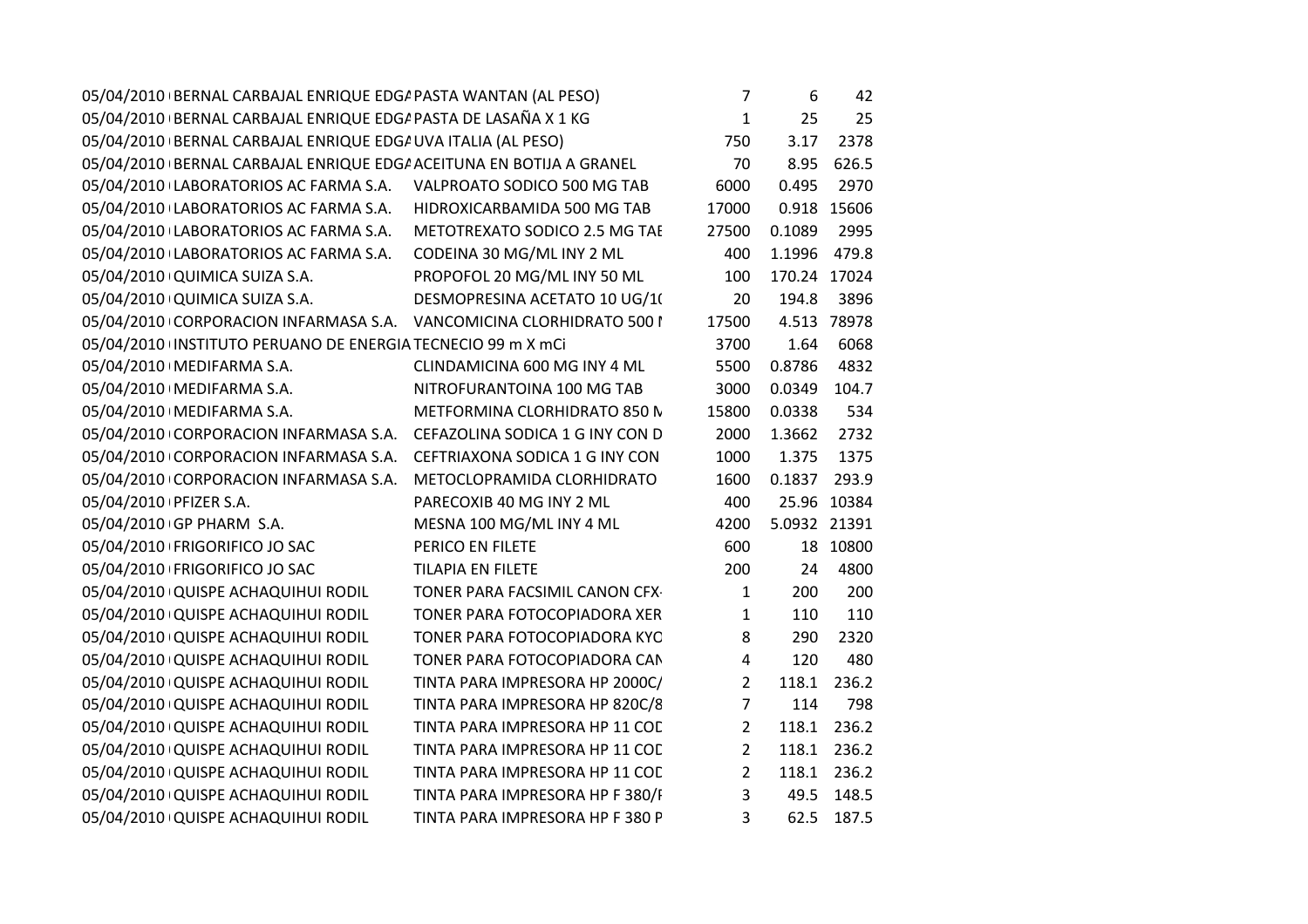| 05/04/2010 QUISPE ACHAQUIHUI RODIL    | TINTA PARA IMPRESORA HP COD. R         | $\overline{2}$ | 80    | 160       |
|---------------------------------------|----------------------------------------|----------------|-------|-----------|
| 05/04/2010 QUISPE ACHAQUIHUI RODIL    | TONER PARA IMPRESORA HP 4250/          | $\mathbf{1}$   | 495   | 495       |
| 05/04/2010 QUISPE ACHAQUIHUI RODIL    | TONER PARA IMPRESORA HP LASER          | 20             | 231.5 | 4630      |
| 05/04/2010 QUISPE ACHAQUIHUI RODIL    | TONER PARA IMPRESORA HP LASER          | 5              | 205   | 1025      |
| 05/04/2010 QUISPE ACHAQUIHUI RODIL    | TONER PARA IMPRESORA HP LASER          | $\mathbf{1}$   | 240   | 240       |
| 05/04/2010 QUISPE ACHAQUIHUI RODIL    | TONER PARA IMPRESORA KYOCERA           | $\overline{2}$ | 305   | 610       |
| 05/04/2010 QUISPE ACHAQUIHUI RODIL    | TONER PARA IMPRESORA HP LASER          | 10             | 265   | 2650      |
| 05/04/2010 QUISPE ACHAQUIHUI RODIL    | TONER PARA IMPRESORA MULTIFU           | 62             |       | 230 14260 |
| 05/04/2010 QUISPE ACHAQUIHUI RODIL    | TONER PARA IMPRESORA XEROX W           | $\mathbf{1}$   | 344   | 344       |
| 05/04/2010 QUISPE ACHAQUIHUI RODIL    | CINTA PARA IMPRESORA EPSON FX          | 8              | 20    | 160       |
| 05/04/2010 QUISPE ACHAQUIHUI RODIL    | CINTA PARA IMPRESORA EPSON FX-         | $\mathbf{1}$   | 75    | 75        |
| 05/04/2010 QUISPE ACHAQUIHUI RODIL    | CINTA PARA IMPRESORA EPSON FX-         | $\mathbf{1}$   | 75    | 75        |
| 05/04/2010 QUISPE ACHAQUIHUI RODIL    | CINTA PARA IMPRESORA EPSON ERI         | 16             | 6     | 96        |
| 05/04/2010 DISTRIBUIDORA PREMIUM S.A. | AGUA DE MESA SIN GAS X 20 L            | 250            | 9     | 2250      |
| 05/04/2010 LARA MONTERO CARMEN ROSA   | <b>GORRA CON VISERA DE DRIL UNISE)</b> | 1000           | 8     | 8000      |
| 06/04/2010 GENSON IMPORT EXPORT S.A.C | DESARMADOR PLANO 1/4" X 8"             | $\mathbf{1}$   | 13    | 13        |
| 06/04/2010 GENSON IMPORT EXPORT S.A.C | DESARMADOR PLANO 3/16" X 6"            | $\mathbf{1}$   | 11    | 11        |
| 06/04/2010 GENSON IMPORT EXPORT S.A.C | DESARMADOR PLANO 3/8" X 10"            | $\mathbf{1}$   | 29    | 29        |
| 06/04/2010 GENSON IMPORT EXPORT S.A.C | DESARMADOR ESTRELLA 3/16" X 6"         | $\mathbf{1}$   | 11    | 11        |
| 06/04/2010 GENSON IMPORT EXPORT S.A.C | DESARMADOR ESTRELLA 1/4" X 8" I        | $\mathbf{1}$   | 13    | 13        |
| 06/04/2010 GENSON IMPORT EXPORT S.A.C | LLAVE STILLSON 14"                     | $\mathbf{1}$   | 72    | 72        |
| 06/04/2010 GENSON IMPORT EXPORT S.A.C | <b>LLAVE STILLSON 8"</b>               | $\mathbf{1}$   | 34    | 34        |
| 06/04/2010 GENSON IMPORT EXPORT S.A.C | LLAVE STILLSON 18"                     | $\mathbf{1}$   | 105   | 105       |
| 06/04/2010 GENSON IMPORT EXPORT S.A.C | MULTITESTER DIGITAL                    | $\mathbf{1}$   | 250   | 250       |
| 06/04/2010 GENSON IMPORT EXPORT S.A.C | <b>GUANTE DE CUERO PARA SEGURID/</b>   | $\mathbf{1}$   | 38    | 38        |
| 06/04/2010 GENSON IMPORT EXPORT S.A.C | CASACA TERMICA UNISEX TALLA L          | 3              | 110   | 330       |
| 06/04/2010 GENSON IMPORT EXPORT S.A.C | CASACA TERMICA UNISEX TALLA M          | 3              | 110   | 330       |
| 06/04/2010 A B PULSAR S.A.C.          | CINTA AISLANTE VINILICA DE 0.15 N      | $\overline{2}$ | 4.5   | 9         |
| 06/04/2010 A B PULSAR S.A.C.          | <b>CABLE ELECTRICO Nº 12</b>           | $\mathbf{1}$   | 160   | 160       |
| 06/04/2010 A B PULSAR S.A.C.          | CAJA DE PASO DE PVC DE 25.5 CM >       | $\overline{2}$ | 16    | 32        |
| 06/04/2010 A B PULSAR S.A.C.          | LLAVE TERMOMAGNETICA 2 X 40 AI         | $\mathbf{1}$   | 81.2  | 81.2      |
| 06/04/2010 A B PULSAR S.A.C.          | INTERRUPTOR TERMICO PARA RIEL          | $\mathbf{1}$   | 42    | 42        |
| 06/04/2010 A B PULSAR S.A.C.          | <b>CURVA PARA SOLDAR O PEGAR DE I</b>  | 10             | 9.8   | 98        |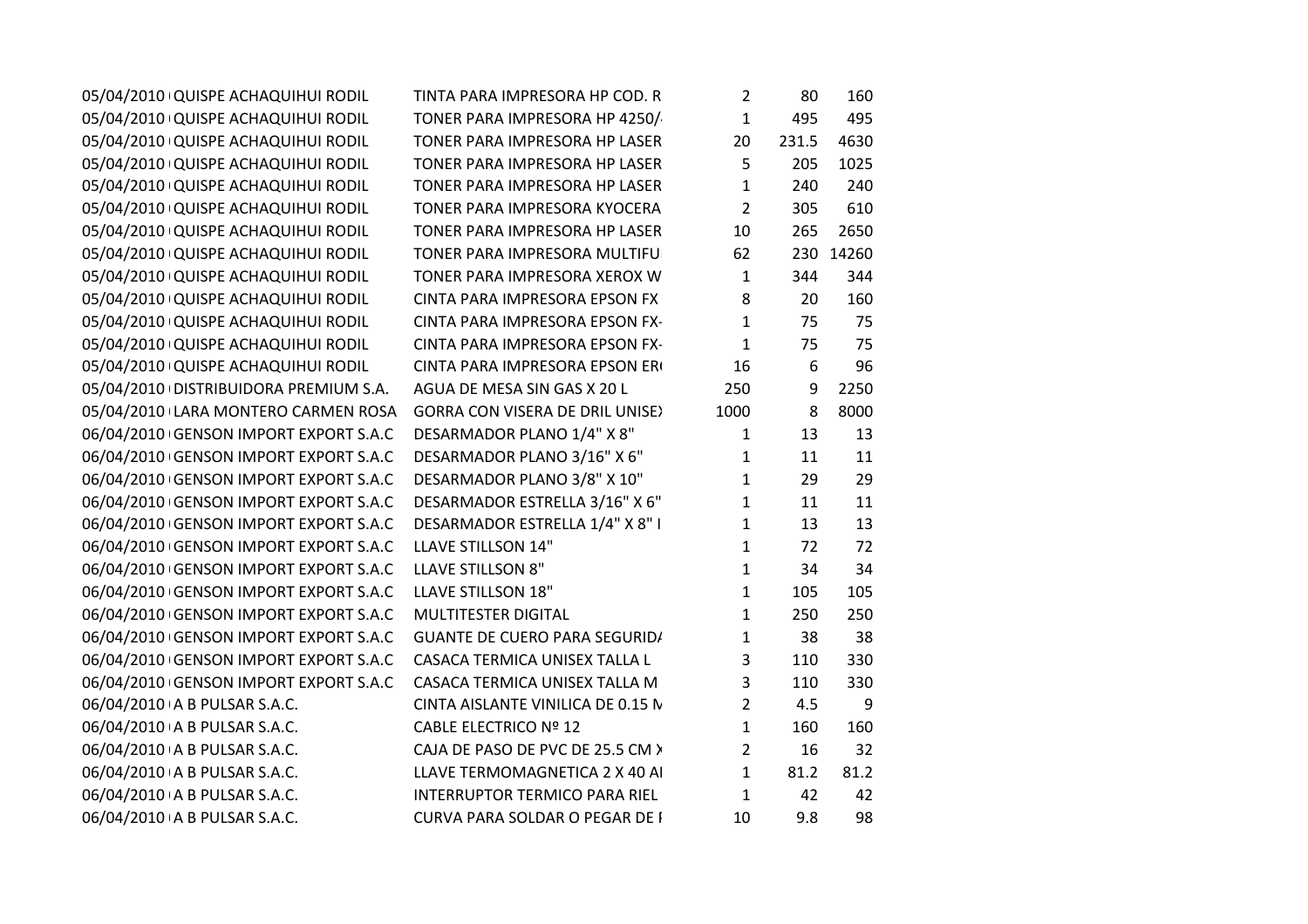| 06/04/2010 A B PULSAR S.A.C. |                                                                   | TUBO DE PVC DE 3/4"                                                   | 5                |              | 32.5 162.5  |
|------------------------------|-------------------------------------------------------------------|-----------------------------------------------------------------------|------------------|--------------|-------------|
|                              | 06/04/2010 DIGITAL X - RAY S.A.C.                                 | PELICULA RADIOGRAFICA LASER 14'                                       | 15               | 711.73 10676 |             |
|                              | 06/04/2010 DIGITAL X - RAY S.A.C.                                 | PELICULA RADIOGRAFICA PARA MA                                         | 35               | 215.21       | 7532        |
|                              | 06/04/2010 DIGITAL X - RAY S.A.C.                                 | PELICULA RADIOGRAFICA LASER 8"                                        | 30               | 316.48       | 9494        |
|                              | 06/04/2010 CKM ASOCIADOS S.A.C.                                   | HOJA DESCARTABLE PARA DERMAT                                          | 10               | 195          | 1950        |
| 06/04/2010 ALBIS S.A.        |                                                                   | ANTICUERPO MONOCLONAL PARA (                                          | $\mathbf{1}$     | 2376         | 2376        |
| 06/04/2010 ALBIS S.A.        |                                                                   | ANTICUERPO MONOCLONAL PARA (                                          | $\overline{2}$   | 1900         | 3800        |
|                              | 06/04/2010 DLMRED UPS SYSTEMS S.A.C - DLN BATERIA 12 V            |                                                                       | 20               | 186.06       | 3721        |
|                              |                                                                   | 06/04/2010 ARTICULOS DE SEGURIDAD INDUS CARTUCHO CONTRA VAPORES ORG.  | 25               | 29.012 725.3 |             |
|                              |                                                                   | 06/04/2010 ARTICULOS DE SEGURIDAD INDUS FILTRO PARA MASCARA PROTECTOI | 25               | 27.334 683.4 |             |
|                              | 06/04/2010 ARTICULOS DE SEGURIDAD INDUS GUANTE DE NITRILO TALLA M |                                                                       | 230              |              | 2.484 571.3 |
|                              | 06/04/2010 ARTICULOS DE SEGURIDAD INDUS GUANTE DE NITRILO TALLA L |                                                                       | 600              | 2.484        | 1490        |
| 06/04/2010 EQUIRENT EIRL     |                                                                   | PISO VINILICO 30 CM X 30 CM                                           | 20               | 40           | 800         |
| 06/04/2010 EQUIRENT EIRL     |                                                                   | CERAMICA DE 33 CM X 33 CM COLC                                        | $\overline{4}$   | 38           | 152         |
| 06/04/2010 EQUIRENT EIRL     |                                                                   | FILETE DE PVC DE 6 MM PARA MAY                                        | $\overline{4}$   | 11           | 44          |
| 06/04/2010 EQUIRENT EIRL     |                                                                   | ZOCALO DE JEBE DE 3"                                                  | 20               | 12           | 240         |
| 06/04/2010 EQUIRENT EIRL     |                                                                   | PEGAMENTO TIPO TEROKAL                                                | $\overline{4}$   | 21.25        | 85          |
| 06/04/2010 EQUIRENT EIRL     |                                                                   | PEGAMENTO ASFALTICO PARA VINI                                         | $\overline{4}$   | 12.375       | 49.5        |
| 06/04/2010 EQUIRENT EIRL     |                                                                   | PEGAMENTO PARA CERAMICA X 25                                          | $\mathbf{1}$     | 47           | 47          |
|                              |                                                                   | 06/04/2010 GENSON IMPORT EXPORT S.A.C CINTA TEFLON DE 12 MM X 12 M    | 30               | $\mathbf{1}$ | 30          |
|                              |                                                                   | 06/04/2010 GENSON IMPORT EXPORT S.A.C BUSHING CON ROSCA DE FIERRO G/  | $2^{\circ}$      | 22           | 44          |
|                              | 06/04/2010 GENSON IMPORT EXPORT S.A.C                             | BUSHING (BUJE) PARA SOLDAR O PI                                       | $\overline{2}$   | 15           | 30          |
|                              | 06/04/2010 GENSON IMPORT EXPORT S.A.C                             | BRIDA DESLIZANTE DE ACERO FORJ/                                       | $\overline{4}$   | 65           | 260         |
|                              | 06/04/2010 GENSON IMPORT EXPORT S.A.C                             | BRIDA DESLIZANTE DE ACERO FORJ/                                       | $\overline{4}$   | 65           | 260         |
|                              | 06/04/2010 GENSON IMPORT EXPORT S.A.C                             | CODO CON ROSCA DE FIERRO GALV                                         | $\boldsymbol{6}$ | 9            | 54          |
|                              | 06/04/2010 GENSON IMPORT EXPORT S.A.C                             | TEE CON ROSCA DE FIERRO GALVAN                                        | $\overline{4}$   | 45           | 180         |
|                              | 06/04/2010 GENSON IMPORT EXPORT S.A.C                             | VALVULA COMPUERTA DE 4" BRON                                          | $2^{\circ}$      | 495          | 990         |
|                              | 06/04/2010 GENSON IMPORT EXPORT S.A.C                             | VALVULA COMPUERTA DE 2" BRON                                          | $\overline{2}$   | 119          | 238         |
|                              | 06/04/2010 GENSON IMPORT EXPORT S.A.C                             | TUBO DE FIERRO GALVANIZADO DE                                         | $\mathbf{1}$     | 230          | 230         |
|                              | 06/04/2010 GENSON IMPORT EXPORT S.A.C                             | TUBO DE FIERRO GALVANIZADO DE                                         | $\mathbf{1}$     | 598          | 598         |
| 06/04/2010 DMS PERU SAC      |                                                                   | ETIQUETA PARA IDENTIFICACION                                          | 18               | 8.33         | 149.9       |
| 06/04/2010 DMS PERU SAC      |                                                                   | CINTA PARA IMPRESORA EPSON FX-                                        | 20               | 8.2824 165.7 |             |
| 06/04/2010 NEWSON S.A        |                                                                   | SUSTITUTO DE DURAMADRE 6 X 10                                         | $\mathbf{1}$     | 3100         | 3100        |
|                              |                                                                   |                                                                       |                  |              |             |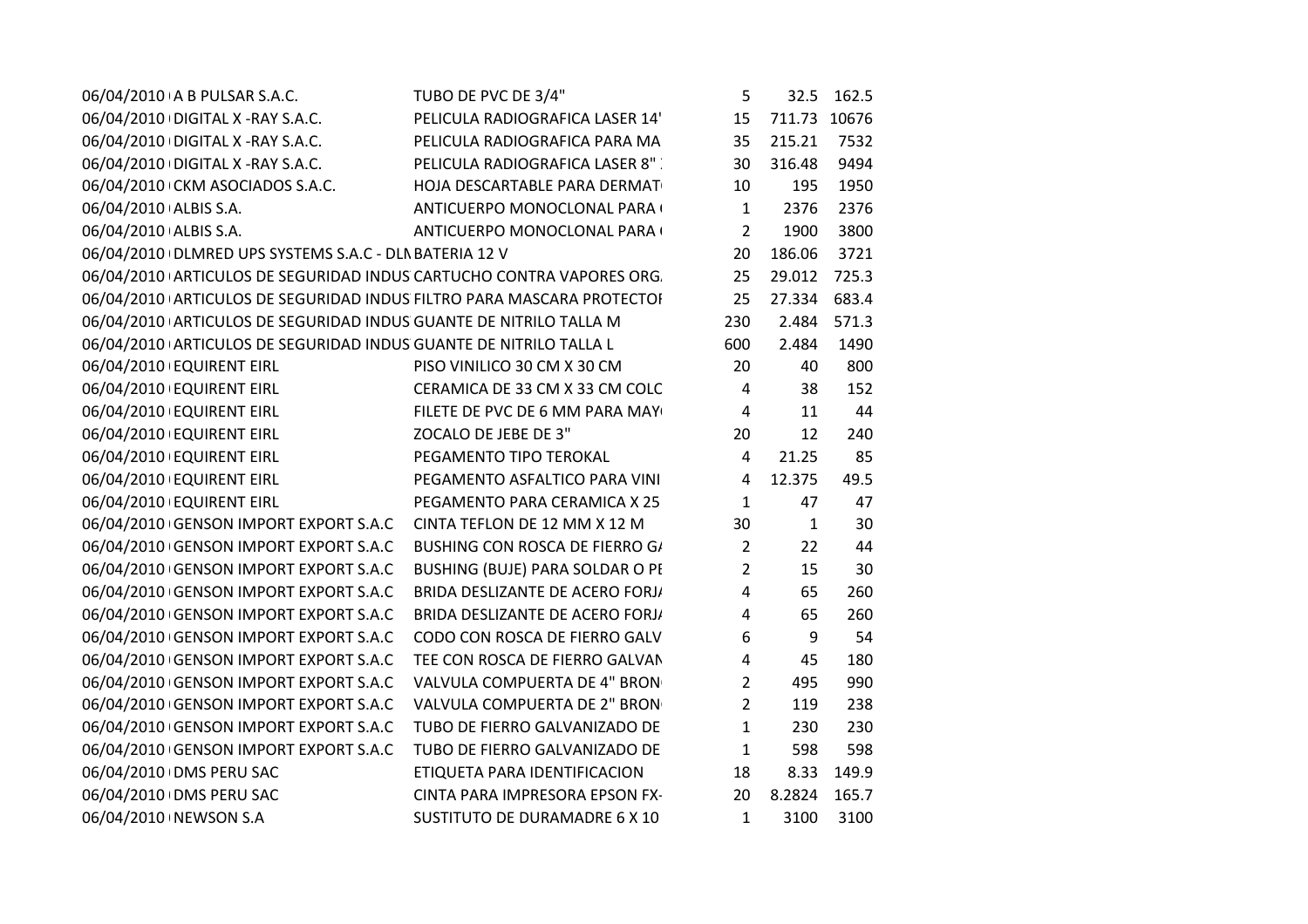| 06/04/2010 NEWSON S.A                                                    | SUSTITUTO DE DURAMADRE 6 X 10    | 1              | 3100      | 3100        |
|--------------------------------------------------------------------------|----------------------------------|----------------|-----------|-------------|
| 06/04/2010 NEWSON S.A                                                    | SUSTITUTO DE DURAMADRE 6 X 10    | $\mathbf{1}$   | 3100      | 3100        |
| 06/04/2010 NEWSON S.A                                                    | SUSTITUTO DE DURAMADRE 5 X 6 C   | $\mathbf{1}$   | 1600      | 1600        |
| 06/04/2010 NEWSON S.A                                                    | MALLA DE TITANIO 80 MM X 50 MN   | $\mathbf{1}$   | 1056      | 1056        |
| 06/04/2010 NEWSON S.A                                                    | TORNILLO DE TITANIO 1.6 mm X 4 n | 10             | 107       | 1070        |
| 06/04/2010 ALBIS S.A.                                                    | ANTICUERPO MONOCLONAL PARA (     | $\overline{2}$ | 2200      | 4400        |
| 06/04/2010 ALBIS S.A.                                                    | ANTICUERPO MONOCLONAL PARA (     | $\overline{2}$ | 2200      | 4400        |
| 06/04/2010 ALBIS S.A.<br>SOLUCION SHUT DOWN X 5 L                        |                                  | 5              | 260       | 1300        |
| 06/04/2010 ALBIS S.A.                                                    | SOLUCION LISANTE CON CLORURO     | $\mathbf{1}$   | 1572.5    | 1573        |
| 06/04/2010 ALBIS S.A.                                                    | SOLUCION BUFFER PARA CITOMETR    | 5              | 472.75    | 2364        |
| 06/04/2010 SOCIEDAD SUIZO PERUANA DE EN QUESO TIPO EDAM                  |                                  | $\overline{4}$ |           | 19.99 79.96 |
| 06/04/2010 SOCIEDAD SUIZO PERUANA DE EN QUESO FRESCO DE VACA             |                                  | 100            | 13.8      | 1380        |
| 06/04/2010 SOCIEDAD SUIZO PERUANA DE EN QUESO FUNDIDO                    |                                  | 12             |           | 19.28 231.4 |
| 06/04/2010 SOCIEDAD SUIZO PERUANA DE EN QUESO MOZARELLA                  |                                  | $\mathbf{1}$   |           | 23.49 23.49 |
| 06/04/2010 SOCIEDAD SUIZO PERUANA DE EN QUESO CREMA X 225 G              |                                  | $\overline{2}$ | 9         | 18          |
| 07/04/2010   HEREDIA VILCA NILTON GUIDO CABLE VULCANIZADO 3 X 16 X 100 I |                                  | $\overline{2}$ | 304.4     | 608.8       |
| 07/04/2010 PRODUCTOS ROCHE Q.F.S.A.                                      | SOLUCION DE CALIBRACION C1 PAR   |                | 3 2474.42 | 7423        |
| 07/04/2010 PRODUCTOS ROCHE Q.F.S.A.                                      | SOLUCION DE CALIBRACION C2 PAR   | 3              | 3300      | 9900        |
| 07/04/2010 PRODUCTOS ROCHE Q.F.S.A.                                      | SOLUCION DE CALIBRACION C3 PAR   | $\mathbf{3}$   | 3319      | 9957        |
| 07/04/2010 CURAMED SAC                                                   | SUTURA ACIDO POLIGLACTIN 3/0 C/  | 144            | 9.25      | 1332        |
| 07/04/2010 CURAMED SAC                                                   | SUTURA ACIDO POLIGLACTIN 3/0 C/  | 216            | 11.98     | 2588        |
| 07/04/2010 SANDERSON S.A. (PERU)<br>DACARBAZINA 200 MG INY               |                                  | 500            |           | 20 10000    |
| 07/04/2010 CURAMED SAC                                                   | RECARGA PARA GRAPADORA QUIRL     | 8              | 450       | 3600        |
| 07/04/2010   PALMAGYAR S.A.                                              | VINCRISTINA SULFATO 1 MG/ML IN   | 1200           |           | 9 10800     |
| 07/04/2010 CURAMED SAC                                                   | SUTURA ACIDO POLIGLACTIN 2/0 C/  | 144            | 8.6       | 1238        |
| 07/04/2010 CURAMED SAC                                                   | SUTURA ACIDO POLIGLACTIN 2/0 C/  | 144            | 11.46     | 1650        |
| 07/04/2010 PALMAGYAR S.A.                                                | PROPOFOL 10 MG/ML INY 20 ML      | 600            | 7.2       | 4320        |
| 07/04/2010 TAGUMEDICA S.A.                                               | SUTURA NYLON AZUL MONOFILAM      | 240            | 4         | 960         |
| 07/04/2010 OQ PHARMA S.A.C<br>CEFTAZIDIMA 1 G INY                        |                                  | 3000           | 3         | 9000        |
| 07/04/2010 DISPROPEI S.A.C.                                              | ALITA DESCARTABLE Nº 21 G X 3/4" | 2000           | 0.4       | 800         |
| 07/04/2010 DISPROPEI S.A.C.                                              | ALITA DESCARTABLE Nº 23 G X 3/4" | 2000           | 0.4       | 800         |
| 07/04/2010 TECNOFARMA S.A.<br>TRIPTORELINA 11.25 MG INY                  |                                  | 5.             | 1260      | 6300        |
| 07/04/2010 TECNOFARMA S.A.<br>TOPOTECAN 4 MG/4 ML                        |                                  | 43             | 163       | 7009        |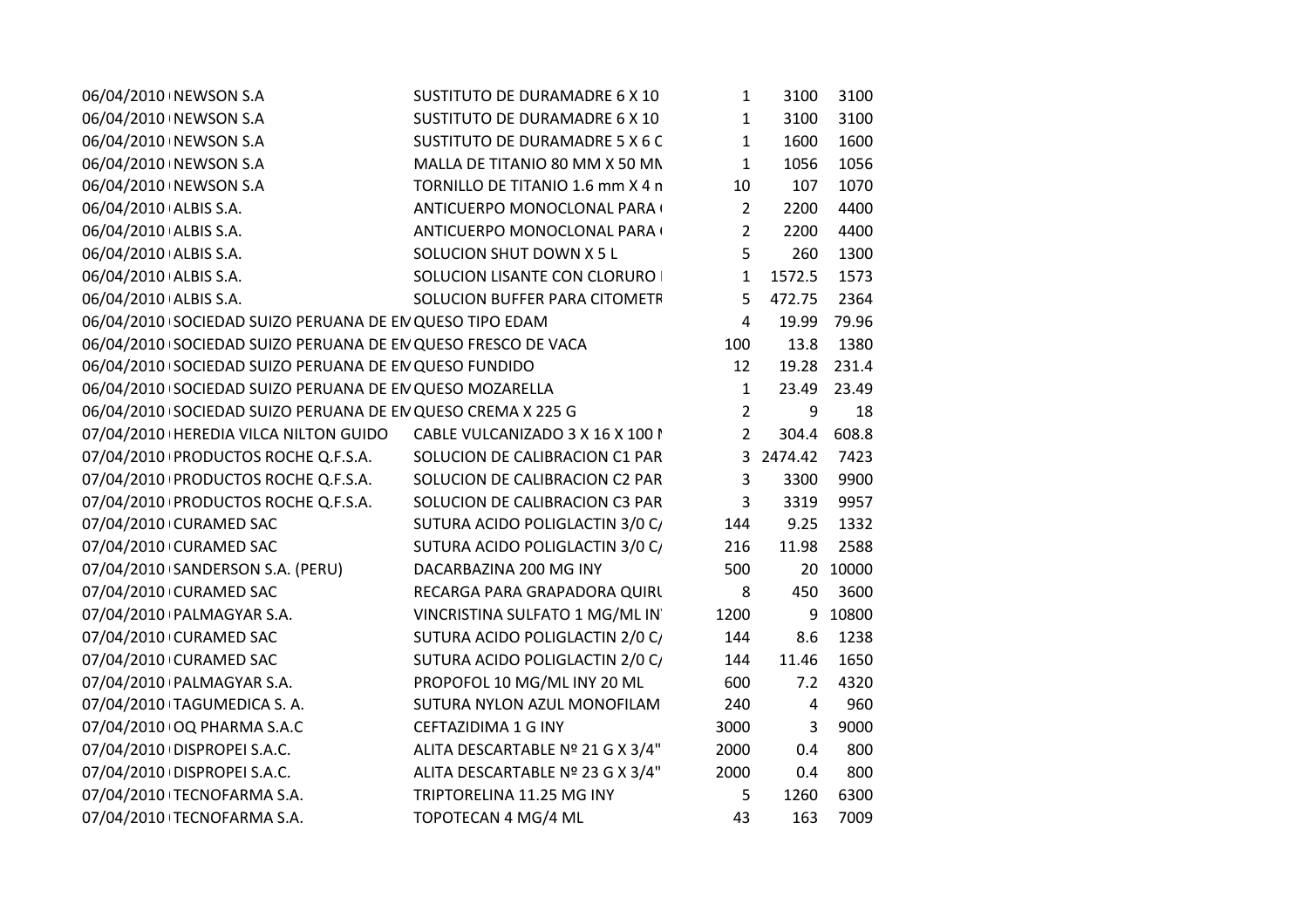| 07/04/2010 FARMADUAL S.A.C                                                | <b>IMATINIB MESILATO 400 MG TAB</b>   | 60             | 85        | 5100       |
|---------------------------------------------------------------------------|---------------------------------------|----------------|-----------|------------|
| 07/04/2010   PALMAGYAR S.A.                                               | <b>IOPAMIDOL EQUIVALENTE 370 MG</b>   | 166            |           | 65 10790   |
| 07/04/2010 FARMADUAL S.A.C                                                | VINORELBINA 50 MG/5 ML INY 5 M        | 40             | 190       | 7600       |
| 07/04/2010 QUIMICA SUIZA S.A.                                             | PANCREATINA 150 MG TAB                | 2000           | 1.13      | 2260       |
| 07/04/2010 QUIMICA SUIZA S.A.                                             | MIDAZOLAM 15 MG TAB                   | 1000           | 2.6       | 2600       |
| 07/04/2010 B.BRAUN MEDICAL PERU S.A.                                      | JERINGA DESCARTABLE 60 ML CON         | 500            | 3.7       | 1850       |
| 07/04/2010 QUALITY PHARMA EIRL                                            | COLISTINA 100 MG/2ML INY              | 30             |           | 355 10650  |
| 07/04/2010 MEDROCK CORPORATION S.AC                                       | <b>CAPTOPRIL 25 MG TAB</b>            | 15000          | 0.033     | 495        |
| 07/04/2010   MEDROCK CORPORATION S.AC                                     | DIMENHIDRINATO 50 MG TAB              | 50000          | 0.044     | 2200       |
| 07/04/2010   MEDROCK CORPORATION S.AC                                     | AMBROXOL 30 MG/5 ML JBE 120 M         | 250            | 1.5       | 375        |
| 07/04/2010 DISTRIBUIDORA MARLON S.R.L                                     | RIFAMICINA 1 G/100 ML SOL 30 ML       | 100            | 12.5      | 1250       |
| 07/04/2010 DROGUERIA DANY S.A.C                                           | LIDOCAINA CLORHIDRATO 2 G/100         | 1300           | 4.4       | 5720       |
| 07/04/2010 ALBIS S.A.                                                     | LEVOSULPIRIDA 25 MG TAB               | 4000           | 2.243     | 8972       |
| 07/04/2010 CORPORACION QUIMICA YOHISA ! ALCOHOL ISOPROPILICO (ISOPROPA    |                                       |                | 1 199.206 | 199.2      |
| 07/04/2010 C & E LAB DEALERS S.A.                                         | DOSAJE DE TIEMPO DE TROMBOPL/         | 3000           | 2.68      | 8040       |
| 07/04/2010   REFASA S.A.C.                                                | ASPARAGINASA 10000 UI INY             | 210            |           | 133 27930  |
| 07/04/2010   PFIZER S.A.                                                  | METOTREXATO SODICO 25 MG/ML           | 420            | 8.5       | 3570       |
| 07/04/2010   BELOMED S.C.R.LTDA                                           | TUBO DE POLIPROPILENO, FONDO (        | $\overline{2}$ | 351.5     | 703        |
| 07/04/2010 ALBIS S.A.                                                     | TRAMADOL 50 MG TAB                    | 20000          | 0.18      | 3600       |
| 07/04/2010 C & E LAB DEALERS S.A.                                         | <b>FIBRINOGENO</b>                    | 1000           | 3.98      | 3980       |
| 07/04/2010 LABORATORIOS UNIDOS S.A                                        | LACTULOSA 3.33 G/5 ML SUS 180 N       | 800            | 9         | 7200       |
| 07/04/2010 CORPORACION MEDCO S.A.C.                                       | METADONA 10 MG TAB                    | 3000           | 3.56      | 10680      |
| 07/04/2010 LABORATORIOS ROEMMERS S.A. INSULINA HUMANA 100 UI/ML INY       |                                       | 100            | 29        | 2900       |
| 07/04/2010   REFASA S.A.C.                                                | ONDANSETRON CLORHIDRATO 8 M           | 10000          |           | 1.02 10200 |
| 07/04/2010 INORDIC PHARMACEUTICAL COMP HIERRO SACARATO 100 MG INY         |                                       | 250            | 6.4       | 1600       |
| 07/04/2010 B.BRAUN MEDICAL PERU S.A. GELATINA SUCCINILATADA 4 G/100       |                                       | 300            | 30        | 9000       |
| 07/04/2010 COMIESA DRUC S.A.C.                                            | <b>BUPIVACAINA (SIN PRESERVANTES)</b> | 200            | 13        | 2600       |
| 07/04/2010 LABORATORIOS AC FARMA S.A. AMIODARONA 200 MG TAB               |                                       | 3000           | 0.2       | 600        |
| 07/04/2010   HERSIL S.A.LABORATORIOS INDUS MANITOL 20 G/100 ML INY 500 ML |                                       | 500            |           | 21 10500   |
| 07/04/2010 INSTITUTO QUIMIOTERAPICO S.A. DEXAMETASONA 4 MG TAB            |                                       | 50000          | 0.08      | 4000       |
| 07/04/2010 INTERVOZ DEL PERU S.R.L. INTERCOMUNICADOR                      |                                       | $\mathbf{1}$   | 1740      | 1740       |
| 07/04/2010 COMPUTADORAS Y TELECOMUNI(TONER PARA IMPRESORA HP LASER        |                                       | 5              | 835.72    | 4179       |
| 07/04/2010 INDUSTRIAS Y MULTISERV MILAGI ESPONJA DE LAVAR PISO DE 18" PAI |                                       | 100            | 39.5      | 3950       |
|                                                                           |                                       |                |           |            |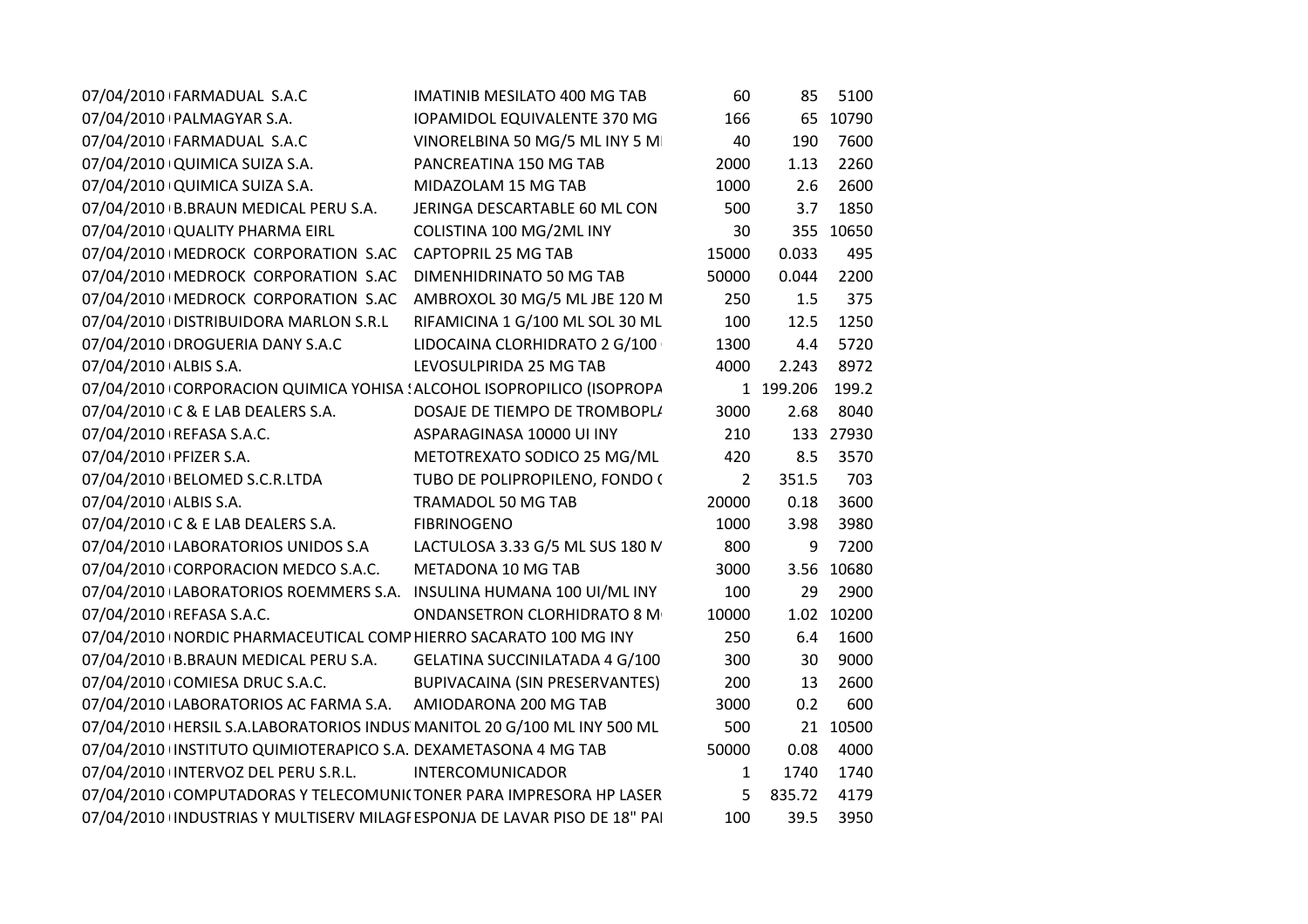| 07/04/2010 INDUSTRIAS Y MULTISERV MILAGI ESPONJA DE LUSTRAR DE 14" PARA  |                                           | 60   | 24   | 1440  |
|--------------------------------------------------------------------------|-------------------------------------------|------|------|-------|
| 07/04/2010 INDUSTRIAS Y MULTISERV MILAGI ESPONJA DE LUSTRAR DE 16" PARA  |                                           | 60   | 35   | 2100  |
| 07/04/2010 INDUSTRIAS Y MULTISERV MILAGI DESATORADOR DE JEBE PARA SERVI  |                                           | 120  | 3.8  | 456   |
| 07/04/2010 INDUSTRIAS Y MULTISERV MILAGI ESCOBILLA DE PLASTICO PARA LAVA |                                           | 180  | 3.8  | 684   |
| 07/04/2010 INDUSTRIAS Y MULTISERV MILAGI ESCOBILLON DE NYLON PARA PISO : |                                           | 200  | 4.3  | 860   |
| 07/04/2010 INDUSTRIAS Y MULTISERV MILAGI ESCOBILLON DE CERDA PARA TECH(  |                                           | 24   | 13.5 | 324   |
| 07/04/2010 INDUSTRIAS Y MULTISERV MILAGI RECOGEDOR DE PLASTICO DE MANO   |                                           | 240  | 8.2  | 1968  |
| 07/04/2010 INDUSTRIAS Y MULTISERV MILAGI SACUDIDOR (PLUMERO) DE TELA     |                                           | 100  | 1.5  | 150   |
| 07/04/2010 INDUSTRIAS Y MULTISERV MILAGI TACHO DE PLASTICO X 25 L        |                                           | 100  | 18.5 | 1850  |
| 07/04/2010 EDWARD RUIZ MOTA                                              | CERA LIQUIDA PARA PISO COLOR RO           | 72   | 21   | 1512  |
| 07/04/2010 EDWARD RUIZ MOTA                                              | CERA EN PASTA PARA PISO COLOR /           | 100  | 24   | 2400  |
| 07/04/2010 EDWARD RUIZ MOTA                                              | CHAMPU PARA ALFOMBRA                      | 60   | 6    | 360   |
| 07/04/2010 EDWARD RUIZ MOTA                                              | LEJIA (HIPOCLORITO DE SODIO) AL 5         | 9600 | 0.15 | 1440  |
| 07/04/2010 EDWARD RUIZ MOTA                                              | REMOVEDOR DE SARRO X 20 L                 | 6    | 20   | 120   |
| 07/04/2010 EDWARD RUIZ MOTA                                              | REMOVEDOR DE CERA                         | 15   | 17.5 | 262.5 |
| 07/04/2010 EDWARD RUIZ MOTA                                              | ESCOBA BAJA POLICIA                       | 40   | 8    | 320   |
| 07/04/2010 EDWARD RUIZ MOTA                                              | <b>ESCOBILLON DE CERDA PARA PISO &gt;</b> | 45   | 4    | 180   |
| 07/04/2010 EDWARD RUIZ MOTA                                              | <b>ESCOBILLON DE CERDA PARA PISO (</b>    | 180  | 7.5  | 1350  |
| 07/04/2010 EDWARD RUIZ MOTA                                              | <b>ESCOBILLON DE CERDA PARA PISO &gt;</b> | 40   | 11.5 | 460   |
| 07/04/2010 EDWARD RUIZ MOTA                                              | JALADOR DE AGUA DE JEBE DE 80 CI          | 180  | 7.5  | 1350  |
| 07/04/2010 EDWARD RUIZ MOTA                                              | <b>TACHO DE PLASTICO TIPO SANSON</b>      | 40   | 45   | 1800  |
| 07/04/2010 EDWARD RUIZ MOTA                                              | <b>TACHO DE PLASTICO TIPO SANSON</b>      | 25   | 18   | 450   |
| 07/04/2010 EDWARD RUIZ MOTA                                              | <b>TACHO DE PLASTICO TIPO SANSON</b>      | 25   | 27   | 675   |
| 07/04/2010 COMERCIO & PRODUCCION MILEI HULE X 1.50 M DE ANCHO            |                                           | 100  | 13.9 | 1390  |
| 07/04/2010 COMERCIO & PRODUCCION MILEI TELA NIDO DE ABEJA X 1.60 M DE A  |                                           | 800  | 7.3  | 5840  |
|                                                                          |                                           |      |      |       |

COMERCIO & PRODUCCION MILEI TELA NIDO DE ABEJA X 1.60 M DE A $\,$  800  $\,$  7.3  $07/04/2010$   $\cdot$  COMERCIO & PRODUCCION MILEI TELA FELPA X 1.60 M DE ANCHO CO $_{\cdot}$   $\cdot$  1000 08/04/2010 F Y A REPRESENTACIONES S.A.C. ALCOHOL ETILICO (ETANOL) 96º X 2  $10$  e 61 610 08/04/2010 ALBIS S.A. HEPATITIS B - AG SUPERFICIE ELISA 300 6.26552 6015<br>SIOHEXOL 32.35 g (equivalente 300 r 168 64 10752 08/04/2010 LABORATORIOS BAGO DEL PERU SIOHEXOL 32.35 g (equivalente 300 r $\qquad \qquad 168 \qquad \qquad 64 \quad 10752$ 08/04/2010 TECNOFARMA S.A. DEXRAZOXANO 500 MG INY 1 mL 30 490 14700<br>FILGRASTIM 300 ug/mL INY 1 mL 385 27.5 10588 08/04/2010 LABORATORIOS AC FARMA S.A. FILGRASTIM 300 ug/mL INY 1 mL 385 27.5 10588 08/04/2010 BAYER S.A. CLODRONATO 800 MG TAB<br>XILOL Q.P. X 1 L 08/04/2010 00:00:00 NEGOCIAR S.A.C. XILOL Q.P. X 1 L <sup>120</sup> 29.62 <sup>3554</sup>

<sup>360</sup> 9.34 <sup>3362</sup>

<sup>1000</sup> 10.79 <sup>10790</sup>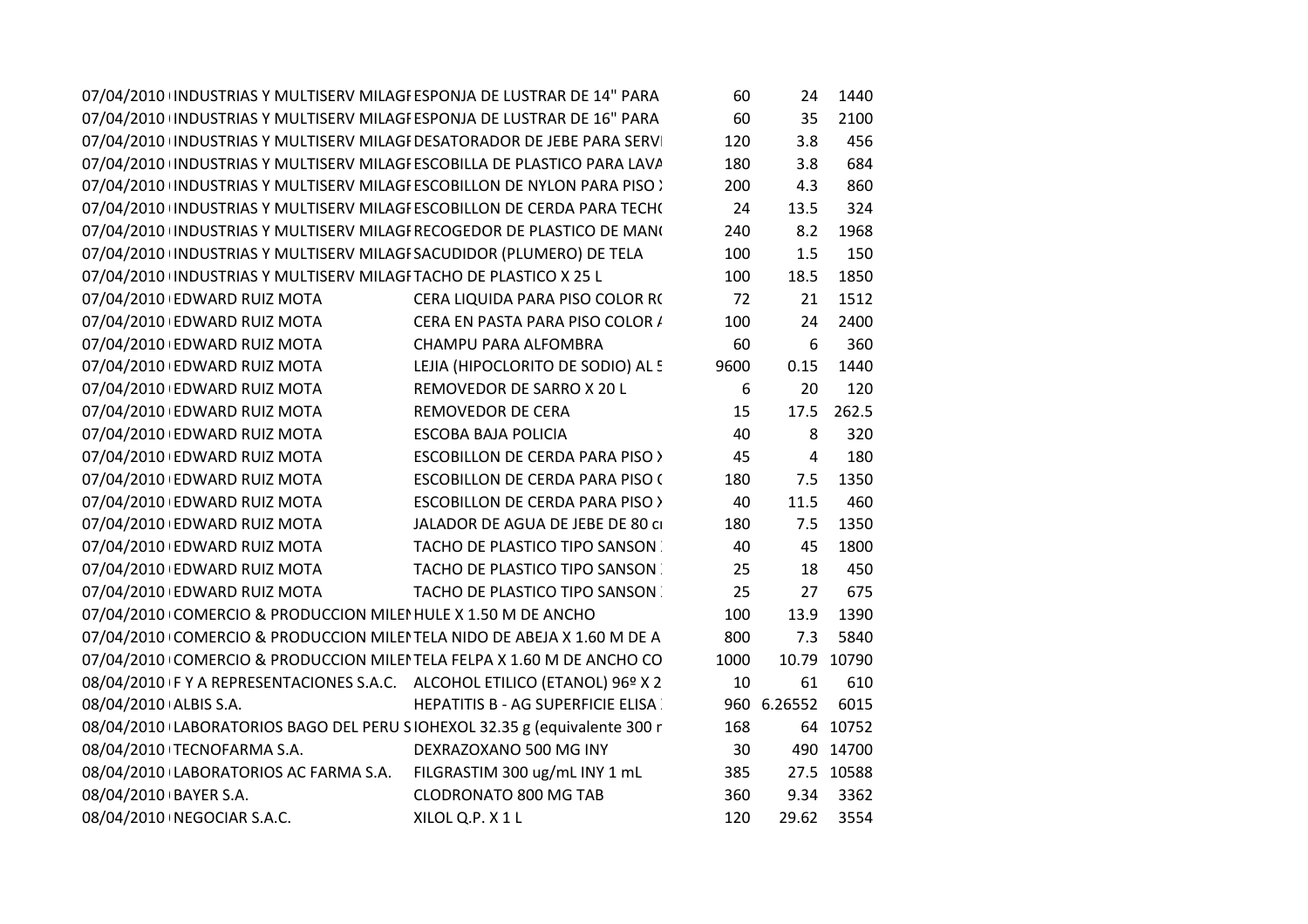|                       | 08/04/2010   NEGOCIAR S.A.C.                                  | FORMALDEHIDO P.A. 37% X 4 L                                                 | 75             | 85.6         | 6420        |
|-----------------------|---------------------------------------------------------------|-----------------------------------------------------------------------------|----------------|--------------|-------------|
|                       | 08/04/2010 ANA HILDA PANGO RIVAS                              | ALCOHOL ETILICO (ETANOL) 99.8% I                                            | 15             | 348          | 5220        |
|                       |                                                               | 08/04/2010   ROCHEM BIOCARE DEL PERU S.A. ( MEDIO PARA HEMOCULTIVO AEROI    | 300            | 29           | 8700        |
|                       |                                                               | 08/04/2010 ROCHEM BIOCARE DEL PERU S.A. ( MEDIO PARA HEMOCULTIVO PEDIA      | 300            |              | 29 8700     |
|                       | 08/04/2010   PERULAB S.A.                                     | TRIPTORELINA 3.75 MG INY                                                    | 70             |              | 223.9 15673 |
|                       |                                                               | 08/04/2010   ROCHEM BIOCARE DEL PERU S.A. ( MEDIO PARA HEMOCULTIVO ANAEI    | 100            | 29           | 2900        |
|                       |                                                               | 08/04/2010 AMERICAN HOSP SCIEF EQUIP CO FILTRO PARA SOLUCIONES INTRAVE      | 3500           |              | 22 77000    |
|                       |                                                               | 08/04/2010 AMERICAN HOSP SCIEF EQUIP CO KIT DE AFERESIS PARA OBTENCION      | 200            |              | 634 1E+05   |
|                       | 08/04/2010 DROGUERIA PERU S.A.C.                              | ACICLOVIR 250 MG INY 10 ML                                                  | 500            | 11.47        | 5735        |
|                       |                                                               | 08/04/2010   ROCHEM BIOCARE DEL PERU S.A. (SISTEMA PARA IDENTIFICACION + A  | 60             | 65           | 3900        |
|                       |                                                               | 08/04/2010   ROCHEM BIOCARE DEL PERU S.A. (PANEL DE IDENTIFICACION + ANTIBI | 40             | 65           | 2600        |
|                       | 08/04/2010 FERPROSA S.A.                                      | AGUJA HUBER Nº 20 G X 19 MM                                                 | 200            | 22           | 4400        |
|                       |                                                               | 08/04/2010 INGENIERIA TECNOLOGICA Y CON: MAMELUCO DESCARTABLE TAMAÑ         | 330            | 30           | 9900        |
| 08/04/2010 ALBIS S.A. |                                                               | AMIFOSTINA TRIHIDRATO 500 MG I                                              | $\overline{2}$ | 384          | 768         |
|                       | 08/04/2010 GRUNENTHAL PERUANA S.A.                            | BUPRENORFINA 35 MCG/H (20 MG                                                | 80             | 53           | 4240        |
|                       | 08/04/2010 PROVERSAL S.R.L.                                   | LORATADINA 10 MG TAB                                                        | 3000           | 0.075        | 225         |
|                       | 08/04/2010   PROVERSAL S.R.L.                                 | OMEPRAZOL 20 MG TAB                                                         | 75000          | 0.092        | 6900        |
|                       | 08/04/2010   MERCK PERUANA S.A.                               | FOSFATO DE SODIO DIBASICO ANHI                                              |                | 10 110.075   | 1101        |
|                       | 08/04/2010   MERCK PERUANA S.A.                               | <b>COLORANTE HEMATOXILINA X 100 (</b>                                       | $\overline{2}$ | 1011.5       | 2023        |
|                       | 08/04/2010   MERCK PERUANA S.A.                               | COLORANTE EOSINA Y (AMARILLEN                                               | $\mathbf{1}$   |              | 464.1 464.1 |
|                       | 08/04/2010 OQ PHARMA S.A.C                                    | ATENOLOL 100 MG TAB                                                         | 1000           | 0.11         | 110         |
|                       | 08/04/2010 KIMBERLY-CLARK PERU S.R.L.                         | PAPEL TOALLA DE 25.10 CM X 24.5 (                                           | 4800           |              | 6.46 31008  |
|                       | 08/04/2010 BERNAL CARBAJAL ENRIQUE EDG/ LEVADURA SECA X 125 g |                                                                             | 40             | 3.25         | 130         |
|                       | 09/04/2010 DIGITAL X -RAY S.A.C.                              | PELICULA RADIOGRAFICA LASER SEC                                             | 14             | 769.66 10775 |             |
|                       | 09/04/2010 ARCOMED S.A.C.                                     | <b>GEL PARA ECOGRAFIA</b>                                                   | 210            | 10.6         | 2226        |
|                       |                                                               | 09/04/2010 LABORATORIOS BAGO DEL PERU SIOHEXOL 32.35 g (equivalente 300 r   | 168            |              | 64 10752    |
|                       | 09/04/2010   MERCK PERUANA S.A.                               | LEVOTIROXINA SODICA 150 UG TAB                                              | 7000           | 0.72         | 5040        |
|                       | 09/04/2010 PRODUCTOS ROCHE Q.F.S.A.                           | TIRA REACTIVA PARA GLUCOSA EN                                               | 100            | 47.5         | 4750        |
|                       | 09/04/2010 COMIESA DRUC S.A.C.                                | LIDOCAINA CLORHIDRATO 10 G/100                                              | 24             | 22.5         | 540         |
|                       | 09/04/2010 LABORATORIOS AC FARMA S.A.                         | CITARABINA 500 MG INY                                                       | 4000           | 6.9556 27822 |             |
|                       | 09/04/2010 Q MEDICAL SAC                                      | CONTENEDOR DE PLASTICO DE BIOS                                              | 458            |              | 29 13282    |
|                       | 09/04/2010 Q MEDICAL SAC                                      | <b>CONTENEDOR DE PLASTICO DE BIOS</b>                                       | 110            | 13           | 1430        |
|                       | 09/04/2010 Q MEDICAL SAC                                      | <b>CONTENEDOR DE PLASTICO DE BIOS</b>                                       | 208            | 32           | 6656        |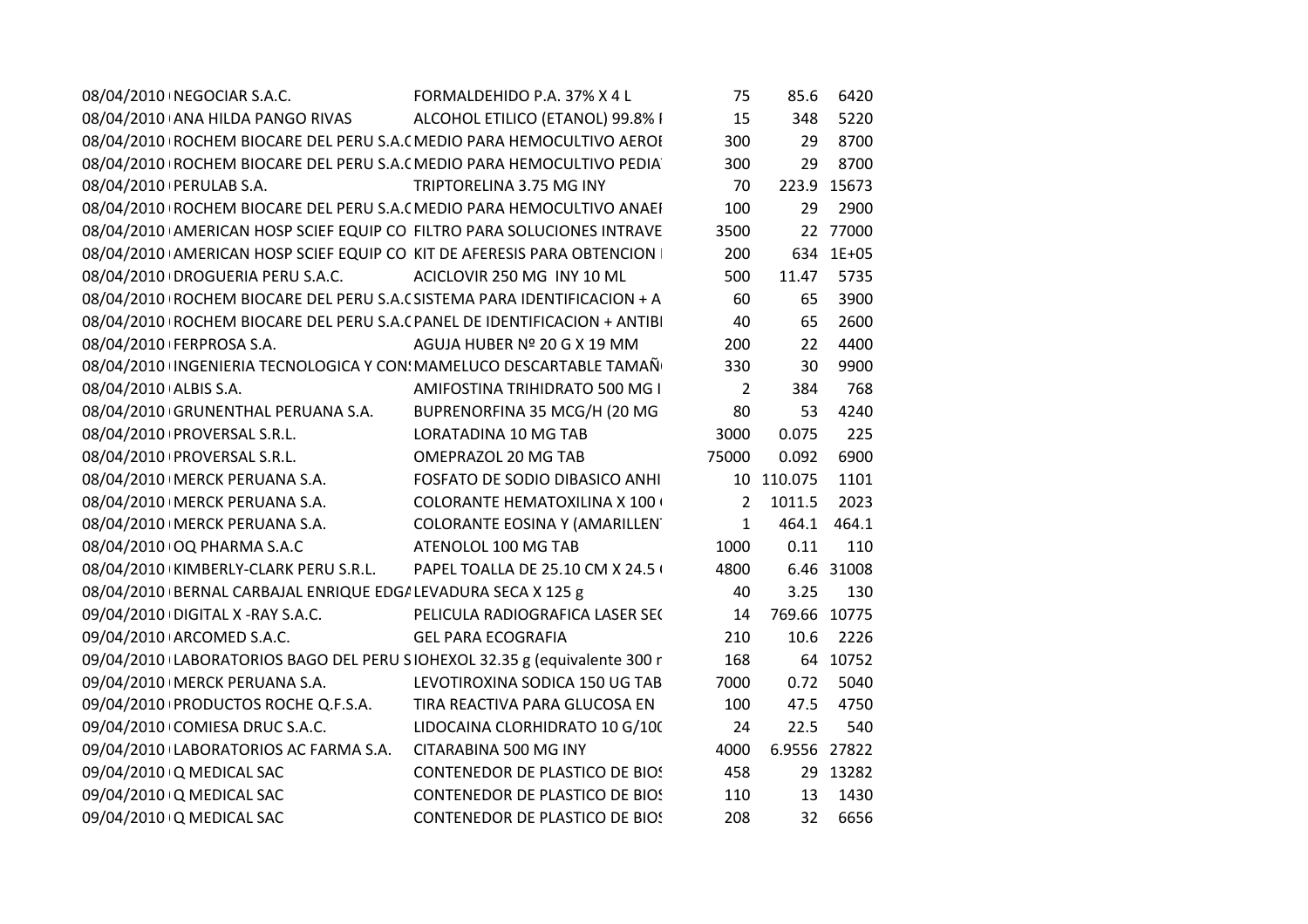| 09/04/2010 Q MEDICAL SAC                                                 | <b>CONTENEDOR DE PLASTICO DE BIOS</b> | 50             | 23             | 1150  |
|--------------------------------------------------------------------------|---------------------------------------|----------------|----------------|-------|
| 09/04/2010   REFASA S.A.C.                                               | <b>TAMOXIFENO CITRATO 20 MG TAB</b>   | 79000          | 0.1307         | 10325 |
| 09/04/2010   REFASA S.A.C.                                               | LEVOTIROXINA SODICA 100 UG TAB        | 50000          | 0.0175         | 875   |
| 09/04/2010 B.BRAUN MEDICAL PERU S.A. LLAVE DE DOBLE VIA DESCARTABLE      |                                       | 1000           | 1.79           | 1790  |
| 09/04/2010 CORPORACION VALTAKS S. C. R. BOTA DESCARTABLE PARA CIRUJAN    |                                       | 16000          | 0.51           | 8160  |
| 09/04/2010 BELL MED S.A.C.                                               | TIRA REACTIVA PARA GLUCOSA EN !       | 3              | 69.76          | 209.3 |
| 09/04/2010 BERNAL CARBAJAL ENRIQUE EDG/ SORBETE.                         |                                       | 160            | $\overline{2}$ | 320   |
| 09/04/2010 BERNAL CARBAJAL ENRIQUE EDG/ PAPEL DE ALUMINIO 30.4 CM X 7.6. |                                       | 40             | 6.99           | 279.6 |
| 09/04/2010 INSTITUTO PERUANO DE ENERGIA TECNECIO 99 m X mCi              |                                       | 3700           | 1.64           | 6068  |
| 09/04/2010 AXUR S.A.                                                     | MERMELADA X 1 KG                      | 120            | 5.53           | 663.6 |
| 09/04/2010 AXUR S.A.                                                     | CONSERVA DE COCTEL DE FRUTAS >        | 20             | 5.3431         | 106.9 |
| 09/04/2010 AXUR S.A.                                                     | LECHE CONDENSADA X 400 G APRO         | 20             | 3.97           | 79.4  |
| 09/04/2010 AXUR S.A.                                                     | LECHE EVAPORADA ENTERA X 400 N        | 240            | 2.15           | 516   |
| 09/04/2010 PROPEBIS S.A.C.                                               | <b>MAIZ POP CORN</b>                  | 3              | 4              | 12    |
| 09/04/2010 PROPEBIS S.A.C.                                               | LECHE ENTERA EN POLVO X 120 G         | 2000           | 2.18           | 4360  |
| 09/04/2010 PROPEBIS S.A.C.                                               | SOPA INSTANTANEA X 85 G               | 4              | 2.6            | 10.4  |
| 09/04/2010 QUINTO DAMIAN HERMANOS S.A FIDEO PASTINA                      |                                       | 100            | 3.65           | 365   |
| 09/04/2010 QUINTO DAMIAN HERMANOS S.A. FIDEO CANUTO GRANDE               |                                       | 100            | 3.65           | 365   |
| 09/04/2010 QUINTO DAMIAN HERMANOS S.A. FIDEO SPAGUETTI                   |                                       | 50             | 3.65           | 182.5 |
| 09/04/2010 QUINTO DAMIAN HERMANOS S.A FIDEO CABELLO DE ANGEL             |                                       | 100            | 3.65           | 365   |
| 09/04/2010 QUINTO DAMIAN HERMANOS S.A. FIDEO TALLARIN                    |                                       | 100            | 3.65           | 365   |
| 09/04/2010 QUINTO DAMIAN HERMANOS S.A. HARINA DE TRIGO SIN PREPARAR      |                                       | 1500           | 1.7            | 2550  |
| 09/04/2010 QUINTO DAMIAN HERMANOS S.A. MANTECA VEGETAL A GRANEL          |                                       | 50             | 5.1            | 255   |
| 09/04/2010 QUINTO DAMIAN HERMANOS S.A. CONSERVA DE PIÑA EN RODAJAS X !   |                                       | 15             | 3.4            | 51    |
| 09/04/2010 QUINTO DAMIAN HERMANOS S.A GALLETA VAINILLA X 37 G APROX.     |                                       | 432            | 0.44           | 190.1 |
| 09/04/2010 QUINTO DAMIAN HERMANOS S.A. MAYONESA A GRANEL                 |                                       | 10             | 12.8           | 128   |
| 09/04/2010 BERNAL CARBAJAL ENRIQUE EDG/ MAIZ MOTE                        |                                       | 40             | 5.99           | 239.6 |
| 09/04/2010 BERNAL CARBAJAL ENRIQUE EDG/ CEBADA TOSTADA.                  |                                       | 40             | 1.87           | 74.8  |
| 09/04/2010 BERNAL CARBAJAL ENRIQUE EDG/ HARINA DE CHUÑO                  |                                       | 150            | 2.65           | 397.5 |
| 09/04/2010 BERNAL CARBAJAL ENRIQUE EDG/ POLVO DE HORNEAR X 25 G          |                                       | 40             | 0.59           | 23.6  |
| 09/04/2010 BERNAL CARBAJAL ENRIQUE EDG/ MARGARINA CON SAL A GRANEL       |                                       | 40             | 7.95           | 318   |
| 09/04/2010 BERNAL CARBAJAL ENRIQUE EDG/ CANELA ENTERA                    |                                       | $\overline{2}$ | 34             | 68    |
| 09/04/2010 BERNAL CARBAJAL ENRIQUE EDG/ CLAVO DE OLOR                    |                                       | $\overline{2}$ | 23.98          | 47.96 |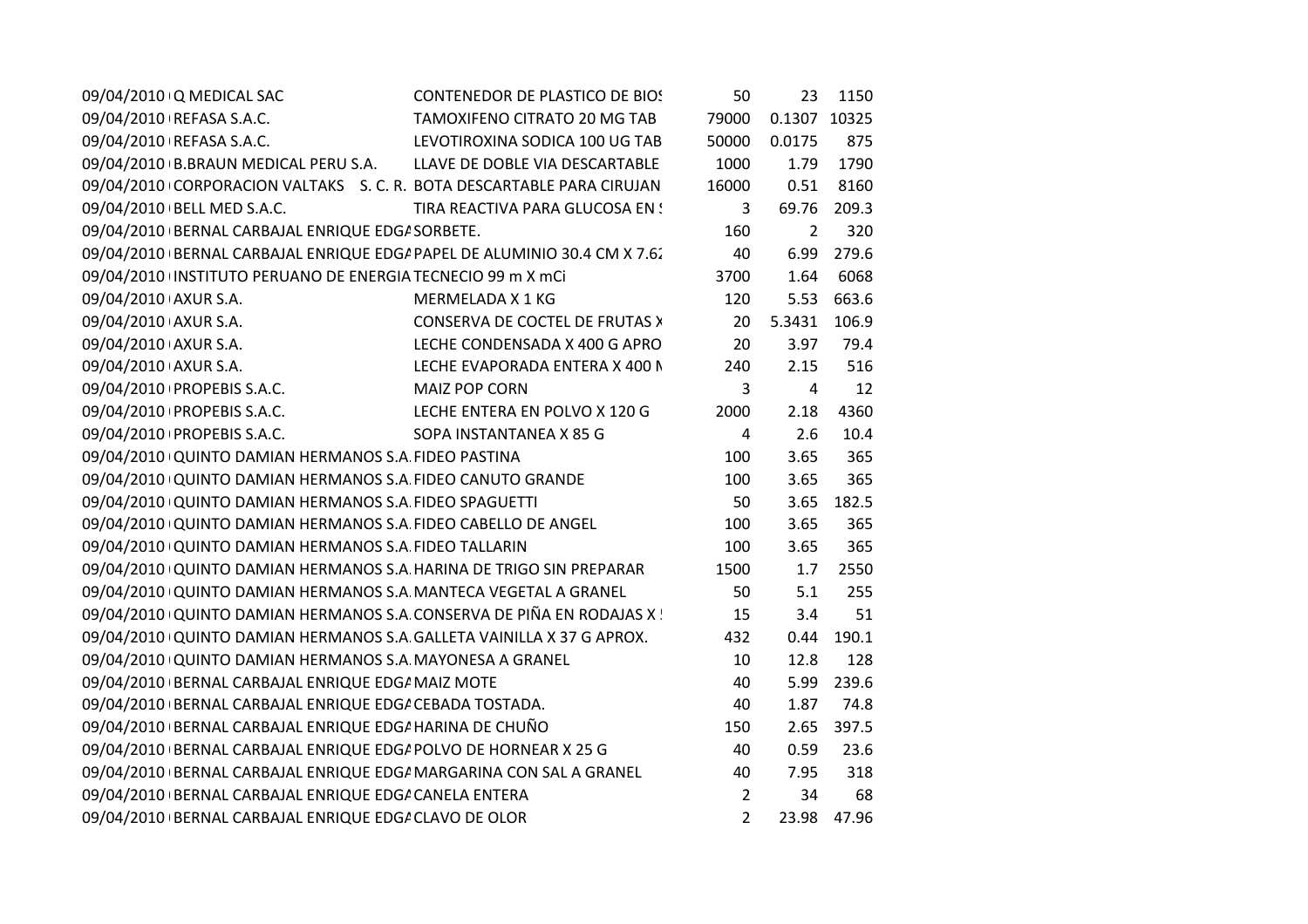| 09/04/2010 BERNAL CARBAJAL ENRIQUE EDG/ SAL YODADA DE COCINA A GRANEL      | 400            | 0.77           | 308   |  |
|----------------------------------------------------------------------------|----------------|----------------|-------|--|
| 09/04/2010 BERNAL CARBAJAL ENRIQUE EDGI OREGANO ENTERO SECO A GRANEL       | 3              | 11.5           | 34.5  |  |
| 09/04/2010 BERNAL CARBAJAL ENRIQUE EDGI GLUTAMATO MONOSODICO A GRA         | 20             | 7.9            | 158   |  |
| 09/04/2010 BERNAL CARBAJAL ENRIQUE EDG/ PALILLO MOLIDO X 9 G APROX. X 84   | $\mathbf{1}$   | 14             | 14    |  |
| 09/04/2010   BERNAL CARBAJAL ENRIQUE EDG/ AJI PANCA MOLIDO 10.5 G X 96 SOE | 8              | 14.5           | 116   |  |
| 09/04/2010 BERNAL CARBAJAL ENRIQUE EDG/ HIERBAS FINAS X 20 G               | $\overline{2}$ | 9              | 18    |  |
| 09/04/2010 BERNAL CARBAJAL ENRIQUE EDG/ PIMIENTA MOLIDA X 4 G APROX. X :   | $\overline{3}$ | 23.2           | 69.6  |  |
| 09/04/2010 BERNAL CARBAJAL ENRIQUE EDGA COMINO MOLIDO X 4 G APROX. X 1     | 3              | 23.4           | 70.2  |  |
| 09/04/2010 BERNAL CARBAJAL ENRIQUE EDG/ CURRY EN POLVO X 250 G             | $\overline{2}$ | 9.8            | 19.6  |  |
| 09/04/2010 BERNAL CARBAJAL ENRIQUE EDG/ ESENCIA DE VAINILLA X 750 ML       | 4              | 3.5            | 14    |  |
| 09/04/2010 BERNAL CARBAJAL ENRIQUE EDG/ VINAGRE BLANCO X 1 L               | 30             | 2.5            | 75    |  |
| 09/04/2010   BERNAL CARBAJAL ENRIQUE EDG/ MERMELADA PARA DIABETICO X 34    | 4              | 6.8            | 27.2  |  |
| 09/04/2010 BERNAL CARBAJAL ENRIQUE EDG/ MANJAR BLANCO X 1 KG               | 10             | 5.6            | 56    |  |
| 09/04/2010 BERNAL CARBAJAL ENRIQUE EDG/ MANJAR DE LECHE CON CHOCOLAT       | $\mathbf{1}$   | 13             | 13    |  |
| 09/04/2010 BERNAL CARBAJAL ENRIQUE EDG/ CONSERVA DE DURAZNO EN ALMIB       | 20             | 4.75           | 95    |  |
| 09/04/2010 BERNAL CARBAJAL ENRIQUE EDG/ GUINDON                            | 50             | 8.25           | 412.5 |  |
| 09/04/2010 BERNAL CARBAJAL ENRIQUE EDG/HIGO SECO                           | 50             | 5.2            | 260   |  |
| 09/04/2010 BERNAL CARBAJAL ENRIQUE EDG/ PASA SIN PEPA                      | 20             | 6.2            | 124   |  |
| 09/04/2010 BERNAL CARBAJAL ENRIQUE EDG/ MANI ENTERO PELADO                 | $\overline{4}$ | $\overline{7}$ | 28    |  |
| 09/04/2010 BERNAL CARBAJAL ENRIQUE EDG/ MANTEQUILLA A GRANEL               | 12             | 26.2           | 314.4 |  |
| 09/04/2010 BERNAL CARBAJAL ENRIQUE EDG/ QUESO PARMESANO X 35 G             | 20             | 2.25           | 45    |  |
| 09/04/2010   BERNAL CARBAJAL ENRIQUE EDG/ GALLETA DE SODA X 40 G APROX.    | 432            | 0.43           | 185.8 |  |
| 09/04/2010 BERNAL CARBAJAL ENRIQUE EDG/ TOSTADA X 10                       | 60             | 4.2            | 252   |  |
| 09/04/2010 BERNAL CARBAJAL ENRIQUE EDG/ CHANCACA EN CHIPA                  | 5              | 2.95           | 14.75 |  |
| 09/04/2010 BERNAL CARBAJAL ENRIQUE EDG/ FLAN INSTANTANEO A GRANEL          | 10             | 5.53           | 55.3  |  |
| 09/04/2010 BERNAL CARBAJAL ENRIQUE EDGA GELATINA A GRANEL                  | 400            | 5.99           | 2396  |  |
| 09/04/2010 BERNAL CARBAJAL ENRIQUE EDGA COLAPIZ X 20 G                     | 10             | 1.35           | 13.5  |  |
| 09/04/2010   BERNAL CARBAJAL ENRIQUE EDG/ GELATINA DIETETICA X 28 G        | 20             | 4              | 80    |  |
| 09/04/2010 BERNAL CARBAJAL ENRIQUE EDG/ KETCHUP X 1 KG                     | 4              | 4.85           | 19.4  |  |
| 09/04/2010 BERNAL CARBAJAL ENRIQUE EDG/ SILLAO X 500 ML                    | 100            | 1.82           | 182   |  |
| 09/04/2010 BERNAL CARBAJAL ENRIQUE EDG/ PASTA DE TOMATE                    | 4              | 8.05           | 32.2  |  |
| 09/04/2010 BERNAL CARBAJAL ENRIQUE EDG/HONGO SECO                          | $\mathbf{1}$   | 18             | 18    |  |
| 10/04/2010 GERY REPRESENTACIONES E.I.R.L. SONDA PARA HIBRIDACION IN SITU   | $\mathbf{1}$   | 971.03         | 971   |  |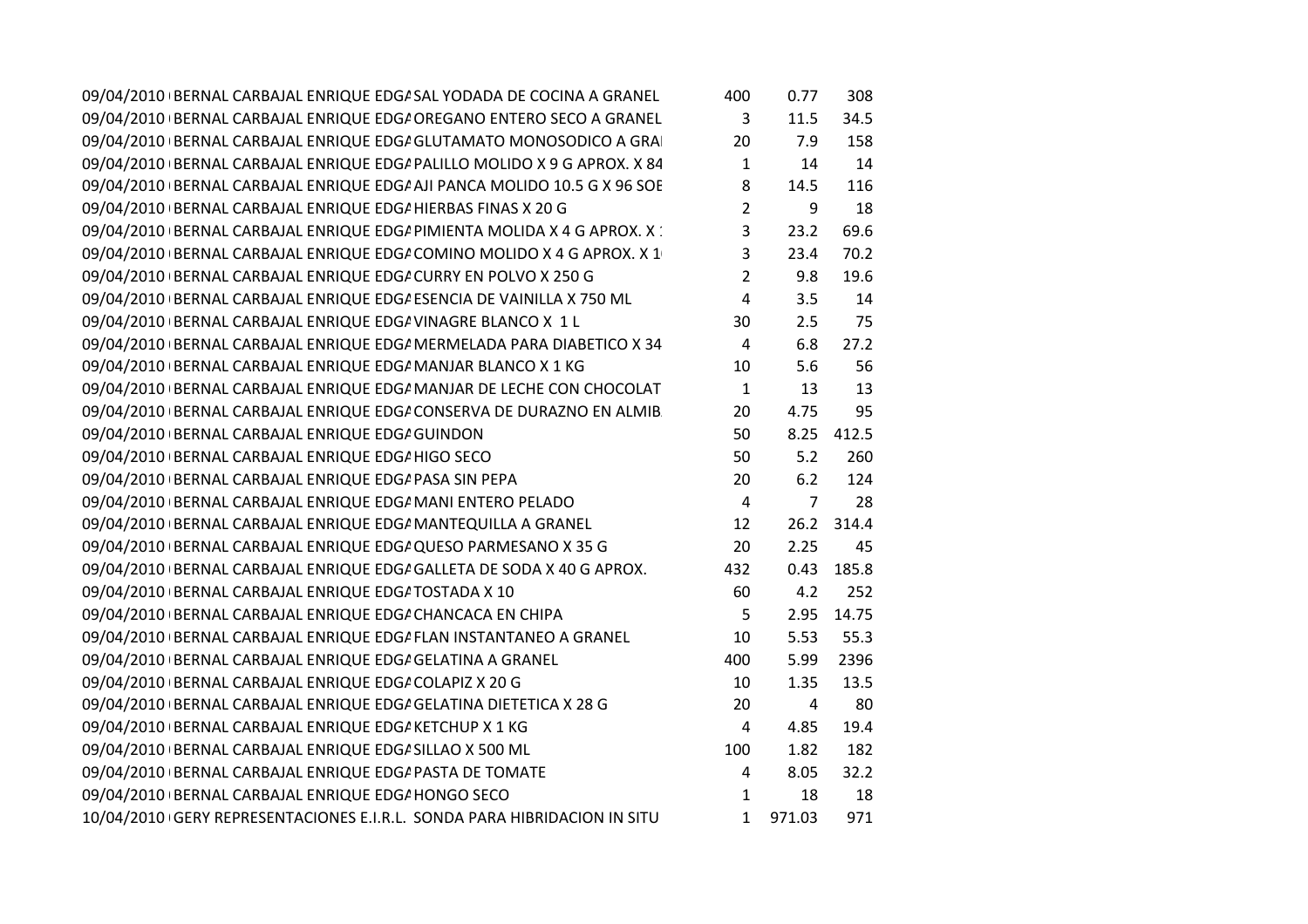| 10/04/2010 GERY REPRESENTACIONES E.I.R.L. ANTICUERPO POLICLONAL PARA FA  |                                | 1            | 630             | 630         |
|--------------------------------------------------------------------------|--------------------------------|--------------|-----------------|-------------|
| 10/04/2010 PRODUCTOS ROCHE Q.F.S.A.                                      | SISTEMA PARA DETECCION Y CUAN  |              | 1 11285.6 11286 |             |
| 10/04/2010 PRODUCTOS ROCHE Q.F.S.A.                                      | SISTEMA INTEGRADO DE GENOTIPA  |              | 1 18849.6 18850 |             |
| 10/04/2010 PRODUCTOS ROCHE Q.F.S.A.                                      | SISTEMA PARA DETECCION CUANTI  | $\mathbf{1}$ |                 | 10500 10500 |
| 10/04/2010 PRODUCTOS ROCHE Q.F.S.A.                                      | SISTEMA PARA DETECCION CUANTI  | $\mathbf{1}$ |                 | 10500 10500 |
| 10/04/2010 ATILIO PALMIERI S.R.L.                                        | CATETER TORAXICO RECTO Nº 24   | 100          | 32 <sup>2</sup> | 3200        |
| 10/04/2010   MERCANTIL LABORATORIO S.A.C. AGAR MAC CONKEY X 500 G        |                                | 4            | 166.66 666.6    |             |
| 10/04/2010   MERCANTIL LABORATORIO S.A.C. CALDO CASOY (TRYPTICSOY BROTH) |                                | $\mathbf{1}$ | 109.96          | 110         |
| 10/04/2010   MERCANTIL LABORATORIO S.A.C. AGAR MANITOL SALADO X 500 G    |                                |              | 2 91.6725       | 183.3       |
| 10/04/2010   MERCANTIL LABORATORIO S.A.C. AGAR BASE SANGRE X 500 G       |                                | 4            | 164.29 657.2    |             |
| 12/04/2010 VITALIS PERU SAC                                              | AZTREONAM 1 G INY              | 207          | 28.56           | 5912        |
| 12/04/2010 CORPORACION INFARMASA S.A. FENITOINA SODICA 100 MG TAB        |                                | 30000        | 0.078           | 2340        |
| 12/04/2010 SIEMENS SAC                                                   | FUENTE DE PODER.               | 1            |                 | 10799 10799 |
| 12/04/2010 NEWSON S.A                                                    | SUSTITUTO DE DURAMADRE 10 cm   | $\mathbf{1}$ | 5600            | 5600        |
| 12/04/2010 IMPORTACIONES Y EXPORTACION TORNILLO DE TITANIO 1.5 MM X 5 I  |                                | 24           | 56              | 1344        |
| 12/04/2010 IMPORTACIONES Y EXPORTACION TORNILLO DE TITANIO 1.5 MM X 6 N  |                                | 24           | 64              | 1536        |
| 12/04/2010   MAQUINARIAS JAAM S.A.                                       | TONER PARA FOTOCOPIADORA KON   | 4            | 206             | 824         |
| 12/04/2010   MULTIMEDICAL SUPPLIES S.A.C. CLORHEXIDINA GLUCONATO + CETF  |                                | 120          | 28.8            | 3456        |
| 12/04/2010 QUIMICA SUIZA S.A.                                            | ESOMEPRAZOL 40 MG INY          | 300          |                 | 37.7 11310  |
| 12/04/2010   MEDIFARMA S.A.                                              | KETAMINA 50 MG/ML INY 10 ML    | 500          | 2.4518          | 1226        |
| 12/04/2010   MEDIFARMA S.A.                                              | CLORFENAMINA MALEATO 10 MG/I   | 3600         | 0.1236          | 445         |
| 12/04/2010 B.BRAUN MEDICAL PERU S.A.                                     | LIPIDOS 20 G/100 ML SOL 500 ML | 80           | 58              | 4640        |
| 12/04/2010 LIZARDHI EIRL                                                 | DISCO DIAMANTADO SEGMENTADO    | $\mathbf{1}$ | 95.7            | 95.7        |
| 12/04/2010 LIZARDHI EIRL                                                 | LOSETA DE 40 cm X 40 cm        | 12           | 108.1           | 1297        |
| 12/04/2010 CORPORACION MEDCO S.A.C. CALCIO CITRATO TETRAHIDRATO + (      |                                | 4000         | 0.17            | 680         |
| 12/04/2010 LABORATORIOS AMERICANOS S.A FOLINATO CALCICO 50 MG INY        |                                | 4500         | 5.3199 23940    |             |
| 12/04/2010   MERCK SHARP & DOHME PERU S.I ETORICOXIB 120 MG TAB          |                                | 800          | 6.73            | 5384        |
| 12/04/2010   MERCK SHARP & DOHME PERU S.I APREPITANT + APREPITANT 125 mg |                                | 13           | 267             | 3471        |
| 12/04/2010 IMPLANTES EXTERNOS PERUANOS MANGA MIXTA PAPEL Y PLASTICO P    |                                | 20           | 141             | 2820        |
| 12/04/2010 LABORATORIOS AC FARMA S.A. CITARABINA (SIN PRESERVANTES) 1    |                                | 3500         |                 | 9.8 34300   |
| 12/04/2010 LABORATORIOS AC FARMA S.A. DOXORUBICINA 10 MG INY             |                                | 4000         |                 | 8 32000     |
| 12/04/2010 LABORATORIOS AC FARMA S.A.                                    | <b>CIPROTERONA 50 MG TAB</b>   | 30000        |                 | 0.48 14400  |
| 12/04/2010 LABORATORIOS AC FARMA S.A.                                    | ESTRIOL 100 MG/100 G CRM VAG 1 | 40           |                 | 9.02 360.8  |
|                                                                          |                                |              |                 |             |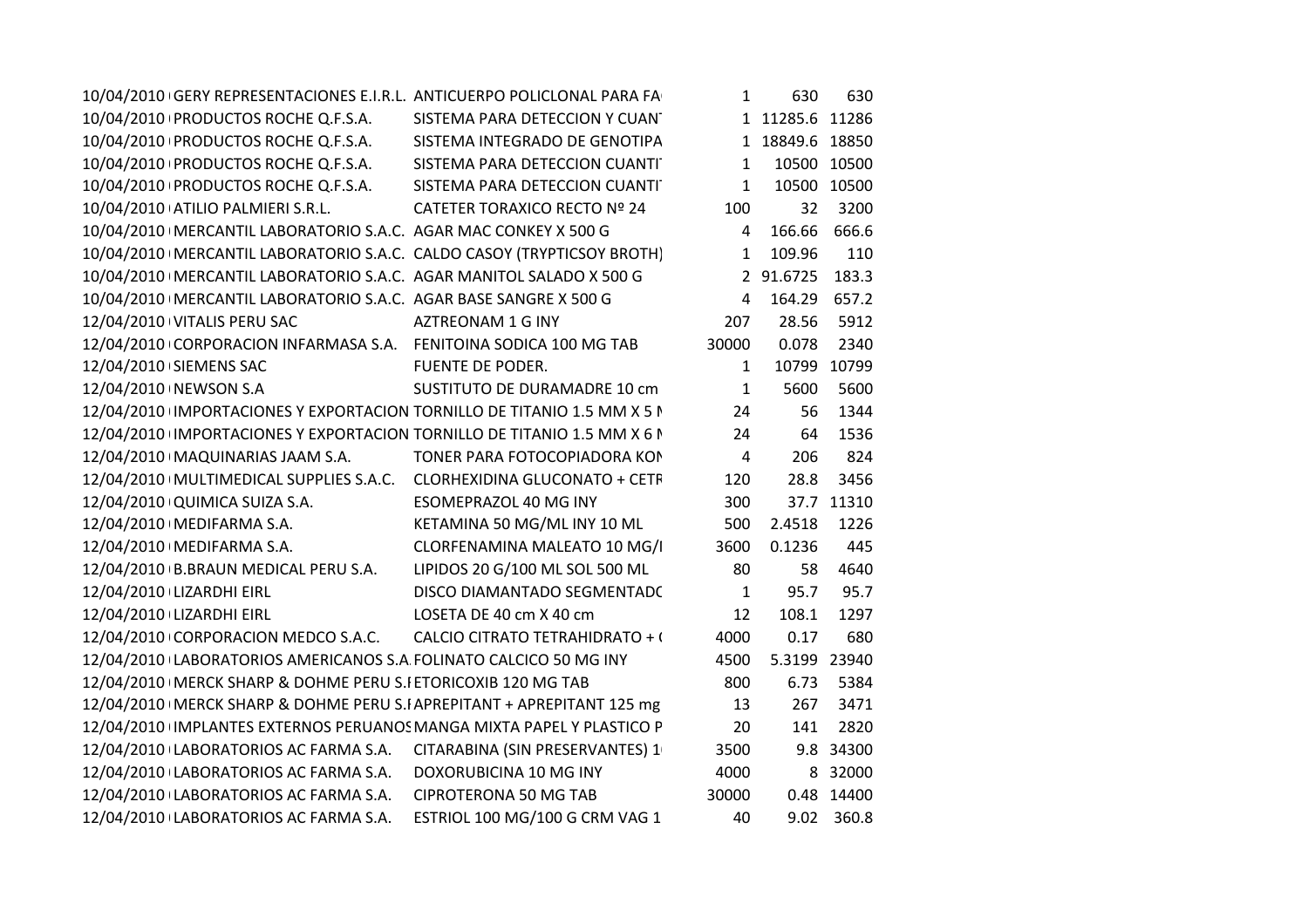| 12/04/2010 LABORATORIOS AC FARMA S.A. DOXORUBICINA 50 MG INY               |                                 |                | 5000 18.6286 93143 |             |
|----------------------------------------------------------------------------|---------------------------------|----------------|--------------------|-------------|
| 12/04/2010   DROGUERIA HUARAL SOCIEDAD A PARACETAMOL 120 MG/5 ML JBE 6     |                                 | 1400           | 0.6768 947.5       |             |
| 12/04/2010   DROGUERIA HUARAL SOCIEDAD A METRONIDAZOL 500 MG TAB           |                                 | 7000           | 0.0449 314.3       |             |
| 12/04/2010 ALBIS S.A.                                                      | FENOBARBITAL SODICO 200 MG/2 I  | 50             | 12.222 611.1       |             |
| 12/04/2010 ALBIS S.A.                                                      | ANTICUERPO MONOCLONAL PARA (    | $\mathbf{1}$   | 2200               | 2200        |
| 12/04/2010 ALBIS S.A.                                                      | ANTICUERPO MONOCLONAL PARA (    | $\mathbf{1}$   | 1550               | 1550        |
| 12/04/2010 ALBIS S.A.                                                      | ANTICUERPO MONOCLONAL PARA (    | $\mathbf{1}$   | 2150               | 2150        |
| 12/04/2010 ALBIS S.A.                                                      | ANTICUERPO MONOCLONAL PARA (    | $\mathbf{1}$   | 1550               | 1550        |
| 12/04/2010 ALBIS S.A.                                                      | ANTICUERPO MONOCLONAL PARA (    | $\overline{4}$ | 2200               | 8800        |
| 12/04/2010   MERCK PERUANA S.A.                                            | <b>COLORANTE WRIGHT X 25 G</b>  | $4 \quad$      |                    | 214.2 856.8 |
| 12/04/2010   MERCK PERUANA S.A.                                            | ALCOHOL METILICO (METANOL) P.A  |                | 1 429.35 429.4     |             |
| 12/04/2010 CORPORACION QUIMICA YOHISA : CLORURO DE SODIO Q.P. X 1 kg       |                                 |                | 2 57.715 115.4     |             |
| 12/04/2010   MERCK PERUANA S.A.                                            | COLORANTE GIEMSA X 25 G         | $2^{\circ}$    | 302.26 604.5       |             |
| 12/04/2010 GERY REPRESENTACIONES E.I.R.L. BUFFER HEPES ESTERIL PARA CULTIV |                                 | $2^{\circ}$    | 129                | 258         |
| 12/04/2010 GERY REPRESENTACIONES E.I.R.L. FITOHEMATOGLUTININA (PHA) X 10   |                                 | $2^{\circ}$    | 199                | 398         |
| 12/04/2010 GERY REPRESENTACIONES E.I.R.L. COLCEMID 10 UG/ML X 10 ML        |                                 | $\overline{3}$ | 149                | 447         |
| 12/04/2010 GERY REPRESENTACIONES E.I.R.L. MEDIO DE CULTIVO RPMI-1640 X 1   |                                 | $\mathbf{1}$   | 199                | 199         |
| 12/04/2010 GERY REPRESENTACIONES E.I.R.L. SUERO BOVINO FETAL X 100 ML      |                                 | $\overline{4}$ | 484                | 1936        |
| 12/04/2010 REFASA S.A.C.                                                   | FLUOROURACILO 500 MG INY        | 4000           |                    | 4.28 17120  |
| 12/04/2010 REFASA S.A.C.                                                   | FLUOROURACILO 50 MG/ML INY 51   | 3000           |                    | 4.25 12750  |
| 12/04/2010 FARMINDUSTRIA S.A.                                              | PARACETAMOL + TRAMADOL CLORI    | 5000           | 0.88               | 4400        |
| 12/04/2010 FARMINDUSTRIA S.A.                                              | TRAMADOL 100 MG TAB             | 3500           | 1.65               | 5775        |
| 12/04/2010 FERCO MEDICAL S.A.C.                                            | MANGA MIXTA PAPEL Y PLASTICO P  | 47             | 72.7               | 3417        |
| 12/04/2010 W MEDIC & OFICCE E.I.R.L                                        | JERINGA DESCARTABLE 5 ML CON A  | 13000          | 0.13               | 1690        |
| 12/04/2010 DISTRIBUIDORA CONTINENTAL 6 SJERINGA DESCARTABLE 10 ML CON      |                                 | 15000          | 0.18               | 2700        |
| 12/04/2010 INSTITUTO QUIMIOTERAPICO S.A. CEFUROXIMA 500 MG TAB             |                                 | 700            | 3.08               | 2156        |
| 12/04/2010 GRUNENTHAL PERUANA S.A. DOXORUBICINA 10 MG INY                  |                                 | 1200           | 7.633              | 9160        |
| 12/04/2010 GRUNENTHAL PERUANA S.A. ETOPOSIDO 100 MG INY 5 ML               |                                 | 1200           | 5.6516             | 6782        |
| 12/04/2010   PERULAB S.A.                                                  | LETROZOL 2.5 MG TAB             | 7000           | 0.9088             | 6362        |
| 12/04/2010   PROSEMEDIC S.A.                                               | GAS OXIDO DE ETILENO 100% X 100 | 50             | 46.44              | 2322        |
| 12/04/2010   PROSEMEDIC S.A.                                               | ESPARADRAPO HIPOALERGENICO D    | 40             | 53.9               | 2156        |
| 12/04/2010   PROSEMEDIC S.A.                                               | ESPARADRAPO HIPOALERGICO DE P   | 400            |                    | 50 20000    |
| 12/04/2010   PROSEMEDIC S.A.                                               | ESPARADRAPO ANTIALERGICO DE P   |                | 8400 3.45833 29050 |             |
|                                                                            |                                 |                |                    |             |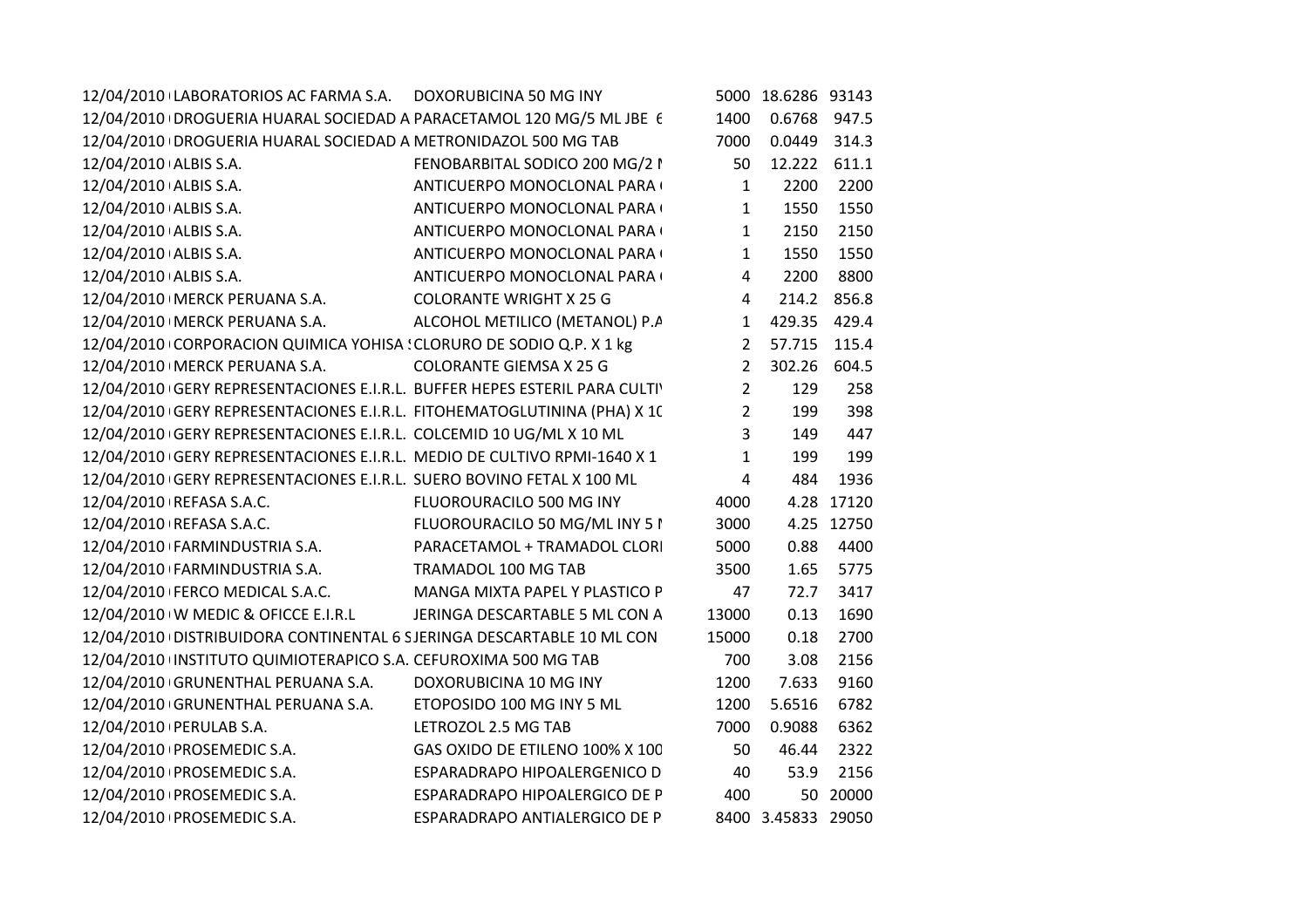|                        | 12/04/2010   PROSEMEDIC S.A.                                            | INDICADOR QUIMICO EXTERNO DE     | 80           | 30                | 2400        |  |
|------------------------|-------------------------------------------------------------------------|----------------------------------|--------------|-------------------|-------------|--|
|                        | 12/04/2010   PROSEMEDIC S.A.                                            | INDICADOR BIOLOGICO DE ESTERILI  | 8            | 792.25            | 6338        |  |
| 12/04/2010 ESKE S.R.L. |                                                                         | <b>GEMCITABINA 1 G INY 50 ML</b> |              | 110 164.102 18051 |             |  |
|                        | 12/04/2010 SANDERSON S.A. (PERU)                                        | DOCETAXEL 80 MG INY              | 110          | 92.764 10204      |             |  |
|                        | 12/04/2010 DISTRIBUIDORA DROGUERIA SAGI OXALIPLATINO 50 MG INY          |                                  | 160          | 22                | 3520        |  |
|                        | 12/04/2010 DISTRIBUIDORA DROGUERIA SAGI PACLITAXEL 30 MG INY 5 ML       |                                  | 1300         | 20.678 26881      |             |  |
|                        | 12/04/2010 LABORATORIOS INDUQUIMICA S./ TIOGUANINA 40 MG TAB            |                                  | 400          | 4.1976            | 1679        |  |
|                        | 12/04/2010 AGRIPINO SARMIENTO CCOSCO OXALIPLATINO 100 MG INY            |                                  | 160          | 39.556            | 6329        |  |
|                        | 12/04/2010 REPRESENTACIONES GOMTAL S.R. DAUNORUBICINA 20 MG INY         |                                  |              | 400 18.0168       | 7207        |  |
|                        | 12/04/2010 DISTRIBUIDORA DROGUERIA SAGI ANASTRAZOL 1 MG TAB             |                                  | 20000        |                   | 0.6 12000   |  |
|                        | 12/04/2010   DISTRIBUIDORA DROGUERIA SAGI CAPECITABINA 500 MG TAB       |                                  | 10000        | 3.3551 33551      |             |  |
|                        | 12/04/2010 DISTRIBUIDORA DROGUERIA SAGI TEMOZOLOMIDA 100 MG TAB         |                                  | 400          |                   | 98.05 39220 |  |
|                        | 12/04/2010 DISTRIBUIDORA DROGUERIA SAGI PACLITAXEL 100 MG INY 17 ML     |                                  | 700          |                   | 34.45 24115 |  |
|                        | 12/04/2010 DISTRIBUIDORA DROGUERIA SAGI ACIDO PAMIDRONICO 90 MG INY     |                                  | 80           | 103.6             | 8288        |  |
| 12/04/2010   HANAI SRL |                                                                         | OLIGOELEMENTOS INY 10 ML         |              | 250 3.28833       | 822.1       |  |
|                        | 12/04/2010 IM & M PRODUCTOS MEDICOS Y F. TRAMADOL 100 MG INY 2 ML       |                                  | 2800         | 1.256             | 3517        |  |
|                        | 12/04/2010   PROVERSAL S.R.L.                                           | FENTANILO 50 UG/ML INY 10 ML     |              | 400 5.02973       | 2012        |  |
|                        | 12/04/2010   PROVERSAL S.R.L.                                           | KETOPROFENO 100 MG INY 5 ML      |              | 2000 1.22069      | 2441        |  |
|                        | 12/04/2010   MEDROCK CORPORATION S.AC ACETILCISTEINA 200 MG GRANU 1 (   |                                  | 1200         | 0.3               | 360         |  |
|                        | 12/04/2010   PROVERSAL S.R.L.                                           | NAPROXENO SODICO 550 MG TAB      | 12000        | 0.133             | 1596        |  |
|                        | 12/04/2010 INSTITUTO QUIMIOTERAPICO S.A. NISTATINA 100000 UI/ML SUS GOT |                                  | 500          | 2.9652            | 1483        |  |
|                        | 12/04/2010 INSTITUTO QUIMIOTERAPICO S.A. PREDNISONA 20 MG TAB           |                                  | 8000         | 0.0791            | 632.8       |  |
|                        | 12/04/2010 TORRES PHARMA S.A.C.                                         | SALBUTAMOL 100 UG/DOSIS AER 20   | 100          | 2.5827            | 258.3       |  |
|                        | 12/04/2010 LARA MONTERO CARMEN ROSA SOLAPERO METAL                      |                                  | 1000         | 2.7               | 2700        |  |
|                        | 12/04/2010 SAN FERNANDO S.A.                                            | CARNE DE POLLO SIN MENUDENCIA    | 1500         |                   | 6.9 10350   |  |
|                        | 12/04/2010 ARIES COMERCIAL S.A.C                                        | MOTOR DE COMPRESOR 1.5 HP PA     | $\mathbf{1}$ | 1680              | 1680        |  |
|                        | 12/04/2010 ARIES COMERCIAL S.A.C                                        | PULSADOR DE ARRANQUE VERDE       | 5            | 26.14             | 130.7       |  |
|                        | 12/04/2010 ARIES COMERCIAL S.A.C                                        | PULSADOR DE PARADA ROJO          | $\mathbf{1}$ | 26.14             | 26.14       |  |
|                        | 12/04/2010 ARIES COMERCIAL S.A.C                                        | RELAY TERMICO DE 18 A 25 A       | $\mathbf{1}$ | 147.2             | 147.2       |  |
|                        | 12/04/2010 ARIES COMERCIAL S.A.C                                        | CONTACTOR 220 V 32 AMP           | $\mathbf{1}$ | 294.36            | 294.4       |  |
|                        | 13/04/2010   MERCK PERUANA S.A.                                         | ALCOHOL METILICO (METANOL) P.A   | $\mathbf{1}$ | 429.35 429.4      |             |  |
| 13/04/2010 ALBIS S.A.  |                                                                         | ANTICUERPO MONOCLONAL PARA (     | 4            | 2300              | 9200        |  |
| 13/04/2010 ALBIS S.A.  |                                                                         | ANTICUERPO MONOCLONAL PARA (     | $2^{\circ}$  | 2155              | 4310        |  |
|                        |                                                                         |                                  |              |                   |             |  |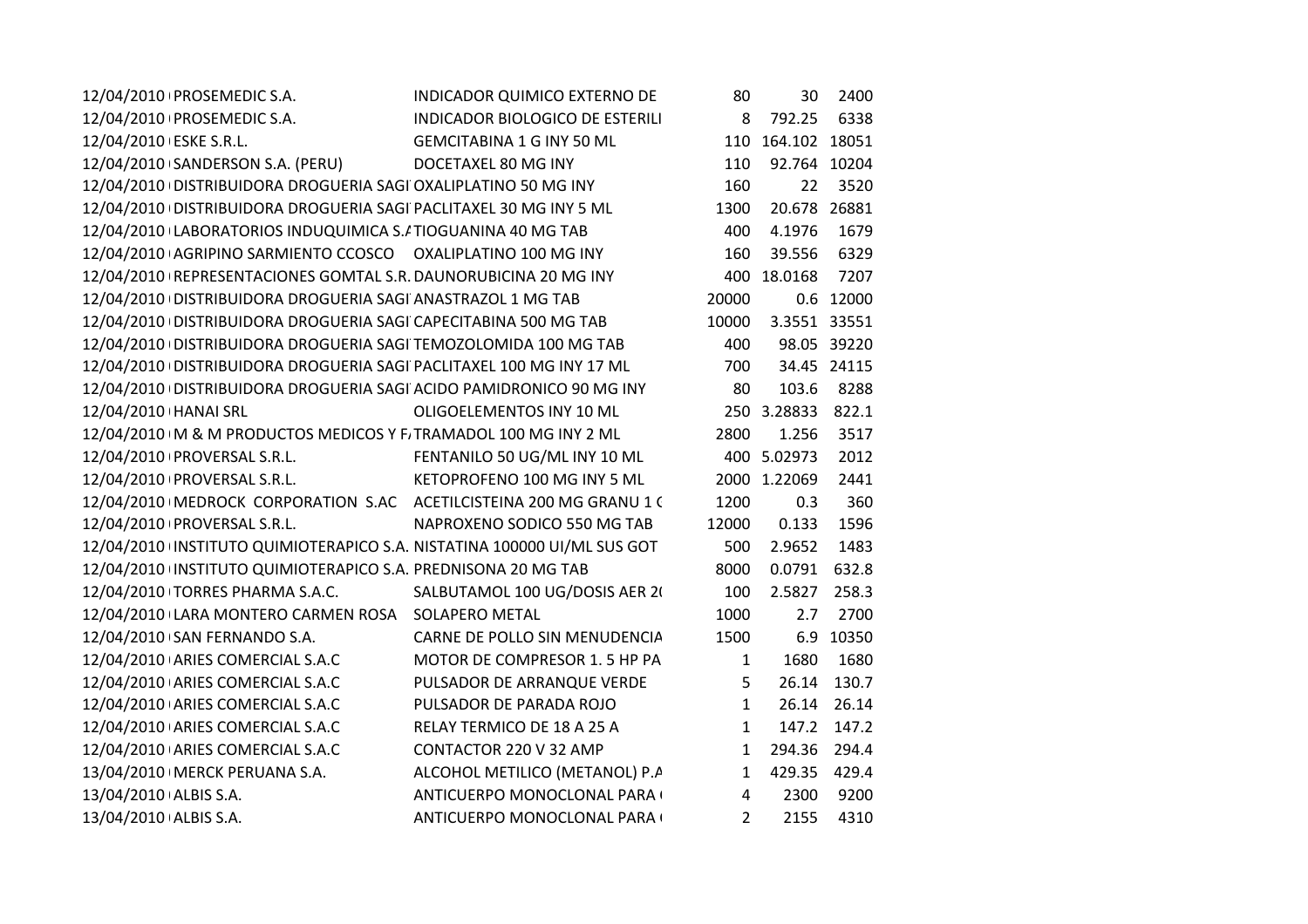| 13/04/2010   REFASA S.A.C.                                                  | ACETILCISTEINA 300 MG INY 3 ML       | 1500           | 5                  | 7500        |
|-----------------------------------------------------------------------------|--------------------------------------|----------------|--------------------|-------------|
| 13/04/2010 EQUIPOS Y HERRAMIENTAS S.A.                                      | <b>LIMPIADOR DE DRENES</b>           |                | 1 8104.29          | 8104        |
| 13/04/2010 SYNTHES PERU S.A.C.                                              | PLACA DE RECONSTRUCCION DOBLI        |                | 1 4904.48          | 4904        |
| 13/04/2010 SYNTHES PERU S.A.C.                                              | TORNILLO DE TITANIO 2.0 MM X 10      |                | 4 263.178          | 1053        |
| 13/04/2010 SYNTHES PERU S.A.C.                                              | TORNILLO BICORTICAL DE TITANIO /     | 8              | 96.05              | 768.4       |
| 13/04/2010 ESKE S.R.L.                                                      | <b>IFOSFAMIDA 1 G INY</b>            |                | 1800 14.2346 25622 |             |
| 13/04/2010 QUIMICA SUIZA S.A.                                               | ALGODON HIDROFILO X 500 G            | 800            | 10                 | 8000        |
| 13/04/2010   ROCHEM BIOCARE DEL PERU S.A. (SISTEMA PARA IDENTIFICACION + A  |                                      | 60             | 65                 | 3900        |
| 13/04/2010   ROCHEM BIOCARE DEL PERU S.A. (PANEL DE IDENTIFICACION + ANTIBI |                                      | 40             | 65                 | 2600        |
| 13/04/2010 CURAMED SAC                                                      | <b>GRAPADORA QUIRURGICA LINEAL C</b> |                | 2 1598.71          | 3197        |
| 13/04/2010 COMPUTADORAS Y TELECOMUNICTONER PARA IMPRESORA HP LASER          |                                      | $\overline{2}$ | 238.48             | 477         |
| 13/04/2010 COMPUTADORAS Y TELECOMUNICTONER PARA IMPRESORA XEROX W           |                                      | 4              | 442.65             | 1771        |
| 13/04/2010   M & M PRODUCTOS MEDICOS Y F. METFORMINA CLORHIDRATO 850 N      |                                      | 8800           | 0.0331             | 291.3       |
| 13/04/2010   TECNOLOGIA Y MATERIALES SRL AGUJA ESPINAL DESCARTABLE Nº 2.    |                                      | 700            | 2.93               | 2051        |
| 13/04/2010 DIAGNOSTICO UAL S.A.C.                                           | CELULAS DE IDENTIFICACION DE AN      | $\mathbf{1}$   | 1200               | 1200        |
| 13/04/2010 FABRICA DE PRODUCTOS MEDICO BRAZALETE DE IDENTIFICACION ADI      |                                      | 12000          | 0.79               | 9480        |
| 13/04/2010 DIAGNOSTICO UAL S.A.C.                                           | SUERO ANTI B X 10 ML                 | 80             | 17                 | 1360        |
| 13/04/2010 DIAGNOSTICO UAL S.A.C.                                           | SUERO ANTI D X 10 ML                 | 80             | 26                 | 2080        |
| 13/04/2010 DIAGNOSTICO UAL S.A.C.                                           | SUERO ANTI A X 10 ML                 | 60             | 17                 | 1020        |
| 13/04/2010 DIAGNOSTICO UAL S.A.C.                                           | SUERO ANTI A-1 X 5 ML                | 30             | 75                 | 2250        |
| 13/04/2010 DIAGNOSTICO UAL S.A.C.                                           | CELULAS PANTALLA (I-II-III) FCO X 10 | 6              | 410                | 2460        |
| 13/04/2010 COMPUTADORAS Y TELECOMUNI( DISCO DVD GRABABLE DE 4.7 GB          |                                      | 10             |                    | 25.21 252.1 |
| 13/04/2010 PRODUCTOS ROCHE Q.F.S.A.                                         | HEMOGRAMA AUTOMATIZADO 25            | 3000           | 3.08               | 9240        |
| 13/04/2010 B.BRAUN MEDICAL PERU S.A.                                        | ESPONJA HEMOSTATICA 10 CM X 12       | 1280           |                    | 38.08 48742 |
| 13/04/2010   PLATINUM S.R.LTDA.                                             | AMILASA CINETICA AUTOMATIZAD/        |                | 90 3.31633 298.5   |             |
| 13/04/2010 PLATINUM S.R.LTDA.                                               | MAGNESIO AUTOMATIZADO                | 630            | 3.13               | 1972        |
| 13/04/2010 PLATINUM S.R.LTDA.                                               | DOSAJE DE SODIO                      | 500            | 2.5                | 1250        |
| 13/04/2010 PLATINUM S.R.LTDA.                                               | DOSAJE DE POTASIO                    | 500            | 2.5                | 1250        |
| 13/04/2010   PLATINUM S.R.LTDA.                                             | <b>DOSAJE DE CLORO</b>               |                | 500 1.63624        | 818.1       |
| 13/04/2010 PLATINUM S.R.LTDA.                                               | UREA CINETICA AUTOMATIZADA           | 1800           | 1.804              | 3247        |
| 13/04/2010   PLATINUM S.R.LTDA.                                             | CREATININA CINETICA AUTOMATIZ/       | 3000           | 2.541              | 7623        |
| 13/04/2010 PLATINUM S.R.LTDA.                                               | FOSFATASA ALCALINA AUTOMATIZ/        | 600            | 3.443              | 2066        |
| 13/04/2010 CONSORCIO LEZE SAC                                               | RADIO TRANSMISOR RECEPTOR POI        |                | 7 1007.69          | 7054        |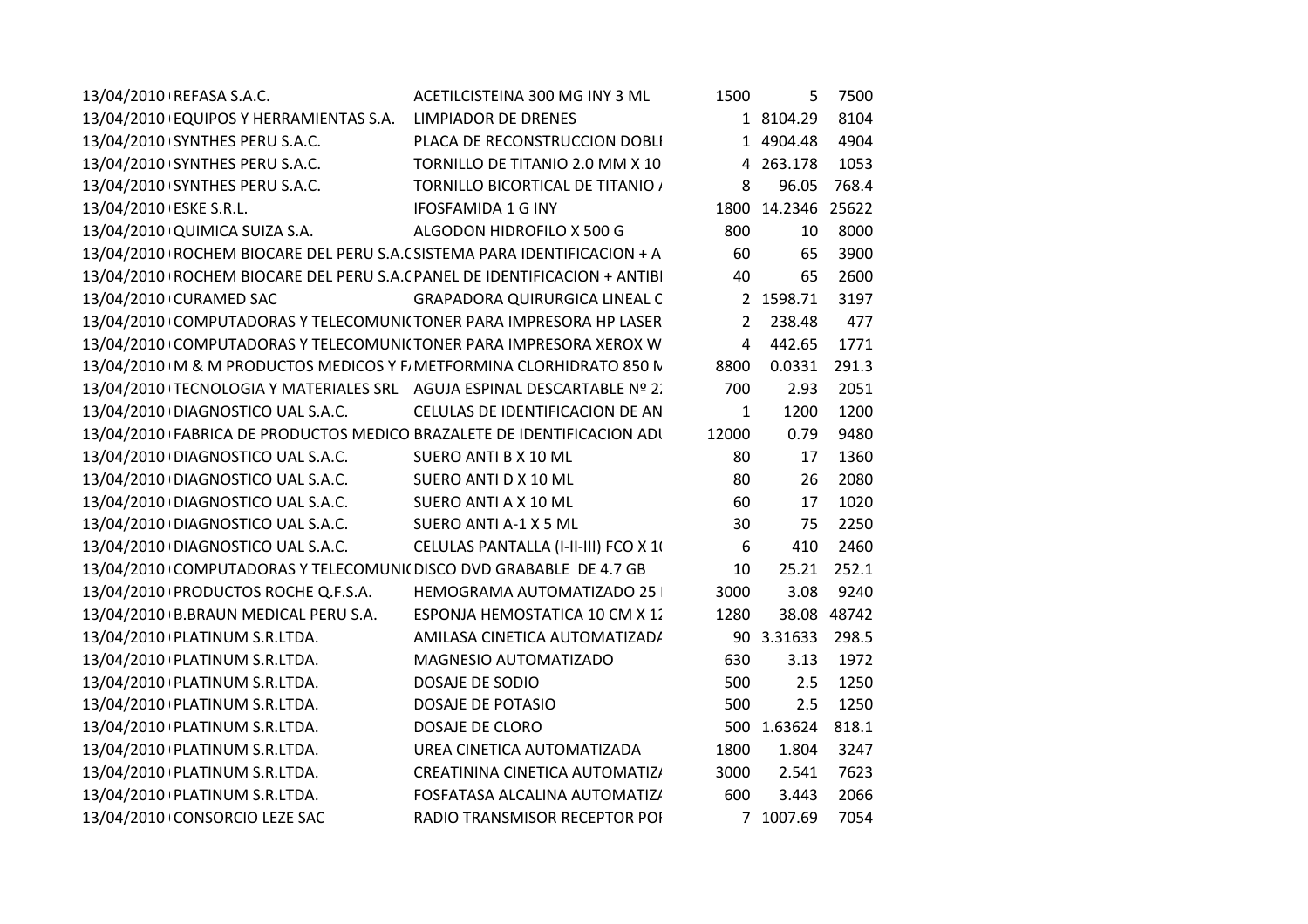| 13/04/2010 ALBIS S.A.                                                       | <b>FOSFATASA ALCALINA</b>          | 500  | 1.1            | 550         |
|-----------------------------------------------------------------------------|------------------------------------|------|----------------|-------------|
| 13/04/2010 ALBIS S.A.                                                       | <b>GLUCOSA ENZIMATICA</b>          | 1075 | 0.75           | 806.3       |
| 13/04/2010 ALBIS S.A.                                                       | PROTEINA EN ORINA Y/O LCR          | 400  | 1.68           | 672         |
| 13/04/2010 ALBIS S.A.                                                       | <b>GAMMA GLUTAMIL TRANSPEPTIDA</b> | 300  | 1.4            | 420         |
| 13/04/2010 ALBIS S.A.                                                       | PROTEINAS TOTALES                  | 1000 | 0.76           | 760         |
| 13/04/2010 ALBIS S.A.                                                       | <b>UREA CINETICA</b>               | 1900 | 1.2            | 2280        |
| 13/04/2010 CKM ASOCIADOS S.A.C.                                             | LAPIZ ELECTROCAUTERIO MONOPO       | 109  | 38             | 4142        |
| 13/04/2010 ATILIO PALMIERI S.R.L.                                           | CLIP DE CUERO CABELLUDO RANEY      | 340  | 5              | 1700        |
| 13/04/2010 C & E LAB DEALERS S.A.                                           | DOSAJE DE DIMERO D                 | 1000 |                | 37.4 37400  |
| 13/04/2010 SYNTHES PERU S.A.C.                                              | PLACA MALLA PARA BASE ORBITARI     |      | 1 3155.23      | 3155        |
| 13/04/2010 SYNTHES PERU S.A.C.                                              | TORNILLO DE TITANIO 1.3 MM X 5 N   |      | 10 103.784     | 1038        |
| 13/04/2010 ALBIS S.A.                                                       | DESHIDROGENASA LACTICA             | 1260 | 0.85           | 1071        |
| 13/04/2010 CURAMED SAC                                                      | SUTURA DE POLIPROPILENO AZUL N     | 108  | 13.24          | 1430        |
| 13/04/2010 CURAMED SAC                                                      | SUTURA DE POLIPROPILENO AZUL N     | 144  | 14.23          | 2049        |
| 13/04/2010 CURAMED SAC                                                      | SUTURA DE POLIPROPILENO AZUL N     | 108  | 13.75          | 1485        |
| 13/04/2010 CURAMED SAC                                                      | SUTURA DE POLIPROPILENO AZUL N     | 108  | 13.35          | 1442        |
| 13/04/2010 CURAMED SAC                                                      | SUTURA ACIDO POLIGLACTIN 4/0 C/    | 96   | 10.25          | 984         |
| 13/04/2010 CURAMED SAC                                                      | SUTURA ACIDO POLIGLACTIN 2/0 C/    | 144  | 8.11           | 1168        |
| 13/04/2010 TAGUMEDICA S. A.                                                 | SUTURA NYLON AZUL MONOFILAM        | 432  | 4              | 1728        |
| 13/04/2010 TAGUMEDICA S. A.                                                 | SUTURA NYLON AZUL MONOFILAM        | 216  | $\overline{4}$ | 864         |
| 13/04/2010 CURAMED SAC                                                      | SUTURA ACIDO POLIGLACTIN 1 C/A     | 960  | 9.28           | 8909        |
| 13/04/2010 CURAMED SAC                                                      | SUTURA ACIDO POLIGLACTIN 4/0 C/    | 144  | 8.64           | 1244        |
| 13/04/2010 CURAMED SAC                                                      | SUTURA ACIDO POLIGLACTIN 3/0 C/    | 888  |                | 12.02 10674 |
| 13/04/2010 CURAMED SAC                                                      | SUTURA ACIDO POLIGLACTIN 0 C/A     | 108  | 10.61          | 1146        |
| 13/04/2010 CURAMED SAC                                                      | SUTURA ACIDO POLIGLACTIN 2/0 C/    | 144  | 10.81          | 1557        |
| 13/04/2010 CURAMED SAC                                                      | SUTURA ACIDO POLIGLACTIN 0 C/A     | 144  | 10.615         | 1529        |
| 13/04/2010 CKM ASOCIADOS S.A.C.                                             | FILTRO PARA SISTEMA RESPIRATOR     | 300  |                | 34 10200    |
| 13/04/2010   REPRESENTACIONES HOSPITALARI BUFFER TRIS SALINA TBS PH 7.6 X 1 |                                    | 10   | 734.03         | 7340        |
| 13/04/2010   REPRESENTACIONES HOSPITALARI KIT DIAMINOBENCIDINA (DAB) DE 5   |                                    | 3    | 796.89         | 2391        |
| 13/04/2010   REPRESENTACIONES HOSPITALARI ANTICUERPO CROMOGRANINA X 7       |                                    |      | 1 1174.97      | 1175        |
| 13/04/2010   REPRESENTACIONES HOSPITALARI SOLUCION RECUPERADORA DE ANT      |                                    | 3    |                | 4750 14250  |
| 13/04/2010 REPRESENTACIONES HOSPITALARI DESMINA X 7 mL                      |                                    |      | 2 1262.25      | 2525        |
| 13/04/2010   REPRESENTACIONES HOSPITALARI ANTICUERPO E-CADHERINA X 7 mL     |                                    |      | 2 1697.57      | 3395        |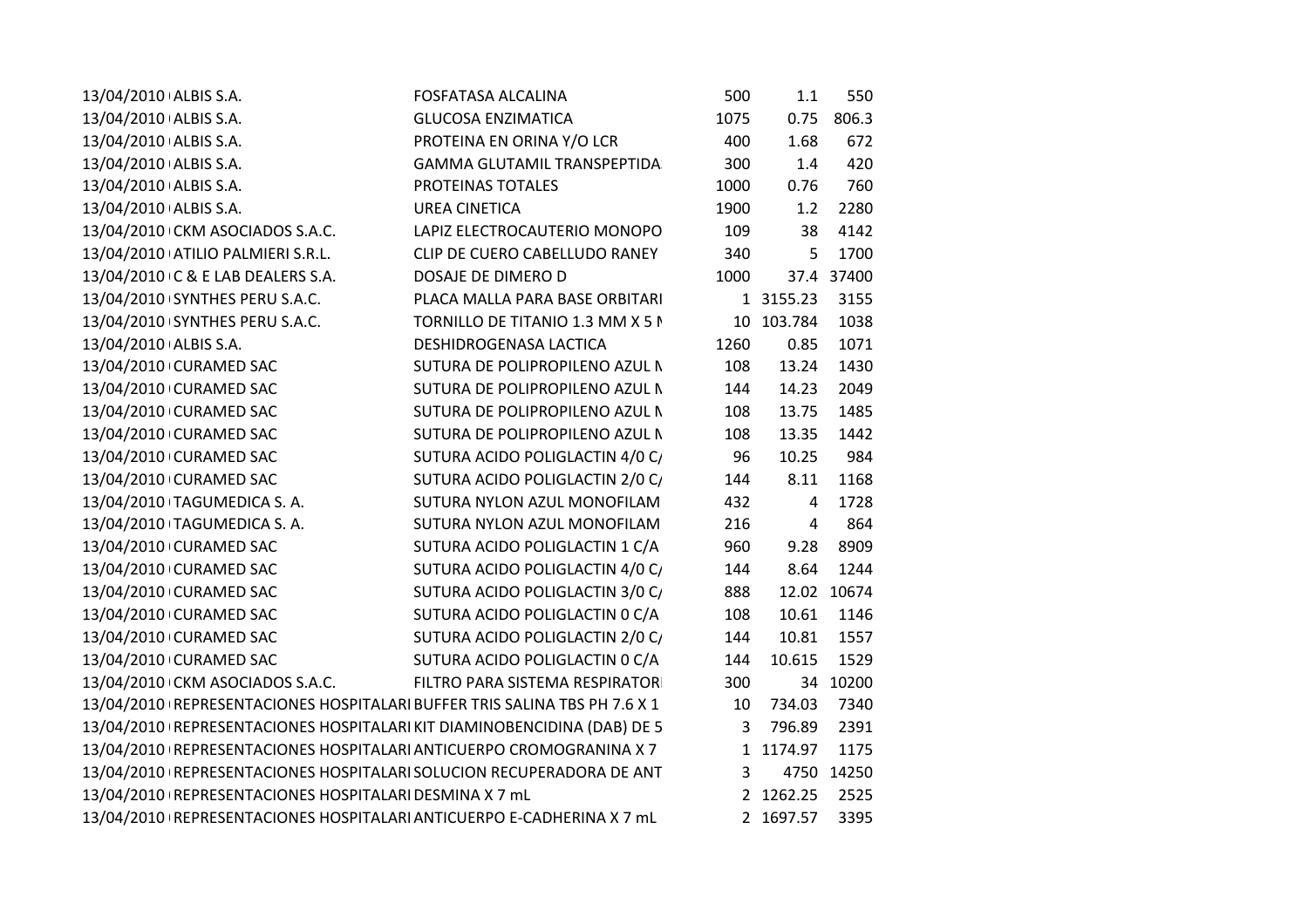| 13/04/2010   REPRESENTACIONES HOSPITALARI SISTEMA DE POLIMEROS DE DEXTR |                | 1 4839.4       | 4839        |
|-------------------------------------------------------------------------|----------------|----------------|-------------|
| 13/04/2010   REPRESENTACIONES HOSPITALARI KIT PARA INMUNOHISTOQUIMICA N |                | 4 3487.9 13952 |             |
| 13/04/2010   REPRESENTACIONES HOSPITALARI ANTICUERPO PARA CD 30 X 7 mL  |                | 2 874.03       | 1748        |
| 13/04/2010   REPRESENTACIONES HOSPITALARI ANTICUERPO CARCINO EMBRIONAF  |                | 2 1504.17      | 3008        |
| 13/04/2010   REPRESENTACIONES HOSPITALARI ANTICUERPO MONOCLONAL PARA    | 2              | 1900           | 3800        |
| 13/04/2010   REPRESENTACIONES HOSPITALARI ANTICUERPO MONOCLONAL PARA    |                | 1 2605.15      | 2605        |
| 13/04/2010   REPRESENTACIONES HOSPITALARI ANTICUERPO MONOCLONAL PARA (  |                | 1 3804.33      | 3804        |
| 13/04/2010   REPRESENTACIONES HOSPITALARI ANTICUERPO MONOCLONAL PARA    |                | 1 2242.38      | 2242        |
| 13/04/2010   REPRESENTACIONES HOSPITALARI ANTICUERPO MONOCLONAL PARA    | 4              |                | 3000 12000  |
| 13/04/2010   REPRESENTACIONES HOSPITALARI ANTICUERPO MONOCLONAL PARA    |                | 4 2106.53      | 8426        |
| 13/04/2010   REPRESENTACIONES HOSPITALARI ANTICUERPO MONOCLONAL PARA    |                | 2 2048.1       | 4096        |
| 13/04/2010   REPRESENTACIONES HOSPITALARI ANTICUERPO MONOCLONAL PARA    |                | 2 2068.55      | 4137        |
| 13/04/2010   REPRESENTACIONES HOSPITALARI ANTICUERPO MONOCLONAL PARA    |                | 3 2213.1       | 6639        |
| 13/04/2010   REPRESENTACIONES HOSPITALARI ANTICUERPO POLICLONAL PARA PR |                | 1 1222.43      | 1222        |
| 13/04/2010 REPRESENTACIONES HOSPITALARI ANTICUERPO MONOCLONAL PARA !    |                | 2 1971.05      | 3942        |
| 13/04/2010   REPRESENTACIONES HOSPITALARI ANTICUERPO MONOCLONAL PARA    |                | 1 2553.45      | 2553        |
| 13/04/2010   REPRESENTACIONES HOSPITALARI ANTICUERPO MONOCLONAL PARA '  |                | 1 1382.33      | 1382        |
| 13/04/2010 REPRESENTACIONES HOSPITALARI ANTICUERPO MONOCLONAL PARA !    | $\mathbf{1}$   | 1300           | 1300        |
| 13/04/2010   REPRESENTACIONES HOSPITALARI ANTICUERPO MONOCLONAL PARA    | $\mathbf{1}$   | 1461.9         | 1462        |
| 13/04/2010 COMERCIAL OFFICE SERVICE S.R. L NUMERADOR AUTOENTINTABLE DE  | $\overline{2}$ | 98             | 196         |
| 13/04/2010 KRASNY DEL PERU S.R.L<br>HEPATITIS C ELISA X 96 DETERMINA    | 864            |                | 12.3 10627  |
| 13/04/2010 FERNANDO AUGUSTO MORAL VIG CONSERVA DE ANCHOVETA EN SALS     | 200            | 4              | 800         |
| 13/04/2010 FERNANDO AUGUSTO MORAL VIGATUN EN FILETE EN ACEITE VEGETA    | 288            | 3.5            | 1008        |
| 14/04/2010 ARIES COMERCIAL S.A.C<br>ACIDO MURIATICO X 4 L               | 4              |                | 8.64 34.56  |
| 14/04/2010 ARIES COMERCIAL S.A.C<br>SODA CAUSTICA (AL PESO)             | 10             | 4.87           | 48.7        |
| FILGRASTIM 300 ug/1.2 mL INY 1.2  <br>14/04/2010 BIO REG PHARMA S.A.C   | 450            |                | 22.8 10260  |
| 14/04/2010   DISTRIBUIDORA CONTINENTAL 6 S GASA QUIRURGICA 1 M X 100 M  | 120            |                | 70 8400     |
| 14/04/2010   PALMAGYAR S.A.<br><b>IOPAMIDOL EQUIVALENTE 370 MG</b>      | 166            |                | 65 10790    |
| 14/04/2010   NORDIC PHARMACEUTICAL COMP ENOXAPARINA SODICA 60 MG/0.6 I  | 1500           |                | 16.5 24750  |
| 14/04/2010 COMPUTADORAS Y TELECOMUNI(TINTA PARA IMPRESORA HP DESKJE     | 3              |                | 56.03 168.1 |
| 14/04/2010 COMPUTADORAS Y TELECOMUNI(TINTA PARA IMPRESORA HP DESKJE     | 3              |                | 43.84 131.5 |
| 14/04/2010 COMPUTADORAS Y TELECOMUNI(TINTA PARA IMPRESORA HP 10 COL     | $\mathbf{3}$   | 107.12 321.4   |             |
| 14/04/2010 COMPUTADORAS Y TELECOMUNI(TINTA PARA IMPRESORA HP 11 COE     |                | 3 107.12 321.4 |             |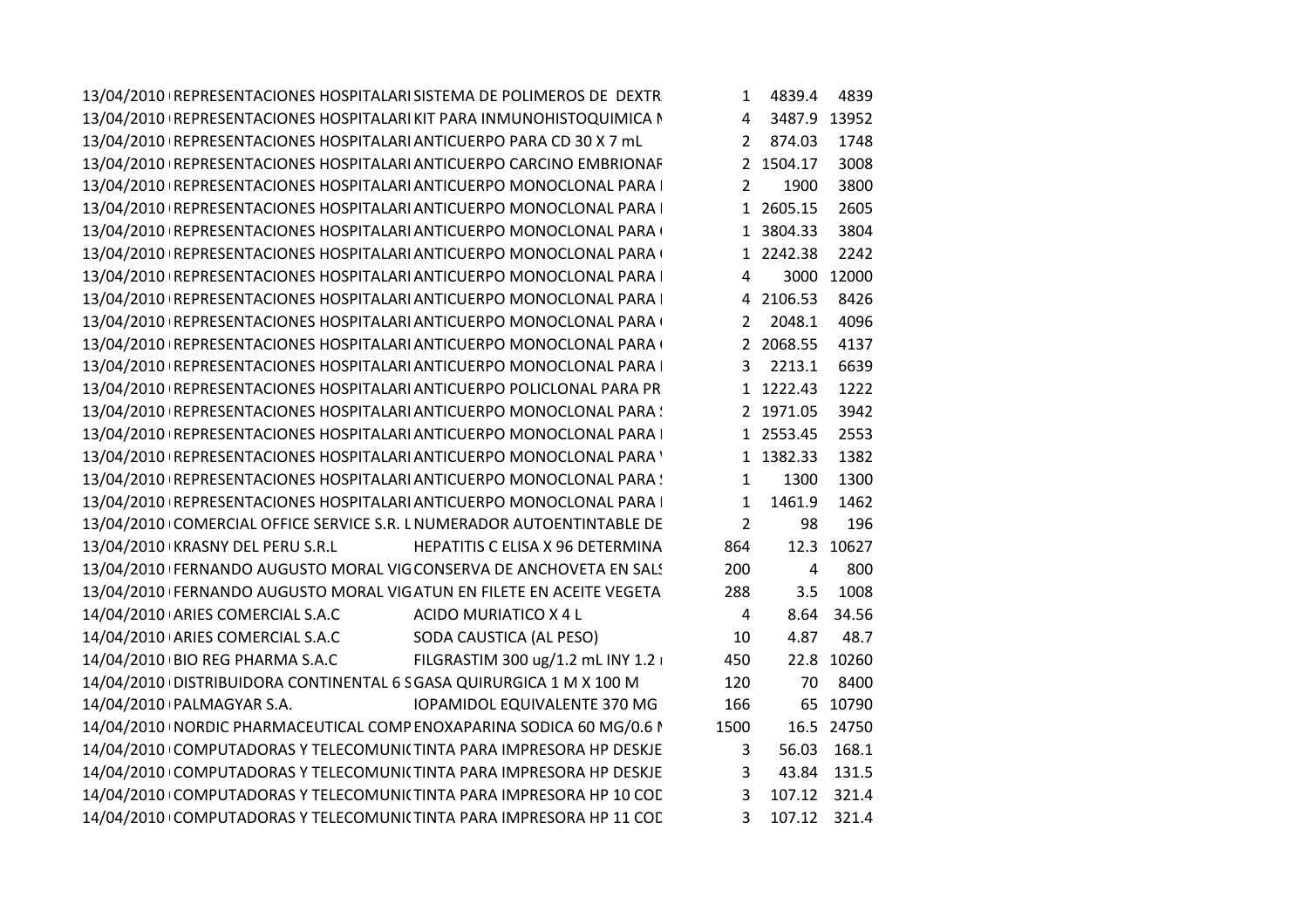| 14/04/2010 COMPUTADORAS Y TELECOMUNI(TINTA PARA IMPRESORA HP 11 COL        |                                        |                | 107.12 321.4 |             |
|----------------------------------------------------------------------------|----------------------------------------|----------------|--------------|-------------|
| 14/04/2010 COMPUTADORAS Y TELECOMUNI(TINTA PARA IMPRESORA HP 11 COL        |                                        | 3              | 107.12 321.4 |             |
| 14/04/2010 COMPUTADORAS Y TELECOMUNI(TINTA PARA IMPRESORA HP COD. R        |                                        | 3              |              | 79.3 237.9  |
| 14/04/2010 COMPUTADORAS Y TELECOMUNI(TINTA PARA IMPRESORA HP DESKJE        |                                        | $\overline{2}$ | 125.69 251.4 |             |
| 14/04/2010 COMPUTADORAS Y TELECOMUNI(TINTA PARA IMPRESORA HP DESKJE        |                                        | 3              |              | 72.61 217.8 |
| 14/04/2010   MERCANTIL LABORATORIO S.A.C. AGAR TRIPTICASA SOYA (TSA) X 500 |                                        | 3              | 152          | 456         |
| 14/04/2010 ABBOTT LABORATORIOS S.A. FORMULA POLIMERICA SIN LACTOS          |                                        | 300            |              | 36 10800    |
| 14/04/2010 ABBOTT LABORATORIOS S.A.                                        | SEVOFLURANO 100 mL/100 mL SOL          | 21             |              | 533 11193   |
| 14/04/2010 GERY REPRESENTACIONES E.I.R.L. POLI L-LISINA X 100 mL           |                                        | $\mathbf{3}$   | 399          | 1197        |
| 14/04/2010   MEDISPEC PERU S.A.C.                                          | DESINFECTANTE GLUTARALDEHIDO           | 50             | 127          | 6350        |
| 14/04/2010 ARILAND CORPORATION S.A.C. GEL PARA BIOPSIA POR CONGELACI       |                                        | 5              | 89           | 445         |
| 14/04/2010 ARILAND CORPORATION S.A.C. SULFATO DE ALUMINIO Y POTASIO :      |                                        | 3              | 140          | 420         |
| 14/04/2010   REPRESENTACIONES HOSPITALARI LAPICERO HIDROFOBICO             |                                        | 3              | 430          | 1290        |
| 14/04/2010   MUESTREO Y ANALISIS E.I.R.L.                                  | CASSETTE DE PLASTICO P/INCLUSIO        | 82             | 50           | 4100        |
| 14/04/2010   REPRESENTACIONES HOSPITALARI SOLUCION PERMEABILIZANTE PARA    |                                        | 12             |              | 1150 13800  |
| 14/04/2010 REPRESENTACIONES HOSPITALARI ANTICUERPO MONOCLONAL PARA (       |                                        | $\mathbf{1}$   | 2220         | 2220        |
| 14/04/2010   REPRESENTACIONES HOSPITALARI ANTICUERPO POLICLONAL PARA INI   |                                        | 1              | 2220         | 2220        |
| 14/04/2010 REPRESENTACIONES HOSPITALARI ANTICUERPO MONOCLONAL TERMI        |                                        | 3              |              | 4250 12750  |
| 14/04/2010 CORPORACION ALESSANDRA SOCI COMPRESA GASA QUIRURGICA RAD        |                                        | 1215           |              | 8.87 10777  |
| 14/04/2010 R & H PLASTICOS S.A.                                            | BOLSA DE POLIETILENO DE 60 cm X        | 9000           | 0.09         | 810         |
| 14/04/2010 R & H PLASTICOS S.A.                                            | BOLSA DE POLIETILENO DE 1.08 m >       | 1600           | 0.4          | 640         |
| 14/04/2010 R & H PLASTICOS S.A.                                            | BOLSA DE POLIETILENO DE 65 cm X        | 4000           | 0.11         | 440         |
| 14/04/2010 R & H PLASTICOS S.A.                                            | BOLSA DE POLIETILENO DE 77 cm X        | 1800           | 0.15         | 270         |
| 14/04/2010 R & H PLASTICOS S.A.                                            | BOLSA DE POLIETILENO DE 98 cm X        | 5000           | 0.285        | 1425        |
| 14/04/2010 R & H PLASTICOS S.A.                                            | BOLSA DE POLIETILENO DE 98 cm X        | 3000           | 0.305        | 915         |
| 14/04/2010 R & H PLASTICOS S.A.                                            | BOLSA DE POLIETILENO DE 77 cm X        | 1600           | 0.18         | 288         |
| 14/04/2010 R & H PLASTICOS S.A.                                            | BOLSA DE POLIETILENO DE 65 cm X        | 11000          | 0.115        | 1265        |
| 14/04/2010 SOSA OLIVEROS MANUEL                                            | BOLSA DE POLIETILENO 12" X 8" CO       | 1000           | 1.32         | 1320        |
| 14/04/2010 SOSA OLIVEROS MANUEL                                            | <b>BOLSA DE POLIETILENO TIPO CHEQU</b> | 1000           | 0.86         | 860         |
| 14/04/2010 SOSA OLIVEROS MANUEL                                            | <b>BOLSA DE POLIETILENO TIPO CHEQU</b> | 1000           | 1.1          | 1100        |
| 14/04/2010 SOSA OLIVEROS MANUEL                                            | <b>BOLSA DE POLIETILENO TIPO CHEQU</b> | 1000           | 2.12         | 2120        |
| 14/04/2010 SOSA OLIVEROS MANUEL                                            | <b>BOLSA DE POLIETILENO TIPO CHEQU</b> | 1000           | 2.8          | 2800        |
| 14/04/2010 GRUPO SANTA ANA S.A.C.                                          | ARROZ X1KG                             | 4000           |              | 2.1 8400    |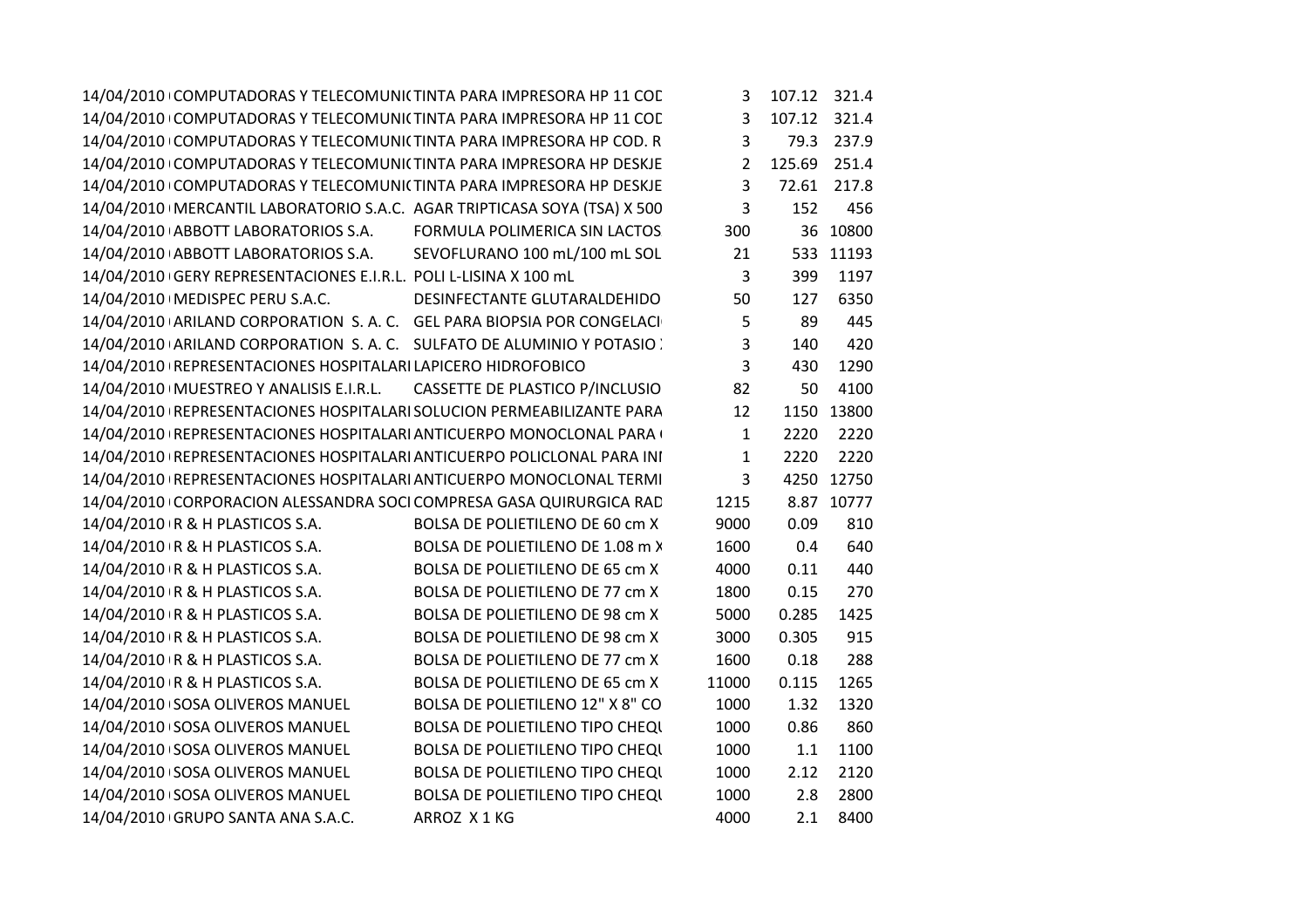| 15/04/2010 LABORATORIOS BAGO DEL PERU SIOHEXOL 32.35 g (equivalente 300 r |  |                                        | 557            |              | 64 35648    |
|---------------------------------------------------------------------------|--|----------------------------------------|----------------|--------------|-------------|
| 15/04/2010 AMERICAN HOSP SCIEF EQUIP CO BOLSA DE COLOSTOMIA ADULTO        |  |                                        | 2500           |              | 9 22500     |
| 15/04/2010 KAISEN ELECTRONIC E.I.R.L.                                     |  | PAPEL TERMOSENSIBLE PARA ESTEF         | 50             | 4.5          | 225         |
| 15/04/2010 LIZARDHI EIRL                                                  |  | CINTA TEFLON DE 12 MM X 12 M           | $\overline{2}$ | 1.6          | 3.2         |
| 15/04/2010 LIZARDHI EIRL                                                  |  | SILICONA COLOR BLANCO X 300 ML         | $\overline{2}$ | 16           | 32          |
| 15/04/2010 LIZARDHI EIRL                                                  |  | JUEGO DE ACCESORIOS INTERNOS (         | 4              |              | 38.4 153.6  |
| 15/04/2010 LIZARDHI EIRL                                                  |  | TUBO DE ABASTO DE ALUMINIO TRI         | $\overline{4}$ |              | 13.28 53.12 |
| 15/04/2010   FERPROSA S.A.                                                |  | CATETER VENOSO CENTRAL, DOBLE          | 10             | 74.8         | 748         |
| 15/04/2010 AID HEALTH CARE                                                |  | CATETER VENOSO CENTRAL, DOBLE          | 50             | 98           | 4900        |
| 15/04/2010 DMS PERU SAC                                                   |  | CINTA DE CERA PARA IMPRESORA T         | 400            | 9.3177       | 3727        |
| 15/04/2010 JAMPAR MULTIPLEST INTERNACIC TUBO CAPILAR CON CITRATO DE SO    |  |                                        | 600            | $\mathbf{1}$ | 600         |
| 15/04/2010 R K COMERCIAL S A                                              |  | TUBO ENDOTRAQUEAL DOBLE LUM            | 10             | 219          | 2190        |
| 15/04/2010 R K COMERCIAL S A                                              |  | TUBO ENDOBRONQUIAL DOBLE LUI           | $\overline{2}$ | 219          | 438         |
| 15/04/2010   R K COMERCIAL S A                                            |  | TUBO ENDOBRONQUIAL DOBLE LUI           | 5              | 219          | 1095        |
| 15/04/2010   R K COMERCIAL S A                                            |  | TUBO ENDOBRONQUIAL DOBLE LUI           | 15             | 219          | 3285        |
| 15/04/2010   R K COMERCIAL S A                                            |  | TUBO ENDOBRONQUIAL DOBLE LUI           | 5              | 219          | 1095        |
| 15/04/2010   PROSEMEDIC S.A.                                              |  | GAS OXIDO DE ETILENO 100% X 170        | 40             | 72           | 2880        |
| 15/04/2010 A B PULSAR S.A.C.                                              |  | CORDON MELLIZO Nº 16 X 100 M           | $\mathbf{1}$   | 150          | 150         |
| 15/04/2010 A B PULSAR S.A.C.                                              |  | TOMACORRIENTE SIMPLE UNIVERS/          | 20             | 6            | 120         |
| 15/04/2010   PERULAB S.A.                                                 |  | METOTREXATO SODICO 500 MG INY          | 180            |              | 57 10260    |
| 15/04/2010 INIPRO MEDICAL CORPORATION SI GUANTE PARA EXAMEN DESCARTAI     |  |                                        | 30000          | 0.115        | 3450        |
| 15/04/2010 INIPRO MEDICAL CORPORATION SI GUANTE PARA EXAMEN DESCARTAI     |  |                                        | 30000          | 0.115        | 3450        |
| 15/04/2010 INIPRO MEDICAL CORPORATION SI GUANTE PARA EXAMEN DESCARTAI     |  |                                        | 30000          | 0.115        | 3450        |
| 15/04/2010 SOSA OLIVEROS MANUEL                                           |  | BOLSA DE POLIETILENO CON CIERRE        | 50             | 11.3         | 565         |
| 15/04/2010 SOSA OLIVEROS MANUEL                                           |  | <b>BOLSA DE POLIETILENO CON CIERRE</b> | $\overline{4}$ | 130          | 520         |
| 15/04/2010 SOSA OLIVEROS MANUEL                                           |  | BOLSA DE POLIETILENO TIPO CHEQU        | 1500           | 3.7          | 5550        |
| 15/04/2010 SOSA OLIVEROS MANUEL                                           |  | <b>BOLSA DE POLIETILENO CON CIERRE</b> | 50             | 14.2         | 710         |
| 15/04/2010 ALBIS S.A.                                                     |  | <b>HEPATITIS B ANTICUERPO ANTICOR</b>  | 960            | 6.26         | 6010        |
| 15/04/2010 ALBIS S.A.                                                     |  | TRYPASONOMA CRUZII (CHAGAS) EI         | 960            | 5.14         | 4934        |
| 15/04/2010 ALBIS S.A.                                                     |  | HEPATITIS B - AG SUPERFICIE ELISA      |                | 960 6.26552  | 6015        |
| 15/04/2010 FARMADUAL S.A.C                                                |  | <b>IMATINIB MESILATO 400 MG TAB</b>    |                | 100 27.0526  | 2705        |
| 15/04/2010 FARMADUAL S.A.C                                                |  | DACARBAZINA 200 MG INY                 |                | 500 10.2422  | 5121        |
| 15/04/2010 DROGUERIA M Y M S.A.C.                                         |  | PAPEL TERMICO PARA IMPRESORA           | 150            | 53           | 7950        |
|                                                                           |  |                                        |                |              |             |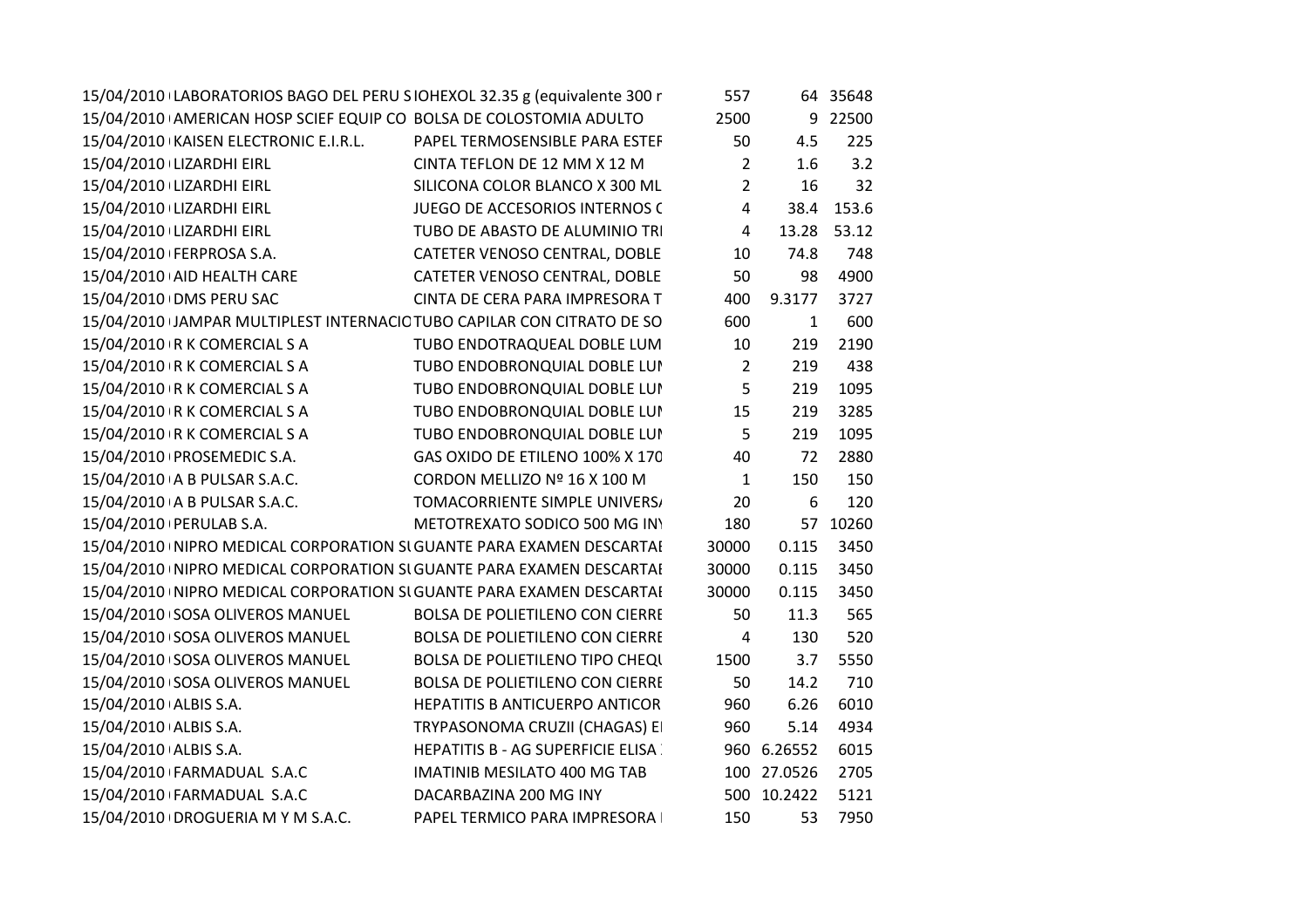| 15/04/2010   MILAFARMA S.R.L.                                          | PROPOFOL 10 MG/ML INY 20 ML           |                | 800 4.95742         | 3966       |
|------------------------------------------------------------------------|---------------------------------------|----------------|---------------------|------------|
| 15/04/2010 MILAFARMA S.R.L.                                            | CODEINA 30 MG/ML INY 2 ML             |                | 700 1.60277         | 1122       |
| 15/04/2010   PHARMAGEN S.A.C                                           | FUROSEMIDA 20 MG INY 2 ML             |                | 4000 0.13972 558.9  |            |
| 15/04/2010 PROVERSAL S.R.L.                                            | OMEPRAZOL 20 MG TAB                   |                | 100000 0.05575      | 5575       |
| 15/04/2010   MEDIFARMA S.A.                                            | CLORFENAMINA MALEATO 2 MG/5           |                | 100 0.76893 76.89   |            |
| 15/04/2010   MEDIFARMA S.A.                                            | RANITIDINA 25 MG/ML INY 2 ML          |                | 20000 0.12369       | 2474       |
| 15/04/2010 VITALIS PERU SAC                                            | ESCOPOLAMINA N-BUTILBROMURC           |                | 12000 0.31615       | 3794       |
| 15/04/2010 INORDIC PHARMACEUTICAL COMP HEPARINA SODICA 5000 UI/5 ML IN |                                       |                | 400 3.83917         | 1536       |
| 15/04/2010 DISTRIBUIDORA CONTINENTAL 6 SAMOXICILINA + ACIDO CLAVULANIC |                                       |                | 5000 0.44475        | 2224       |
| 15/04/2010 ESKE S.R.L.                                                 | MESNA 100 MG/ML INY 4 ML              | 5000           |                     | 4 20000    |
| 15/04/2010 ESKE S.R.L.                                                 | POLIGELINA 3.5 G/100 ML INY 500 I     | 1000           |                     | 20.1 20100 |
| 15/04/2010 LABORATORIOS AC FARMA S.A. ENALAPRIL 10 MG TAB              |                                       |                | 10000 0.01597 159.7 |            |
| 15/04/2010 BIOTOSCANA FARMA S.A.                                       | BLEOMICINA 15 MG INY                  |                | 700 28.7578 20130   |            |
| 15/04/2010 TRANSLIGRA S.A.C.                                           | PAPEL FOTOGRAFICO 120 g TAMAÑ         | $\overline{4}$ | 60                  | 240        |
| 15/04/2010 TAI LOY S.A.                                                | CINTA ADHESIVA TRANSPARENTE 1,        | $2^{\circ}$    | 0.63                | 1.26       |
| 15/04/2010 TAI LOY S.A.                                                | CINTA ADHESIVA TRANSPARENTE 2'        | $2^{\circ}$    | 1.8                 | 3.6        |
| 15/04/2010 TAI LOY S.A.                                                | GOMA EN BARRA X 25 G APROX.           | $2^{\circ}$    | 1.51                | 3.02       |
| 15/04/2010 TAI LOY S.A.                                                | NOTA AUTOADHESIVA 3" X 5" (7.6 C      | 10             | 7.09                | 70.9       |
| 15/04/2010   TAI LOY S.A.                                              | ARCHIVADOR DE CARTON CON PAL          | 30             | 3.4                 | 102        |
| 15/04/2010 TAI LOY S.A.                                                | FOLDER MANILA TAMAÑO A4               | 50             | 0.15                | 7.5        |
| 15/04/2010   TAI LOY S.A.                                              | <b>COLECTOR REVISTERO DE CARTON I</b> | 6              | 5                   | 30         |
| 15/04/2010   TAI LOY S.A.                                              | PLUMON RESALTADOR PUNTA MED           | 6              | 1.17                | 7.02       |
| 15/04/2010   TAI LOY S.A.                                              | CLIP DE METAL 33 MM X 100             | 6              | 0.67                | 4.02       |
| 15/04/2010 PRODUCTOS ROCHE Q.F.S.A. HEMOGRAMA AUTOMATIZADO 25          |                                       | 3000           | 3.08                | 9240       |
| 15/04/2010 INSTITUTO PERUANO DE ENERGIA TECNECIO 99 m X mCi            |                                       | 3300           | 1.64                | 5412       |
| 15/04/2010 LABORATORIOS AMERICANOS S.A METAMIZOL SODICO 1 G INY 2 ML   |                                       |                | 5000 0.16803 840.1  |            |
| 15/04/2010 LABORATORIOS AMERICANOS S.A CLORFENAMINA MALEATO 4 MG T/    |                                       |                | 9000 0.01101 99.09  |            |
| 15/04/2010 LABORATORIOS AMERICANOS S.A CARBAMAZEPINA 200 MG TAB        |                                       |                | 9000 0.04706 423.6  |            |
| 15/04/2010 LABORATORIOS AMERICANOS S.A AMIKACINA SULFATO 250 MG/ML II  |                                       |                | 5000 0.63047        | 3152       |
| 16/04/2010 SIGNOMED S.A.C.                                             | VALVULA DE SISTEMA DE DERIVACIO       | 10             | 940                 | 9400       |
| 16/04/2010 ALBIS S.A.                                                  | ANTICUERPO MONOCLONAL PARA (          | $2^{\circ}$    | 1780                | 3560       |
| 16/04/2010 ALBIS S.A.                                                  | ANTICUERPO MONOCLONAL PARA            | $2^{\circ}$    | 1550                | 3100       |
| 16/04/2010 ALBIS S.A.                                                  | ANTICUERPO MONOCLONAL PARA            | $\mathbf{1}$   | 2150                | 2150       |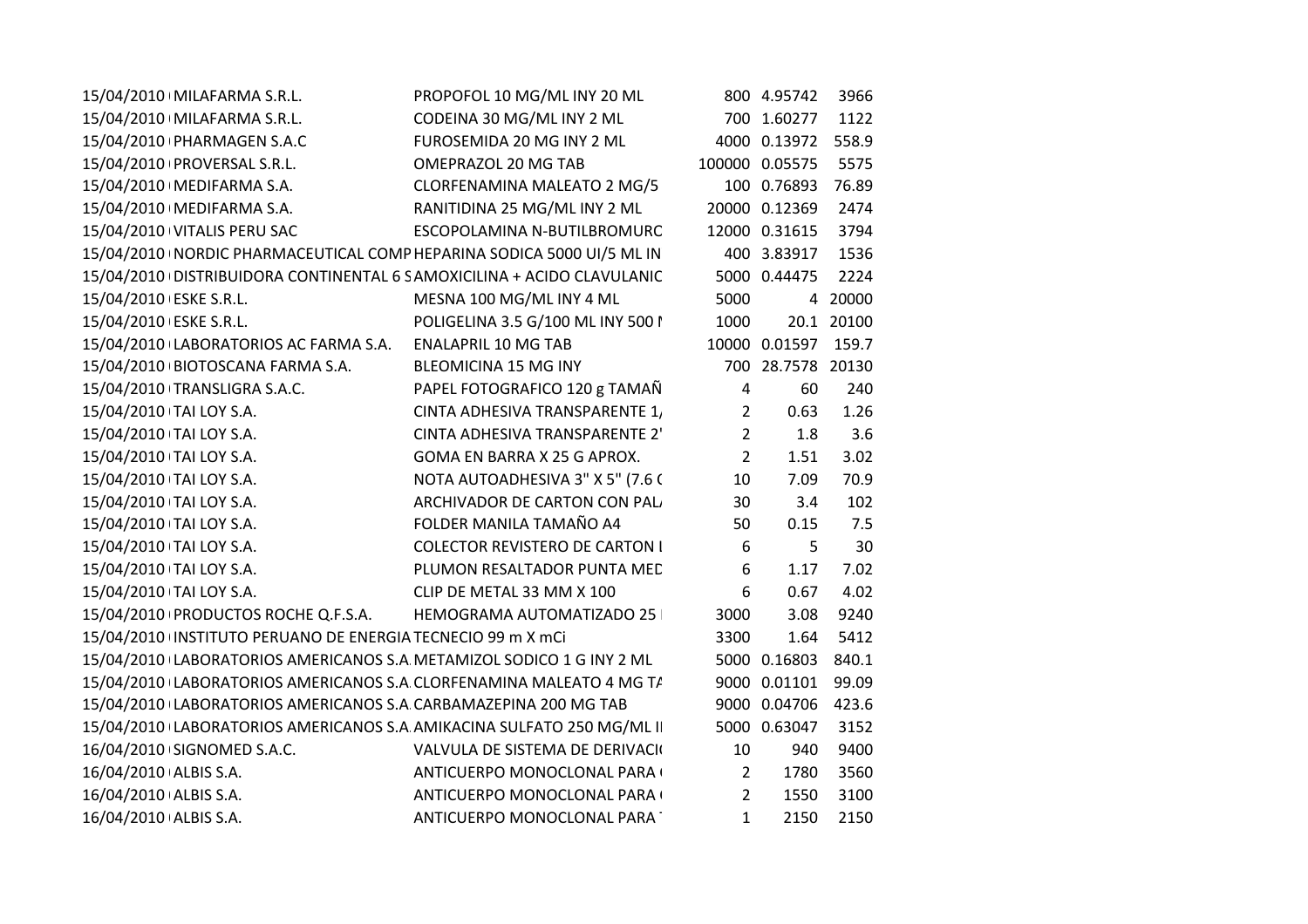|                                                                                                                                                                                                                                                                                                                                                                                                                                                                                                                                                                                                                                                                                                                                                                                                                                                                                                                                                                          | 75                                                                                                                                                                                                                                                                                                                                                                                                                                                                                                                                                                                                                                                                                                                                                                                                                                                                                                                                                                                                                                                                                                                                                                                                                                                                    | 98     | 7350                                           |
|--------------------------------------------------------------------------------------------------------------------------------------------------------------------------------------------------------------------------------------------------------------------------------------------------------------------------------------------------------------------------------------------------------------------------------------------------------------------------------------------------------------------------------------------------------------------------------------------------------------------------------------------------------------------------------------------------------------------------------------------------------------------------------------------------------------------------------------------------------------------------------------------------------------------------------------------------------------------------|-----------------------------------------------------------------------------------------------------------------------------------------------------------------------------------------------------------------------------------------------------------------------------------------------------------------------------------------------------------------------------------------------------------------------------------------------------------------------------------------------------------------------------------------------------------------------------------------------------------------------------------------------------------------------------------------------------------------------------------------------------------------------------------------------------------------------------------------------------------------------------------------------------------------------------------------------------------------------------------------------------------------------------------------------------------------------------------------------------------------------------------------------------------------------------------------------------------------------------------------------------------------------|--------|------------------------------------------------|
|                                                                                                                                                                                                                                                                                                                                                                                                                                                                                                                                                                                                                                                                                                                                                                                                                                                                                                                                                                          | 20000                                                                                                                                                                                                                                                                                                                                                                                                                                                                                                                                                                                                                                                                                                                                                                                                                                                                                                                                                                                                                                                                                                                                                                                                                                                                 |        | 0.5 10000                                      |
|                                                                                                                                                                                                                                                                                                                                                                                                                                                                                                                                                                                                                                                                                                                                                                                                                                                                                                                                                                          | 3010                                                                                                                                                                                                                                                                                                                                                                                                                                                                                                                                                                                                                                                                                                                                                                                                                                                                                                                                                                                                                                                                                                                                                                                                                                                                  | 1.6    | 4816                                           |
|                                                                                                                                                                                                                                                                                                                                                                                                                                                                                                                                                                                                                                                                                                                                                                                                                                                                                                                                                                          | 3010                                                                                                                                                                                                                                                                                                                                                                                                                                                                                                                                                                                                                                                                                                                                                                                                                                                                                                                                                                                                                                                                                                                                                                                                                                                                  | 1.6    | 4816                                           |
|                                                                                                                                                                                                                                                                                                                                                                                                                                                                                                                                                                                                                                                                                                                                                                                                                                                                                                                                                                          | 3010                                                                                                                                                                                                                                                                                                                                                                                                                                                                                                                                                                                                                                                                                                                                                                                                                                                                                                                                                                                                                                                                                                                                                                                                                                                                  | 1.6    | 4816                                           |
|                                                                                                                                                                                                                                                                                                                                                                                                                                                                                                                                                                                                                                                                                                                                                                                                                                                                                                                                                                          | 1010                                                                                                                                                                                                                                                                                                                                                                                                                                                                                                                                                                                                                                                                                                                                                                                                                                                                                                                                                                                                                                                                                                                                                                                                                                                                  | 1.6    | 1616                                           |
|                                                                                                                                                                                                                                                                                                                                                                                                                                                                                                                                                                                                                                                                                                                                                                                                                                                                                                                                                                          | 1                                                                                                                                                                                                                                                                                                                                                                                                                                                                                                                                                                                                                                                                                                                                                                                                                                                                                                                                                                                                                                                                                                                                                                                                                                                                     | 3100   | 3100                                           |
|                                                                                                                                                                                                                                                                                                                                                                                                                                                                                                                                                                                                                                                                                                                                                                                                                                                                                                                                                                          | $\overline{4}$                                                                                                                                                                                                                                                                                                                                                                                                                                                                                                                                                                                                                                                                                                                                                                                                                                                                                                                                                                                                                                                                                                                                                                                                                                                        | 1190   | 4760                                           |
|                                                                                                                                                                                                                                                                                                                                                                                                                                                                                                                                                                                                                                                                                                                                                                                                                                                                                                                                                                          | 450                                                                                                                                                                                                                                                                                                                                                                                                                                                                                                                                                                                                                                                                                                                                                                                                                                                                                                                                                                                                                                                                                                                                                                                                                                                                   |        | 22.8 10260                                     |
| TRIPTORELINA 11.25 MG INY                                                                                                                                                                                                                                                                                                                                                                                                                                                                                                                                                                                                                                                                                                                                                                                                                                                                                                                                                | 5                                                                                                                                                                                                                                                                                                                                                                                                                                                                                                                                                                                                                                                                                                                                                                                                                                                                                                                                                                                                                                                                                                                                                                                                                                                                     | 1260   | 6300                                           |
|                                                                                                                                                                                                                                                                                                                                                                                                                                                                                                                                                                                                                                                                                                                                                                                                                                                                                                                                                                          | 80                                                                                                                                                                                                                                                                                                                                                                                                                                                                                                                                                                                                                                                                                                                                                                                                                                                                                                                                                                                                                                                                                                                                                                                                                                                                    |        | 134 10720                                      |
| <b>MASCARAS TERMICAS</b>                                                                                                                                                                                                                                                                                                                                                                                                                                                                                                                                                                                                                                                                                                                                                                                                                                                                                                                                                 | 90                                                                                                                                                                                                                                                                                                                                                                                                                                                                                                                                                                                                                                                                                                                                                                                                                                                                                                                                                                                                                                                                                                                                                                                                                                                                    |        |                                                |
|                                                                                                                                                                                                                                                                                                                                                                                                                                                                                                                                                                                                                                                                                                                                                                                                                                                                                                                                                                          | 208                                                                                                                                                                                                                                                                                                                                                                                                                                                                                                                                                                                                                                                                                                                                                                                                                                                                                                                                                                                                                                                                                                                                                                                                                                                                   | 32     | 6656                                           |
|                                                                                                                                                                                                                                                                                                                                                                                                                                                                                                                                                                                                                                                                                                                                                                                                                                                                                                                                                                          | 50                                                                                                                                                                                                                                                                                                                                                                                                                                                                                                                                                                                                                                                                                                                                                                                                                                                                                                                                                                                                                                                                                                                                                                                                                                                                    | 23     | 1150                                           |
|                                                                                                                                                                                                                                                                                                                                                                                                                                                                                                                                                                                                                                                                                                                                                                                                                                                                                                                                                                          | 20                                                                                                                                                                                                                                                                                                                                                                                                                                                                                                                                                                                                                                                                                                                                                                                                                                                                                                                                                                                                                                                                                                                                                                                                                                                                    | 445    | 8900                                           |
|                                                                                                                                                                                                                                                                                                                                                                                                                                                                                                                                                                                                                                                                                                                                                                                                                                                                                                                                                                          |                                                                                                                                                                                                                                                                                                                                                                                                                                                                                                                                                                                                                                                                                                                                                                                                                                                                                                                                                                                                                                                                                                                                                                                                                                                                       |        | 9980                                           |
|                                                                                                                                                                                                                                                                                                                                                                                                                                                                                                                                                                                                                                                                                                                                                                                                                                                                                                                                                                          | 864                                                                                                                                                                                                                                                                                                                                                                                                                                                                                                                                                                                                                                                                                                                                                                                                                                                                                                                                                                                                                                                                                                                                                                                                                                                                   |        | 12.3 10627                                     |
|                                                                                                                                                                                                                                                                                                                                                                                                                                                                                                                                                                                                                                                                                                                                                                                                                                                                                                                                                                          | 864                                                                                                                                                                                                                                                                                                                                                                                                                                                                                                                                                                                                                                                                                                                                                                                                                                                                                                                                                                                                                                                                                                                                                                                                                                                                   |        | 12.3 10627                                     |
|                                                                                                                                                                                                                                                                                                                                                                                                                                                                                                                                                                                                                                                                                                                                                                                                                                                                                                                                                                          | 1704                                                                                                                                                                                                                                                                                                                                                                                                                                                                                                                                                                                                                                                                                                                                                                                                                                                                                                                                                                                                                                                                                                                                                                                                                                                                  |        | 18.45 31439                                    |
|                                                                                                                                                                                                                                                                                                                                                                                                                                                                                                                                                                                                                                                                                                                                                                                                                                                                                                                                                                          | 1                                                                                                                                                                                                                                                                                                                                                                                                                                                                                                                                                                                                                                                                                                                                                                                                                                                                                                                                                                                                                                                                                                                                                                                                                                                                     | 414.96 | 415                                            |
|                                                                                                                                                                                                                                                                                                                                                                                                                                                                                                                                                                                                                                                                                                                                                                                                                                                                                                                                                                          | 3                                                                                                                                                                                                                                                                                                                                                                                                                                                                                                                                                                                                                                                                                                                                                                                                                                                                                                                                                                                                                                                                                                                                                                                                                                                                     | 490.77 | 1472                                           |
| TEST DE ANTIGENO CA 125                                                                                                                                                                                                                                                                                                                                                                                                                                                                                                                                                                                                                                                                                                                                                                                                                                                                                                                                                  | 192                                                                                                                                                                                                                                                                                                                                                                                                                                                                                                                                                                                                                                                                                                                                                                                                                                                                                                                                                                                                                                                                                                                                                                                                                                                                   | 18.62  | 3575                                           |
|                                                                                                                                                                                                                                                                                                                                                                                                                                                                                                                                                                                                                                                                                                                                                                                                                                                                                                                                                                          | $\mathbf{2}$                                                                                                                                                                                                                                                                                                                                                                                                                                                                                                                                                                                                                                                                                                                                                                                                                                                                                                                                                                                                                                                                                                                                                                                                                                                          | 2316.2 | 4632                                           |
|                                                                                                                                                                                                                                                                                                                                                                                                                                                                                                                                                                                                                                                                                                                                                                                                                                                                                                                                                                          | 5000                                                                                                                                                                                                                                                                                                                                                                                                                                                                                                                                                                                                                                                                                                                                                                                                                                                                                                                                                                                                                                                                                                                                                                                                                                                                  | 0.67   | 3350                                           |
|                                                                                                                                                                                                                                                                                                                                                                                                                                                                                                                                                                                                                                                                                                                                                                                                                                                                                                                                                                          | 360                                                                                                                                                                                                                                                                                                                                                                                                                                                                                                                                                                                                                                                                                                                                                                                                                                                                                                                                                                                                                                                                                                                                                                                                                                                                   | 5      | 1800                                           |
|                                                                                                                                                                                                                                                                                                                                                                                                                                                                                                                                                                                                                                                                                                                                                                                                                                                                                                                                                                          | 220                                                                                                                                                                                                                                                                                                                                                                                                                                                                                                                                                                                                                                                                                                                                                                                                                                                                                                                                                                                                                                                                                                                                                                                                                                                                   | 45     | 9900                                           |
|                                                                                                                                                                                                                                                                                                                                                                                                                                                                                                                                                                                                                                                                                                                                                                                                                                                                                                                                                                          | 144                                                                                                                                                                                                                                                                                                                                                                                                                                                                                                                                                                                                                                                                                                                                                                                                                                                                                                                                                                                                                                                                                                                                                                                                                                                                   | 15.05  | 2167                                           |
| <b>MONITOR PLANO LCD 18.5"</b>                                                                                                                                                                                                                                                                                                                                                                                                                                                                                                                                                                                                                                                                                                                                                                                                                                                                                                                                           | 5                                                                                                                                                                                                                                                                                                                                                                                                                                                                                                                                                                                                                                                                                                                                                                                                                                                                                                                                                                                                                                                                                                                                                                                                                                                                     | 600.95 | 3005                                           |
|                                                                                                                                                                                                                                                                                                                                                                                                                                                                                                                                                                                                                                                                                                                                                                                                                                                                                                                                                                          | 5                                                                                                                                                                                                                                                                                                                                                                                                                                                                                                                                                                                                                                                                                                                                                                                                                                                                                                                                                                                                                                                                                                                                                                                                                                                                     | 47.6   | 238                                            |
|                                                                                                                                                                                                                                                                                                                                                                                                                                                                                                                                                                                                                                                                                                                                                                                                                                                                                                                                                                          |                                                                                                                                                                                                                                                                                                                                                                                                                                                                                                                                                                                                                                                                                                                                                                                                                                                                                                                                                                                                                                                                                                                                                                                                                                                                       |        |                                                |
|                                                                                                                                                                                                                                                                                                                                                                                                                                                                                                                                                                                                                                                                                                                                                                                                                                                                                                                                                                          | 5                                                                                                                                                                                                                                                                                                                                                                                                                                                                                                                                                                                                                                                                                                                                                                                                                                                                                                                                                                                                                                                                                                                                                                                                                                                                     | 47.6   | 238                                            |
|                                                                                                                                                                                                                                                                                                                                                                                                                                                                                                                                                                                                                                                                                                                                                                                                                                                                                                                                                                          | 10                                                                                                                                                                                                                                                                                                                                                                                                                                                                                                                                                                                                                                                                                                                                                                                                                                                                                                                                                                                                                                                                                                                                                                                                                                                                    | 218.5  | 2185                                           |
|                                                                                                                                                                                                                                                                                                                                                                                                                                                                                                                                                                                                                                                                                                                                                                                                                                                                                                                                                                          | 10                                                                                                                                                                                                                                                                                                                                                                                                                                                                                                                                                                                                                                                                                                                                                                                                                                                                                                                                                                                                                                                                                                                                                                                                                                                                    | 218.5  | 2185                                           |
| 16/04/2010 DROGUERIA PERU S.A.C.<br>16/04/2010   MEDIFARMA S.A.<br>16/04/2010 CKM ASOCIADOS S.A.C.<br>16/04/2010   FERPROSA S.A.<br>16/04/2010   BIO REG PHARMA S.A.C<br>16/04/2010 TECNOFARMA S.A.<br>16/04/2010 MAKAR CORPORATION S.A.C<br>16/04/2010 SERVAL MATTEC S.A.C.<br>16/04/2010 Q MEDICAL SAC<br>16/04/2010 Q MEDICAL SAC<br>16/04/2010 CKM ASOCIADOS S.A.C.<br>16/04/2010 CKM ASOCIADOS S.A.C.<br>16/04/2010 KRASNY DEL PERU S.R.L<br>16/04/2010 KRASNY DEL PERU S.R.L<br>16/04/2010   TAI LOY S.A.<br>16/04/2010 CIS BIO INTERNATIONAL<br>16/04/2010 CIS BIO INTERNATIONAL<br>16/04/2010 CIS BIO INTERNATIONAL<br>16/04/2010 CIS BIO INTERNATIONAL<br>17/04/2010 CRISTOFER IMPORT EIRL<br>19/04/2010 HAMPISKA MEDICA SAC<br>19/04/2010 DIAGNOSTICO UAL S.A.C.<br>19/04/2010 CURAMED SAC<br>19/04/2010 SAFE SOLUTIONS PERU S.A.C.<br>19/04/2010 SAFE SOLUTIONS PERU S.A.C.<br>19/04/2010 SAFE SOLUTIONS PERU S.A.C.<br>19/04/2010 SAFE SOLUTIONS PERU S.A.C. | MEGESTROL 40 MG/ML SUS 240 MI<br>DEXAMETASONA FOSFATO 4 MG/2<br>16/04/2010 IMPORTADORA PORTEX MEDICAL GUANTE QUIRURGICO ESTERIL EMP<br>16/04/2010 IMPORTADORA PORTEX MEDICAL GUANTE QUIRURGICO ESTERIL EMP<br>16/04/2010 IMPORTADORA PORTEX MEDICAL GUANTE QUIRURGICO ESTERIL EMP<br>16/04/2010 IMPORTADORA PORTEX MEDICAL GUANTE QUIRURGICO ESTERIL EMP<br>COCHE DE PARO PARA EQUIPO DE E<br>CATETER IMPLANTABLE CON PUERT<br>FILGRASTIM 300 ug/1.2 mL INY 1.2  <br>ALBUMINA HUMANA 20 G/100 ML<br><b>CONTENEDOR DE PLASTICO DE BIOS</b><br><b>CONTENEDOR DE PLASTICO DE BIOS</b><br><b>ESPECULO VAGINAL VIRGINAL DE 8!</b><br>AGUJA ENDOCERVICAL TIPO POTOC<br>HEPATITIS C ELISA X 96 DETERMINA<br>ANTICUERPO ANTI HTLV I-II ELISA X<br>PAPEL BOND 75 g TAMAÑO A4<br>HORMONA TIROIDE ESTIMULANTE<br>HORMONA TIROXINA (T4) LIBRE X 1<br>TEST DE ANTIGENO CA 15-3 X 96 DE<br>FRASCO DE VIDRIO CLASE A NEUTRO<br>SUTURA SEDA NEGRA TRENZADA M<br>BOLSA COLECTORA DE SANGRE CU/<br>SUTURA DE POLIPROPILENO AZUL N<br>TECLADO - KEYBOARD CON PUERTC<br>UNIDAD CENTRAL DE PROCESO - CP<br>MOUSE OPTICO CON PUERTO PS2<br>19/04/2010   MACATT MEDICA PERUANA S.A.C. CANULA DE TRAQUEOTOMIA LPC N<br>19/04/2010   MACATT MEDICA PERUANA S.A.C. CANULA DE TRAQUEOTOMIA LPC N |        | 113.64 10228<br>120 83.1667<br>5 2717.96 13590 |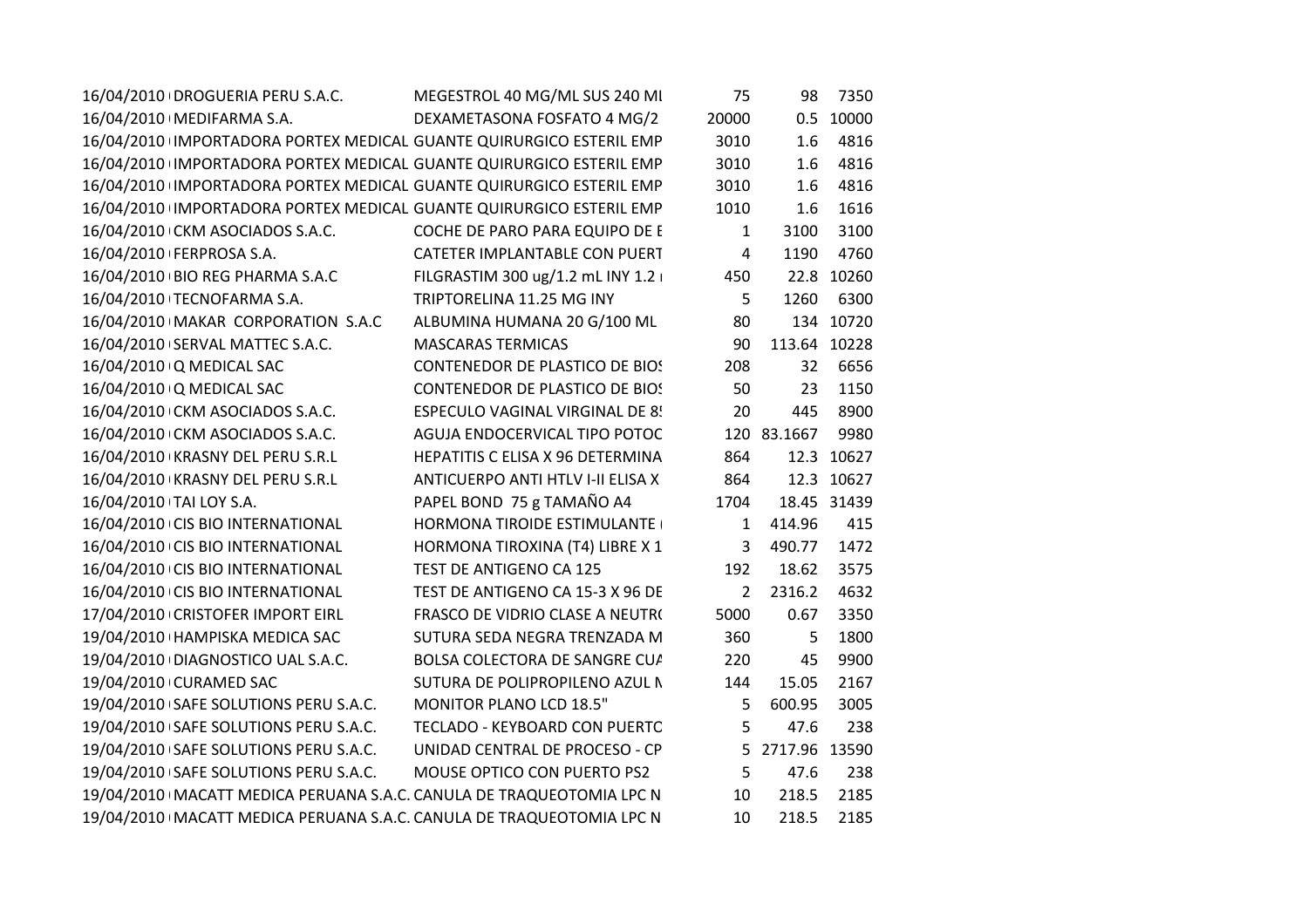| 19/04/2010 SYNTHES PERU S.A.C.                                   | MALLA DE TITANIO 100 MM X 100 N                                          |                | 1 4782.24      | 4782       |
|------------------------------------------------------------------|--------------------------------------------------------------------------|----------------|----------------|------------|
| 19/04/2010 SYNTHES PERU S.A.C.                                   | TORNILLO DE TITANIO AUTORROSC.                                           |                | 36 132.436     | 4768       |
| 19/04/2010 CURAMED SAC                                           | <b>GRAPADORA QUIRURGICA LINEAL C</b>                                     |                | 2 1440.53      | 2881       |
| 19/04/2010 CURAMED SAC                                           | <b>GRAPADORA QUIRURGICA LINEAL C</b>                                     |                | 2 1598.71      | 3197       |
| 19/04/2010 CURAMED SAC                                           | <b>GRAPADORA CIRCULAR AUTOMATI(</b>                                      | $\mathbf{2}$   | 2420           | 4840       |
| 19/04/2010 CURAMED SAC                                           | <b>GRAPADORA QUIRURGICA LINEAL P</b>                                     |                | 2 1464.62      | 2929       |
|                                                                  | 19/04/2010 ELI LILLY INTERAMERICA INC SUCL PEMETREXED DISODICO HEPTAHIDF | 3              | 3277           | 9831       |
| 19/04/2010 QUIMICA SUIZA S.A.                                    | RITUXIMAB 100 MG/10 ML INY 10 N                                          |                | 4 849.27       | 3397       |
| 19/04/2010 QUIMICA SUIZA S.A.                                    | RITUXIMAB 500 MG/50 ML INY 50 N                                          |                | 2 4199.6       | 8399       |
| 19/04/2010 GRUNENTHAL PERUANA S.A.                               | POLIVINILPIRROLIDONA+HIALURON                                            |                | 400 13.5204    | 5408       |
| 19/04/2010 GRUNENTHAL PERUANA S.A.                               | LIDOCAINA CLORHIDRATO 5 g/100 g                                          | 50             | 71.4           | 3570       |
| 19/04/2010   PERULAB S.A.                                        | CIPROTERONA 50 MG TAB                                                    | 11000          |                | 0.95 10450 |
| 19/04/2010 DIVCOM S.A.C.                                         | SONDA ESOFAGICA MULTIPLE DE G.                                           | 10             | 900            | 9000       |
| 19/04/2010   MERCK SHARP & DOHME PERU S.I CASPOFUNGINA 50 MG INY |                                                                          |                | 6 1611.93      | 9672       |
| 19/04/2010 ALBIS S.A.                                            | PALONOSETRON CLORHIDRATO 250                                             | 30             | 326.4          | 9792       |
| 19/04/2010 EMPRESA NEILSA EIRL                                   | MARTILLO DEMOLEDOR ELECTRICO                                             | 1              | 4995           | 4995       |
| 19/04/2010 EMPRESA NEILSA EIRL                                   | AMOLADORA DE 7"                                                          | $\mathbf{1}$   | 705            | 705        |
| 19/04/2010 TECNOFARMA S.A.                                       | OXICODONA 40 MG TAB                                                      | 780            | 8.96           | 6989       |
| 19/04/2010   MASAN E.I.R.L.                                      | ACIDO ACETICO GLACIAL Q. P. X 2.5                                        | 5.             | 210            | 1050       |
| 19/04/2010   MASAN E.I.R.L.                                      | YODURO DE POTASIO P. A. X 250 g                                          |                | 4 130.528      | 522.1      |
| 19/04/2010   MASAN E.I.R.L.                                      | NITRATO DE PLATA Q.P. X 500 g                                            | $\mathbf{1}$   | 2812.5         | 2813       |
| 19/04/2010   MASAN E.I.R.L.                                      | BENJUI EN POLVO GRUESO                                                   | 10             | 41             | 410        |
| 19/04/2010   MASAN E.I.R.L.                                      | YODO METALICO USP X 1 kg                                                 | $\overline{2}$ | 380            | 760        |
| 19/04/2010   MASAN E.I.R.L.                                      | PERCLORURO DE HIERRO USP X 1 kg                                          | $\mathbf{1}$   | 60.8           | 60.8       |
| 19/04/2010   REFASA S.A.C.                                       | ACIDO TRANEXAMICO 250 mg TAB                                             | 4000           | $\overline{2}$ | 8000       |
| 19/04/2010   MEDIC IMPORT S.R.L.                                 | MANTA TERMICA ADULTO 2.34 M X                                            | 100            | 93             | 9300       |
| 19/04/2010 CORPORACION MEDCO S.A.C.                              | ALENDRONICO ACIDO (SAL SODICA)                                           | 3000           | 0.4            | 1200       |
| 19/04/2010   HEDASILT MEDIC E.I.R.L.                             | TUBO CAPILAR CON HEPARINA X 10                                           | 100            | 7.5            | 750        |
| 19/04/2010   PERULAB S.A.                                        | METRONIDAZOL + NISTATINA + LIDO                                          | 3000           | 2.5            | 7500       |
| 19/04/2010 CIS BIO INTERNATIONAL                                 | HORMONA GONADOTROFINA CORI                                               | 4              | 598.5          | 2394       |
| 19/04/2010 CIS BIO INTERNATIONAL                                 | TEST DE TIROGLOBULINA X 100 DET                                          | 3              | 1436.4         | 4309       |
| 19/04/2010 CIS BIO INTERNATIONAL                                 | ANTIGENO CARCINOEMBRIONARIO                                              | 1              | 534.66 534.7   |            |
| 19/04/2010 CIS BIO INTERNATIONAL                                 | ALFA FETOPROTEINA (AFP) X 100 DI                                         |                | 4 648.375      | 2594       |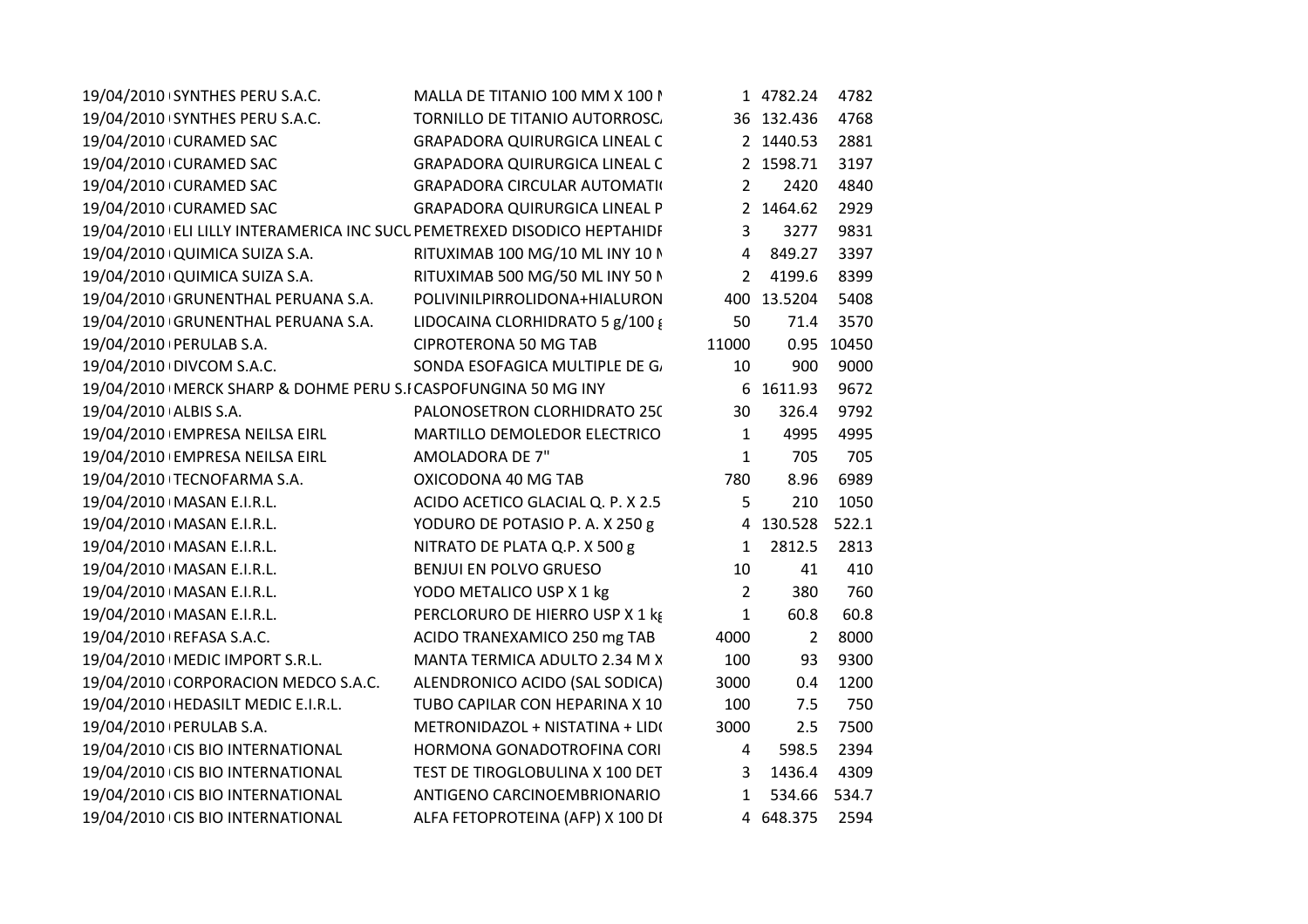|                       | 19/04/2010 CIS BIO INTERNATIONAL                                      | HORMONA TIROIDE ESTIMULANTE                                            |                | 3 414.96       | 1245       |
|-----------------------|-----------------------------------------------------------------------|------------------------------------------------------------------------|----------------|----------------|------------|
|                       | 19/04/2010 CIS BIO INTERNATIONAL                                      | HORMONA TIROXINA (T4) LIBRE X 1                                        |                | 2 754.11       | 1508       |
|                       | 19/04/2010 CIS BIO INTERNATIONAL                                      | HORMONA GONADOTROFINA CORI                                             | $\mathbf{3}$   | 598.5          | 1796       |
|                       | 19/04/2010 CIS BIO INTERNATIONAL                                      | TEST DE ANTIGENO CA 125                                                | 192            | 18.62          | 3575       |
|                       | 19/04/2010 CIS BIO INTERNATIONAL                                      | TEST DE ANTIGENO CA 19-9                                               |                | 96 18.3706     | 1764       |
|                       | 20/04/2010 INTRAMEDICA S.A.C.                                         | BALON PARA EXTREMO DISTAL DE E                                         | $\mathbf{1}$   | 2250           | 2250       |
|                       | 20/04/2010 INTRAMEDICA S.A.C.                                         | INYECTOR DE ESCLEROTERAPIA DE 2                                        |                | 12 172.333     | 2068       |
|                       | 20/04/2010 F Y A REPRESENTACIONES S.A.C. ALCOHOL ETILICO (ETANOL) 96º |                                                                        | 3000           | 2.9            | 8700       |
|                       | 20/04/2010 INSTITUTO PERUANO DE ENERGIA TECNECIO 99 m X mCi           |                                                                        | 3300           | 1.64           | 5412       |
|                       | 20/04/2010 ST. LOUIS IMPORT S.A.                                      | JERINGA DESCARTABLE 200 ML PAR                                         | 160            |                | 63.5 10160 |
|                       | 20/04/2010   BIOPRO PERU S.R.L                                        | MANDIL EMPLOMADO TALLA L                                               | 6              | 1500           | 9000       |
|                       | 20/04/2010 BIOPRO PERU S.R.L                                          | PROTECTOR DE RADIACION - COLLA                                         | 6              | 500            | 3000       |
|                       | 20/04/2010 EMPRESA NEILSA EIRL                                        | PORCELANA BLANCA                                                       | 20             | $\overline{4}$ | 80         |
|                       | 20/04/2010 EMPRESA NEILSA EIRL                                        | MAYOLICA DE 30 cm X 30 cm                                              | 32             | 27             | 864        |
|                       | 20/04/2010 EMPRESA NEILSA EIRL                                        | <b>CRUCETA DE 3 MM</b>                                                 | 200            | 0.11           | 22         |
|                       | 20/04/2010 EMPRESA NEILSA EIRL                                        | <b>CORTADOR DE MAYOLICA</b>                                            | $\overline{2}$ | 75.8           | 151.6      |
| 20/04/2010 E E SRLTDA |                                                                       | ACIDO METILENDIFOSFONICO (AME                                          | 75             | 42             | 3150       |
|                       |                                                                       | 20/04/2010   MARKETING MANAGEMENT INTEI COMPLEJO ENZIMATICO ELIMINADI  | 49             | 103.7          | 5081       |
|                       |                                                                       | 20/04/2010   MARKETING MANAGEMENT INTEI LUBRICANTE PARA INSTRUMENTAL   | 38             | 148.5          | 5643       |
|                       |                                                                       | 20/04/2010 BIO REG PHARMA S.A.C FILGRASTIM 300 ug/1.2 mL INY 1.2       | 400            | 22.8           | 9120       |
|                       | 20/04/2010 ALMACENERA PACHECO S.R.LTDA ACEITE VEGETAL X 5 L           |                                                                        | 140            | 23.87          | 3342       |
|                       | 20/04/2010 ALMACENERA PACHECO S.R.LTDA AZUCAR BLANCA X 1 KG           |                                                                        | 1200           | 2.4875         | 2985       |
|                       | 20/04/2010 A B PULSAR S.A.C.                                          | MOTOCOMPRESOR HERMETICO PA                                             | $\mathbf{1}$   | 385            | 385        |
|                       | 20/04/2010 A B PULSAR S.A.C.                                          | FILTRO SECADOR ROSCABLE DE 1/4                                         | $\mathbf{1}$   | 40             | 40         |
|                       | 20/04/2010 A B PULSAR S.A.C.                                          | <b>GAS REFRIGERANTE R-12</b>                                           | $\overline{4}$ | 75             | 300        |
|                       | 20/04/2010 A B PULSAR S.A.C.                                          | SOLDADURA DE PLATA X KG                                                | $\mathbf{1}$   | 110            | 110        |
|                       | 20/04/2010 A B PULSAR S.A.C.                                          | VALVULA DE SERVICIO DE 1/4" ROSI                                       | $\mathbf{1}$   | 5              | 5          |
|                       | 20/04/2010 HIGH TECHNO WORLD                                          | <b>IMPRESORA LASER</b>                                                 | $\overline{2}$ | 835            | 1670       |
|                       | 20/04/2010 DMS PERU SAC                                               | CINTA PARA IMPRESORA FARGO 2 (                                         | 25             | 164.22         | 4106       |
|                       | 20/04/2010 PLANNING EST. S.A.                                         | PIZARRA ACRILICA VITRIFICADA                                           | $\mathbf{1}$   | 648            | 648        |
|                       | 20/04/2010 BERNAL CARBAJAL ENRIQUE EDG/ AZUCAR RUBIA X 1 KG           |                                                                        | 1500           | 3.02           | 4530       |
|                       |                                                                       | 20/04/2010 BERNAL CARBAJAL ENRIQUE EDG/ EDULCORANTE X 1 G X 100 SOBRES | $\overline{2}$ | 24.5           | 49         |
|                       | 20/04/2010 EQUIRENT EIRL                                              | CINTA TEFLON DE 12 MM X 12 M                                           | 32             | 1.5            | 48         |
|                       |                                                                       |                                                                        |                |                |            |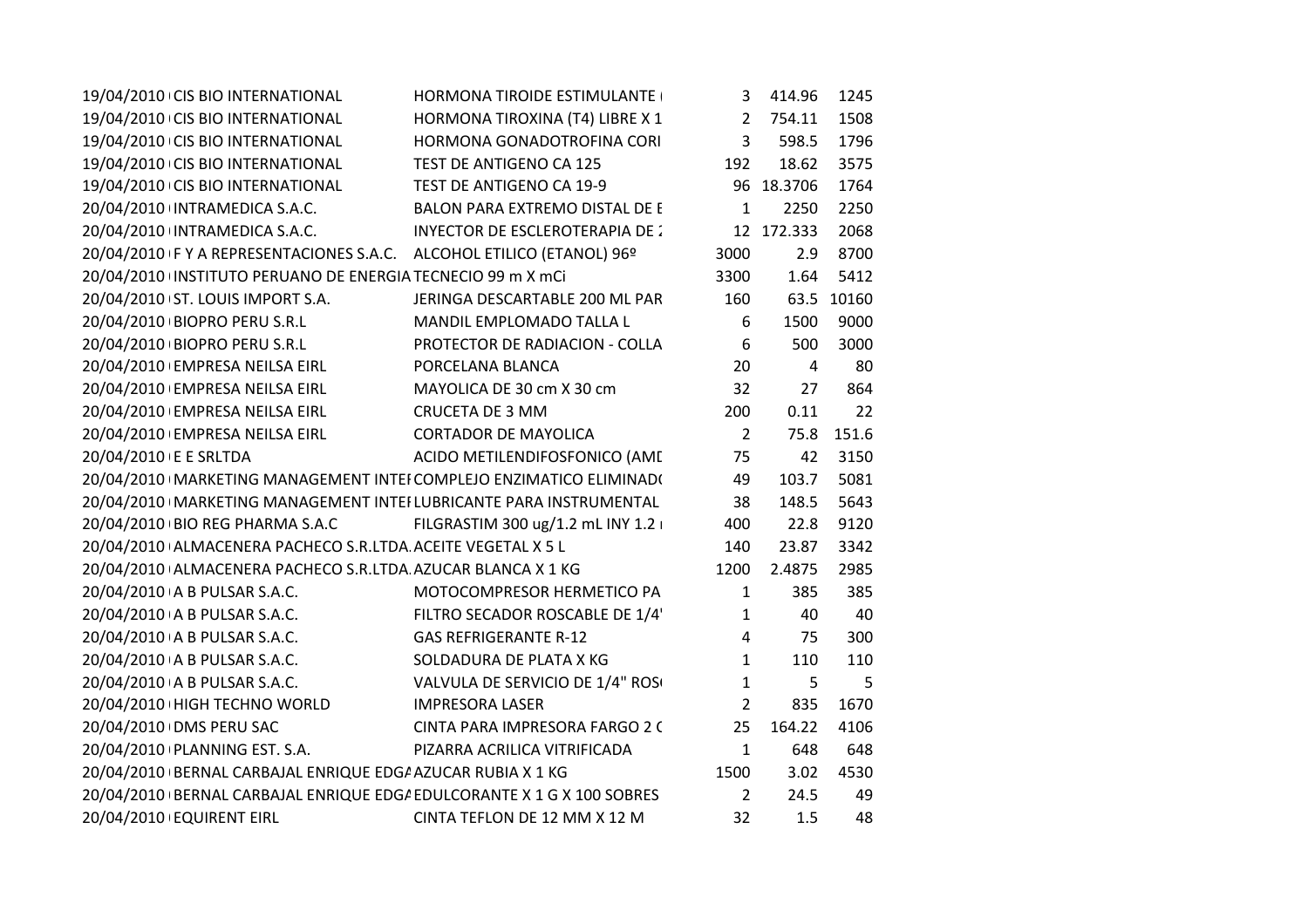| 20/04/2010 EQUIRENT EIRL                                                  | TIRAFON DE ACERO DE 5/16" X 2 1/        | 14             | $\mathbf{1}$ | 14    |  |
|---------------------------------------------------------------------------|-----------------------------------------|----------------|--------------|-------|--|
| 20/04/2010 EQUIRENT EIRL                                                  | LAVATORIO DE MANOS COLOR BLAI           | $\mathbf{3}$   | 225          | 675   |  |
| 20/04/2010 EQUIRENT EIRL                                                  | CAÑO PARA LAVATORIO CROMADO             | $\overline{3}$ | 95           | 285   |  |
| 20/04/2010 EQUIRENT EIRL                                                  | DESAGUE CROMADO DE 11/4" PAR            | $\overline{3}$ | 43           | 129   |  |
| 20/04/2010 EQUIRENT EIRL                                                  | VALVULA ESFERICA CIM 1/2"               | $\overline{3}$ | 27.2         | 81.6  |  |
| 20/04/2010 EQUIRENT EIRL                                                  | TRAMPA CON ROSCA DE BRONCE CI           | $\overline{3}$ | 45           | 135   |  |
| 20/04/2010 EQUIRENT EIRL                                                  | TUBO DE ACERO INOXIDABLE DE 1"          | $\mathbf{1}$   | 240          | 240   |  |
| 20/04/2010 EQUIRENT EIRL                                                  | TUBO DE ABASTO DE ACERO TRENZ           | $\overline{4}$ | 11.3         | 45.2  |  |
| 20/04/2010 EQUIRENT EIRL                                                  | <b>CEMENTO BLANCO</b>                   | 5              | 3.7          | 18.5  |  |
| 20/04/2010 EQUIRENT EIRL                                                  | <b>CUELLO DE CERA PARA INODORO</b>      | 8              | 14.5         | 116   |  |
| 20/04/2010 EQUIRENT EIRL                                                  | FLUXOMETRO PARA INODORO CRO             | $\overline{7}$ | 440          | 3080  |  |
| 20/04/2010 EQUIRENT EIRL                                                  | TAZA DE INODORO                         | $\overline{7}$ | 255.5        | 1789  |  |
| 20/04/2010 MURDOCH SISTEMAS S.A.                                          | TARJETA BLANCA DE PVC                   | 10             | 97.57        | 975.7 |  |
| 20/04/2010 INDUSTRIAS Y MULTISERV MILAGI CERA AL AGUA PARA PISO X 55 GAL  |                                         | 6              | 273          | 1638  |  |
| 21/04/2010 TOP SYSTEMS GROUP SAC. FUENTE DE PODER PENTIUM IV ATX          |                                         | 10             | 37.1         | 371   |  |
| 21/04/2010 COMPUTADORAS Y TELECOMUNI(TONER PARA FOTOCOPIADORA KYC         |                                         | $\overline{4}$ | 432          | 1728  |  |
| 21/04/2010 A B PULSAR S.A.C.                                              | COMPRESOR DE 2 HP PARA CAMAR            | $\mathbf{1}$   | 2250         | 2250  |  |
| 21/04/2010 A B PULSAR S.A.C.                                              | TERMOSTATO CON BULBO CAPILAR            | $\mathbf{1}$   | 210          | 210   |  |
| 21/04/2010 A B PULSAR S.A.C.                                              | FILTRO SECADOR DE 3/8" PARA CAN         | $\mathbf{1}$   | 55           | 55    |  |
| 21/04/2010 A B PULSAR S.A.C.                                              | CINTA AISLANTE DE 19 MM X 18 M          | $\mathbf{1}$   | 1.2          | 1.2   |  |
| 21/04/2010 A B PULSAR S.A.C.                                              | GAS REFRIGERANTE R-22 X 13.6 KG         | $\mathbf{1}$   | 290          | 290   |  |
| 21/04/2010 A B PULSAR S.A.C.                                              | SILICONA TRANSPARENTE EN CARTU          | $\mathbf{1}$   | 13           | 13    |  |
| 21/04/2010 A B PULSAR S.A.C.                                              | VALVULA DE EXPANSION TERMOST,           | $\mathbf{1}$   | 275          | 275   |  |
| 21/04/2010 COMPUTADORAS Y TELECOMUNI(TONER PARA IMPRESORA HP LASER        |                                         | $\overline{4}$ | 217.6        | 870.4 |  |
| 21/04/2010 COMPUTADORAS Y TELECOMUNI(TONER PARA IMPRESORA HP LASER        |                                         | 4              | 211          | 844   |  |
| 21/04/2010 QUIMICA SUIZA S.A.                                             | FENOTEROL 5 MG/ML SOL INH 20 N          | 200            | 22.4         | 4480  |  |
| 21/04/2010 QUIMICA SUIZA S.A.                                             | TIRAS DE SUSCEPTIBILIDAD AMFOTI         |                | 1 1028.72    | 1029  |  |
| 21/04/2010 QUIMICA SUIZA S.A.                                             | TIRAS DE SUSCEPTIBILIDAD FLUCON         |                | 1 1028.72    | 1029  |  |
| 21/04/2010 QUIMICA SUIZA S.A.                                             | TIRAS DE SUSCEPTIBILIDAD ITRACOI        |                | 1 1028.72    | 1029  |  |
| 21/04/2010 TECHNOLAB E.I.R.L.                                             | <b>CASILLERO DE METAL - LOCKER DE 2</b> | 8              | 650          | 5200  |  |
| 21/04/2010 COMPUTADORAS Y TELECOMUNI( PAPEL TERMICO PARA IMPRESORA        |                                         | 60             | 6.5          | 390   |  |
| 21/04/2010 COMPUTADORAS Y TELECOMUNI( CINTA PARA IMPRESORA EPSON ER       |                                         | 10             | 9.62         | 96.2  |  |
| 21/04/2010   HERSIL S.A.LABORATORIOS INDUS DEXTROSA 5 G/100 ML INY 500 ML |                                         | 1700           | 2.74         | 4658  |  |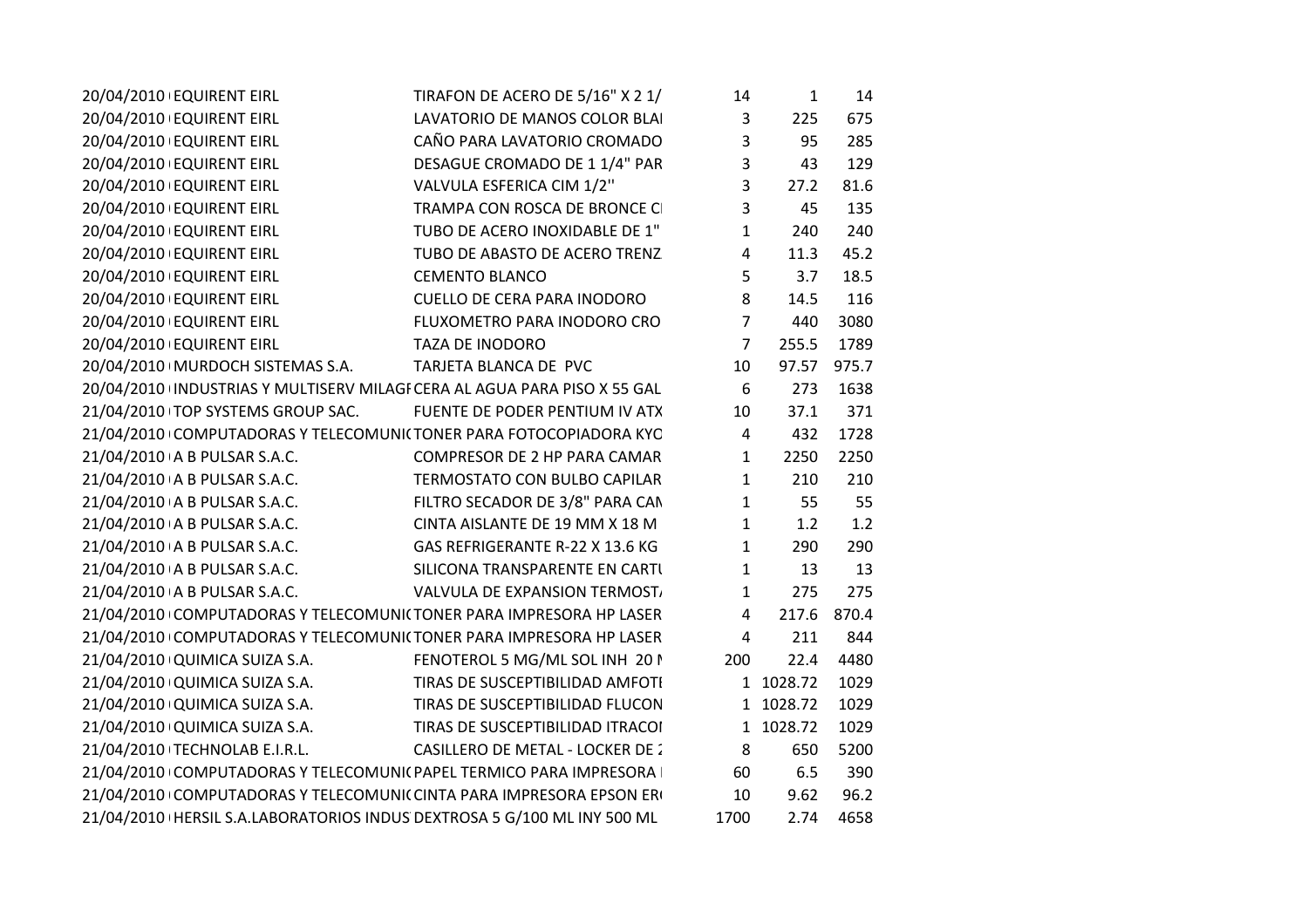| 21/04/2010   HERSIL S.A.LABORATORIOS INDUS DEXTROSA 5 G/100 ML INY 1 L    |                                    | 10000          |                   | 2.69 26900 |
|---------------------------------------------------------------------------|------------------------------------|----------------|-------------------|------------|
| 21/04/2010   HERSIL S.A.LABORATORIOS INDUS SODIO CLORURO 900 MG/100 ML II |                                    | 10000          |                   | 2.89 28900 |
| 21/04/2010   HERSIL S.A.LABORATORIOS INDUS SODIO CLORURO 900 MG/100 ML II |                                    | 2000           | 2.99              | 5980       |
| 21/04/2010   HERSIL S.A.LABORATORIOS INDUS SODIO CLORURO 900 MG/100 ML II |                                    | 4000           |                   | 2.89 11560 |
| 21/04/2010   HERSIL S.A.LABORATORIOS INDUS SODIO CLORURO 900 MG/100 ML II |                                    | 8000           |                   | 2.69 21520 |
| 21/04/2010 Q MEDICAL SAC                                                  | TUBULADURA DE SILICONA 8 MM X      | 80             | 227.41 18193      |            |
| 21/04/2010 Q MEDICAL SAC                                                  | TUBULADURA DE SILICONA 6 mm X      | 20             | 227               | 4540       |
| 21/04/2010 Q MEDICAL SAC                                                  | BOLSA DESCARTABLE DE SISTEMA D     |                | 700 26.1333 18293 |            |
| 21/04/2010 Q MEDICAL SAC                                                  | BOLSA DESCARTABLE DE SISTEMA D     |                | 400 30.2667 12107 |            |
| 21/04/2010 Q MEDICAL SAC                                                  | MANTA ABSORBENTE DE FLUIDOS L      | 85             |                   | 240 20400  |
| 21/04/2010 Q MEDICAL SAC                                                  | MANTA ABSORBENTE ANTIBACTERI       | 85             |                   | 190 16150  |
| 21/04/2010 B.BRAUN MEDICAL PERU S.A.                                      | LINEA DE EXTENSION OPACA PARA      | 300            | 29                | 8700       |
| 21/04/2010 ALBIS S.A.                                                     | DESHIDROGENASA LACTICA             | 1260           | 0.85              | 1071       |
| 21/04/2010 ALBIS S.A.                                                     | FOSFATASA ALCALINA                 | 1000           | 1.1               | 1100       |
| 21/04/2010 ALBIS S.A.                                                     | REACTIVO DE FOSFORO                | 475            |                   | 0.82 389.5 |
| 21/04/2010 ALBIS S.A.                                                     | <b>GLUCOSA ENZIMATICA</b>          | 1075           |                   | 0.75 806.3 |
| 21/04/2010 ALBIS S.A.                                                     | PROTEINAS TOTALES                  | 760            | 0.5               | 380        |
| 21/04/2010 ALBIS S.A.                                                     | PROTEINA EN ORINA Y/O LCR          | 400            | 0.68              | 272        |
| 21/04/2010 ALBIS S.A.                                                     | <b>UREA CINETICA</b>               | 1900           | 1.2               | 2280       |
| 21/04/2010 ALBIS S.A.                                                     | <b>GAMMA GLUTAMIL TRANSPEPTIDA</b> | 300            | 1.4               | 420        |
| 21/04/2010 ALBIS S.A.                                                     | TRANSAMINASA GLUTAMICA OXAL        | 950            | 1.41              | 1340       |
| 21/04/2010 BERNAL CARBAJAL ENRIQUE EDG/ ENVASE DESCARTABLE DE PLASTICC    |                                    | 24000          | 0.17              | 4080       |
| 21/04/2010 LABORATORIOS BAGO DEL PERU SIOHEXOL 32.35 g (equivalente 300 r |                                    | 167            |                   | 64 10688   |
| 21/04/2010 CORMAGRAF E.I.R.L.                                             | TINTA PARA OFFSET COLOR MAGEN      | $\overline{2}$ | 60                | 120        |
| 21/04/2010 CORMAGRAF E.I.R.L.                                             | TINTA PARA IMPRESORA OFFSET CC     | $\overline{2}$ | 60                | 120        |
| 21/04/2010   MARAGAM E.I.R.L.                                             | PARRILLA CON SISTEMA DE RODILLO    | $\overline{4}$ | 1380              | 5520       |
| 21/04/2010 LABORATORIO TEXTILES LOS ROSA GASA QUIRURGICA 1 M X 100 M      |                                    | 120            | 71                | 8520       |
| 21/04/2010 DIAGNOSTICO UAL S.A.C.                                         | BOLSA COLECTORA DE SANGRE CU/      | 230            |                   | 45 10350   |
| 21/04/2010 CIS BIO INTERNATIONAL                                          | TEST DE ANTIGENO CA 125            |                | 96 18.2875        | 1756       |
| 21/04/2010 CIS BIO INTERNATIONAL                                          | TEST DE ANTIGENO CYFRA 21.1 X 48   | $\mathbf{1}$   | 1276.8            | 1277       |
| 21/04/2010 CIS BIO INTERNATIONAL                                          | TEST DE ANTIGENO CA 19-9           |                | 96 18.0381        | 1732       |
| 21/04/2010 CIS BIO INTERNATIONAL                                          | TEST DE ANTIGENO CA 15-3           |                | 192 23.7114       | 4553       |
| 21/04/2010 CIS BIO INTERNATIONAL                                          | HORMONA TIROIDE ESTIMULANTE (      |                | 2 670.32          | 1341       |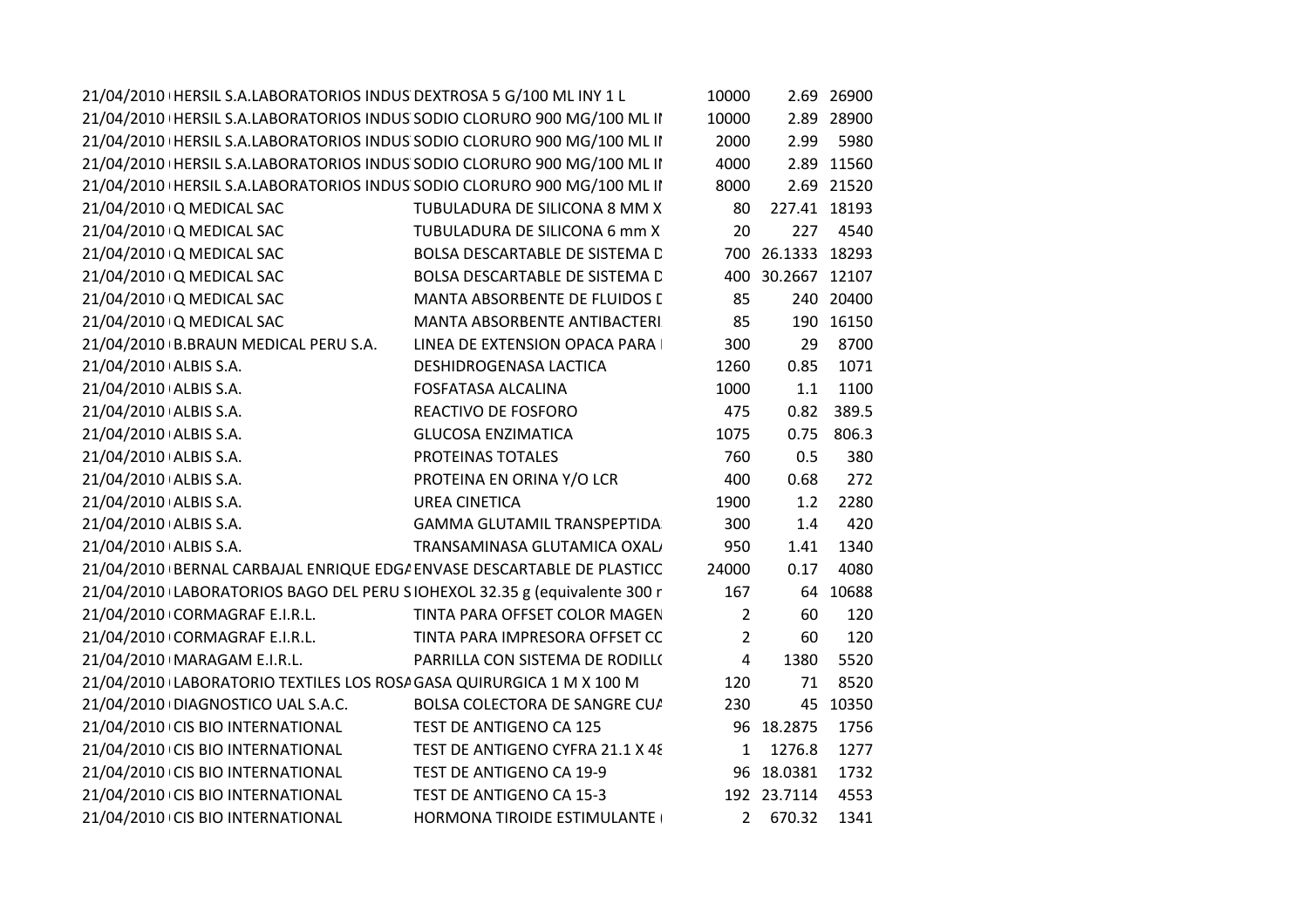| 21/04/2010 CIS BIO INTERNATIONAL                                         | TEST DE ANTIGENO CA 125               | 96             | 18.62     | 1788      |  |
|--------------------------------------------------------------------------|---------------------------------------|----------------|-----------|-----------|--|
| 21/04/2010 CIS BIO INTERNATIONAL                                         | <b>ANTIGENO PROSTATICO ESPECIFICC</b> | 4              | 638.4     | 2554      |  |
| 21/04/2010 CIS BIO INTERNATIONAL                                         | TEST DE ANTIGENO CA 15-3 X 96 DE      |                | 2 1979.04 | 3958      |  |
| 21/04/2010 COMERCIAL B & A S.R.L.                                        | OJALILLO DE ALUMINIO PARA CORT        | 1000           | 0.2772    | 277.2     |  |
| 22/04/2010   MAVART SRL                                                  | SONDA VESICAL 2 VIAS DE SILICONA      | 10             | 110       | 1100      |  |
| 22/04/2010   MAVART SRL                                                  | SONDA VESICAL 2 VIAS DE SILICONA      | 10             | 90        | 900       |  |
| 22/04/2010   PROSEMEDIC S.A.                                             | SONDA DE ASPIRACION CON CONTF         | 100            | 1         | 100       |  |
| 22/04/2010 QUALITY PHARMA EIRL                                           | COLISTINA 100 MG/2ML INY              | 30             |           | 355 10650 |  |
| 22/04/2010 VILLALOBOS TOMASEVICH MARIEI COMPRESORA DE AIRE DE 2 HP       |                                       | 1              | 2810      | 2810      |  |
| 22/04/2010 VILLALOBOS TOMASEVICH MARIEI COMPRESORA DE AIRE DE 1 HP       |                                       | 1              | 1400      | 1400      |  |
| 22/04/2010 VILLALOBOS TOMASEVICH MARIEI PISTOLA DE ALTA PRESION PARA PII |                                       | $\overline{2}$ | 220       | 440       |  |
| 22/04/2010 SANDERSON S.A. (PERU)                                         | SODIO CLORURO 20 G/100 ML INY 2       | 2000           | 0.65      | 1300      |  |
| 22/04/2010 PALMAGYAR S.A.                                                | <b>IOPAMIDOL EQUIVALENTE 370 MG</b>   | 166            |           | 65 10790  |  |
| 22/04/2010   PFIZER S.A.                                                 | <b>EXEMESTANO 25 MG TAB</b>           | 750            | 13.3      | 9975      |  |
| 22/04/2010 ALBIS S.A.                                                    | <b>BILIRRUBINA TOTAL</b>              | 1300           | 0.7       | 910       |  |
| 22/04/2010 ALBIS S.A.                                                    | <b>BILIRRUBINA DIRECTA</b>            | 1300           | 0.8       | 1040      |  |
| 22/04/2010 ALBIS S.A.                                                    | <b>ACIDO URICO</b>                    | 1580           | 0.77      | 1217      |  |
| 22/04/2010 ALBIS S.A.                                                    | ALBUMINA                              | 570            | 0.55      | 313.5     |  |
| 22/04/2010   MERCK SHARP & DOHME PERU S.I CASPOFUNGINA 50 MG INY         |                                       |                | 6 1611.93 | 9672      |  |
| 22/04/2010 BERNAL CARBAJAL ENRIQUE EDG/ CAFE INSTANTANEO X 200 G         |                                       | 50             | 14.25     | 712.5     |  |
| 22/04/2010 BERNAL CARBAJAL ENRIQUE EDG/ LINAZA EN GRANO (ALIMENTO PAR.   |                                       | 3              | 5.48      | 16.44     |  |
| 22/04/2010 BERNAL CARBAJAL ENRIQUE EDG/ CAFE INSTANTANEO X 6 g           |                                       | 300            | 0.56      | 168       |  |
| 22/04/2010 BERNAL CARBAJAL ENRIQUE EDG/ COCOA EN POLVO A GRANEL          |                                       | $\overline{2}$ | 17.9      | 35.8      |  |
| 22/04/2010 BERNAL CARBAJAL ENRIQUE EDG/ ANIS ENTERO (AL PESO)            |                                       | 8              | 17.5      | 140       |  |
| 22/04/2010 BERNAL CARBAJAL ENRIQUE EDG/ TE A GRANEL                      |                                       | $\mathbf{1}$   | 6.48      | 6.48      |  |
| 22/04/2010 BERNAL CARBAJAL ENRIQUE EDG/ EMOLIENTE X 50 G                 |                                       | 50             | 0.5       | 25        |  |
| 22/04/2010 BERNAL CARBAJAL ENRIQUE EDG/ ANIS FILTRANTE X 100 SOBRES      |                                       | 15             | 2.99      | 44.85     |  |
| 22/04/2010 BERNAL CARBAJAL ENRIQUE EDG/ MANZANILLA FILTRANTE X 100 SOB   |                                       | 25             | 2.99      | 74.75     |  |
| 22/04/2010   BERNAL CARBAJAL ENRIQUE EDG/ TE FILTRANTE X 100 SOBRES      |                                       | 5              | 2.99      | 14.95     |  |
| 22/04/2010 HAMPISKA MEDICA SAC                                           | BAJALENGUA DE MADERA ADULTO           | 120            | 14.8      | 1776      |  |
| 22/04/2010 HAMPISKA MEDICA SAC                                           | HISOPO DE ALGODON CON MANGC           | 1800           | 3.7       | 6660      |  |
| 22/04/2010 HAMPISKA MEDICA SAC                                           | ESPATULA DE MADERA DE AIRE            | 50             | 9.5       | 475       |  |
| 22/04/2010 DISTRIBUIDORA CONTINENTAL 6 SJERINGA DESCARTABLE 1 ML CON A   |                                       | 24000          | 0.15      | 3600      |  |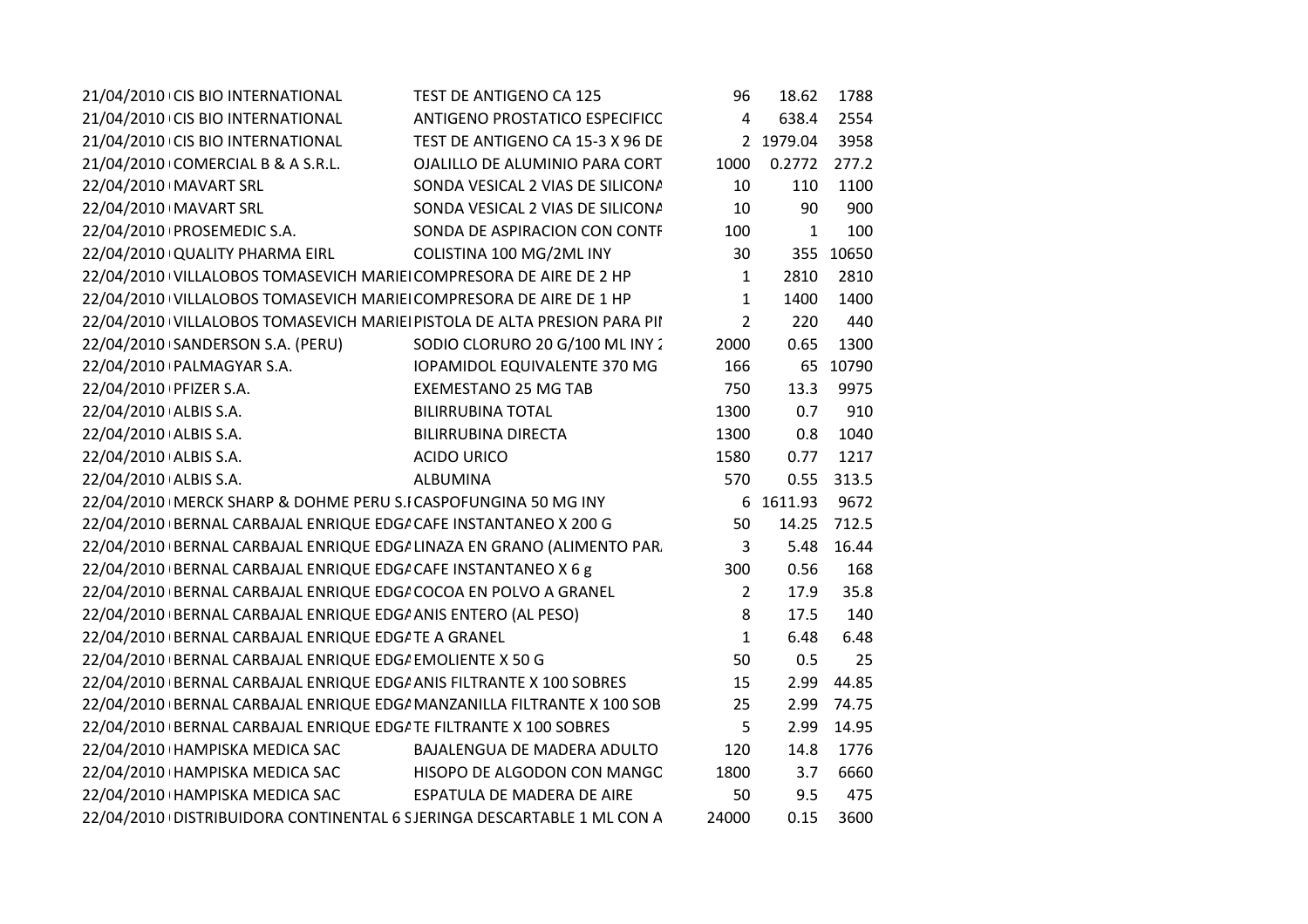|                                                                | 22/04/2010   DISTRIBUIDORA CONTINENTAL 6 SJERINGA DESCARTABLE DE INSULINI | 1200         | 0.15         | 180       |
|----------------------------------------------------------------|---------------------------------------------------------------------------|--------------|--------------|-----------|
| 22/04/2010 GLOBAL SUPPLY S.A.C.                                | CATETER ENDOVENOSO PERIFERICC                                             | 500          | 17           | 8500      |
| 22/04/2010 GLOBAL SUPPLY S.A.C.                                | SISTEMA DE CATETER ENDOVENOS(                                             | 400          | 17           | 6800      |
| 22/04/2010 IMPORT MEDICAL SERVICE EIRL TERMOMETRO CLINICO ORAL |                                                                           | 1500         | $\mathbf{1}$ | 1500      |
| 22/04/2010 IMPORT MEDICAL SERVICE EIRL                         | JERINGA DESCARTABLE 5 ML CON A                                            | 25000        | 0.17         | 4250      |
| 22/04/2010 IMPORT MEDICAL SERVICE EIRL                         | MASCARA DE OXIGENO PARA ADUL                                              | 150          | 6.5          | 975       |
| 22/04/2010 GLOBAL SUPPLY S.A.C.                                | FILTRO BACTERIAL VIRAL+ INTERCAI                                          | 50           | 20           | 1000      |
| 22/04/2010 GLOBAL SUPPLY S.A.C.                                | FILTRO ANTIBACTERIAL VIRAL+INTE                                           | 100          | 18           | 1800      |
|                                                                | 22/04/2010 IMPORT MEDICAL SERVICE EIRL AGUJA HIPODERMICA DESCARTABLI      | 90000        | 0.08         | 7200      |
|                                                                | 22/04/2010   DISTRIBUIDORA CONTINENTAL 6 SAGUJA HIPODERMICA DESCARTABLI   | 1000         | 0.06         | 60        |
|                                                                | 22/04/2010   DISTRIBUIDORA CONTINENTAL 6 S AGUJA HIPODERMICA DESCARTABLI  | 3000         | 0.06         | 180       |
|                                                                | 22/04/2010   DISTRIBUIDORA CONTINENTAL 6 SAGUJA HIPODERMICA DESCARTABLI   | 2000         | 0.06         | 120       |
| 22/04/2010 SOSA OLIVEROS MANUEL                                | MAQUINA DE AFEITAR DESCARTABL                                             | 5000         | 1.1          | 5500      |
| 22/04/2010 SOSA OLIVEROS MANUEL                                | PAPEL HIGIENICO (ROLLO PERSONA                                            | 5000         | 0.6          | 3000      |
| 22/04/2010 ANGLI DATA EXPRESS S.R.L.                           | TONER PARA FACSIMIL CANON L 38                                            | 4            | 406.82       | 1627      |
| 22/04/2010 CIS BIO INTERNATIONAL                               | HORMONA TIROIDE ESTIMULANTE                                               | $\mathbf{1}$ | 414.96       | 415       |
| 22/04/2010 CIS BIO INTERNATIONAL                               | HORMONA TIROXINA (T4) LIBRE X 1                                           | $2^{\circ}$  | 490.77       | 981.5     |
| 22/04/2010 CIS BIO INTERNATIONAL                               | HORMONA TRIYODOTIRONINA (T3)                                              |              | 1 323.19     | 323.2     |
| 22/04/2010 CIS BIO INTERNATIONAL                               | TEST DE ANTIGENO CA 125                                                   |              | 192 21.4463  | 4118      |
| 22/04/2010 CIS BIO INTERNATIONAL                               | ANTIGENO CARCINOEMBRIONARIO                                               | 3            | 534.66       | 1604      |
| 22/04/2010 CIS BIO INTERNATIONAL                               | TEST DE ANTIGENO CA 19-9                                                  |              | 96 18.3706   | 1764      |
| 22/04/2010 QUINTO DAMIAN HERMANOS S.A. QUINUA                  |                                                                           | 60           | 8.9          | 534       |
| 22/04/2010 QUINTO DAMIAN HERMANOS S.A. TRIGO PELADO            |                                                                           | 40           | 3.5          | 140       |
| 22/04/2010 QUINTO DAMIAN HERMANOS S.A MORON AMERICANO          |                                                                           | 40           | 2.8          | 112       |
| 22/04/2010 QUINTO DAMIAN HERMANOS S.A AVENA A GRANEL           |                                                                           | 250          | 3.499        | 874.8     |
| 22/04/2010 QUINTO DAMIAN HERMANOS S.A. SEMOLA DE TRIGO         |                                                                           | 120          | 0.475        | 57        |
| 22/04/2010 QUINTO DAMIAN HERMANOS S.A PAPA SECA AMARILLA       |                                                                           | 35           |              | 3.9 136.5 |
| 22/04/2010 QUINTO DAMIAN HERMANOS S.A. FREJOL PANAMITO         |                                                                           | 80           | 3.6          | 288       |
| 22/04/2010 QUINTO DAMIAN HERMANOS S.A. GARBANZO                |                                                                           | 60           | 4.7          | 282       |
| 22/04/2010 QUINTO DAMIAN HERMANOS S.A. LENTEJA                 |                                                                           | 60           | 4.4          | 264       |
| 23/04/2010 TAGUMEDICA S. A.                                    | SUTURA CATGUT CROMICO 2/0 C/A                                             | 72           | 5            | 360       |
| 23/04/2010 TAGUMEDICA S. A.                                    | SUTURA CATGUT CROMICO 2 S/A X                                             | 48           | 5            | 240       |
| 23/04/2010 TAGUMEDICA S. A.                                    | SUTURA NYLON AZUL MONOFILAM                                               | 108          | 5            | 540       |
|                                                                |                                                                           |              |              |           |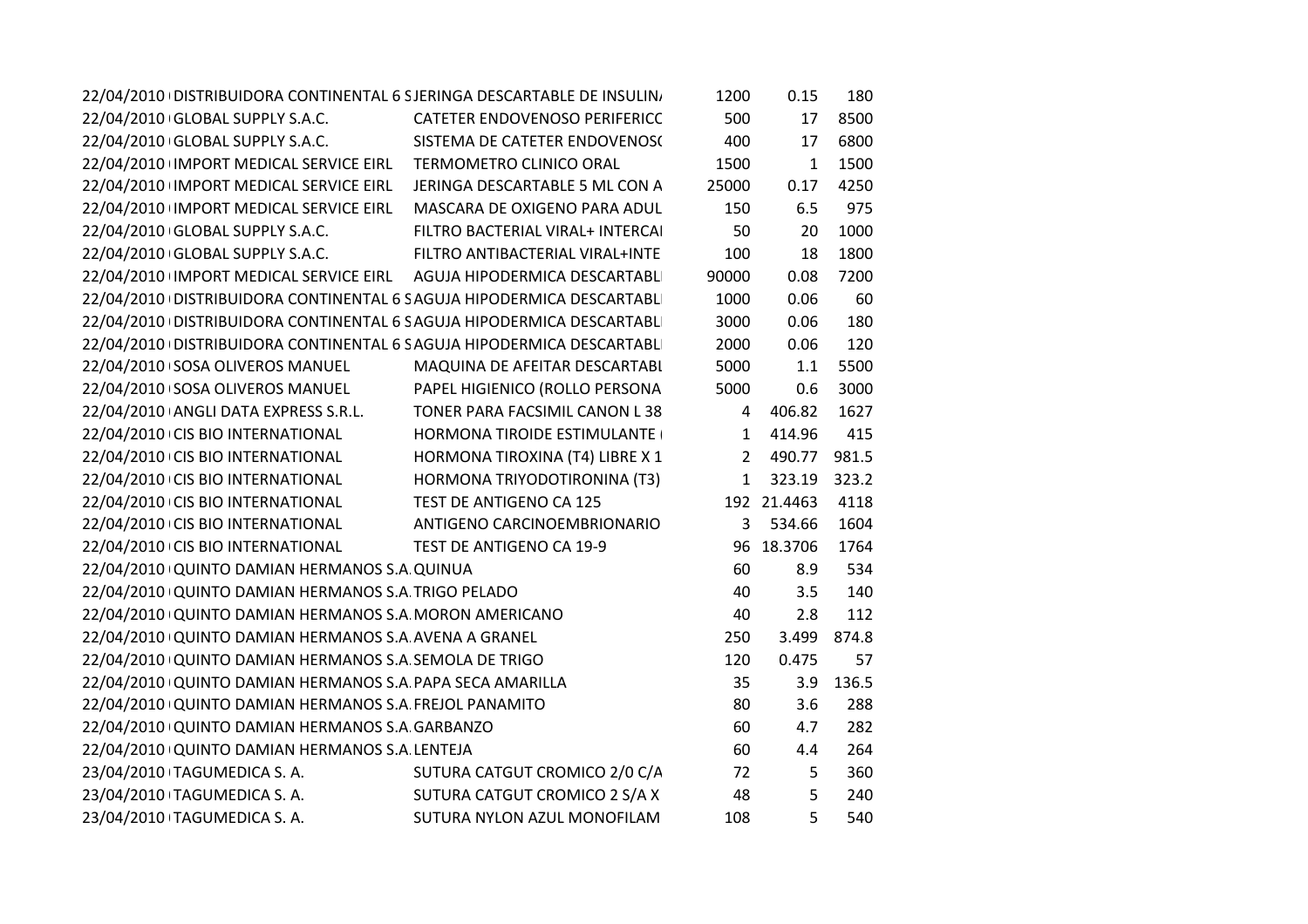| 23/04/2010 CIS BIO INTERNATIONAL                                          | TEST DE ANTIGENO CA 19-9           |              | 192 20.4072 | 3918       |
|---------------------------------------------------------------------------|------------------------------------|--------------|-------------|------------|
| 23/04/2010 CIS BIO INTERNATIONAL                                          | TEST DE ANTIGENO CA 15-3           |              | 288 20.2825 | 5841       |
| 23/04/2010   HEMOCARE S.A.C.                                              | MODULO DE GLUTAMINA X 15 g         | 300          | 20          | 6000       |
| 23/04/2010   HEMOCARE S.A.C.                                              | CASEINATO DE CALCIO X 275 G        | 110          | 60.3        | 6633       |
| 23/04/2010 BIO REG PHARMA S.A.C                                           | FILGRASTIM 300 ug/1.2 mL INY 1.2 i | 400          | 22.8        | 9120       |
| 23/04/2010 LABORATORIOS BAGO DEL PERU SIOHEXOL 32.35 g (equivalente 300 r |                                    | 75           |             | 144 10800  |
| 23/04/2010 ABBOTT LABORATORIOS S.A.                                       | FORMULA POLIMERICA ALTA EN NIT     | 100          | 50          | 5000       |
| 23/04/2010   REFASA S.A.C.                                                | ACETILCISTEINA 600 MG TAB          | 5400         |             | 1.95 10530 |
| 23/04/2010 ABBOTT LABORATORIOS S.A.                                       | FORMULA POLIMERICA SIN LACTOS      | 300          |             | 36 10800   |
| 23/04/2010   PERULAB S.A.                                                 | METOTREXATO SODICO 500 MG INY      | 180          |             | 57 10260   |
| 23/04/2010 QUIMICA SUIZA S.A.                                             | BROMURO DE ROCURONIO 50 MG I       | 300          | 27          | 8100       |
| 23/04/2010 TECNOFARMA S.A.                                                | OXICODONA 20 MG TAB                | 1600         | 5.28        | 8448       |
| 23/04/2010 TECNOFARMA S.A.                                                | OXICODONA 10 MG TAB                | 2600         | 3.7         | 9620       |
| 23/04/2010 ABBOTT LABORATORIOS S.A.                                       | SEVOFLURANO 100 mL/100 mL SOL      | 19           |             | 533 10127  |
| 23/04/2010   MAKAR CORPORATION S.A.C                                      | ALBUMINA HUMANA 20 G/100 ML        | 80           |             | 134 10720  |
| 23/04/2010 QUIMICA SUIZA S.A.                                             | DABIGATRAN ETEXILATO 110 mg TA     | 150          | 15          | 2250       |
| 23/04/2010   MERCK SHARP & DOHME PERU S.I CASPOFUNGINA 70 MG INY          |                                    |              | 3 2076.93   | 6231       |
| 23/04/2010   PFIZER S.A.                                                  | CLORANFENICOL + DESOXIRIBONUC      | 325          | 23.5        | 7638       |
| 23/04/2010 CORPORACION MEDCO S.A.C.                                       | <b>ESOMEPRAZOL 20 MG TAB</b>       | 800          | 0.6         | 480        |
| 23/04/2010 TECHNOLAB E.I.R.L.                                             | SILLA GIRATORIA ACRILICA           | 25           | 310         | 7750       |
| 23/04/2010 CIS BIO INTERNATIONAL                                          | TEST DE ANTIGENO CA 125            | 192          | 18.62       | 3575       |
| 23/04/2010 CIS BIO INTERNATIONAL                                          | TEST DE ANTIGENO CA 15-3 X 96 DE   |              | 2 2312.21   | 4624       |
| 23/04/2010 CIS BIO INTERNATIONAL                                          | TEST DE ANTIGENO CA 19-9           |              | 96 18.3706  | 1764       |
| 23/04/2010 LABORATORIOS UNIDOS S.A                                        | SODIO CLORURO 20 G/100 ML INY 2    | 5000         | 0.65        | 3250       |
| 23/04/2010 CIS BIO INTERNATIONAL                                          | <b>HORMONA TIROIDE ESTIMULANTE</b> |              | 1 414.96    | 415        |
| 23/04/2010 CIS BIO INTERNATIONAL                                          | TEST DE TIROGLOBULINA X 100 DET    |              | 3 1650.53   | 4952       |
| 23/04/2010 CIS BIO INTERNATIONAL                                          | ANTIGENO CARCINOEMBRIONARIO        | $\mathbf{3}$ | 534.66      | 1604       |
| 23/04/2010 CIS BIO INTERNATIONAL                                          | TEST DE ANTIGENO CA 19-9           |              | 96 18.3706  | 1764       |
| 23/04/2010 CIS BIO INTERNATIONAL                                          | ALFA FETOPROTEINA (AFP) X 100 DI   | 3            | 470.82      | 1412       |
| 23/04/2010 EDWARD RUIZ MOTA                                               | DETERGENTE GRANULADO X 15 KG       | 15           | 50          | 750        |
| 23/04/2010 EDWARD RUIZ MOTA                                               | DETERGENTE GRANULADO X 180 G       | 500          | 0.9         | 450        |
| 23/04/2010 EDWARD RUIZ MOTA                                               | PULIDOR EN POLVO PARA SUPERFIC     | 350          |             | 2.35 822.5 |
| 23/04/2010 EDWARD RUIZ MOTA                                               | ESPONJA VERDE LAVA VAJILLAS        | 400          | 0.6         | 240        |
|                                                                           |                                    |              |             |            |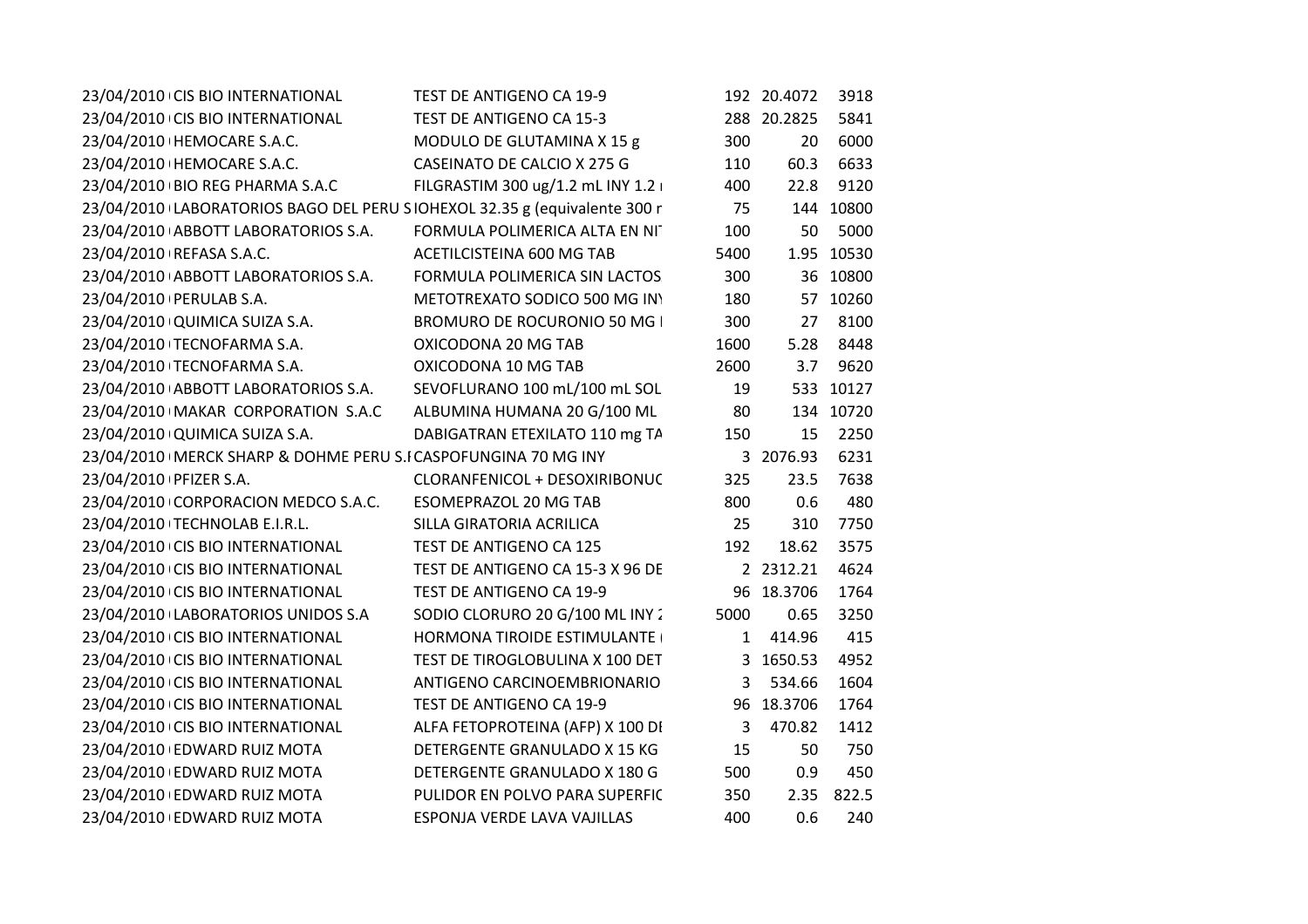| 23/04/2010 EDWARD RUIZ MOTA                                               | TRAPO INDUSTRIAL COSIDO               | 200            | 2.1    | 420        |
|---------------------------------------------------------------------------|---------------------------------------|----------------|--------|------------|
| 23/04/2010 EDWARD RUIZ MOTA                                               | PAÑO ABSORBENTE                       | 600            | 1.6    | 960        |
| 23/04/2010 EDWARD RUIZ MOTA                                               | <b>GUANTE DE JEBE DE USO INDUSTRI</b> | 208            |        | 2.35 488.8 |
| 23/04/2010 EDWARD RUIZ MOTA                                               | <b>GUANTE DE JEBE DE USO INDUSTRI</b> | 41             |        | 3.9 159.9  |
| 23/04/2010 SAN FERNANDO S.A.                                              | CARNE DE POLLO SIN MENUDENCIA         | 1000           | 6.9    | 6900       |
| 23/04/2010   MEDISPEC PERU S.A.C.                                         | DESINFECTANTE AMONIO CUATERN          | 30             | 61.5   | 1845       |
| 26/04/2010   PRAXAIR PERU S.R.L.                                          | HEXAFLUORURO DE AZUFRE                | 0.4            | 843.95 | 337.6      |
| 26/04/2010 AGA S.A.                                                       | <b>OXIGENO GAS MEDICINAL</b>          | 500            | 4.05   | 2025       |
| 26/04/2010 COMPUTELF S.R.LTDA                                             | TONER PARA IMPRESORA HP LASER         | 10             | 432    | 4320       |
| 26/04/2010   HEDASILT MEDIC E.I.R.L.                                      | MASCARA DE OXIGENO DESCARTAB          | 100            | 6.5    | 650        |
| 26/04/2010 VENTYMONT S.A.C.                                               | MASCARILLA FACIAL PARA VENTILA        | $\overline{2}$ | 1050   | 2100       |
| 26/04/2010 VENTYMONT S.A.C.                                               | MASCARILLA FACIAL PARA VENTILA        | $\overline{2}$ | 1050   | 2100       |
| 26/04/2010 VENTYMONT S.A.C.                                               | MASCARILLA FACIAL PARA VENTILA        | $\overline{2}$ | 1050   | 2100       |
| 26/04/2010   REFASA S.A.C.                                                | ACIDO TRANEXAMICO 250 mg INY 2        | 500            | 4.8    | 2400       |
| 26/04/2010   REFASA S.A.C.                                                | VITAMINA B - COMPLEJO INY 10 ML       | 1000           | 8.8    | 8800       |
| 26/04/2010 VITALIS PERU SAC                                               | CEFTAZIDIMA 1 G INY                   | 2700           |        | 3.96 10692 |
| 26/04/2010 DISPROPEI S.A.C.                                               | APOSITO TRANSPARENTE ADHESIVO         | 50             | 5.5    | 275        |
| 26/04/2010 ABBOTT LABORATORIOS S.A.                                       | FORMULA POLIMERICA SIN LACTOS         | 60             | 48.6   | 2916       |
| 26/04/2010 SOSA OLIVEROS MANUEL                                           | BOLSA DE POLIETILENO CON ASA 19       | 700            | 6.5    | 4550       |
| 26/04/2010 FERPROSA S.A.                                                  | AGUJA HUBER Nº 20 G X 25 mm           | 350            | 22     | 7700       |
| 26/04/2010   MAVART SRL                                                   | SONDA TRANSPILORICA 10 FR CON         | 20             | 150    | 3000       |
| 26/04/2010 PRODUCTOS ROCHE Q.F.S.A.                                       | <b>HEPATITIS A IgM</b>                | 100            | 12     | 1200       |
| 26/04/2010 PRODUCTOS ROCHE Q.F.S.A.                                       | <b>HEPATITIS C ANTICUERPO</b>         | 300            | 17     | 5100       |
| 26/04/2010 PRODUCTOS ROCHE Q.F.S.A.                                       | <b>HEPATITIS B ANTICUERPO ANTICOR</b> | 100            | 15     | 1500       |
| 26/04/2010 A B PULSAR S.A.C.                                              | FILTRO SECADOR DE 3/8" PARA CAN       | $\mathbf{1}$   | 42     | 42         |
| 26/04/2010 A B PULSAR S.A.C.                                              | CINTA AISLANTE DE 19 MM X 18 M        | $\mathbf{1}$   | 4.5    | 4.5        |
| 26/04/2010 A B PULSAR S.A.C.                                              | GAS REFRIGERANTE R-22 X 13.6 KG       | $\mathbf{1}$   | 290    | 290        |
| 26/04/2010 A B PULSAR S.A.C.                                              | SILICONA TRANSPARENTE EN CARTI        | $\mathbf{1}$   | 13     | 13         |
| 26/04/2010 A B PULSAR S.A.C.                                              | LLAVE TERMOMAGNETICA 3 X 30 AI        | $\mathbf{1}$   | 185    | 185        |
| 26/04/2010 A B PULSAR S.A.C.                                              | LLAVE TERMICA TRIFASICA 30 AMP        | $\mathbf{1}$   | 240    | 240        |
| 26/04/2010 A B PULSAR S.A.C.                                              | VALVULA DE EXPANSION TERMOST,         | $\mathbf{1}$   | 435    | 435        |
| 26/04/2010   HEMOCARE S.A.C.                                              | L-GLUTAMINA + MALTODEXTRINA +         | 150            | 20     | 3000       |
| 26/04/2010 LABORATORIOS BAGO DEL PERU SIOHEXOL 32.35 g (equivalente 300 r |                                       | 75             |        | 144 10800  |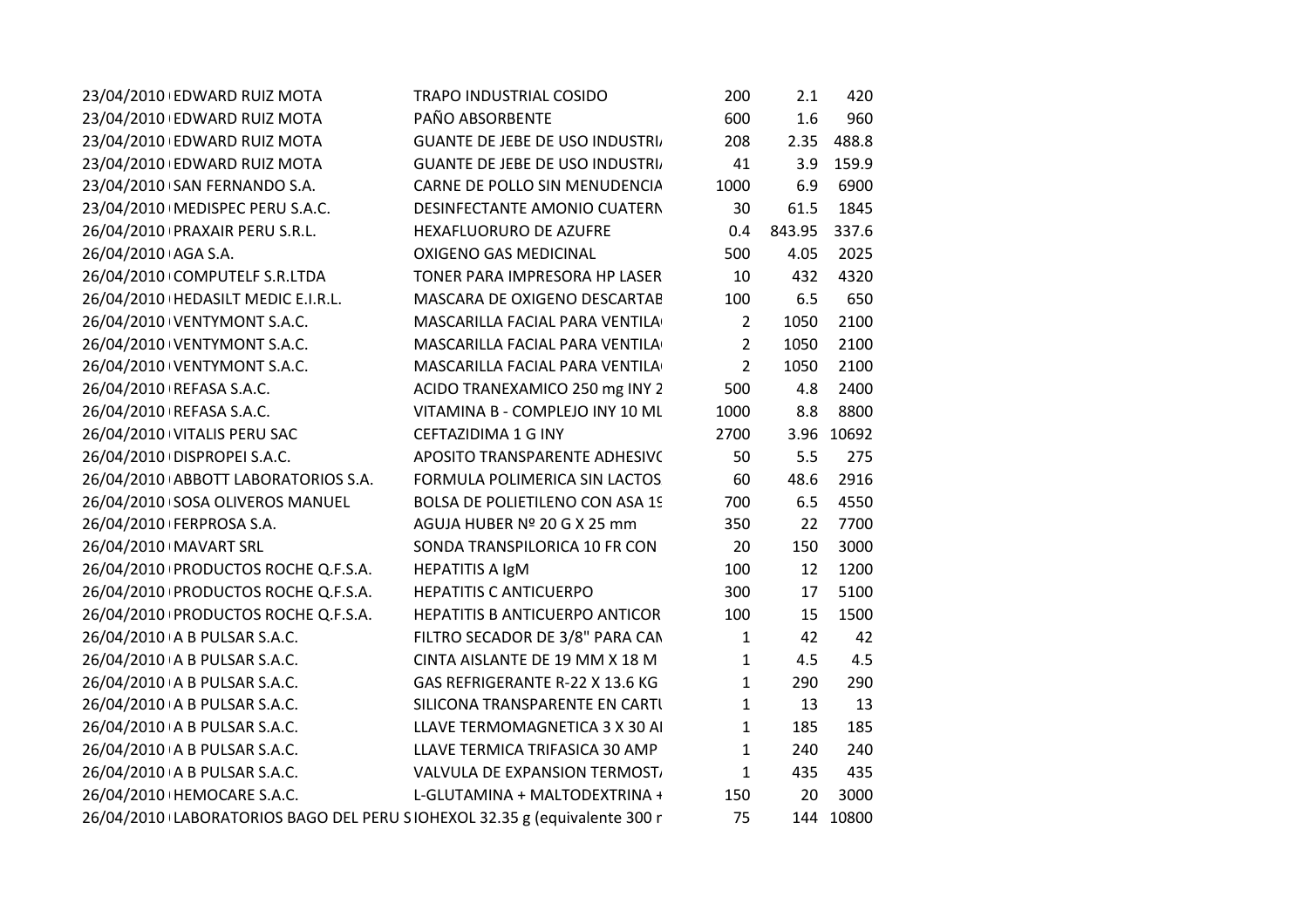| PLANTA LAUREL ENANO                                                       | 100            | 2.38         | 238   |                                     |
|---------------------------------------------------------------------------|----------------|--------------|-------|-------------------------------------|
| DRASENIA MEDIANA                                                          | 10             | 35.7         | 357   |                                     |
| <b>AMEROCALIS</b>                                                         | 50             | 3.57         | 178.5 |                                     |
| AGAPANTO - AGAPANTHUS AFRICAI                                             | 50             | 3.57         | 178.5 |                                     |
| <b>GERANIO DE LA JUNGLA - IXORA CO</b>                                    | 20             | 29.75        | 595   |                                     |
| SAUCE LLORON - SALIX BABYLONIC/                                           | 6              | 71.4         | 428.4 |                                     |
| PLANTA DE ALUBIA - PHASEOLUS VI                                           | 50             | 17.85        | 892.5 |                                     |
| PLANTA DE MOCO DE PAVO - ACALY                                            | 30             | 2.38         | 71.4  |                                     |
| PLANTA DE COPROSMA - COPROSM                                              | 50             | 9.52         | 476   |                                     |
| PLANTA DE MIRTO - MYRTUS COMN                                             | 20             | 71.4         | 1428  |                                     |
| PLANTA DE MIJO - ELEUSINE CORAC                                           | $\overline{2}$ | 142.8        | 285.6 |                                     |
| PLANTA DE CARDENAL - HIBISCUS R                                           | 10             | 35.7         | 357   |                                     |
| PALMERA ROBELINI - PHOENIX ROE                                            | 10             | 95.2         | 952   |                                     |
| <b>CROTON</b>                                                             | 20             | 35.7         | 714   |                                     |
| FLORIPONDIO - BRUGMANSIA ARBC                                             | 6              | 71.4         | 428.4 |                                     |
| <b>THUJA DORADA</b>                                                       | 10             | 47.6         | 476   |                                     |
| <b>FICUS BLANCO</b>                                                       | $\overline{2}$ | 95.2         | 190.4 |                                     |
| <b>PONCIANA</b>                                                           | $\mathbf{1}$   | 119          | 119   |                                     |
| ARBOL DE MIMOSA - ACACIA LONG                                             | $\overline{7}$ | 71.4         | 499.8 |                                     |
| ARBOL ORQUIDEA - BAUHINIA PURI                                            | 5              | 71.4         | 357   |                                     |
| ARBOL DEL CORAL - ERYTHRINA CAF                                           | 5              | 178.5        | 892.5 |                                     |
| LIGA CLIPS DE TITANIO TAMAÑO MI                                           | 50             | 50           | 2500  |                                     |
| CLIP DE POLIMERO TIPO HEM-O-LO                                            | 10             | 330          | 3300  |                                     |
| REMIFENTANILO 2 mg INY                                                    | 1000           |              |       |                                     |
| CICLOFOSFAMIDA 50 MG TAB                                                  | 6000           | $\mathbf{1}$ | 6000  |                                     |
| PAPEL TERMICO PARA ECOGRAFIA I                                            | 200            |              |       |                                     |
| 27/04/2010 INSTITUTO PERUANO DE ENERGIA DEXTRAN 500 50 mg INY             | $\mathbf{1}$   | 99.48        | 99.48 |                                     |
| 27/04/2010 INSTITUTO PERUANO DE ENERGIA MERTIATIDA 1 mg PLV               | 5              | 234.17       | 1171  |                                     |
| 27/04/2010 LABORATORIOS BAGO DEL PERU SIOHEXOL 32.35 g (equivalente 300 r | 168            |              |       |                                     |
| <b>CONECTOR LIBRE DE AGUJAS</b>                                           | 100            | 8            | 800   |                                     |
| AGUJA DE ASPIRACION DE MEDULA                                             | 10             | 115          | 1150  |                                     |
| AGUJA DE BIOPSIA DE MEDULA OSE                                            | 10             | 135          | 1350  |                                     |
| AGUJA DE BIOPSIA DE MEDULA OSE                                            | 10             | 150          | 1500  |                                     |
|                                                                           |                |              |       | 54.92 54920<br>53 10600<br>64 10752 |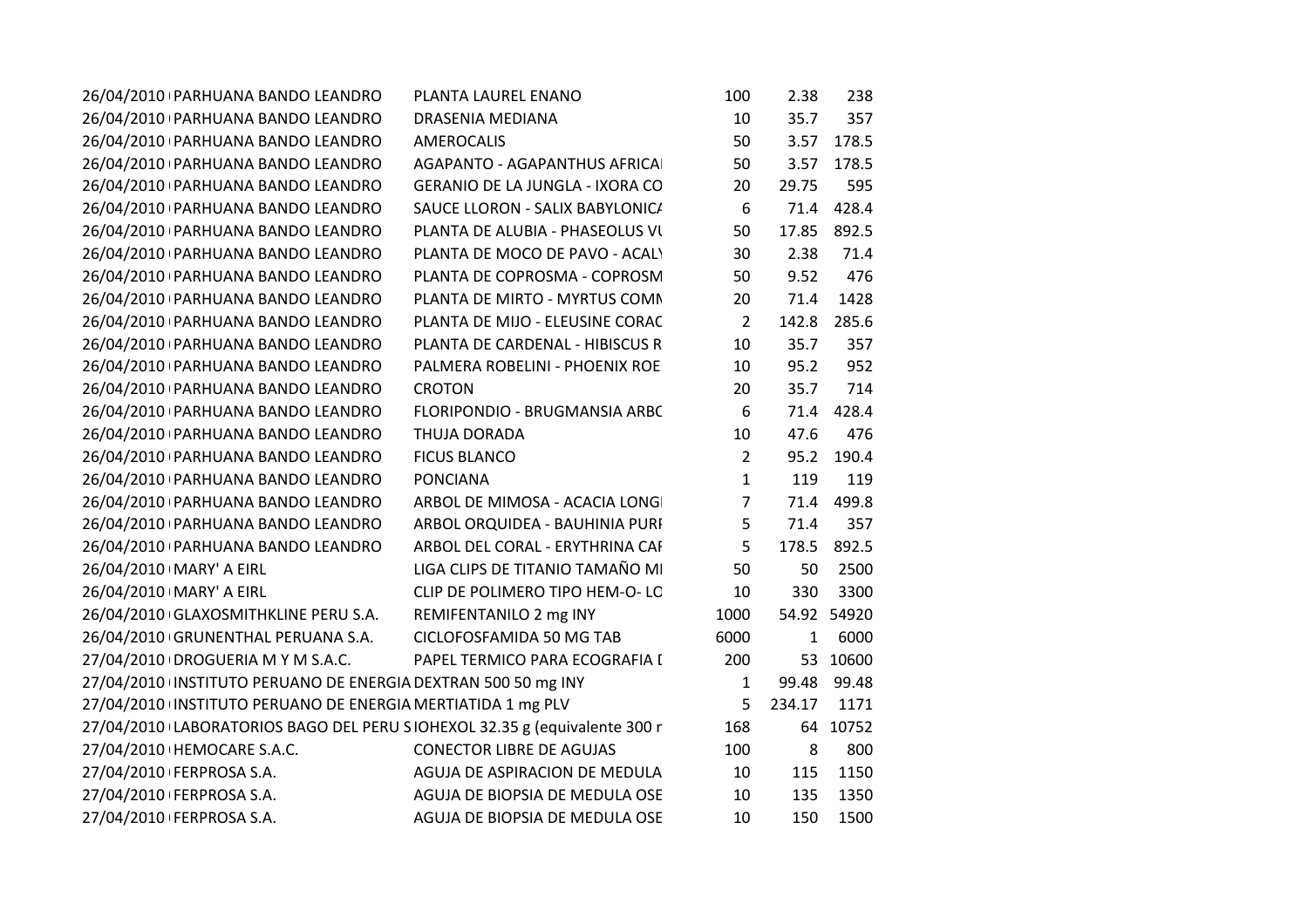| 27/04/2010   FERPROSA S.A.                                                 | AGUJA DE BIOPSIA DE MAMA REPO    | 20           | 160          | 3200        |  |
|----------------------------------------------------------------------------|----------------------------------|--------------|--------------|-------------|--|
| 27/04/2010 GLAXOSMITHKLINE PERU S.A.                                       | CISATRACURIO BESILATO 10 mg INY  | 40           | 50.46        | 2018        |  |
| 27/04/2010 NEWSON S.A                                                      | SUSTITUTO DE DURAMADRE 6 X 10    | 1            | 3300         | 3300        |  |
| 27/04/2010 IMPORT MEDICAL SERVICE EIRL                                     | LLAVE DE TRIPLE VIA DESCARTABLE  | 4000         | 2.1          | 8400        |  |
| 27/04/2010 SYNTHES PERU S.A.C.                                             | BROCA 1.5 MM (LARGA)             | 1            | 351.33       | 351.3       |  |
| 27/04/2010 SYNTHES PERU S.A.C.                                             | PLACA DE TITANIO RECTA 20 ORIFIC | 1            | 673.41       | 673.4       |  |
| 27/04/2010 SYNTHES PERU S.A.C.                                             | PLACA DE TITANIO "L" DERECHA 5 C | 1            | 449.86       | 449.9       |  |
| 27/04/2010 SYNTHES PERU S.A.C.                                             | TORNILLO DE TITANIO 1.5 MM X 6 M | 16           | 105.49       | 1688        |  |
| 27/04/2010 SYNTHES PERU S.A.C.                                             | MALLA DE TITANIO 100 MM X 100 I  |              | 1 4782.24    | 4782        |  |
| 27/04/2010 SYNTHES PERU S.A.C.                                             | TORNILLO DE TITANIO 1.5 MM X 6 M |              | 12 132.435   | 1589        |  |
| 27/04/2010   R K COMERCIAL S A                                             | CANULA BINASAL PARA OXIGENO A    | 60           | 3.25         | 195         |  |
| 27/04/2010 ATILIO PALMIERI S.R.L.                                          | BOLSA DE DRENAJE DE UROSTOMIA    | 200          | 30           | 6000        |  |
| 27/04/2010   MAVART SRL                                                    | SONDA TRANSPILORICA 12 FR CON    | 20           | 150          | 3000        |  |
| 27/04/2010   MAVART SRL                                                    | SONDA TRANSPILORICA DE SILICON   | 5            | 150          | 750         |  |
| 27/04/2010 MAKAR CORPORATION S.A.C                                         | SONDA DE ASPIRACION DE SECRECI   | 70           | 60           | 4200        |  |
| 27/04/2010   NEWSON S.A                                                    | SUSTITUTO DE DURAMADRE 10 cm     | $\mathbf{1}$ | 5600         | 5600        |  |
| 27/04/2010 R K COMERCIAL S A                                               | SONDA DE ASPIRACION CON CONTF    | 1500         | 0.95         | 1425        |  |
| 27/04/2010   R K COMERCIAL S A                                             | TUBO OROFARINGEO Nº 2            | 100          | 3.19         | 319         |  |
| 27/04/2010 R K COMERCIAL S A                                               | TUBO OROFARINGEO Nº 3            | 400          | 3.19         | 1276        |  |
| 27/04/2010   PROSEMEDIC S.A.                                               | SONDA DE ASPIRACION CON CONTF    | 500          | $\mathbf{1}$ | 500         |  |
| 27/04/2010   HEDASILT MEDIC E.I.R.L.                                       | TUBO DE ENSAYO DE VIDRIO 13 mm   | 10000        | 0.4          | 4000        |  |
| 27/04/2010 ANJECI IMPORTACIONES Y DISTRIE AGUJA DE BIOPSIA PARA TEJIDO BL/ |                                  | 5            | 100          | 500         |  |
| 27/04/2010 UTILITARIOS MEDICOS S.A.C                                       | TUBO OROFARINGEO Nº 4            | 600          | 5.9          | 3540        |  |
| 27/04/2010 UTILITARIOS MEDICOS S.A.C                                       | TUBO OROFARINGEO Nº 5            | 800          | 5.9          | 4720        |  |
| 27/04/2010 SISTEMAS ANALITICOS SRL                                         | AGUJA PARA EXTRACCION DE SANG    | 12000        | 0.3          | 3600        |  |
| 27/04/2010 SISTEMAS ANALITICOS SRL                                         | TUBO PLASTICO 6 mL PARA EXTRAC   | 200          | 0.4          | 80          |  |
| 27/04/2010 SISTEMAS ANALITICOS SRL                                         | TUBO PLASTICO 3 mL PARA EXTRAC   | 12000        | 0.33         | 3960        |  |
| 27/04/2010 SISTEMAS ANALITICOS SRL                                         | MICROTUBO DE PLASTICO PARA EX    | 200          | 0.8          | 160         |  |
| 27/04/2010 SISTEMAS ANALITICOS SRL                                         | TUBO PLASTICO 4 mL PARA EXTRAC   | 2000         | 0.52         | 1040        |  |
| 27/04/2010 INTERVOZ DEL PERU S.R.L.                                        | INTERCOMUNICADOR                 | 2            | 2015.5       | 4031        |  |
| 27/04/2010 CANALES OSORIO GILBERTO NICAI GAS PROPANO X 45 KG               |                                  | 4            | 130          | 520         |  |
| 27/04/2010 SIEMENS SAC                                                     | TUBO DE RAYOS X P/TOMOGRAFO I    | 1            | 139468       | $1E + 05$   |  |
| 27/04/2010   BIO REG PHARMA S.A.C                                          | INTERFERON ALFA 2A 3'000 000 UI  | 1800         |              | 11.47 20646 |  |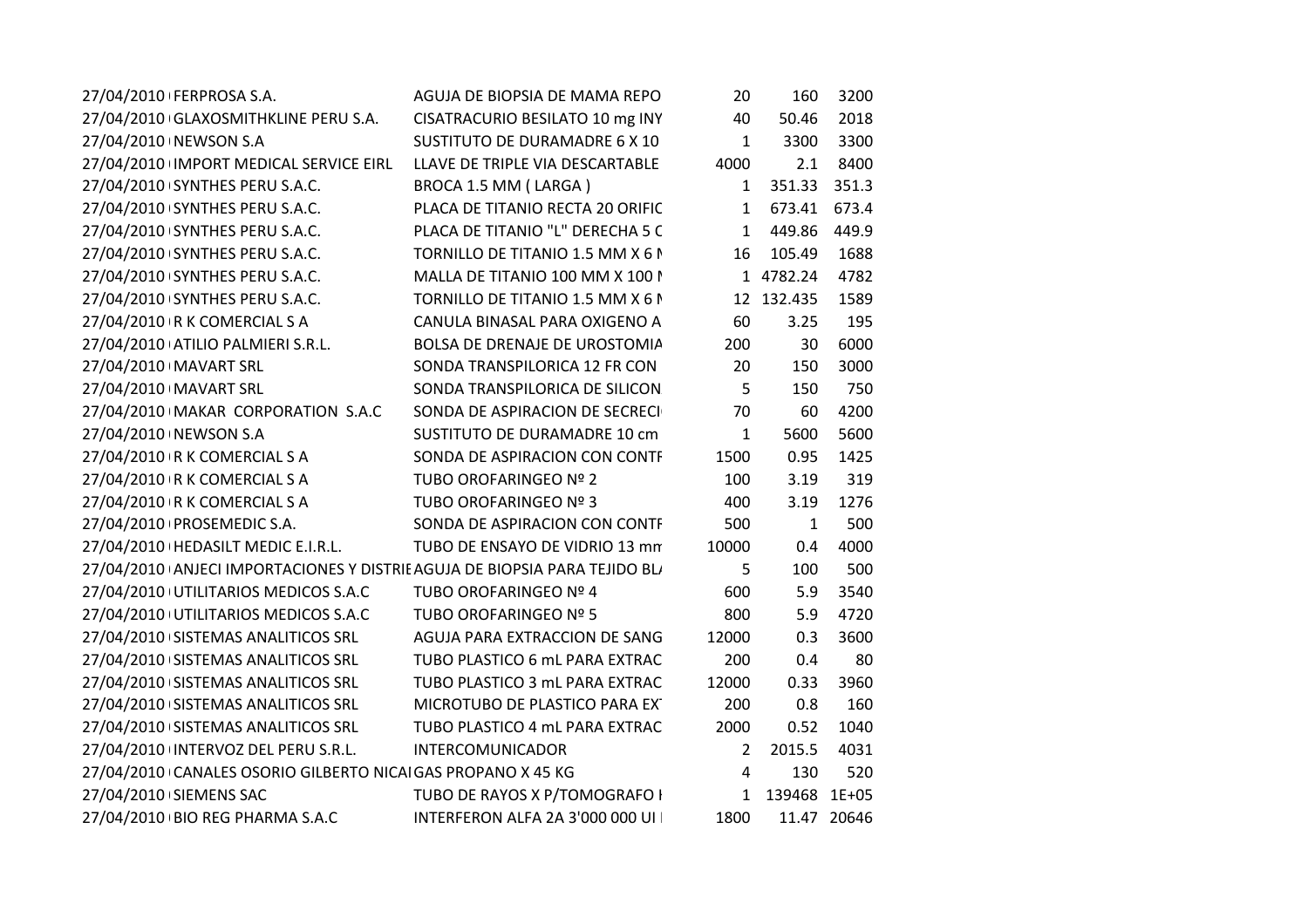| 27/04/2010 CURAMED SAC<br>RECARGA PARA GRAPADORA QUIRL                   | $\overline{2}$                       | 450          | 900        |
|--------------------------------------------------------------------------|--------------------------------------|--------------|------------|
| 27/04/2010 CURAMED SAC<br><b>GRAPADORA QUIRURGICA CIRCULA</b>            | $\overline{2}$                       | 2420         | 4840       |
| 27/04/2010 CURAMED SAC                                                   | <b>GRAPADORA QUIRURGICA LINEAL P</b> | 1 1652.64    | 1653       |
| 27/04/2010 CAFAE DE LOS TRABAJADORES DE LIBRO LEY DE ADQUISICIONES Y COI | 16                                   | 30           | 480        |
| 27/04/2010 F & J SUMINISTROS S.R.L.<br>TINTA PARA IMPRESORA EPSON C4:    | $\overline{2}$                       | 55           | 110        |
| 27/04/2010 F & J SUMINISTROS S.R.L.<br>PAPEL CONTINUO TIPO CONSOLA 6     | 12                                   | 28           | 336        |
| PAPEL CONTINUO TIPO CONSOLA C<br>27/04/2010 F & J SUMINISTROS S.R.L.     | 3                                    | 99           | 297        |
| 27/04/2010 COMERCIAL OFFICE SERVICE S.R. L NUMERADOR MANUAL DE 8 DIGITC  | $\mathbf{1}$                         | 98           | 98         |
| 27/04/2010 COMERCIAL OFFICE SERVICE S.R. L NUMERADOR AUTOENTINTABLE DE   | $\mathbf{1}$                         | 98           | 98         |
| 28/04/2010 GENSON IMPORT EXPORT S.A.C THERMA ELECTRICA DE 80 L           | $\mathbf{1}$                         | 1595         | 1595       |
| 28/04/2010 GENSON IMPORT EXPORT S.A.C<br>DESARMADOR PLANO 1/4" X 6"      | $\overline{7}$                       | 11           | 77         |
| DESARMADOR PLANO 1/4" X 4"<br>28/04/2010 GENSON IMPORT EXPORT S.A.C      | $\overline{7}$                       | 6            | 42         |
| DESARMADOR ESTRELLA 1/4" X 6"<br>28/04/2010 GENSON IMPORT EXPORT S.A.C   | $\overline{7}$                       | 11           | 77         |
| DESARMADOR ESTRELLA 1/4" X 4"<br>28/04/2010 GENSON IMPORT EXPORT S.A.C   | $\overline{7}$                       | 6            | 42         |
| 28/04/2010 GENSON IMPORT EXPORT S.A.C<br>ALICATE DE CORTE DE 8"          | $\overline{7}$                       | 70           | 490        |
| ALICATE DE PUNTA DE 8"<br>28/04/2010 GENSON IMPORT EXPORT S.A.C          | $\overline{7}$                       | 70           | 490        |
| 28/04/2010 GENSON IMPORT EXPORT S.A.C<br>ALICATE CORTE DIAGONAL DE 8"    | $\overline{7}$                       | 90           | 630        |
| 28/04/2010 GENSON IMPORT EXPORT S.A.C<br><b>MULTIMETRO</b>               | 1                                    | 920          | 920        |
| 28/04/2010 GENSON IMPORT EXPORT S.A.C<br>PINZA AMPERIMETRICA             | $\mathbf{1}$                         | 490          | 490        |
| 28/04/2010 GENSON IMPORT EXPORT S.A.C<br><b>TELUROMETRO DIGITAL</b>      | $\mathbf{1}$                         | 1810         | 1810       |
| 28/04/2010 GENSON IMPORT EXPORT S.A.C<br>CAUTIN RESISTENCIA 30W          | $\overline{2}$                       | 170          | 340        |
| ALITA DESCARTABLE Nº 21 G X 3/4"<br>28/04/2010 C & E LAB DEALERS S.A.    | 1200                                 | 3.42         | 4104       |
| ALITA DESCARTABLE Nº 23 G X 3/4"<br>28/04/2010 C & E LAB DEALERS S.A.    | 1200                                 | 3.42         | 4104       |
| 28/04/2010 C & E LAB DEALERS S.A.<br>TUBO POLIPROPILENO 4 mL PARA E      | $\mathbf{1}$                         | 51           | 51         |
| 28/04/2010   MAVART SRL<br>AGUJA DE BIOPSIA DE MEDULA OSE                | 20                                   | 215          | 4300       |
| 28/04/2010 COMPUTADORAS Y TELECOMUNICTONER PARA IMPRESORA BROTHER        | $\mathbf{1}$                         | 183.02       | 183        |
| 28/04/2010 ANGLI DATA EXPRESS S.R.L.<br><b>PROYECTOR</b>                 | 3                                    | 2398.1       | 7194       |
| 28/04/2010   FERPROSA S.A.<br>AGUJA DE BIOPSIA TIPO PROMAG D             | 120                                  |              | 90 10800   |
| 28/04/2010 DIGITAL X - RAY S.A.C.<br>PELICULA RADIOGRAFICA LASER SEC     | 48                                   | 769.66 36944 |            |
| 28/04/2010 DISTRIBUIDORA MARLON S.R.L<br>MEROPENEM 500 mg INY            | 360                                  | 27           | 9720       |
| FILGRASTIM 300 ug/mL INY 1 mL<br>28/04/2010 LABORATORIOS AC FARMA S.A.   | 385                                  |              | 27.5 10588 |
| 28/04/2010 LABORATORIOS AC FARMA S.A.<br>TEGAFUR + URACILO 100 MG + 224  | 500                                  | 7.7          | 3850       |
| 28/04/2010   DISTRIBUIDORA DROGUERIA SAGI TIOPENTAL SODICO 1 G INY       | 400                                  | 18.51        | 7404       |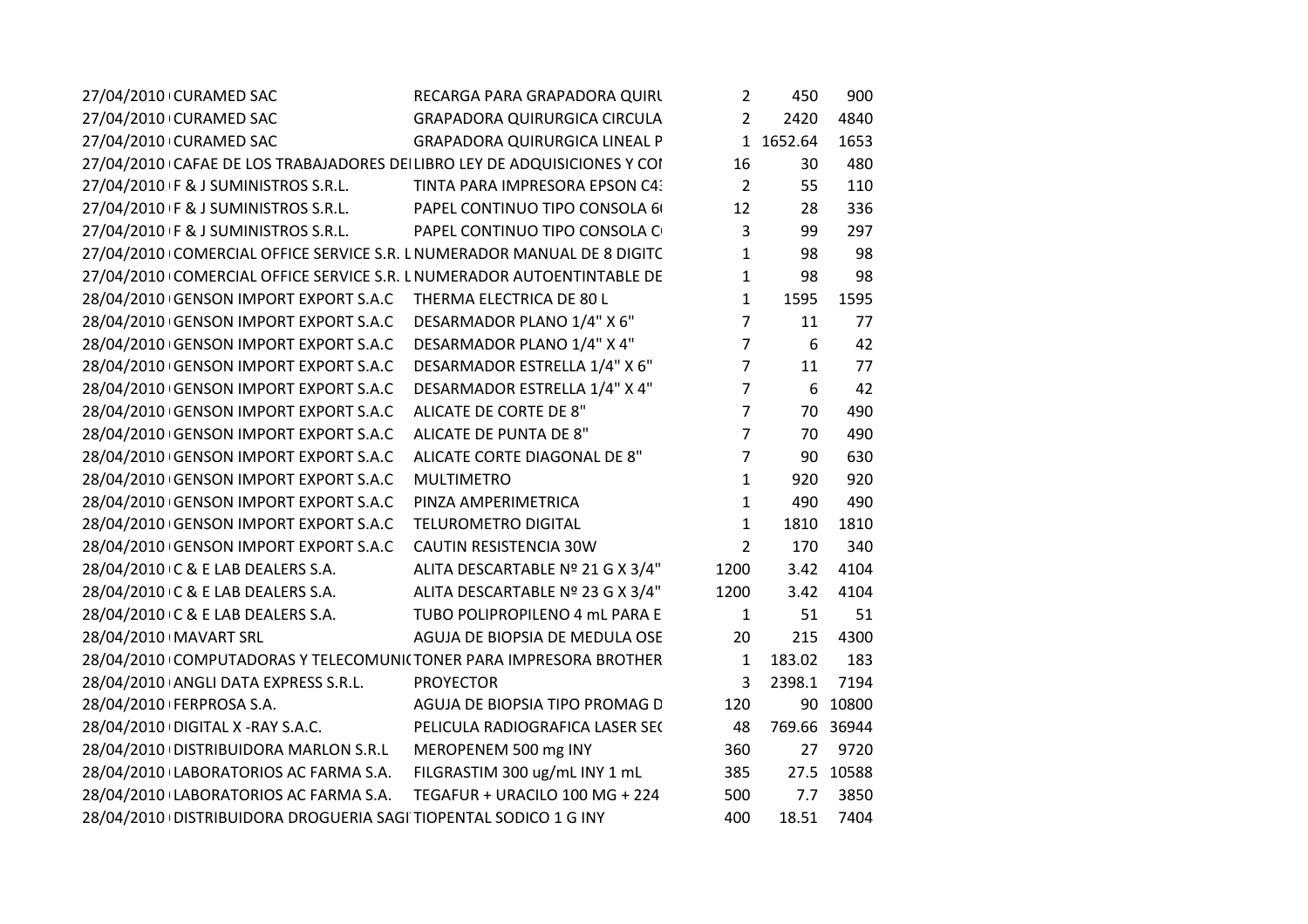|                |       | 4621                                                                                                                                              |
|----------------|-------|---------------------------------------------------------------------------------------------------------------------------------------------------|
| 5000           | 0.545 | 2725                                                                                                                                              |
|                |       |                                                                                                                                                   |
|                |       | 6298                                                                                                                                              |
|                |       | 4947                                                                                                                                              |
|                |       |                                                                                                                                                   |
|                |       |                                                                                                                                                   |
|                |       |                                                                                                                                                   |
| 2000           |       | 11.23 22460                                                                                                                                       |
| 3000           |       | 12.34 37020                                                                                                                                       |
| 20000          |       | 0.88 17600                                                                                                                                        |
| 1600           |       | 9.47 15152                                                                                                                                        |
| 4              | 1575  | 6300                                                                                                                                              |
| 20             |       | 507.5 10150                                                                                                                                       |
| 19600          |       | 2.2 43120                                                                                                                                         |
| 10000          | 0.52  | 5200                                                                                                                                              |
| 330            | 30    | 9900                                                                                                                                              |
| 6              | 2.8   | 16.8                                                                                                                                              |
| $\mathbf{1}$   | 53.2  | 53.2                                                                                                                                              |
| 200            | 16.8  | 3360                                                                                                                                              |
| 1              | 437   | 437                                                                                                                                               |
| 100            | 23.4  | 2340                                                                                                                                              |
| 200            | 3.5   | 700                                                                                                                                               |
| 200            | 0.84  | 168                                                                                                                                               |
| 200            | 3.81  | 762                                                                                                                                               |
| 300            | 0.49  | 147                                                                                                                                               |
|                |       | 143                                                                                                                                               |
| $\mathbf{1}$   | 21    | 21                                                                                                                                                |
| $\overline{2}$ | 87    | 174                                                                                                                                               |
| $\overline{2}$ | 11.38 | 22.76                                                                                                                                             |
| $\overline{2}$ | 28.75 | 57.5                                                                                                                                              |
| $\overline{2}$ | 28.45 | 56.9                                                                                                                                              |
| $\overline{2}$ | 21.96 | 43.92                                                                                                                                             |
|                |       | 2000 2.31027<br>800 80.9654 64772<br>800 7.87253<br>200 24.7358<br>6000 15.9311 95586<br>50000 2.82058 1E+05<br>8000 12.4878 99902<br>300 0.47667 |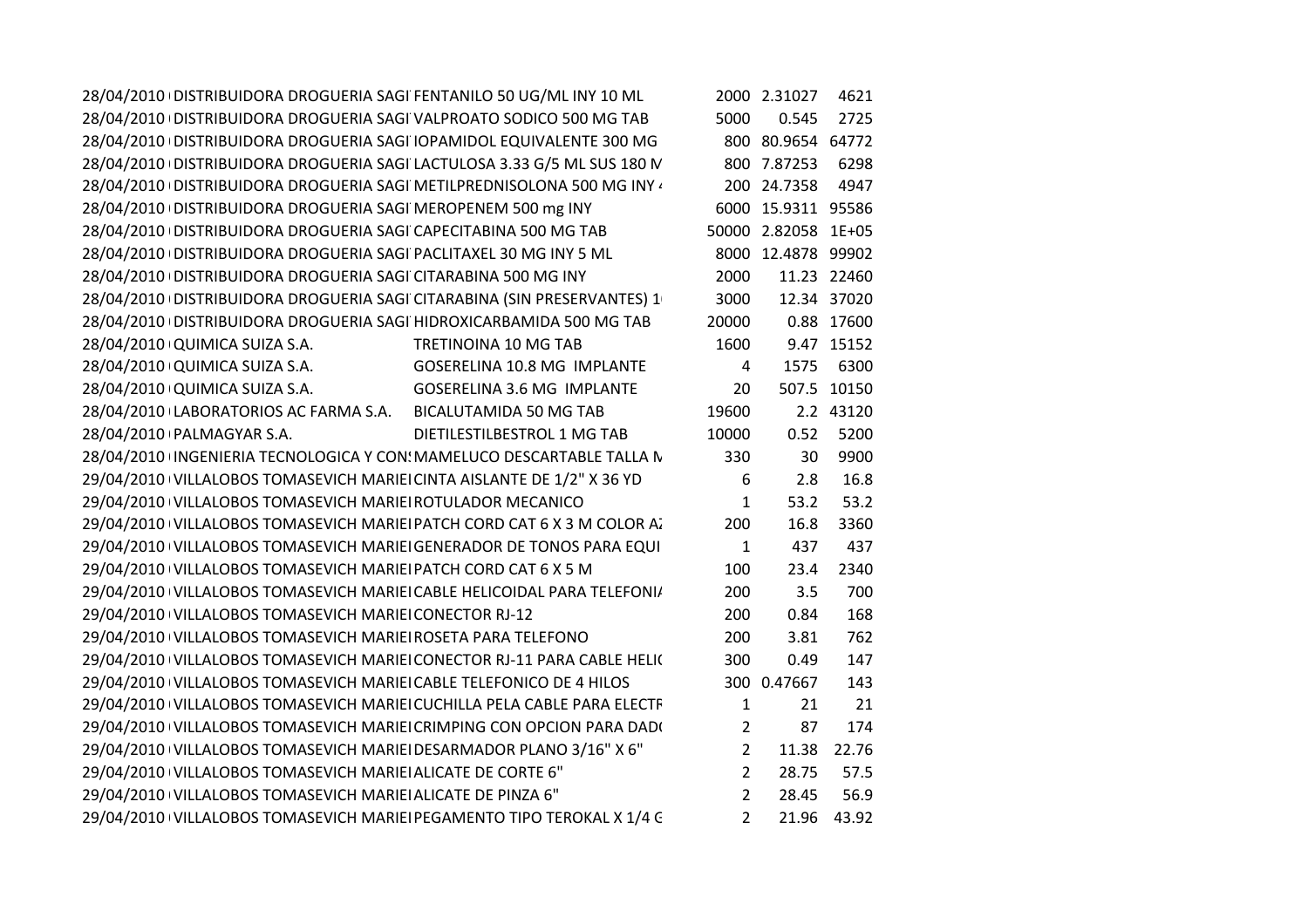| 29/04/2010 VILLALOBOS TOMASEVICH MARIEI PEGAMENTO INSTANTANEO X 100 (       |                                       | 5              | 6.48        | 32.4        |
|-----------------------------------------------------------------------------|---------------------------------------|----------------|-------------|-------------|
| 29/04/2010 VILLALOBOS TOMASEVICH MARIEI SWITCH PARA RED DE 8 PUERTOS        |                                       | 10             | 69.1        | 691         |
| 29/04/2010 VILLALOBOS TOMASEVICH MARIEI TARJETA DE RED INALAMBRICA          |                                       | 20             | 77.2        | 1544        |
| 29/04/2010   PFIZER S.A.                                                    | CITARABINA (SIN PRESERVANTES) 1       | 47             | 37          | 1739        |
| 29/04/2010 CKM ASOCIADOS S.A.C.                                             | CUCHILLA CRANEAL CORTANTE LAT         | 12             | 690         | 8280        |
| 29/04/2010 CKM ASOCIADOS S.A.C.                                             | BROCA DE 2.2 mm DE DIAMETRO X         | 3              | 690         | 2070        |
| 29/04/2010 CKM ASOCIADOS S.A.C.                                             | <b>GLOBO DE SILICONA PARA OCLUSIO</b> | 40             |             | 325 13000   |
| 29/04/2010 CKM ASOCIADOS S.A.C.                                             | ESPONJA LIMPIADORA DE ELECTROI        |                | 864 9.72222 | 8400        |
| 29/04/2010 INVERSIONES MILENIUM E. I. R. L. TROCAR PARA CIRUGIA LAPAROSCC   |                                       | 8              | 495         | 3960        |
| 29/04/2010 INVERSIONES MILENIUM E. I. R. L. KIT DE SISTEMA DE ACCESO SEPARA |                                       | 6              | 495         | 2970        |
| 29/04/2010 DISTRIBUIDORA MARLON S.R.L                                       | MEROPENEM 500 mg INY                  | 360            | 27          | 9720        |
| 29/04/2010 QUIMICA SUIZA S.A.                                               | RITUXIMAB 500 MG/50 ML INY 50 N       | $\overline{2}$ | 4199.6      | 8399        |
| 29/04/2010 SISTEMAS ANALITICOS SRL                                          | TUBO POLIPROPILENO 8 mL PARA E        | 12000          | 0.63        | 7560        |
| 29/04/2010 SISTEMAS ANALITICOS SRL                                          | TUBO PLASTICO 2 mL PARA EXTRAC        | 3500           | 0.55        | 1925        |
| 29/04/2010 QUIMICA SUIZA S.A.                                               | RITUXIMAB 100 MG/10 ML INY 10 N       | 4              | 849.27      | 3397        |
| 29/04/2010 ABBOTT LABORATORIOS S.A.                                         | FORMULA POLIMERICA SIN LACTOS         | 100            | 48.6        | 4860        |
| 29/04/2010 INTERNATIONAL GROUP MEDICAL GUANTE PARA EXAMEN DESCARTAI         |                                       | 600            | 10.304      | 6182        |
| 29/04/2010 CARDIO PERFUSION E.I.R.LTDA                                      | MEGLUMINA IOXITALAMATO 300 N          | 600            |             | 24.15 14490 |
| 29/04/2010 CARDIO PERFUSION E.I.R.LTDA                                      | MEGLUMINA IOXITALAMATO 300 N          | 100            | 48.3        | 4830        |
| 29/04/2010 INIPRO MEDICAL CORPORATION SI AGUJA HIPODERMICA DESCARTABLI      |                                       | 60000          | 0.08        | 4800        |
| 29/04/2010 DIAGNOSTICO UAL S.A.C.                                           | BOLSA COLECTORA DE SANGRE CUA         | 230            |             | 45 10350    |
| 29/04/2010 LABORATORIOS BAGO DEL PERU SIOHEXOL 32.35 g (equivalente 300 r   |                                       | 168            |             | 64 10752    |
| 29/04/2010 LABORATORIOS BAGO DEL PERU S GADODIAMIDA 287 MG/ML INY 15        |                                       | 150            | 66.24       | 9936        |
| 29/04/2010 IMPORT MEDICAL SERVICE EIRL  AGUJA HIPODERMICA DESCARTABLI       |                                       | 1200           | 0.08        | 96          |
| 29/04/2010 REFASA S.A.C.                                                    | ETOPOSIDO 50 MG TAB                   | 500            | 16.5        | 8250        |
| 29/04/2010 COMPUTELF S.R.LTDA                                               | PAPEL BOND 90 g TAMAÑO A4             | 5              |             | 37.5 187.5  |
| 29/04/2010 NEWSON S.A                                                       | SUSTITUTO DE DURAMADRE 10 cm          | $\mathbf{1}$   | 5600        | 5600        |
| 29/04/2010 A. TARRILLO BARBA S.A.                                           | RESUCITADOR MANUAL DE SILICON         | 5              | 979.81      | 4899        |
| 29/04/2010 CURAMED SAC                                                      | TIJERA CURVA PARA LAPAROSCOPI/        | 6              |             | 4036 24216  |
| 29/04/2010 CURAMED SAC                                                      | MANIPULADOR UTERINO DESCART/          | 6              | 552.5       | 3315        |
| 29/04/2010 LIFETEC S.A.C.                                                   | TIJERA DE IRIS RECTA 10.5 CM          | 10             | 145         | 1450        |
| 29/04/2010 CORPORACION PASIS S.A.C.                                         | DETERGENTE GRANULADO INDUSTI          | 3600           |             | 4.12 14832  |
| 30/04/2010 DISPROPEI S.A.C.                                                 | SUTURA NYLON AZUL MONOFILAM           | 300            |             | 6.8 2040    |
|                                                                             |                                       |                |             |             |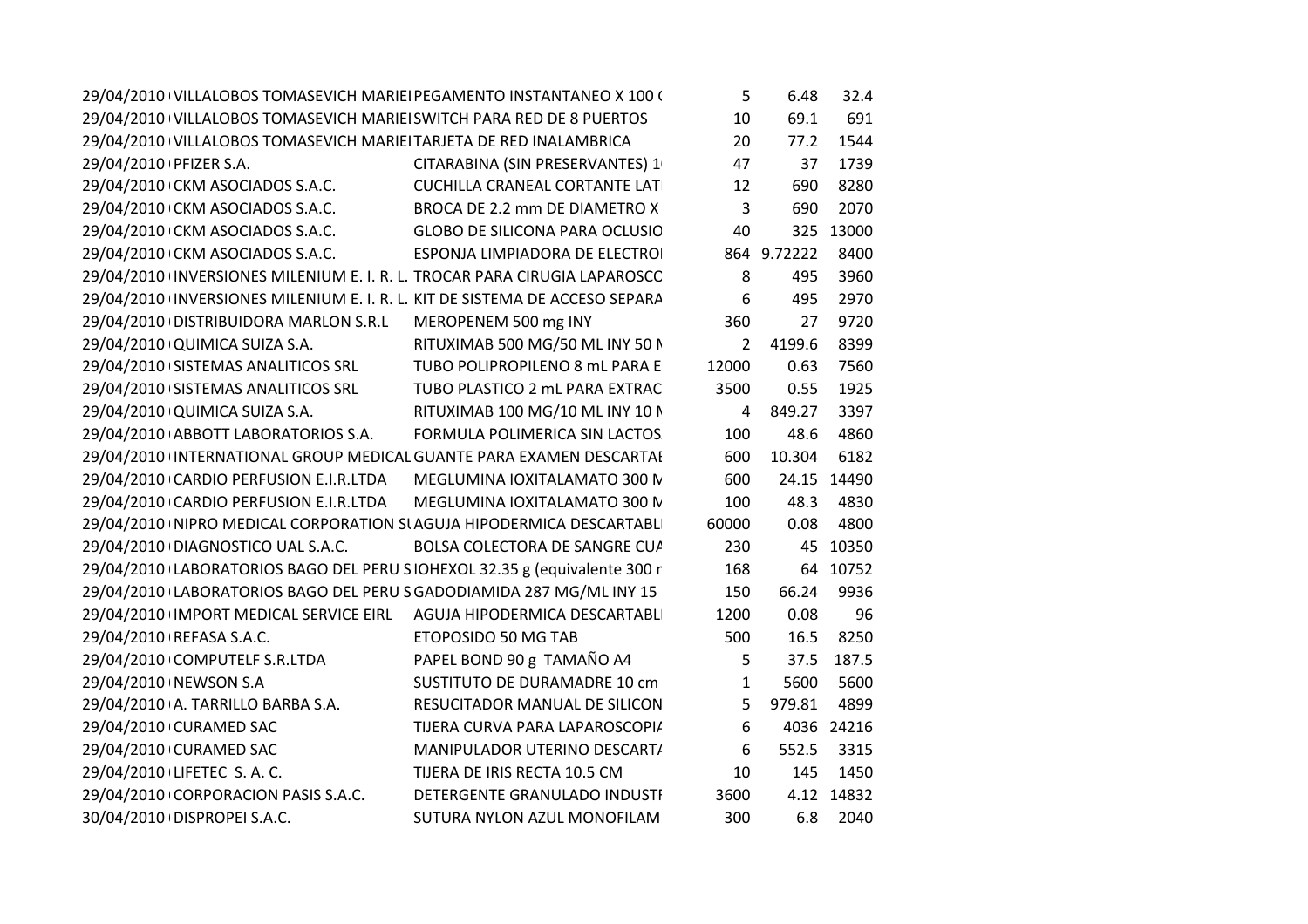| 30/04/2010 DISPROPEI S.A.C.                                               | SUTURA NYLON AZUL MONOFILAM              | 300          | 6.5        | 1950        |
|---------------------------------------------------------------------------|------------------------------------------|--------------|------------|-------------|
| 30/04/2010 DISPROPEI S.A.C.                                               | SUTURA NYLON AZUL MONOFILAM              | 144          | 7          | 1008        |
| 30/04/2010 DISPROPEI S.A.C.                                               | SUTURA NYLON AZUL MONOFILAM              | 300          | 6.8        | 2040        |
| 30/04/2010 DISPROPEI S.A.C.                                               | SUTURA NYLON AZUL MONOFILAM              | 300          | 9.5        | 2850        |
| 30/04/2010 SANDERSON S.A. (PERU)                                          | SODIO BICARBONATO 8.4 G/100 MI           | 10000        |            | 1 10000     |
| 30/04/2010 LABORATORIOS AC FARMA S.A.                                     | FILGRASTIM 300 ug/mL INY 1 mL            | 380          |            | 27.5 10450  |
| 30/04/2010   PERULAB S.A.                                                 | DOCETAXEL 80 MG INY                      | 80           | 122        | 9760        |
| 30/04/2010 MAKAR CORPORATION S.A.C                                        | ALBUMINA HUMANA 20 G/100 ML              | 80           |            | 134 10720   |
| 30/04/2010 GLOBAL SUPPLY S.A.C.                                           | CATETER ENDOVENOSO PERIFERICC            | 10000        |            | 1.228 12280 |
| 30/04/2010 GLOBAL SUPPLY S.A.C.                                           | CATETER ENDOVENOSO PERIFERICC            | 15000        |            | 1.228 18420 |
| 30/04/2010   HERSIL S.A.LABORATORIOS INDUS EQUIPO PARA BOMBA INFUSION SII |                                          | 2000         |            | 21 42000    |
| 30/04/2010   PERULAB S.A.                                                 | METOTREXATO SODICO 500 MG INY            | 180          |            | 57 10260    |
| 30/04/2010 DISTRIBUIDORA MARLON S.R.L                                     | FLUTAMIDA 250 MG TAB                     | 20000        |            | 0.5 10000   |
| 30/04/2010   PFIZER S.A.                                                  | <b>EXEMESTANO 25 MG TAB</b>              | 750          | 13.3       | 9975        |
| 30/04/2010 ALBIS S.A.                                                     | TRYPASONOMA CRUZII (CHAGAS) EI           | 1440         | 5.14       | 7402        |
| 30/04/2010 KRASNY DEL PERU S.R.L                                          | HEPATITIS C ELISA X 96 DETERMINA         | 864          |            | 12.3 10627  |
| 30/04/2010 ALBIS S.A.                                                     | <b>HEPATITIS B ANTICUERPO ANTICOR</b>    | 1440         | 6.26       | 9014        |
| 30/04/2010 KRASNY DEL PERU S.R.L                                          | ANTICUERPO ANTI HTLV I-II ELISA X        | 864          |            | 12.3 10627  |
| 30/04/2010 ALBIS S.A.                                                     | <b>HEPATITIS B - AG SUPERFICIE ELISA</b> | 1440         | 6.56       | 9446        |
| 30/04/2010 ALBIS S.A.                                                     | ANTICUERPO ANTI VIH ELISA X 96 D         | 1440         | 6.11       | 8798        |
| 30/04/2010 C & E LAB DEALERS S.A.                                         | DOSAJE DE TIEMPO DE PROTROMBI            | 30           |            | 346 10380   |
| 30/04/2010 ESTACION DE SERVICIOS MONTE E GASOLINA DE 90 OCTANOS           |                                          | 120          | 11.2       | 1344        |
| 30/04/2010 ESTACION DE SERVICIOS MONTE E PETROLEO DIESEL 2                |                                          | 175          | 10.75      | 1881        |
| 30/04/2010 ELECTRO FERRO CENTRO S.A.C. POLIESTIRENO EXPANDIDO DE 10 cr    |                                          | 6            | 175.2      | 1051        |
| 01/05/2010 ESKE S.R.L.                                                    | LEUPRORELINA 3.75 MG INY                 |              | 30 156.315 | 4689        |
| 01/05/2010 GERY REPRESENTACIONES E.I.R.L. SONDA PARA HIBRIDACION IN SITU  |                                          | $\mathbf{1}$ | 971.03     | 971         |
| 01/05/2010 PRODUCTOS ROCHE Q.F.S.A.                                       | <b>BETA 2 MICROGLOBULINA</b>             | 400          | 9          | 3600        |
| 01/05/2010 PRODUCTOS ROCHE Q.F.S.A.                                       | HEPATITIS A AUTOMATIZADO X 100           | 100          | 10         | 1000        |
| 01/05/2010 PRODUCTOS ROCHE Q.F.S.A.                                       | HEPATITIS B ANTIGENO DE SUPERFI          | 1700         |            | 8 13600     |
| 01/05/2010 PRODUCTOS ROCHE Q.F.S.A.                                       | <b>ANTICUERPO ANTI VIH 1-2</b>           | 1600         | 9          | 14400       |
| 01/05/2010 PRODUCTOS ROCHE Q.F.S.A.                                       | HEPATITIS B ANTICUERPO ANTICOR           | 100          | 11         | 1100        |
| 01/05/2010 PRODUCTOS ROCHE Q.F.S.A.                                       | HEPATITIS A ANTICUERPO IgM               | 100          | 12         | 1200        |
| 01/05/2010 PRODUCTOS ROCHE Q.F.S.A.                                       | HEPATITIS B ANTICUERPO ANTICOR           | 100          | 15         | 1500        |
|                                                                           |                                          |              |            |             |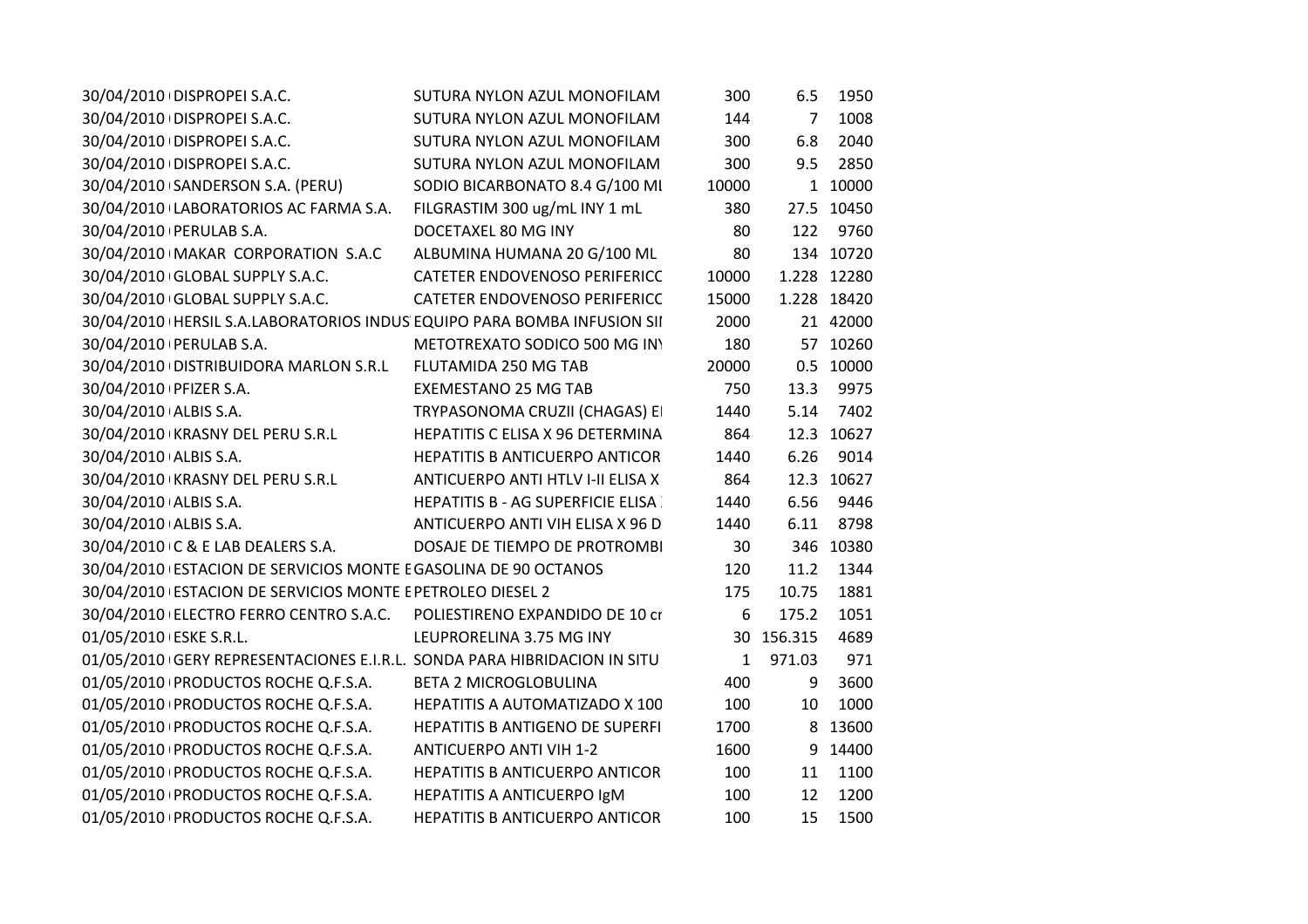| 01/05/2010 PRODUCTOS ROCHE Q.F.S.A.                                        | ANTICUERPO HCV X 100 DETERMIN.        | 300             | 17           | 5100      |
|----------------------------------------------------------------------------|---------------------------------------|-----------------|--------------|-----------|
| 01/05/2010 PRODUCTOS ROCHE Q.F.S.A.                                        | <b>HEPATITIS B ANTICUERPO CONTRA.</b> | 100             | 12           | 1200      |
| 01/05/2010 PRODUCTOS ROCHE Q.F.S.A. HEPATITIS B ANTICUERPO CONTRA.         |                                       | 100             | 21           | 2100      |
| 01/05/2010 PRODUCTOS ROCHE Q.F.S.A. HEPATITIS B ANTIGENO E AUTOMA          |                                       | 100             | 10           | 1000      |
| 01/05/2010 FARMADUAL S.A.C                                                 | DACTINOMICINA 500 UG INY              | 60              | 113          | 6780      |
| 01/05/2010   PALMAGYAR S.A.                                                | DIETILESTILBESTROL 1 MG TAB           | 10000           | 0.52         | 5200      |
| 01/05/2010   MERCK SHARP & DOHME PERU S.I ETORICOXIB 120 MG TAB            |                                       | 800             | 6.73         | 5384      |
| 01/05/2010   MERCK SHARP & DOHME PERU S.I APREPITANT + APREPITANT 125 mg   |                                       | 13              | 267          | 3471      |
| 01/05/2010 QUIMICA SUIZA S.A.                                              | PROPOFOL 20 MG/ML INY 50 ML           | 100             | 170.24 17024 |           |
| 01/05/2010 QUIMICA SUIZA S.A.                                              | DESMOPRESINA ACETATO 10 UG/1(         | 20              | 194.8        | 3896      |
| 01/05/2010   PALMAGYAR S.A.                                                | VASOPRESINA 20 UI INY 1ML             | 100             | 64.26        | 6426      |
| 01/05/2010 SANDERSON S.A. (PERU)                                           | DESLANOSIDO 200 UG/ML INY 2 ML        | 150             | 2.9          | 435       |
| 01/05/2010 BAYER S.A.                                                      | <b>CLODRONATO 800 MG TAB</b>          | 360             | 9.34         | 3362      |
| 01/05/2010 TECNOFARMA S.A.                                                 | DEXRAZOXANO 500 MG INY                | 50              |              | 490 24500 |
| 01/05/2010 ANDINA MEDICA S.A. SUCURSAL E DISCO DE SENSIBILIDAD DE ACIDO N  |                                       | $\overline{4}$  | 9            | 36        |
| 01/05/2010 ANDINA MEDICA S.A. SUCURSAL E DISCO DE SENSIBILIDAD DE AMPICII  |                                       | $5\overline{)}$ | 9            | 45        |
| 01/05/2010 ANDINA MEDICA S.A. SUCURSAL E DISCO DE SENSIBILIDAD DE CEFEPIN  |                                       | $\overline{7}$  | 9            | 63        |
| 01/05/2010 ANDINA MEDICA S.A. SUCURSAL E DISCO DE SENSIBILIDAD DE CEFOTA   |                                       | 7 <sup>7</sup>  | 9            | 63        |
| 01/05/2010 ANDINA MEDICA S.A. SUCURSAL E DISCO DE SENSIBILIDAD DE COLISTII |                                       | $\overline{4}$  | 9            | 36        |
| 01/05/2010 ANDINA MEDICA S.A. SUCURSAL E DISCO DE SENSIBILIDAD DE ESTREPT  |                                       | $\overline{2}$  | 10           | 20        |
| 01/05/2010 ANDINA MEDICA S.A. SUCURSAL E DISCO DE SENSIBILIDAD DE MEROPI   |                                       | $\overline{7}$  | 9            | 63        |
| 01/05/2010 ANDINA MEDICA S.A. SUCURSAL E DISCO DE SENSIBILIDAD DE OXACILI  |                                       | $\overline{4}$  | 9            | 36        |
| 01/05/2010 ANDINA MEDICA S.A. SUCURSAL E DISCO DE SENSIBILIDAD DE PENICILI |                                       | $\overline{2}$  | 9            | 18        |
| 01/05/2010 ANDINA MEDICA S.A. SUCURSAL E DISCO DE SENSIBILIDAD DE TETRACI  |                                       | $2^{\circ}$     | 9            | 18        |
| 01/05/2010 ANDINA MEDICA S.A. SUCURSAL E DISCO DE SENSIBILIDAD DE VANCOI   |                                       | $\overline{4}$  | 9            | 36        |
| 01/05/2010 ANDINA MEDICA S.A. SUCURSAL E DISCO DE SENSIBILIDAD DE AZTREO   |                                       | $\overline{7}$  | 9            | 63        |
| 01/05/2010 ANDINA MEDICA S.A. SUCURSAL E DISCO DE SENSIBILIDAD DE CEFTRIA  |                                       | $\overline{7}$  | 9            | 63        |
| 01/05/2010 ANDINA MEDICA S.A. SUCURSAL E DISCO DE SENSIBILIDAD DE CIPROFI  |                                       | 12              | 9            | 108       |
| 01/05/2010 ANDINA MEDICA S.A. SUCURSAL E DISCO DE SENSIBILIDAD DE GENTAN   |                                       | $\overline{2}$  | 9            | 18        |
| 01/05/2010 ANDINA MEDICA S.A. SUCURSAL E DISCO DE SENSIBILIDAD DE NITROFI  |                                       | $\overline{4}$  | 9            | 36        |
| 01/05/2010 ANDINA MEDICA S.A. SUCURSAL E DISCO DE SENSIBILIDAD DE NORFLC   |                                       | $\overline{2}$  | 9            | 18        |
| 01/05/2010 ANDINA MEDICA S.A. SUCURSAL E DISCO DE SENSIBILIDAD DE RIFAMP   |                                       | $\overline{2}$  | 9            | 18        |
| 01/05/2010 ANDINA MEDICA S.A. SUCURSAL E DISCO DE SENSIBILIDAD DE AMOXIC   |                                       | $\overline{7}$  | 9            | 63        |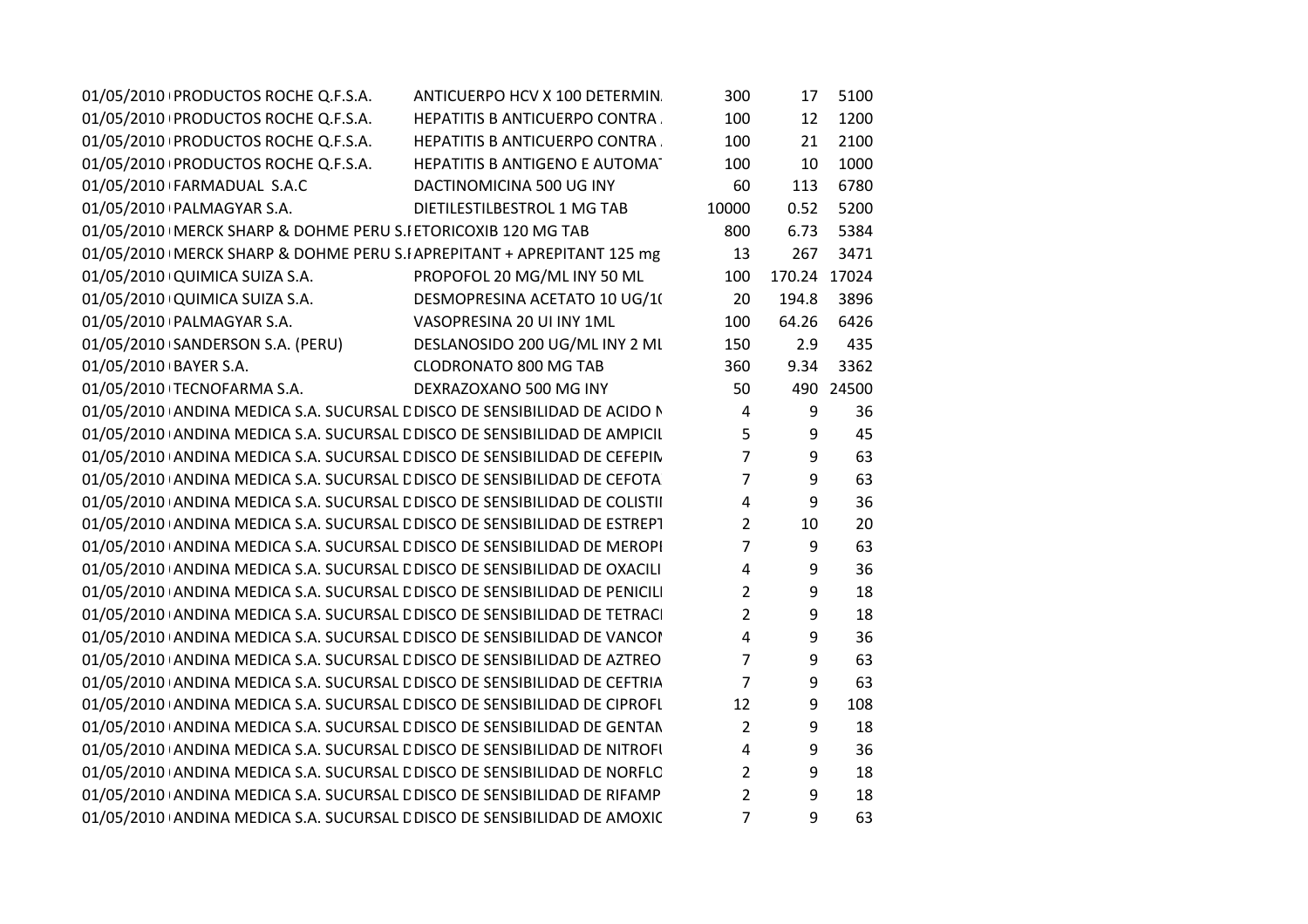|                                                                  | 01/05/2010 ANDINA MEDICA S.A. SUCURSAL E DISCO DE SENSIBILIDAD DE CEFTAZI | 7              | 9            | 63          |
|------------------------------------------------------------------|---------------------------------------------------------------------------|----------------|--------------|-------------|
|                                                                  | 01/05/2010 ANDINA MEDICA S.A. SUCURSAL E DISCO DE SENSIBILIDAD DE AMIKAC  | $\overline{7}$ | 9            | 63          |
|                                                                  | 01/05/2010 ANDINA MEDICA S.A. SUCURSAL E DISCO DE SENSIBILIDAD DE TEICOPL | 4              | 9            | 36          |
|                                                                  | 01/05/2010 ANDINA MEDICA S.A. SUCURSAL E DISCO DE SENSIBILIDAD DE CEFOXIT | 5              | 9            | 45          |
|                                                                  | 01/05/2010 ANDINA MEDICA S.A. SUCURSAL E DISCO DE SENSIBILIDAD DE SULFAN  | 8              | 9            | 72          |
|                                                                  | 01/05/2010 ANDINA MEDICA S.A. SUCURSAL E DISCO DE SENSIBILIDAD DE ERITROI | $\overline{2}$ | 9            | 18          |
|                                                                  | 01/05/2010 ANDINA MEDICA S.A. SUCURSAL E DISCO DE SENSIBILIDAD DE CLINDAI | $\overline{2}$ | 9            | 18          |
| 01/05/2010 GLAXOSMITHKLINE PERU S.A.                             | REMIFENTANILO 2 mg INY                                                    | 1000           |              | 54.92 54920 |
| 01/05/2010 GRUNENTHAL PERUANA S.A.                               | CICLOFOSFAMIDA 50 MG TAB                                                  | 6000           |              | 1 6000      |
| 01/05/2010 BIO REG PHARMA S.A.C                                  | INTERFERON ALFA 2A 3'000 000 UI                                           | 1800           |              | 11.47 20646 |
| 01/05/2010 LABORATORIOS AC FARMA S.A.                            | TEGAFUR + URACILO 100 MG + 224                                            | 500            | 7.7          | 3850        |
| 01/05/2010 QUIMICA SUIZA S.A.                                    | TRETINOINA 10 MG TAB                                                      | 1600           |              | 9.47 15152  |
| 01/05/2010 LABORATORIOS AC FARMA S.A.                            | <b>BICALUTAMIDA 50 MG TAB</b>                                             | 19600          |              | 2.2 43120   |
| 02/05/2010 PROVERSAL S.R.L.                                      | FENTANILO 50 UG/ML INY 10 ML                                              |                | 400 5.02973  | 2012        |
| 02/05/2010 PROVERSAL S.R.L.                                      | KETOPROFENO 100 MG INY 5 ML                                               |                | 2000 1.22069 | 2441        |
| 03/05/2010 GLOBAL SUPPLY S.A.C.                                  | FILTRO BACTERIAL VIRAL+ INTERCAI                                          | 100            | 20           | 2000        |
|                                                                  | 03/05/2010 LABORATORIOS BAGO DEL PERU SIOHEXOL 32.35 g (equivalente 300 r | 168            |              | 64 10752    |
|                                                                  | 03/05/2010 LABORATORIOS BAGO DEL PERU SIOHEXOL 32.35 g (equivalente 300 r | 75             |              | 144 10800   |
| 03/05/2010 REFASA S.A.C.                                         | ASPARAGINASA 10000 UI INY                                                 | 75             | 133          | 9975        |
|                                                                  | 03/05/2010 INVERSIONES PECUARIAS LURIN S. CARNE DE GALLINA SIN MENUDENC   | 350            | 7.5          | 2625        |
| 03/05/2010 ANGLI DATA EXPRESS S.R.L.                             | CINTA PARA IMPRESORA EPSON DF.                                            | 5              | 81.82        | 409.1       |
| 03/05/2010 LA LLAVE S.A.                                         | <b>BRIDA DE ACERO DE 1"</b>                                               | $\overline{2}$ | 11.9         | 23.8        |
| 03/05/2010 LA LLAVE S.A.                                         | VALVULA CHECK VERTICAL DE 1"                                              | $\mathbf{1}$   | 597.86       | 597.9       |
| 03/05/2010 VHL CORPORATION S.A.C                                 | PAPEL CONTINUO TIPO CONSOLA A                                             | 80             | 76.88        | 6150        |
| 03/05/2010 VHL CORPORATION S.A.C                                 | PAPEL CONTINUO TIPO CONSOLA A                                             | 25             | 133.4        | 3335        |
| 03/05/2010 VHL CORPORATION S.A.C                                 | PAPEL CONTINUO TIPO CONSOLA A                                             | 30             | 136.91       | 4107        |
| 03/05/2010 VHL CORPORATION S.A.C                                 | PAPEL CONTINUO TIPO CONSOLA 5                                             | 100            | 27.5         | 2750        |
| 03/05/2010 VHL CORPORATION S.A.C                                 | PAPEL CONTINUO TIPO CONSOLA 6                                             | 15             | 14.49        | 217.4       |
| 03/05/2010 VHL CORPORATION S.A.C                                 | PAPEL CONTINUO TIPO CONSOLA 8                                             | 30             | 63.19        | 1896        |
| 03/05/2010 ABBOTT LABORATORIOS S.A.                              | SEVOFLURANO 100 mL/100 mL SOL                                             | 19             |              | 533 10127   |
| 03/05/2010 DISTRIBUIDORA MARLON S.R.L                            | MEROPENEM 500 mg INY                                                      | 350            | 27           | 9450        |
| 03/05/2010   MUESTREO Y ANALISIS E.I.R.L.                        | CASSETTE DE PLASTICO P/INCLUSIO                                           | 72             | 50           | 3600        |
| 03/05/2010 GERY REPRESENTACIONES E.I.R.L. POLI L-LISINA X 100 mL |                                                                           | $\overline{2}$ | 399          | 798         |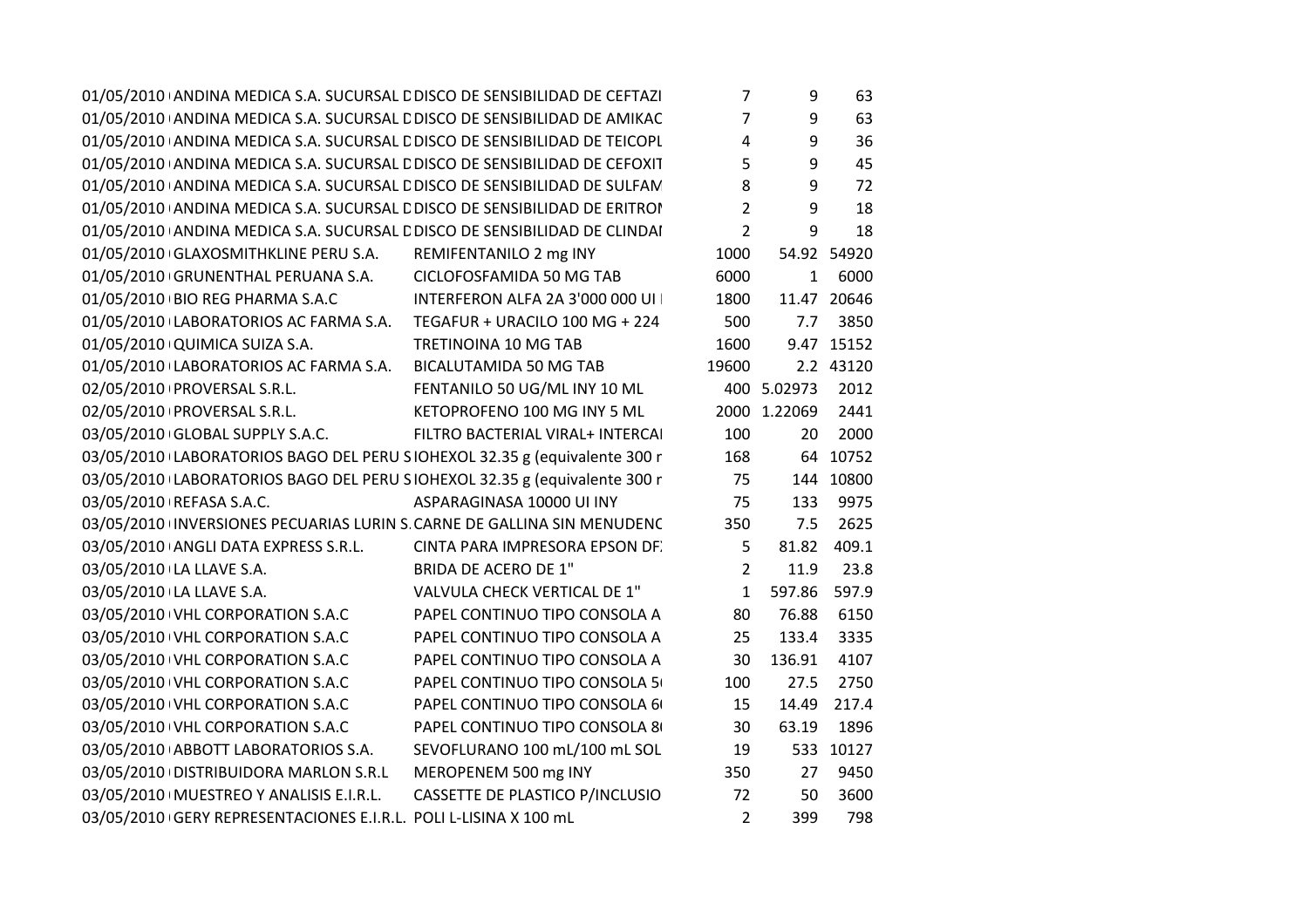|                                                                           | 430  | 1290                                                                                                                                                                                                                                                                                      |                                                                                                                                                                 |
|---------------------------------------------------------------------------|------|-------------------------------------------------------------------------------------------------------------------------------------------------------------------------------------------------------------------------------------------------------------------------------------------|-----------------------------------------------------------------------------------------------------------------------------------------------------------------|
| 03/05/2010   REPRESENTACIONES HOSPITALARI KIT SONDA PARA AMPLIFICACION G  |      |                                                                                                                                                                                                                                                                                           |                                                                                                                                                                 |
| 03/05/2010 REPRESENTACIONES HOSPITALARI BUFFER TRIS SALINA TBS PH 7.6 X 1 |      | 7340                                                                                                                                                                                                                                                                                      |                                                                                                                                                                 |
|                                                                           |      | 2391                                                                                                                                                                                                                                                                                      |                                                                                                                                                                 |
|                                                                           |      | 1175                                                                                                                                                                                                                                                                                      |                                                                                                                                                                 |
|                                                                           |      |                                                                                                                                                                                                                                                                                           |                                                                                                                                                                 |
|                                                                           |      | 1000                                                                                                                                                                                                                                                                                      |                                                                                                                                                                 |
|                                                                           |      | 2797                                                                                                                                                                                                                                                                                      |                                                                                                                                                                 |
|                                                                           |      | 3047                                                                                                                                                                                                                                                                                      |                                                                                                                                                                 |
|                                                                           |      | 2487                                                                                                                                                                                                                                                                                      |                                                                                                                                                                 |
|                                                                           | 1500 | 1500                                                                                                                                                                                                                                                                                      |                                                                                                                                                                 |
|                                                                           |      | 1698                                                                                                                                                                                                                                                                                      |                                                                                                                                                                 |
|                                                                           |      |                                                                                                                                                                                                                                                                                           |                                                                                                                                                                 |
|                                                                           |      | 7017                                                                                                                                                                                                                                                                                      |                                                                                                                                                                 |
|                                                                           |      | 8160                                                                                                                                                                                                                                                                                      |                                                                                                                                                                 |
|                                                                           | 1825 | 3650                                                                                                                                                                                                                                                                                      |                                                                                                                                                                 |
|                                                                           | 1900 | 3800                                                                                                                                                                                                                                                                                      |                                                                                                                                                                 |
|                                                                           |      | 2605                                                                                                                                                                                                                                                                                      |                                                                                                                                                                 |
|                                                                           |      | 2041                                                                                                                                                                                                                                                                                      |                                                                                                                                                                 |
| 03/05/2010 REPRESENTACIONES HOSPITALARI ANTICUERPO MONOCLONAL PARA I      |      |                                                                                                                                                                                                                                                                                           |                                                                                                                                                                 |
|                                                                           |      | 8426                                                                                                                                                                                                                                                                                      |                                                                                                                                                                 |
|                                                                           |      | 2048                                                                                                                                                                                                                                                                                      |                                                                                                                                                                 |
| 03/05/2010 REPRESENTACIONES HOSPITALARI ANTICUERPO MONOCLONAL PARA I      |      | 4327                                                                                                                                                                                                                                                                                      |                                                                                                                                                                 |
|                                                                           |      | 2069                                                                                                                                                                                                                                                                                      |                                                                                                                                                                 |
|                                                                           |      | 3040                                                                                                                                                                                                                                                                                      |                                                                                                                                                                 |
|                                                                           |      | 8852                                                                                                                                                                                                                                                                                      |                                                                                                                                                                 |
|                                                                           |      | 3844                                                                                                                                                                                                                                                                                      |                                                                                                                                                                 |
|                                                                           |      | 2445                                                                                                                                                                                                                                                                                      |                                                                                                                                                                 |
|                                                                           |      | 1971                                                                                                                                                                                                                                                                                      |                                                                                                                                                                 |
| 03/05/2010 REPRESENTACIONES HOSPITALARI ANTICUERPO POLICLONAL PARA TEI    |      | 5712                                                                                                                                                                                                                                                                                      |                                                                                                                                                                 |
|                                                                           |      | 2553                                                                                                                                                                                                                                                                                      |                                                                                                                                                                 |
|                                                                           | 1795 | 3590                                                                                                                                                                                                                                                                                      |                                                                                                                                                                 |
|                                                                           |      | 1462                                                                                                                                                                                                                                                                                      |                                                                                                                                                                 |
|                                                                           | 3    | 10 734.03<br>3 796.89<br>1 1174.97<br>3<br>1 1000.17<br>2 1398.46<br>2 1243.3<br>$\mathbf{1}$<br>1 1697.57<br>2 3508.33<br>$2^{\circ}$<br>2<br>1 2041.46<br>$\overline{4}$<br>$\mathbf{1}$<br>1 2068.55<br>2 1519.85<br>2 1921.88<br>2 1222.43<br>1 1971.05<br>1 2553.45<br>2<br>1 1461.9 | 1 14996 14996<br>4750 14250<br>2 1523.71<br>4 3487.9 13952<br>6 1359.93<br>1 2605.15<br>3000 12000<br>4 2106.53<br>2048.1<br>4 1081.82<br>4 2213.1<br>1 5711.67 |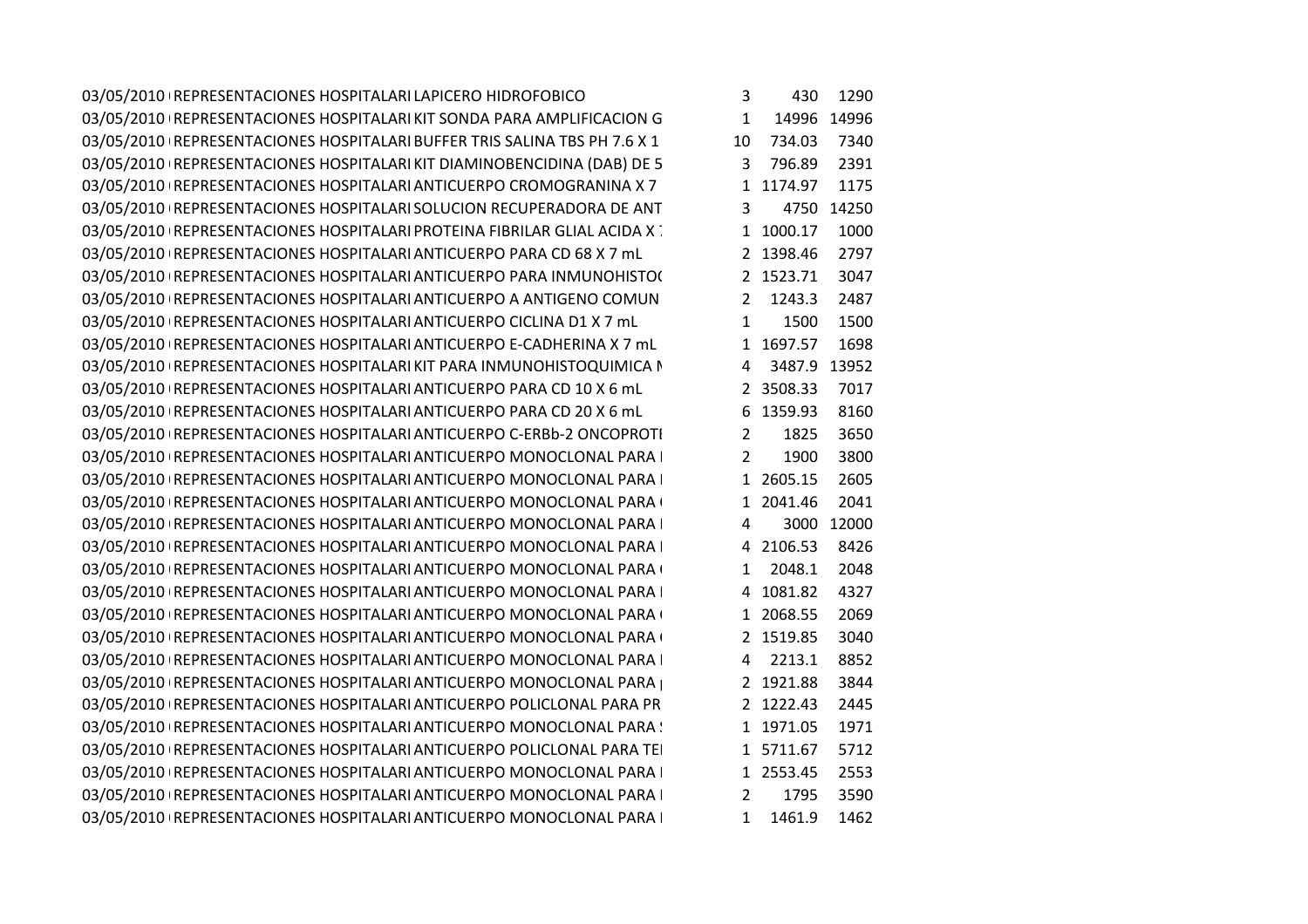|                                                                                                    | 03/05/2010 REPRESENTACIONES HOSPITALARI ANTICUERPO MONOCLONAL PARA     |                | 2 1086.88       | 2174        |
|----------------------------------------------------------------------------------------------------|------------------------------------------------------------------------|----------------|-----------------|-------------|
| 03/05/2010 CURAMED SAC                                                                             | TROCAR PARA CIRUGIA LAPAROSCC                                          | 24             |                 | 641 15384   |
| 03/05/2010 CURAMED SAC                                                                             | ESPONJA HEMOSTATICA 7.62 CM X                                          | 120            | 47.18           | 5662        |
| 03/05/2010 CURAMED SAC                                                                             | ESPONJA HEMOSTATICA 10.2 CM X                                          | 144            |                 | 75.49 10871 |
| 03/05/2010 CURAMED SAC                                                                             | LIGA CLIPS DE TITANIO TALLA M PAI                                      | 72             | 35.56           | 2560        |
| 03/05/2010 CURAMED SAC                                                                             | LIGA CLIPS DE TITANIO TALLA L PAR                                      | 72             | 33.7            | 2426        |
| 03/05/2010 CURAMED SAC                                                                             | LIGA CLIPS DE TITANIO PARA LAPAR                                       | 53             | 33.7            | 1786        |
| 03/05/2010 FRIGORIFICO JO SAC                                                                      | PERICO EN FILETE                                                       | 600            |                 | 18 10800    |
| 03/05/2010   FRIGORIFICO JO SAC TILAPIA EN FILETE                                                  |                                                                        | 200            | 24              | 4800        |
|                                                                                                    | 03/05/2010 ARILAND CORPORATION S.A.C. GEL PARA BIOPSIA POR CONGELACI   | 5              | 89              | 445         |
|                                                                                                    | 03/05/2010 ARILAND CORPORATION S.A.C. SULFATO DE ALUMINIO Y POTASIO :  | $\overline{3}$ | 140             | 420         |
| 03/05/2010+SAN FERNANDO S.A.                                                                       | CARNE DE POLLO SIN MENUDENCIA                                          | 1250           | $7\overline{ }$ | 8750        |
|                                                                                                    | 03/05/2010 SAN FERNANDO S.A. HUEVOS DE GALLINA ROSADOS (AL             | 600            | 4.3             | 2580        |
| 03/05/2010 EMBUTIDOS HUARAL S.A.C. HOT DOG DE POLLO A GRANEL                                       |                                                                        | 100            | 9               | 900         |
| 03/05/2010 EMBUTIDOS HUARAL S.A.C. JAMON DEL PAIS                                                  |                                                                        | 5              | 30              | 150         |
|                                                                                                    |                                                                        | 5              | 27.4            | 137         |
| 03/05/2010 EMBUTIDOS HUARAL S.A.C. JAMON INGLES<br>03/05/2010 EMBUTIDOS HUARAL S.A.C. JAMON INGLES |                                                                        | 35             | 10.2            | 357         |
| 03/05/2010 EMBUTIDOS HUARAL S.A.C. TOCINO AHUMADO                                                  |                                                                        | 10             | 23.5            | 235         |
| 03/05/2010 COMERCIAL J.H.V. DEL CENTRO E. FIDEO TIPO RAVIOLES                                      |                                                                        | 6              | 35              | 210         |
|                                                                                                    | 03/05/2010 COMERCIAL J.H.V. DEL CENTRO E.I PASTA WANTAN (AL PESO)      | $\overline{4}$ | 4.5             | 18          |
| 03/05/2010 COMERCIAL J.H.V. DEL CENTRO E.I PASTA DE LASAÑA X 1 KG                                  |                                                                        | $\mathbf{1}$   | 22              | 22          |
| 03/05/2010 COMERCIAL J.H.V. DEL CENTRO E.I UVA NEGRA (AL PESO)                                     |                                                                        | 750            | 2.8             | 2100        |
| 03/05/2010 COMERCIAL J.H.V. DEL CENTRO E. ACEITUNA EN BOTIJA A GRANEL                              |                                                                        | 70             | 7.8             | 546         |
| 03/05/2010 SAN FERNANDO S.A. FILETE DE POLLO                                                       |                                                                        | 400            | 14.5            | 5800        |
| 03/05/2010 SAN FERNANDO S.A.                                                                       | <b>SUPREMA DE POLLO</b>                                                | 100            | 11.8            | 1180        |
|                                                                                                    | 03/05/2010 SAN FERNANDO S.A. POLLO ENTERO CON MENUDENCIA               | 500            | 6.3             | 3150        |
| 03/05/2010 COMERCIAL J.H.V. DEL CENTRO E.I MAIZ MORADO (AL PESO)                                   |                                                                        | 350            | 3.5             | 1225        |
|                                                                                                    | 03/05/2010 COMERCIAL J.H.V. DEL CENTRO E.I CHOCLO DESGRANADO (AL PESO) | 100            | 3.3             | 330         |
| 03/05/2010 COMERCIAL J.H.V. DEL CENTRO E.I CHOCLO ENTERO AL PESO                                   |                                                                        | 30             | 1.4             | 42          |
| 03/05/2010 COMERCIAL J.H.V. DEL CENTRO E. CHOCLO MOLIDO                                            |                                                                        | 20             | 4.5             | 90          |
| 03/05/2010 COMERCIAL J.H.V. DEL CENTRO E.I FRESA (AL PESO)                                         |                                                                        | $\overline{4}$ | 2.9             | 11.6        |
| 03/05/2010 COMERCIAL J.H.V. DEL CENTRO E.INARANJA DE JUGO (AL PESO)                                |                                                                        | 600            | 0.89            | 534         |
| 03/05/2010 COMERCIAL J.H.V. DEL CENTRO E. PIÑA (AL PESO)                                           |                                                                        | 2200           | 0.95            | 2090        |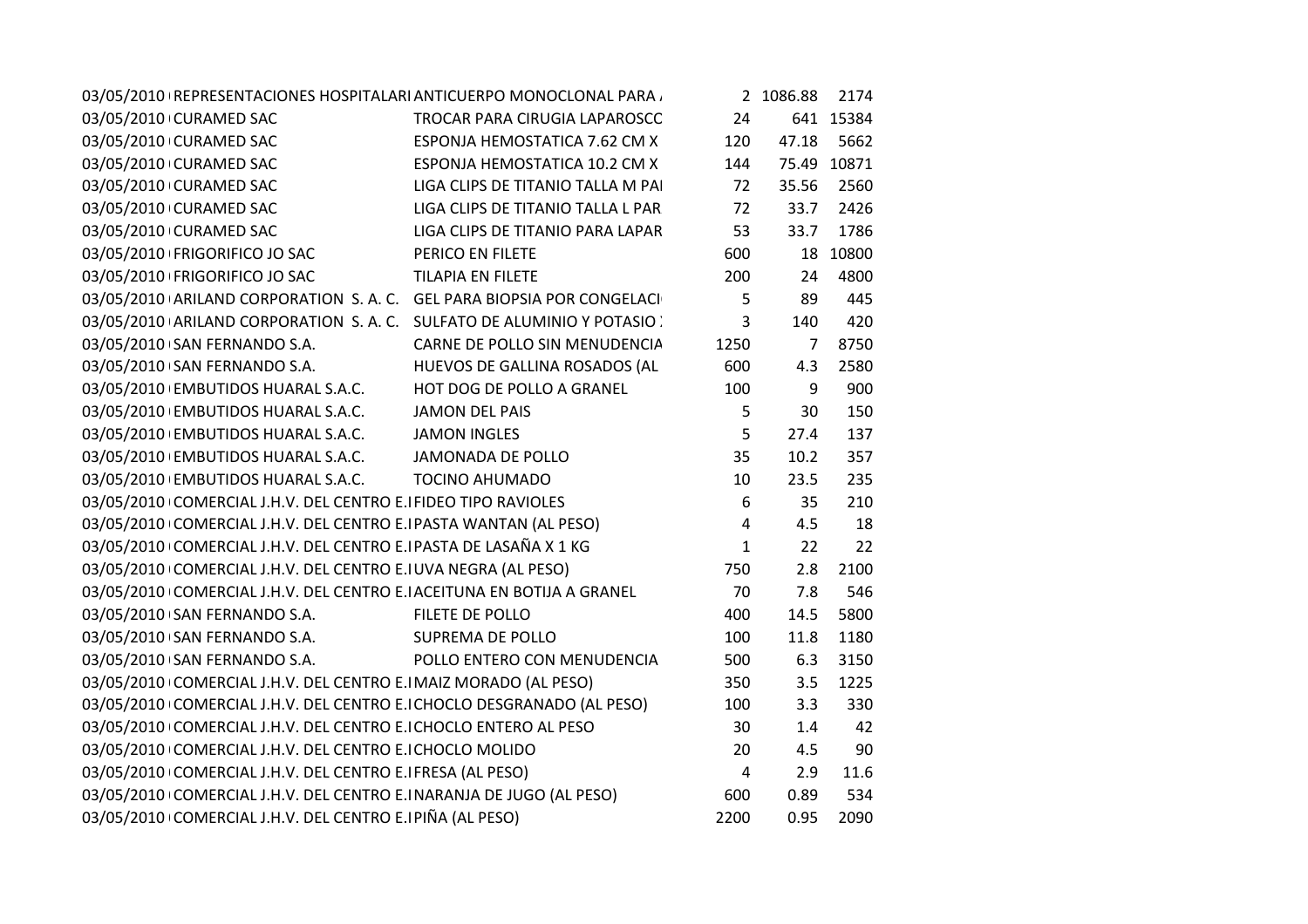| 03/05/2010 COMERCIAL J.H.V. DEL CENTRO E. PLATANO DE ISLA (AL PESO)    | 100            | 1.6  | 160   |
|------------------------------------------------------------------------|----------------|------|-------|
| 03/05/2010 COMERCIAL J.H.V. DEL CENTRO E. PLATANO DE SEDA (AL PESO)    | 600            | 1.25 | 750   |
| 03/05/2010 COMERCIAL J.H.V. DEL CENTRO E.I CARAMBOLA (AL PESO)         | 150            | 1.39 | 208.5 |
| 03/05/2010 COMERCIAL J.H.V. DEL CENTRO E. PAPAYA (AL PESO)             | 2200           | 1.99 | 4378  |
| 03/05/2010 COMERCIAL J.H.V. DEL CENTRO E.I MANZANA DE AGUA (AL PESO)   | 240            | 1.8  | 432   |
| 03/05/2010 COMERCIAL J.H.V. DEL CENTRO E.I MANZANA DELICIA (AL PESO)   | 600            | 2.48 | 1488  |
| 03/05/2010 COMERCIAL J.H.V. DEL CENTRO E.I MARACUYA (AL PESO)          | 200            | 2.2  | 440   |
| 03/05/2010 COMERCIAL J.H.V. DEL CENTRO E.IMEMBRILLO (AL PESO)          | 200            | 2.5  | 500   |
| 03/05/2010 COMERCIAL J.H.V. DEL CENTRO E.IPALTA (AL PESO)              | 170            | 4.88 | 829.6 |
| 03/05/2010 COMERCIAL J.H.V. DEL CENTRO E.ICOCONA (AL PESO)             | 40             | 2.5  | 100   |
| 03/05/2010 COMERCIAL J.H.V. DEL CENTRO E.I BLANQUILLO (AL PESO)        | 240            | 2.49 | 597.6 |
| 03/05/2010 COMERCIAL J.H.V. DEL CENTRO E. KIWI (AL PESO)               | 4              | 4.5  | 18    |
| 03/05/2010 COMERCIAL J.H.V. DEL CENTRO E.IMANDARINA CON PEPA (AL PESO) | 600            | 1.85 | 1110  |
| 03/05/2010 COMERCIAL J.H.V. DEL CENTRO E.ITANGELO (AL PESO)            | 1100           | 1.4  | 1540  |
| 03/05/2010 COMERCIAL J.H.V. DEL CENTRO E.ILIMON (AL PESO)              | 360            | 1.69 | 608.4 |
| 03/05/2010 COMERCIAL J.H.V. DEL CENTRO E. ACELGA (AL PESO)             | 20             | 1.2  | 24    |
| 03/05/2010 COMERCIAL J.H.V. DEL CENTRO E. ALBAHACA (AL PESO)           | $\mathbf{1}$   | 1.8  | 1.8   |
| 03/05/2010 COMERCIAL J.H.V. DEL CENTRO E. BROCOLI (AL PESO)            | 120            | 2.1  | 252   |
| 03/05/2010 COMERCIAL J.H.V. DEL CENTRO E.ITOMATE (AL PESO)             | 400            | 1.8  | 720   |
| 03/05/2010 COMERCIAL J.H.V. DEL CENTRO E.I CALABAZA (AL PESO)          | 430            | 1.1  | 473   |
| 03/05/2010 COMERCIAL J.H.V. DEL CENTRO E.I ESPINACA (AL PESO)          | 90             | 1.99 | 179.1 |
| 03/05/2010 COMERCIAL J.H.V. DEL CENTRO E.IZAPALLO MACRE (AL PESO)      | 1800           | 1.1  | 1980  |
| 03/05/2010 COMERCIAL J.H.V. DEL CENTRO E.ICOL CHINA (AL PESO)          | $\mathbf{1}$   | 0.9  | 0.9   |
| 03/05/2010 COMERCIAL J.H.V. DEL CENTRO E.ICOL CRESPA (AL PESO)         | 140            | 0.48 | 67.2  |
| 03/05/2010 COMERCIAL J.H.V. DEL CENTRO E.IPAC CHOY (AL PESO)           | $\overline{2}$ | 2.5  | 5     |
| 03/05/2010 COMERCIAL J.H.V. DEL CENTRO E.I ESPARRAGO (AL PESO)         | 30             | 5.5  | 165   |
| 03/05/2010 COMERCIAL J.H.V. DEL CENTRO E.ILECHUGA ORGANICA (AL PESO)   | 100            | 1.2  | 120   |
| 03/05/2010 COMERCIAL J.H.V. DEL CENTRO E.IZAPALLO ITALIANO (AL PESO)   | 30             | 0.98 | 29.4  |
| 03/05/2010 COMERCIAL J.H.V. DEL CENTRO E. APIO (AL PESO)               | 305            | 0.85 | 259.3 |
| 03/05/2010 COMERCIAL J.H.V. DEL CENTRO E.I CEBOLLA CHINA (AL PESO)     | 9              | 1.1  | 9.9   |
| 03/05/2010 COMERCIAL J.H.V. DEL CENTRO E.I COLIFLOR (AL PESO)          | 200            | 1.5  | 300   |
| 03/05/2010 COMERCIAL J.H.V. DEL CENTRO E.IPORO (AL PESO)               | 300            | 1.18 | 354   |
| 03/05/2010 COMERCIAL J.H.V. DEL CENTRO E.I PIMIENTO MORRON (AL PESO)   | 170            | 2.5  | 425   |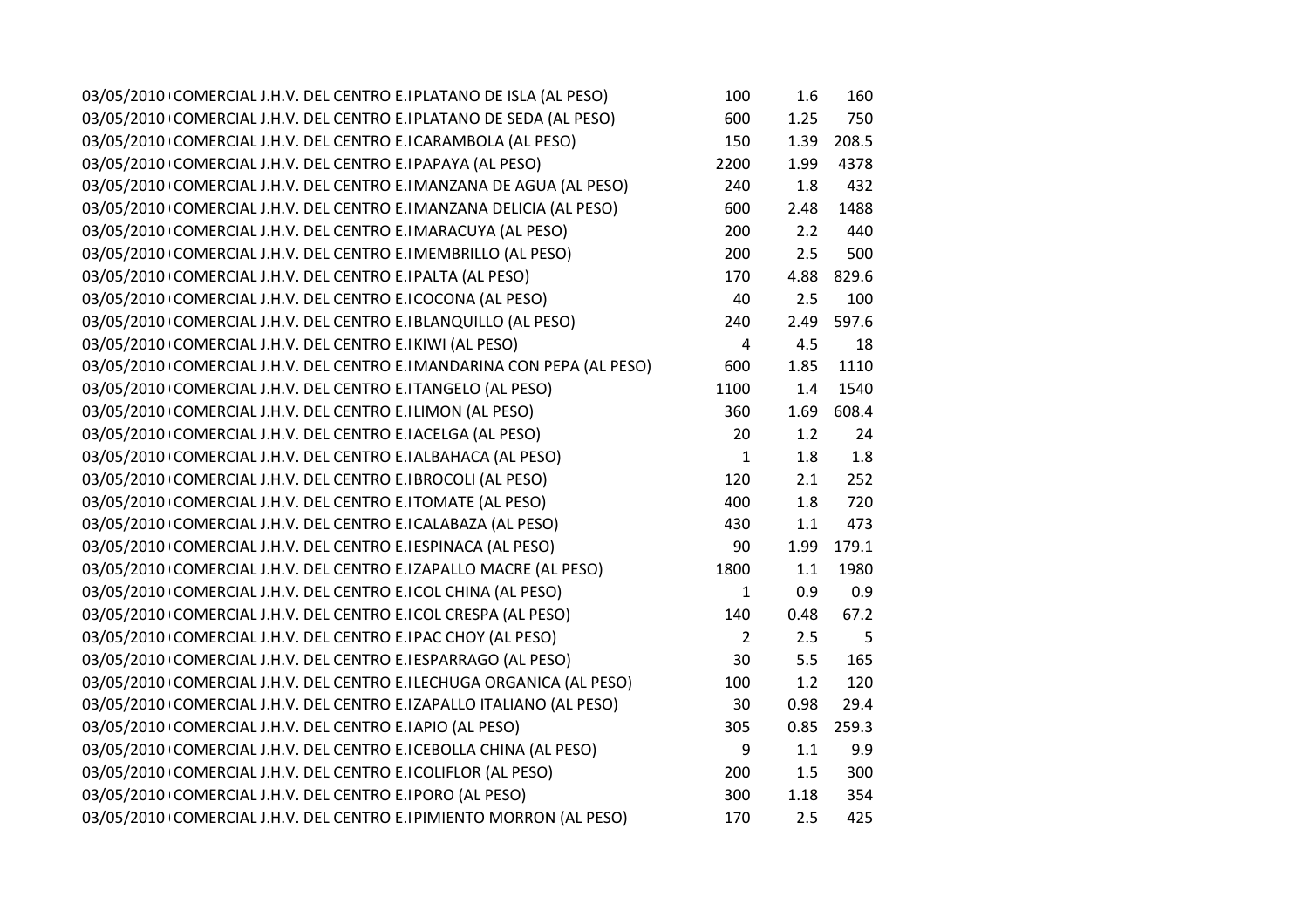| 03/05/2010 COMERCIAL J.H.V. DEL CENTRO E.IVAINITA (AL PESO)               | 180              | 2.4            | 432   |
|---------------------------------------------------------------------------|------------------|----------------|-------|
| 03/05/2010 COMERCIAL J.H.V. DEL CENTRO E.I CEBOLLA ROJA (AL PESO)         | 1500             | 2.5            | 3750  |
| 03/05/2010 COMERCIAL J.H.V. DEL CENTRO E.IROCOTO AL PESO                  | 44               | 3.5            | 154   |
| 03/05/2010 COMERCIAL J.H.V. DEL CENTRO E.IAJI MIRASOL (AL PESO)           | 5                | 12             | 60    |
| 03/05/2010 COMERCIAL J.H.V. DEL CENTRO E.I AJO PELADO A GRANEL            | 106              | 6.5            | 689   |
| 03/05/2010 COMERCIAL J.H.V. DEL CENTRO E. AJI VERDE                       | 30               | 2.2            | 66    |
| 03/05/2010 COMERCIAL J.H.V. DEL CENTRO E.IAJI PANCA (AL PESO)             | 10               | 13             | 130   |
| 03/05/2010 COMERCIAL J.H.V. DEL CENTRO E. PEPINILLO (AL PESO)             | 270              | 0.8            | 216   |
| 03/05/2010 COMERCIAL J.H.V. DEL CENTRO E.I CAIGUA TIPO CHILENA            | 40               | 2.5            | 100   |
| 03/05/2010 COMERCIAL J.H.V. DEL CENTRO E.I CAIGUA TIPO CRIOLLO            | 150              | 1.65           | 247.5 |
| 03/05/2010 COMERCIAL J.H.V. DEL CENTRO E. ALCACHOFA PELADA (AL PESO)      | 30               | 12             | 360   |
| 03/05/2010 COMERCIAL J.H.V. DEL CENTRO E.I CAMOTE AMARILLO                | 550              | 1.05           | 577.5 |
| 03/05/2010 COMERCIAL J.H.V. DEL CENTRO E. OLLUCO                          | 260              | 2.8            | 728   |
| 03/05/2010 COMERCIAL J.H.V. DEL CENTRO E.I PAPA AMARILLA                  | 530              | 1.89           | 1002  |
| 03/05/2010 COMERCIAL J.H.V. DEL CENTRO E.IPAPA BLANCA                     | 2800             | 1.1            | 3080  |
| 03/05/2010 COMERCIAL J.H.V. DEL CENTRO E.IYUCA                            | 260              | 1.1            | 286   |
| 03/05/2010 COMERCIAL J.H.V. DEL CENTRO E. BETERRAGA (AL PESO)             | 350              | 0.99           | 346.5 |
| 03/05/2010 COMERCIAL J.H.V. DEL CENTRO E.INABO (AL PESO)                  | 20               | 1.5            | 30    |
| 03/05/2010 COMERCIAL J.H.V. DEL CENTRO E.IZANAHORIA (AL PESO)             | 1300             | 0.99           | 1287  |
| 03/05/2010 COMERCIAL J.H.V. DEL CENTRO E.IKION FRESCO (AL PESO)           | 10               | 2.8            | 28    |
| 03/05/2010 COMERCIAL J.H.V. DEL CENTRO E.I CHAMPIÑON (AL PESO)            | 8                | 18             | 144   |
| 03/05/2010 COMERCIAL J.H.V. DEL CENTRO E.IALVERJA VERDE EN VAINA (AL PESO | 185              | 2.85           | 527.3 |
| 03/05/2010 COMERCIAL J.H.V. DEL CENTRO E. ALVERJA CHINA JOLANTAO (AL PESC | 5                | 6              | 30    |
| 03/05/2010 COMERCIAL J.H.V. DEL CENTRO E.I FREJOL VERDE                   | 20               | 3.6            | 72    |
| 03/05/2010 COMERCIAL J.H.V. DEL CENTRO E.I FREJOL CHINO                   | 25               | 2.2            | 55    |
| 03/05/2010 COMERCIAL J.H.V. DEL CENTRO E.I PALLAR VERDE                   | 20               | 2.8            | 56    |
| 03/05/2010 COMERCIAL J.H.V. DEL CENTRO E.IMENTA (AL PESO)                 | 15               | 2.9            | 43.5  |
| 03/05/2010 COMERCIAL J.H.V. DEL CENTRO E.I CULANTRO (AL PESO)             | $\boldsymbol{6}$ | 1.5            | 9     |
| 03/05/2010 COMERCIAL J.H.V. DEL CENTRO E. HIERBA BUENA (AL PESO)          | 13               | 1.3            | 16.9  |
| 03/05/2010 COMERCIAL J.H.V. DEL CENTRO E. HUACATAY (AL PESO)              | 15               | 1.5            | 22.5  |
| 03/05/2010 COMERCIAL J.H.V. DEL CENTRO E. PEREJIL (AL PESO)               | 10               | 1.5            | 15    |
| 03/05/2010 COMERCIAL J.H.V. DEL CENTRO E. ROMERO (AL PESO)                | 11               | $\overline{2}$ | 22    |
| 03/05/2010 COMERCIAL J.H.V. DEL CENTRO E. HIERBA LUISA (AL PESO)          | 15               | 1.8            | 27    |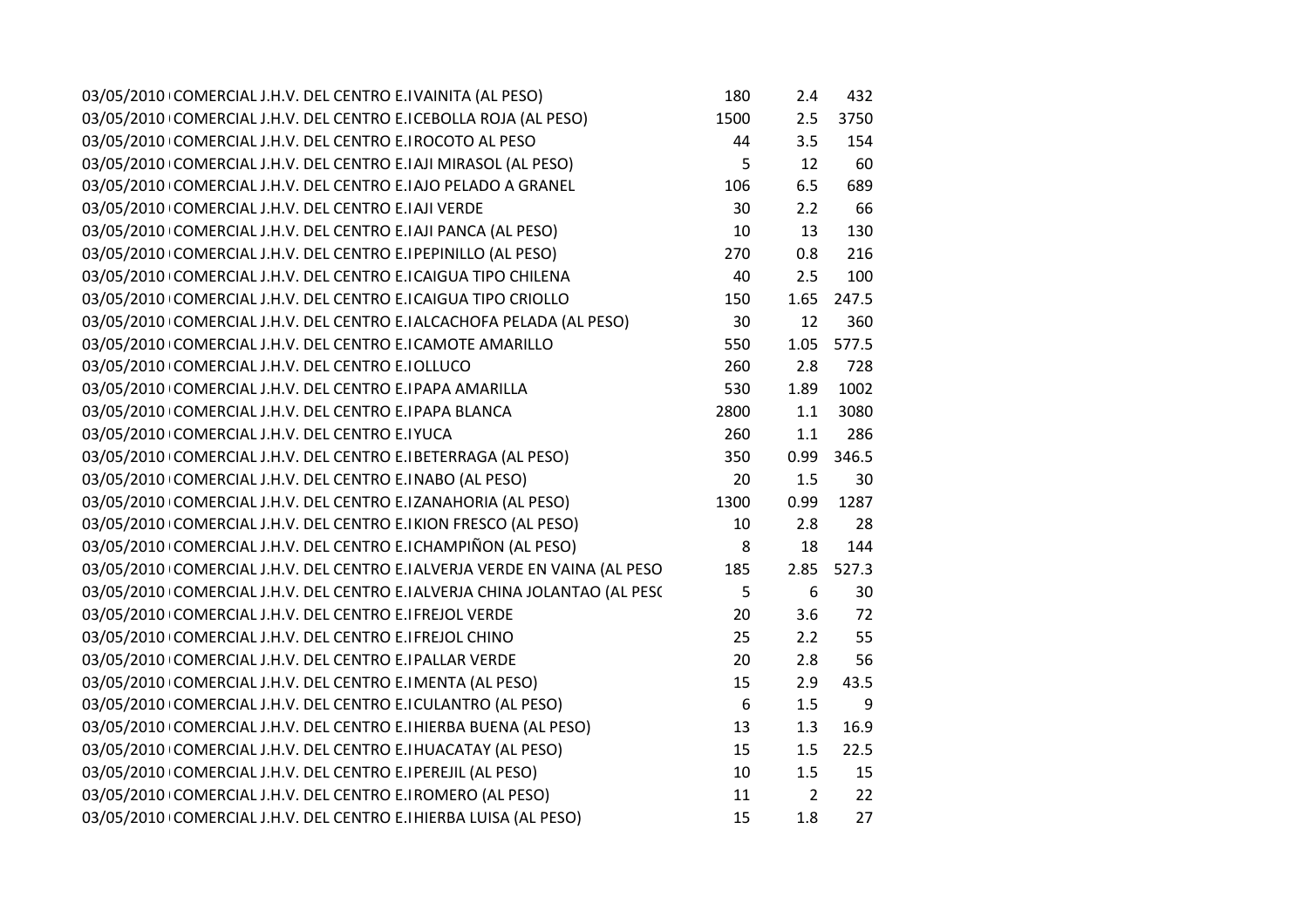| 03/05/2010 COMERCIAL J.H.V. DEL CENTRO E.I MANZANILLA FRESCA (AL PESO)     |                                   | 10             | 1.8          | 18        |
|----------------------------------------------------------------------------|-----------------------------------|----------------|--------------|-----------|
| 04/05/2010 VITALIS PERU SAC                                                | MEROPENEM 500 mg INY              | 320            | 29.39        | 9405      |
| 04/05/2010 LABORATORIOS BAGO DEL PERU SIOHEXOL 32.35 g (equivalente 300 r  |                                   | 75             |              | 144 10800 |
| 04/05/2010 LABORATORIOS BAGO DEL PERU SIOHEXOL 32.35 g (equivalente 300 r  |                                   | 168            |              | 64 10752  |
| 04/05/2010   HEDASILT MEDIC E.I.R.L.                                       | ALGODON HIDROFILO X 500 G         | 20             | 12           | 240       |
|                                                                            |                                   | 60             | 4.3          | 258       |
| 04/05/2010 IMPORT MEDICAL SERVICE EIRL  AGUJA HIPODERMICA DESCARTABLI      |                                   | 500            | 0.08         | 40        |
| 04/05/2010 IMPORT MEDICAL SERVICE EIRL GUANTE PARA EXAMEN DESCARTAI        |                                   | 1000           | 0.135        | 135       |
| 04/05/2010 IMPORT MEDICAL SERVICE EIRL  GUANTE PARA EXAMEN DESCARTAI       |                                   | 5000           | 0.135        | 675       |
| 04/05/2010 C & E LAB DEALERS S.A.                                          | AGUJA PARA EXTRACCION MULTIPL     | 2000           | 0.38         | 760       |
| 04/05/2010 C & E LAB DEALERS S.A.                                          | TUBO PLASTICO 6 mL PARA EXTRAC    | 1000           | 0.63         | 630       |
| 04/05/2010 C & E LAB DEALERS S.A.                                          | TUBO PLASTICO 4 mL PARA EXTRAC    | 4000           | 0.78         | 3120      |
| 04/05/2010 COMPUTADORAS Y TELECOMUNI(EQUIPO MULTIFUNCIONAL COPIAD)         |                                   |                | 1 1254.36    | 1254      |
| 04/05/2010 ALBIS S.A.                                                      | REACTIVO DE FOSFORO               | 475            | 0.82         | 389.5     |
| 04/05/2010 ALBIS S.A.                                                      | TRANSAMINASA GLUTAMICA OXAL/      | 1900           | 1.41         | 2679      |
| 04/05/2010 C & E LAB DEALERS S.A.                                          | <b>FIBRINOGENO</b>                | 1000           | 3.98         | 3980      |
| 04/05/2010 C & E LAB DEALERS S.A.                                          | DOSAJE DE TIEMPO DE TROMBOPLI     | 17             | 321.6        | 5467      |
| 04/05/2010   HEDASILT MEDIC E.I.R.L.                                       | TUBO CAPILAR PARA HEMATOCRIT(     | 12000          | 0.08         | 960       |
| 04/05/2010 HEDASILT MEDIC E.I.R.L.                                         | TIPS AMARILLO 10 UL - 200 UL X 10 | 20             | 30           | 600       |
| 04/05/2010   HEDASILT MEDIC E.I.R.L.                                       | TIPS AZUL 100 UL - 1000 UL X 100  | 100            | 4            | 400       |
| 04/05/2010   HEDASILT MEDIC E.I.R.L.                                       | LANCETA DESCARTABLE X 200         | 8000           | 0.07         | 560       |
| 04/05/2010 PRODUCTOS ROCHE Q.F.S.A.                                        | SOLUCION DE CALIBRACION C2 PAR    | $\mathbf{3}$   | 3300         | 9900      |
| 04/05/2010   BELOMED S.C.R.LTDA                                            | AGAR TSI (TRIPLE AZUCAR HIERRO)   | $\overline{2}$ | 131          | 262       |
| 04/05/2010 PRODUCTOS ROCHE Q.F.S.A. SOLUCION DE CALIBRACION C1 PAR         |                                   |                | 3 2474.42    | 7423      |
| 04/05/2010   ROCHEM BIOCARE DEL PERU S.A. (ANTICUERPO ANTI HTLV I-II ELISA |                                   | 288            | 12.3         | 3542      |
| 04/05/2010 JAMPAR MULTIPLEST INTERNACIC TUBO CAPILAR CON CITRATO DE SO     |                                   | 200            | $\mathbf{1}$ | 200       |
| 04/05/2010 PERU OFFICE S.A                                                 | SILLA FIJA DE PLASTICO            | 8              | 210.89       | 1687      |
| 04/05/2010 PERU OFFICE S.A                                                 | SILLA GIRATORIA DE METAL RODAN    | 15             | 370          | 5550      |
| 04/05/2010 MONTE DEL REY S.A.C.                                            | CEMENTO GRIS X 42.5 KG            | $\overline{4}$ | 23.91        | 95.64     |
| 04/05/2010   MONTE DEL REY S.A.C.                                          | ADITIVO EPOXICO.                  | $\mathbf{1}$   | 208.41       | 208.4     |
| 04/05/2010   MONTE DEL REY S.A.C.                                          | TRANSFORMADOR DE OXIDO X 1 G/     | $\mathbf{1}$   | 132.24 132.2 |           |
| 04/05/2010 LIZARDHI EIRL                                                   | CAL                               | 5              | 4.5          | 22.5      |
| 04/05/2010 LIZARDHI EIRL                                                   | LADRILLO KING KONG DE 18 HUECC    | 300            | 1.26         | 378       |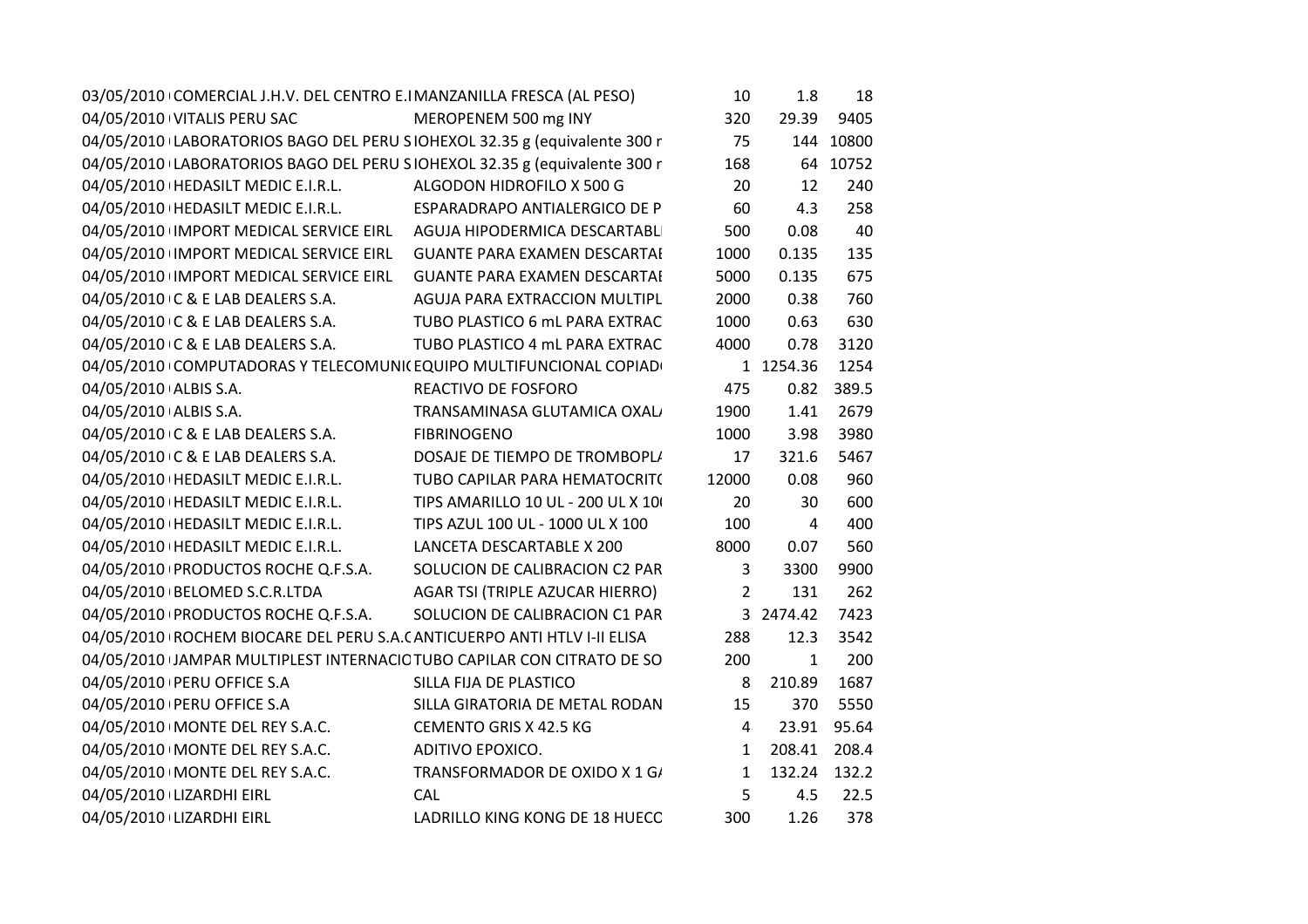| 04/05/2010 BAIRES S.A.C.                                         | CUCHILLA DESCARTABLE PARA MICI    | 35             |           | 315 11025   |
|------------------------------------------------------------------|-----------------------------------|----------------|-----------|-------------|
| 04/05/2010 DISTRIBUIDORA PREMIUM S.A.                            | AGUA DE MESA SIN GAS X 20 L       | 170            | 9         | 1530        |
| 04/05/2010   BELOMED S.C.R.LTDA                                  | ALCOHOL ETILICO (ETANOL) ABSOLI   | $\mathbf{1}$   | 500       | 500         |
| 04/05/2010 BELOMED S.C.R.LTDA                                    | MARCADOR DE PESO MOLECULAR 1      | 1              | 390       | 390         |
| 04/05/2010 BELOMED S.C.R.LTDA                                    | MARCADOR DE PESO MOLECULAR 5      | $\mathbf{1}$   | 440       | 440         |
| 04/05/2010   BELOMED S.C.R.LTDA                                  | ENZIMA TAQ ADN POLIMERASA TEF     | $\mathbf{1}$   | 1430      | 1430        |
| 04/05/2010   BELOMED S.C.R.LTDA                                  | ENZIMA DE RESTRICCION RSA I X 10  | $\mathbf{1}$   | 180       | 180         |
| 04/05/2010   BELOMED S.C.R.LTDA                                  | PCR EN TIEMPO REAL SYBR GREEN >   |                | 1 1439.42 | 1439        |
| 04/05/2010 BELOMED S.C.R.LTDA                                    | MEDIO DE CULTIVO RPMI-1640 X 1    | $\overline{2}$ | 270       | 540         |
| 04/05/2010 BELOMED S.C.R.LTDA                                    | MEDIO DE CULTIVO PARA CROMOS      | 5              | 895       | 4475        |
| 04/05/2010   BELOMED S.C.R.LTDA                                  | PRIMER MY09: 5' CGT CCM ARR GG.   | $\mathbf{1}$   | 220       | 220         |
| 04/05/2010 BELOMED S.C.R.LTDA                                    | PRIMER MY11: 5' GCM CAG GGW C.    | $\mathbf{1}$   | 220       | 220         |
| 04/05/2010   BELOMED S.C.R.LTDA                                  | PRIMER PVH-16/F: 5' CAC AGT TAT ( | $\mathbf{1}$   | 220       | 220         |
| 04/05/2010   BELOMED S.C.R.LTDA                                  | PRIMER PVH -16/R: 5' CAT ATA TTC  | $\mathbf{1}$   | 220       | 220         |
| 04/05/2010   BELOMED S.C.R.LTDA                                  | PRIMER PVH-18/F: 5' CAC TTC ACT ( | $\mathbf{1}$   | 220       | 220         |
| 04/05/2010   BELOMED S.C.R.LTDA                                  | PRIMER PVH-18/R: 5' GTT GTG AAA   | $\mathbf{1}$   | 220       | 220         |
| 04/05/2010 BELOMED S.C.R.LTDA                                    | PRIMER EBNA-3 CF/F: 5' AGA AGG C  | $\mathbf{1}$   | 220       | 220         |
| 04/05/2010 BELOMED S.C.R.LTDA                                    | PRIMER EBNA-3 CF/R: 5' GCC GAC G  | $\mathbf{1}$   | 220       | 220         |
| 04/05/2010 BELOMED S.C.R.LTDA                                    | PRIMER POL /F: 5' CCC TAC AAT CC/ | $\mathbf{1}$   | 220       | 220         |
| 04/05/2010 BELOMED S.C.R.LTDA                                    | PRIMER POL/R: 5' GTG GTG AAG CT   | $\mathbf{1}$   | 220       | 220         |
| 04/05/2010 BELOMED S.C.R.LTDA                                    | PLACA TRANSPARENTE DE 96 POCIL    | $\mathbf{1}$   | 1310      | 1310        |
| 04/05/2010 CORPORACION MEDCO S.A.C.                              | CALCIO CITRATO TETRAHIDRATO + (   | 4000           | 0.17      | 680         |
| 04/05/2010   NEGOCIACIONES DIERU EMPRESA ASADO DE RES            |                                   | 12             | 18.49     | 221.9       |
| 04/05/2010   NEGOCIACIONES DIERU EMPRESA BOLA DE LOMO            |                                   | 100            | 17        | 1700        |
| 04/05/2010   NEGOCIACIONES DIERU EMPRESA HIGADO DE RES           |                                   | 110            | 6.7       | 737         |
| 04/05/2010   NEGOCIACIONES DIERU EMPRESA CARNE DE RES TAPA       |                                   | 500            | 17.5      | 8750        |
| 04/05/2010   NEGOCIACIONES DIERU EMPRESA CORAZON DE RES          |                                   | 110            |           | 7.49 823.9  |
| 04/05/2010   NEGOCIACIONES DIERU EMPRESA CARNE DE RES LOMO       |                                   | 6              |           | 35.8 214.8  |
| 04/05/2010   NEGOCIACIONES DIERU EMPRESA CARNE DE RES PALETA     |                                   | 500            | 16        | 8000        |
| 04/05/2010   NEGOCIACIONES DIERU EMPRESA CARNE DE RES OSOBUCO    |                                   | 200            | 12.4      | 2480        |
| 05/05/2010 VITALIS PERU SAC                                      | MEROPENEM 500 mg INY              | 350            |           | 29.39 10287 |
| 05/05/2010   MERCK SHARP & DOHME PERU S.I CASPOFUNGINA 50 MG INY |                                   |                | 6 1611.93 | 9672        |
| 05/05/2010   MERCK SHARP & DOHME PERU S.I CASPOFUNGINA 70 MG INY |                                   |                | 3 2076.93 | 6231        |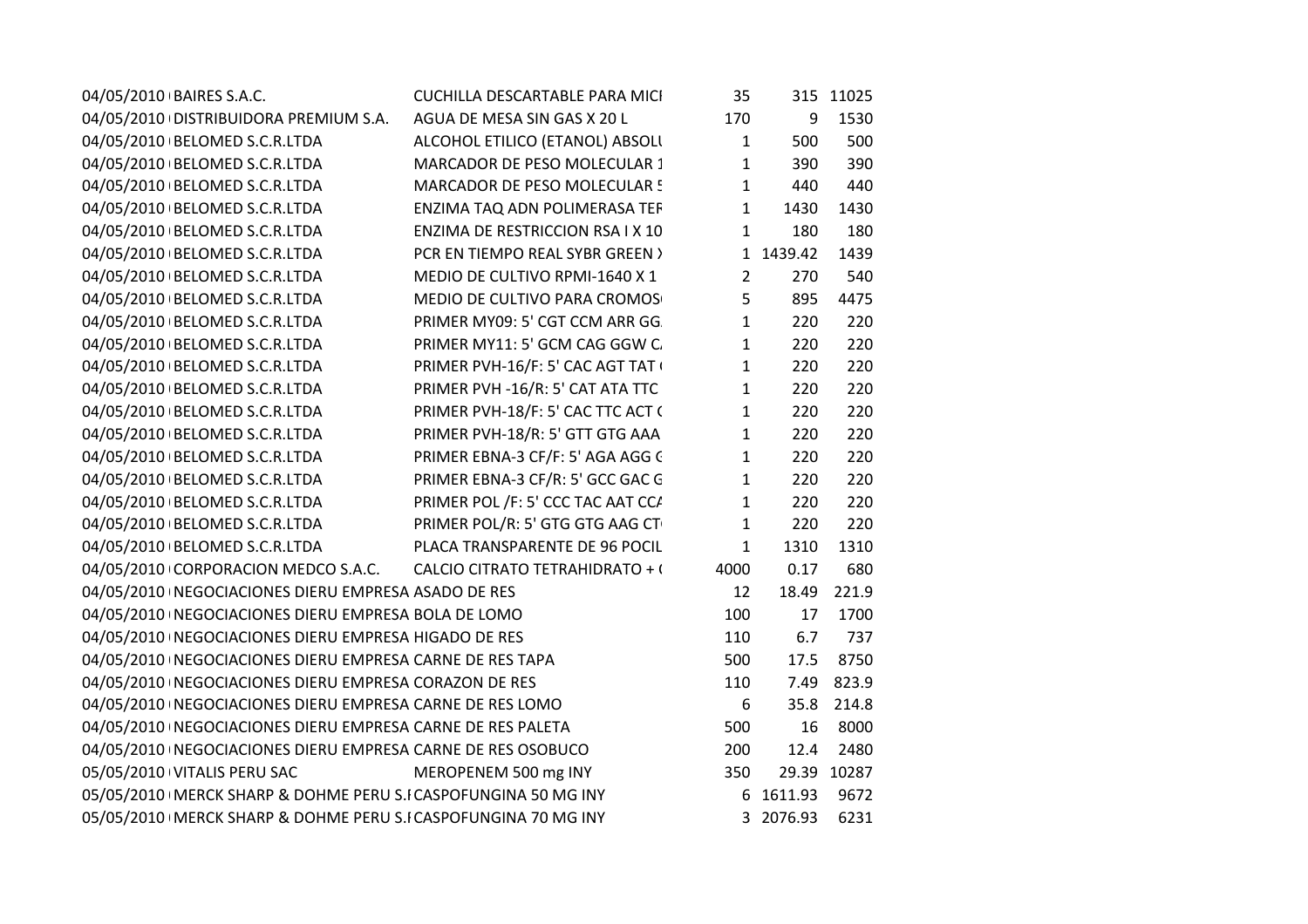| 05/05/2010 PRODUCTOS ROCHE Q.F.S.A.<br>ANTICUERPO ANTI VIH 1-2                   | 1800  |                   | 8 14400     |  |
|----------------------------------------------------------------------------------|-------|-------------------|-------------|--|
| 05/05/2010 PRODUCTOS ROCHE Q.F.S.A. HEPATITIS B ANTIGENO DE SUPERFI              | 1800  |                   | 8 14400     |  |
| 05/05/2010 GRUNENTHAL PERUANA S.A. DOXORUBICINA 10 MG INY                        | 1200  | 7.633             | 9160        |  |
| 05/05/2010 GRUNENTHAL PERUANA S.A. ETOPOSIDO 100 MG INY 5 ML                     | 1200  | 5.6516            | 6782        |  |
| 05/05/2010 PRODUCTOS ROCHE Q.F.S.A. HEMOGRAMA AUTOMATIZADO 25                    | 3000  | 3.08              | 9240        |  |
| LETROZOL 2.5 MG TAB<br>05/05/2010   PERULAB S.A.                                 | 7000  | 0.9088            | 6362        |  |
| 05/05/2010 ESKE S.R.L.<br><b>GEMCITABINA 1 G INY 50 ML</b>                       |       | 110 164.102 18051 |             |  |
| 05/05/2010 SANDERSON S.A. (PERU)<br>DOCETAXEL 80 MG INY                          | 110   | 92.764 10204      |             |  |
| 05/05/2010 DISTRIBUIDORA DROGUERIA SAGI OXALIPLATINO 50 MG INY                   | 160   |                   | 22 3520     |  |
| 05/05/2010 DISTRIBUIDORA DROGUERIA SAGI PACLITAXEL 30 MG INY 5 ML                | 1300  | 20.678 26881      |             |  |
| 05/05/2010 LABORATORIOS INDUQUIMICA S./ TIOGUANINA 40 MG TAB                     | 400   | 4.1976            | 1679        |  |
| 05/05/2010 AGRIPINO SARMIENTO CCOSCO OXALIPLATINO 100 MG INY                     | 160   | 39.556            | 6329        |  |
| 05/05/2010 REPRESENTACIONES ALKAMI S.A. (BRAZALETE CONTROL DE PRESION /          | 100   | 82                | 8200        |  |
| 05/05/2010   HEDASILT MEDIC E.I.R.L.               ESPARADRAPO ANTIALERGICO DE P | 500   | 4.3               | 2150        |  |
| 05/05/2010   HEDASILT MEDIC E.I.R.L. GASA ESTERIL 10 CM X 10 CM                  | 1500  | 1.45              | 2175        |  |
| 05/05/2010 ROCHEM BIOCARE DEL PERU S.A. (INMUNOGLOBULINA A AUTOMATIZ             | 140   | 20                | 2800        |  |
| 05/05/2010 ROCHEM BIOCARE DEL PERU S.A. (INMUNOGLOBULINA G AUTOMATIZ             | 140   | 20                | 2800        |  |
| 05/05/2010 ROCHEM BIOCARE DEL PERU S.A. (INMUNOGLOBULINA A AUTOMATIZ             | 140   | 20                | 2800        |  |
| 05/05/2010   REPRESENTACIONES GOMTAL S.R. DAUNORUBICINA 20 MG INY                |       | 400 18.0168       | 7207        |  |
| 05/05/2010 IMPORT MEDICAL SERVICE EIRL JERINGA DESCARTABLE 10 ML CON             | 20000 | 0.25              | 5000        |  |
| 05/05/2010 IMPORT MEDICAL SERVICE EIRL MASCARA DE OXIGENO DESCARTAE              | 300   | 6.5               | 1950        |  |
| 05/05/2010 DISTRIBUIDORA DROGUERIA SAGI ANASTRAZOL 1 MG TAB                      | 20000 |                   | 0.6 12000   |  |
| 05/05/2010 DISTRIBUIDORA DROGUERIA SAGI CAPECITABINA 500 MG TAB                  | 10000 | 3.3551 33551      |             |  |
| 05/05/2010 DISTRIBUIDORA DROGUERIA SAGI TEMOZOLOMIDA 100 MG TAB                  | 400   |                   | 98.05 39220 |  |
| 05/05/2010 DISTRIBUIDORA DROGUERIA SAGI PACLITAXEL 100 MG INY 17 ML              | 700   |                   | 34.45 24115 |  |
| 05/05/2010 DISTRIBUIDORA DROGUERIA SAGI ACIDO PAMIDRONICO 90 MG INY              | 80    |                   | 103.6 8288  |  |
| 05/05/2010   HANAI SRL<br>OLIGOELEMENTOS INY 10 ML                               |       | 250 3.28833 822.1 |             |  |
| 05/05/2010 IM & M PRODUCTOS MEDICOS Y F. TRAMADOL 100 MG INY 2 ML                | 2800  | 1.256             | 3517        |  |
| 05/05/2010   MEDROCK CORPORATION S.AC ACETILCISTEINA 200 MG GRANU 1 (            | 1200  | 0.3               | 360         |  |
| 05/05/2010 IM & M PRODUCTOS MEDICOS Y F. OMEPRAZOL 40 MG INY                     |       | 1500 2.75869      | 4138        |  |
| 05/05/2010 ALBIS S.A.<br><b>BILIRRUBINA TOTAL</b>                                |       | 3900 0.70559      | 2752        |  |
| 05/05/2010 ALBIS S.A.<br><b>ALBUMINA</b>                                         |       | 3420 0.56669      | 1938        |  |
| PROTEINA EN ORINA Y/O LCR<br>05/05/2010 ALBIS S.A.                               | 860   | 1.7               | 1462        |  |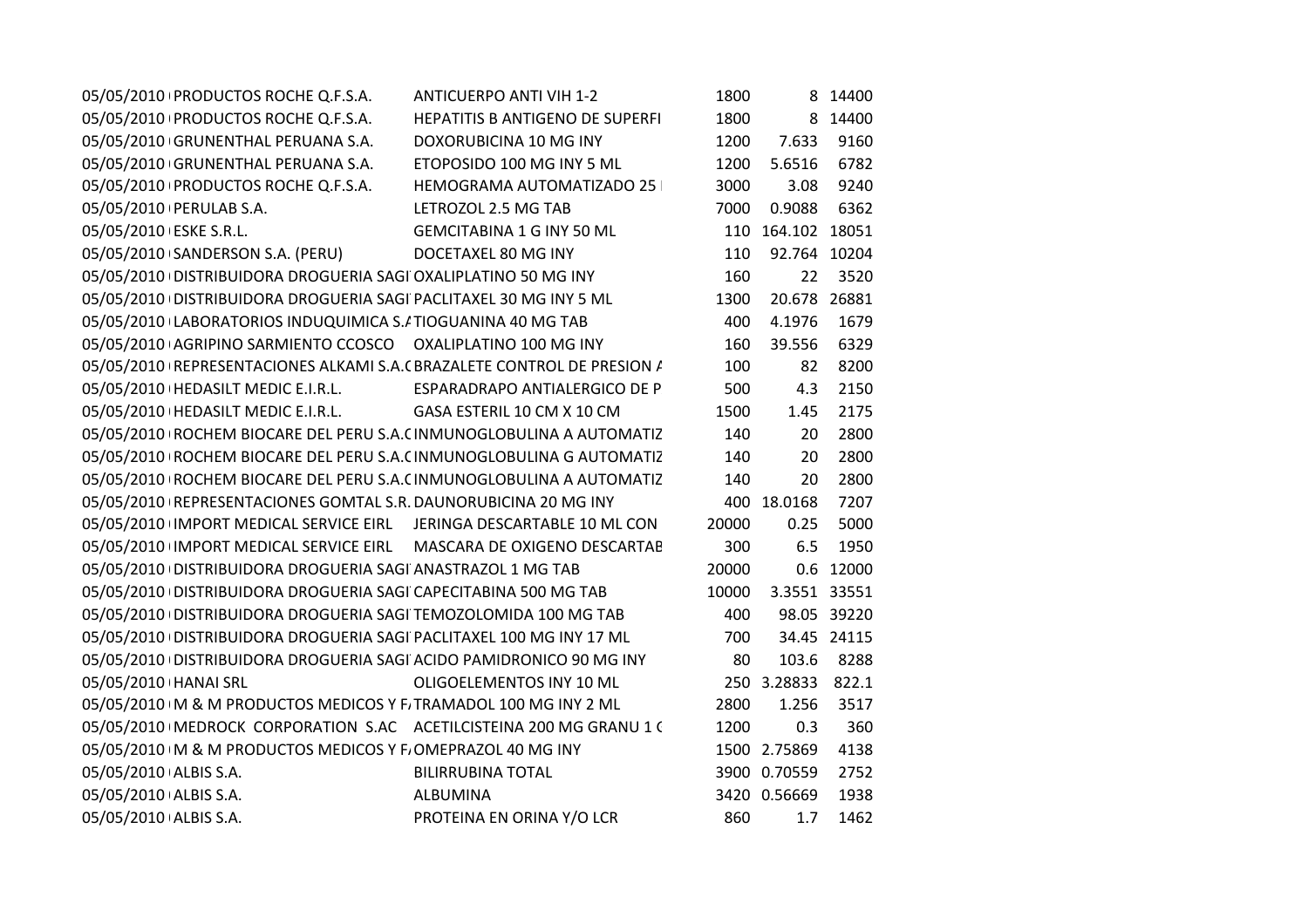| 05/05/2010 ALBIS S.A.                                                     | TRANSAMINASA GLUTAMICA PIRUV      |                | 3800 1.39451 | 5299      |
|---------------------------------------------------------------------------|-----------------------------------|----------------|--------------|-----------|
| 05/05/2010 PLATINUM S.R.LTDA.                                             | DOSAJE DE FENITOINA               | 90             | 12           | 1080      |
| 05/05/2010 PLATINUM S.R.LTDA.                                             | DOSAJE DE FENOBARBITAL            | 90             | 12           | 1080      |
| 05/05/2010   PLATINUM S.R.LTDA.                                           | DOSAJE DE SODIO                   | 500            | 2.5          | 1250      |
| 05/05/2010 PLATINUM S.R.LTDA.                                             | DOSAJE DE POTASIO                 | 500            | 2.5          | 1250      |
| 05/05/2010 IMPORT MEDICAL SERVICE EIRL                                    | SONDA VESICAL 2 VIAS DESCARTABI   | 500            | 3.1          | 1550      |
| 05/05/2010 IMPORT MEDICAL SERVICE EIRL                                    | SONDA VESICAL 2 VIAS DESCARTABI   | 1500           | 2.9          | 4350      |
| 05/05/2010 IMPORT MEDICAL SERVICE EIRL                                    | SONDA VESICAL 2 VIAS DESCARTABI   | 200            | 2.9          | 580       |
| 05/05/2010 ALBIS S.A.                                                     | ORTOFTALDEHIDO 0.55% X 1 GAL      | 45             |              | 227 10215 |
| 05/05/2010 PLATINUM S.R.LTDA.                                             | CREATININA CINETICA AUTOMATIZ/    | 3000           | 2.541        | 7623      |
| 05/05/2010 F Y A REPRESENTACIONES S.A.C. ALCOHOL ETILICO (ETANOL) 96º X 2 |                                   | 10             | 61           | 610       |
| 05/05/2010 PRODUCTOS ROCHE Q.F.S.A.                                       | <b>TEST DE TROPONINA</b>          | 20             | 54.05        | 1081      |
| 05/05/2010   MERCOD S.A.C.                                                | SANGRE DE CARNERO X 100 ML        | $\overline{2}$ | 99           | 198       |
| 05/05/2010 SISTEMAS ANALITICOS SRL                                        | FILTRO DE LEUCORREDUCCION PAR     | 100            | 90           | 9000      |
| 05/05/2010 SERVAL MATTEC S.A.C.                                           | <b>MASCARAS TERMICAS</b>          | 90             | 113.64 10228 |           |
| 05/05/2010 INIPRO MEDICAL CORPORATION SI AGUJA HIPODERMICA DESCARTABLI    |                                   | 7000           | 0.08         | 560       |
| 05/05/2010 MIRALLES & BURGA S. A. C.                                      | TUBO ENDOTRAQUEAL NASAL/ORA       | 20             | 45           | 900       |
| 05/05/2010 MIRALLES & BURGA S. A. C.                                      | TUBO ENDOTRAQUEAL NASAL/ORA       | 20             | 45           | 900       |
| 05/05/2010   MIRALLES & BURGA S. A. C.                                    | TUBO ENDOTRAQUEAL NASAL/ORA       | 60             | 45           | 2700      |
| 05/05/2010   MERCK PERUANA S.A.                                           | FORMALDEHIDO 37% X 2.5 L          | 58             | 48.25        | 2799      |
| 05/05/2010   MERCK PERUANA S.A.                                           | XILOL Q.P. X1L                    | 129            | 24           | 3096      |
| 05/05/2010   MERCK PERUANA S.A.                                           | PARAFINA PARA HISTOLOGIA PUNT     | 300            | 23.8         | 7140      |
| 05/05/2010   MERCK PERUANA S.A.                                           | ALCOHOL ETILICO (ETANOL) P.A. X 2 | 21             | 314.45       | 6603      |
| 05/05/2010 ALBIS S.A.                                                     | AMIFOSTINA TRIHIDRATO 500 MG I    | $\overline{2}$ | 384          | 768       |
| 05/05/2010 GRUNENTHAL PERUANA S.A. BUPRENORFINA 35 MCG/H (20 MG           |                                   | 80             | 53           | 4240      |
| 05/05/2010 QUIMICA SUIZA S.A.                                             | ESOMEPRAZOL 40 MG INY             | 60             | 37.7         | 2262      |
| 05/05/2010   REPRESENTACIONES HOSPITALARI ANTICUERPO MONOCLONAL PARA (    |                                   | $\mathbf{1}$   | 2250         | 2250      |
| 05/05/2010 SOCIEDAD SUIZO PERUANA DE EN QUESO TIPO EDAM                   |                                   | $\overline{2}$ | 19.99        | 39.98     |
| 05/05/2010 SOCIEDAD SUIZO PERUANA DE EN QUESO FRESCO DE VACA              |                                   | 40             | 13.8         | 552       |
| 05/05/2010 SOCIEDAD SUIZO PERUANA DE EN QUESO FUNDIDO                     |                                   | 6              | 19.28        | 115.7     |
| 05/05/2010 SOCIEDAD SUIZO PERUANA DE EN QUESO CREMA X 225 G               |                                   | $\overline{2}$ | 9            | 18        |
| 05/05/2010 BERNAL CARBAJAL ENRIQUE EDG/ SERVILLETA DE PAPEL DE UNA HOJA   |                                   | 15             | 1.35         | 20.25     |
| 05/05/2010 BERNAL CARBAJAL ENRIQUE EDG/ CUCHILLO DESCARTABLE              |                                   | 600            | 0.075        | 45        |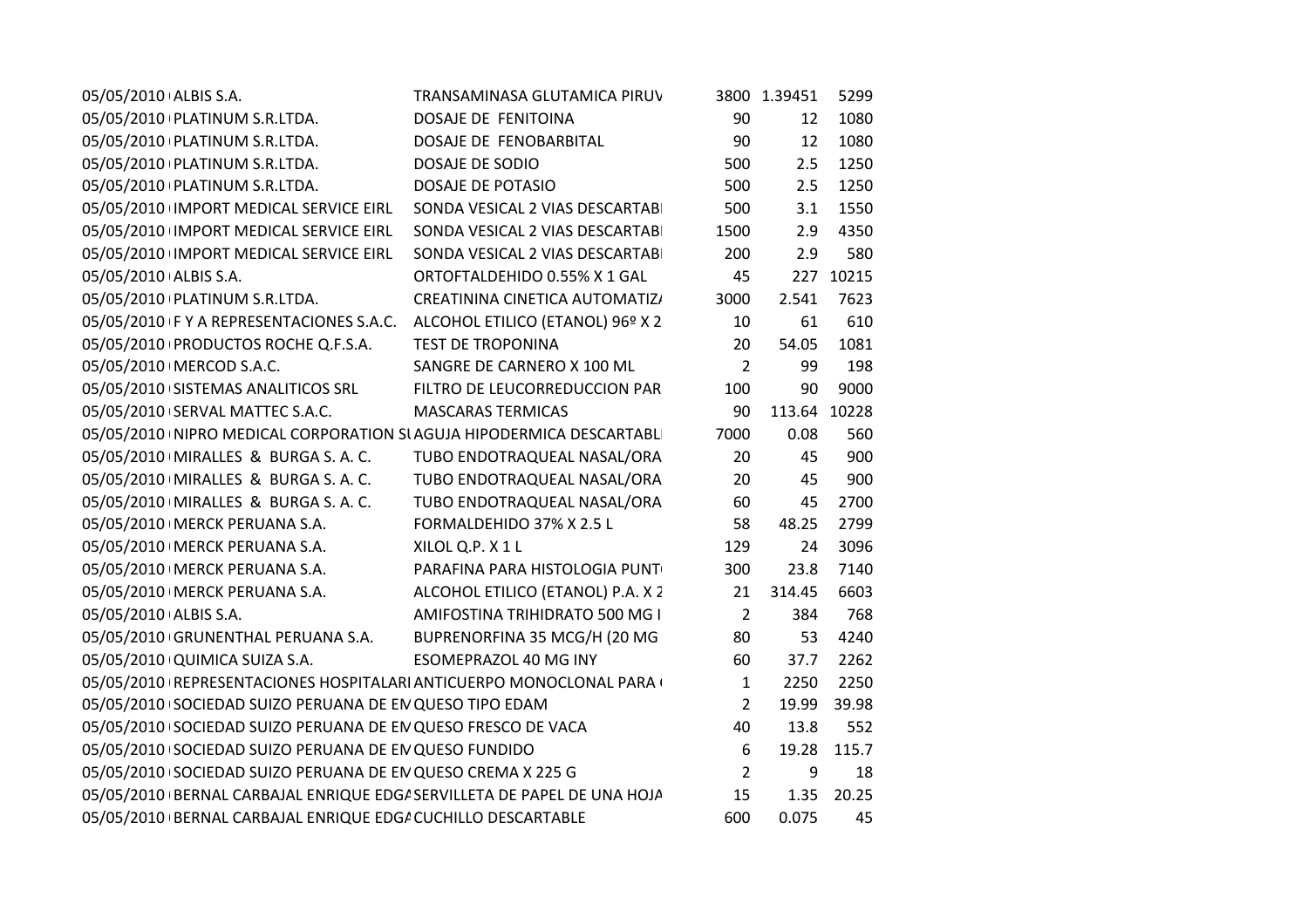| 05/05/2010   BERNAL CARBAJAL ENRIQUE EDGA VASO DESCARTABLE DE POLIESTIRE   |                                      | 6              | 9.5          | 57             |
|----------------------------------------------------------------------------|--------------------------------------|----------------|--------------|----------------|
| 05/05/2010 BERNAL CARBAJAL ENRIQUE EDG/ BANDEJA DESCARTABLE DE POLIEST     |                                      | 600            | 0.25         | 150            |
| 05/05/2010 BERNAL CARBAJAL ENRIQUE EDG/ TENEDOR DESCARTABLE GRANDE         |                                      | 6              | 7.5          | 45             |
| 05/05/2010   NORDIC PHARMACEUTICAL COMP ENOXAPARINA SODICA 60 MG/0.6 I     |                                      | 400            | 16.5         | 6600           |
| 06/05/2010 DIAGNOSTICO UAL S.A.C.                                          | BOLSA COLECTORA DE SANGRE CUA        | 230            |              | 45 10350       |
| 06/05/2010 DIGITAL X - RAY S.A.C.                                          | PELICULA RADIOGRAFICA LASER SEC      | 14             | 769.66 10775 |                |
| 06/05/2010   MERCOD S.A.C.                                                 | ASA DE KOLLE PLATINO 1 uL            | 24             | 9            | 216            |
| 06/05/2010 VITALIS PERU SAC                                                | MEROPENEM 500 mg INY                 | 350            |              | 29.39 10287    |
| 06/05/2010 ELI LILLY INTERAMERICA INC SUCL PEMETREXED DISODICO HEPTAHIDF   |                                      | $\mathbf{3}$   |              | 3277 9831      |
| 06/05/2010 LABORATORIOS BAGO DEL PERU SIOHEXOL 32.35 g (equivalente 300 r  |                                      | 75             |              | 144 10800      |
| 06/05/2010 LABORATORIOS BAGO DEL PERU SIOHEXOL 32.35 g (equivalente 300 r  |                                      | 168            |              | 64 10752       |
| 06/05/2010   MIRALLES & BURGA S. A. C.                                     | <b>GUANTE QUIRURGICO ESTERIL EMP</b> | 2000           | 1.6          | 3200           |
| 06/05/2010 MIRALLES & BURGA S. A. C.                                       | <b>GUANTE QUIRURGICO ESTERIL EMP</b> | 2000           | 1.6          | 3200           |
| 06/05/2010   MIRALLES & BURGA S. A. C.                                     | <b>GUANTE QUIRURGICO ESTERIL EMP</b> | 2000           | 1.6          | 3200           |
| 06/05/2010   MIRALLES & BURGA S. A. C.                                     | <b>GUANTE QUIRURGICO ESTERIL EMP</b> | 1000           | 1.6          | 1600           |
| 06/05/2010   FERPROSA S.A.                                                 | CATETER VENOSO CENTRAL, TRIPLE       | 80             | 99.99        | 7999           |
| 06/05/2010   ROCHEM BIOCARE DEL PERU S.A. (ANTICUERPO ANTI HTLV I-II ELISA |                                      | 192            | 12.3         | 2362           |
| 06/05/2010 C & E LAB DEALERS S.A.                                          | TUBO PLASTICO 8.5 mL PARA EXTRA      | 9900           | 0.63         | 6237           |
| 06/05/2010 IMPORTADORA PORTEX MEDICAL TUBO ENDOTRAQUEAL NASAL/ORA          |                                      | 35             | 45           | 1575           |
| 06/05/2010 IMPORTADORA PORTEX MEDICAL TUBO ENDOTRAQUEAL NASAL/ORA          |                                      | 35             | 45           | 1575           |
| 06/05/2010 IMPORTADORA PORTEX MEDICAL TUBO ENDOTRAQUEAL NASAL/ORA          |                                      | 35             | 45           | 1575           |
| 06/05/2010 BERNAL CARBAJAL ENRIQUE EDG/ AZUCAR RUBIA X 1 KG                |                                      | 16             | 3.02         | 48.32          |
| 06/05/2010 BERNAL CARBAJAL ENRIQUE EDG/ GALLETA DE SODA X 28 G APROX.      |                                      | 250            | 0.42         | 105            |
| 06/05/2010   BERNAL CARBAJAL ENRIQUE EDGATE CANELA CLAVO FILTRANTE X 25 S  |                                      | 8              | 4.2          | 33.6           |
| 06/05/2010 BERNAL CARBAJAL ENRIQUE EDG/ SERVILLETA DE PAPEL DE UNA HOJA    |                                      | 5              | 1.4          | $\overline{7}$ |
| 06/05/2010   BERNAL CARBAJAL ENRIQUE EDGA VASO DESCARTABLE DE PLASTICO T   |                                      | 500            | 0.029        | 14.5           |
| 06/05/2010 PARHUANA BANDO LEANDRO                                          | ARREGLO FLORAL PARA CENTRO DE        | 60             | 10           | 600            |
| 07/05/2010 QUIMICA SUIZA S.A.                                              | RITUXIMAB 500 MG/50 ML INY 50 N      | $\overline{2}$ | 4199.6       | 8399           |
| 07/05/2010 QUIMICA SUIZA S.A.                                              | RITUXIMAB 100 MG/10 ML INY 10 N      | $\overline{4}$ | 849.27       | 3397           |
| 07/05/2010 TECNOFARMA S.A.                                                 | TRIPTORELINA 11.25 MG INY            | 5              | 1260         | 6300           |
| 07/05/2010 TECNOFARMA S.A.                                                 | OXICODONA 10 MG TAB                  | 2600           | 3.7          | 9620           |
| 07/05/2010 FARMADUAL S.A.C                                                 | IMATINIB MESILATO 400 MG TAB         | 60             | 70           | 4200           |
| 07/05/2010 Q MEDICAL SAC                                                   | ESCOBILLA PARA CIRUJANO CON CE       | 100            |              | 100 10000      |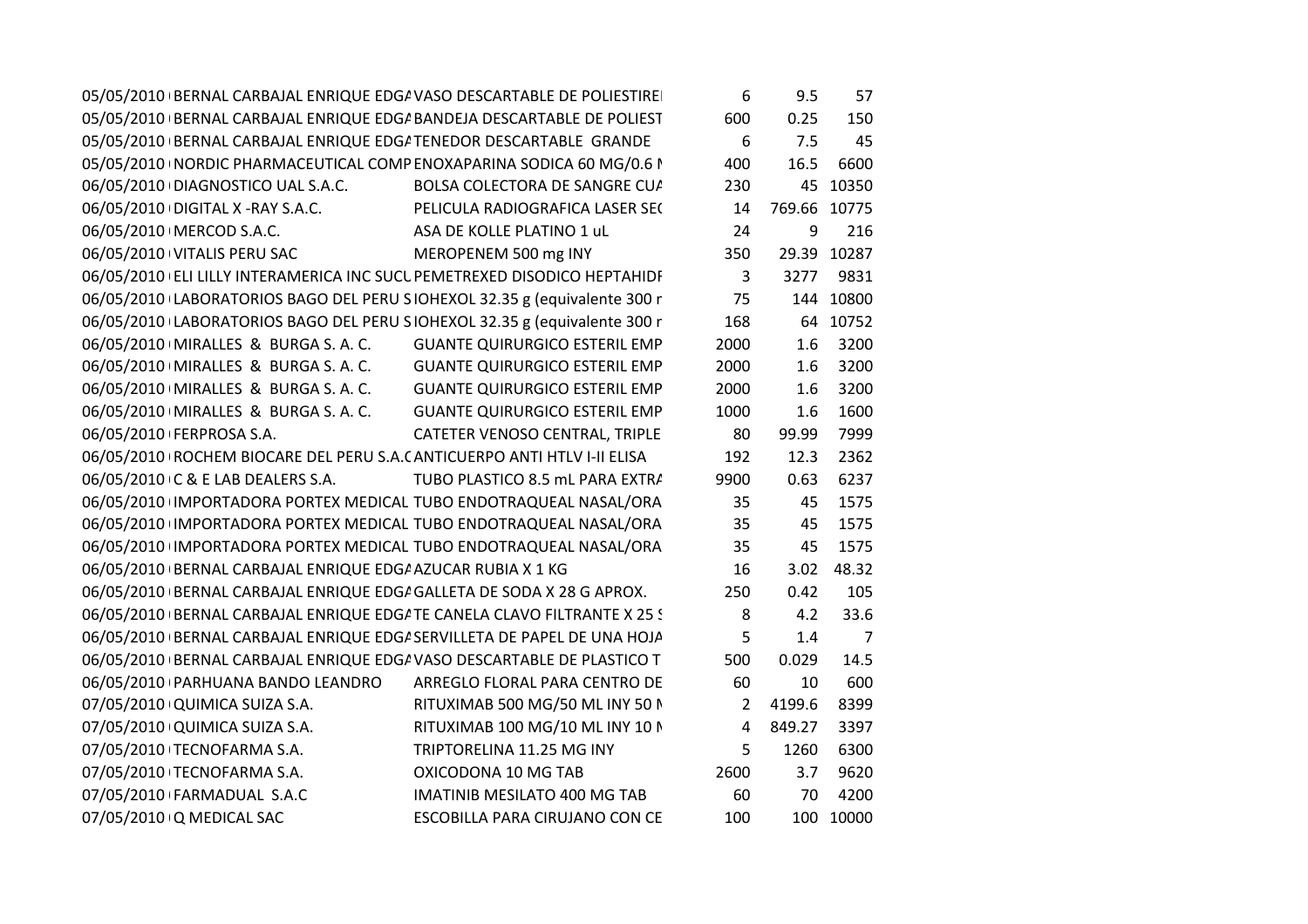| 07/05/2010   PERULAB S.A.                                                   | DOCETAXEL 80 MG INY                   | 80             | 122             | 9760        |
|-----------------------------------------------------------------------------|---------------------------------------|----------------|-----------------|-------------|
| 07/05/2010 PRODUCTOS ROCHE Q.F.S.A.                                         | TIRA REACTIVA PARA GLUCOSA EN!        | 30             | 47.5            | 1425        |
| 07/05/2010 NEWSON S.A                                                       | SUSTITUTO DE DURAMADRE 10 cm          | $\mathbf{1}$   | 5600            | 5600        |
| 07/05/2010 Q MEDICAL SAC                                                    | HEMOSTATICO TOPICO ABSORBIBLI         | 90             | 78              | 7020        |
| 07/05/2010 Q MEDICAL SAC                                                    | HEMOSTATICO TOPICO ABSORBIBLI         | 90             | 41              | 3690        |
| 08/05/2010 Q MEDICAL SAC                                                    | <b>CONTENEDOR DE PLASTICO DE BIOS</b> | 208            | 32 <sup>2</sup> | 6656        |
| 08/05/2010 Q MEDICAL SAC                                                    | <b>CONTENEDOR DE PLASTICO DE BIOS</b> | 50             | 23              | 1150        |
| 10/05/2010 VITALIS PERU SAC                                                 | MEROPENEM 500 mg INY                  | 350            |                 | 29.39 10287 |
| 10/05/2010 LABORATORIOS BAGO DEL PERU SIOHEXOL 32.35 g (equivalente 300 r   |                                       | 75             |                 | 144 10800   |
| 10/05/2010 ABBOTT LABORATORIOS S.A.                                         | FORMULA POLIMERICA SIN LACTOS         | 300            |                 | 36 10800    |
| 10/05/2010 GRUNENTHAL PERUANA S.A.                                          | TRAMADOL 50 MG INY 1 ML               | 5000           | 1.23            | 6150        |
| 10/05/2010 LABORATORIOS BAGO DEL PERU SIOHEXOL 32.35 g (equivalente 300 r   |                                       | 168            |                 | 64 10752    |
| 10/05/2010 ABBOTT LABORATORIOS S.A.                                         | SEVOFLURANO 100 mL/100 mL SOL         | 19             |                 | 533 10127   |
| 10/05/2010 REFASA S.A.C.                                                    | MERCAPTOPURINA 50 MG TAB              | 15000          |                 | 0.71 10650  |
| 10/05/2010 DISTRIBUIDORA MENDOZA E I R L'IRELOJ PLASTICO DE PARED           |                                       | $\overline{2}$ | 15              | 30          |
| 10/05/2010 DISTRIBUIDORA MENDOZA E I R LT BANDEJA DE ACRILICO PARA ESCRIT   |                                       | $\mathbf{1}$   | 17              | 17          |
| 10/05/2010 DISTRIBUIDORA MENDOZA E I R LI ETIQUETA AUTOADHESIVA 1.3 CM >    |                                       | 5              | 2.5             | 12.5        |
| 10/05/2010 DISTRIBUIDORA MENDOZA E I R LI NOTA AUTOADHESIVA 3" X 5" (7.6 (  |                                       | 5              | 4.5             | 22.5        |
| 10/05/2010   DISTRIBUIDORA MENDOZA E I R LI NOTA AUTOADHESIVA 5" X 4" APRC  |                                       | 5              | $\overline{7}$  | 35          |
| 10/05/2010 DISTRIBUIDORA MENDOZA E I R LI CINTA MASKING TAPE 2" X 40 YD     |                                       | 6              | 6               | 36          |
| 10/05/2010 DISTRIBUIDORA MENDOZA E I R L'ARCHIVADOR PLASTIFICADO DE PAL     |                                       | 12             | 3.2             | 38.4        |
| 10/05/2010 DISTRIBUIDORA MENDOZA E I R LT FOLDER DE PLASTICO DOBLE TAPA I   |                                       | 8              | 6               | 48          |
| 10/05/2010 DISTRIBUIDORA MENDOZA E I R LI COLECTOR REVISTERO DE CARTON I    |                                       | 12             | 6               | 72          |
| 10/05/2010 DISTRIBUIDORA MENDOZA E I R L'ITABLERO ACRILICO TAMAÑO A4 CO     |                                       | 4              | 6               | 24          |
| 10/05/2010 DISTRIBUIDORA MENDOZA E I R LI PORTA CD ACRILICO X 20            |                                       | $\overline{2}$ | 10              | 20          |
| 10/05/2010 DISTRIBUIDORA MENDOZA E I R LI PORTA TARJETAS ACRILICO PARA 6C   |                                       | $\mathbf{1}$   | 15              | 15          |
| 10/05/2010 DISTRIBUIDORA MENDOZA E I R LT BOLIGRAFO (LAPICERO) DE TINTA LI  |                                       | 8              | $\overline{2}$  | 16          |
| 10/05/2010   DISTRIBUIDORA MENDOZA E I R L BOLIGRAFO (LAPICERO) DE TINTA LI |                                       | 8              | $\overline{2}$  | 16          |
| 10/05/2010 DISTRIBUIDORA MENDOZA E I R LT BOLIGRAFO (LAPICERO) DE TINTA LI  |                                       | 8              | $\overline{2}$  | 16          |
| 10/05/2010 DISTRIBUIDORA MENDOZA E I R LI PLUMON DE TINTA INDELEBLE PUNT    |                                       | 6              | 1.5             | 9           |
| 10/05/2010 DISTRIBUIDORA MENDOZA E I R LI PIZARRA DE CORCHO DE 1.20 M X 8   |                                       | $\mathbf{1}$   | 90              | 90          |
| 10/05/2010 CORPORACION ALM S.A.C.                                           | MULTIVITAMINICOS INY 10 ML            | 500            | 18.5            | 9250        |
| 10/05/2010 PREMIUM MEDICAL EIRL                                             | PLACA DE TITANIO DOBLE ANGULAI        |                | 1 1909.55       | 1910        |
|                                                                             |                                       |                |                 |             |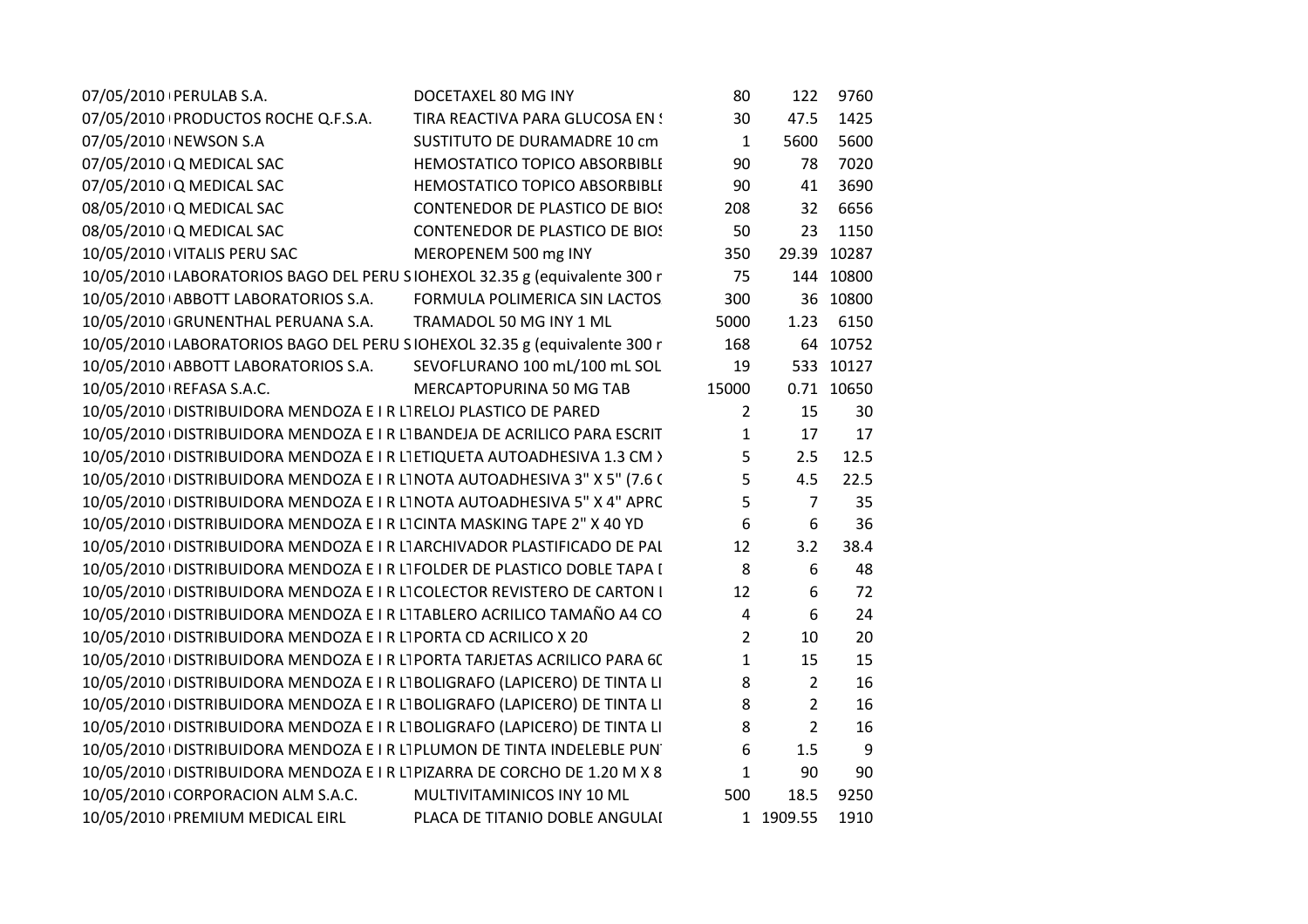| 10/05/2010 PREMIUM MEDICAL EIRL                                           | TORNILLO CORTICAL 2.4 MM X 10 N          | 10             | 85    | 850        |
|---------------------------------------------------------------------------|------------------------------------------|----------------|-------|------------|
| 10/05/2010 PREMIUM MEDICAL EIRL                                           | PROTESIS QUIRURGICA DE TITANIO           | $\mathbf{1}$   | 2700  | 2700       |
| 10/05/2010   DISTRIBUIDORA MARLON S.R.L FUROSEMIDA 40 MG TAB              |                                          | 15000          | 0.058 | 870        |
| 10/05/2010 ESKE S.R.L.                                                    | AMFOTERICINA B 50 MG INY                 | 158            | 24    | 3792       |
| 10/05/2010   NORDIC PHARMACEUTICAL COMP PIPERACILINA + TAZOBACTAM 4 G ·   |                                          | 200            | 18.2  | 3640       |
| 10/05/2010 ROCHEM BIOCARE DEL PERU S.A. (MEDIO PARA HEMOCULTIVO AEROI     |                                          | 500            |       | 27 13500   |
| 10/05/2010 ROCHEM BIOCARE DEL PERU S.A. ( MEDIO PARA HEMOCULTIVO AEROI    |                                          | 400            |       | 27 10800   |
| 10/05/2010 ROCHEM BIOCARE DEL PERU S.A. ( MEDIO PARA HEMOCULTIVO ANAEI    |                                          | 100            | 40    | 4000       |
| 10/05/2010   ROCHEM BIOCARE DEL PERU S.A. (MEDIO PARA HEMOCULTIVO AUTO    |                                          | 10             | 40    | 400        |
| 10/05/2010 OQ PHARMA S.A.C                                                | DESLANOSIDO 200 UG/ML INY 2 ML           | 500            | 4.5   | 2250       |
| 10/05/2010   PALMAGYAR S.A.                                               | IOPAMIDOL EQUIVALENTE 370 MG             | 166            |       | 65 10790   |
| 10/05/2010 TECHNOLAB E.I.R.L.                                             | BANDEJA DE ACRILICO DE 31.50 cm          | 80             |       | 125 10000  |
| 10/05/2010   MARAGAM E.I.R.L.                                             | FILTRO DE AGUA.                          | 6              | 370   | 2220       |
| 10/05/2010 ANA HILDA PANGO RIVAS                                          | COMPRESA GASA QUIRURGICA RAD             | 1215           |       | 8.85 10753 |
| 10/05/2010 COMIESA DRUC S.A.C.                                            | LIDOCAINA CLORHIDRATO + EPINEF           | 250            | 0.5   | 125        |
| 10/05/2010 COMIESA DRUC S.A.C.                                            | LIDOCAINA CLORHIDRATO 20 MG/N            | 200            | 1.2   | 240        |
| 10/05/2010 ELI LILLY INTERAMERICA INC SUCL PEMETREXED DISODICO HEPTAHIDF  |                                          | 3              | 3277  | 9831       |
| 10/05/2010 TECNOFARMA S.A.                                                | MACROGOL COMBINACIONES PLV 1             | 700            | 13.5  | 9450       |
| 10/05/2010   PROVERSAL S.R.L.                                             | KETOROLACO 30 MG INY 1 ML                | 5000           | 0.5   | 2500       |
| 10/05/2010   HERSIL S.A.LABORATORIOS INDUS ISOFLURANO SOL 100 ML          |                                          | 40             | 140   | 5600       |
| 10/05/2010 BERNAL CARBAJAL ENRIQUE EDG/ MARACUYA (AL PESO)                |                                          | 8              | 2.8   | 22.4       |
| 10/05/2010 BERNAL CARBAJAL ENRIQUE EDG/ MANDARINA SIN PEPA (AL PESO)      |                                          | 60             | 2.4   | 144        |
| 10/05/2010 BERNAL CARBAJAL ENRIQUE EDG/ MANZANA (AL PESO)                 |                                          | 60             | 2.6   | 156        |
| 10/05/2010 BERNAL CARBAJAL ENRIQUE EDGA SERVILLETA DE PAPEL DE UNA HOJA   |                                          | $\overline{4}$ | 1.4   | 5.6        |
| 10/05/2010 BERNAL CARBAJAL ENRIQUE EDG/ VASO DESCARTABLE DE PLASTICO T    |                                          | 500            | 0.029 | 14.5       |
| 10/05/2010   BERNAL CARBAJAL ENRIQUE EDG/ BOLSA DE POLIETILENO 25 CM X 15 |                                          | 10             | 1.35  | 13.5       |
| 11/05/2010 ABBOTT LABORATORIOS S.A.                                       | <b>BOLSA PARA NUTRICION ENTERAL &gt;</b> | 200            | 21    | 4200       |
| 11/05/2010 DIAGNOSTICO UAL S.A.C.                                         | BOLSA COLECTORA DE SANGRE CU/            | 230            |       | 45 10350   |
| 11/05/2010 MAKAR CORPORATION S.A.C                                        | SONDA DE ASPIRACION ENDOTRAQ             | 70             | 60    | 4200       |
| 11/05/2010 MAKAR CORPORATION S.A.C                                        | SONDA DE ASPIRACION ENDOTRAQ             | 70             | 60    | 4200       |
| 11/05/2010 F Y A REPRESENTACIONES S.A.C.                                  | ALCOHOL ETILICO (ETANOL) 70º X 1         | 500            | 3.7   | 1850       |
| 11/05/2010 IF Y A REPRESENTACIONES S.A.C.                                 | ALCOHOL ETILICO (ETANOL) 96º X 2         | 50             | 61    | 3050       |
| 11/05/2010 QUIMICA SUIZA S.A.                                             | GRANISETRON 3 MG/3 ML INY 3 ML           | 150            | 63.5  | 9525       |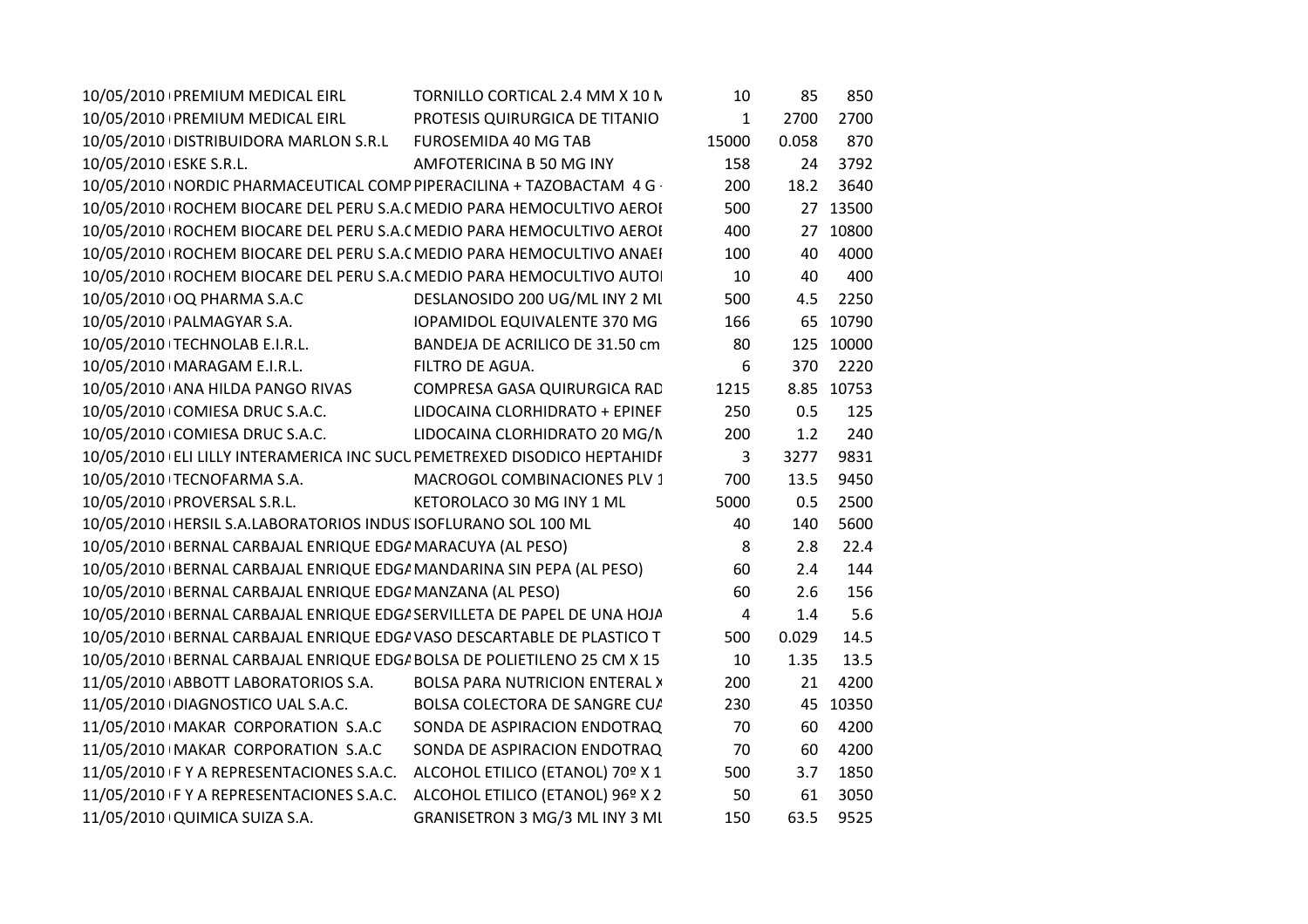| 11/05/2010 GLOBAL SUPPLY S.A.C.                                             | SET DE ANESTESIA EPIDURAL CON A       | 150            | 56                | 8400       |
|-----------------------------------------------------------------------------|---------------------------------------|----------------|-------------------|------------|
| 11/05/2010 VITALIS PERU SAC                                                 | <b>CEFTAZIDIMA 1 G INY</b>            | 2700           |                   | 3.96 10692 |
| 11/05/2010   MACATT MEDICA PERUANA S.A.C. VALVULA DE DREN TORAXICO CON      |                                       | 20             | 90                | 1800       |
| 11/05/2010 PROSEMEDIC S.A.                                                  | GAS OXIDO DE ETILENO 100% X 170       | 60             | 72                | 4320       |
| 11/05/2010 SIGNOMED S.A.C.                                                  | VALVULA DE SISTEMA DE DERIVACIO       | 10             | 940               | 9400       |
| 11/05/2010 FARMADUAL S.A.C                                                  | CARMUSTINA 100 MG INY                 | 50             | 165               | 8250       |
| 11/05/2010 FARMADUAL S.A.C                                                  | DOCETAXEL 20 MG/0.5 ML INY 0.5 I      | 60             | 69                | 4140       |
| 11/05/2010 FARMADUAL S.A.C                                                  | FLUDARABINA 50 MG INY                 | 10             | 306               | 3060       |
| 11/05/2010 FARMADUAL S.A.C                                                  | IRINOTECAN 100 MG INY 5 ML            | 90             | 98                | 8820       |
| 11/05/2010 FARMADUAL S.A.C                                                  | GEMCITABINA 200 MG INY 10 ML          | 150            | 55                | 8250       |
| 11/05/2010   FERPROSA S.A.                                                  | <b>CATETER PARA TERMODILUCION 7.!</b> | 3              | 480               | 1440       |
| 11/05/2010 FERPROSA S.A.                                                    | INTRODUCTOR PARA CATETER DE S'        | 3              | 170               | 510        |
| 11/05/2010 PROSEMEDIC S.A.                                                  | BOLSA COLECTORA DE ORINA X 100        | 100            | 0.42              | 42         |
| 11/05/2010 CURAMED SAC                                                      | SUTURA DE POLIPROPILENO AZUL N        | 144            | 15.05             | 2167       |
| 11/05/2010   PFIZER S.A.                                                    | LINEZOLID 200 MG/100 ML INY 300       | 40             | 240               | 9600       |
| 11/05/2010   MIRALLES & BURGA S. A. C.                                      | APOSITO TRANSPARENTE ADHESIVO         | 3400           |                   | 3.15 10710 |
| 11/05/2010 FARMINDUSTRIA S.A.                                               | PARACETAMOL + TRAMADOL CLORI          | 5000           | 0.88              | 4400       |
| 11/05/2010 FARMINDUSTRIA S.A.                                               | TRAMADOL 100 MG TAB                   | 3500           | 1.65              | 5775       |
| 11/05/2010 INSTITUTO QUIMIOTERAPICO S.A. CEFUROXIMA 500 MG TAB              |                                       | 700            | 3.08              | 2156       |
| 11/05/2010 B.BRAUN MEDICAL PERU S.A.                                        | AMINOACIDOS 10% INY 500 ML            | 280            | 26.6              | 7448       |
| 11/05/2010   PROSEMEDIC S.A.                                                | APOSITO TRANSPARENTE ADHESIVO         | 5000           | 0.9               | 4500       |
| 11/05/2010 VASQUEZ ROJAS JUAN CARLOS                                        | SILLA GIRATORIA DE METAL RODAN        | 9              | 290               | 2610       |
| 11/05/2010   PROVERSAL S.R.L.                                               | METOCLOPRAMIDA CLORHIDRATO            | 22000          | 0.08              | 1760       |
| 11/05/2010 INSTITUTO QUIMIOTERAPICO S.A. ATENOLOL 100 MG TAB                |                                       |                | 200 0.08671 17.34 |            |
| 11/05/2010 INSTITUTO QUIMIOTERAPICO S.A. GLIBENCLAMIDA 5 MG TAB             |                                       | 6500           | 0.0208 135.2      |            |
| 11/05/2010 INSTITUTO QUIMIOTERAPICO S.A. CALCIO CARBONATO EQUIVALENTE       |                                       | 4000           | 0.0659 263.6      |            |
| 11/05/2010 SERVIMULTIPLES M. AYHUASI S.A. CERA EN PASTA PARA AUTOMOVIL      |                                       | 5              | 15                | 75         |
| 11/05/2010 SERVIMULTIPLES M. AYHUASI S.A. SILICONA PARA VEHICULO EN SPRAY   |                                       | 10             | 25                | 250        |
| 11/05/2010   SERVIMULTIPLES M. AYHUASI S.A. ACEITE LUBRICANTE SAE 50º GASOL |                                       | 5              | 65                | 325        |
| 11/05/2010 SERVIMULTIPLES M. AYHUASI S.A. ACEITE LUBRICANTE SAE 50º PETRC   |                                       | 5              | 70                | 350        |
| 11/05/2010   SERVIMULTIPLES M. AYHUASI S.A. LIQUIDO PARA FRENOS X 1 GAL     |                                       | $\mathbf{1}$   | 130               | 130        |
| 11/05/2010 SERVIMULTIPLES M. AYHUASI S.A. LIQUIDO REFRIGERANTE              |                                       | 12             | 25                | 300        |
| 12/05/2010 GAMEL SRL                                                        | PELICULA RADIOGRAFICA SENSIBLE        | $\overline{7}$ | 334               | 2338       |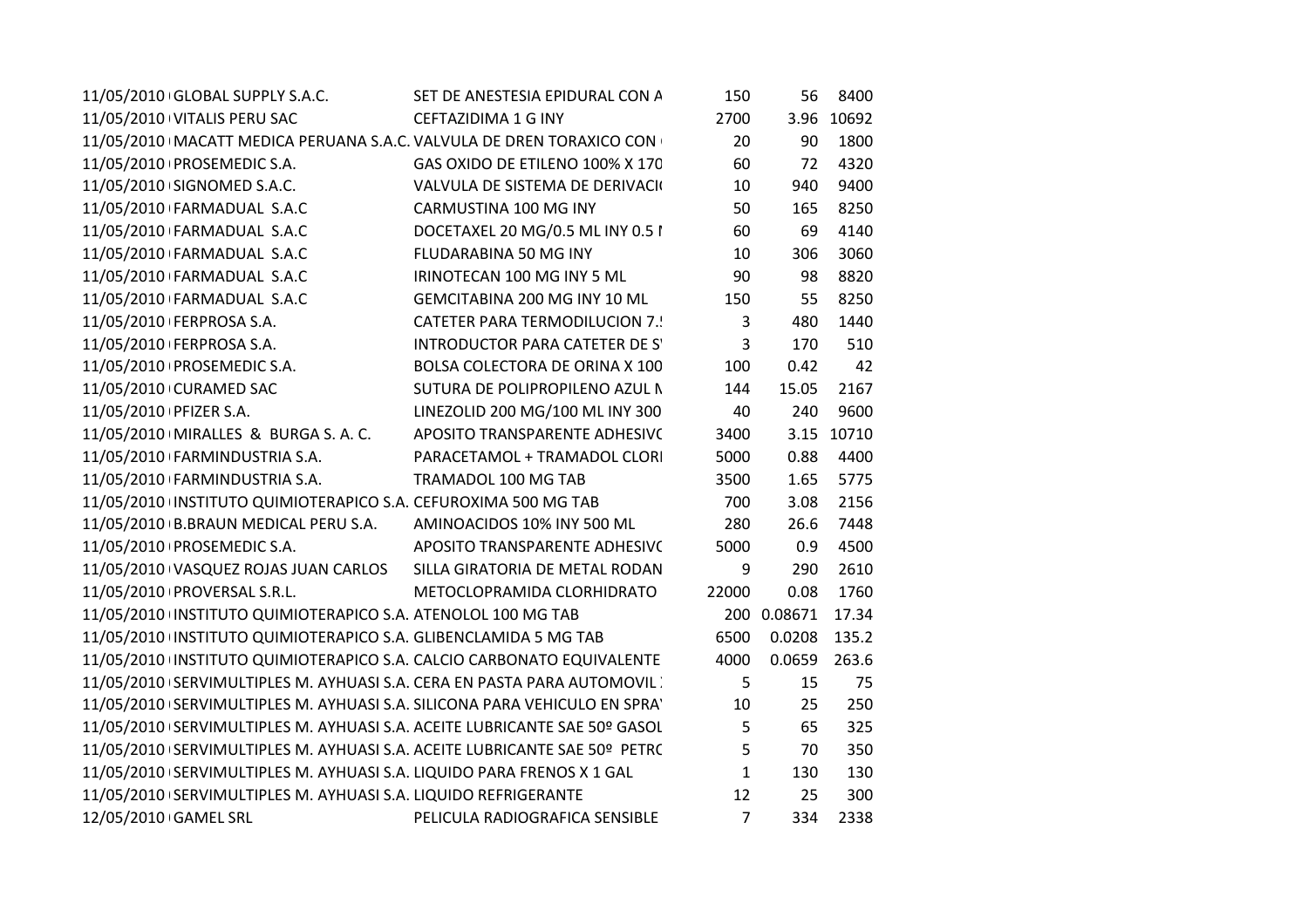| 12/05/2010 GAMEL SRL                                                       | PELICULA RADIOGRAFICA SENSIBLE  | $7^{\circ}$ | 111            | 777         |
|----------------------------------------------------------------------------|---------------------------------|-------------|----------------|-------------|
| 12/05/2010 LABORATORIOS BAGO DEL PERU SIOHEXOL 32.35 g (equivalente 300 r  |                                 | 75          |                | 144 10800   |
| 12/05/2010 LABORATORIOS BAGO DEL PERU SIOHEXOL 32.35 g (equivalente 300 r  |                                 | 168         |                | 64 10752    |
| 12/05/2010 VITALIS PERU SAC                                                | MEROPENEM 500 mg INY            | 350         |                | 29.39 10287 |
| 12/05/2010 LABORATORIOS INDUQUIMICA S./ ACICLOVIR 200 MG TAB               |                                 | 7000        | 0.0979         | 685.3       |
| 12/05/2010 L'ATTITUDE INTERNATIONAL SAC AGUJA HUBER Nº 20 G X 25 mm        |                                 | 200         | 22.6           | 4520        |
| 12/05/2010   DROGUERIA PERU S.A.C.                                         | ACICLOVIR 250 MG INY 10 ML      | 500         | 11.47          | 5735        |
| 12/05/2010   HERSIL S.A.LABORATORIOS INDUS DEXTROSA 5 G/100 ML INY 250 ML  |                                 | 300         | 3.3            | 990         |
| 12/05/2010   HERSIL S.A.LABORATORIOS INDUS DEXTROSA 50 G/100 ML INY 500 MI |                                 | 200         | 4.95           | 990         |
| 12/05/2010 CARDIO PERFUSION E.I.R.LTDA                                     | PATENTE AZUL V 2.5 G/100 ML INY | 40          | 52             | 2080        |
| 12/05/2010 LABORATORIOS AC FARMA S.A.                                      | ENOXAPARINA SODICA 40 MG/0.4 I  | 300         | 14.65          | 4395        |
| 12/05/2010 PFIZER S.A.                                                     | VORICONAZOLE 200 MG TAB         | 80          | 133.48 10678   |             |
| 12/05/2010   PFIZER S.A.                                                   | VORICONAZOLE 200 MG INY         | 50          | 482.66 24133   |             |
| 12/05/2010 GLAXOSMITHKLINE PERU S.A.                                       | CISATRACURIO BESILATO 10 mg INY | 40          | 50.46          | 2018        |
| 12/05/2010   MERCK SHARP & DOHME PERU S.I ERTAPENEM 1 g INY                |                                 | 60          |                | 226.8 13608 |
| 12/05/2010 TAGUMEDICA S. A.                                                | SUTURA NYLON AZUL MONOFILAM     | 288         | 5              | 1440        |
| 12/05/2010 TAGUMEDICA S.A.                                                 | SUTURA NYLON AZUL MONOFILAM     | 432         | 5 <sup>5</sup> | 2160        |
| 12/05/2010 TAGUMEDICA S. A.                                                | SUTURA NYLON AZUL MONOFILAM     | 216         | 5              | 1080        |
| 12/05/2010 TAGUMEDICA S. A.                                                | SUTURA NYLON AZUL MONOFILAM     | 240         | 5              | 1200        |
| 12/05/2010 CURAMED SAC                                                     | SUTURA ACIDO POLIGLACTIN 4/0 C/ | 144         | 9.15           | 1318        |
| 12/05/2010 CURAMED SAC                                                     | SUTURA ACIDO POLIGLACTIN 5/0 C/ | 96          | 10.87          | 1044        |
| 12/05/2010 CURAMED SAC                                                     | SUTURA ACIDO POLIGLACTIN 3/0 C/ | 96          | 10.51          | 1009        |
| 12/05/2010 TAGUMEDICA S. A.                                                | SUTURA ACIDO POLIGLACTIN 1 C/A  | 960         | 6.2            | 5952        |
| 12/05/2010 CURAMED SAC                                                     | SUTURA ACIDO POLIGLACTIN 4/0 C/ | 96          | 10.87          | 1044        |
| 12/05/2010 CURAMED SAC                                                     | SUTURA ACIDO POLIGLACTIN 2/0 C/ | 144         | 8.6            | 1238        |
| 12/05/2010 CURAMED SAC                                                     | SUTURA ACIDO POLIGLACTIN 2/0 C/ | 144         | 10.46          | 1506        |
| 12/05/2010 TAGUMEDICA S. A.                                                | SUTURA ACIDO POLIGLACTIN 3/0 C/ | 888         | 6.2            | 5506        |
| 12/05/2010   PLATINUM S.R.LTDA.                                            | BILIRRUBINA DIRECTA AUTOMATIZ/  | 1620        | 3.62           | 5864        |
| 12/05/2010 PLATINUM S.R.LTDA.                                              | MAGNESIO AUTOMATIZADO           | 540         | 3.23           | 1744        |
| 12/05/2010   PLATINUM S.R.LTDA.                                            | ALBUMINA AUTOMATIZADA           | 1170        | 2.45           | 2867        |
| 12/05/2010   PLATINUM S.R.LTDA.                                            | AMILASA CINETICA AUTOMATIZAD/   | 270         |                | 3.32 896.4  |
| 12/05/2010   PLATINUM S.R.LTDA.                                            | CREATININA CINETICA AUTOMATIZ/  | 1800        | 2.54           | 4572        |
| 12/05/2010   PLATINUM S.R.LTDA.                                            | UREA CINETICA AUTOMATIZADA      | 1200        | 2.44           | 2928        |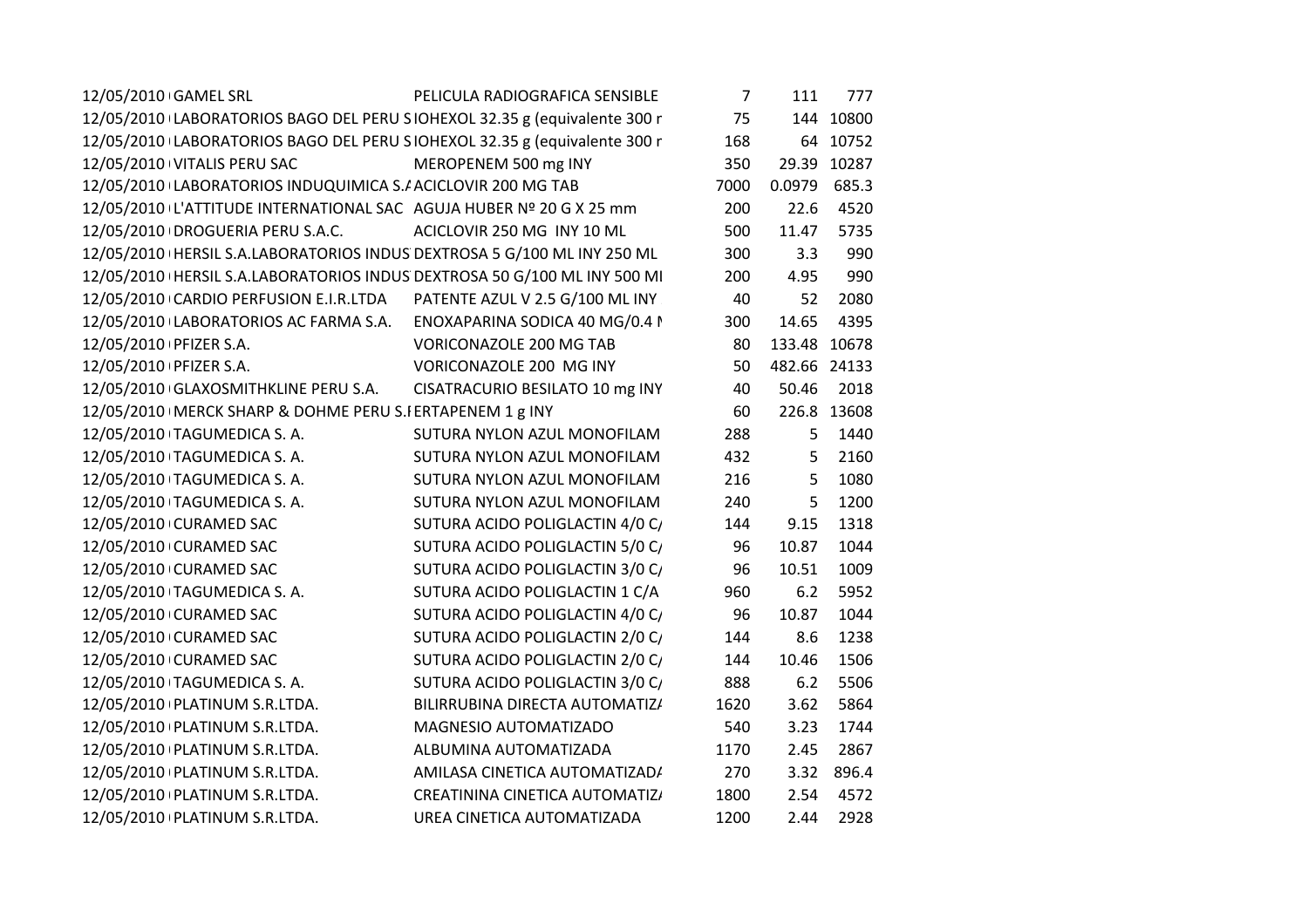| 12/05/2010 PLATINUM S.R.LTDA.                                         | DESHIDROGENASA LACTICA AUTON       | 1500 | 4.35         | 6525       |
|-----------------------------------------------------------------------|------------------------------------|------|--------------|------------|
| 12/05/2010   PLATINUM S.R.LTDA.                                       | <b>GLUCOSA AUTOMATIZADA</b>        | 1500 | 1.96         | 2940       |
| 12/05/2010   PLATINUM S.R.LTDA.                                       | <b>GGT AUTOMATIZADA CINETICO</b>   | 2250 | 2.04         | 4590       |
| 12/05/2010 PLATINUM S.R.LTDA.                                         | TGO AUTOMATIZADO CINETICO          | 2100 | 3.23         | 6783       |
| 12/05/2010 ALBIS S.A.                                                 | <b>BILIRRUBINA DIRECTA</b>         | 1620 | 0.8          | 1296       |
| 12/05/2010 ALBIS S.A.                                                 | ALBUMINA                           | 570  | 0.55         | 313.5      |
| 12/05/2010 ALBIS S.A.                                                 | <b>FOSFATASA ALCALINA</b>          | 900  | 1.1          | 990        |
| 12/05/2010 ALBIS S.A.                                                 | CREATININA COLORIMETRICA           | 1800 | 0.89         | 1602       |
| 12/05/2010 ALBIS S.A.                                                 | DESHIDROGENASA LACTICA             | 1800 | 0.85         | 1530       |
| 12/05/2010 ALBIS S.A.                                                 | PROTEINAS TOTALES                  | 760  | 1.41         | 1072       |
| 12/05/2010 ALBIS S.A.                                                 | <b>GAMMA GLUTAMIL TRANSPEPTIDA</b> | 3000 | 1.4          | 4200       |
| 12/05/2010 PLATINUM S.R.LTDA.                                         | ALBUMINA AUTOMATIZADA              | 1350 | 2.45         | 3308       |
| 12/05/2010 PLATINUM S.R.LTDA.                                         | BILIRRUBINA DIRECTA AUTOMATIZ/     | 180  |              | 3.62 651.6 |
| 12/05/2010 PLATINUM S.R.LTDA.                                         | ACIDO URICO AUTOMATIZADA           | 300  | 2.89         | 867        |
| 12/05/2010 PLATINUM S.R.LTDA.                                         | CK TOTAL AUTOMATIZADA CINETIC.     | 270  | 8.47         | 2287       |
| 12/05/2010   PLATINUM S.R.LTDA.                                       | <b>GGT AUTOMATIZADA CINETICO</b>   | 500  | 2.04         | 1020       |
| 12/05/2010 PLATINUM S.R.LTDA.                                         | MAGNESIO AUTOMATIZADO              | 630  | 3.23         | 2035       |
| 12/05/2010   PLATINUM S.R.LTDA.                                       | COLESTEROL TOTAL ENZIMATICO AI     | 600  | 3.04         | 1824       |
| 12/05/2010 CARDIOMED DEL PERU SAC                                     | TIJERA DE IRIS CURVA 11.5 cm       | 10   | 145.77       | 1458       |
| 12/05/2010 ALBIS S.A.                                                 | <b>ACIDO URICO</b>                 | 1500 | 0.77         | 1155       |
| 12/05/2010 ALBIS S.A.                                                 | <b>ALBUMINA</b>                    | 570  |              | 0.55 313.5 |
| 12/05/2010 ALBIS S.A.                                                 | DESHIDROGENASA LACTICA             | 1250 | 0.85         | 1063       |
| 12/05/2010 ALBIS S.A.                                                 | REACTIVO DE FOSFORO                | 300  | 0.82         | 246        |
| 12/05/2010 ALBIS S.A.                                                 | PROTEINAS EN LCR                   | 540  | 1.955        | 1056       |
| 12/05/2010 ALBIS S.A.                                                 | CREATININA COLORIMETRICA           | 3800 | 0.89         | 3382       |
| 12/05/2010 ALBIS S.A.                                                 | TRANSAMINASA GLUTAMICA PIRUV       |      | 5700 1.39451 | 7949       |
| 12/05/2010 REPRESENTACIONES MEDICAS DEI DOSAJE DE DIMERO D            |                                    | 1700 |              | 23 39100   |
| 12/05/2010 REPRESENTACIONES MEDICAS DEI DOSAJE DE TIEMPO DE PROTROMBI |                                    | 3800 |              | 2.7 10260  |
| 12/05/2010   REPRESENTACIONES MEDICAS DEI FIBRINOGENO                 |                                    | 1700 | 3            | 5100       |
| 12/05/2010 REPRESENTACIONES MEDICAS DEI DOSAJE DE TIEMPO DE TROMBOPLI |                                    | 3500 | 2.5          | 8750       |
| 12/05/2010 REPRESENTACIONES MEDICAS DEI DOSAJE DE TIEMPO DE TROMBINA  |                                    | 1700 | 3            | 5100       |
| 12/05/2010 QUINTO DAMIAN HERMANOS S.A. FIDEO PASTINA                  |                                    | 100  | 3.65         | 365        |
| 12/05/2010 QUINTO DAMIAN HERMANOS S.A. FIDEO CANUTO GRANDE            |                                    | 100  | 3.65         | 365        |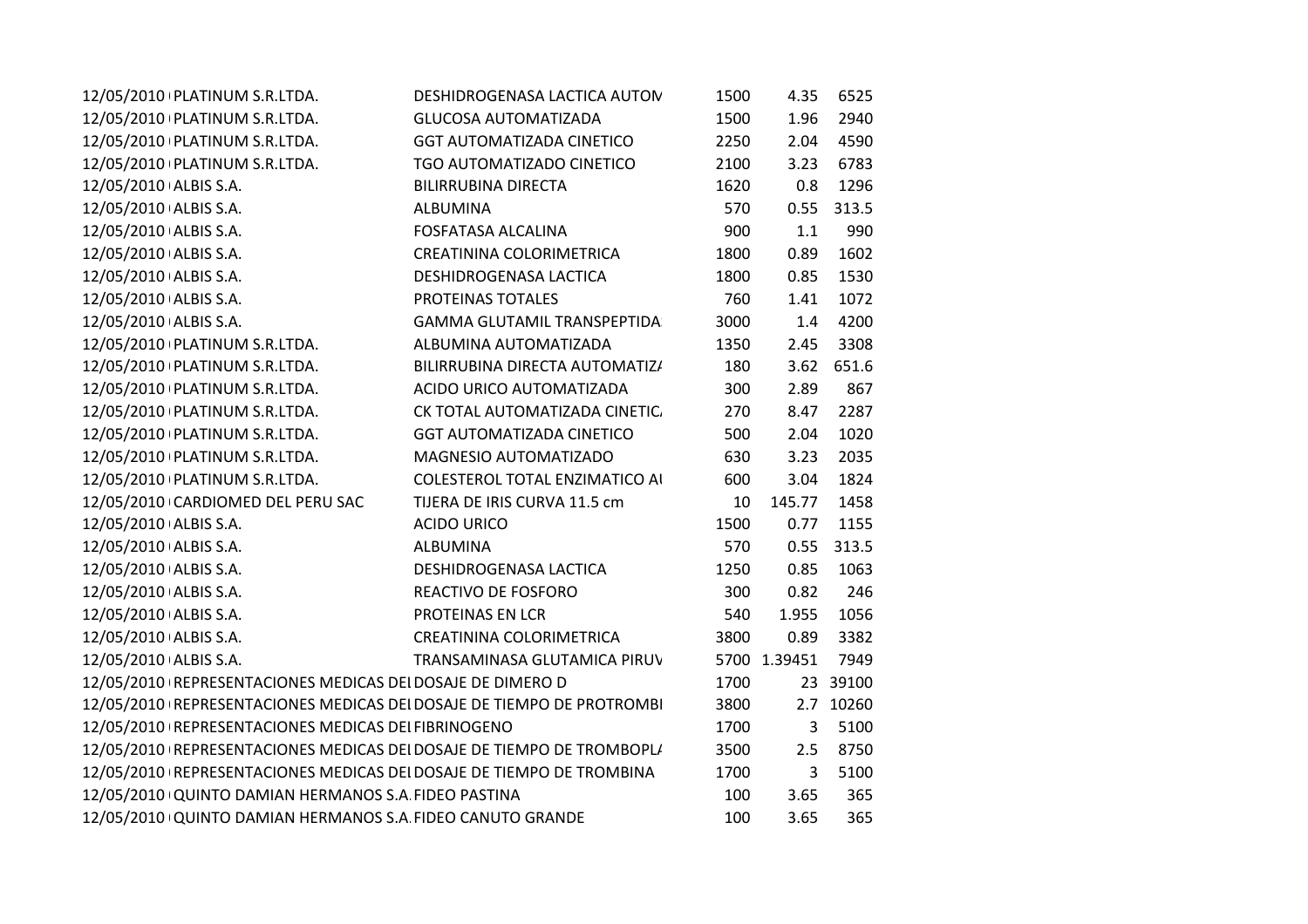| 12/05/2010 QUINTO DAMIAN HERMANOS S.A. FIDEO CABELLO DE ANGEL<br>100<br>3.65<br>12/05/2010 QUINTO DAMIAN HERMANOS S.A. FIDEO TALLARIN<br>100<br>3.65<br>12/05/2010 QUINTO DAMIAN HERMANOS S.A. HARINA DE TRIGO SIN PREPARAR<br>1750<br>1.7<br>12/05/2010 QUINTO DAMIAN HERMANOS S.A. CONSERVA DE PIÑA EN RODAJAS X!<br>15<br>3.4<br><b>MAIZ POP CORN</b><br>3<br>12/05/2010   PROPEBIS S.A.C.<br>4<br>12/05/2010   PROPEBIS S.A.C.<br>LECHE ENTERA EN POLVO X 120 G<br>2000<br>2.38<br>12/05/2010   PROPEBIS S.A.C.<br>SOPA INSTANTANEA X 75 G<br>2.6<br>$\overline{4}$<br>MAYONESA X 1 KG<br>10<br>11<br>12/05/2010   PROPEBIS S.A.C.<br>12/05/2010 AXUR S.A.<br>MERMELADA X 1 KG<br>120<br>5.55<br>12/05/2010 AXUR S.A.<br>LECHE EVAPORADA ENTERA X 400 N<br>240<br>1.83<br>12/05/2010 AXUR S.A.<br>PUDIN INSTANTANEO X 120 G<br>6<br>1.5<br>12/05/2010 BERNAL CARBAJAL ENRIQUE EDG/ PASTA DE CANELONES X 225 g APR(<br>8<br>5.5<br>12/05/2010 BERNAL CARBAJAL ENRIQUE EDG/ MAIZ MOTE<br>40<br>5.99<br>12/05/2010 BERNAL CARBAJAL ENRIQUE EDG/ CEBADA TOSTADA.<br>50<br>1.87<br>12/05/2010 BERNAL CARBAJAL ENRIQUE EDG/ HARINA DE CHUÑO<br>250<br>2.49<br>7.5<br>12/05/2010 BERNAL CARBAJAL ENRIQUE EDG/ MEJORADOR DE PAN<br>10<br>12/05/2010 BERNAL CARBAJAL ENRIQUE EDG/ POLVO DE HORNEAR X 25 G<br>60<br>0.59<br>12/05/2010 BERNAL CARBAJAL ENRIQUE EDG/ LEVADURA SECA X 125 g<br>3.25<br>40<br>12/05/2010 BERNAL CARBAJAL ENRIQUE EDG/ MANTECA VEGETAL A GRANEL<br>50<br>5.09<br>12/05/2010   BERNAL CARBAJAL ENRIQUE EDG/ MARGARINA CON SAL A GRANEL<br>60<br>7.95<br>12/05/2010 BERNAL CARBAJAL ENRIQUE EDG/ CANELA ENTERA<br>$\overline{2}$<br>37<br>$\overline{2}$<br>25.98<br>12/05/2010 BERNAL CARBAJAL ENRIQUE EDG/ CLAVO DE OLOR<br>12/05/2010 BERNAL CARBAJAL ENRIQUE EDG/ OREGANO ENTERO SECO A GRANEL<br>3<br>11.5<br>12/05/2010 BERNAL CARBAJAL ENRIQUE EDG/ PALILLO MOLIDO X 9 G APROX. X 84<br>$\overline{2}$<br>14<br>12/05/2010 BERNAL CARBAJAL ENRIQUE EDG/ AJI PANCA MOLIDO 10.5 G X 96 SOE<br>10<br>14.5<br>12/05/2010 BERNAL CARBAJAL ENRIQUE EDG/ GLUTAMATO MONOSODICO X 1 KG<br>20<br>7.9<br>$\overline{2}$<br>12/05/2010 BERNAL CARBAJAL ENRIQUE EDG/ HIERBAS FINAS X 20 G<br>9<br>12/05/2010 BERNAL CARBAJAL ENRIQUE EDG/ SAL YODADA DE COCINA X 1 KG<br>400<br>0.75<br>12/05/2010 BERNAL CARBAJAL ENRIQUE EDG/ PIMIENTA MOLIDA X 4 G APROX. X :<br>23.2<br>$\overline{2}$<br>12/05/2010 BERNAL CARBAJAL ENRIQUE EDG/ COMINO MOLIDO X 4 G APROX. X 1<br>3<br>23.35<br>9.7<br>12/05/2010 BERNAL CARBAJAL ENRIQUE EDG/ CURRY EN POLVO X 30 g<br>2<br>12/05/2010 BERNAL CARBAJAL ENRIQUE EDG/ KION EN POLVO X 20 g<br>$\overline{2}$<br>9 | 12/05/2010 QUINTO DAMIAN HERMANOS S.A FIDEO SPAGUETTI | 100 | 3.65 | 365   |
|----------------------------------------------------------------------------------------------------------------------------------------------------------------------------------------------------------------------------------------------------------------------------------------------------------------------------------------------------------------------------------------------------------------------------------------------------------------------------------------------------------------------------------------------------------------------------------------------------------------------------------------------------------------------------------------------------------------------------------------------------------------------------------------------------------------------------------------------------------------------------------------------------------------------------------------------------------------------------------------------------------------------------------------------------------------------------------------------------------------------------------------------------------------------------------------------------------------------------------------------------------------------------------------------------------------------------------------------------------------------------------------------------------------------------------------------------------------------------------------------------------------------------------------------------------------------------------------------------------------------------------------------------------------------------------------------------------------------------------------------------------------------------------------------------------------------------------------------------------------------------------------------------------------------------------------------------------------------------------------------------------------------------------------------------------------------------------------------------------------------------------------------------------------------------------------------------------------------------------------------------------------------------------------------------------------------------------------------------------------------------------------------------------------------------------------------------------------------------------------------------------------------------------------------------------------------------------------------------------------------------------------------------------------------|-------------------------------------------------------|-----|------|-------|
|                                                                                                                                                                                                                                                                                                                                                                                                                                                                                                                                                                                                                                                                                                                                                                                                                                                                                                                                                                                                                                                                                                                                                                                                                                                                                                                                                                                                                                                                                                                                                                                                                                                                                                                                                                                                                                                                                                                                                                                                                                                                                                                                                                                                                                                                                                                                                                                                                                                                                                                                                                                                                                                                      |                                                       |     |      | 365   |
|                                                                                                                                                                                                                                                                                                                                                                                                                                                                                                                                                                                                                                                                                                                                                                                                                                                                                                                                                                                                                                                                                                                                                                                                                                                                                                                                                                                                                                                                                                                                                                                                                                                                                                                                                                                                                                                                                                                                                                                                                                                                                                                                                                                                                                                                                                                                                                                                                                                                                                                                                                                                                                                                      |                                                       |     |      | 365   |
|                                                                                                                                                                                                                                                                                                                                                                                                                                                                                                                                                                                                                                                                                                                                                                                                                                                                                                                                                                                                                                                                                                                                                                                                                                                                                                                                                                                                                                                                                                                                                                                                                                                                                                                                                                                                                                                                                                                                                                                                                                                                                                                                                                                                                                                                                                                                                                                                                                                                                                                                                                                                                                                                      |                                                       |     |      | 2975  |
|                                                                                                                                                                                                                                                                                                                                                                                                                                                                                                                                                                                                                                                                                                                                                                                                                                                                                                                                                                                                                                                                                                                                                                                                                                                                                                                                                                                                                                                                                                                                                                                                                                                                                                                                                                                                                                                                                                                                                                                                                                                                                                                                                                                                                                                                                                                                                                                                                                                                                                                                                                                                                                                                      |                                                       |     |      | 51    |
|                                                                                                                                                                                                                                                                                                                                                                                                                                                                                                                                                                                                                                                                                                                                                                                                                                                                                                                                                                                                                                                                                                                                                                                                                                                                                                                                                                                                                                                                                                                                                                                                                                                                                                                                                                                                                                                                                                                                                                                                                                                                                                                                                                                                                                                                                                                                                                                                                                                                                                                                                                                                                                                                      |                                                       |     |      | 12    |
|                                                                                                                                                                                                                                                                                                                                                                                                                                                                                                                                                                                                                                                                                                                                                                                                                                                                                                                                                                                                                                                                                                                                                                                                                                                                                                                                                                                                                                                                                                                                                                                                                                                                                                                                                                                                                                                                                                                                                                                                                                                                                                                                                                                                                                                                                                                                                                                                                                                                                                                                                                                                                                                                      |                                                       |     |      | 4760  |
|                                                                                                                                                                                                                                                                                                                                                                                                                                                                                                                                                                                                                                                                                                                                                                                                                                                                                                                                                                                                                                                                                                                                                                                                                                                                                                                                                                                                                                                                                                                                                                                                                                                                                                                                                                                                                                                                                                                                                                                                                                                                                                                                                                                                                                                                                                                                                                                                                                                                                                                                                                                                                                                                      |                                                       |     |      | 10.4  |
|                                                                                                                                                                                                                                                                                                                                                                                                                                                                                                                                                                                                                                                                                                                                                                                                                                                                                                                                                                                                                                                                                                                                                                                                                                                                                                                                                                                                                                                                                                                                                                                                                                                                                                                                                                                                                                                                                                                                                                                                                                                                                                                                                                                                                                                                                                                                                                                                                                                                                                                                                                                                                                                                      |                                                       |     |      | 110   |
|                                                                                                                                                                                                                                                                                                                                                                                                                                                                                                                                                                                                                                                                                                                                                                                                                                                                                                                                                                                                                                                                                                                                                                                                                                                                                                                                                                                                                                                                                                                                                                                                                                                                                                                                                                                                                                                                                                                                                                                                                                                                                                                                                                                                                                                                                                                                                                                                                                                                                                                                                                                                                                                                      |                                                       |     |      | 666   |
|                                                                                                                                                                                                                                                                                                                                                                                                                                                                                                                                                                                                                                                                                                                                                                                                                                                                                                                                                                                                                                                                                                                                                                                                                                                                                                                                                                                                                                                                                                                                                                                                                                                                                                                                                                                                                                                                                                                                                                                                                                                                                                                                                                                                                                                                                                                                                                                                                                                                                                                                                                                                                                                                      |                                                       |     |      | 439.2 |
|                                                                                                                                                                                                                                                                                                                                                                                                                                                                                                                                                                                                                                                                                                                                                                                                                                                                                                                                                                                                                                                                                                                                                                                                                                                                                                                                                                                                                                                                                                                                                                                                                                                                                                                                                                                                                                                                                                                                                                                                                                                                                                                                                                                                                                                                                                                                                                                                                                                                                                                                                                                                                                                                      |                                                       |     |      | 9     |
|                                                                                                                                                                                                                                                                                                                                                                                                                                                                                                                                                                                                                                                                                                                                                                                                                                                                                                                                                                                                                                                                                                                                                                                                                                                                                                                                                                                                                                                                                                                                                                                                                                                                                                                                                                                                                                                                                                                                                                                                                                                                                                                                                                                                                                                                                                                                                                                                                                                                                                                                                                                                                                                                      |                                                       |     |      | 44    |
|                                                                                                                                                                                                                                                                                                                                                                                                                                                                                                                                                                                                                                                                                                                                                                                                                                                                                                                                                                                                                                                                                                                                                                                                                                                                                                                                                                                                                                                                                                                                                                                                                                                                                                                                                                                                                                                                                                                                                                                                                                                                                                                                                                                                                                                                                                                                                                                                                                                                                                                                                                                                                                                                      |                                                       |     |      | 239.6 |
|                                                                                                                                                                                                                                                                                                                                                                                                                                                                                                                                                                                                                                                                                                                                                                                                                                                                                                                                                                                                                                                                                                                                                                                                                                                                                                                                                                                                                                                                                                                                                                                                                                                                                                                                                                                                                                                                                                                                                                                                                                                                                                                                                                                                                                                                                                                                                                                                                                                                                                                                                                                                                                                                      |                                                       |     |      | 93.5  |
|                                                                                                                                                                                                                                                                                                                                                                                                                                                                                                                                                                                                                                                                                                                                                                                                                                                                                                                                                                                                                                                                                                                                                                                                                                                                                                                                                                                                                                                                                                                                                                                                                                                                                                                                                                                                                                                                                                                                                                                                                                                                                                                                                                                                                                                                                                                                                                                                                                                                                                                                                                                                                                                                      |                                                       |     |      | 622.5 |
|                                                                                                                                                                                                                                                                                                                                                                                                                                                                                                                                                                                                                                                                                                                                                                                                                                                                                                                                                                                                                                                                                                                                                                                                                                                                                                                                                                                                                                                                                                                                                                                                                                                                                                                                                                                                                                                                                                                                                                                                                                                                                                                                                                                                                                                                                                                                                                                                                                                                                                                                                                                                                                                                      |                                                       |     |      | 75    |
|                                                                                                                                                                                                                                                                                                                                                                                                                                                                                                                                                                                                                                                                                                                                                                                                                                                                                                                                                                                                                                                                                                                                                                                                                                                                                                                                                                                                                                                                                                                                                                                                                                                                                                                                                                                                                                                                                                                                                                                                                                                                                                                                                                                                                                                                                                                                                                                                                                                                                                                                                                                                                                                                      |                                                       |     |      | 35.4  |
|                                                                                                                                                                                                                                                                                                                                                                                                                                                                                                                                                                                                                                                                                                                                                                                                                                                                                                                                                                                                                                                                                                                                                                                                                                                                                                                                                                                                                                                                                                                                                                                                                                                                                                                                                                                                                                                                                                                                                                                                                                                                                                                                                                                                                                                                                                                                                                                                                                                                                                                                                                                                                                                                      |                                                       |     |      | 130   |
|                                                                                                                                                                                                                                                                                                                                                                                                                                                                                                                                                                                                                                                                                                                                                                                                                                                                                                                                                                                                                                                                                                                                                                                                                                                                                                                                                                                                                                                                                                                                                                                                                                                                                                                                                                                                                                                                                                                                                                                                                                                                                                                                                                                                                                                                                                                                                                                                                                                                                                                                                                                                                                                                      |                                                       |     |      | 254.5 |
|                                                                                                                                                                                                                                                                                                                                                                                                                                                                                                                                                                                                                                                                                                                                                                                                                                                                                                                                                                                                                                                                                                                                                                                                                                                                                                                                                                                                                                                                                                                                                                                                                                                                                                                                                                                                                                                                                                                                                                                                                                                                                                                                                                                                                                                                                                                                                                                                                                                                                                                                                                                                                                                                      |                                                       |     |      | 477   |
|                                                                                                                                                                                                                                                                                                                                                                                                                                                                                                                                                                                                                                                                                                                                                                                                                                                                                                                                                                                                                                                                                                                                                                                                                                                                                                                                                                                                                                                                                                                                                                                                                                                                                                                                                                                                                                                                                                                                                                                                                                                                                                                                                                                                                                                                                                                                                                                                                                                                                                                                                                                                                                                                      |                                                       |     |      | 74    |
|                                                                                                                                                                                                                                                                                                                                                                                                                                                                                                                                                                                                                                                                                                                                                                                                                                                                                                                                                                                                                                                                                                                                                                                                                                                                                                                                                                                                                                                                                                                                                                                                                                                                                                                                                                                                                                                                                                                                                                                                                                                                                                                                                                                                                                                                                                                                                                                                                                                                                                                                                                                                                                                                      |                                                       |     |      | 51.96 |
|                                                                                                                                                                                                                                                                                                                                                                                                                                                                                                                                                                                                                                                                                                                                                                                                                                                                                                                                                                                                                                                                                                                                                                                                                                                                                                                                                                                                                                                                                                                                                                                                                                                                                                                                                                                                                                                                                                                                                                                                                                                                                                                                                                                                                                                                                                                                                                                                                                                                                                                                                                                                                                                                      |                                                       |     |      | 34.5  |
|                                                                                                                                                                                                                                                                                                                                                                                                                                                                                                                                                                                                                                                                                                                                                                                                                                                                                                                                                                                                                                                                                                                                                                                                                                                                                                                                                                                                                                                                                                                                                                                                                                                                                                                                                                                                                                                                                                                                                                                                                                                                                                                                                                                                                                                                                                                                                                                                                                                                                                                                                                                                                                                                      |                                                       |     |      | 28    |
|                                                                                                                                                                                                                                                                                                                                                                                                                                                                                                                                                                                                                                                                                                                                                                                                                                                                                                                                                                                                                                                                                                                                                                                                                                                                                                                                                                                                                                                                                                                                                                                                                                                                                                                                                                                                                                                                                                                                                                                                                                                                                                                                                                                                                                                                                                                                                                                                                                                                                                                                                                                                                                                                      |                                                       |     |      | 145   |
|                                                                                                                                                                                                                                                                                                                                                                                                                                                                                                                                                                                                                                                                                                                                                                                                                                                                                                                                                                                                                                                                                                                                                                                                                                                                                                                                                                                                                                                                                                                                                                                                                                                                                                                                                                                                                                                                                                                                                                                                                                                                                                                                                                                                                                                                                                                                                                                                                                                                                                                                                                                                                                                                      |                                                       |     |      | 158   |
|                                                                                                                                                                                                                                                                                                                                                                                                                                                                                                                                                                                                                                                                                                                                                                                                                                                                                                                                                                                                                                                                                                                                                                                                                                                                                                                                                                                                                                                                                                                                                                                                                                                                                                                                                                                                                                                                                                                                                                                                                                                                                                                                                                                                                                                                                                                                                                                                                                                                                                                                                                                                                                                                      |                                                       |     |      | 18    |
|                                                                                                                                                                                                                                                                                                                                                                                                                                                                                                                                                                                                                                                                                                                                                                                                                                                                                                                                                                                                                                                                                                                                                                                                                                                                                                                                                                                                                                                                                                                                                                                                                                                                                                                                                                                                                                                                                                                                                                                                                                                                                                                                                                                                                                                                                                                                                                                                                                                                                                                                                                                                                                                                      |                                                       |     |      | 300   |
|                                                                                                                                                                                                                                                                                                                                                                                                                                                                                                                                                                                                                                                                                                                                                                                                                                                                                                                                                                                                                                                                                                                                                                                                                                                                                                                                                                                                                                                                                                                                                                                                                                                                                                                                                                                                                                                                                                                                                                                                                                                                                                                                                                                                                                                                                                                                                                                                                                                                                                                                                                                                                                                                      |                                                       |     |      | 46.4  |
|                                                                                                                                                                                                                                                                                                                                                                                                                                                                                                                                                                                                                                                                                                                                                                                                                                                                                                                                                                                                                                                                                                                                                                                                                                                                                                                                                                                                                                                                                                                                                                                                                                                                                                                                                                                                                                                                                                                                                                                                                                                                                                                                                                                                                                                                                                                                                                                                                                                                                                                                                                                                                                                                      |                                                       |     |      | 70.05 |
|                                                                                                                                                                                                                                                                                                                                                                                                                                                                                                                                                                                                                                                                                                                                                                                                                                                                                                                                                                                                                                                                                                                                                                                                                                                                                                                                                                                                                                                                                                                                                                                                                                                                                                                                                                                                                                                                                                                                                                                                                                                                                                                                                                                                                                                                                                                                                                                                                                                                                                                                                                                                                                                                      |                                                       |     |      | 19.4  |
|                                                                                                                                                                                                                                                                                                                                                                                                                                                                                                                                                                                                                                                                                                                                                                                                                                                                                                                                                                                                                                                                                                                                                                                                                                                                                                                                                                                                                                                                                                                                                                                                                                                                                                                                                                                                                                                                                                                                                                                                                                                                                                                                                                                                                                                                                                                                                                                                                                                                                                                                                                                                                                                                      |                                                       |     |      | 18    |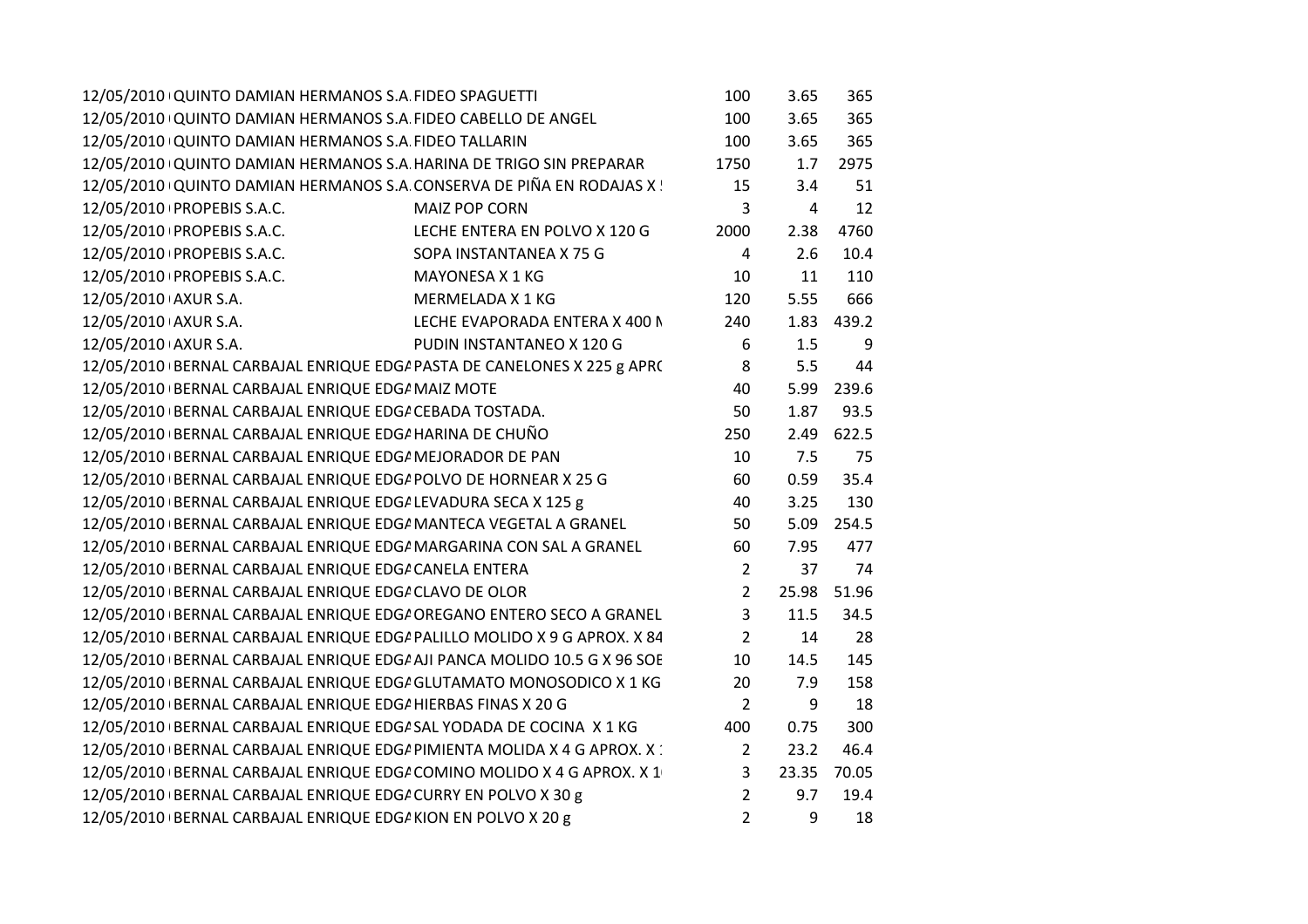| 12/05/2010 BERNAL CARBAJAL ENRIQUE EDGA ESENCIA DE VAINILLA X 750 ML    |                                  | 4              | 3.5  | 14    |
|-------------------------------------------------------------------------|----------------------------------|----------------|------|-------|
| 12/05/2010 BERNAL CARBAJAL ENRIQUE EDG/ VINAGRE BLANCO X 1 L            |                                  | 20             | 2.45 | 49    |
| 12/05/2010   BERNAL CARBAJAL ENRIQUE EDG/ MERMELADA PARA DIABETICO X 34 |                                  | $\overline{4}$ | 6.8  | 27.2  |
| 12/05/2010 BERNAL CARBAJAL ENRIQUE EDG/ MANJAR BLANCO X 1 KG            |                                  | 10             | 5.6  | 56    |
| 12/05/2010 BERNAL CARBAJAL ENRIQUE EDG/ MANJAR DE LECHE CON CHOCOLAT    |                                  | $\mathbf{1}$   | 13   | 13    |
| 12/05/2010 BERNAL CARBAJAL ENRIQUE EDG/ CONSERVA DE DURAZNO EN ALMIB    |                                  | 20             | 4.75 | 95    |
| 12/05/2010 BERNAL CARBAJAL ENRIQUE EDG/ CONSERVA DE COCTEL DE FRUTAS >  |                                  | 20             | 5.75 | 115   |
| 12/05/2010 BERNAL CARBAJAL ENRIQUE EDG/ GUINDON                         |                                  | 50             | 8.22 | 411   |
| 12/05/2010 BERNAL CARBAJAL ENRIQUE EDG/HIGO SECO                        |                                  | 50             | 5.2  | 260   |
| 12/05/2010 BERNAL CARBAJAL ENRIQUE EDG/ PASA SIN PEPA                   |                                  | 20             | 7.2  | 144   |
| 12/05/2010 BERNAL CARBAJAL ENRIQUE EDG/ MANI ENTERO PELADO              |                                  | $\overline{4}$ | 6.2  | 24.8  |
| 12/05/2010 BERNAL CARBAJAL ENRIQUE EDG/ LECHE CONDENSADA X 397 G        |                                  | 10             | 3.8  | 38    |
| 12/05/2010 BERNAL CARBAJAL ENRIQUE EDG/ MANTEQUILLA A GRANEL            |                                  | 24             | 26.2 | 628.8 |
| 12/05/2010 BERNAL CARBAJAL ENRIQUE EDG/ QUESO PARMESANO X 35 G          |                                  | 20             | 2.23 | 44.6  |
| 12/05/2010 BERNAL CARBAJAL ENRIQUE EDGI GALLETA DE SODA X 40 G APROX.   |                                  | 864            | 0.42 | 362.9 |
| 12/05/2010 BERNAL CARBAJAL ENRIQUE EDG/ GALLETA VAINILLA X 37 G APROX.  |                                  | 432            | 0.42 | 181.4 |
| 12/05/2010 BERNAL CARBAJAL ENRIQUE EDG/ TOSTADA X 10                    |                                  | 60             | 4.2  | 252   |
| 12/05/2010 BERNAL CARBAJAL ENRIQUE EDG/ CHANCACA EN CHIPA               |                                  | 5              | 2.95 | 14.75 |
| 12/05/2010 BERNAL CARBAJAL ENRIQUE EDG/ FLAN INSTANTANEO A GRANEL       |                                  | 15             | 5.53 | 82.95 |
| 12/05/2010 BERNAL CARBAJAL ENRIQUE EDG/ GELATINA A GRANEL               |                                  | 325            | 5.89 | 1914  |
| 12/05/2010 BERNAL CARBAJAL ENRIQUE EDGA COLAPIZ X 20 G                  |                                  | 20             | 1.39 | 27.8  |
| 12/05/2010   BERNAL CARBAJAL ENRIQUE EDG/ GELATINA DIETETICA X 19 G     |                                  | 60             | 2.49 | 149.4 |
| 12/05/2010 BERNAL CARBAJAL ENRIQUE EDG/ KETCHUP X 1 KG                  |                                  | 4              | 4.85 | 19.4  |
| 12/05/2010 BERNAL CARBAJAL ENRIQUE EDG/ SILLAO X 500 ML                 |                                  | 100            | 1.82 | 182   |
| 12/05/2010 BERNAL CARBAJAL ENRIQUE EDG/ PASTA DE TOMATE X 750 G         |                                  | 4              | 8.05 | 32.2  |
| 12/05/2010 BERNAL CARBAJAL ENRIQUE EDG/ MOSTAZA X 1 kg                  |                                  | 10             | 4.5  | 45    |
| 12/05/2010 BERNAL CARBAJAL ENRIQUE EDG/ HONGO SECO                      |                                  | 1              | 18   | 18    |
| 12/05/2010 BERNAL CARBAJAL ENRIQUE EDG/ ESTRAGON X 5 g                  |                                  | $\overline{2}$ | 9    | 18    |
| 12/05/2010 SAN FERNANDO S.A.                                            | POLLO ENTERO SIN MENUDENCIA      | 1550           | 6.9  | 10695 |
| 13/05/2010   PLATINUM S.R.LTDA.                                         | ALBUMINA AUTOMATIZADA            | 1170           | 2.45 | 2867  |
| 13/05/2010   PLATINUM S.R.LTDA.                                         | ACIDO URICO AUTOMATIZADA         | 300            | 2.89 | 867   |
| 13/05/2010   PLATINUM S.R.LTDA.                                         | <b>GLUCOSA AUTOMATIZADA</b>      | 1500           | 1.96 | 2940  |
| 13/05/2010   PLATINUM S.R.LTDA.                                         | <b>GGT AUTOMATIZADA CINETICO</b> | 500            | 2.04 | 1020  |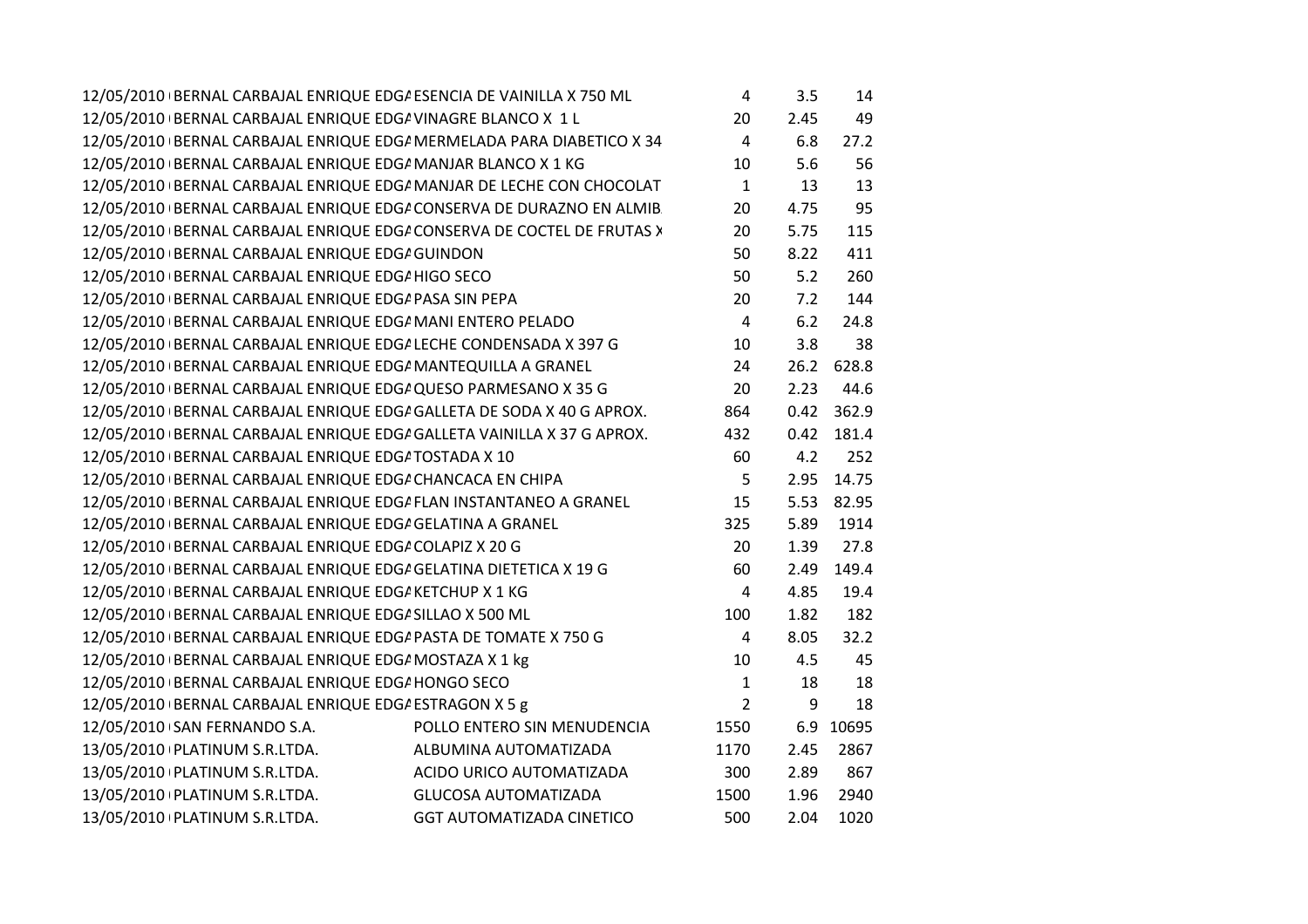| 13/05/2010 PLATINUM S.R.LTDA.                                             | TGO AUTOMATIZADO CINETICO             | 1500            |                | 3.23 4845   |
|---------------------------------------------------------------------------|---------------------------------------|-----------------|----------------|-------------|
| 13/05/2010 KRASNY DEL PERU S.R.L                                          | HEPATITIS C ELISA X 96 DETERMINA      | 864             |                | 12.3 10627  |
| 13/05/2010 KRASNY DEL PERU S.R.L                                          | ANTICUERPO ANTI HTLV I-II ELISA X     | 864             |                | 12.3 10627  |
| 13/05/2010 ALBIS S.A.                                                     | TRYPASONOMA CRUZII (CHAGAS) EI        | 960             |                | 5.14 4934   |
| 13/05/2010 QUIMICA SUIZA S.A.                                             | RPR X 500 DETERMINACIONES C/CC        | 9000            | 1.089          | 9801        |
| 13/05/2010 SIEMENS SAC                                                    | TUBO DE RAYOS X P/TOMOGRAFO I         |                 | 1 139468 1E+05 |             |
| 13/05/2010   NEGOCIAR S.A.C.                                              | XILOL Q.P. X1L                        | 120             | 29             | 3480        |
| 13/05/2010   HERSIL S.A.LABORATORIOS INDUS SODIO FOSFATO DIBASICO + SODIO |                                       | 2000            |                | 5.23 10460  |
| 13/05/2010 JOHNSON & JOHNSON DEL PERU SFENTANILO 4.2 mg PARCHE            |                                       | 150             | 60.422         | 9063        |
| 13/05/2010 B.BRAUN MEDICAL PERU S.A. GELATINA SUCCINILATADA 4 G/100       |                                       | 300             | 30             | 9000        |
| 13/05/2010 QUALITY PHARMA EIRL                                            | COLISTINA 100 MG/2ML INY              | 30 <sup>°</sup> |                | 355 10650   |
| 13/05/2010 ALBIS S.A.                                                     | PALONOSETRON CLORHIDRATO 250          | 30              |                | 326.4 9792  |
| 13/05/2010 TECNOFARMA S.A.                                                | OXICODONA 40 MG TAB                   | 990             | 8.96           | 8870        |
| 13/05/2010 GRUNENTHAL PERUANA S.A.                                        | CICLOFOSFAMIDA 1 G INY                | 365             |                | 29.5 10768  |
| 13/05/2010   PLATINUM S.R.LTDA.                                           | BILIRRUBINA TOTAL AUTOMATIZAD         | 1200            | 3.62           | 4344        |
| 13/05/2010 PLATINUM S.R.LTDA.                                             | FOSFATASA ALCALINA AUTOMATIZ/         | 600             | 3.443          | 2066        |
| 13/05/2010 PLATINUM S.R.LTDA.                                             | DESHIDROGENASA LACTICA AUTON          | 2000            | 4.35           | 8700        |
| 13/05/2010 DISTRIBUIDORA MARLON S.R.L                                     | METOCLOPRAMIDA CLORHIDRATO            | 16000           | 0.4            | 6400        |
| 13/05/2010 SANDERSON S.A. (PERU)                                          | ATROPINA SULFATO 500 UG INY 1 N       | 3000            | 0.35           | 1050        |
| 13/05/2010 PFIZER S.A.                                                    | <b>EXEMESTANO 25 MG TAB</b>           | 750             | 13.3           | 9975        |
| 13/05/2010 CORPORACION MEDCO S.A.C.                                       | <b>METADONA 5 MG TAB</b>              | 6000            | 1.5            | 9000        |
| 13/05/2010 AGA S.A.                                                       | OXIGENO GAS MEDICINAL                 | 500             | 4.05           | 2025        |
| 13/05/2010 ALBIS S.A.                                                     | TARJETA LISS COOMBS PARA SISTEN       | 500             | 16.8           | 8400        |
| 13/05/2010 C & E LAB DEALERS S.A.                                         | SOLUCION DE CALIBRACION C1 PAR        | $\overline{2}$  | 1631           | 3262        |
| 13/05/2010 C & E LAB DEALERS S.A.                                         | SOLUCION DE CALIBRACION C2 PAR        | $\overline{2}$  | 1631           | 3262        |
| 13/05/2010 C & E LAB DEALERS S.A.                                         | SOLUCION DE CALIBRACION C3 PAR        | $\mathbf{1}$    | 3262           | 3262        |
| 13/05/2010 ALBIS S.A.                                                     | <b>HEPATITIS B ANTICUERPO ANTICOR</b> | 2880            |                | 6.26 18029  |
| 14/05/2010 AGA S.A.                                                       | <b>GAS NITROGENO UHP</b>              | 200             | 8.4            | 1680        |
| 14/05/2010 AGA S.A.                                                       | GAS ANHIDRIDO CARBONICO               | 100             | 7.5            | 750         |
| 14/05/2010   REPRESENTACIONES E IMPORT MI BARIO SULFATO ADMINISTRACION    |                                       | 100             | 59.55          | 5955        |
| 14/05/2010 VITALIS PERU SAC                                               | MEROPENEM 500 mg INY                  | 350             |                | 29.39 10287 |
| 14/05/2010 LABORATORIOS BAGO DEL PERU SIOHEXOL 32.35 g (equivalente 300 r |                                       | 75              |                | 144 10800   |
| 14/05/2010 LABORATORIOS BAGO DEL PERU SIOHEXOL 32.35 g (equivalente 300 r |                                       | 168             |                | 64 10752    |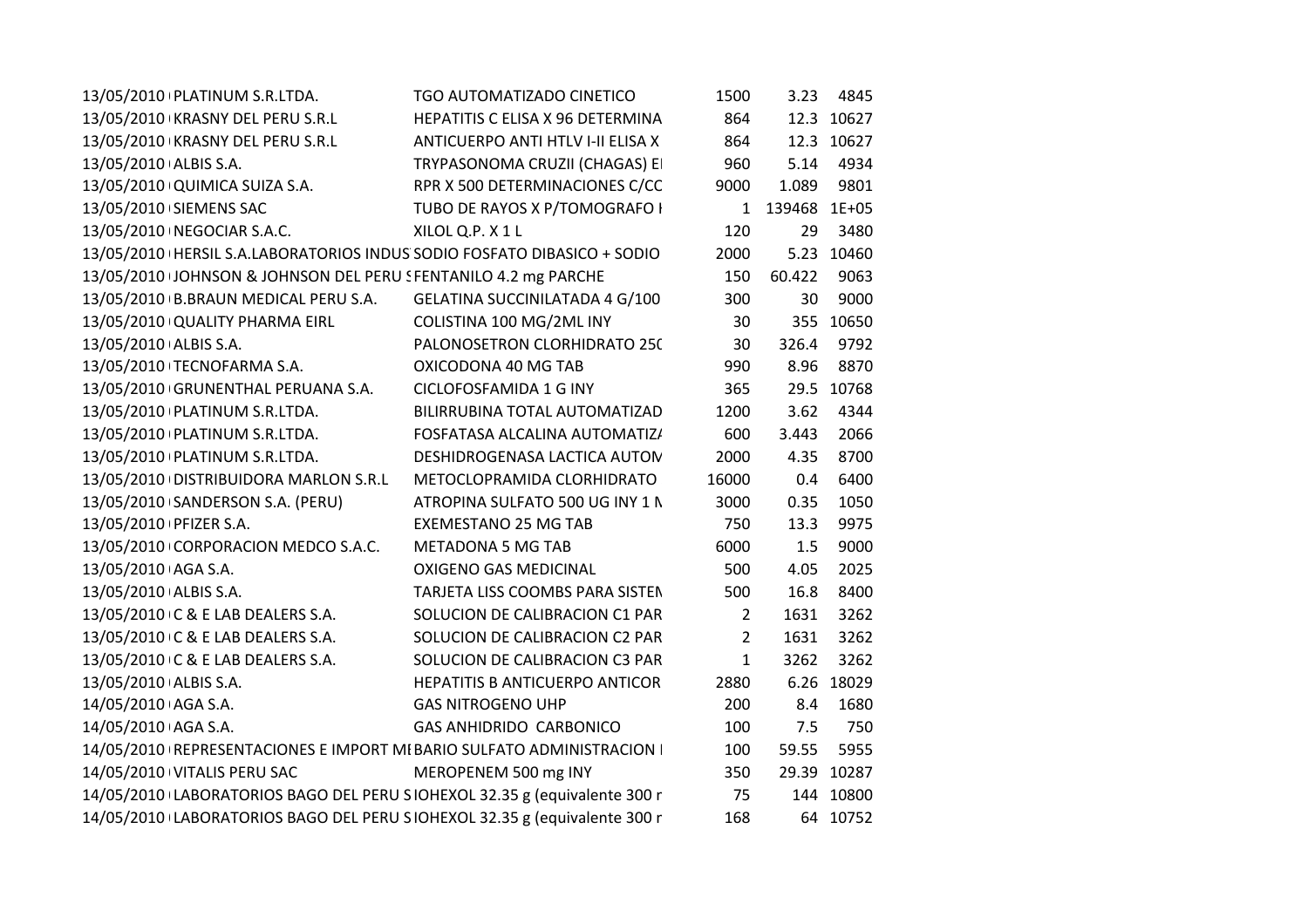| 14/05/2010   PALMAGYAR S.A.                                               | <b>IOPAMIDOL EQUIVALENTE 370 MG</b>  | 166            |      | 65 10790   |
|---------------------------------------------------------------------------|--------------------------------------|----------------|------|------------|
| 14/05/2010 MAKAR CORPORATION S.A.C                                        | ALBUMINA HUMANA 20 G/100 ML          | 80             |      | 134 10720  |
| 14/05/2010 GRUPO SANTA ANA S.A.C.<br>ARROZ X1KG                           |                                      | 4000           | 2.1  | 8400       |
| 14/05/2010 IMPORTACIONES Y EXPORTACION MALLA DE TITANIO 100 MM X 100 N    |                                      | $\mathbf{1}$   | 2310 | 2310       |
| 14/05/2010 IMPORTACIONES Y EXPORTACION TORNILLO DE TITANIO 1.5 MM X 6 N   |                                      | 12             | 64   | 768        |
| 14/05/2010 BERNAL CARBAJAL ENRIQUE EDG/ AZUCAR RUBIA X 1 KG               |                                      | 1500           | 2.92 | 4380       |
| 14/05/2010   BERNAL CARBAJAL ENRIQUE EDG/ EDULCORANTE X 1 G X 100 SOBRES  |                                      | 9              | 19.8 | 178.2      |
| 14/05/2010 BERNAL CARBAJAL ENRIQUE EDG/ AZUCAR BLANCA X 6 g               |                                      | 1              | 54   | 54         |
| 14/05/2010 GENSON IMPORT EXPORT S.A.C RELAY TERMICO DE 13 A 18 A          |                                      | 2              | 171  | 342        |
| 14/05/2010 GENSON IMPORT EXPORT S.A.C RELAY 24 V                          |                                      | $\overline{2}$ | 186  | 372        |
| 14/05/2010 GENSON IMPORT EXPORT S.A.C                                     | RELAY TERMICO DE 12 A 18 A           | 6              | 171  | 1026       |
| 14/05/2010 GENSON IMPORT EXPORT S.A.C                                     | RELAY TERMICO DE 7 A 10 A            | $\overline{2}$ | 155  | 310        |
| 14/05/2010 GENSON IMPORT EXPORT S.A.C                                     | <b>CONTACTOR 25 AMP</b>              | 2              | 249  | 498        |
| 14/05/2010 GENSON IMPORT EXPORT S.A.C                                     | <b>CONTACTOR AUXILIAR NC-NO</b>      | 10             | 61   | 610        |
| 14/05/2010 GENSON IMPORT EXPORT S.A.C                                     | CONTACTOR TRIFASICO 32 AMP.CO        | 8              | 293  | 2344       |
| 14/05/2010 GENSON IMPORT EXPORT S.A.C                                     | <b>CONTACTOR 80 AMP</b>              | $\overline{2}$ | 668  | 1336       |
| 14/05/2010 GENSON IMPORT EXPORT S.A.C<br>ARRANCADOR 20 W                  |                                      | 1              | 578  | 578        |
| 14/05/2010 GENSON IMPORT EXPORT S.A.C<br>ARRANCADOR 40 W                  |                                      | 1              | 690  | 690        |
| 14/05/2010 GENSON IMPORT EXPORT S.A.C ARRANCADOR UNIVERSAL                |                                      | 1              | 995  | 995        |
| 14/05/2010 GENSON IMPORT EXPORT S.A.C ARRANCADOR 32 W                     |                                      | 1              | 730  | 730        |
| 14/05/2010 GENSON IMPORT EXPORT S.A.C<br>ARRANCADOR                       |                                      | 1              | 581  | 581        |
| 14/05/2010   HEDASILT MEDIC E.I.R.L.                                      | <b>CATETER ENDOVENOSO PERIFERICC</b> | 2000           | 1.32 | 2640       |
| 14/05/2010   HERSIL S.A.LABORATORIOS INDUS DEXTROSA 5 G/100 ML INY 500 ML |                                      | 1500           | 2.74 | 4110       |
| 14/05/2010   HERSIL S.A.LABORATORIOS INDUS DEXTROSA 5 G/100 ML INY 1 L    |                                      | 10000          |      | 2.69 26900 |
| 14/05/2010   HERSIL S.A.LABORATORIOS INDUS SODIO CLORURO 900 MG/100 ML II |                                      | 10000          |      | 2.89 28900 |
| 14/05/2010   HERSIL S.A.LABORATORIOS INDUS SODIO CLORURO 900 MG/100 ML II |                                      | 2000           | 2.99 | 5980       |
| 14/05/2010   HERSIL S.A.LABORATORIOS INDUS SODIO CLORURO 900 MG/100 ML II |                                      | 4000           |      | 2.89 11560 |
| 14/05/2010   HERSIL S.A.LABORATORIOS INDUS SODIO CLORURO 900 MG/100 ML II |                                      | 8000           |      | 2.69 21520 |
| 14/05/2010   FERPROSA S.A.                                                | CATETER DE DRENAJE MULTIUSOS (       | 22             | 360  | 7920       |
| 14/05/2010 CURAMED SAC                                                    | CERA PARA HUESOS X 2.5 G             | 144            | 5    | 720        |
| 14/05/2010 AGA S.A.                                                       | OXIGENO LIQUIDO MEDICINAL            | 12000          |      | 3.14 37680 |
| 14/05/2010 NEWSON S.A                                                     | SUSTITUTO DE DURAMADRE 6 X 10        | $\mathbf{1}$   | 3100 | 3100       |
| 14/05/2010   REFASA S.A.C.                                                | ASPARAGINASA 10000 UI INY            | 500            |      | 136 68000  |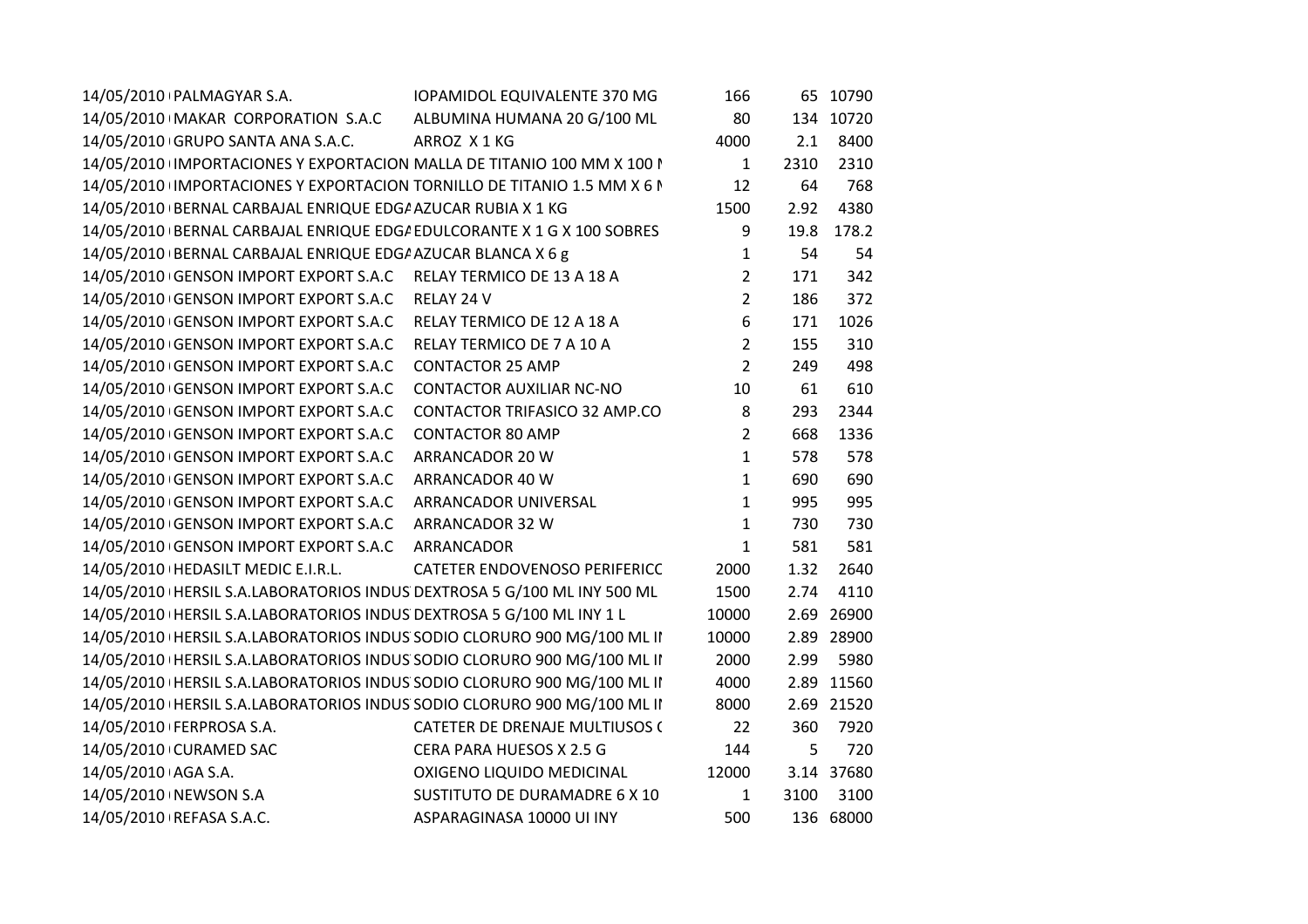| 14/05/2010 GLOBAL SUPPLY S.A.C.                                           | CATETER ENDOVENOSO PERIFERICC        | 7000           | 1.32         | 9240        |
|---------------------------------------------------------------------------|--------------------------------------|----------------|--------------|-------------|
| 14/05/2010 NEWSON S.A                                                     | SUSTITUTO DE DURAMADRE 6 X 10        | $\mathbf{1}$   | 3100         | 3100        |
| 14/05/2010   HEMOCARE S.A.C.                                              | <b>BOLSA PARA NUTRICION PARENTER</b> | 800            |              | 19 15200    |
| 17/05/2010 INVERSIONES LITA DENT E.I.R.L. ACEITE LUBRICANTE PARA PIEZA DE |                                      | $\mathbf{1}$   | 42           | 42          |
| 17/05/2010 INVERSIONES LITA DENT E.I.R.L.                                 | AGUJA DENTAL TIPO CARPULE DESC       | 100            | 0.22         | 22          |
| 17/05/2010 INVERSIONES LITA DENT E.I.R.L.                                 | ESCOBILLA DESCARTABLE PARA PRC       | 100            | 0.85         | 85          |
| 17/05/2010 INVERSIONES LITA DENT E.I.R.L.                                 | FLUOR GEL NEUTRO X 200 ML            | $\overline{2}$ | 15           | 30          |
| 17/05/2010 INVERSIONES LITA DENT E.I.R.L.                                 | FLUOR BARNIZ X 10 ML                 | $\overline{2}$ | 55           | 110         |
| 17/05/2010 INVERSIONES LITA DENT E.I.R.L.                                 | PASTA PARA PROFILAXIS DENTAL X       | $\overline{2}$ | 17           | 34          |
| 17/05/2010 INVERSIONES LITA DENT E.I.R.L.                                 | CAUCHO PARA PULIR RESINA             | $\mathbf{1}$   | 6            | 6           |
| 17/05/2010 INVERSIONES LITA DENT E.I.R.L.                                 | EYECTOR DE SALIVA DESCARTABLE        | 1200           | 0.088        | 105.6       |
| 17/05/2010 INVERSIONES LITA DENT E.I.R.L.                                 | APLICADOR DE ADHESIVO DENTAL         | 100            | 0.15         | 15          |
| 17/05/2010 INVERSIONES LITA DENT E.I.R.L.                                 | RESINA FLUIDA A2 X 2 G               | 3              | 53           | 159         |
| 17/05/2010 INVERSIONES LITA DENT E.I.R.L.                                 | ACIDO ORTOFOSFORICO GEL 37% (        | 4              | 12           | 48          |
| 17/05/2010 INVERSIONES LITA DENT E.I.R.L.                                 | SELLANTE DE FOSAS Y FISURAS FOT      | $\mathbf{1}$   | 140          | 140         |
| 17/05/2010 INVERSIONES LITA DENT E.I.R.L.                                 | FRESA DE DIAMANTE DE ALTA VELO       | 6              | 3.5          | 21          |
| 17/05/2010 INVERSIONES LITA DENT E.I.R.L.                                 | FRESA DE DIAMANTE DE ALTA VELO       | 10             | 3.5          | 35          |
| 17/05/2010 INVERSIONES LITA DENT E.I.R.L.                                 | FRESA DE DIAMANTE DE ALTA VELO       | 6              | 3.5          | 21          |
| 17/05/2010 INVERSIONES LITA DENT E.I.R.L.                                 | FRESA DE DIAMANTE DE ALTA VELO       | 4              | 3.5          | 14          |
| 17/05/2010 INVERSIONES LITA DENT E.I.R.L.                                 | ESPEJO BUCAL SIMPLE SIN MANGO,       |                | 12 2.91667   | 35          |
| 17/05/2010 INVERSIONES LITA DENT E.I.R.L.                                 | PIEZA DE MANO DE ALTA VELOCIDA       | $\mathbf{1}$   | 540          | 540         |
| 17/05/2010 INVERSIONES LITA DENT E.I.R.L.                                 | MASCARILLA DESCARTABLE QUIRUF        | 50             | 0.26         | 13          |
| 17/05/2010 INVERSIONES LITA DENT E.I.R.L.                                 | LIDOCAINA CLORHIDRATO + EPINEF       | 100            | 1.4          | 140         |
| 17/05/2010   HEDASILT MEDIC E.I.R.L.                                      | BRAZALETE DE TENSIOMETRO CON         | 10             |              | 72.24 722.4 |
| 17/05/2010   HEDASILT MEDIC E.I.R.L.                                      | BRAZALETE DE TENSIOMETRO CON         | 20             | 72.54        | 1451        |
| 17/05/2010   HEDASILT MEDIC E.I.R.L.                                      | PERA CON VALVULA PARA TENSION        | 50             | 54           | 2700        |
| 17/05/2010   HEDASILT MEDIC E.I.R.L.                                      | PERA CON VALVULA PARA TENSION        | 50             | 54           | 2700        |
| 17/05/2010   HEDASILT MEDIC E.I.R.L.                                      | MANGUERA DE JEBE 3/16" TIPO RE!      | 50             | 44.89        | 2245        |
| 17/05/2010 VITALIS PERU SAC                                               | MEROPENEM 500 mg INY                 | 320            | 29.39        | 9405        |
| 17/05/2010   PERULAB S.A.                                                 | VINORELBINA 50 MG/5 ML INY 5 M       | 40             | 235          | 9400        |
| 17/05/2010   HERSIL S.A.LABORATORIOS INDUS CLORFENAMINA MALEATO 2 MG/5    |                                      | 1000           | $\mathbf{1}$ | 1000        |
| 17/05/2010 ALBIS S.A.                                                     | DIMETICONA 80 MG TAB                 | 6000           | 0.22         | 1320        |
| 17/05/2010 ABBOTT LABORATORIOS S.A.                                       | SEVOFLURANO 100 mL/100 mL SOL        | 19             |              | 533 10127   |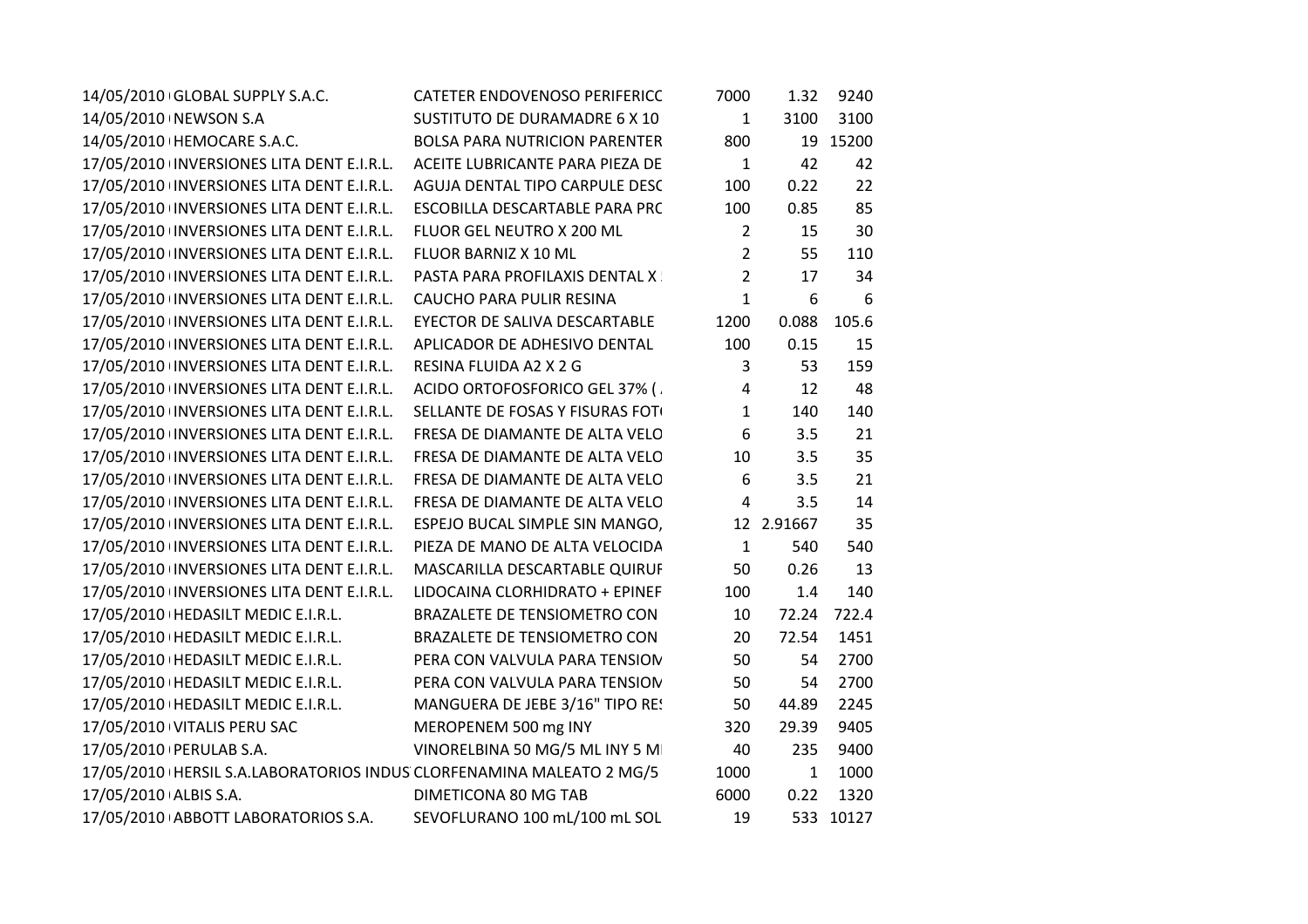| 17/05/2010 PALMAGYAR S.A.                                               | VINCRISTINA SULFATO 1 MG/ML IN           | 1200        |              | 9 10800    |
|-------------------------------------------------------------------------|------------------------------------------|-------------|--------------|------------|
| 17/05/2010 QUIMICA SUIZA S.A.                                           | TAMSULOSINA 400 UG TAB                   | 1200        | 1.17         | 1404       |
| 17/05/2010 QUIMICA SUIZA S.A.                                           | RITUXIMAB 500 MG/50 ML INY 50 N          | $2^{\circ}$ | 4199.6       | 8399       |
| 17/05/2010 TECNOFARMA S.A.                                              | TRIPTORELINA 11.25 MG INY                | 5           | 1260         | 6300       |
| 17/05/2010 TAGUMEDICA S.A.                                              | SUTURA NYLON AZUL MONOFILAM              | 144         | 5            | 720        |
| 17/05/2010 QUIMICA SUIZA S.A.                                           | RITUXIMAB 100 MG/10 ML INY 10 N          | 4           | 849.27       | 3397       |
| 17/05/2010 GRUNENTHAL PERUANA S.A.                                      | CICLOFOSFAMIDA 1 G INY                   | 365         |              | 29.5 10768 |
| 17/05/2010 CURAMED SAC                                                  | SUTURA DE POLIPROPILENO AZUL N           | 144         | 13.62        | 1961       |
| 17/05/2010 CURAMED SAC                                                  | SUTURA DE POLIPROPILENO AZUL N           | 144         | 14.04        | 2022       |
| 17/05/2010 CURAMED SAC                                                  | SUTURA DE POLIPROPILENO AZUL N           | 144         | 14.58        | 2100       |
| 17/05/2010 CURAMED SAC                                                  | SUTURA DE POLIPROPILENO AZUL N           | 144         | 14.15        | 2038       |
| 17/05/2010 BIOMAXIM S.R.L.                                              | FOSFATASA ACIDA LEUCOCITARIA X           | 4           | 1300         | 5200       |
| 17/05/2010 BIOMAXIM S.R.L.                                              | FOSFATASA ALCALINA LEUCOCITARI           | 2           | 1250         | 2500       |
| 17/05/2010 BIOMAXIM S.R.L.                                              | ALFA NAFTOL AS-D CLORO ACETAT(           | 4           | 1250         | 5000       |
| 17/05/2010 BIOMAXIM S.R.L.                                              | ALFA NAFTIL ACETATO ESTEARASA >          | 4           | 1190         | 4760       |
| 17/05/2010 QUIMICA SUIZA S.A.                                           | RPR X 500 DETERMINACIONES C/CC           | 5000        | 1.089        | 5445       |
| 17/05/2010 BIOMAXIM S.R.L.                                              | KIT DE TINCION SOL. HEMATOXILIN,         | 3           | 1290         | 3870       |
| 17/05/2010 COMERCIAL B & A S.R.L.                                       | ENVASE DE PLASTICO CON TAPA TIF          | 24          | 11           | 264        |
| 17/05/2010 SISTEMAS ANALITICOS SRL                                      | TUBO PLASTICO 2 mL PARA EXTRAC           | 3500        | 0.55         | 1925       |
| 17/05/2010 JAMPAR MULTIPLEST INTERNACIC TUBO CAPILAR CON CITRATO DE SO  |                                          | 300         | $\mathbf{1}$ | 300        |
| 17/05/2010 COMERCIO & PRODUCCION MILEI TELA NIDO DE ABEJA X 1.60 M DE A |                                          | 500         | 11.15        | 5575       |
| 17/05/2010 COMERCIO & PRODUCCION MILEI TELA DRIL X 1.60 M ANCHO COLOR   |                                          | 500         | 10.96        | 5480       |
| 17/05/2010 COMERCIO & PRODUCCION MILEI TELA BRAMANTE CRUDO X 1.60 M I   |                                          | 5500        |              | 4.34 23870 |
| 17/05/2010 BIOTOSCANA FARMA S.A.                                        | ACIDO ZOLEDRONICO 4 MG INY               | 200         |              | 60 12000   |
| 17/05/2010   PROSEMEDIC S.A.                                            | SONDA VESICAL TIPO NELATON Nº (          | 100         | 0.78         | 78         |
| 18/05/2010 TYCO HEALTHCARE PERU S.A                                     | FILTRO ANTIBACTERIANO PARA VEN           | 200         | 18           | 3600       |
| 18/05/2010 CARDIO PERFUSION E.I.R.LTDA                                  | PINZA DE BIOPSIA GASTRICA DE 160         | 60          | 90           | 5400       |
| 18/05/2010 CARDIO PERFUSION E.I.R.LTDA                                  | PINZA DE BIOPSIA GASTRICA DE 240         | 60          | 90           | 5400       |
| 18/05/2010 POINT ELECTRIC E.I.R.L                                       | PILA ALCALINA "AA"                       | 1920        | 1.9          | 3648       |
| 18/05/2010   POINT ELECTRIC E.I.R.L                                     | PILA ALCALINA "AAA"                      | 480         | 1.9          | 912        |
| 18/05/2010   POINT ELECTRIC E.I.R.L                                     | PILA ALCALINA MEDIANA                    | 128         | 4.035        | 516.5      |
| 18/05/2010 ALBIS S.A.                                                   | <b>HEPATITIS B - AG SUPERFICIE ELISA</b> | 1440        | 6.56         | 9446       |
| 18/05/2010 COMERCIAL B & A S.R.L.                                       | BIDON DE PLASTICO CON CAÑO X 2           | 3           |              | 96.5 289.5 |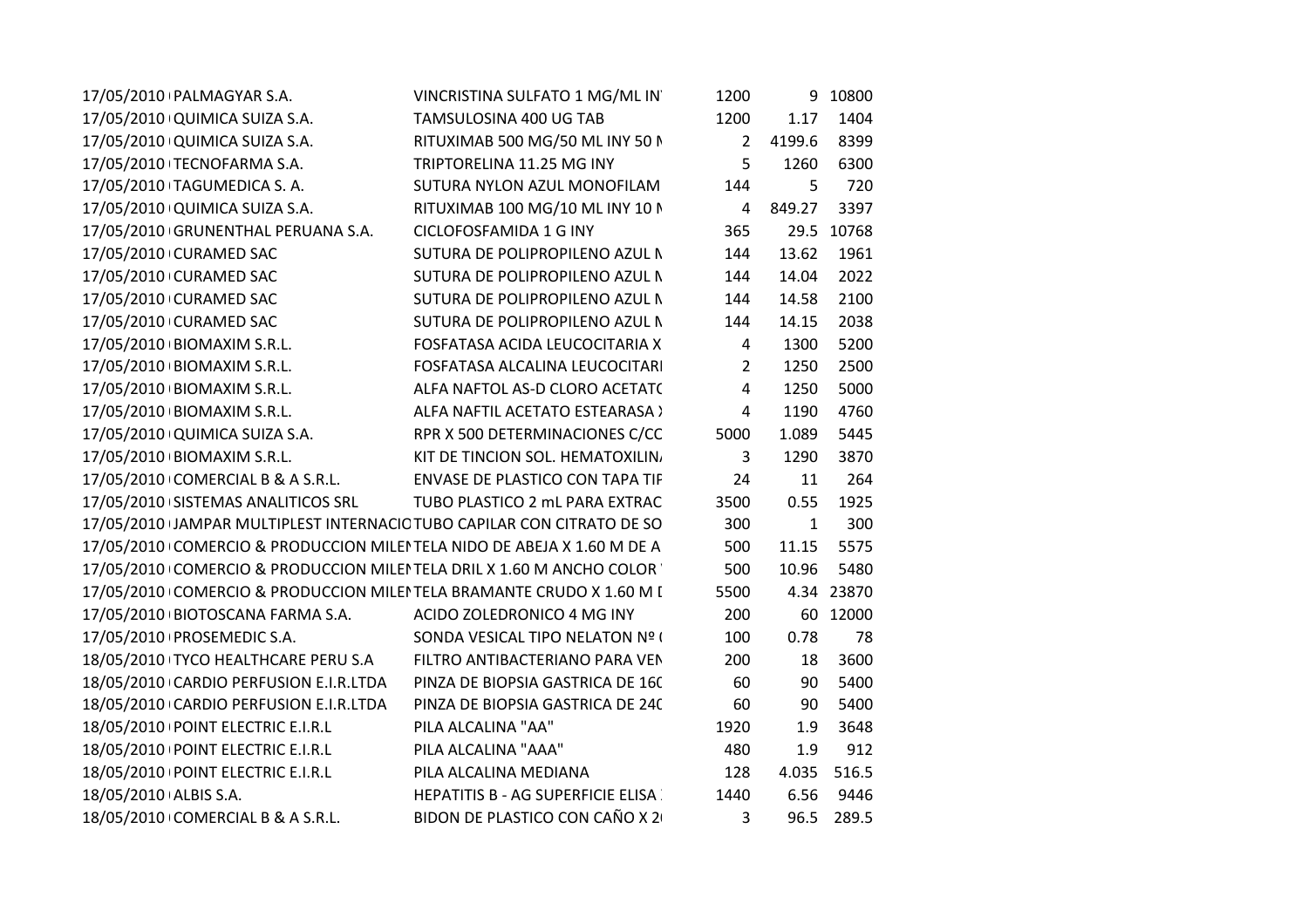| 18/05/2010 GERY REPRESENTACIONES E.I.R.L. GUANTE CRIOGENICO TALLA L       |                                     | $\mathbf{1}$   | 580            | 580        |
|---------------------------------------------------------------------------|-------------------------------------|----------------|----------------|------------|
| 18/05/2010 GERY REPRESENTACIONES E.I.R.L. GUANTE DE NITRILO TALLA S X 100 |                                     | $\overline{2}$ | 90             | 180        |
| 18/05/2010 GERY REPRESENTACIONES E.I.R.L. GUANTE DE NITRILO TALLA M X 100 |                                     | $\overline{2}$ | 90             | 180        |
| 18/05/2010 GERY REPRESENTACIONES E.I.R.L. GUANTE DE NITRILO TALLA L X 100 |                                     | $\overline{2}$ | 90             | 180        |
| 18/05/2010 A. JAIME ROJAS REPRESENTACION PAPEL MILIMETRADO PARA ELECTRI   |                                     | 50             | 7.2            | 360        |
| 19/05/2010 ARIES COMERCIAL S.A.C                                          | CANALETA DE PLASTICO DE 22 MM       | 15             | 6              | 90         |
| 19/05/2010 ARIES COMERCIAL S.A.C                                          | CANALETA DE JEBE ADOSABLE AL PI     | 10             | 13.8           | 138        |
| 19/05/2010 ARIES COMERCIAL S.A.C                                          | TOMACORRIENTE DADO CON LINEA        | 24             | 9.95           | 238.8      |
| 19/05/2010 ARAUJO VASQUEZ JULIO CESAR SODIO FOSFATO MONOBASICO + SC       |                                     | 400            | 18.5           | 7400       |
| 19/05/2010   PROSEMEDIC S.A.                                              | CAMPO QUIRURGICO ANTIMICROBI        | 40             | 25.4           | 1016       |
| 19/05/2010 PROSEMEDIC S.A.                                                | CAMPO QUIRURGICO ANTIMICROBI        | 40             | 29.4           | 1176       |
| 19/05/2010 BIOPRO PERU S.R.L                                              | SONDA DE DRENAJE REDONDO DE S       | 200            |                | 130 26000  |
| 19/05/2010 LABORATORIOS BAGO DEL PERU SIOHEXOL 32.35 g (equivalente 300 r |                                     | 75             |                | 144 10800  |
| 19/05/2010 LABORATORIOS BAGO DEL PERU SIOHEXOL 32.35 g (equivalente 300 r |                                     | 168            |                | 64 10752   |
| 19/05/2010 INVERSIONES MILENIUM E. I. R. L. RETRACTOR DE HERIDA DESCARTAB |                                     | 5              | 238            | 1190       |
| 19/05/2010 INVERSIONES MILENIUM E. I. R. L. RETRACTOR DE HERIDA DESCARTAB |                                     | 10             | 238            | 2380       |
| 19/05/2010 BRITISH AMERICAN HOSPITAL S.A COLISTINA 100 MG/2ML INY         |                                     | $\overline{7}$ | 530.67         | 3715       |
| 19/05/2010 GONZALES REBAZA PEDRO                                          | PORTA DIPLOMA DE CARTON             | 30             | 34             | 1020       |
| 19/05/2010 C & E LAB DEALERS S.A.                                         | DOSAJE DE TIEMPO DE TROMBINA        | 1800           | 2.68           | 4824       |
| 19/05/2010 C & E LAB DEALERS S.A.                                         | DOSAJE DE TIEMPO DE TROMBOPLI       | 30             | 268            | 8040       |
| 19/05/2010 PRODUCTOS ROCHE Q.F.S.A.                                       | HEMOGRAMA AUTOMATIZADO 25           | 3500           |                | 3.08 10780 |
| 19/05/2010 C & E LAB DEALERS S.A.                                         | DOSAJE DE TIEMPO DE PROTROMBI       | 30             |                | 346 10380  |
| 19/05/2010   MURDOCH SISTEMAS S.A.                                        | MICA PARA ANILLAR TAMAÑO A4         | 50             | 0.38           | 19         |
| 19/05/2010   MURDOCH SISTEMAS S.A.                                        | TAPA PLASTIFICADA PARA ANILLADI     | 50             | 0.56           | 28         |
| 19/05/2010 VASQUEZ ROJAS JUAN CARLOS                                      | SILLA GIRATORIA DE METAL RODAN      | $\overline{3}$ | 290            | 870        |
| 19/05/2010 ATILIO PALMIERI S.R.L.                                         | SISTEMA DE DRENAJE TORAXICO DE      | 200            |                | 189 37800  |
| 19/05/2010 J.V. HOLDINGS S.A                                              | <b>GUANTE PARA EXAMEN DESCARTAI</b> | 90000          |                | 0.13 11700 |
| 19/05/2010 J.V. HOLDINGS S.A                                              | <b>GUANTE PARA EXAMEN DESCARTAI</b> | 110192         |                | 0.13 14325 |
| 19/05/2010 J.V. HOLDINGS S.A                                              | <b>GUANTE PARA EXAMEN DESCARTAI</b> | 110000         |                | 0.13 14300 |
| 19/05/2010 SOLIMED IMPORT S.A.C.                                          | TUBO DE CONEXION C/DISPOSITIVC      | 30             | 280            | 8400       |
| 19/05/2010 SAN FERNANDO S.A.                                              | FILETE DE POLLO                     | 15             | 10.6           | 159        |
| 19/05/2010 SAN FERNANDO S.A.                                              | HUEVOS DE GALLINA ROSADOS (AL       | 8              | 4.3            | 34.4       |
| 19/05/2010 COMERCIAL B & A S.R.L.                                         | BOBINA PARA MAQUINA DE COSER        | 50             | $\overline{7}$ | 350        |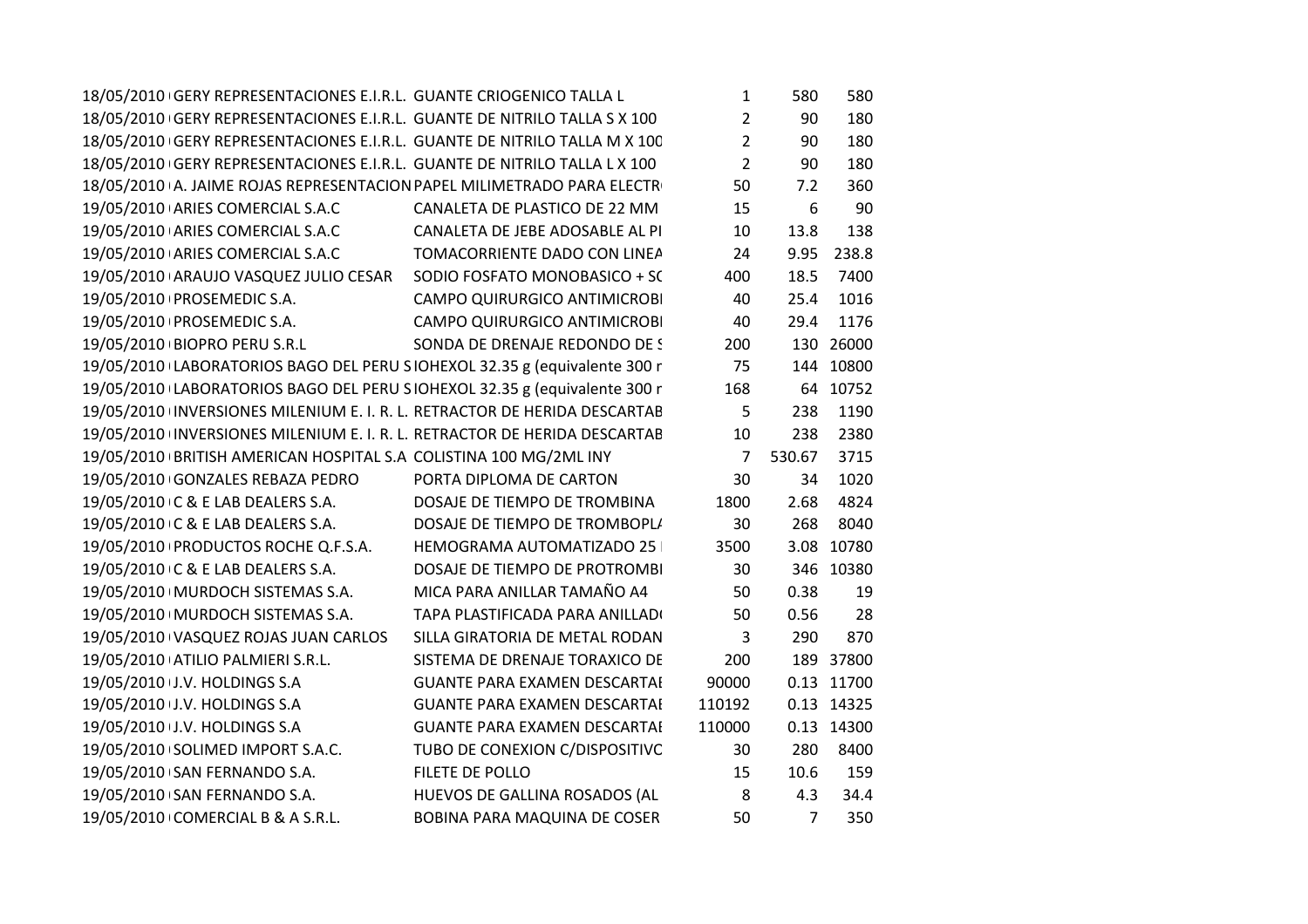| 19/05/2010 COMERCIAL B & A S.R.L.                                       | CARRETE PARA MAQUINA DE COSEI   | 50             | 0.7           | 35          |
|-------------------------------------------------------------------------|---------------------------------|----------------|---------------|-------------|
| 19/05/2010 COMERCIAL B & A S.R.L.                                       | HILO DE ALGODON MERCERIZADO 4   | 100            | 14.75         | 1475        |
| 19/05/2010 COMERCIAL B & A S.R.L.                                       | HILO DE ALGODON MERCERIZADO 4   | 200            | 14.75         | 2950        |
| 19/05/2010 COMERCIAL B & A S.R.L.                                       | HILO DE ALGODON MERCERIZADO 4   | 50             | 14.75         | 737.5       |
| 19/05/2010 COMERCIAL B & A S.R.L.                                       | HILO DE ALGODON MERCERIZADO 4   | 50             | 14.75         | 737.5       |
| 19/05/2010 COMERCIAL B & A S.R.L.                                       | AGUJA PARA MAQUINA DE COSER I   | 200            | 0.495         | 99          |
| 19/05/2010 COMERCIAL B & A S.R.L.                                       | AGUJA PARA MAQUINA DE COSER I   | 200            | 0.495         | 99          |
| 19/05/2010 COMERCIAL B & A S.R.L.                                       | AGUJA PARA MAQUINA DE COSER N   | 200            | 0.495         | 99          |
| 19/05/2010 COMERCIAL B & A S.R.L.                                       | AGUJA PARA MAQUINA DE COSER N   | 200            | 0.495         | 99          |
| 19/05/2010 COMERCIAL B & A S.R.L.                                       | AGUJA PARA MAQUINA DE COSER I   | $\overline{2}$ | 49.5          | 99          |
| 19/05/2010 COMERCIAL B & A S.R.L.                                       | AGUJA PARA MAQUINA DE COSER N   | 200            | 0.495         | 99          |
| 19/05/2010 COMERCIAL B & A S.R.L.                                       | AGUJA PARA MAQUINA DE COSER I   | 500            | 0.495         | 247.5       |
| 19/05/2010 COMERCIAL B & A S.R.L.                                       | BOTON DE PLASTICO N° 22         |                | 10800 0.04167 | 450         |
| 19/05/2010 COMERCIAL B & A S.R.L.                                       | BOTON DE PLASTICO Nº 28         | 6480           | 0.0625        | 405         |
| 19/05/2010 COMERCIAL B & A S.R.L.                                       | TIZA DE SASTRE DE COLOR         | 24             | 0.5           | 12          |
| 19/05/2010 COMERCIAL B & A S.R.L.                                       | CIERRE DE METAL DORADO DE 18 C  | 5              | 16.8          | 84          |
| 19/05/2010 COMERCIAL B & A S.R.L.                                       | ELASTICO DE 1 CM X 100 M        | 10             | 45            | 450         |
| 19/05/2010 COMERCIAL B & A S.R.L.                                       | <b>CUCHILLA DE CORTADORA</b>    | 10             | 34.5          | 345         |
| 19/05/2010 GENERALY SAN CONTROL E.I.R.L. ELASTICO DE 3 CM               |                                 | 1500           | 0.89          | 1335        |
| 20/05/2010 DIAGNOSTICO UAL S.A.C.                                       | BOLSA COLECTORA DE SANGRE CU/   | 230            |               | 45 10350    |
| 20/05/2010 DISTRIBUIDORA CONTINENTAL 6 S GORRO DESCARTABLE DE ENFERME   |                                 | 24000          | 0.1           | 2400        |
| 20/05/2010 DISTRIBUIDORA CONTINENTAL 6 S GUANTE QUIRURGICO ESTERIL DES( |                                 | 9000           | 0.626         | 5634        |
| 20/05/2010 DISTRIBUIDORA CONTINENTAL 6 S GUANTE QUIRURGICO ESTERIL DES( |                                 | 10000          | 0.626         | 6260        |
| 20/05/2010 DISTRIBUIDORA CONTINENTAL 6 S GUANTE QUIRURGICO ESTERIL DES( |                                 | 10000          | 0.626         | 6260        |
| 20/05/2010 DISTRIBUIDORA CONTINENTAL 6 S GUANTE QUIRURGICO ESTERIL DES( |                                 | 5000           | 0.626         | 3130        |
| 20/05/2010 DISTRIBUIDORA CONTINENTAL 6 SJERINGA DESCARTABLE 20 ML SIN A |                                 | 50000          |               | 0.298 14900 |
| 20/05/2010 CURAMED SAC                                                  | RECARGA PARA GRAPADORA QUIRL    | 3              | 320           | 960         |
| 20/05/2010 VITALIS PERU SAC                                             | MEROPENEM 500 mg INY            | 350            |               | 29.39 10287 |
| 20/05/2010   PROSEMEDIC S.A.                                            | SONDA NASOGASTRICA Nº 16        | 200            | 1.04          | 208         |
| 20/05/2010   PROSEMEDIC S.A.                                            | SONDA VESICAL TIPO NELATON Nº : | 500            | 0.78          | 390         |
| 20/05/2010   DISTRIBUIDORA DANY S R LTDA. CEFTAZIDIMA 1 G INY           |                                 | 1000           | 2.15          | 2150        |
| 20/05/2010   PROSEMEDIC S.A.                                            | SONDA DE ASPIRACION ENDOTRAQ    | 20             | $\mathbf{1}$  | 20          |
| 20/05/2010   PROSEMEDIC S.A.                                            | SONDA DE ASPIRACION ENDOTRAQ    | 20             | $\mathbf{1}$  | 20          |
|                                                                         |                                 |                |               |             |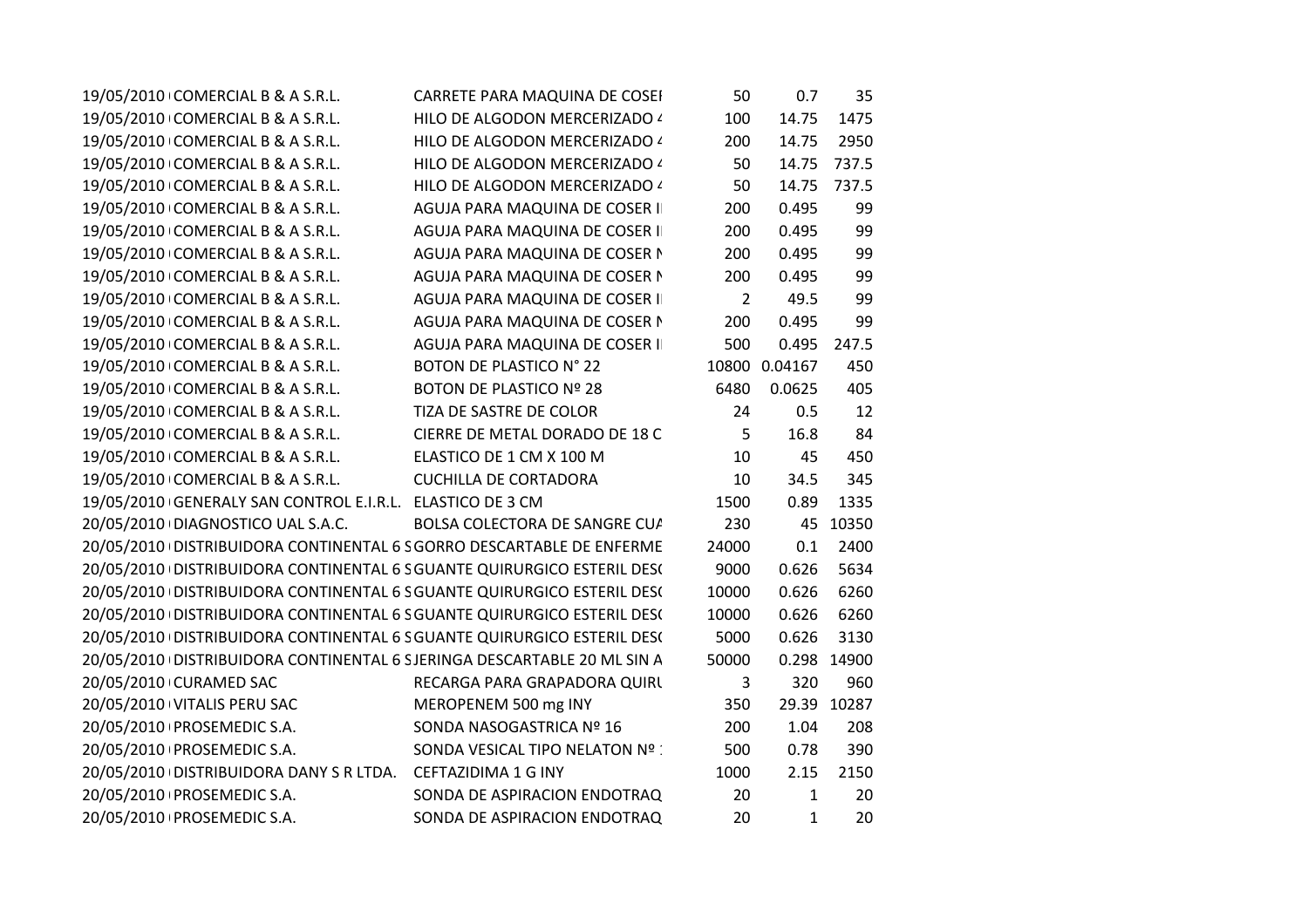| 20/05/2010   PROSEMEDIC S.A.                                              | SONDA DE ASPIRACION ENDOTRAQ        | 20   | 1               | 20          |
|---------------------------------------------------------------------------|-------------------------------------|------|-----------------|-------------|
| 20/05/2010 FARMADUAL S.A.C                                                | <b>IMATINIB MESILATO 400 MG TAB</b> | 60   | 65              | 3900        |
| 20/05/2010 ABBOTT LABORATORIOS S.A.                                       | SEVOFLURANO 100 mL/100 mL SOL       | 19   |                 | 533 10127   |
| 20/05/2010   PROSEMEDIC S.A.                                              | SONDA DE ASPIRACION CON CONTF       | 50   | $\mathbf{1}$    | 50          |
| 20/05/2010   PROSEMEDIC S.A.                                              | SONDA DE ASPIRACION CON CONTF       | 50   | 1               | 50          |
| 20/05/2010   REFASA S.A.C.                                                | ASPARAGINASA 10000 UI INY           | 60   | 133             | 7980        |
| 20/05/2010   MIRALLES & BURGA S. A. C.                                    | BOTA DESCARTABLE ANTIDESLIZAN       | 5000 | 0.8             | 4000        |
| 20/05/2010   MERCOD S.A.C.                                                | BOLSA DE POLIETILENO DE BIOSEGU     | 5    | 95              | 475         |
| 20/05/2010 GLOBAL SUPPLY S.A.C.                                           | FILTRO BACTERIAL VIRAL+ INTERCAI    | 300  | 20              | 6000        |
| 20/05/2010 SOCIEDAD SUIZO PERUANA DE EN QUESO TIPO EDAM                   |                                     | 2    | 19.99           | 39.98       |
| 20/05/2010 SOCIEDAD SUIZO PERUANA DE EN QUESO FRESCO DE VACA              |                                     | 60   | 13.8            | 828         |
| 20/05/2010 SOCIEDAD SUIZO PERUANA DE EN QUESO FUNDIDO                     |                                     | 6    |                 | 19.28 115.7 |
| 20/05/2010 SOCIEDAD SUIZO PERUANA DE EN QUESO MOZARELLA                   |                                     | 1    | 23.49           | 23.49       |
| 21/05/2010 VILLALOBOS TOMASEVICH MARIEI TORNILLO DE ACERO AUTORROSCA      |                                     | 100  | 0.09            | 9           |
| 21/05/2010 VILLALOBOS TOMASEVICH MARIEI ACEITE LUBRICANTE MULTIUSO X 10   |                                     | 14   | 9.18            | 128.5       |
| 21/05/2010 VILLALOBOS TOMASEVICH MARIEI INTERRUPTOR SIMPLE                |                                     | 36   |                 | 9.9 356.4   |
| 21/05/2010 VILLALOBOS TOMASEVICH MARIEI TOMACORRIENTE DADO CON LINEA      |                                     | 200  | 17              | 3400        |
| 21/05/2010 VILLALOBOS TOMASEVICH MARIEI FUSIBLE X 30 A                    |                                     | 24   | 4.6             | 110.4       |
| 21/05/2010 PERULAB S.A.                                                   | METOTREXATO SODICO 25 MG/ML         | 200  | 23              | 4600        |
| 21/05/2010 ALBIS S.A.                                                     | LEVOSULPIRIDA 25 MG TAB             | 4000 | 2.243           | 8972        |
| 21/05/2010 ALBIS S.A.                                                     | LEVOSULPIRIDA 25 MG INY 2 ML        | 600  | 8.8             | 5280        |
| 21/05/2010 QUIMICA SUIZA S.A.                                             | TENECTEPLASA 50 mg INY              |      | 3 3562.85 10689 |             |
| 21/05/2010 COMPUTADORAS Y TELECOMUNICTONER PARA IMPRESORA HP LASER        |                                     |      | 1 257.81 257.8  |             |
| 21/05/2010 COMPUTADORAS Y TELECOMUNICTONER PARA IMPRESORA HP LASER        |                                     |      | 1 257.81 257.8  |             |
| 21/05/2010 COMPUTADORAS Y TELECOMUNI(TONER PARA IMPRESORA HP LASER        |                                     | 1    | 257.81 257.8    |             |
| 21/05/2010 PALMAGYAR S.A.                                                 | LEUPRORELINA 3.75 MG INY            | 40   | 185             | 7400        |
| 21/05/2010 TRANSLIGRA S.A.C.                                              | PAPEL FOTOGRAFICO CON BRILLO T      | 20   | 46.41           | 928.2       |
| 21/05/2010 GARCIA AGUIRRE, FRANKLIN ENRI PAPEL FINO TIPO KIMBERLY 230 g D |                                     | 10   | 9.5             | 95          |
| 21/05/2010   HEDASILT MEDIC E.I.R.L.                                      | LAMINA PORTA OBJETO 25 MM X 7       | 60   | 3.5             | 210         |
| 21/05/2010   HEDASILT MEDIC E.I.R.L.                                      | LAPIZ MARCADOR DE PIEL PARA CIR     | 22   | 3               | 66          |
| 21/05/2010   HEDASILT MEDIC E.I.R.L.                                      | LAPIZ DEMOGRAFICO COLOR AZUL        | 10   | 3.25            | 32.5        |
| 21/05/2010   HEDASILT MEDIC E.I.R.L.                                      | LAPIZ DEMOGRAFICO COLOR ROJO        | 10   | 3.25            | 32.5        |
| 21/05/2010   HEDASILT MEDIC E.I.R.L.                                      | PLUMON DE TINTA INDELEBLE PUN'      | 40   | 3               | 120         |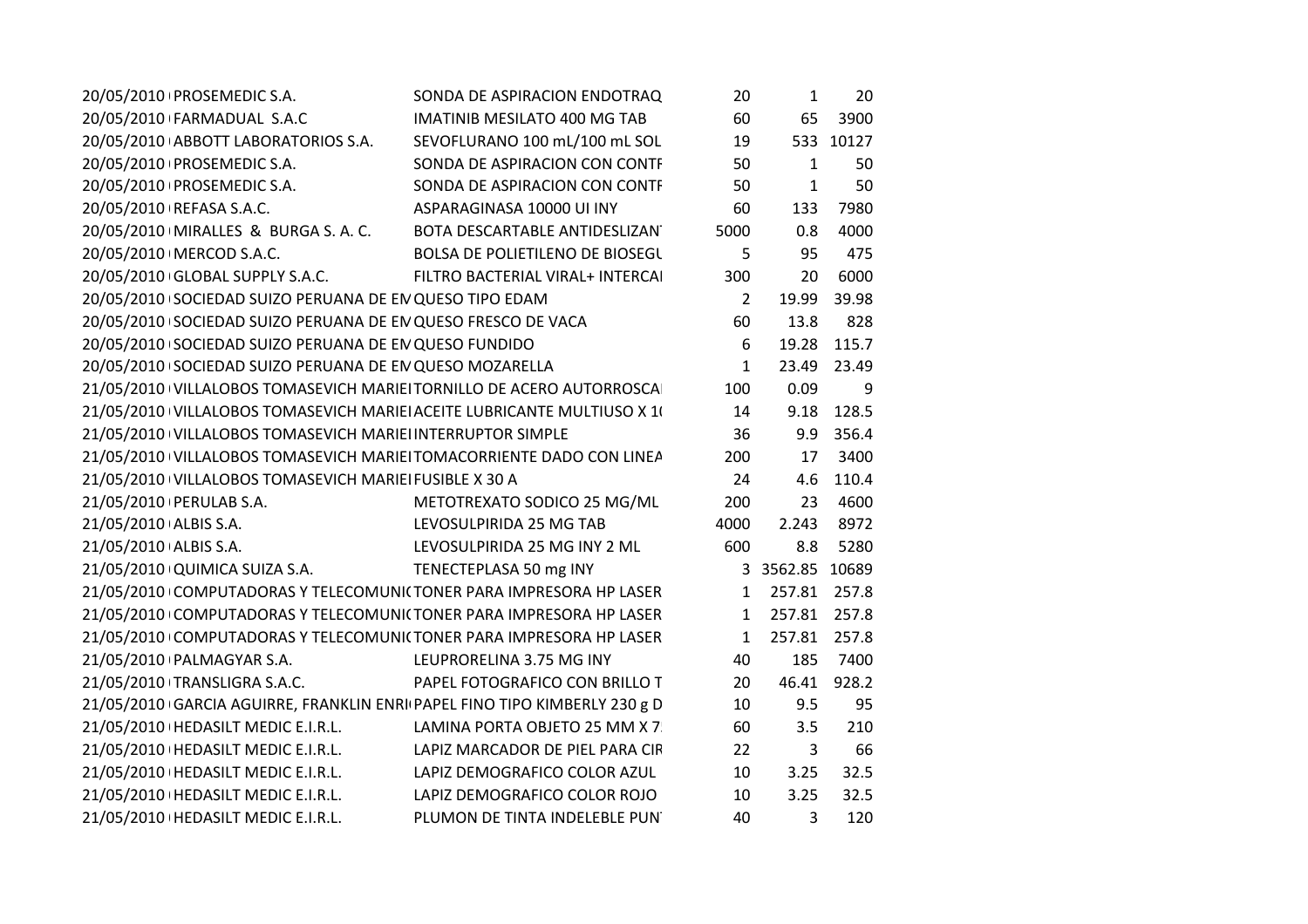| 21/05/2010 QUISPE ACHAQUIHUI RODIL                                         | TONER PARA FACSIMIL CANON CFX-   | $\mathbf{1}$   | 200          | 200         |
|----------------------------------------------------------------------------|----------------------------------|----------------|--------------|-------------|
| 21/05/2010 QUISPE ACHAQUIHUI RODIL                                         | TONER PARA FOTOCOPIADORA XER     | $\overline{2}$ | 110          | 220         |
| 21/05/2010 QUISPE ACHAQUIHUI RODIL                                         | TONER PARA FOTOCOPIADORA KYC     | $\overline{7}$ | 290          | 2030        |
| 21/05/2010 QUISPE ACHAQUIHUI RODIL                                         | TONER PARA FOTOCOPIADORA CAN     | 4              | 120          | 480         |
| 21/05/2010 QUISPE ACHAQUIHUI RODIL                                         | TINTA PARA IMPRESORA HP 2000C/   | $\overline{2}$ | 118.1        | 236.2       |
| 21/05/2010 QUISPE ACHAQUIHUI RODIL                                         | TINTA PARA IMPRESORA HP 820C/8   | $\overline{7}$ | 114          | 798         |
| 21/05/2010 QUISPE ACHAQUIHUI RODIL                                         | TINTA PARA IMPRESORA HP 11 COL   | $\overline{2}$ | 118.1        | 236.2       |
| 21/05/2010 QUISPE ACHAQUIHUI RODIL                                         | TINTA PARA IMPRESORA HP 11 COD   | $\overline{2}$ |              | 118.1 236.2 |
| 21/05/2010 QUISPE ACHAQUIHUI RODIL                                         | TINTA PARA IMPRESORA HP 11 COD   | $\mathbf{2}$   |              | 118.1 236.2 |
| 21/05/2010 QUISPE ACHAQUIHUI RODIL                                         | TINTA PARA IMPRESORA HP F 380/F  | 3              |              | 49.5 148.5  |
| 21/05/2010 QUISPE ACHAQUIHUI RODIL                                         | TINTA PARA IMPRESORA HP F 380 P  | 3              | 62.5         | 187.5       |
| 21/05/2010 QUISPE ACHAQUIHUI RODIL                                         | TINTA PARA IMPRESORA HP COD. R   | $\overline{2}$ | 80           | 160         |
| 21/05/2010 QUISPE ACHAQUIHUI RODIL                                         | TONER PARA IMPRESORA HP LASER    | $\mathbf{1}$   | 210          | 210         |
| 21/05/2010 QUISPE ACHAQUIHUI RODIL                                         | TONER PARA IMPRESORA HP 4250/    | 1              | 495          | 495         |
| 21/05/2010 QUISPE ACHAQUIHUI RODIL                                         | TONER PARA IMPRESORA SAMSUNO     | $\mathbf{1}$   | 200.3        | 200.3       |
| 21/05/2010 QUISPE ACHAQUIHUI RODIL                                         | TONER PARA IMPRESORA HP LASER    | 22             | 231.5        | 5093        |
| 21/05/2010 QUISPE ACHAQUIHUI RODIL                                         | TONER PARA IMPRESORA HP LASER    | 5              | 205          | 1025        |
| 21/05/2010 QUISPE ACHAQUIHUI RODIL                                         | TONER PARA IMPRESORA HP LASER    | $\mathbf{1}$   | 240          | 240         |
| 21/05/2010 QUISPE ACHAQUIHUI RODIL                                         | TONER PARA IMPRESORA KYOCERA     | 3              | 305          | 915         |
| 21/05/2010 QUISPE ACHAQUIHUI RODIL                                         | TONER PARA IMPRESORA HP LASER    | 10             | 265          | 2650        |
| 21/05/2010 QUISPE ACHAQUIHUI RODIL                                         | TONER PARA IMPRESORA HP LASER    | 1              | 430          | 430         |
| 21/05/2010 QUISPE ACHAQUIHUI RODIL                                         | TONER PARA IMPRESORA MULTIFUL    | 64             |              | 230 14720   |
| 21/05/2010 QUISPE ACHAQUIHUI RODIL                                         | TONER PARA IMPRESORA XEROX W     | $\mathbf{1}$   | 344          | 344         |
| 21/05/2010 QUISPE ACHAQUIHUI RODIL                                         | CINTA PARA IMPRESORA EPSON FX    | 8              | 20           | 160         |
| 21/05/2010 QUISPE ACHAQUIHUI RODIL                                         | CINTA PARA IMPRESORA EPSON FX-   | $\mathbf{1}$   | 75           | 75          |
| 21/05/2010 QUISPE ACHAQUIHUI RODIL                                         | CINTA PARA IMPRESORA EPSON FX-   | $\mathbf{1}$   | 75           | 75          |
| 21/05/2010 QUISPE ACHAQUIHUI RODIL                                         | CINTA PARA IMPRESORA EPSON ERI   | 16             | 6            | 96          |
| 21/05/2010 GERY REPRESENTACIONES E.I.R.L. TIPS PARA MICROPIPETAS 2 UL - 20 |                                  | 3              | 869          | 2607        |
| 21/05/2010 C & E LAB DEALERS S.A.                                          | TUBO PLASTICO 3 mL PARA EXTRAC   | 500            | 0.43         | 215         |
| 21/05/2010 COMPUTADORAS Y TELECOMUNICTONER PARA IMPRESORA HP LASER         |                                  | 4              | 211.84 847.4 |             |
| 21/05/2010 COMPUTADORAS Y TELECOMUNICTONER PARA IMPRESORA HP LASER         |                                  | 4              | 211.84 847.4 |             |
| 21/05/2010 C & E LAB DEALERS S.A.                                          | ALITA DESCARTABLE Nº 23 G X 3/4" | 200            | 3.42         | 684         |
| 21/05/2010 C & E LAB DEALERS S.A.                                          | TUBO PLASTICO 8.5 mL PARA EXTRA  | 12000          | 0.78         | 9360        |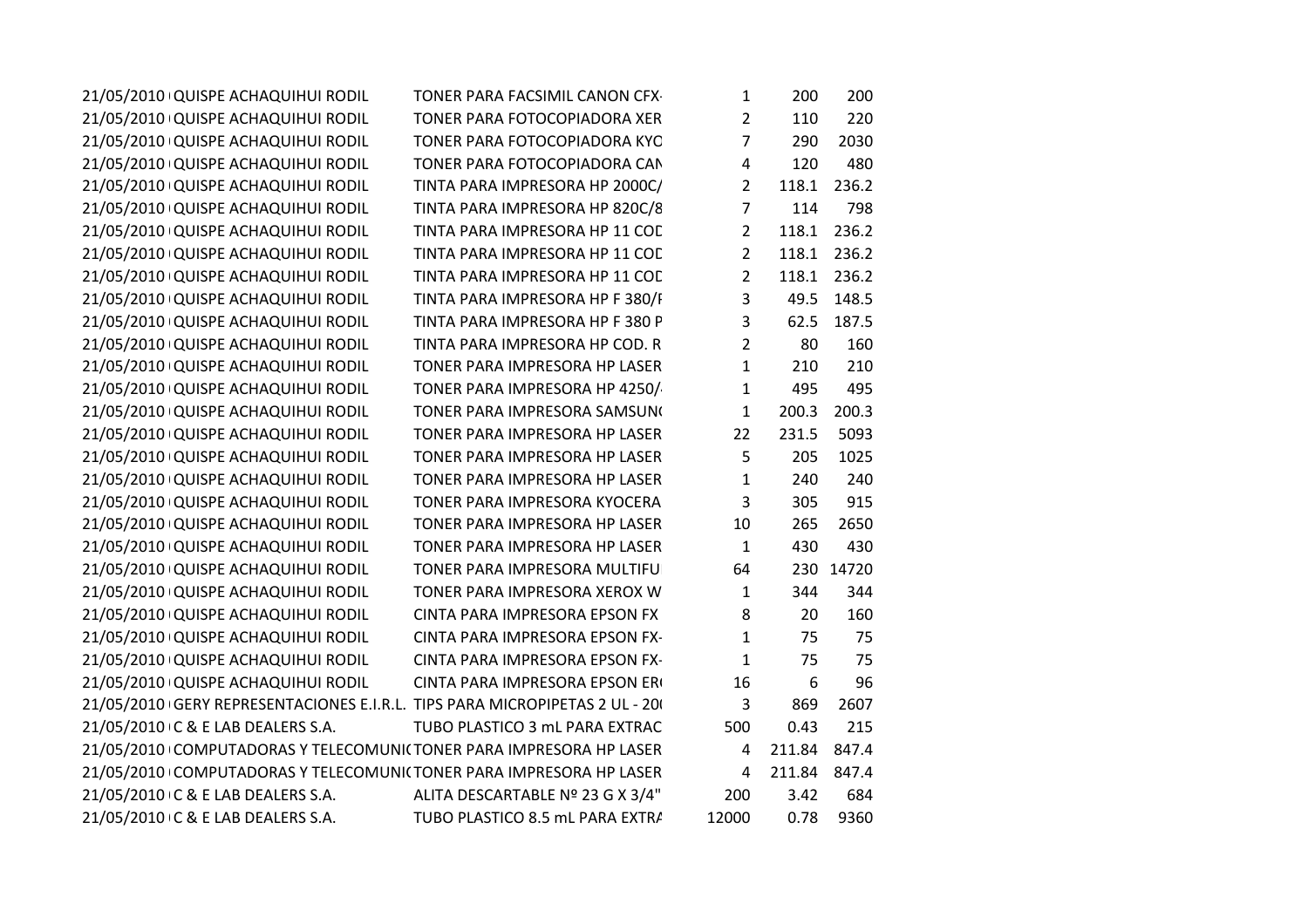| 21/05/2010 C & E LAB DEALERS S.A.<br>ALITA DESCARTABLE Nº 21 G X 3/4"   | 500            | 3.42       | 1710        |
|-------------------------------------------------------------------------|----------------|------------|-------------|
| 21/05/2010 C & E LAB DEALERS S.A.<br>TUBO PLASTICO 3 mL PARA EXTRAC     | 12000          | 0.43       | 5160        |
| TUBO PLASTICO 4 mL PARA EXTRAC<br>21/05/2010 C & E LAB DEALERS S.A.     | 2000           | 0.78       | 1560        |
| 21/05/2010 C & E LAB DEALERS S.A.<br>TUBO PLASTICO 2 mL PARA EXTRAC     | 3500           | 0.55       | 1925        |
| 21/05/2010 C & E LAB DEALERS S.A.<br>AGUJA PARA EXTRACCION DE SANG      | 12000          | 0.38       | 4560        |
| 21/05/2010 C & E LAB DEALERS S.A.<br>TUBO PLASTICO 2.7 mL PARA EXTRA    | 3500           | 0.52       | 1820        |
| 21/05/2010   MEDISPEC PERU S.A.C.<br>DESINFECTANTE AMONIO CUATERN       | 30             | 61.5       | 1845        |
| 21/05/2010 BERNAL CARBAJAL ENRIQUE EDG/ CAFE INSTANTANEO X 200 G        | 60             | 14.25      | 855         |
| 21/05/2010 BERNAL CARBAJAL ENRIQUE EDGI LINAZA EN GRANO (ALIMENTO PAR.  | $\overline{3}$ | 5.48       | 16.44       |
| 21/05/2010 BERNAL CARBAJAL ENRIQUE EDG/ CAFE INSTANTANEO X 6 g          | 300            | 0.56       | 168         |
| 21/05/2010 BERNAL CARBAJAL ENRIQUE EDG/ COCOA EN POLVO A GRANEL         | $\overline{2}$ | 17.9       | 35.8        |
| 21/05/2010 BERNAL CARBAJAL ENRIQUE EDG/ ANIS ENTERO (AL PESO)           | 8              | 17.5       | 140         |
| 21/05/2010 BERNAL CARBAJAL ENRIQUE EDG/ TE A GRANEL                     | $\mathbf{1}$   | 6.48       | 6.48        |
| 21/05/2010 BERNAL CARBAJAL ENRIQUE EDG/ EMOLIENTE X 50 G                | 50             | 0.5        | 25          |
| 21/05/2010 BERNAL CARBAJAL ENRIQUE EDG/ ANIS FILTRANTE X 100 SOBRES     | 15             | 2.99       | 44.85       |
| 21/05/2010 BERNAL CARBAJAL ENRIQUE EDG/ MANZANILLA FILTRANTE X 100 SOB  | 25             |            | 2.99 74.75  |
| 21/05/2010 BERNAL CARBAJAL ENRIQUE EDGATE FILTRANTE X 100 SOBRES        | 5              |            | 2.99 14.95  |
| 21/05/2010 QUINTO DAMIAN HERMANOS S.A QUINUA                            | 60             | 8.9        | 534         |
| 21/05/2010 QUINTO DAMIAN HERMANOS S.A TRIGO PELADO                      | 40             | 3.5        | 140         |
| 21/05/2010 QUINTO DAMIAN HERMANOS S.A. MORON AMERICANO                  | 40             | 2.8        | 112         |
| 21/05/2010 QUINTO DAMIAN HERMANOS S.A AVENA A GRANEL                    | 250            |            | 3.499 874.8 |
| 21/05/2010 QUINTO DAMIAN HERMANOS S.A. SEMOLA DE TRIGO                  | 120            | 0.475      | 57          |
| 21/05/2010 QUINTO DAMIAN HERMANOS S.A. PAPA SECA AMARILLA               | 35             | 3.9        | 136.5       |
| 21/05/2010 QUINTO DAMIAN HERMANOS S.A ALVERJA VERDE PARTIDA             |                | 50 3.26108 | 163.1       |
| 21/05/2010 QUINTO DAMIAN HERMANOS S.A FREJOL CANARIO                    | 60             | 6.5        | 390         |
| 21/05/2010 QUINTO DAMIAN HERMANOS S.A PALLAR                            | 60             | 4.2        | 252         |
| 21/05/2010 FARMADUAL S.A.C<br>IMATINIB MESILATO 400 MG TAB              | 60             | 65         | 3900        |
| 21/05/2010   HEDASILT MEDIC E.I.R.L.<br>TUBO CAPILAR SIN HEPARINA X 100 | 12             | 8          | 96          |
| 21/05/2010   HEDASILT MEDIC E.I.R.L.<br>LAMINILLA CUBRE OBJETO 22 MM >  | 50             | 16.5       | 825         |
| POTASIO FOSFATO DIBASICO + POT.<br>21/05/2010   MEDIFARMA S.A.          | 200            | 8          | 1600        |
| 21/05/2010 B.BRAUN MEDICAL PERU S.A.<br>SODIO CLORURO 900 MG/100 ML II  | 300            | 3          | 900         |
| 21/05/2010   MERCK SHARP & DOHME PERU S.I CASPOFUNGINA 70 MG INY        |                | 3 2076.93  | 6231        |
| 21/05/2010 QUIMICA SUIZA S.A.<br>RITUXIMAB 500 MG/50 ML INY 50 N        |                | 2 4199.6   | 8399        |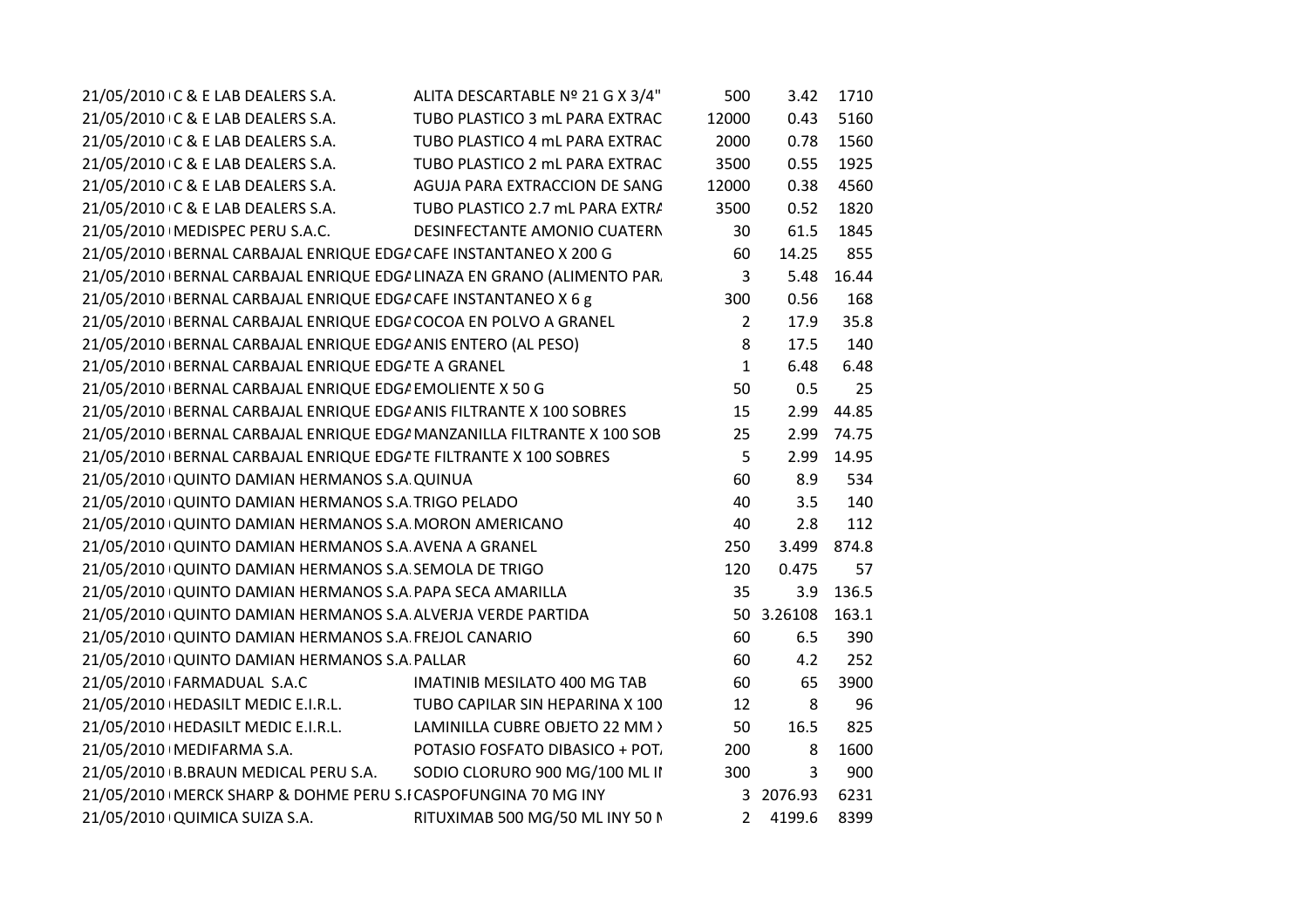| 21/05/2010 ROL EMPRESARIAL S.A.                                          | PAPEL CUERINA X 1.20 m DE ANCH(       | 200            | 6      | 1200  |
|--------------------------------------------------------------------------|---------------------------------------|----------------|--------|-------|
| 21/05/2010   ROL EMPRESARIAL S.A.                                        | CARTON DE PAJA Nº 12 DE 70 CM X       | 200            | 4.5    | 900   |
| 21/05/2010 ROL EMPRESARIAL S.A.                                          | SUJETADOR PARA PAPEL (TIPO FAST       | 400            | 5.5    | 2200  |
| 21/05/2010 ALMACENERA PACHECO S.R.LTDA ACEITE VEGETAL X 5 L              |                                       | 140            | 23.87  | 3342  |
| 21/05/2010 ALMACENERA PACHECO S.R.LTDA AZUCAR BLANCA X 1 KG              |                                       | 850            | 2.4875 | 2114  |
| 21/05/2010 EDWARD RUIZ MOTA                                              | DETERGENTE GRANULADO X 15 KG          | 15             | 50     | 750   |
| 21/05/2010 EDWARD RUIZ MOTA                                              | DETERGENTE GRANULADO X 180 G          | 500            | 0.9    | 450   |
| 21/05/2010 EDWARD RUIZ MOTA                                              | PULIDOR EN POLVO PARA SUPERFIC        | 350            | 2.35   | 822.5 |
| 21/05/2010 EDWARD RUIZ MOTA                                              | ESPONJA VERDE LAVA VAJILLAS           | 400            | 0.6    | 240   |
| 21/05/2010 EDWARD RUIZ MOTA                                              | <b>TRAPO INDUSTRIAL COSIDO</b>        | 200            | 2.1    | 420   |
| 21/05/2010 EDWARD RUIZ MOTA                                              | PAÑO ABSORBENTE                       | 600            | 1.6    | 960   |
| 21/05/2010 EDWARD RUIZ MOTA                                              | <b>GUANTE DE JEBE DE USO INDUSTRI</b> | 543            | 3.9    | 2118  |
| 21/05/2010 BERNAL CARBAJAL ENRIQUE EDG/ ARROZ X 1 KG                     |                                       | 10             | 2.4    | 24    |
| 21/05/2010 BERNAL CARBAJAL ENRIQUE EDG/ PIMIENTA BLANCA MOLIDA X 50 G /  |                                       | 5              | 11     | 55    |
| 21/05/2010 BERNAL CARBAJAL ENRIQUE EDG/ HIERBAS FINAS X 20 G             |                                       | 3              | 9      | 27    |
| 21/05/2010 BERNAL CARBAJAL ENRIQUE EDG/ PAPRIKA X 40 g                   |                                       | $\overline{2}$ | 9.5    | 19    |
| 21/05/2010 BERNAL CARBAJAL ENRIQUE EDG/ JAMON INGLES                     |                                       | $\overline{2}$ | 26     | 52    |
| 21/05/2010 BERNAL CARBAJAL ENRIQUE EDG/ NUEZ MOSCADA                     |                                       | 10             | 1      | 10    |
| 21/05/2010 BERNAL CARBAJAL ENRIQUE EDG/ CREMA DE LECHE X 1 L             |                                       | $\overline{4}$ | 14     | 56    |
| 21/05/2010   BERNAL CARBAJAL ENRIQUE EDG/ LECHE EVAPORADA ENTERA X 400 N |                                       | 12             | 2.6    | 31.2  |
| 21/05/2010 BERNAL CARBAJAL ENRIQUE EDG/ QUESO TIPO EDAM                  |                                       | 3              | 26     | 78    |
| 21/05/2010 BERNAL CARBAJAL ENRIQUE EDG/ COLAPIZ X 20 G                   |                                       | 10             | 1.39   | 13.9  |
| 21/05/2010 BERNAL CARBAJAL ENRIQUE EDG/ CHAMPIÑON (AL PESO)              |                                       | 10             | 26     | 260   |
| 22/05/2010   PLATINUM S.R.LTDA.                                          | UREA CINETICA AUTOMATIZADA            | 900            | 2.44   | 2196  |
| 22/05/2010 CARDIO PERFUSION E.I.R.LTDA                                   | MEGLUMINA IOXITALAMATO 300 N          | 600            | 24.15  | 14490 |
| 22/05/2010 CARDIO PERFUSION E.I.R.LTDA                                   | MEGLUMINA IOXITALAMATO 300 N          | 100            | 48.3   | 4830  |
| 22/05/2010   PLATINUM S.R.LTDA.                                          | ALBUMINA AUTOMATIZADA                 | 1170           | 2.45   | 2867  |
| 24/05/2010 CIA. ISOMED S.A.C.                                            | CABLE DE ECG 10 RAMALES               | 1              | 1050   | 1050  |
| 24/05/2010 CIA. ISOMED S.A.C.                                            | <b>CABLE ECG</b>                      | 1              | 1050   | 1050  |
| 24/05/2010 ABBOTT LABORATORIOS S.A.                                      | SEVOFLURANO 100 mL/100 mL SOL         | 70             | 533    | 37310 |
| 24/05/2010 R & H PLASTICOS S.A.                                          | BOLSA DE POLIETILENO DE 60 cm X       | 18000          | 0.09   | 1620  |
| 24/05/2010 R & H PLASTICOS S.A.                                          | BOLSA DE POLIETILENO DE 1.08 m X      | 3200           | 0.4    | 1280  |
| 24/05/2010 R & H PLASTICOS S.A.                                          | BOLSA DE POLIETILENO DE 65 cm X       | 4000           | 0.11   | 440   |
|                                                                          |                                       |                |        |       |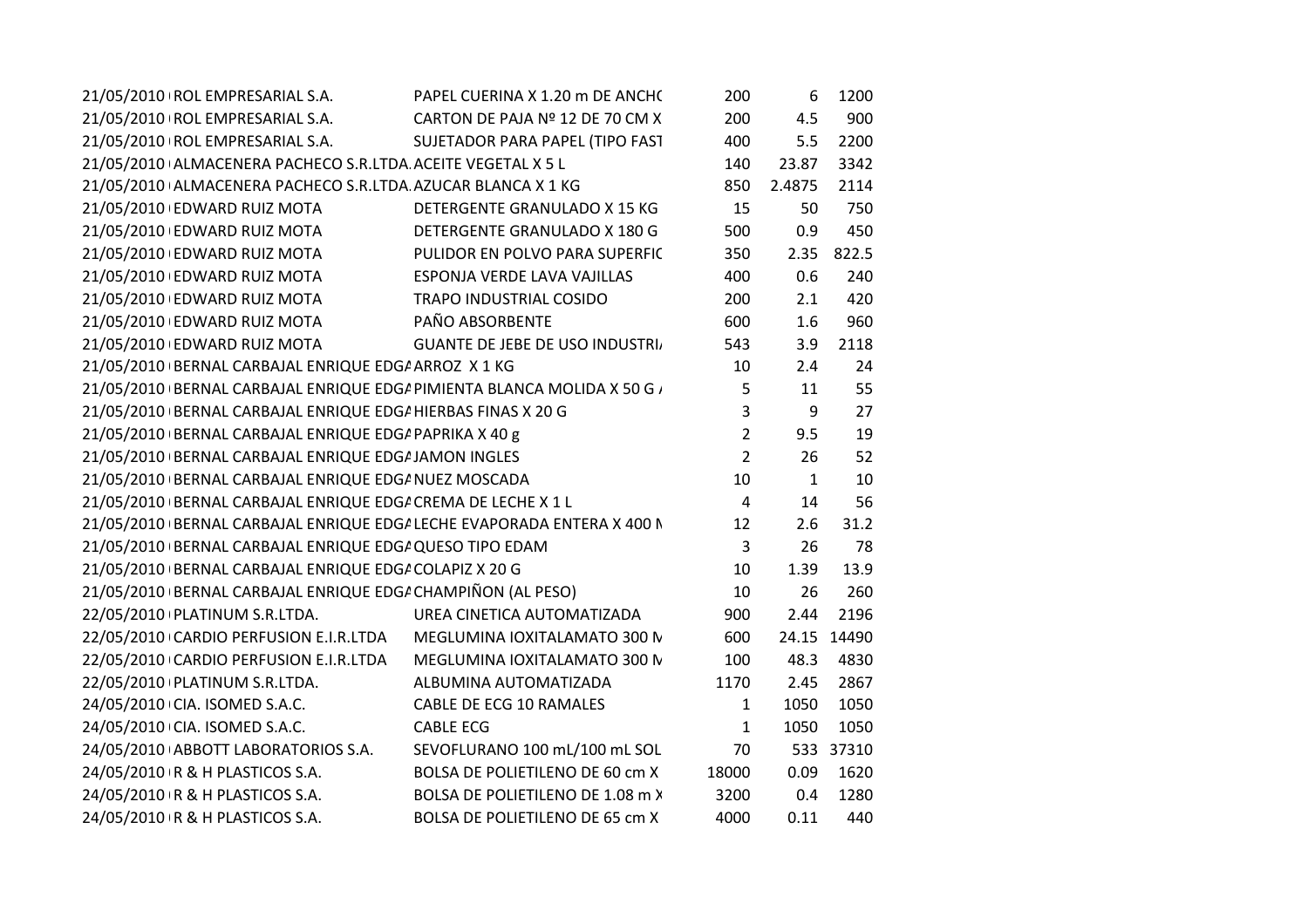| BOLSA DE POLIETILENO DE 77 cm X                                           | 1800           | 0.15           | 270   |                                                 |
|---------------------------------------------------------------------------|----------------|----------------|-------|-------------------------------------------------|
| BOLSA DE POLIETILENO DE 98 cm X                                           | 10000          | 0.285          | 2850  |                                                 |
| BOLSA DE POLIETILENO DE 98 cm X                                           | 6000           | 0.305          | 1830  |                                                 |
| BOLSA DE POLIETILENO DE 77 cm X                                           | 3200           | 0.18           | 576   |                                                 |
| BOLSA DE POLIETILENO DE 65 cm X                                           | 22000          | 0.115          | 2530  |                                                 |
| FORMULA POLIMERICA SIN LACTOS                                             | 1000           |                |       |                                                 |
| LAMINILLA CUBRE OBJETO 22 MM >                                            | 30             | 16.5           | 495   |                                                 |
| LAMINA PORTA OBJETO BISELADA 2                                            | 300            | 3.5            | 1050  |                                                 |
| LAMINILLA CUBRE OBJETO 22 MM >                                            | 300            | 16             | 4800  |                                                 |
| TUBO PLASTICO 2 mL PARA EXTRAC                                            | 3500           | 0.55           | 1925  |                                                 |
| DISCO DIAMANTADO SEGMENTADO                                               | $\overline{2}$ | 125            | 250   |                                                 |
| CEMENTO GRIS X 42.5 KG                                                    | 6              | 32.2           | 193.2 |                                                 |
| PORCELANA BLANCA                                                          | 25             | $\overline{4}$ | 100   |                                                 |
| LOSETA DE 30 CM X 30 CM                                                   | 28             | 45             | 1260  |                                                 |
| MAYOLICA DE 30 cm X 30 cm                                                 | 35             | 27             | 945   |                                                 |
| <b>CRUCETA DE 3 MM</b>                                                    | 200            | 0.11           | 22    |                                                 |
| FILETE DE PVC DE 6 MM PARA MAY                                            | 42             | 11             | 462   |                                                 |
| DISPENSADOR DE PAPEL HIGIENICO                                            | $\overline{4}$ | 25             | 100   |                                                 |
| <b>CORTADOR DE MAYOLICA</b>                                               | $\mathbf{1}$   | 75.8           | 75.8  |                                                 |
| PEGAMENTO PARA MAYOLICA X 25                                              | 15             | 47.2           | 708   |                                                 |
| 24/05/2010 LABORATORIOS BAGO DEL PERU SIOHEXOL 32.35 g (equivalente 300 r | 257            |                |       |                                                 |
| MASCARA DE ANESTESIA Nº 1                                                 | 24             | 45             | 1080  |                                                 |
| MASCARA DE ANESTESIA Nº 2                                                 | 24             | 45             | 1080  |                                                 |
| MASCARA DE ANESTESIA Nº 3                                                 | 24             | 45             | 1080  |                                                 |
| MASCARA DE ANESTESIA Nº 4                                                 | 48             | 45             | 2160  |                                                 |
| MASCARA DE ANESTESIA Nº 5                                                 | 48             | 45             | 2160  |                                                 |
| OXICODONA 10 MG TAB                                                       | 8000           |                |       |                                                 |
| ETIQUETA DE PAPEL TERMICA 2" X :                                          | 20             | 8.33           | 166.6 |                                                 |
| CINTA DE CERA PARA IMPRESORA T                                            | 20             | 9.163          | 183.3 |                                                 |
| AGUA DESTILADA X 1 L                                                      | 3350           |                |       |                                                 |
| ETIQUETA DE PAPEL TERMICA 2" X 1                                          | 20             | 8.33           | 166.6 |                                                 |
| CINTA DE CERA PARA IMPRESORA T                                            | 20             | 9.163          | 183.3 |                                                 |
| 24/05/2010   MARKETING MANAGEMENT INTEI DETERGENTE ENZIMATICO CON 4 EI    | 20             | 359            | 7180  |                                                 |
|                                                                           |                |                |       | 36 36000<br>144 37008<br>3.7 29600<br>3.2 10720 |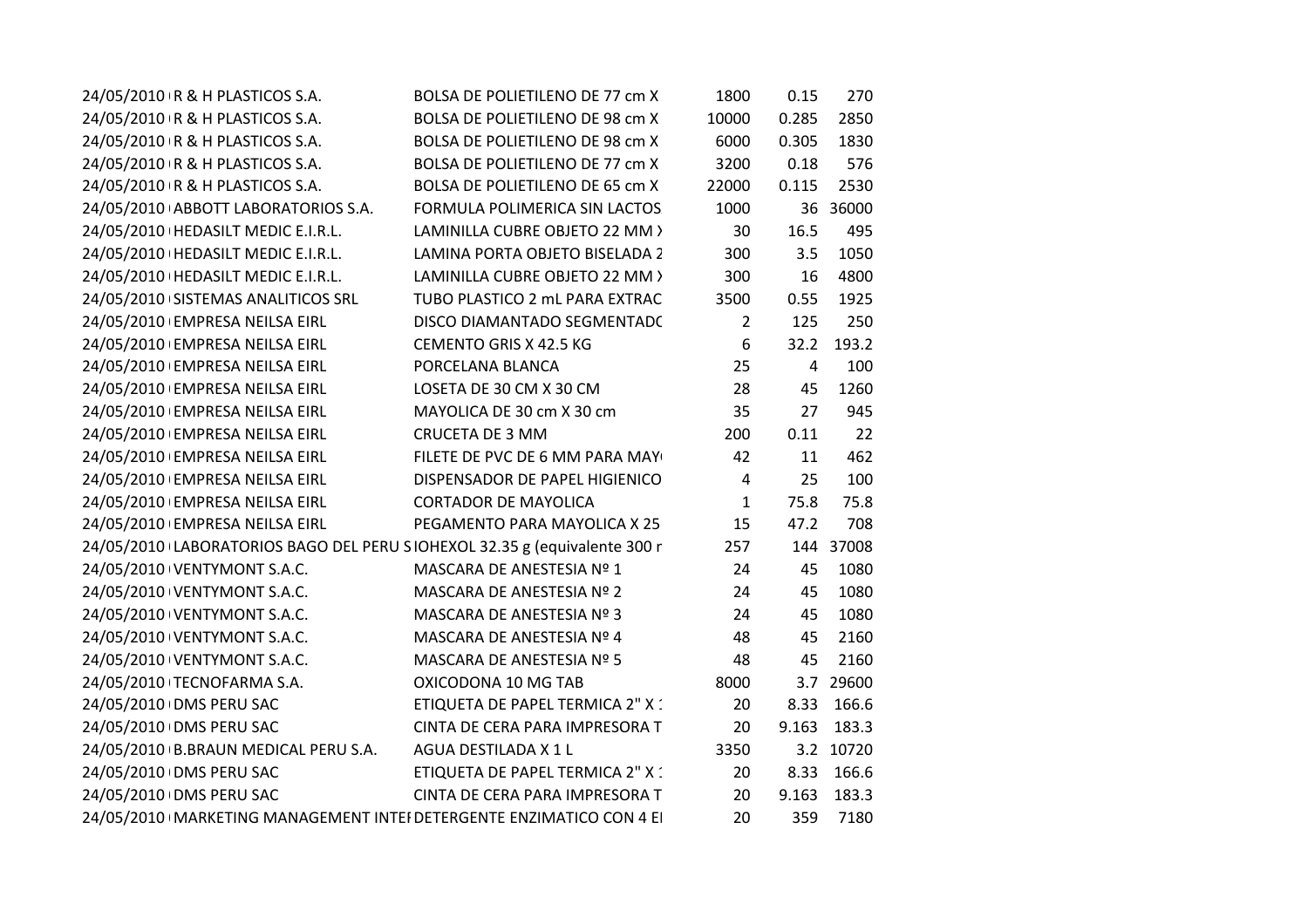| 24/05/2010 DISTRIBUIDORA SORIA S.A.                                      | ARCHIVADOR DE CARTON CON PAL              | 1375           | 3.8       | 5225        |
|--------------------------------------------------------------------------|-------------------------------------------|----------------|-----------|-------------|
| 24/05/2010 E E SRLTDA                                                    | ACIDO METILENDIFOSFONICO (AME             | 5              | 210       | 1050        |
| 24/05/2010 ESQUIVEL DIAZ LUIS ALBERTO                                    | AMPLIFICADOR DE AUDIO                     | $\mathbf{1}$   | 860       | 860         |
| 24/05/2010 \SAN FERNANDO S.A.                                            | POLLO ENTERO SIN MENUDENCIA               | 4000           |           | 6.9 27600   |
| 25/05/2010 COMPUTELF S.R.LTDA                                            | TONER PARA IMPRESORA HP LASER             | 6              | 239.8     | 1439        |
| 25/05/2010 SIEMENS SAC                                                   | TRANSFORMADOR DE AISLAMIENT(              | $\mathbf{1}$   |           | 10115 10115 |
| 25/05/2010 VITALIS PERU SAC                                              | MEROPENEM 500 mg INY                      | 350            |           | 29.39 10287 |
| 25/05/2010 DIAGNOSTICO UAL S.A.C.                                        | BOLSA COLECTORA DE SANGRE CUA             | 230            |           | 45 10350    |
| 25/05/2010 COMPUTELF S.R.LTDA                                            | TONER PARA IMPRESORA HP LASER             | 20             | 251.8     | 5036        |
| 25/05/2010 CORPORACION QUIMICA YOHISA : PAPEL FILTRO 48 CM X 48 CM       |                                           | 100            | 2.7       | 270         |
| 25/05/2010 CORPORACION QUIMICA YOHISA ! PAPEL DE ALUMINIO 30.4 CM X 22.8 |                                           | $\overline{3}$ | 12        | 36          |
| 25/05/2010 CORPORACION QUIMICA YOHISA : PAPEL FILTRO 48 CM X 48 CM       |                                           | 220            | 2.7       | 594         |
| 25/05/2010 CORPORACION QUIMICA YOHISA ! PAPEL PARAFILM 10 CM X 76 M      |                                           | $\overline{2}$ | 208       | 416         |
| 25/05/2010 CORPORACION QUIMICA YOHISA ! PAPEL FILTRO 48 CM X 48 CM       |                                           | 10             | 2.7       | 27          |
| 25/05/2010 CORPORACION QUIMICA YOHISA ! PAPEL DE ALUMINIO 30.4 CM X 7.6. |                                           | $\overline{2}$ | 12        | 24          |
| 25/05/2010 PAPELERA NACIONAL S.A.                                        | PAPEL CONTINUO TIPO CONSOLA 5             | 100            | 22.5      | 2250        |
| 25/05/2010 ATILIO PALMIERI S.R.L.                                        | BOLSA COLECTORA DE ORINA X 540            | 200            | 32        | 6400        |
| 25/05/2010 LAPE S.A.                                                     | FAJA ELASTICA LUMBAR TALLA XL             | 60             | 53        | 3180        |
| 25/05/2010 LAPE S.A.                                                     | FAJA ELASTICA LUMBAR TALLA L              | 60             | 53        | 3180        |
| 25/05/2010 LAPE S.A.                                                     | FAJA ELASTICA LUMBAR TALLA M              | 30             | 53        | 1590        |
| 25/05/2010 LAPE S.A.                                                     | FAJA ELASTICA ABDOMINAL TALLA I           | 60             | 65        | 3900        |
| 25/05/2010 LAPE S.A.                                                     | FAJA ELASTICA ABDOMINAL TALLA I           | 40             | 65        | 2600        |
| 25/05/2010 LAPE S.A.                                                     | <b>FAJA ELASTICA ABDOMINAL TALLA &gt;</b> | 60             | 65        | 3900        |
| 25/05/2010 CORPORACION ALESSANDRA SOCI COMPRESA GASA QUIRURGICA RAD      |                                           | 1800           |           | 6 10800     |
| 25/05/2010 CORPORACION ALESSANDRA SOCI COMPRESA GASA QUIRURGICA RAD      |                                           | 1215           |           | 8.86 10765  |
| 25/05/2010 B.BRAUN MEDICAL PERU S.A.                                     | AGUA PARA INYECCION INY 1 L               | 2000           | 3.2       | 6400        |
| 25/05/2010 PFIZER S.A.                                                   | <b>EXEMESTANO 25 MG TAB</b>               | 750            | 13.3      | 9975        |
| 25/05/2010 GRUNENTHAL PERUANA S.A. VINCRISTINA SULFATO 1 MG/ML IN        |                                           | 1200           | 7.63      | 9156        |
| 25/05/2010   TECNOLOGIA HOSPITALARIA SAC FRONTO LUZ                      |                                           | $\mathbf{1}$   |           | 29300 29300 |
| 25/05/2010   MERCK SHARP & DOHME PERU S.I CASPOFUNGINA 50 MG INY         |                                           |                | 6 1611.93 | 9672        |
| 25/05/2010 ALBIS S.A.                                                    | PALONOSETRON CLORHIDRATO 25(              | 30             | 326.4     | 9792        |
| 25/05/2010 QUIMICA SUIZA S.A.                                            | RITUXIMAB 100 MG/10 ML INY 10 N           | $\overline{4}$ | 849.27    | 3397        |
| 25/05/2010 SOSA OLIVEROS MANUEL                                          | BOLSA DE POLIETILENO CON ASA 19           | 1400           | 6.5       | 9100        |
|                                                                          |                                           |                |           |             |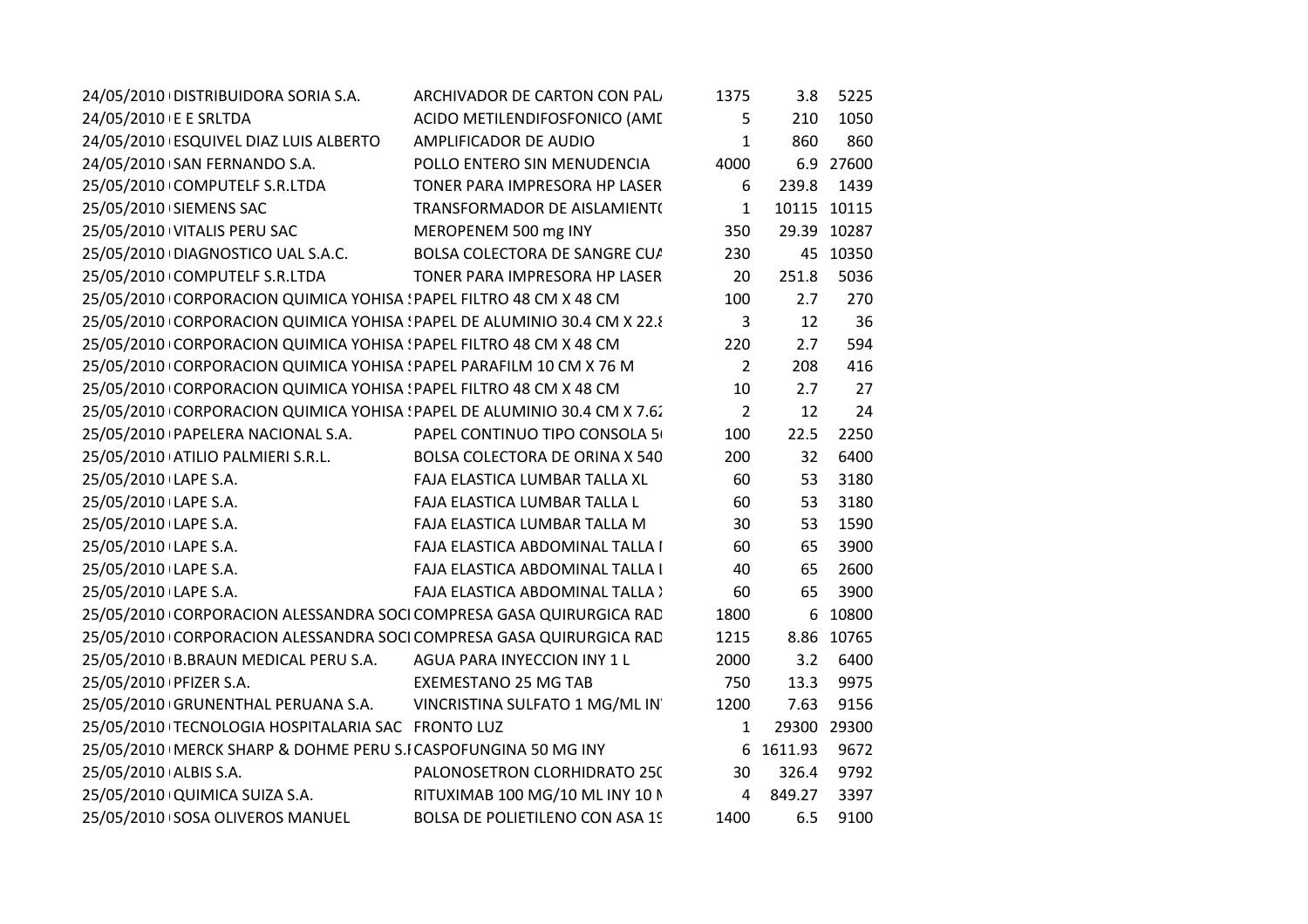| 25/05/2010 SYNTHES PERU S.A.C.                                          | MALLA DE TITANIO 200 mm X 200 n  |                | 1 20206.4 20206 |             |
|-------------------------------------------------------------------------|----------------------------------|----------------|-----------------|-------------|
| 25/05/2010 ALBIS S.A.                                                   | DIMENHIDRINATO 15 MG/5 ML JBE    | 200            | 5               | 1000        |
| 25/05/2010 A. TARRILLO BARBA S.A.                                       | FRONTO LUZ CON LUPA              | $\mathbf{1}$   | 3410.5          | 3411        |
| 25/05/2010 TECNOFARMA S.A.                                              | TEMOZOLOMIDA 250 MG TAB          | 25             | 285             | 7125        |
| 25/05/2010 INTRAMEDICA S.A.C.                                           | FOCO DE XENON 300 W              | $\overline{3}$ | 3160            | 9480        |
| 25/05/2010 CKM ASOCIADOS S.A.C.                                         | SOLUCION DE SUBSULFATO DE FIER   | 31             | 160             | 4960        |
| 25/05/2010 B.BRAUN MEDICAL PERU S.A.                                    | FILTRO ANTIBACTERIANO PARA INY   | 160            | 15              | 2400        |
| 26/05/2010 SYNTHES PERU S.A.C.                                          | MALLA DE TITANIO 100 MM X 100 I  | $\mathbf{1}$   | 5313.6          | 5314        |
| 26/05/2010 SYNTHES PERU S.A.C.                                          | TORNILLO DE TITANIO 1.5 MM X 6 N | 16             | 147             | 2352        |
| 26/05/2010 ESQUIVEL DIAZ LUIS ALBERTO                                   | AMPLIFICADOR DE AUDIO            | $\mathbf{1}$   | 860             | 860         |
| 26/05/2010   MACATT MEDICA PERUANA S.A.C. CANULA DE TRAQUEOTOMIA FENES  |                                  | 5              | 225             | 1125        |
| 26/05/2010 SIGNOMED S.A.C.                                              | EQUIPO DESCARTABLE DE SUCCION    | 1000           |                 | 26.74 26740 |
| 26/05/2010   MACATT MEDICA PERUANA S.A.C. ESPIROMETRO DESCARTABLE       |                                  | 600            |                 | 23.2 13920  |
| 26/05/2010 SIGNOMED S.A.C.                                              | CATETER VENOSO CENTRAL, DOBLE    | 200            |                 | 71.29 14258 |
| 26/05/2010 ADVANTAGE MEDICAL S.A.C.                                     | <b>FRONTO LUZ</b>                | 2              | 3950            | 7900        |
| 26/05/2010 NEWSON S.A                                                   | SUSTITUTO DE DURAMADRE 10 cm     | $\mathbf{1}$   | 5600            | 5600        |
| 26/05/2010 TAGUMEDICA S. A.                                             | SUTURA SEDA NEGRA TRENZADA M     | 360            | 5               | 1800        |
| 26/05/2010 TAGUMEDICA S.A.                                              | SUTURA CATGUT CROMICO 3/0 C/A    | 144            | 5               | 720         |
| 26/05/2010 TAGUMEDICA S.A.                                              | SUTURA CATGUT CROMICO 2/0 C/A    | 144            | 5               | 720         |
| 26/05/2010 TAGUMEDICA S.A.                                              | SUTURA CATGUT CROMICO 2 S/A X    | 72             | 5               | 360         |
| 26/05/2010 CURAMED SAC                                                  | SUTURA DE POLIDIOXANONA 2/0 C,   | 72             | 23.16           | 1668        |
| 26/05/2010 CURAMED SAC                                                  | SUTURA DE POLIDIOXANONA 1 C/A    | 144            | 25.16           | 3623        |
| 26/05/2010 CKM ASOCIADOS S.A.C.                                         | FILTRO PARA SISTEMA RESPIRATOR   | 300            |                 | 34 10200    |
| 26/05/2010 R K COMERCIAL S A                                            | MASCARA DE OXIGENO PARA ADUL     | 400            | 4.9             | 1960        |
| 27/05/2010   MERCK SHARP & DOHME PERU S.IAPREPITANT + APREPITANT 125 mg |                                  | 27             | 267             | 7209        |
| 27/05/2010 VITALIS PERU SAC                                             | MEROPENEM 500 mg INY             | 350            |                 | 29.39 10287 |
| 27/05/2010 REFASA S.A.C.                                                | ACIDO TRANEXAMICO 250 mg INY 2   | 500            | 4.8             | 2400        |
| 27/05/2010   REFASA S.A.C.                                              | VITAMINA B - COMPLEJO INY 10 ML  | 1000           | 8.8             | 8800        |
| 27/05/2010 LABORATORIOS BAGO DEL PERU S GADODIAMIDA 287 MG/ML INY 15    |                                  | 150            | 66.24           | 9936        |
| 27/05/2010 PUU YUAN S.A.C. (AGUA VITAL)                                 | FILTRO PRIMARIO PARA PURIFICADI  | $\overline{4}$ | 64.55           | 258.2       |
| 27/05/2010 IMPORTADORA E Y F SAC                                        | SONDA VESICAL 2 VIAS DESCARTABI  | 250            | 3.1             | 775         |
| 27/05/2010 IMPORTADORA E Y F SAC                                        | SONDA VESICAL 2 VIAS DESCARTABI  | 140            | 3.1             | 434         |
| 27/05/2010 KOSSODO S.A.C.                                               | LAMPARA ULTRAVIOLETA DE 18 W :   | $\mathbf{1}$   | 2222            | 2222        |
|                                                                         |                                  |                |                 |             |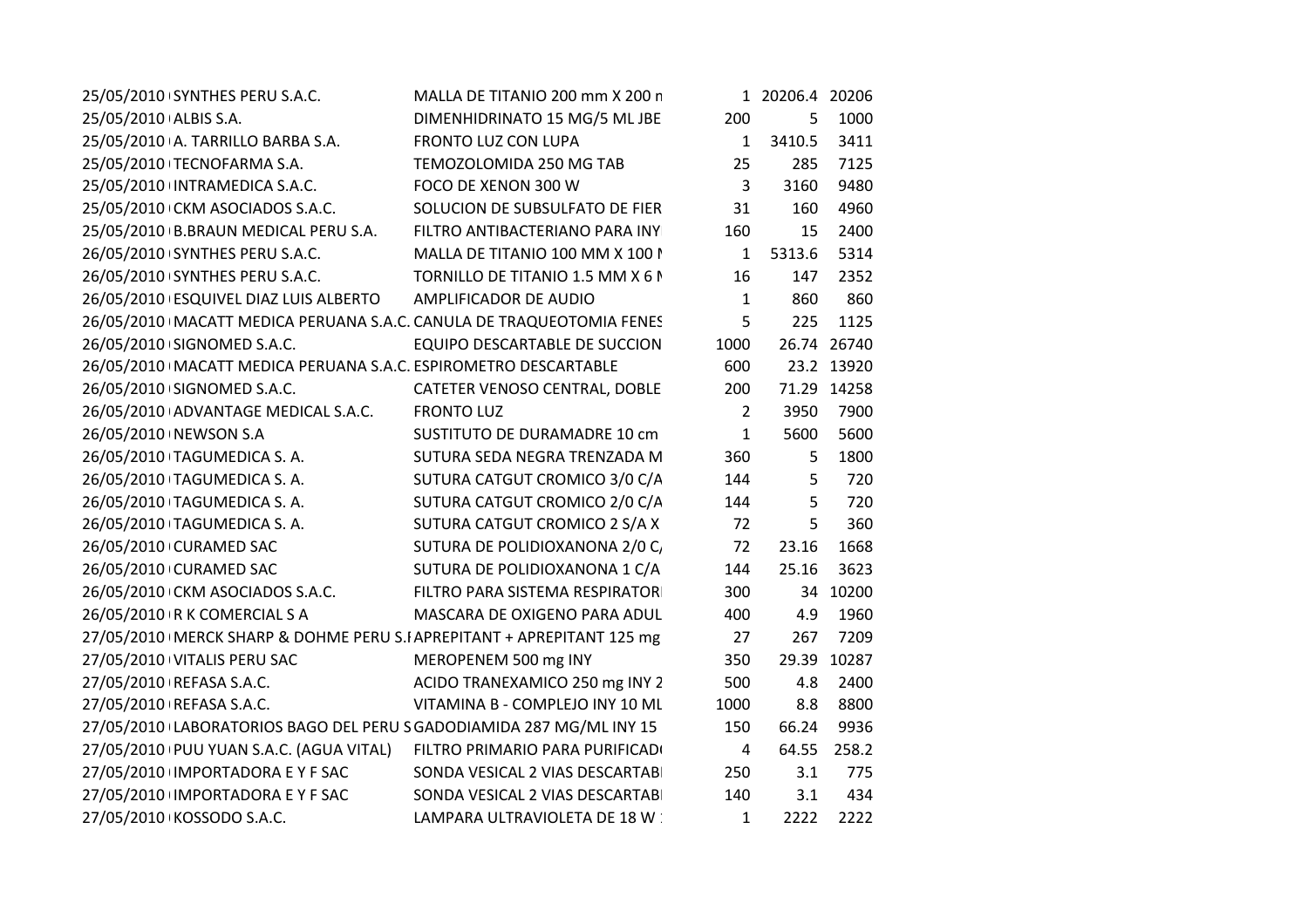| 27/05/2010 QUIMICA SUIZA S.A.<br>GOSERELINA 10.8 MG IMPLANTE              | 4              | 1575              | 6300        |
|---------------------------------------------------------------------------|----------------|-------------------|-------------|
| 27/05/2010 QUIMICA SUIZA S.A.<br>GOSERELINA 3.6 MG IMPLANTE               | 20             |                   | 507.5 10150 |
| 27/05/2010+ANGELLA ALEMÁN VASQUEZ<br>BOLIGRAFO (LAPICERO) IMPRESO D       | 1000           | 0.8925 892.5      |             |
| 27/05/2010 LABORATORIOS AMERICANOS S.A FILGRASTIM 300 ug/1.2 mL INY 1.2 i | 5000           |                   | 15.37 76850 |
| 27/05/2010   MACC-HER REPRESENTACIONES S. PAPEL TOALLA X 300 M            | 360            |                   | 28.5 10260  |
| 27/05/2010 LIZARDHI EIRL<br>PINTURA LATEX                                 | 4              | 66                | 264         |
| 27/05/2010 LABORATORIOS AC FARMA S.A. CARBOPLATINO 10 MG/ML INY 15 N      |                | 600 31.4485 18869 |             |
| 27/05/2010 CORPORACION INFARMASA S.A. RANITIDINA 150 MG TAB               | 200000         | 0.044             | 8800        |
| 28/05/2010 BAYER S.A.<br>NIFEDIPINO 10 MG TAB                             | 960            | 0.9               | 864         |
| 28/05/2010 COMPUTADORAS Y TELECOMUNIC ESTABILIZADOR DE TENSION ESTAD      | 10             | 103.73            | 1037        |
| 28/05/2010 COMPUTADORAS Y TELECOMUNI( ESTABILIZADOR DE TENSION ESTAD      | 10             | 194.05            | 1941        |
| 28/05/2010   MACATT MEDICA PERUANA S.A.C. COLECTOR DE SECRECION BRONQU    |                | 267 28.9638       | 7743        |
| 28/05/2010   PLASTIMEDIC S.R.L.<br>ALCOHOL GEL X 1 L                      | 100            | 17                | 1700        |
| 28/05/2010 C & E LAB DEALERS S.A.<br>JERINGA DE 3 ML PARA DETERMINA       | 1200           | 4.31              | 5172        |
| 28/05/2010 KIMBERLY-CLARK PERU S.R.L. JABON GERMICIDA LIQUIDO CON TI      | 701            | 9.5               | 6660        |
| 28/05/2010   HERSIL S.A.LABORATORIOS INDUS EQUIPO DE INFUSION CON VOLUTR  | 2000           |                   | 9.67 19340  |
| 28/05/2010   HERSIL S.A.LABORATORIOS INDUS EQUIPO PARA BOMBA INFUSION SII | 2000           |                   | 21 42000    |
| 28/05/2010   MAKAR CORPORATION S.A.C ALBUMINA HUMANA 20 G/100 ML          | 80             |                   | 134 10720   |
| <b>CONVERSOR CELULAR GSM</b><br>28/05/2010 CUMBERLAND S.A.C.              | $\mathbf{1}$   | 5130              | 5130        |
| 28/05/2010   DISTRIBUIDORA MARLON S.R.L CARBAMAZEPINA 200 MG TAB          | 15000          | 0.1               | 1500        |
| 28/05/2010   TECNOLOGIA INTELIGENTE S.R.L CIRCUITO DE ANESTESIA COAXIAL C | 90             |                   | 120 10800   |
| DEXAMETASONA FOSFATO 4 MG/2<br>28/05/2010 CORPORACION INFARMASA S.A.      | 20000          | 0.47              | 9400        |
| SILLA GIRATORIA DE METAL RODAN<br>28/05/2010 PERU OFFICE S.A              | 12             | 192.18            | 2306        |
| 28/05/2010   FERPROSA S.A.<br>AGUJA DE BIOPSIA DE MEDULA OSE              | 50             | 135               | 6750        |
| 28/05/2010 OQ PHARMA S.A.C<br>CLORURO DE SUXAMETONIO 50 MC                | 100            | 32                | 3200        |
| 28/05/2010   DROGUERIA INTERNATIONAL FARI BACLOFENO 10 MG TAB             | 1500           | $\mathbf{1}$      | 1500        |
| 28/05/2010 QUIMICA SUIZA S.A.<br>MEROPENEM 500 mg INY                     | 300            |                   | 35 10500    |
| 28/05/2010 DIVCOM S.A.C.<br>SONDA ESOFAGICA MULTIPLE DE G/                | 10             | 900               | 9000        |
| 28/05/2010 PARHUANA BANDO LEANDRO<br><b>AZALEAS</b>                       | 10             | 35.7              | 357         |
| 28/05/2010 PARHUANA BANDO LEANDRO<br><b>BOUGANVILLA</b>                   | $\overline{2}$ | 11.9              | 23.8        |
| <b>CUCARDAS</b><br>28/05/2010   PARHUANA BANDO LEANDRO                    | 25             | 14.28             | 357         |
| 28/05/2010 PARHUANA BANDO LEANDRO<br><b>SALVIA ROJA</b>                   | 100            | 2.38              | 238         |
| 28/05/2010 PARHUANA BANDO LEANDRO<br>PLANTA LAUREL ENANO                  | 60             |                   | 2.38 142.8  |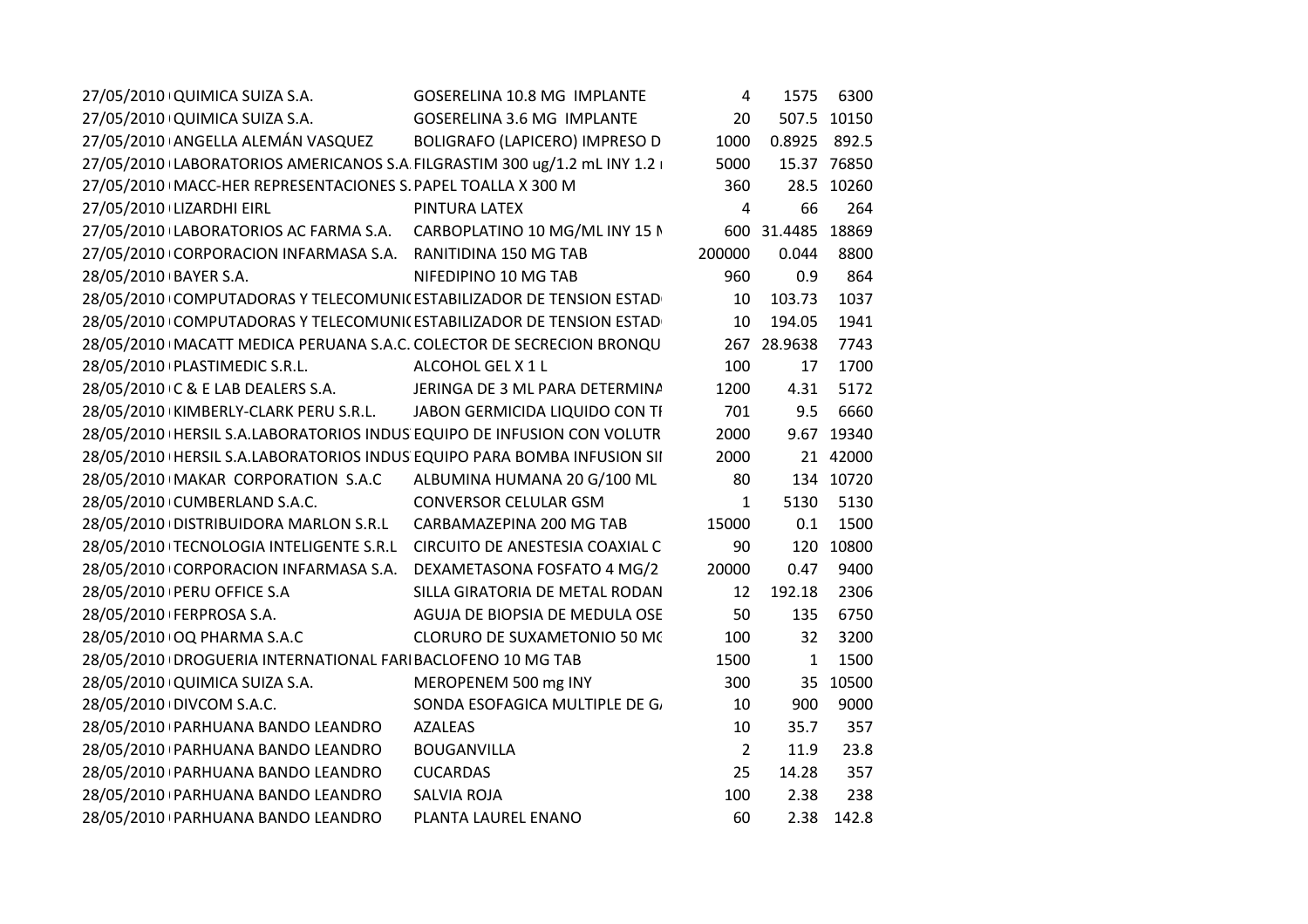| 28/05/2010 PARHUANA BANDO LEANDRO                                       | SANGUINARIA ROJA - POLYGONUM    | 100          | 2.38           | 238   |
|-------------------------------------------------------------------------|---------------------------------|--------------|----------------|-------|
| 28/05/2010   PARHUANA BANDO LEANDRO                                     | ANTURIO - ANTHURIUM ANDREANU    | 10           | 41.65          | 416.5 |
| 28/05/2010 PARHUANA BANDO LEANDRO                                       | <b>AGLAONEMA</b>                | 10           | 23.8           | 238   |
| 28/05/2010   PARHUANA BANDO LEANDRO                                     | PLANTA FLORAL DE ESTACION       | 50           | 2.38           | 119   |
| 28/05/2010 PARHUANA BANDO LEANDRO                                       | <b>GUEDELIA</b>                 | 100          | 2.38           | 238   |
| 28/05/2010   PARHUANA BANDO LEANDRO                                     | CASANDRA                        | 10           | 29.75          | 297.5 |
| 28/05/2010 PARHUANA BANDO LEANDRO                                       | <b>AMEROCALIS</b>               | 8            | 35.7           | 285.6 |
| 28/05/2010 PARHUANA BANDO LEANDRO                                       | AGAPANTO - AGAPANTHUS AFRICAI   | 25           | 4.76           | 119   |
| 28/05/2010 PARHUANA BANDO LEANDRO                                       | PLANTA DE COPROSMA - COPROSM    | 20           | 9.52           | 190.4 |
| 28/05/2010   PARHUANA BANDO LEANDRO                                     | PALMERA ROBELINA                | 15           | 128.52         | 1928  |
| 28/05/2010 PARHUANA BANDO LEANDRO                                       | PALMERA HAWAIANA                | 10           | 133.28         | 1333  |
| 28/05/2010 PARHUANA BANDO LEANDRO                                       | PALMERA BAMBU NACIONAL          | $\mathbf{1}$ | 214.2          | 214.2 |
| 28/05/2010 PARHUANA BANDO LEANDRO                                       | <b>ARALIA</b>                   | 5            | 17.85          | 89.25 |
| 28/05/2010 PARHUANA BANDO LEANDRO                                       | PALMERA ROBELINI - PHOENIX ROE  | 10           | 95.2           | 952   |
| 28/05/2010 PARHUANA BANDO LEANDRO                                       | MIOPORO - MYOPORUM ACUMINA      | 10           | 11.9           | 119   |
| 28/05/2010 PARHUANA BANDO LEANDRO                                       | <b>TECOMARIA CAPENSIS</b>       | 70           | 9.52           | 666.4 |
| 28/05/2010 PARHUANA BANDO LEANDRO                                       | <b>CROTON</b>                   | 20           | 35.7           | 714   |
| 28/05/2010 PARHUANA BANDO LEANDRO                                       | <b>ALAMO</b>                    | 25           | 2.38           | 59.5  |
| 28/05/2010 PARHUANA BANDO LEANDRO                                       | THUJA DORADA                    | $\mathbf{1}$ | 47.6           | 47.6  |
| 28/05/2010 PARHUANA BANDO LEANDRO                                       | <b>FICUS BLANCO</b>             | 25           | 11.9           | 297.5 |
| 28/05/2010 PARHUANA BANDO LEANDRO                                       | <b>CEDRELA</b>                  | 100          | 2.38           | 238   |
| 28/05/2010 PARHUANA BANDO LEANDRO                                       | <b>CIPRES</b>                   | 50           | 4.76           | 238   |
| 28/05/2010 PARHUANA BANDO LEANDRO                                       | PAPELILLO - COPAL BLANCO - BURS | 8            | 41.65          | 333.2 |
| 28/05/2010 DIVCOM S.A.C.                                                | TRANSDUCTOR DE CO2 PARA MON     | 80           | 120            | 9600  |
| 28/05/2010 DISTRIBUIDORA MARLON S.R.L                                   | ETILEFRINA 10 MG INY 1 ML       | 600          | $\mathbf{1}$   | 600   |
| 28/05/2010 COMIESA DRUC S.A.C.                                          | LEVOBUPIVACAINA 5 MG/ML INY 20  | 650          | 16             | 10400 |
| 28/05/2010 JORGE PEÑA S.A. JORPESA                                      | TELA BRAMANTE X 1.50 M ANCHO (  | 950          | 5.72           | 5434  |
| 28/05/2010 JORGE PEÑA S.A. JORPESA                                      | TELA BRAMANTE X 1.50 M DE ANCH  | 750          | 6.94           | 5205  |
| 28/05/2010 BERNAL CARBAJAL ENRIQUE EDG/ VASO DESCARTABLE DE POLIESTIRE  |                                 | $\mathbf{1}$ | 95             | 95    |
| 28/05/2010   BERNAL CARBAJAL ENRIQUE EDG/ MERMELADA X 1 KG              |                                 | 6            | 6.8            | 40.8  |
| 28/05/2010 BERNAL CARBAJAL ENRIQUE EDGI GALLETA DE AGUA X 44 G APROX. X |                                 | 5            | $\overline{2}$ | 10    |
| 29/05/2010 DISTRIBUIDORA MENDOZA E I R LI DISCO DVD - RW DE 4.7 GB      |                                 | 20           | 3              | 60    |
| 29/05/2010 MURDOCH SISTEMAS S.A.                                        | PORTA FOTOCHECK SIN CLIP        | 2000         | 0.24           | 480   |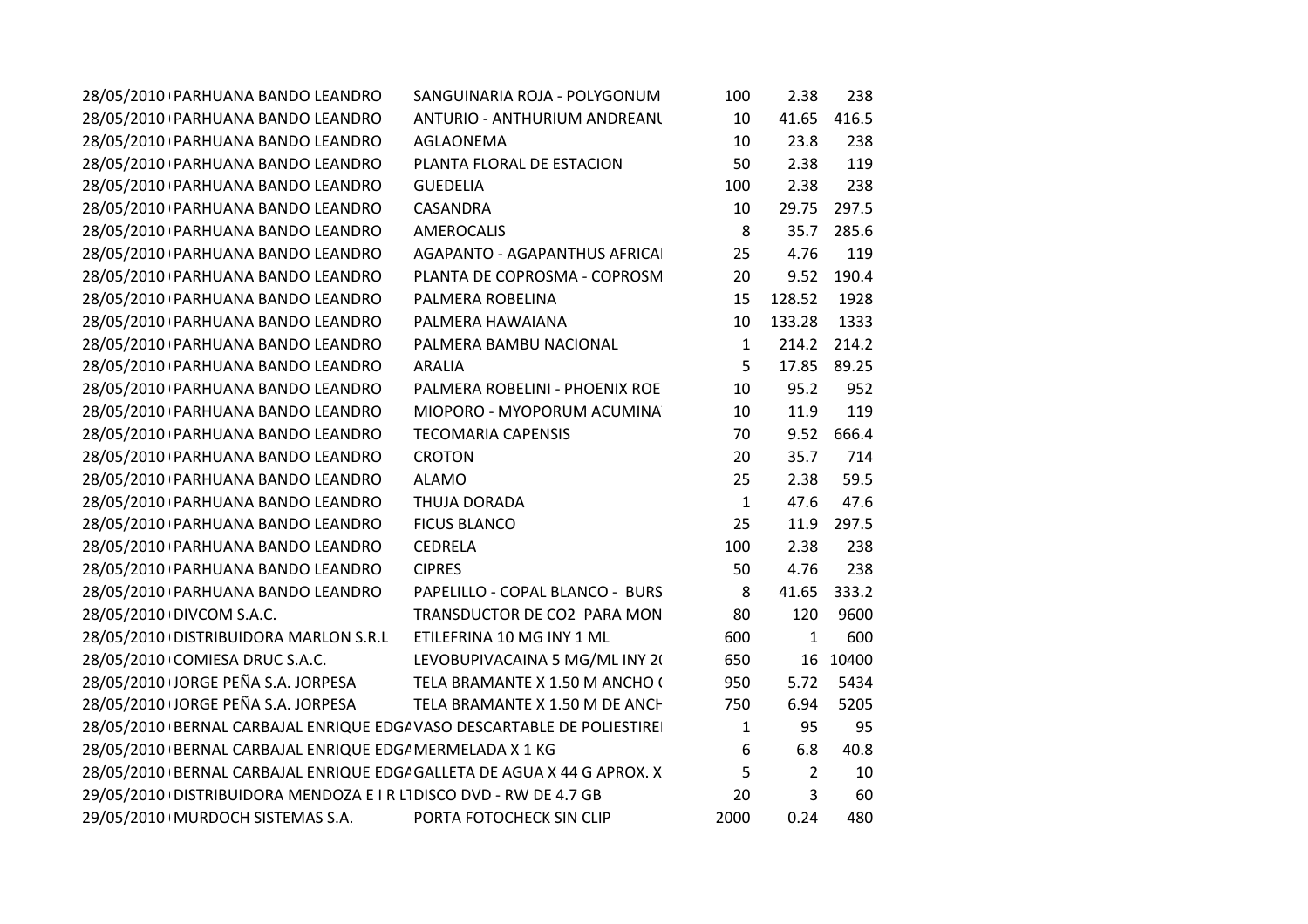| 31/05/2010 PLATINUM S.R.LTDA.<br>900<br>3.443<br>3099<br>FOSFATASA ALCALINA AUTOMATIZ/<br>31/05/2010 PLATINUM S.R.LTDA.<br>TGP AUTOMATIZADO CINETICO<br>2423<br>750<br>3.23<br>4475<br>31/05/2010 GARCIA AGUIRRE, FRANKLIN ENRI CARTULINA DUPLEX 300 G DE 70 CN<br>5000<br>0.895<br>230<br>45 10350<br>31/05/2010 DIAGNOSTICO UAL S.A.C.<br>BOLSA COLECTORA DE SANGRE CUA<br>6150<br>31/05/2010 GRUNENTHAL PERUANA S.A.<br>TRAMADOL 50 MG INY 1 ML<br>5000<br>1.23<br>31/05/2010 CURAMED SAC<br>SUTURA ACIDO POLIGLACTIN 0 C/A<br>108<br>10.61<br>1146<br>31/05/2010 CURAMED SAC<br>SUTURA ACIDO POLIGLACTIN 0 C/A<br>1529<br>144<br>10.615<br>7140<br>31/05/2010 FERPROSA S.A.<br>CATETER IMPLANTABLE CON PUERT<br>6<br>1190<br>31/05/2010 COMPUTELF S.R.LTDA<br>524<br>TONER PARA FOTOCOPIADORA KYC<br>$\overline{4}$<br>131<br>68<br>680<br>31/05/2010 COMPUTELF S.R.LTDA<br>TINTA PARA IMPRESORA HP DESKJE<br>10<br>31/05/2010 QUIMICA SUIZA S.A.<br>35 10500<br>MEROPENEM 500 mg INY<br>300<br>31/05/2010 ALBIS S.A.<br>ANTICUERPO MONOCLONAL PARA (<br>5190<br>$\overline{2}$<br>2595<br>31/05/2010 VILLALOBOS TOMASEVICH MARIEI TELEFONO ANALOGICO<br>1968<br>15<br>131.2<br>31/05/2010 VILLALOBOS TOMASEVICH MARIEI TELEFONO INALAMBRICO<br>190.4<br>1904<br>10 |
|-------------------------------------------------------------------------------------------------------------------------------------------------------------------------------------------------------------------------------------------------------------------------------------------------------------------------------------------------------------------------------------------------------------------------------------------------------------------------------------------------------------------------------------------------------------------------------------------------------------------------------------------------------------------------------------------------------------------------------------------------------------------------------------------------------------------------------------------------------------------------------------------------------------------------------------------------------------------------------------------------------------------------------------------------------------------------------------------------------------------------------------------------------------------------------------------------------------------------------------------------------------------------|
|                                                                                                                                                                                                                                                                                                                                                                                                                                                                                                                                                                                                                                                                                                                                                                                                                                                                                                                                                                                                                                                                                                                                                                                                                                                                         |
|                                                                                                                                                                                                                                                                                                                                                                                                                                                                                                                                                                                                                                                                                                                                                                                                                                                                                                                                                                                                                                                                                                                                                                                                                                                                         |
|                                                                                                                                                                                                                                                                                                                                                                                                                                                                                                                                                                                                                                                                                                                                                                                                                                                                                                                                                                                                                                                                                                                                                                                                                                                                         |
|                                                                                                                                                                                                                                                                                                                                                                                                                                                                                                                                                                                                                                                                                                                                                                                                                                                                                                                                                                                                                                                                                                                                                                                                                                                                         |
|                                                                                                                                                                                                                                                                                                                                                                                                                                                                                                                                                                                                                                                                                                                                                                                                                                                                                                                                                                                                                                                                                                                                                                                                                                                                         |
|                                                                                                                                                                                                                                                                                                                                                                                                                                                                                                                                                                                                                                                                                                                                                                                                                                                                                                                                                                                                                                                                                                                                                                                                                                                                         |
|                                                                                                                                                                                                                                                                                                                                                                                                                                                                                                                                                                                                                                                                                                                                                                                                                                                                                                                                                                                                                                                                                                                                                                                                                                                                         |
|                                                                                                                                                                                                                                                                                                                                                                                                                                                                                                                                                                                                                                                                                                                                                                                                                                                                                                                                                                                                                                                                                                                                                                                                                                                                         |
|                                                                                                                                                                                                                                                                                                                                                                                                                                                                                                                                                                                                                                                                                                                                                                                                                                                                                                                                                                                                                                                                                                                                                                                                                                                                         |
|                                                                                                                                                                                                                                                                                                                                                                                                                                                                                                                                                                                                                                                                                                                                                                                                                                                                                                                                                                                                                                                                                                                                                                                                                                                                         |
|                                                                                                                                                                                                                                                                                                                                                                                                                                                                                                                                                                                                                                                                                                                                                                                                                                                                                                                                                                                                                                                                                                                                                                                                                                                                         |
|                                                                                                                                                                                                                                                                                                                                                                                                                                                                                                                                                                                                                                                                                                                                                                                                                                                                                                                                                                                                                                                                                                                                                                                                                                                                         |
|                                                                                                                                                                                                                                                                                                                                                                                                                                                                                                                                                                                                                                                                                                                                                                                                                                                                                                                                                                                                                                                                                                                                                                                                                                                                         |
|                                                                                                                                                                                                                                                                                                                                                                                                                                                                                                                                                                                                                                                                                                                                                                                                                                                                                                                                                                                                                                                                                                                                                                                                                                                                         |
| 769.66 36944<br>31/05/2010 DIGITAL X -RAY S.A.C.<br>PELICULA RADIOGRAFICA LASER SE(<br>48                                                                                                                                                                                                                                                                                                                                                                                                                                                                                                                                                                                                                                                                                                                                                                                                                                                                                                                                                                                                                                                                                                                                                                               |
| 2150<br>31/05/2010 ALBIS S.A.<br>ANTICUERPO MONOCLONAL PARA (<br>2150<br>$\mathbf{1}$                                                                                                                                                                                                                                                                                                                                                                                                                                                                                                                                                                                                                                                                                                                                                                                                                                                                                                                                                                                                                                                                                                                                                                                   |
| 31/05/2010 ALBIS S.A.<br>2150<br>4300<br>ANTICUERPO MONOCLONAL PARA<br>$\overline{2}$                                                                                                                                                                                                                                                                                                                                                                                                                                                                                                                                                                                                                                                                                                                                                                                                                                                                                                                                                                                                                                                                                                                                                                                   |
| 3800<br>31/05/2010 ALBIS S.A.<br>$2^{\circ}$<br>1900<br>ANTICUERPO MONOCLONAL PARA (                                                                                                                                                                                                                                                                                                                                                                                                                                                                                                                                                                                                                                                                                                                                                                                                                                                                                                                                                                                                                                                                                                                                                                                    |
| 31/05/2010 ALBIS S.A.<br>$\overline{4}$<br>8800<br>2200<br>ANTICUERPO MONOCLONAL PARA (                                                                                                                                                                                                                                                                                                                                                                                                                                                                                                                                                                                                                                                                                                                                                                                                                                                                                                                                                                                                                                                                                                                                                                                 |
| 4400<br>31/05/2010 ALBIS S.A.<br>ANTICUERPO MONOCLONAL PARA (<br>$\overline{2}$<br>2200                                                                                                                                                                                                                                                                                                                                                                                                                                                                                                                                                                                                                                                                                                                                                                                                                                                                                                                                                                                                                                                                                                                                                                                 |
| 31/05/2010 ALBIS S.A.<br>9200<br>ANTICUERPO MONOCLONAL PARA<br>$\overline{4}$<br>2300                                                                                                                                                                                                                                                                                                                                                                                                                                                                                                                                                                                                                                                                                                                                                                                                                                                                                                                                                                                                                                                                                                                                                                                   |
| 01/06/2010   MULTIMEDICAL SUPPLIES S.A.C. CLORHEXIDINA GLUCONATO + CETF<br>28.8<br>3456<br>120                                                                                                                                                                                                                                                                                                                                                                                                                                                                                                                                                                                                                                                                                                                                                                                                                                                                                                                                                                                                                                                                                                                                                                          |
| 01/06/2010   DISTRIBUIDORA PREMIUM S.A. AGUA DE MESA SIN GAS X 20 L<br>1530<br>170<br>9                                                                                                                                                                                                                                                                                                                                                                                                                                                                                                                                                                                                                                                                                                                                                                                                                                                                                                                                                                                                                                                                                                                                                                                 |
| 406.8<br>01/06/2010 DMS PERU SAC<br>PAPEL TERMICO PARA IMPRESORA  <br>60<br>6.78                                                                                                                                                                                                                                                                                                                                                                                                                                                                                                                                                                                                                                                                                                                                                                                                                                                                                                                                                                                                                                                                                                                                                                                        |
| 01/06/2010 FARMADUAL S.A.C<br>7800<br>IMATINIB MESILATO 400 MG TAB<br>120<br>65                                                                                                                                                                                                                                                                                                                                                                                                                                                                                                                                                                                                                                                                                                                                                                                                                                                                                                                                                                                                                                                                                                                                                                                         |
| 9831<br>01/06/2010 ELI LILLY INTERAMERICA INC SUCL PEMETREXED DISODICO HEPTAHIDF<br>$\mathbf{3}$<br>3277                                                                                                                                                                                                                                                                                                                                                                                                                                                                                                                                                                                                                                                                                                                                                                                                                                                                                                                                                                                                                                                                                                                                                                |
| 3200<br>01/06/2010 CURAMED SAC<br>RECARGA PARA GRAPADORA QUIRL<br>320<br>10                                                                                                                                                                                                                                                                                                                                                                                                                                                                                                                                                                                                                                                                                                                                                                                                                                                                                                                                                                                                                                                                                                                                                                                             |
| 01/06/2010 CURAMED SAC<br>6750<br>RECARGA PARA GRAPADORA QUIRL<br>15<br>450                                                                                                                                                                                                                                                                                                                                                                                                                                                                                                                                                                                                                                                                                                                                                                                                                                                                                                                                                                                                                                                                                                                                                                                             |
| 01/06/2010   PERULAB S.A.<br>MITOMICINA 20 MG INY<br>171 10260<br>60                                                                                                                                                                                                                                                                                                                                                                                                                                                                                                                                                                                                                                                                                                                                                                                                                                                                                                                                                                                                                                                                                                                                                                                                    |
| 849.27<br>3397<br>01/06/2010 QUIMICA SUIZA S.A.<br>RITUXIMAB 100 MG/10 ML INY 10 N<br>$\overline{4}$                                                                                                                                                                                                                                                                                                                                                                                                                                                                                                                                                                                                                                                                                                                                                                                                                                                                                                                                                                                                                                                                                                                                                                    |
| 01/06/2010 R K COMERCIAL S A<br>CANULA BINASAL PARA OXIGENO A<br>3.25 487.5<br>150                                                                                                                                                                                                                                                                                                                                                                                                                                                                                                                                                                                                                                                                                                                                                                                                                                                                                                                                                                                                                                                                                                                                                                                      |
| 0.85<br>01/06/2010 R K COMERCIAL S A<br>SONDA DE ALIMENTACION Nº 8<br>100<br>85                                                                                                                                                                                                                                                                                                                                                                                                                                                                                                                                                                                                                                                                                                                                                                                                                                                                                                                                                                                                                                                                                                                                                                                         |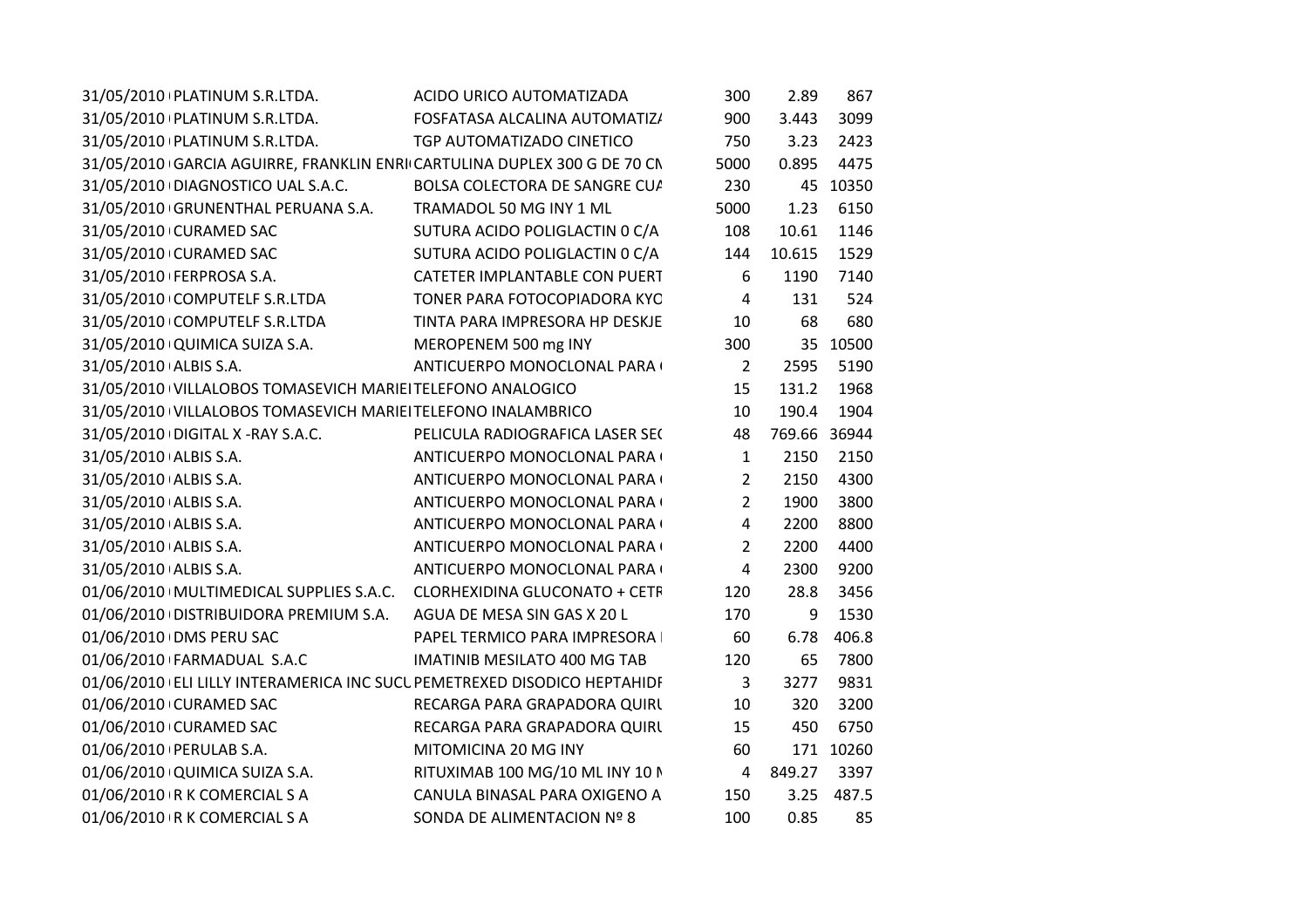|                       | 01/06/2010 MAKAR CORPORATION S.A.C                                | ALBUMINA HUMANA 20 G/100 ML                                             | 80             |              | 134 10720   |  |
|-----------------------|-------------------------------------------------------------------|-------------------------------------------------------------------------|----------------|--------------|-------------|--|
|                       | 01/06/2010 FRIGORIFICO JO SAC                                     | PERICO EN FILETE                                                        | 600            |              | 18 10800    |  |
|                       | 01/06/2010 FRIGORIFICO JO SAC                                     | <b>TILAPIA EN FILETE</b>                                                | 200            | 24           | 4800        |  |
|                       |                                                                   | 01/06/2010   PRODUCTOS ROCHE Q.F.S.A. HEMOGRAMA AUTOMATIZADO 25         | 3500           | 3.08         | 10780       |  |
|                       |                                                                   | 01/06/2010 BETTY MILAGROS VILLACORTA QU MANGA DE POLIETILENO PARA ESTI  | 40             | 15           | 600         |  |
|                       |                                                                   | 01/06/2010 BETTY MILAGROS VILLACORTA QU MANGA DE POLIETILENO PARA ESTI  | 40             | 160          | 6400        |  |
|                       |                                                                   | 01/06/2010 BETTY MILAGROS VILLACORTA QU MANGA DE POLIETILENO PARA ESTI  | 40             | 32           | 1280        |  |
|                       |                                                                   | 01/06/2010 BETTY MILAGROS VILLACORTA QU MANGA DE POLIETILENO PARA ESTI  | 40             | 35.7         | 1428        |  |
|                       |                                                                   | 01/06/2010 BIOTOSCANA FARMA S.A. VINBLASTINA SULFATO 1 MG/ML IN         | 70             | 24           | 1680        |  |
| 01/06/2010 ALBIS S.A. |                                                                   | PALONOSETRON CLORHIDRATO 250                                            | 30             | 326.4        | 9792        |  |
|                       |                                                                   | 01/06/2010 LABORATORIOS DENTAID PERU SA CLORHEXIDINA 120 mg/100 g GEL 8 | 50             | 22.25        | 1113        |  |
|                       |                                                                   | 01/06/2010 REPRESENTACIONES MEDICAS M ¿AGUJA HIPODERMICA DESCARTABLI    | 56000          | 0.059        | 3304        |  |
|                       | 01/06/2010 SOCIEDAD SUIZO PERUANA DE EN QUESO TIPO EDAM           |                                                                         | $\overline{2}$ | 19.99        | 39.98       |  |
|                       | 01/06/2010 SOCIEDAD SUIZO PERUANA DE EN QUESO FRESCO DE VACA      |                                                                         | 40             | 13.8         | 552         |  |
|                       | 01/06/2010 SOCIEDAD SUIZO PERUANA DE EN QUESO FUNDIDO             |                                                                         | 6              | 19.28        | 115.7       |  |
|                       | 01/06/2010 SOCIEDAD SUIZO PERUANA DE EN QUESO CREMA X 225 G       |                                                                         | $\overline{2}$ | 9            | 18          |  |
|                       |                                                                   | 01/06/2010 EQUIPOS Y HERRAMIENTAS S.A. ARCO DE SIERRA REGULABLE DE 10'  | $\overline{2}$ | 58.91        | 117.8       |  |
|                       | 01/06/2010 EQUIPOS Y HERRAMIENTAS S.A. DESARMADOR PLANO 1/4" X 6" |                                                                         | $\overline{4}$ | 11.32        | 45.28       |  |
|                       | 01/06/2010 EQUIPOS Y HERRAMIENTAS S.A. DESARMADOR PLANO 1/4" X 8" |                                                                         | $\overline{4}$ | 12           | 48          |  |
|                       | 01/06/2010 EQUIPOS Y HERRAMIENTAS S.A.                            | DESARMADOR PLANO 3/8" X 10"                                             | $\overline{2}$ | 30.06        | 60.12       |  |
|                       | 01/06/2010 EQUIPOS Y HERRAMIENTAS S.A.                            | DESARMADOR PLANO 1/4" X 4"                                              | $\overline{4}$ | 10.21        | 40.84       |  |
|                       | 01/06/2010 EQUIPOS Y HERRAMIENTAS S.A.                            | DESARMADOR ESTRELLA 1/4" X 6"                                           | 4              |              | 11.32 45.28 |  |
|                       | 01/06/2010 EQUIPOS Y HERRAMIENTAS S.A.                            | DESARMADOR ESTRELLA 1/4" X 8"                                           | $\overline{4}$ | 12.64        | 50.56       |  |
|                       | 01/06/2010 EQUIPOS Y HERRAMIENTAS S.A.                            | DESARMADOR ESTRELLA 1/4" X 4"                                           | 4              | 10.21        | 40.84       |  |
|                       | 01/06/2010 EQUIPOS Y HERRAMIENTAS S.A.                            | MARTILLO DE BOLA DE 1 LB                                                | $\overline{2}$ | 59.26        | 118.5       |  |
|                       | 01/06/2010 EQUIPOS Y HERRAMIENTAS S.A.                            | LLAVE FRANCESA 10"                                                      | $\overline{4}$ | 76.11        | 304.4       |  |
|                       | 01/06/2010 EQUIPOS Y HERRAMIENTAS S.A.                            | LLAVE FRANCESA 8"                                                       | $\overline{a}$ | 63.05        | 252.2       |  |
|                       | 01/06/2010 EQUIPOS Y HERRAMIENTAS S.A.                            | LLAVE STILLSON Nº 36                                                    | $\mathbf{1}$   | 468.31       | 468.3       |  |
|                       | 01/06/2010 EQUIPOS Y HERRAMIENTAS S.A.                            | LLAVE STILLSON 14"                                                      | $\overline{2}$ | 98.42        | 196.8       |  |
|                       | 01/06/2010 EQUIPOS Y HERRAMIENTAS S.A.                            | <b>LLAVE STILLSON 8"</b>                                                | 4              | 56.98        | 227.9       |  |
|                       | 01/06/2010 EQUIPOS Y HERRAMIENTAS S.A.                            | LLAVE STILLSON 10"                                                      | $\overline{4}$ | 74.79        | 299.2       |  |
|                       | 01/06/2010 EQUIPOS Y HERRAMIENTAS S.A.                            | LLAVE STILLSON 18"                                                      | $\mathbf{1}$   | 141.34       | 141.3       |  |
|                       | 01/06/2010 EQUIPOS Y HERRAMIENTAS S.A.                            | LLAVE STILLSON Nº 24                                                    | $\mathbf{1}$   | 221.63 221.6 |             |  |
|                       |                                                                   |                                                                         |                |              |             |  |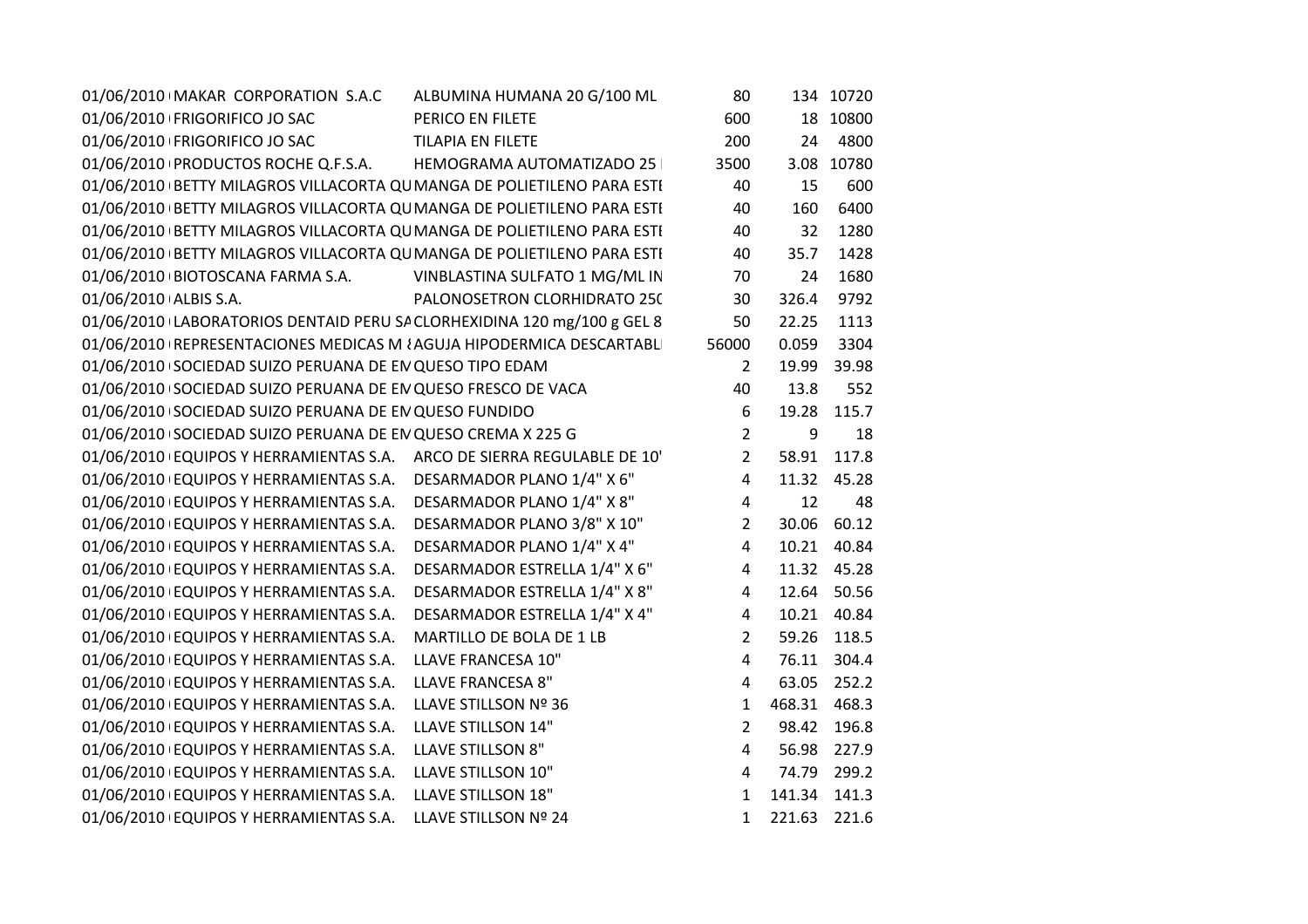| 01/06/2010 EQUIPOS Y HERRAMIENTAS S.A.                                  | LLAVE STILLSON 6"                     | $\overline{2}$ |        | 48.87 97.74 |
|-------------------------------------------------------------------------|---------------------------------------|----------------|--------|-------------|
| 01/06/2010 EQUIPOS Y HERRAMIENTAS S.A.                                  | JUEGO DE LLAVES ALLEN DE 1/16" A      | $\overline{2}$ | 23.35  | 46.7        |
| 01/06/2010 EQUIPOS Y HERRAMIENTAS S.A.                                  | LLAVE RACHI PORTA DADO DE 10"         | $\mathbf 1$    | 105.85 | 105.9       |
| 01/06/2010 EQUIPOS Y HERRAMIENTAS S.A.                                  | ALICATE UNIVERSAL DE 8"               | 3              | 103.6  | 310.8       |
| 01/06/2010 EQUIPOS Y HERRAMIENTAS S.A.                                  | ALICATE PICO DE LORO 10"              | 4              | 34.77  | 139.1       |
| 01/06/2010 EQUIPOS Y HERRAMIENTAS S.A.                                  | <b>ESPATULA DE 4"</b>                 | 3              | 7.93   | 23.79       |
| 01/06/2010 HAMPISKA MEDICA SAC                                          | CONTENEDOR DE PLASTICO DE BIOS        | 120            | 16     | 1920        |
| 01/06/2010   HAMPISKA MEDICA SAC                                        | <b>CONTENEDOR DE PLASTICO DE BIOS</b> | 330            | 32.7   | 10791       |
| 01/06/2010 ABBOTT LABORATORIOS S.A.                                     | FORMULA POLIMERICA SIN LACTOS         | 300            | 36     | 10800       |
| 01/06/2010 REPRESENTACIONES HOSPITALARI LAPICERO HIDROFOBICO            |                                       | 3              | 430    | 1290        |
| 01/06/2010 ARILAND CORPORATION S.A.C. GEL PARA BIOPSIA POR CONGELACI    |                                       | 5              | 89     | 445         |
| 01/06/2010 ARILAND CORPORATION S. A. C. SULFATO DE ALUMINIO Y POTASIO . |                                       | 3              | 140    | 420         |
| 01/06/2010 BAIRES S.A.C.                                                | <b>CUCHILLA DESCARTABLE PARA MICI</b> | 34             | 315    | 10710       |
| 01/06/2010 COMERCIAL J.H.V. DEL CENTRO E.I MAIZ MORADO (AL PESO)        |                                       | 400            | 3.5    | 1400        |
| 01/06/2010 COMERCIAL J.H.V. DEL CENTRO E.I CHOCLO DESGRANADO (AL PESO)  |                                       | 100            | 3.3    | 330         |
| 01/06/2010 COMERCIAL J.H.V. DEL CENTRO E.I CHOCLO ENTERO AL PESO        |                                       | 30             | 1.4    | 42          |
| 01/06/2010 COMERCIAL J.H.V. DEL CENTRO E.I CHOCLO MOLIDO                |                                       | 20             | 4.5    | 90          |
| 01/06/2010 COMERCIAL J.H.V. DEL CENTRO E.IFRESA (AL PESO)               |                                       | 4              | 2.9    | 11.6        |
| 01/06/2010 COMERCIAL J.H.V. DEL CENTRO E.INARANJA DE JUGO (AL PESO)     |                                       | 600            | 0.89   | 534         |
| 01/06/2010 COMERCIAL J.H.V. DEL CENTRO E.INARANJA DE MESA (AL PESO)     |                                       | 800            | 1.8    | 1440        |
| 01/06/2010 COMERCIAL J.H.V. DEL CENTRO E. PIÑA (AL PESO)                |                                       | 2200           | 0.95   | 2090        |
| 01/06/2010 COMERCIAL J.H.V. DEL CENTRO E.IPLATANO DE ISLA (AL PESO)     |                                       | 100            | 1.6    | 160         |
| 01/06/2010 COMERCIAL J.H.V. DEL CENTRO E.I PLATANO DE SEDA (AL PESO)    |                                       | 600            | 1.25   | 750         |
| 01/06/2010 COMERCIAL J.H.V. DEL CENTRO E.I CARAMBOLA (AL PESO)          |                                       | 100            | 1.39   | 139         |
| 01/06/2010 COMERCIAL J.H.V. DEL CENTRO E.I PAPAYA (AL PESO)             |                                       | 2200           | 1.99   | 4378        |
| 01/06/2010 COMERCIAL J.H.V. DEL CENTRO E.I MANZANA DE AGUA (AL PESO)    |                                       | 240            | 1.8    | 432         |
| 01/06/2010 COMERCIAL J.H.V. DEL CENTRO E.I MANZANA DELICIA (AL PESO)    |                                       | 600            | 2.48   | 1488        |
| 01/06/2010 COMERCIAL J.H.V. DEL CENTRO E.I MARACUYA (AL PESO)           |                                       | 200            | 2.2    | 440         |
| 01/06/2010 COMERCIAL J.H.V. DEL CENTRO E.I MEMBRILLO (AL PESO)          |                                       | 200            | 2.5    | 500         |
| 01/06/2010 COMERCIAL J.H.V. DEL CENTRO E. PALTA (AL PESO)               |                                       | 170            | 4.88   | 829.6       |
| 01/06/2010 COMERCIAL J.H.V. DEL CENTRO E.ICOCONA (AL PESO)              |                                       | 40             | 2.5    | 100         |
| 01/06/2010 COMERCIAL J.H.V. DEL CENTRO E. BLANQUILLO (AL PESO)          |                                       | 240            | 2.49   | 597.6       |
| 01/06/2010 COMERCIAL J.H.V. DEL CENTRO E.I KIWI (AL PESO)               |                                       | 4              | 4.5    | 18          |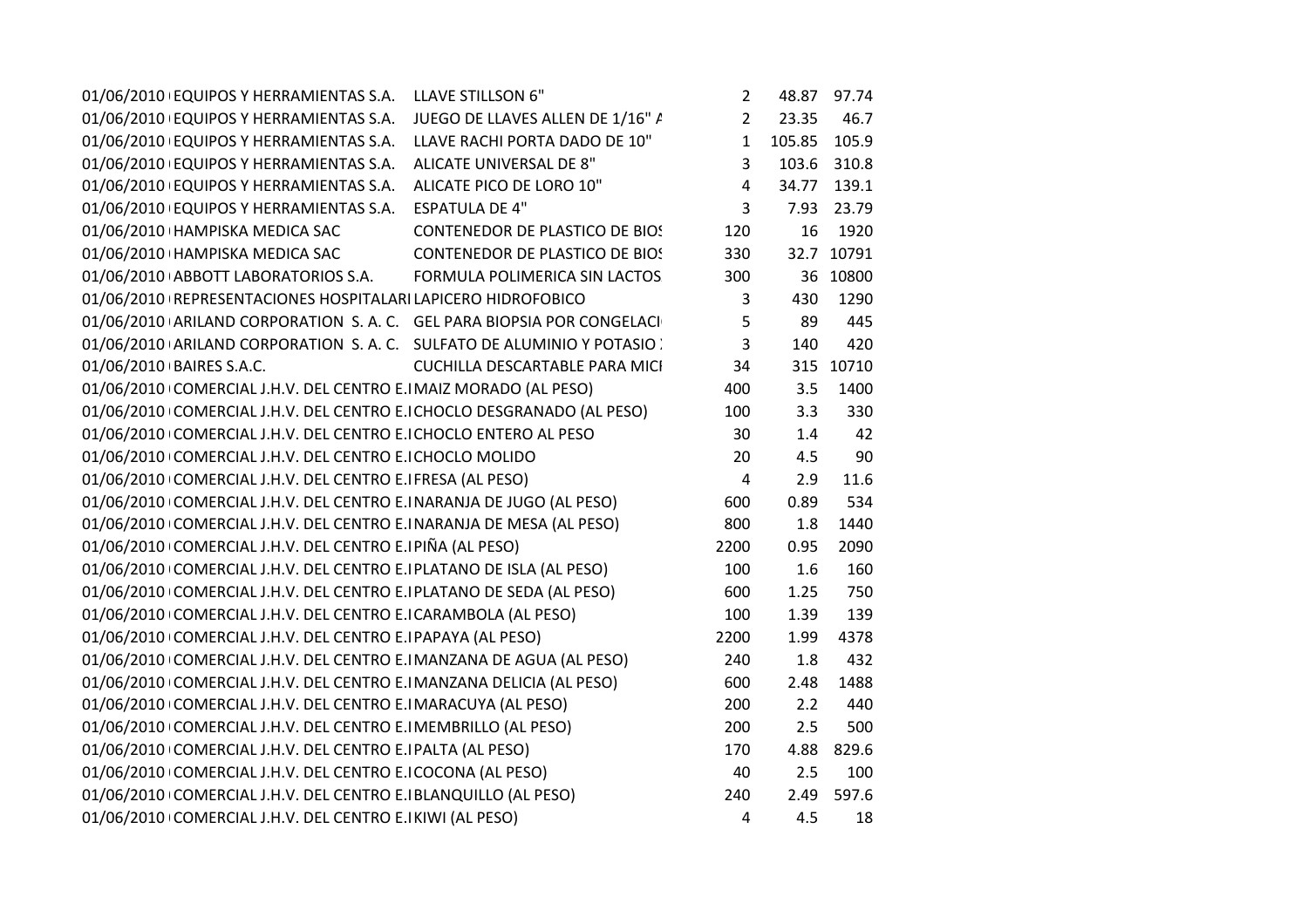| 01/06/2010 COMERCIAL J.H.V. DEL CENTRO E.I MANDARINA CON PEPA (AL PESO) | 600            | 1.85    | 1110  |
|-------------------------------------------------------------------------|----------------|---------|-------|
| 01/06/2010 COMERCIAL J.H.V. DEL CENTRO E.ITANGELO (AL PESO)             | 1100           | 1.4     | 1540  |
| 01/06/2010 COMERCIAL J.H.V. DEL CENTRO E.ILIMON (AL PESO)               | 350            | 1.69    | 591.5 |
| 01/06/2010 COMERCIAL J.H.V. DEL CENTRO E.I ACELGA (AL PESO)             | 20             | 1.2     | 24    |
| 01/06/2010 COMERCIAL J.H.V. DEL CENTRO E. ALBAHACA (AL PESO)            | $\mathbf 1$    | 1.8     | 1.8   |
| 01/06/2010 COMERCIAL J.H.V. DEL CENTRO E.IBROCOLI (AL PESO)             | 120            | 2.1     | 252   |
| 01/06/2010 COMERCIAL J.H.V. DEL CENTRO E.ITOMATE (AL PESO)              | 400            | 1.8     | 720   |
| 01/06/2010 COMERCIAL J.H.V. DEL CENTRO E.I CALABAZA (AL PESO)           | 430            | $1.1\,$ | 473   |
| 01/06/2010 COMERCIAL J.H.V. DEL CENTRO E.I ESPINACA (AL PESO)           | 90             | 1.99    | 179.1 |
| 01/06/2010 COMERCIAL J.H.V. DEL CENTRO E.IZAPALLO MACRE (AL PESO)       | 1900           | 1.1     | 2090  |
| 01/06/2010 COMERCIAL J.H.V. DEL CENTRO E.ICOL CHINA (AL PESO)           | $\mathbf{1}$   | 0.9     | 0.9   |
| 01/06/2010 COMERCIAL J.H.V. DEL CENTRO E.I COL CRESPA (AL PESO)         | 140            | 0.48    | 67.2  |
| 01/06/2010 COMERCIAL J.H.V. DEL CENTRO E.IPAC CHOY (AL PESO)            | $\overline{2}$ | 2.5     | 5     |
| 01/06/2010 COMERCIAL J.H.V. DEL CENTRO E. ESPARRAGO (AL PESO)           | 30             | 5.5     | 165   |
| 01/06/2010 COMERCIAL J.H.V. DEL CENTRO E.ILECHUGA ORGANICA (AL PESO)    | 100            | 1.2     | 120   |
| 01/06/2010 COMERCIAL J.H.V. DEL CENTRO E.IZAPALLO ITALIANO (AL PESO)    | 30             | 0.98    | 29.4  |
| 01/06/2010 COMERCIAL J.H.V. DEL CENTRO E.IAPIO (AL PESO)                | 305            | 0.85    | 259.3 |
| 01/06/2010 COMERCIAL J.H.V. DEL CENTRO E.I CEBOLLA CHINA (AL PESO)      | 9              | 1.1     | 9.9   |
| 01/06/2010 COMERCIAL J.H.V. DEL CENTRO E.ICOLIFLOR (AL PESO)            | 200            | 1.5     | 300   |
| 01/06/2010 COMERCIAL J.H.V. DEL CENTRO E.I PORO (AL PESO)               | 300            | 1.18    | 354   |
| 01/06/2010 COMERCIAL J.H.V. DEL CENTRO E. PIMIENTO MORRON (AL PESO)     | 170            | 2.5     | 425   |
| 01/06/2010 COMERCIAL J.H.V. DEL CENTRO E.IVAINITA (AL PESO)             | 180            | 2.4     | 432   |
| 01/06/2010 COMERCIAL J.H.V. DEL CENTRO E.I CEBOLLA ROJA (AL PESO)       | 1500           | 2.5     | 3750  |
| 01/06/2010 COMERCIAL J.H.V. DEL CENTRO E.IROCOTO AL PESO                | 44             | 3.5     | 154   |
| 01/06/2010 COMERCIAL J.H.V. DEL CENTRO E.IAJI MIRASOL (AL PESO)         | 5              | 12      | 60    |
| 01/06/2010 COMERCIAL J.H.V. DEL CENTRO E.I AJO PELADO A GRANEL          | 106            | 6.5     | 689   |
| 01/06/2010 COMERCIAL J.H.V. DEL CENTRO E.IAJI VERDE                     | 30             | 2.2     | 66    |
| 01/06/2010 COMERCIAL J.H.V. DEL CENTRO E.IAJI PANCA (AL PESO)           | 10             | 13      | 130   |
| 01/06/2010 COMERCIAL J.H.V. DEL CENTRO E.I PEPINILLO (AL PESO)          | 270            | 0.8     | 216   |
| 01/06/2010 COMERCIAL J.H.V. DEL CENTRO E.I CAIGUA TIPO CHILENA          | 40             | 2.5     | 100   |
| 01/06/2010 COMERCIAL J.H.V. DEL CENTRO E.I CAIGUA TIPO CRIOLLO          | 150            | 1.65    | 247.5 |
| 01/06/2010 COMERCIAL J.H.V. DEL CENTRO E. ALCACHOFA PELADA (AL PESO)    | 25             | 12      | 300   |
| 01/06/2010 COMERCIAL J.H.V. DEL CENTRO E.I CAMOTE AMARILLO              | 550            | 1.05    | 577.5 |
|                                                                         |                |         |       |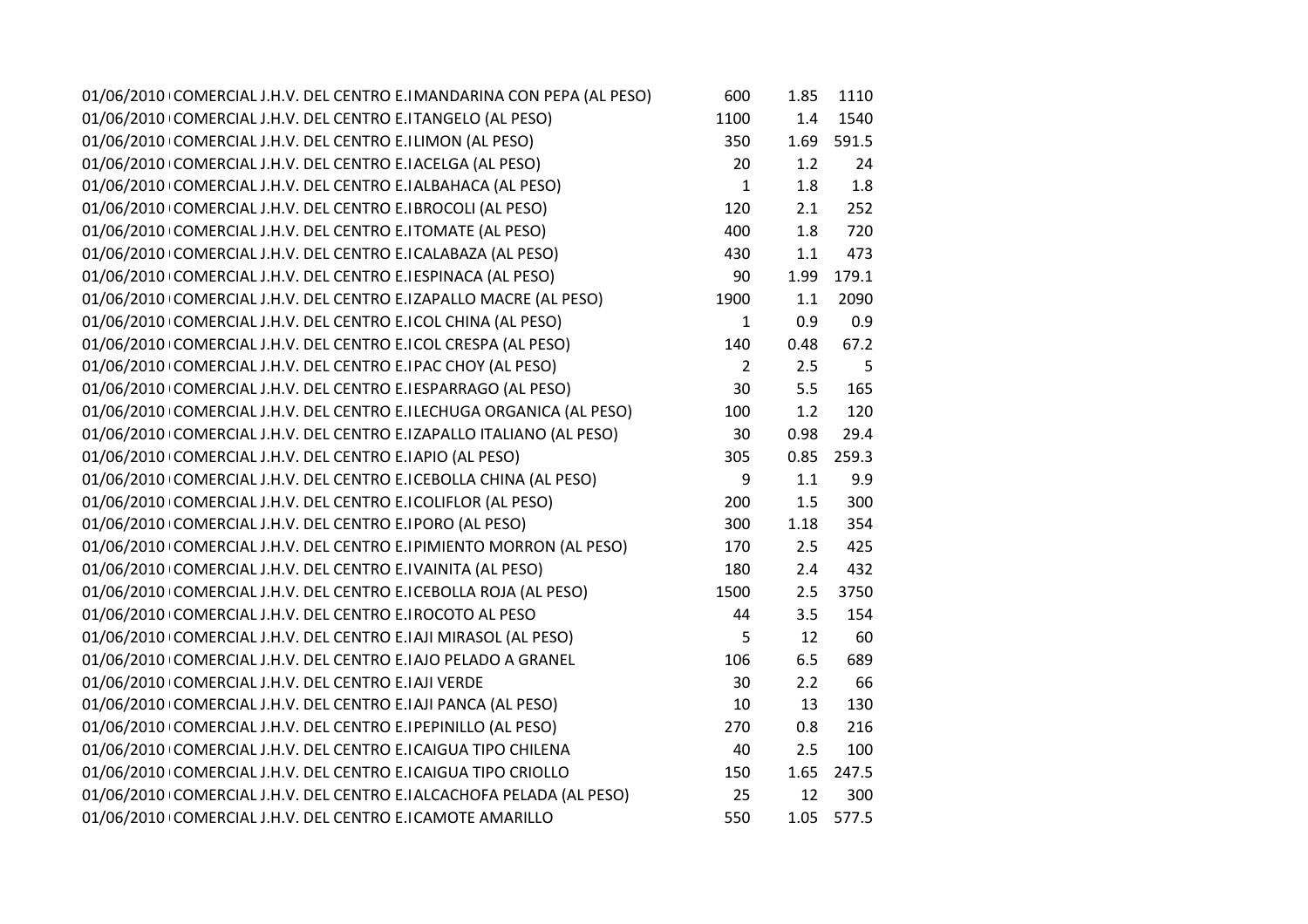| 01/06/2010 COMERCIAL J.H.V. DEL CENTRO E.IOLLUCO                           | 260            | 2.8              | 728        |  |
|----------------------------------------------------------------------------|----------------|------------------|------------|--|
| 01/06/2010 COMERCIAL J.H.V. DEL CENTRO E.I PAPA AMARILLA                   | 530            | 1.89             | 1002       |  |
| 01/06/2010 COMERCIAL J.H.V. DEL CENTRO E.I PAPA BLANCA                     | 2800           | 1.1              | 3080       |  |
| 01/06/2010 COMERCIAL J.H.V. DEL CENTRO E.IYUCA                             | 260            | 1.1              | 286        |  |
| 01/06/2010 COMERCIAL J.H.V. DEL CENTRO E. BETERRAGA (AL PESO)              | 350            | 0.99             | 346.5      |  |
| 01/06/2010 COMERCIAL J.H.V. DEL CENTRO E.INABO (AL PESO)                   | 20             | 1.5              | 30         |  |
| 01/06/2010 COMERCIAL J.H.V. DEL CENTRO E.IZANAHORIA (AL PESO)              | 1200           | 0.99             | 1188       |  |
| 01/06/2010 COMERCIAL J.H.V. DEL CENTRO E.IKION FRESCO (AL PESO)            | 10             | 2.8              | 28         |  |
| 01/06/2010 COMERCIAL J.H.V. DEL CENTRO E. CHAMPIÑON (AL PESO)              | 9              | 18               | 162        |  |
| 01/06/2010 COMERCIAL J.H.V. DEL CENTRO E. ALVERJA VERDE EN VAINA (AL PESO  | 185            |                  | 2.85 527.3 |  |
| 01/06/2010 COMERCIAL J.H.V. DEL CENTRO E. ALVERJA CHINA JOLANTAO (AL PESC  | 5              | 6                | 30         |  |
| 01/06/2010 COMERCIAL J.H.V. DEL CENTRO E.I FREJOL VERDE                    | 20             | 3.6              | 72         |  |
| 01/06/2010 COMERCIAL J.H.V. DEL CENTRO E.I FREJOL CHINO                    | 25             | 2.2              | 55         |  |
| 01/06/2010 COMERCIAL J.H.V. DEL CENTRO E. HABA FRESCA                      | 20             | 1.4              | 28         |  |
| 01/06/2010 COMERCIAL J.H.V. DEL CENTRO E.I PALLAR VERDE                    | 20             | 2.8              | 56         |  |
| 01/06/2010 COMERCIAL J.H.V. DEL CENTRO E.I MENTA (AL PESO)                 | 14             | 2.9              | 40.6       |  |
| 01/06/2010 COMERCIAL J.H.V. DEL CENTRO E.I CULANTRO (AL PESO)              | 6              | 1.5              | 9          |  |
| 01/06/2010 COMERCIAL J.H.V. DEL CENTRO E.I HIERBA BUENA (AL PESO)          | 12             | 1.3              | 15.6       |  |
| 01/06/2010 COMERCIAL J.H.V. DEL CENTRO E. HUACATAY (AL PESO)               | 15             | 1.5              | 22.5       |  |
| 01/06/2010 COMERCIAL J.H.V. DEL CENTRO E.I PEREJIL (AL PESO)               | 10             | 1.5              | 15         |  |
| 01/06/2010 COMERCIAL J.H.V. DEL CENTRO E.I ROMERO (AL PESO)                | 11             | $\overline{2}$   | 22         |  |
| 01/06/2010 COMERCIAL J.H.V. DEL CENTRO E. HIERBA LUISA (AL PESO)           | 14             | 1.8              | 25.2       |  |
| 01/06/2010 COMERCIAL J.H.V. DEL CENTRO E.IMANZANILLA FRESCA (AL PESO)      | 10             | 1.8              | 18         |  |
| 01/06/2010 COMERCIAL J.H.V. DEL CENTRO E.ITORONJIL (AL PESO)               | 12             | 2.5              | 30         |  |
| 01/06/2010 BERNAL CARBAJAL ENRIQUE EDG/ FIDEO TIPO RAVIOLES                | 6              | 34               | 204        |  |
| 01/06/2010 BERNAL CARBAJAL ENRIQUE EDG/ PASTA WANTAN (AL PESO)             | 6              | 4.75             | 28.5       |  |
| 01/06/2010 BERNAL CARBAJAL ENRIQUE EDG/ PASTA DE LASAÑA X 1 KG             | $\mathbf{1}$   | 21               | 21         |  |
| 01/06/2010 BERNAL CARBAJAL ENRIQUE EDG/ ACEITUNA EN BOTIJA A GRANEL        | 70             | 7.72             | 540.4      |  |
| 01/06/2010 ANDINA MEDICA S.A. SUCURSAL E DISCO DE SENSIBILIDAD DE ACIDO N  | $\overline{4}$ | 9                | 36         |  |
| 01/06/2010 ANDINA MEDICA S.A. SUCURSAL E DISCO DE SENSIBILIDAD DE AMPICIL  | 5              | 9                | 45         |  |
| 01/06/2010 ANDINA MEDICA S.A. SUCURSAL E DISCO DE SENSIBILIDAD DE CEFEPIN  | $\overline{7}$ | 9                | 63         |  |
| 01/06/2010 ANDINA MEDICA S.A. SUCURSAL E DISCO DE SENSIBILIDAD DE CEFOTA   | $\overline{7}$ | $\boldsymbol{9}$ | 63         |  |
| 01/06/2010 ANDINA MEDICA S.A. SUCURSAL E DISCO DE SENSIBILIDAD DE COLISTII | $\overline{4}$ | 9                | 36         |  |
|                                                                            |                |                  |            |  |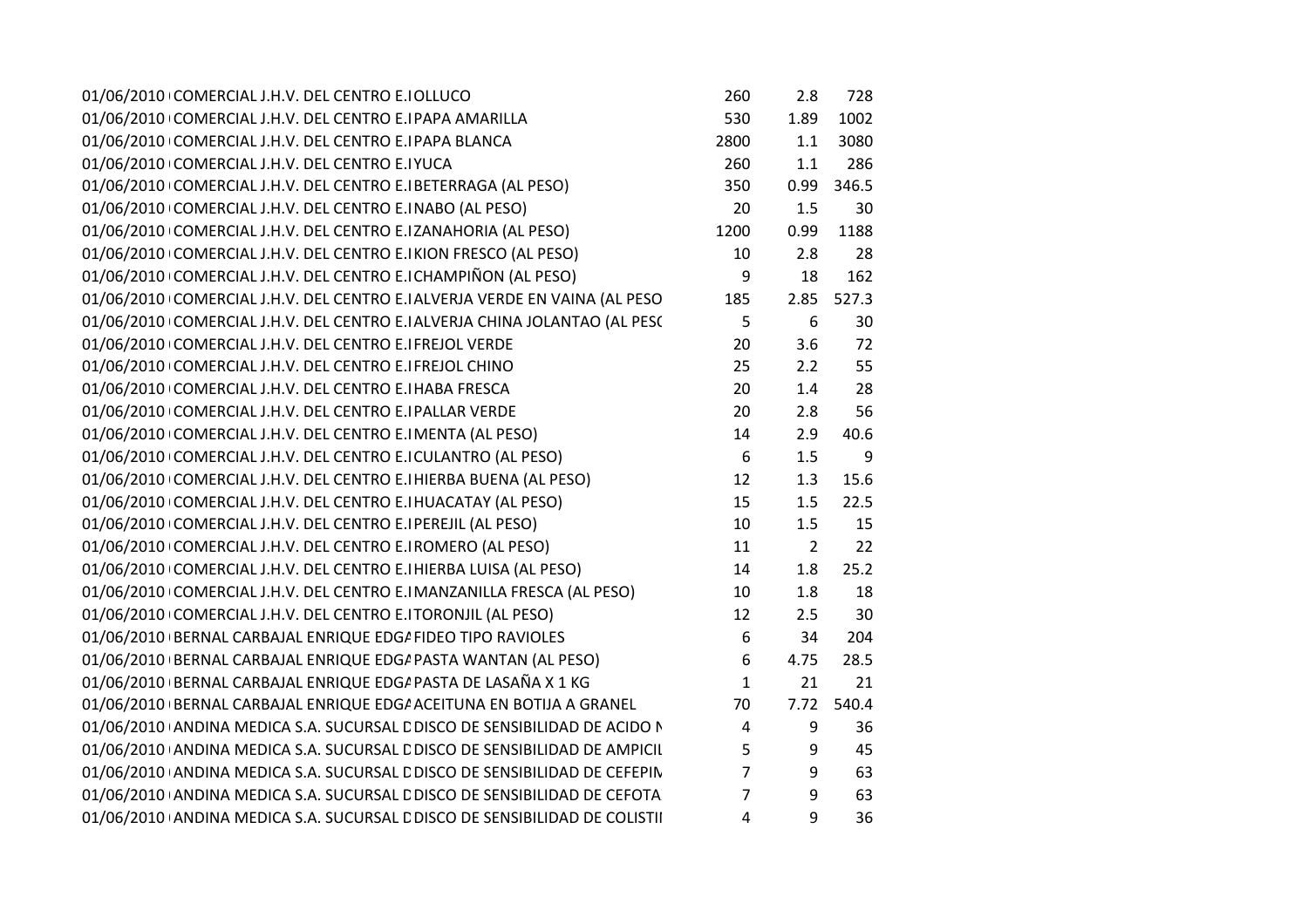$01/06/2010$  ANDINA MEDICA S.A. SUCURSAL L'DISCO DE SENSIBILIDAD DE MEROPI $\qquad \qquad 7 \qquad \qquad 9 \qquad 63$  $01/06/2010$  ANDINA MEDICA S.A. SUCURSAL L'DISCO DE SENSIBILIDAD DE OXACILI $4 \overline{9}$  36  $01/06/2010$  ANDINA MEDICA S.A. SUCURSAL L'DISCO DE SENSIBILIDAD DE TETRACI $2$  2 a  $9$  18  $01/06/2010$  ANDINA MEDICA S.A. SUCURSAL L'DISCO DE SENSIBILIDAD DE VANCOI  $\begin{array}{ccc} 4 & 9 & 36 \end{array}$ 01/06/2010 ANDINA MEDICA S.A. SUCURSAL L'DISCO DE SENSIBILIDAD DE AZTREO $\qquad \qquad 7 \qquad \qquad 9 \qquad 63$ 01/06/2010 ANDINA MEDICA S.A. SUCURSAL L'DISCO DE SENSIBILIDAD DE CEFTRIA $\overline{7}$   $\overline{9}$  63  $01/06/2010$  ANDINA MEDICA S.A. SUCURSAL L'DISCO DE SENSIBILIDAD DE CIPROFL $\qquad \qquad 13 \qquad \qquad 9 \qquad 117$ 01/06/2010 ANDINA MEDICA S.A. SUCURSAL L'DISCO DE SENSIBILIDAD DE GENTAN a la posta de la posta 18 de la provi<br>Internationale de la provincia de la provincia de la provincia de la provincia de la provincia del provincia d 01/06/2010 ANDINA MEDICA S.A. SUCURSAL L'DISCO DE SENSIBILIDAD DE NITROFI $\begin{array}{ccc} 4 & 9 & 36 \end{array}$  $01/06/2010$  ANDINA MEDICA S.A. SUCURSAL L'DISCO DE SENSIBILIDAD DE NORFLO $2$  2 a  $9$  18  $01/06/2010$  ANDINA MEDICA S.A. SUCURSAL L'DISCO DE SENSIBILIDAD DE RIFAMP $\qquad \qquad 2 \qquad \qquad 9 \qquad 18$ 01/06/2010 ANDINA MEDICA S.A. SUCURSAL L'DISCO DE SENSIBILIDAD DE AMOXIC $\hskip 1.0mm -7 \hskip 1.0mm -8 \hskip 1.0mm -9 \hskip 1.0mm -63$ 01/06/2010 ANDINA MEDICA S.A. SUCURSAL L'DISCO DE SENSIBILIDAD DE CEFTAZI FORDI 20 OG 30 DE 30 DE X 50 DE X 50<br>DISCOS 7 DE X 50 DISCOS 7 DISCOS 7 DISCOS 7 DISCOS 7 DISCOS 7 DISCOS 7 DISCOS 7 DISCOS 7 DISCOS 7 DISCOS 7 DIS  $01/06/2010$  ANDINA MEDICA S.A. SUCURSAL L'DISCO DE SENSIBILIDAD DE AMIKAC $\hspace{1cm}7 \hspace{1cm}9 \hspace{1cm}63$  $01/06/2010$  ANDINA MEDICA S.A. SUCURSAL L'DISCO DE SENSIBILIDAD DE TEICOPL $\begin{array}{ccc} 4 & 9 & 36 \end{array}$ 01/06/2010 ANDINA MEDICA S.A. SUCURSAL L'DISCO DE SENSIBILIDAD DE CEFOXIT  $\begin{array}{ccc} 5 & 9 & 45 \end{array}$ 01/06/2010 ANDINA MEDICA S.A. SUCURSAL L'DISCO DE SENSIBILIDAD DE SULFAM $3.72\pm 1.33$  $01/06/2010$  ANDINA MEDICA S.A. SUCURSAL L'DISCO DE SENSIBILIDAD DE ERITROMICINA 15 UG X 50 POLE 18  $01/06/2010$  ANDINA MEDICA S.A. SUCURSAL L'DISCO DE SENSIBILIDAD DE CLINDAI  $2$  9 18

01/06/2010 PRODUCTOS ROCHE Q.F.S.A. BETA 2 MICROGLOBULINA <sup>400</sup> <sup>9</sup> <sup>3600</sup> 01/06/2010 PRODUCTOS ROCHE Q.F.S.A. **HEPATITIS A AUTOMATIZADO X 100** 01/06/2010 PRODUCTOS ROCHE O.F.S.A. **HEPATITIS B ANTIGENO DE SUPERFI**  $01/06/2010$  PRODUCTOS ROCHE Q.F.S.A. ANTICUERPO ANTI VIH 1-2  $1600$  9 14400 01/06/2010 PRODUCTOS ROCHE Q.F.S.A. **HEPATITIS B ANTICUERPO ANTICOR** 01/06/2010 | PRODUCTOS ROCHE Q.F.S.A. HEPATITIS R ANTICUERPO ANTICOR 01/06/2010 PRODUCTOS ROCHE Q.F.S.A. ANTICUERPO HCV X 100 DETERMIN 01/06/2010 | PRODUCTOS ROCHE Q.F.S.A. **HEPATITIS B ANTICUERPO CONTRA.** 01/06/2010 | MUESTREO Y ANALISIS E.I.R.L. CASSETTE DE PLASTICO P/INCLUSIO  $01/06/2010$   $\mid$  BELOMED S.C.R.LTDA BUFFER HEPES ESTERIL PARA CULTIV  $01/06/2010$   $\mid$  BELOMED S.C.R.LTDA FITOHEMATOGLUTININA (PHA) X 10  $01/06/2010$   $\mid$  BELOMED S.C.R.LTDA COLAGENASA LIOFILIZADA X 500 mg  $01/06/2010$   $\mid$  BELOMED S.C.R.LTDA MEDIO DE CULTIVO RPMI-1640 X 1  $01/06/2010$   $\mid$  BELOMED S.C.R.LTDA MEDIO DE CULTIVO PARA CROMOS 6 100 MB 5 100 MB 4475

| ,                       | J          | ບບ          |
|-------------------------|------------|-------------|
| 4                       | 9          | 36          |
| $\overline{\mathbf{c}}$ | 9          | 18          |
| 4                       | 9          | 36          |
| 7                       | 9          | 63          |
| 7                       | 9          | 63          |
| 13                      | 9          | 117         |
| $\overline{\mathbf{c}}$ | 9          | 18          |
| 4                       | 9          | 36          |
| $\overline{\mathbf{c}}$ | 9          | 18          |
| $\overline{\mathbf{c}}$ | 9          | 18          |
| 7                       | 9          | 63          |
| $\overline{7}$          | 9          | 63          |
| 7                       | 9          | 63          |
| 4                       | 9          | 36          |
| 5                       | 9          | 45          |
| 8                       | 9          | 72          |
| $\overline{2}$          | 9          | 18          |
| $\overline{c}$          | 9          | 18          |
| 400                     | 9          | 3600        |
| 100                     | 10         | 1000        |
| 1600                    | 8          | 12800       |
| 1600                    | 9          | 14400       |
| 100                     | 11         | 1100        |
| 100                     | 15         | 1500        |
| 200                     | 17         | 3400        |
| 100                     | 12         | 1200        |
| 72                      | 50         | 3600        |
| $\mathbf{1}$            | 313.55     | 313.6       |
| $\mathbf 1$             | 199.9      | 199.9       |
| 1                       | 1353       | 1353        |
| $\overline{c}$<br>É     | 270<br>00C | 540<br>117C |
|                         |            |             |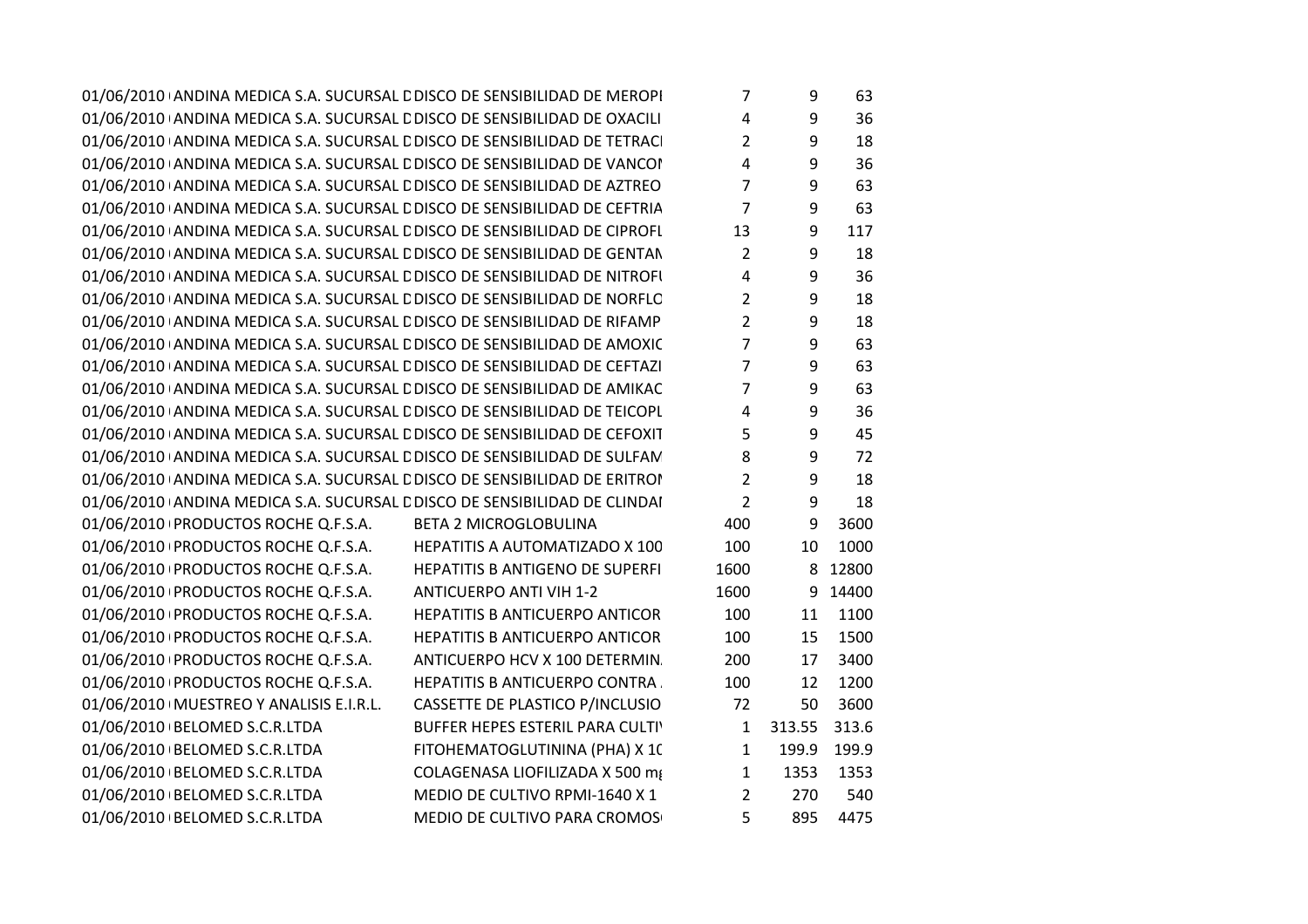| 01/06/2010 BELOMED S.C.R.LTDA<br>MEDIO DE CULTIVO MC COY'S 5A, N<br>145<br>$\mathbf{1}$<br>145<br>580<br>01/06/2010 BELOMED S.C.R.LTDA<br>SUERO BOVINO FETAL X 100 ML<br>580<br>$\mathbf{1}$<br>6329<br>01/06/2010 AGRIPINO SARMIENTO CCOSCO OXALIPLATINO 100 MG INY<br>160<br>39.556<br><b>CLODRONATO 800 MG TAB</b><br>760<br>9.34<br>7098<br>01/06/2010 BAYER S.A.<br>01/06/2010 CURAMED SAC<br>GRAPADORA QUIRURGICA CIRCULA<br>25<br>2034 50850<br>SONDA DE DRENAJE REDONDO DE S<br>01/06/2010 CURAMED SAC<br>420<br>120 50400<br>01/06/2010 CURAMED SAC<br>350<br>95 33250<br>RESERVORIO DE SUCCION TIPO PER<br>01/06/2010 REPRESENTACIONES MEDICAS DEI DOSAJE DE DIMERO D<br>1700<br>23 39100<br>01/06/2010 REPRESENTACIONES MEDICAS DEI DOSAJE DE TIEMPO DE PROTROMBI<br>3800<br>2.7 10260<br>1700<br>5100<br>01/06/2010 REPRESENTACIONES MEDICAS DEI FIBRINOGENO<br>$\mathbf{3}$<br>01/06/2010 REPRESENTACIONES MEDICAS DEI DOSAJE DE TIEMPO DE TROMBOPL/<br>3500<br>8750<br>2.5<br>01/06/2010 REPRESENTACIONES MEDICAS DEI DOSAJE DE TIEMPO DE TROMBINA<br>1700<br>5100<br>$\overline{3}$<br>01/06/2010 GERY REPRESENTACIONES E.I.R.L. POLI L-LISINA X 100 mL<br>798<br>$\overline{2}$<br>399<br>01/06/2010 GERY REPRESENTACIONES E.I.R.L. SONDA PARA HIBRIDACION IN SITU<br>971<br>$\mathbf{1}$<br>971.03<br>$\mathbf{1}$<br>01/06/2010 GERY REPRESENTACIONES E.I.R.L. ANTICUERPO POLICLONAL PARA FA<br>630<br>630<br>5188<br>02/06/2010 LA LLAVE S.A.<br>VALVULA DE COMPUERTA PESADA I<br>2 2593.82<br>02/06/2010 DIAGNOSTICO UAL S.A.C.<br>BOLSA COLECTORA DE SANGRE CU/<br>230<br>45 10350<br>02/06/2010 QUIMICA SUIZA S.A.<br>MEROPENEM 500 mg INY<br>300<br>35 10500<br>02/06/2010 TECNOFARMA S.A.<br>OXICODONA 10 MG TAB<br>2400<br>3.7 8880<br>02/06/2010 CURAMED SAC<br>SUTURA ACIDO POLIGLACTIN 3/0 C/<br>144<br>1349<br>9.37<br>02/06/2010 CURAMED SAC<br>SUTURA ACIDO POLIGLACTIN 3/0 C/<br>216<br>2588<br>11.98<br>02/06/2010 LABORATORIOS BAGO DEL PERU SIOHEXOL 32.35 g (equivalente 300 r<br>144 11088<br>77<br>02/06/2010 ABBOTT LABORATORIOS S.A. SEVOFLURANO 100 mL/100 mL SOL<br>21<br>533 11193<br>02/06/2010 PFIZER S.A.<br><b>EXEMESTANO 25 MG TAB</b><br>13.3 9975<br>750<br>02/06/2010 GRUNENTHAL PERUANA S.A. CICLOFOSFAMIDA 1 G INY<br>365<br>29.5 10768<br>65 10790<br>IOPAMIDOL EQUIVALENTE 370 MG<br>166<br>02/06/2010   PALMAGYAR S.A.<br>02/06/2010 LABORATORIOS BAGO DEL PERU SIOHEXOL 32.35 g (equivalente 300 r<br>168<br>64 10752<br>02/06/2010 PROMED E.I.R.L.<br>BALANZA DIGITAL CAPACIDAD 200 I<br>6000<br>16<br>375<br>02/06/2010 CORPORACION QUIMICA YOHISA ! PAPEL PARAFILM 10 CM X 76 M<br>247.52<br>495<br>$\overline{2}$<br>02/06/2010 ALBIS S.A.<br><b>BILIRRUBINA TOTAL</b><br>2600<br>0.7<br>1820<br>2080<br>02/06/2010 ALBIS S.A.<br><b>BILIRRUBINA DIRECTA</b><br>2600<br>0.8<br>1217<br>02/06/2010 ALBIS S.A.<br><b>ACIDO URICO</b><br>1580<br>0.77 | 01/06/2010 BELOMED S.C.R.LTDA | MEDIO DE CULTIVO HAM F-10 X 50( | $\mathbf{1}$ | 140 | 140 |
|-----------------------------------------------------------------------------------------------------------------------------------------------------------------------------------------------------------------------------------------------------------------------------------------------------------------------------------------------------------------------------------------------------------------------------------------------------------------------------------------------------------------------------------------------------------------------------------------------------------------------------------------------------------------------------------------------------------------------------------------------------------------------------------------------------------------------------------------------------------------------------------------------------------------------------------------------------------------------------------------------------------------------------------------------------------------------------------------------------------------------------------------------------------------------------------------------------------------------------------------------------------------------------------------------------------------------------------------------------------------------------------------------------------------------------------------------------------------------------------------------------------------------------------------------------------------------------------------------------------------------------------------------------------------------------------------------------------------------------------------------------------------------------------------------------------------------------------------------------------------------------------------------------------------------------------------------------------------------------------------------------------------------------------------------------------------------------------------------------------------------------------------------------------------------------------------------------------------------------------------------------------------------------------------------------------------------------------------------------------------------------------------------------------------------------------------------------------------------------------------------------------------------------------------------------------------------------------------------------------------------------------------------------------------------------------------------------------------------------------------------------------------------------------------------------------------------------------------------------------------------------------------------------------------|-------------------------------|---------------------------------|--------------|-----|-----|
|                                                                                                                                                                                                                                                                                                                                                                                                                                                                                                                                                                                                                                                                                                                                                                                                                                                                                                                                                                                                                                                                                                                                                                                                                                                                                                                                                                                                                                                                                                                                                                                                                                                                                                                                                                                                                                                                                                                                                                                                                                                                                                                                                                                                                                                                                                                                                                                                                                                                                                                                                                                                                                                                                                                                                                                                                                                                                                                 |                               |                                 |              |     |     |
|                                                                                                                                                                                                                                                                                                                                                                                                                                                                                                                                                                                                                                                                                                                                                                                                                                                                                                                                                                                                                                                                                                                                                                                                                                                                                                                                                                                                                                                                                                                                                                                                                                                                                                                                                                                                                                                                                                                                                                                                                                                                                                                                                                                                                                                                                                                                                                                                                                                                                                                                                                                                                                                                                                                                                                                                                                                                                                                 |                               |                                 |              |     |     |
|                                                                                                                                                                                                                                                                                                                                                                                                                                                                                                                                                                                                                                                                                                                                                                                                                                                                                                                                                                                                                                                                                                                                                                                                                                                                                                                                                                                                                                                                                                                                                                                                                                                                                                                                                                                                                                                                                                                                                                                                                                                                                                                                                                                                                                                                                                                                                                                                                                                                                                                                                                                                                                                                                                                                                                                                                                                                                                                 |                               |                                 |              |     |     |
|                                                                                                                                                                                                                                                                                                                                                                                                                                                                                                                                                                                                                                                                                                                                                                                                                                                                                                                                                                                                                                                                                                                                                                                                                                                                                                                                                                                                                                                                                                                                                                                                                                                                                                                                                                                                                                                                                                                                                                                                                                                                                                                                                                                                                                                                                                                                                                                                                                                                                                                                                                                                                                                                                                                                                                                                                                                                                                                 |                               |                                 |              |     |     |
|                                                                                                                                                                                                                                                                                                                                                                                                                                                                                                                                                                                                                                                                                                                                                                                                                                                                                                                                                                                                                                                                                                                                                                                                                                                                                                                                                                                                                                                                                                                                                                                                                                                                                                                                                                                                                                                                                                                                                                                                                                                                                                                                                                                                                                                                                                                                                                                                                                                                                                                                                                                                                                                                                                                                                                                                                                                                                                                 |                               |                                 |              |     |     |
|                                                                                                                                                                                                                                                                                                                                                                                                                                                                                                                                                                                                                                                                                                                                                                                                                                                                                                                                                                                                                                                                                                                                                                                                                                                                                                                                                                                                                                                                                                                                                                                                                                                                                                                                                                                                                                                                                                                                                                                                                                                                                                                                                                                                                                                                                                                                                                                                                                                                                                                                                                                                                                                                                                                                                                                                                                                                                                                 |                               |                                 |              |     |     |
|                                                                                                                                                                                                                                                                                                                                                                                                                                                                                                                                                                                                                                                                                                                                                                                                                                                                                                                                                                                                                                                                                                                                                                                                                                                                                                                                                                                                                                                                                                                                                                                                                                                                                                                                                                                                                                                                                                                                                                                                                                                                                                                                                                                                                                                                                                                                                                                                                                                                                                                                                                                                                                                                                                                                                                                                                                                                                                                 |                               |                                 |              |     |     |
|                                                                                                                                                                                                                                                                                                                                                                                                                                                                                                                                                                                                                                                                                                                                                                                                                                                                                                                                                                                                                                                                                                                                                                                                                                                                                                                                                                                                                                                                                                                                                                                                                                                                                                                                                                                                                                                                                                                                                                                                                                                                                                                                                                                                                                                                                                                                                                                                                                                                                                                                                                                                                                                                                                                                                                                                                                                                                                                 |                               |                                 |              |     |     |
|                                                                                                                                                                                                                                                                                                                                                                                                                                                                                                                                                                                                                                                                                                                                                                                                                                                                                                                                                                                                                                                                                                                                                                                                                                                                                                                                                                                                                                                                                                                                                                                                                                                                                                                                                                                                                                                                                                                                                                                                                                                                                                                                                                                                                                                                                                                                                                                                                                                                                                                                                                                                                                                                                                                                                                                                                                                                                                                 |                               |                                 |              |     |     |
|                                                                                                                                                                                                                                                                                                                                                                                                                                                                                                                                                                                                                                                                                                                                                                                                                                                                                                                                                                                                                                                                                                                                                                                                                                                                                                                                                                                                                                                                                                                                                                                                                                                                                                                                                                                                                                                                                                                                                                                                                                                                                                                                                                                                                                                                                                                                                                                                                                                                                                                                                                                                                                                                                                                                                                                                                                                                                                                 |                               |                                 |              |     |     |
|                                                                                                                                                                                                                                                                                                                                                                                                                                                                                                                                                                                                                                                                                                                                                                                                                                                                                                                                                                                                                                                                                                                                                                                                                                                                                                                                                                                                                                                                                                                                                                                                                                                                                                                                                                                                                                                                                                                                                                                                                                                                                                                                                                                                                                                                                                                                                                                                                                                                                                                                                                                                                                                                                                                                                                                                                                                                                                                 |                               |                                 |              |     |     |
|                                                                                                                                                                                                                                                                                                                                                                                                                                                                                                                                                                                                                                                                                                                                                                                                                                                                                                                                                                                                                                                                                                                                                                                                                                                                                                                                                                                                                                                                                                                                                                                                                                                                                                                                                                                                                                                                                                                                                                                                                                                                                                                                                                                                                                                                                                                                                                                                                                                                                                                                                                                                                                                                                                                                                                                                                                                                                                                 |                               |                                 |              |     |     |
|                                                                                                                                                                                                                                                                                                                                                                                                                                                                                                                                                                                                                                                                                                                                                                                                                                                                                                                                                                                                                                                                                                                                                                                                                                                                                                                                                                                                                                                                                                                                                                                                                                                                                                                                                                                                                                                                                                                                                                                                                                                                                                                                                                                                                                                                                                                                                                                                                                                                                                                                                                                                                                                                                                                                                                                                                                                                                                                 |                               |                                 |              |     |     |
|                                                                                                                                                                                                                                                                                                                                                                                                                                                                                                                                                                                                                                                                                                                                                                                                                                                                                                                                                                                                                                                                                                                                                                                                                                                                                                                                                                                                                                                                                                                                                                                                                                                                                                                                                                                                                                                                                                                                                                                                                                                                                                                                                                                                                                                                                                                                                                                                                                                                                                                                                                                                                                                                                                                                                                                                                                                                                                                 |                               |                                 |              |     |     |
|                                                                                                                                                                                                                                                                                                                                                                                                                                                                                                                                                                                                                                                                                                                                                                                                                                                                                                                                                                                                                                                                                                                                                                                                                                                                                                                                                                                                                                                                                                                                                                                                                                                                                                                                                                                                                                                                                                                                                                                                                                                                                                                                                                                                                                                                                                                                                                                                                                                                                                                                                                                                                                                                                                                                                                                                                                                                                                                 |                               |                                 |              |     |     |
|                                                                                                                                                                                                                                                                                                                                                                                                                                                                                                                                                                                                                                                                                                                                                                                                                                                                                                                                                                                                                                                                                                                                                                                                                                                                                                                                                                                                                                                                                                                                                                                                                                                                                                                                                                                                                                                                                                                                                                                                                                                                                                                                                                                                                                                                                                                                                                                                                                                                                                                                                                                                                                                                                                                                                                                                                                                                                                                 |                               |                                 |              |     |     |
|                                                                                                                                                                                                                                                                                                                                                                                                                                                                                                                                                                                                                                                                                                                                                                                                                                                                                                                                                                                                                                                                                                                                                                                                                                                                                                                                                                                                                                                                                                                                                                                                                                                                                                                                                                                                                                                                                                                                                                                                                                                                                                                                                                                                                                                                                                                                                                                                                                                                                                                                                                                                                                                                                                                                                                                                                                                                                                                 |                               |                                 |              |     |     |
|                                                                                                                                                                                                                                                                                                                                                                                                                                                                                                                                                                                                                                                                                                                                                                                                                                                                                                                                                                                                                                                                                                                                                                                                                                                                                                                                                                                                                                                                                                                                                                                                                                                                                                                                                                                                                                                                                                                                                                                                                                                                                                                                                                                                                                                                                                                                                                                                                                                                                                                                                                                                                                                                                                                                                                                                                                                                                                                 |                               |                                 |              |     |     |
|                                                                                                                                                                                                                                                                                                                                                                                                                                                                                                                                                                                                                                                                                                                                                                                                                                                                                                                                                                                                                                                                                                                                                                                                                                                                                                                                                                                                                                                                                                                                                                                                                                                                                                                                                                                                                                                                                                                                                                                                                                                                                                                                                                                                                                                                                                                                                                                                                                                                                                                                                                                                                                                                                                                                                                                                                                                                                                                 |                               |                                 |              |     |     |
|                                                                                                                                                                                                                                                                                                                                                                                                                                                                                                                                                                                                                                                                                                                                                                                                                                                                                                                                                                                                                                                                                                                                                                                                                                                                                                                                                                                                                                                                                                                                                                                                                                                                                                                                                                                                                                                                                                                                                                                                                                                                                                                                                                                                                                                                                                                                                                                                                                                                                                                                                                                                                                                                                                                                                                                                                                                                                                                 |                               |                                 |              |     |     |
|                                                                                                                                                                                                                                                                                                                                                                                                                                                                                                                                                                                                                                                                                                                                                                                                                                                                                                                                                                                                                                                                                                                                                                                                                                                                                                                                                                                                                                                                                                                                                                                                                                                                                                                                                                                                                                                                                                                                                                                                                                                                                                                                                                                                                                                                                                                                                                                                                                                                                                                                                                                                                                                                                                                                                                                                                                                                                                                 |                               |                                 |              |     |     |
|                                                                                                                                                                                                                                                                                                                                                                                                                                                                                                                                                                                                                                                                                                                                                                                                                                                                                                                                                                                                                                                                                                                                                                                                                                                                                                                                                                                                                                                                                                                                                                                                                                                                                                                                                                                                                                                                                                                                                                                                                                                                                                                                                                                                                                                                                                                                                                                                                                                                                                                                                                                                                                                                                                                                                                                                                                                                                                                 |                               |                                 |              |     |     |
|                                                                                                                                                                                                                                                                                                                                                                                                                                                                                                                                                                                                                                                                                                                                                                                                                                                                                                                                                                                                                                                                                                                                                                                                                                                                                                                                                                                                                                                                                                                                                                                                                                                                                                                                                                                                                                                                                                                                                                                                                                                                                                                                                                                                                                                                                                                                                                                                                                                                                                                                                                                                                                                                                                                                                                                                                                                                                                                 |                               |                                 |              |     |     |
|                                                                                                                                                                                                                                                                                                                                                                                                                                                                                                                                                                                                                                                                                                                                                                                                                                                                                                                                                                                                                                                                                                                                                                                                                                                                                                                                                                                                                                                                                                                                                                                                                                                                                                                                                                                                                                                                                                                                                                                                                                                                                                                                                                                                                                                                                                                                                                                                                                                                                                                                                                                                                                                                                                                                                                                                                                                                                                                 |                               |                                 |              |     |     |
|                                                                                                                                                                                                                                                                                                                                                                                                                                                                                                                                                                                                                                                                                                                                                                                                                                                                                                                                                                                                                                                                                                                                                                                                                                                                                                                                                                                                                                                                                                                                                                                                                                                                                                                                                                                                                                                                                                                                                                                                                                                                                                                                                                                                                                                                                                                                                                                                                                                                                                                                                                                                                                                                                                                                                                                                                                                                                                                 |                               |                                 |              |     |     |
|                                                                                                                                                                                                                                                                                                                                                                                                                                                                                                                                                                                                                                                                                                                                                                                                                                                                                                                                                                                                                                                                                                                                                                                                                                                                                                                                                                                                                                                                                                                                                                                                                                                                                                                                                                                                                                                                                                                                                                                                                                                                                                                                                                                                                                                                                                                                                                                                                                                                                                                                                                                                                                                                                                                                                                                                                                                                                                                 |                               |                                 |              |     |     |
|                                                                                                                                                                                                                                                                                                                                                                                                                                                                                                                                                                                                                                                                                                                                                                                                                                                                                                                                                                                                                                                                                                                                                                                                                                                                                                                                                                                                                                                                                                                                                                                                                                                                                                                                                                                                                                                                                                                                                                                                                                                                                                                                                                                                                                                                                                                                                                                                                                                                                                                                                                                                                                                                                                                                                                                                                                                                                                                 |                               |                                 |              |     |     |
|                                                                                                                                                                                                                                                                                                                                                                                                                                                                                                                                                                                                                                                                                                                                                                                                                                                                                                                                                                                                                                                                                                                                                                                                                                                                                                                                                                                                                                                                                                                                                                                                                                                                                                                                                                                                                                                                                                                                                                                                                                                                                                                                                                                                                                                                                                                                                                                                                                                                                                                                                                                                                                                                                                                                                                                                                                                                                                                 |                               |                                 |              |     |     |
|                                                                                                                                                                                                                                                                                                                                                                                                                                                                                                                                                                                                                                                                                                                                                                                                                                                                                                                                                                                                                                                                                                                                                                                                                                                                                                                                                                                                                                                                                                                                                                                                                                                                                                                                                                                                                                                                                                                                                                                                                                                                                                                                                                                                                                                                                                                                                                                                                                                                                                                                                                                                                                                                                                                                                                                                                                                                                                                 |                               |                                 |              |     |     |
|                                                                                                                                                                                                                                                                                                                                                                                                                                                                                                                                                                                                                                                                                                                                                                                                                                                                                                                                                                                                                                                                                                                                                                                                                                                                                                                                                                                                                                                                                                                                                                                                                                                                                                                                                                                                                                                                                                                                                                                                                                                                                                                                                                                                                                                                                                                                                                                                                                                                                                                                                                                                                                                                                                                                                                                                                                                                                                                 |                               |                                 |              |     |     |
|                                                                                                                                                                                                                                                                                                                                                                                                                                                                                                                                                                                                                                                                                                                                                                                                                                                                                                                                                                                                                                                                                                                                                                                                                                                                                                                                                                                                                                                                                                                                                                                                                                                                                                                                                                                                                                                                                                                                                                                                                                                                                                                                                                                                                                                                                                                                                                                                                                                                                                                                                                                                                                                                                                                                                                                                                                                                                                                 |                               |                                 |              |     |     |
|                                                                                                                                                                                                                                                                                                                                                                                                                                                                                                                                                                                                                                                                                                                                                                                                                                                                                                                                                                                                                                                                                                                                                                                                                                                                                                                                                                                                                                                                                                                                                                                                                                                                                                                                                                                                                                                                                                                                                                                                                                                                                                                                                                                                                                                                                                                                                                                                                                                                                                                                                                                                                                                                                                                                                                                                                                                                                                                 |                               |                                 |              |     |     |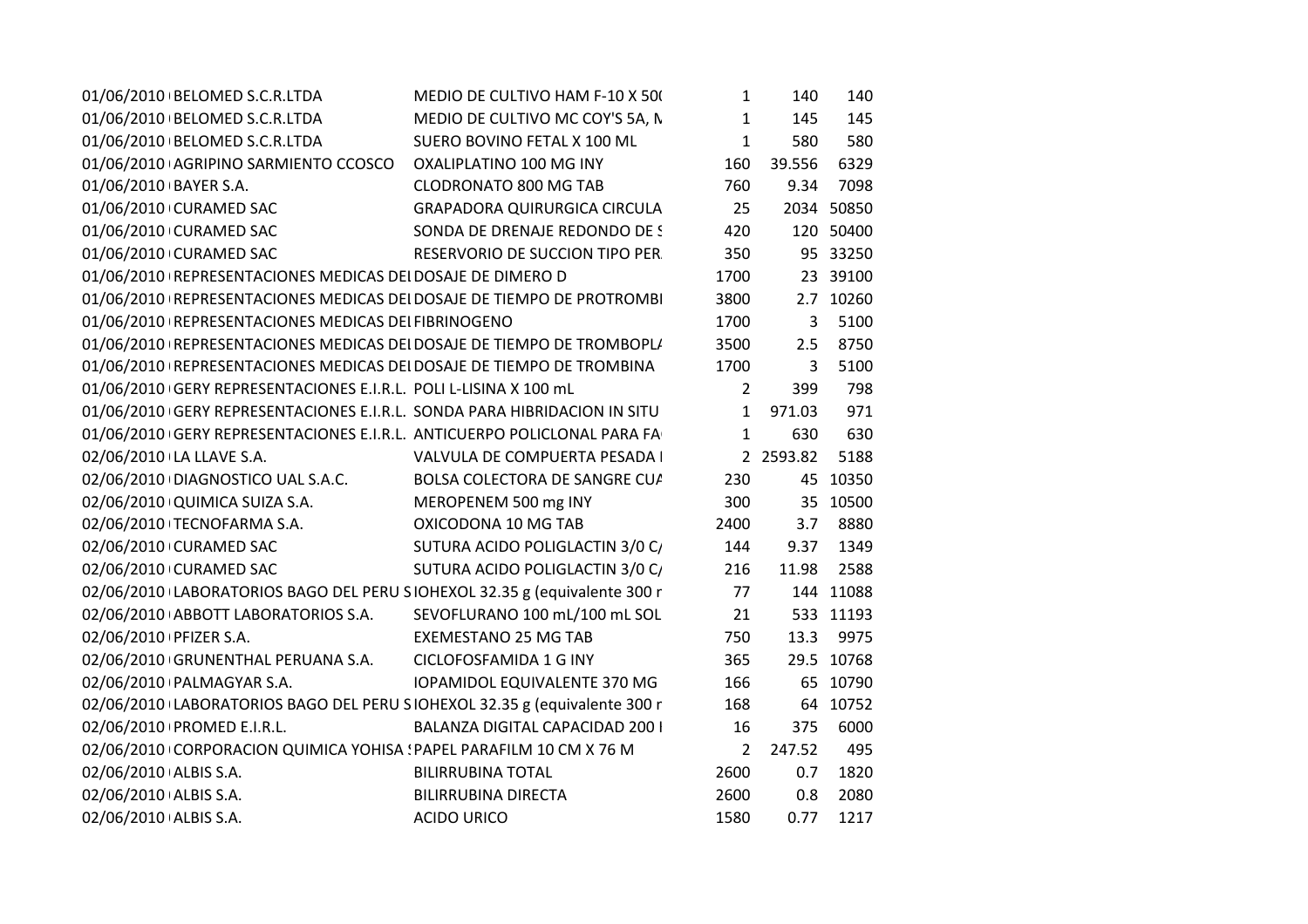| 02/06/2010 ALBIS S.A.                                                     | ALBUMINA                              | 570            | 0.55         | 313.5 |
|---------------------------------------------------------------------------|---------------------------------------|----------------|--------------|-------|
| 02/06/2010 ALBIS S.A.                                                     | DESHIDROGENASA LACTICA                | 1260           | 0.85         | 1071  |
| 02/06/2010 ALBIS S.A.                                                     | <b>FOSFATASA ALCALINA</b>             | 500            | 1.1          | 550   |
| 02/06/2010 ESKE S.R.L.                                                    | HEPARINA SODICA 25000 UI/5 ML II      | 900            | 2.9958       | 2696  |
| 02/06/2010 ESKE S.R.L.                                                    | DACARBAZINA 200 MG INY                | 1200           | 18.75        | 22500 |
| 02/06/2010   MARAGAM E.I.R.L.                                             | <b>VENTILADOR ELECTRICO TIPO COLU</b> | 2              | 390          | 780   |
| 02/06/2010   PLATINUM S.R.LTDA.                                           | TGP AUTOMATIZADO CINETICO             | 2500           | 3.23         | 8075  |
| 02/06/2010   PLATINUM S.R.LTDA.                                           | PROTEINA EN ORINA Y/O LCR             | 540            | 1.96         | 1058  |
| 02/06/2010   PLATINUM S.R.LTDA.                                           | FOSFATASA ALCALINA AUTOMATIZ/         | 600            | 3.44         | 2064  |
| 02/06/2010   PLATINUM S.R.LTDA.                                           | PROTEINAS TOTALES AUTOMATIZAI         | 1000           | 1.8          | 1800  |
| 02/06/2010   PLATINUM S.R.LTDA.                                           | <b>GLUCOSA AUTOMATIZADA</b>           | 1500           | 1.96         | 2940  |
| 02/06/2010   PLATINUM S.R.LTDA.                                           | TGO AUTOMATIZADO CINETICO             | 1500           | 3.23         | 4845  |
| 02/06/2010 PLATINUM S.R.LTDA.                                             | ALBUMINA AUTOMATIZADA                 | 1170           | 2.45         | 2867  |
| 02/06/2010 PLATINUM S.R.LTDA.                                             | AMILASA CINETICA AUTOMATIZAD/         | 270            | 3.32         | 896.4 |
| 02/06/2010   PLATINUM S.R.LTDA.                                           | PROTEINAS EN LCR                      | 540            | 1.96         | 1058  |
| 02/06/2010 PLATINUM S.R.LTDA.                                             | TRIGLICERIDOS ENZIMATICO              | 300            | 2.58         | 774   |
| 02/06/2010 PLATINUM S.R.LTDA.                                             | FOSFORO AUTOMATIZADO                  | 300            | 2.53         | 759   |
| 02/06/2010   PLATINUM S.R.LTDA.                                           | MAGNESIO AUTOMATIZADO                 | 630            | 3.23         | 2035  |
| 02/06/2010   PLATINUM S.R.LTDA.                                           | ACIDO URICO AUTOMATIZADA              | 300            | 2.89         | 867   |
| 02/06/2010   PLATINUM S.R.LTDA.                                           | <b>COLESTEROL TOTAL ENZIMATICO AI</b> | 300            | 3.04         | 912   |
| 02/06/2010 PLATINUM S.R.LTDA.                                             | BILIRRUBINA TOTAL AUTOMATIZAD         | 1200           | 3.62         | 4344  |
| 02/06/2010   PLATINUM S.R.LTDA.                                           | BILIRRUBINA DIRECTA AUTOMATIZ/        | 1170           | 3.62         | 4235  |
| 02/06/2010   PLATINUM S.R.LTDA.                                           | UREA CINETICA AUTOMATIZADA            | 900            | 2.44         | 2196  |
| 02/06/2010 PLATINUM S.R.LTDA.                                             | DESHIDROGENASA LACTICA AUTON          | 1000           | 4.35         | 4350  |
| 02/06/2010   MINISTERIO DE SALUD                                          | MORFINA CLORHIDRATO / SULFATC         | 20000          | 1.0115       | 20230 |
| 02/06/2010   MINISTERIO DE SALUD                                          | MORFINA CLORHIDRATO 10 MG INY         | 2400           | 3.2606       | 7825  |
| 02/06/2010   MINISTERIO DE SALUD                                          | MORFINA CLORHIDRATO 20 MG IN\         | 43200          | 3.4391 1E+05 |       |
| 02/06/2010   MINISTERIO DE SALUD                                          | PETIDINA CLORHIDRATO 50 MG/ML         | 4200           | 3.4748 14594 |       |
| 02/06/2010 E E SRLTDA                                                     | ACIDO METILENDIFOSFONICO (AME         | 200            | 42           | 8400  |
| 02/06/2010 COMPUTADORAS Y TELECOMUNI(TINTA PARA IMPRESORA EPSON T0:       |                                       | $\overline{2}$ | 37.53        | 75.06 |
| 02/06/2010 ANJECI IMPORTACIONES Y DISTRIE AGUJA ROSENTAL Nº 16 G X 2"     |                                       | 50             | 370          | 18500 |
| 02/06/2010 ANJECI IMPORTACIONES Y DISTRIE AGUJA ROSENTAL Nº 18 G X 1 1/2" |                                       | 50             | 370          | 18500 |
| 02/06/2010   ROL EMPRESARIAL S.A.                                         | PAPEL BOND 120 g TAMAÑO A4.           | $\overline{2}$ | 28           | 56    |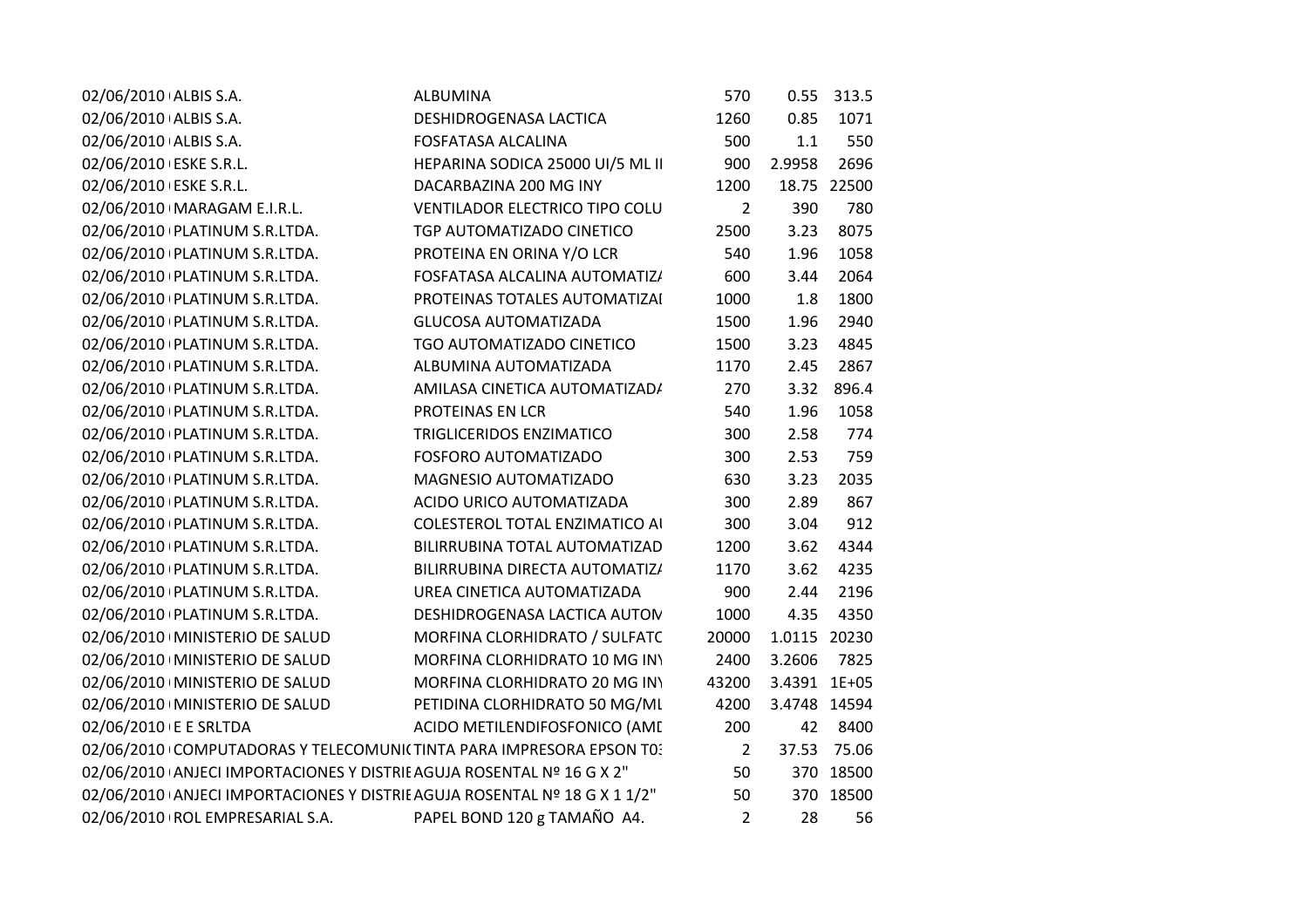| 02/06/2010 INSTITUTO PERUANO DE ENERGIA TECNECIO 99 m X mCi          | 22200                                           |                                      | 1.64 36408 |
|----------------------------------------------------------------------|-------------------------------------------------|--------------------------------------|------------|
| 02/06/2010 EMBUTIDOS HUARAL S.A.C. HOT DOG DE POLLO A GRANEL         | 100                                             | 9.2                                  | 920        |
| 02/06/2010 EMBUTIDOS HUARAL S.A.C. JAMON DEL PAIS                    | 5                                               | 31                                   | 155        |
|                                                                      | 5                                               | 28.4                                 | 142        |
| JAMONADA DE POLLO                                                    | 35                                              | 10.5                                 | 367.5      |
| <b>TOCINO AHUMADO</b>                                                | 10                                              | 25                                   | 250        |
| HUEVOS DE GALLINA ROSADOS (AL                                        | 800                                             | 4.3                                  | 3440       |
| POLLO ENTERO CON MENUDENCIA                                          | 500                                             | 6.3                                  | 3150       |
| FILETE DE POLLO                                                      | 400                                             | 14.5                                 | 5800       |
| SUPREMA DE POLLO                                                     | 100                                             | 11.8                                 | 1180       |
| PAVITA MEDALLON                                                      | 200                                             | 10.1                                 | 2020       |
| PECHUGA DE PAVITA                                                    | 150                                             | 12.3                                 | 1845       |
| 03/06/2010 GENSON IMPORT EXPORT S.A.C PLANCHA DE JEBE DE 1/4"        | $\mathbf{1}$                                    | 95                                   | 95         |
| PERNO DE ACERO DE 5/8" X 3" CON                                      | 36                                              | 2.2                                  | 79.2       |
| ARANDELA DE ACERO PLANA DE 5/8                                       | 72                                              | 0.8                                  | 57.6       |
| 03/06/2010 GENSON IMPORT EXPORT S.A.C ARANDELA DE ACERO A PRESION DI | 72                                              | 0.6                                  | 43.2       |
| MASCARA DOBLE FILTRO PARA PRO                                        | 8                                               | 165                                  | 1320       |
|                                                                      | $5\phantom{.}$                                  | 38                                   | 190        |
| 03/06/2010 GENSON IMPORT EXPORT S.A.C FORMADOR DE EMPAQUETADURA      | $\overline{2}$                                  | $\overline{7}$                       | 14         |
| 03/06/2010 GENSON IMPORT EXPORT S.A.C REDUCCION CON ROSCA DE FIERRO  | $\overline{2}$                                  | 15                                   | 30         |
| TUBO DE FIERRO DE 11/2" X 6 M                                        | $\mathbf{1}$                                    | 198                                  | 198        |
| 03/06/2010   ROCHEM BIOCARE DEL PERU S.A. (HEMOGLOBINA GLICOSILADA   | 400                                             | 16.5                                 | 6600       |
| <b>ONDANSETRON CLORHIDRATO 8 M</b>                                   | 7000                                            | 1.3                                  | 9100       |
| PINZA BIPOLAR PARA SELLADO DE V                                      | $2^{\circ}$                                     | 4500                                 | 9000       |
| PINZA BIPOLAR PARA SELLADO DE V                                      | $2^{\circ}$                                     | 4500                                 | 9000       |
| PINZA BIPOLAR PARA SELLADO DE V                                      | $\overline{2}$                                  | 4500                                 | 9000       |
| TRAMADOL 50 MG INY 1 ML                                              | 8700                                            |                                      | 1.23 10701 |
| ACETILCISTEINA 300 MG INY 3 ML                                       | 1000                                            | 5                                    | 5000       |
| AZATIOPRINA 50 MG TAB                                                | 9000                                            | 0.35                                 | 3150       |
| 03/06/2010   DISTRIBUIDORA MARLON S.R.L ALPRAZOLAM 500 UG TAB        | 30000                                           | 0.032                                | 960        |
| ANTICUERPO ANTI VIH ELISA X 96 D                                     | 2880                                            |                                      | 6.11 17597 |
| <b>HEPATITIS B - AG SUPERFICIE ELISA</b>                             | 2880                                            |                                      | 6.11 17597 |
| HEPATITIS C ELISA X 96 DETERMINA                                     | 2880                                            |                                      | 12.3 35424 |
|                                                                      | 02/06/2010 EMBUTIDOS HUARAL S.A.C. JAMON INGLES | <b>GUANTE DE CUERO PARA SEGURID/</b> |            |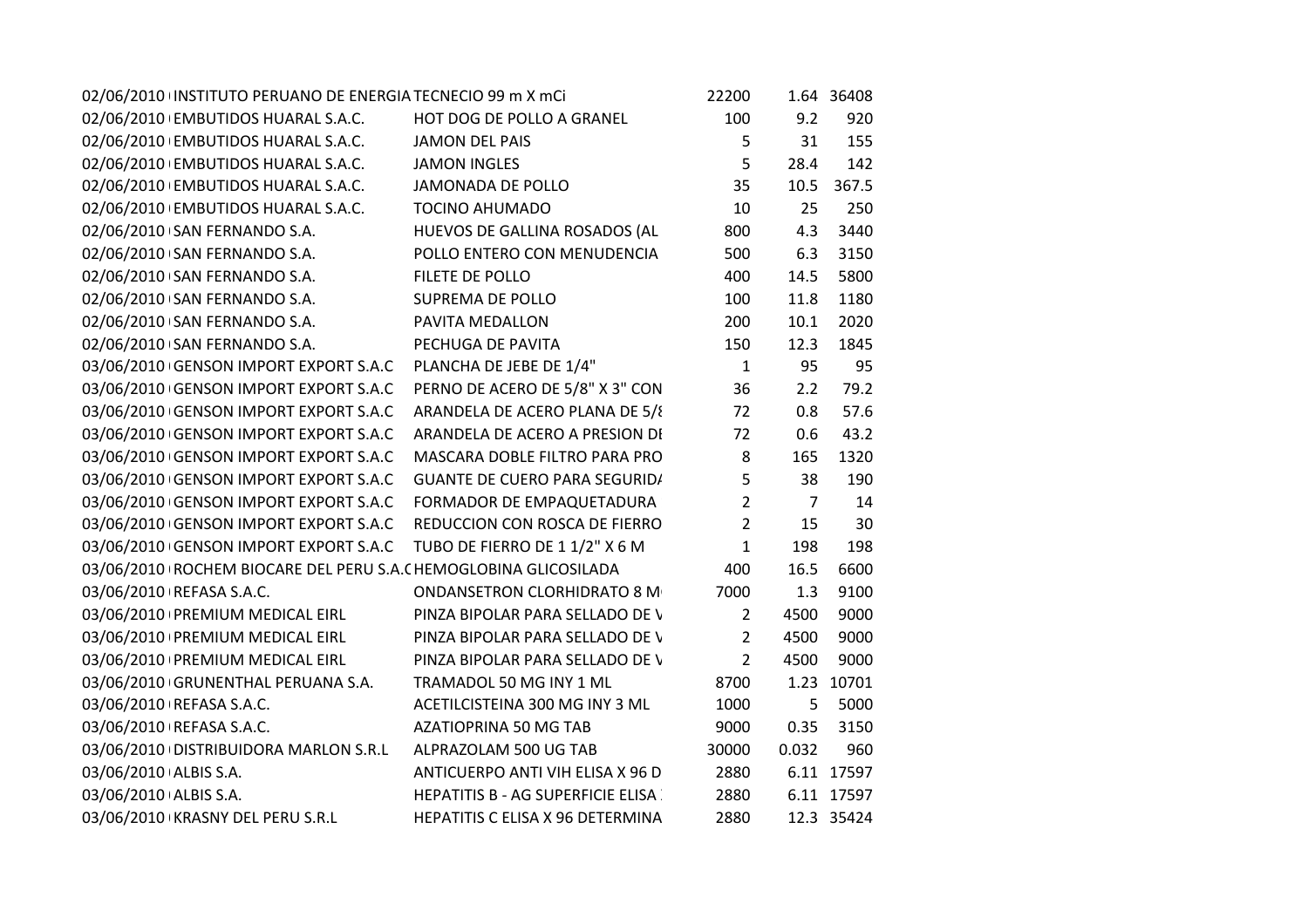| 03/06/2010 KRASNY DEL PERU S.R.L                                    | ANTICUERPO ANTI HTLV I-II ELISA X                                      | 2880           |              | 12.3 35424  |  |
|---------------------------------------------------------------------|------------------------------------------------------------------------|----------------|--------------|-------------|--|
|                                                                     | 03/06/2010   MACATT MEDICA PERUANA S.A.C. CANULA DE TRAQUEOTOMIA FENES | 10             | 225          | 2250        |  |
| 04/06/2010   MEDITAF SAC                                            | <b>BATERIA 12 V</b>                                                    | $\mathbf{1}$   | 550          | 550         |  |
| 04/06/2010   MEDITAF SAC                                            | BRAZALETE PARA ELECTROCARDIOC                                          | $\overline{4}$ | 28.75        | 115         |  |
| 04/06/2010   MEDITAF SAC                                            | CABLE DE ECG 10 RAMALES                                                | $\mathbf{1}$   | 1000         | 1000        |  |
| 04/06/2010   MEDITAF SAC                                            | ELECTRODO PARA ELECTROCARDIO                                           |                | 6 36.3333    | 218         |  |
| 04/06/2010 ANGLI DATA EXPRESS S.R.L.                                | DISCO DURO DE 160 GB                                                   | 15             | 128          | 1920        |  |
| 04/06/2010 ANGLI DATA EXPRESS S.R.L.                                | DISCO DURO SATA DE 250 GB                                              | 15             | 131.05       | 1966        |  |
| 04/06/2010 ANGLI DATA EXPRESS S.R.L.                                | MULTIGRABADOR DE CD/DVD EXTE                                           | 5              | 178.41 892.1 |             |  |
| 04/06/2010 CORPORACION DIB SAC                                      | LIQUIDO LIMPIADOR DE PANTALLAS                                         | 20             |              | 8.14 162.8  |  |
| 04/06/2010 CORPORACION DIB SAC                                      | <b>SUPRESOR DE PICO</b>                                                | 40             | 10.41        | 416.4       |  |
| 04/06/2010 CORPORACION DIB SAC                                      | FUENTE DE PODER PENTIUM IV ATX                                         | 20             | 52.85        | 1057        |  |
| 04/06/2010 COMERCIALIZADORA CHAVEL IMP PATCH CORD CAT 6 X 5 M       |                                                                        | 20             | 23.5         | 470         |  |
|                                                                     | 04/06/2010 COMERCIALIZADORA CHAVEL IMP SOLDADURA DE ESTAÑO 60/40 X 1/  | 3              | 57.6         | 172.8       |  |
| 04/06/2010 COMERCIALIZADORA CHAVEL IMP MEMORIA PORTATIL USB DE 8 GB |                                                                        | 20             | 56           | 1120        |  |
| 04/06/2010 POINT ELECTRIC E.I.R.L                                   | BENCINA INDUSTRIAL                                                     | 5              | 12.5         | 62.5        |  |
| 04/06/2010 POINT ELECTRIC E.I.R.L                                   | <b>BATERIA 9V</b>                                                      | 5              |              | 10.71 53.55 |  |
| 04/06/2010   POINT ELECTRIC E.I.R.L                                 | DESARMADOR PLANO 1/4" X 6"                                             | $6\,$          |              | 10.71 64.26 |  |
| 04/06/2010 POINT ELECTRIC E.I.R.L                                   | DESARMADOR PLANO 1/8" X 3" IM/                                         | 6              |              | 5.36 32.16  |  |
| 04/06/2010 POINT ELECTRIC E.I.R.L                                   | DESARMADOR ESTRELLA 1/4" X 6" I                                        | 6              |              | 10.71 64.26 |  |
| 04/06/2010   POINT ELECTRIC E.I.R.L                                 | DESARMADOR ESTRELLA 1/8" X 3" I                                        | 6              | 5.36         | 32.16       |  |
| 04/06/2010 QUISPE ACHAQUIHUI RODIL                                  | TONER PARA FACSIMIL CANON CFX                                          | $\mathbf{1}$   | 200          | 200         |  |
| 04/06/2010 QUISPE ACHAQUIHUI RODIL                                  | TONER PARA FOTOCOPIADORA XER                                           | $\mathbf{1}$   | 110          | 110         |  |
| 04/06/2010 QUISPE ACHAQUIHUI RODIL                                  | TONER PARA FOTOCOPIADORA MIT                                           | $\mathbf{1}$   | 215          | 215         |  |
| 04/06/2010 QUISPE ACHAQUIHUI RODIL                                  | TONER PARA FOTOCOPIADORA KYC                                           | 8              | 290          | 2320        |  |
| 04/06/2010 QUISPE ACHAQUIHUI RODIL                                  | TONER PARA FOTOCOPIADORA CAN                                           | 5              | 120          | 600         |  |
| 04/06/2010 QUISPE ACHAQUIHUI RODIL                                  | TINTA PARA IMPRESORA HP 2000C/                                         | $\mathbf{1}$   | 118.1        | 118.1       |  |
| 04/06/2010 QUISPE ACHAQUIHUI RODIL                                  | TINTA PARA IMPRESORA HP 820C/8                                         | 8              | 114          | 912         |  |
| 04/06/2010 QUISPE ACHAQUIHUI RODIL                                  | TINTA PARA IMPRESORA HP 11 COL                                         | $\mathbf{1}$   |              | 118.1 118.1 |  |
| 04/06/2010 QUISPE ACHAQUIHUI RODIL                                  | TINTA PARA IMPRESORA HP 11 COL                                         | $\mathbf{1}$   | 118.1        | 118.1       |  |
| 04/06/2010 QUISPE ACHAQUIHUI RODIL                                  | TINTA PARA IMPRESORA HP 11 COD                                         | $\mathbf 1$    |              | 118.1 118.1 |  |
| 04/06/2010 QUISPE ACHAQUIHUI RODIL                                  | TINTA PARA IMPRESORA HP F 380/F                                        | $\mathbf{3}$   |              | 49.5 148.5  |  |
| 04/06/2010 QUISPE ACHAQUIHUI RODIL                                  | TINTA PARA IMPRESORA HP F 380 P                                        | $\overline{3}$ |              | 62.5 187.5  |  |
|                                                                     |                                                                        |                |              |             |  |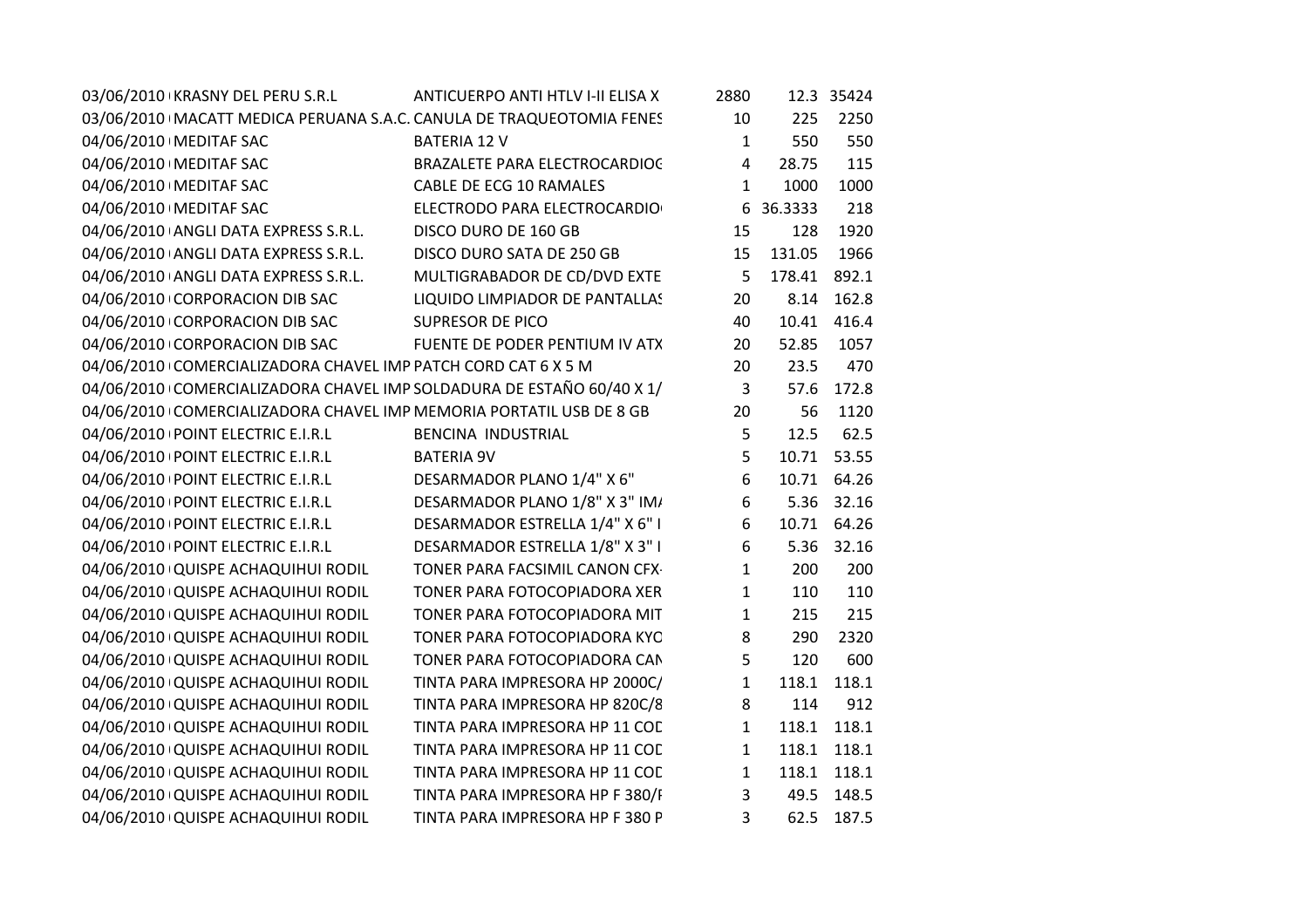| 04/06/2010 QUISPE ACHAQUIHUI RODIL                                      | TINTA PARA IMPRESORA HP COD. R        | $\mathbf{1}$   | 80             | 80         |
|-------------------------------------------------------------------------|---------------------------------------|----------------|----------------|------------|
| 04/06/2010 QUISPE ACHAQUIHUI RODIL                                      | TONER PARA IMPRESORA HP 4250/         | $\mathbf{1}$   | 495            | 495        |
| 04/06/2010 QUISPE ACHAQUIHUI RODIL                                      | TONER PARA IMPRESORA HP LASER         | 20             | 231.5          | 4630       |
| 04/06/2010 QUISPE ACHAQUIHUI RODIL                                      | TONER PARA IMPRESORA HP LASER         | 5              | 205            | 1025       |
| 04/06/2010 QUISPE ACHAQUIHUI RODIL                                      | TONER PARA IMPRESORA HP LASER         | $\mathbf{1}$   | 260            | 260        |
| 04/06/2010 QUISPE ACHAQUIHUI RODIL                                      | TONER PARA IMPRESORA HP LASER         | $\mathbf{1}$   | 240            | 240        |
| 04/06/2010 QUISPE ACHAQUIHUI RODIL                                      | TONER PARA IMPRESORA KYOCERA          | $\overline{2}$ | 305            | 610        |
| 04/06/2010 QUISPE ACHAQUIHUI RODIL                                      | TONER PARA IMPRESORA HP LASER         | 10             | 265            | 2650       |
| 04/06/2010 QUISPE ACHAQUIHUI RODIL                                      | TONER PARA IMPRESORA HP LASER         | $\mathbf{1}$   | 430            | 430        |
| 04/06/2010 QUISPE ACHAQUIHUI RODIL                                      | TONER PARA IMPRESORA MULTIFU          | 62             |                | 230 14260  |
| 04/06/2010 QUISPE ACHAQUIHUI RODIL                                      | TONER PARA IMPRESORA XEROX W          | $\mathbf{1}$   | 344            | 344        |
| 04/06/2010 QUISPE ACHAQUIHUI RODIL                                      | CINTA PARA IMPRESORA EPSON FX         | 8              | 20             | 160        |
| 04/06/2010 QUISPE ACHAQUIHUI RODIL                                      | CINTA PARA IMPRESORA EPSON FX-        | $\mathbf{1}$   | 75             | 75         |
| 04/06/2010 QUISPE ACHAQUIHUI RODIL                                      | CINTA PARA IMPRESORA EPSON FX-        | $\mathbf{1}$   | 75             | 75         |
| 04/06/2010 QUISPE ACHAQUIHUI RODIL                                      | CINTA PARA IMPRESORA EPSON ER         | 16             | 6              | 96         |
| 04/06/2010 QUISPE LLACTAHUAMANI ISABEL CLICHE DE ZINC PARA MATASELLO (  |                                       | $\mathbf{1}$   | 90             | 90         |
| 04/06/2010 QUISPE LLACTAHUAMANI ISABEL STICKER CIRCULAR DE 1.5 DIAMETR  |                                       | 250            | 0.08           | 20         |
| 04/06/2010 QUISPE LLACTAHUAMANI ISABEL SOBRE EN PAPEL FINO TIPO KIMBEF  |                                       | 250            | 0.5            | 125        |
| 04/06/2010 QUISPE LLACTAHUAMANI ISABEL PAPEL FINO TIPO KIMBERLY 220 g D |                                       | 20             | $\overline{4}$ | 80         |
| 04/06/2010 QUISPE LLACTAHUAMANI ISABEL PAPEL VEGETAL TIPO CANSON 110 {  |                                       | 650            | 0.25           | 162.5      |
| 04/06/2010 QUIMICA SUIZA S.A.                                           | MEROPENEM 500 mg INY                  | 300            |                | 35 10500   |
| 04/06/2010 QUIMICA SUIZA S.A.                                           | ALGODON HIDROFILO X 500 G             | 800            | 10             | 8000       |
| 04/06/2010 UTILITARIOS MEDICOS S.A.C GASA QUIRURGICA 1 M X 100 M        |                                       | 150            |                | 72 10800   |
| 04/06/2010 CORPORACION VALTAKS S. C. R. BOTA DESCARTABLE PARA CIRUJAN   |                                       | 16000          | 0.51           | 8160       |
| 04/06/2010 FERCO MEDICAL S.A.C.                                         | PAPEL CREPADO 1.20 M X 1.20 M X       | 32             | 160            | 5120       |
| 04/06/2010   FERCO MEDICAL S.A.C.                                       | <b>INDICADOR QUIMICO INTERNO DE I</b> | 200            |                | 58.9 11780 |
| 04/06/2010 A B PULSAR S.A.C.                                            | MOTOR DE VENTILADOR DE 60 HZ F        | 4              | 490            | 1960       |
| 04/06/2010 A B PULSAR S.A.C.                                            | CINTA DE ALUMINIO DE 2" X 50 YD       | $\mathbf{1}$   | 38             | 38         |
| 04/06/2010 A B PULSAR S.A.C.                                            | TERMOSTATO CON BULBO CAPILAR          | $2^{\circ}$    | 175            | 350        |
| 04/06/2010 A B PULSAR S.A.C.                                            | FILTRO SECADOR DE 3/8" PARA CAN       | $\mathbf{1}$   | 42             | 42         |
| 04/06/2010 A B PULSAR S.A.C.                                            | MOTOR DE VENTILADOR DE 60 HZ F        | $\overline{4}$ | 95             | 380        |
| 04/06/2010 A B PULSAR S.A.C.                                            | CINTA AISLANTE DE 19 MM X 18 M        | $\overline{2}$ | 4.5            | 9          |
| 04/06/2010 A B PULSAR S.A.C.                                            | <b>GAS REFRIGERANTE R-12</b>          | 10             | 75             | 750        |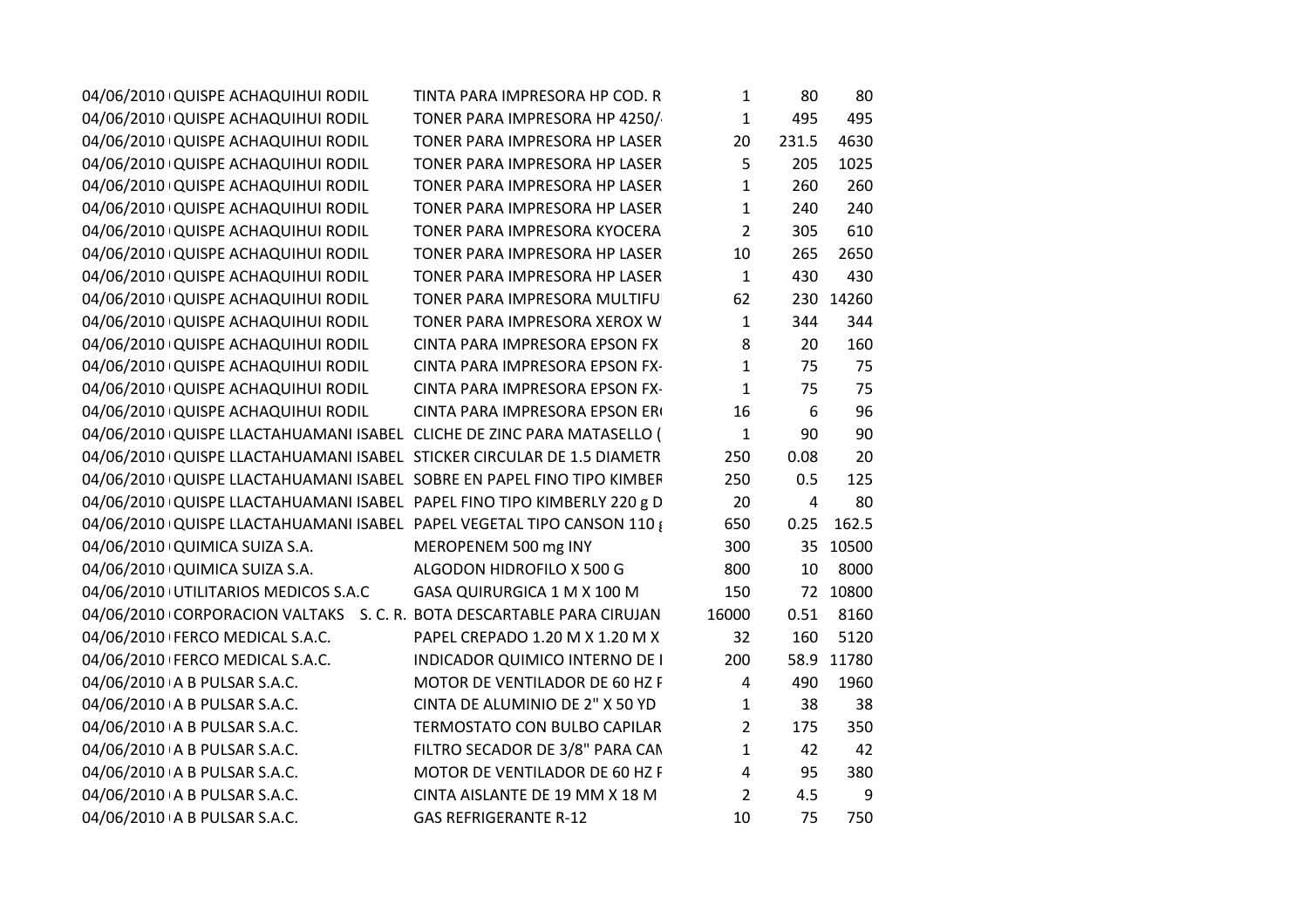| 04/06/2010 A B PULSAR S.A.C.                                                | SILICONA TRANSPARENTE EN CARTI    | 1            | 13             | 13         |
|-----------------------------------------------------------------------------|-----------------------------------|--------------|----------------|------------|
| 04/06/2010 A B PULSAR S.A.C.                                                | SOLDADURA DE PLATA X KG           | $\mathbf{1}$ | 130            | 130        |
| 04/06/2010 A B PULSAR S.A.C.                                                | VALVULA DE SERVICIO DE 1/4" ROSO  | $\mathbf{1}$ | 5              | 5          |
| 04/06/2010 A B PULSAR S.A.C.                                                | VALVULA DE EXPANSION TERMOST,     | $\mathbf{1}$ | 380            | 380        |
| 04/06/2010 TECHNOLAB E.I.R.L.                                               | <b>CERROBEND</b>                  | 40           |                | 270 10800  |
| 04/06/2010   PROSEMEDIC S.A.                                                | INDICADOR QUIMICO INTERNO DE I    | 50           | 64             | 3200       |
| 04/06/2010 KIMBERLY-CLARK PERU S.R.L.                                       | PAPEL TOALLA DE 25.10 CM X 24.5 ( | 4800         |                | 6.46 31008 |
| 04/06/2010 ROKER PERU S.A.                                                  | YODO POVIDONA 8.5 G/100 ML ESF    | 200          | 13.5           | 2700       |
| 04/06/2010 ROKER PERU S.A.                                                  | YODO POVIDONA 10 G/100 ML SOL     | 200          | 14             | 2800       |
| 04/06/2010   REPRESENTACIONES HOSPITALARI BUFFER TRIS SALINA TBS PH 7.6 X 1 |                                   | 10           | 734.03         | 7340       |
| 04/06/2010 REPRESENTACIONES HOSPITALARI KIT DIAMINOBENCIDINA (DAB) DE 5     |                                   | 3            | 796.89         | 2391       |
| 04/06/2010 REPRESENTACIONES HOSPITALARI ANTICUERPO CROMOGRANINA X 7         |                                   |              | 1 1174.97      | 1175       |
| 04/06/2010   REPRESENTACIONES HOSPITALARI SOLUCION RECUPERADORA DE ANT      |                                   | 3            |                | 4750 14250 |
| 04/06/2010 REPRESENTACIONES HOSPITALARI PROTEINA FIBRILAR GLIAL ACIDA X     |                                   |              | 1 1000.17      | 1000       |
| 04/06/2010 REPRESENTACIONES HOSPITALARI DESMINA X 7 mL                      |                                   |              | 2 1262.25      | 2525       |
| 04/06/2010 REPRESENTACIONES HOSPITALARI ANTICUERPO E-CADHERINA X 7 mL       |                                   |              | 2 1697.57      | 3395       |
| 04/06/2010 REPRESENTACIONES HOSPITALARI KIT PARA INMUNOHISTOQUIMICA N       |                                   |              | 4 3487.9 13952 |            |
| 04/06/2010   REPRESENTACIONES HOSPITALARI ANTICUERPO PARA CD 3 X 6 mL       |                                   |              | 6 1201.19      | 7207       |
| 04/06/2010   REPRESENTACIONES HOSPITALARI ANTICUERPO PARA CD 34 X 6 mL      |                                   |              | 2 1943.8       | 3888       |
| 04/06/2010 REPRESENTACIONES HOSPITALARI ANTICUERPO PARA CD 30 X 7 mL        |                                   |              | 2 874.03       | 1748       |
| 04/06/2010   REPRESENTACIONES HOSPITALARI ANTICUERPO CARCINO EMBRIONAF      |                                   |              | 2 1504.17      | 3008       |
| 04/06/2010   REPRESENTACIONES HOSPITALARI ANTICUERPO MONOCLONAL PARA        |                                   | 2            | 1900           | 3800       |
| 04/06/2010 REPRESENTACIONES HOSPITALARI ANTICUERPO MONOCLONAL PARA I        |                                   |              | 1 2605.15      | 2605       |
| 04/06/2010 REPRESENTACIONES HOSPITALARI ANTICUERPO MONOCLONAL PARA (        |                                   |              | 2 3804.33      | 7609       |
| 04/06/2010   REPRESENTACIONES HOSPITALARI ANTICUERPO MONOCLONAL PARA (      |                                   |              | 1 2242.38      | 2242       |
| 04/06/2010   REPRESENTACIONES HOSPITALARI ANTICUERPO MONOCLONAL PARA        |                                   | 4            |                | 3000 12000 |
| 04/06/2010   REPRESENTACIONES HOSPITALARI ANTICUERPO MONOCLONAL PARA        |                                   |              | 4 2106.53      | 8426       |
| 04/06/2010   REPRESENTACIONES HOSPITALARI ANTICUERPO MONOCLONAL PARA        |                                   | 3            | 2213.1         | 6639       |
| 04/06/2010 REPRESENTACIONES HOSPITALARI ANTICUERPO POLICLONAL PARA PR       |                                   |              | 1 1222.43      | 1222       |
| 04/06/2010 REPRESENTACIONES HOSPITALARI ANTICUERPO MONOCLONAL PARA :        |                                   |              | 2 1971.05      | 3942       |
| 04/06/2010   REPRESENTACIONES HOSPITALARI ANTICUERPO MONOCLONAL PARA        |                                   |              | 1 2553.45      | 2553       |
| 04/06/2010 REPRESENTACIONES HOSPITALARI ANTICUERPO MONOCLONAL PARA '        |                                   |              | 1 1382.33      | 1382       |
| 04/06/2010 REPRESENTACIONES HOSPITALARI ANTICUERPO MONOCLONAL PARA !        |                                   | 2            | 1300           | 2600       |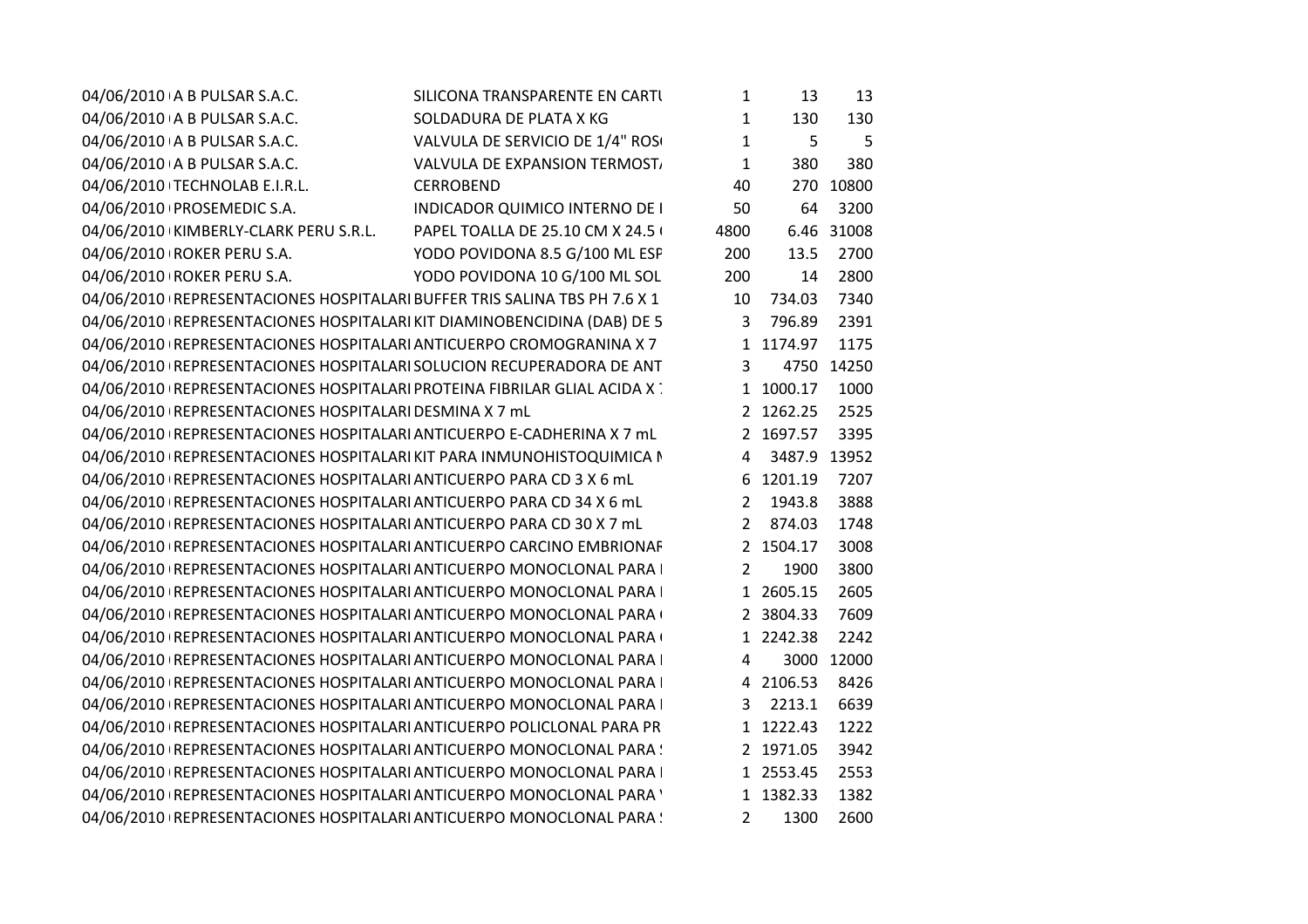|                            | 04/06/2010   MERCK PERUANA S.A.                                 | FORMALDEHIDO 37% X 2.5 L                                                 | 54             | 48.25              | 2606     |
|----------------------------|-----------------------------------------------------------------|--------------------------------------------------------------------------|----------------|--------------------|----------|
|                            | 04/06/2010   MERCK PERUANA S.A.                                 | XILOL Q.P. X 1 L                                                         | 125            | 24                 | 3000     |
|                            | 04/06/2010   MERCK PERUANA S.A.                                 | PARAFINA PARA HISTOLOGIA PUNT                                            | 300            | 23.8               | 7140     |
|                            | 04/06/2010   MERCK PERUANA S.A.                                 | ALCOHOL ETILICO (ETANOL) P.A. X 2                                        | 18             | 314.45             | 5660     |
|                            | 04/06/2010 B.BRAUN MEDICAL PERU S.A.                            | SUSTITUTO DE DURAMADRE 4 cm X                                            | 7              | 1050               | 7350     |
|                            | 04/06/2010 B.BRAUN MEDICAL PERU S.A.                            | SUSTITUTO DE DURAMADRE 4 cm X                                            | 3              | 642                | 1926     |
|                            | 04/06/2010 B.BRAUN MEDICAL PERU S.A.                            | SUSTITUTO DE DURAMADRE 12 cm                                             | $\overline{2}$ | 4100               | 8200     |
|                            |                                                                 | 05/06/2010   ROCHEM BIOCARE DEL PERU S.A. (MEDIO PARA HEMOCULTIVO AEROI  | 500            |                    | 27 13500 |
|                            |                                                                 | 05/06/2010 ROCHEM BIOCARE DEL PERU S.A. ( MEDIO PARA HEMOCULTIVO AEROI   | 400            |                    | 27 10800 |
|                            |                                                                 | 05/06/2010   ROCHEM BIOCARE DEL PERU S.A. ( MEDIO PARA HEMOCULTIVO ANAEI | 100            | 40                 | 4000     |
|                            |                                                                 | 05/06/2010   ROCHEM BIOCARE DEL PERU S.A. ( MEDIO PARA HEMOCULTIVO AUTO  | 10             | 40                 | 400      |
|                            | 05/06/2010 FERCO MEDICAL S.A.C.                                 | MANGA MIXTA PAPEL Y PLASTICO P                                           | 47             | 72.7               | 3417     |
|                            |                                                                 | 05/06/2010   TECNOLOGIA Y MATERIALES SRL AGUJA ESPINAL DESCARTABLE Nº 2. | 700            | 2.93               | 2051     |
| 05/06/2010 ALBIS S.A.      |                                                                 | CREATININA COLORIMETRICA                                                 | 3800           | 0.89               | 3382     |
| 05/06/2010 ALBIS S.A.      |                                                                 | ANTICUERPO MONOCLONAL PARA                                               | 4              | 2000               | 8000     |
|                            | 05/06/2010   MERCK PERUANA S.A.                                 | FOSFATO DE SODIO DIBASICO ANHI                                           |                | 10 104.601         | 1046     |
|                            | 05/06/2010   MERCK PERUANA S.A.                                 | <b>COLORANTE HEMATOXILINA X 100 +</b>                                    | $\overline{2}$ | 1011.5             | 2023     |
|                            | 05/06/2010   MERCK PERUANA S.A.                                 | COLORANTE EOSINA Y (AMARILLEN                                            | $\mathbf{1}$   | 464.1              | 464.1    |
|                            | 05/06/2010   MERCK PERUANA S.A.                                 | MEDIO DE MONTAJE PARA CITOLOC                                            | 8              | 184.45             | 1476     |
|                            | 05/06/2010 CORPORACION QUIMICA YOHISA ! AGUA DESIONIZADA X 20 L |                                                                          | $\overline{2}$ | 45                 | 90       |
|                            |                                                                 | 05/06/2010   REPRESENTACIONES HOSPITALARI ANTICUERPO MONOCLONAL PARA     | $\mathbf{1}$   | 2500               | 2500     |
|                            |                                                                 | 05/06/2010   REPRESENTACIONES HOSPITALARI ANTICUERPO MONOCLONAL PARA     | $\mathbf{1}$   | 2270               | 2270     |
|                            |                                                                 | 05/06/2010   REPRESENTACIONES HOSPITALARI ANTICUERPO MONOCLONAL PARA     | $\mathbf{1}$   | 2280               | 2280     |
|                            |                                                                 | 05/06/2010   REPRESENTACIONES HOSPITALARI ANTICUERPO POLICLONAL KAPPA C  | $\mathbf{1}$   | 2270               | 2270     |
|                            | 05/06/2010   MERCK PERUANA S.A.                                 | ALCOHOL METILICO (METANOL) P.A                                           |                | 4 429.352          | 1717     |
|                            |                                                                 | 05/06/2010   REPRESENTACIONES HOSPITALARI ANTICUERPO POLICLONAL LAMBDA   | 1              | 2270               | 2270     |
|                            | 05/06/2010   MIRALLES & BURGA S.A.C.                            | <b>GUANTE QUIRURGICO ESTERIL EMP</b>                                     | 2000           | 1.6                | 3200     |
|                            | 05/06/2010   MIRALLES & BURGA S.A.C.                            | <b>GUANTE QUIRURGICO ESTERIL EMP</b>                                     | 2000           | $1.6\,$            | 3200     |
|                            | 05/06/2010   MIRALLES & BURGA S.A.C.                            | <b>GUANTE QUIRURGICO ESTERIL EMP</b>                                     | 1000           | 1.6                | 1600     |
| 05/06/2010 PROSEMEDIC S.A. |                                                                 | GAS OXIDO DE ETILENO 100% X 100                                          | 50             | 46.44              | 2322     |
| 05/06/2010 PROSEMEDIC S.A. |                                                                 | ESPARADRAPO HIPOALERGENICO D                                             | 40             | 53.9               | 2156     |
| 05/06/2010 PROSEMEDIC S.A. |                                                                 | ESPARADRAPO HIPOALERGICO DE P                                            | 400            |                    | 50 20000 |
| 05/06/2010 PROSEMEDIC S.A. |                                                                 | ESPARADRAPO ANTIALERGICO DE P                                            |                | 8400 3.45833 29050 |          |
|                            |                                                                 |                                                                          |                |                    |          |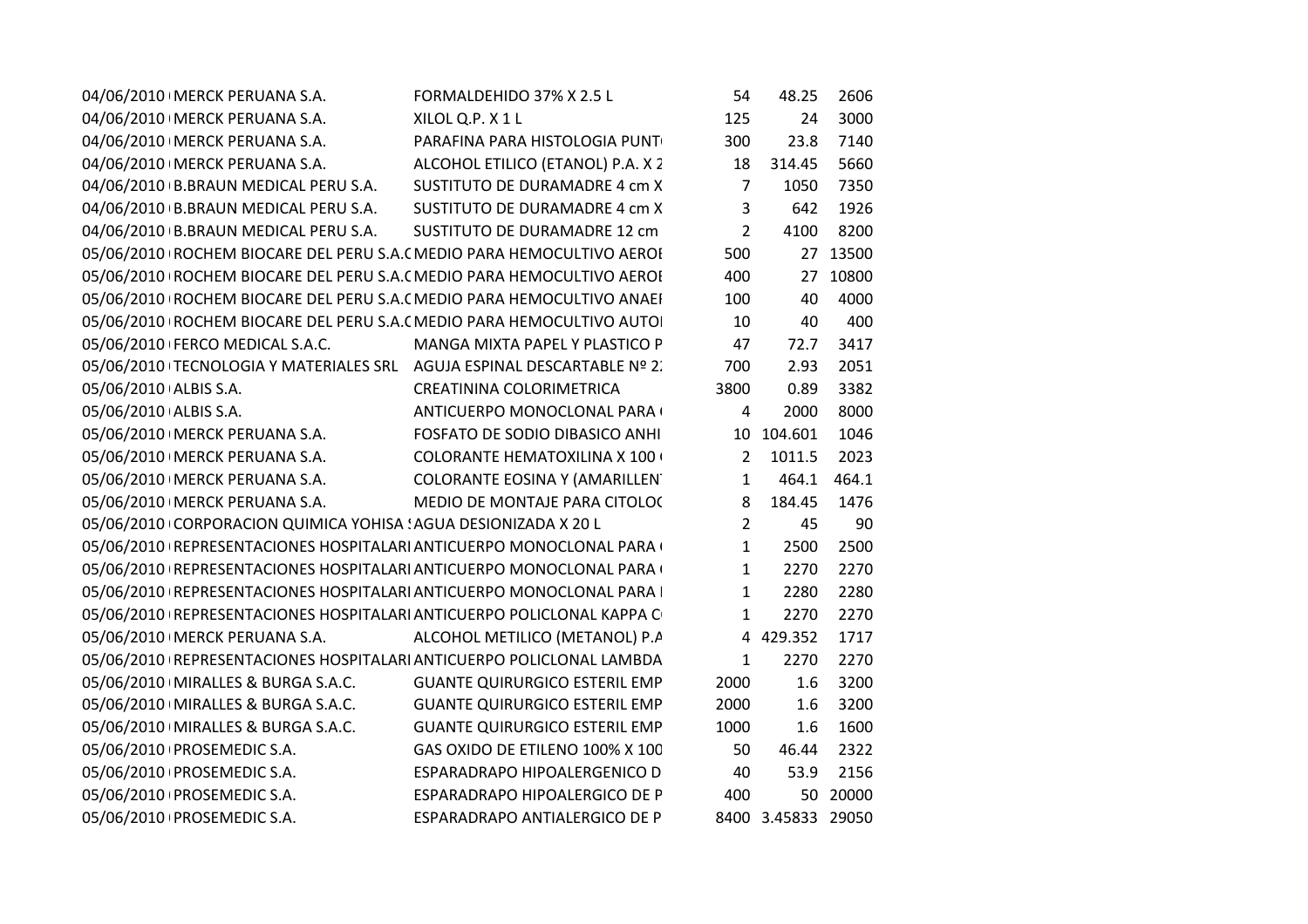| 05/06/2010 PROSEMEDIC S.A. |                                                                 | INDICADOR QUIMICO EXTERNO DE                                        | 80           | 30           | 2400        |
|----------------------------|-----------------------------------------------------------------|---------------------------------------------------------------------|--------------|--------------|-------------|
| 05/06/2010 PROSEMEDIC S.A. |                                                                 | INDICADOR BIOLOGICO DE ESTERILI                                     | 8            | 792.25       | 6338        |
| 05/06/2010 PERULAB S.A.    |                                                                 | LETROZOL 2.5 MG TAB                                                 | 7000         | 0.9088       | 6362        |
|                            | 05/06/2010 LABORATORIOS INDUQUIMICA S./ TIOGUANINA 40 MG TAB    |                                                                     | 400          | 4.1976       | 1679        |
|                            | 05/06/2010 REPRESENTACIONES GOMTAL S.R. DAUNORUBICINA 20 MG INY |                                                                     |              | 400 18.0168  | 7207        |
|                            | 07/06/2010 EMPRESA NEILSA EIRL                                  | DESENGRASANTE LIQUIDO MULTIU                                        | 8            | 45           | 360         |
|                            | 07/06/2010 EMPRESA NEILSA EIRL                                  | FILTRO DE GRASA PARA CAMPANA I                                      | 6            | 595          | 3570        |
|                            | 07/06/2010 INVERSIONES AMEZ S.A.C                               | BROCA DE ACERO 1/4" X 6                                             | $\mathbf{1}$ | 46.98        | 46.98       |
|                            | 07/06/2010 INVERSIONES AMEZ S.A.C                               | BROCA DE ACERO 3/16"                                                | $\mathbf{1}$ | 44.9         | 44.9        |
|                            | 07/06/2010 INVERSIONES AMEZ S.A.C                               | BROCA DE ACERO 3/8"                                                 | $\mathbf{1}$ |              | 50.35 50.35 |
|                            | 07/06/2010 ATILIO PALMIERI S.R.L.                               | CATETER TORAXICO RECTO Nº 24                                        | 100          | 32           | 3200        |
|                            | 07/06/2010 CARDIOMED DEL PERU SAC                               | PINZA KELLY CURVA 14 cm                                             | 4            |              | 213.3 853.2 |
|                            | 07/06/2010 CARDIOMED DEL PERU SAC                               | PINZA DE DISECCION SIN UÑA 20 cn                                    | 6            | 125.55 753.3 |             |
|                            | 07/06/2010 CARDIOMED DEL PERU SAC                               | PINZA DE DISECCION CON DIENTE 1                                     | 4            |              | 118.4 473.6 |
|                            | 07/06/2010 CARDIOMED DEL PERU SAC                               | PINZA HEMOSTATICA RECTA CON D                                       | 4            | 564.3        | 2257        |
|                            | 07/06/2010 CARDIOMED DEL PERU SAC                               | TIJERA MAYO HARRINTONG RECTA                                        | 6            | 380.43       | 2283        |
|                            | 07/06/2010 CARDIOMED DEL PERU SAC                               | TIJERA HARRINGTON CURVA 23 CM                                       | 6            | 394.74       | 2368        |
|                            | 07/06/2010 CARDIOMED DEL PERU SAC                               | MANGO PARA HOJA DE BISTURI 13                                       | 10           | 56.7         | 567         |
|                            | 07/06/2010 CARDIOMED DEL PERU SAC                               | PINZA DE ACERO INOXIDABLE PUNT                                      | 6            | 147.02 882.1 |             |
| 07/06/2010 FERPROSA S.A.   |                                                                 | AGUJA DE BIOPSIA DE PROSTATA Nº                                     | 40           | 95           | 3800        |
| 07/06/2010   FERPROSA S.A. |                                                                 | AGUJA DE BIOPSIA DE PROSTATA DI                                     | 40           | 95           | 3800        |
|                            | 07/06/2010 CKM ASOCIADOS S.A.C.                                 | ESPONJA LIMPIADORA DE ELECTROI                                      |              | 288 9.72222  | 2800        |
|                            | 07/06/2010 DATA SUMINISTROS Y REPRESENT MONITOR PLANO LCD 18.5" |                                                                     | 19           | 463.14       | 8800        |
|                            | 07/06/2010   NEGOCIACIONES DIERU EMPRESA CHULETA DE CERDO       |                                                                     | 200          | 11.5         | 2300        |
|                            | 07/06/2010   NEGOCIACIONES DIERU EMPRESA ASADO DE RES           |                                                                     | 12           | 18.49        | 221.9       |
|                            | 07/06/2010   NEGOCIACIONES DIERU EMPRESA BOLA DE LOMO           |                                                                     | 60           | 17           | 1020        |
|                            | 07/06/2010   NEGOCIACIONES DIERU EMPRESA MONDONGO               |                                                                     | 110          | 8            | 880         |
|                            | 07/06/2010   NEGOCIACIONES DIERU EMPRESA CARNE DE RES TAPA      |                                                                     | 170          | 17.5         | 2975        |
|                            | 07/06/2010   NEGOCIACIONES DIERU EMPRESA CARNE DE RES LOMO      |                                                                     | 3            | 35.8         | 107.4       |
|                            | 07/06/2010   NEGOCIACIONES DIERU EMPRESA CARNE DE RES PALETA    |                                                                     | 160          | 16           | 2560        |
|                            | 07/06/2010 GRUNENTHAL PERUANA S.A.                              | BUPRENORFINA 35 MCG/H (20 MG                                        | 80           | 53           | 4240        |
|                            |                                                                 | 07/06/2010 CORPORACION ALESSANDRA SOCI COMPRESA GASA QUIRURGICA RAD | 1215         |              | 8.86 10765  |
| 08/06/2010 AGA S.A.        |                                                                 | <b>OXIGENO GAS MEDICINAL</b>                                        | 500          | 4.05         | 2025        |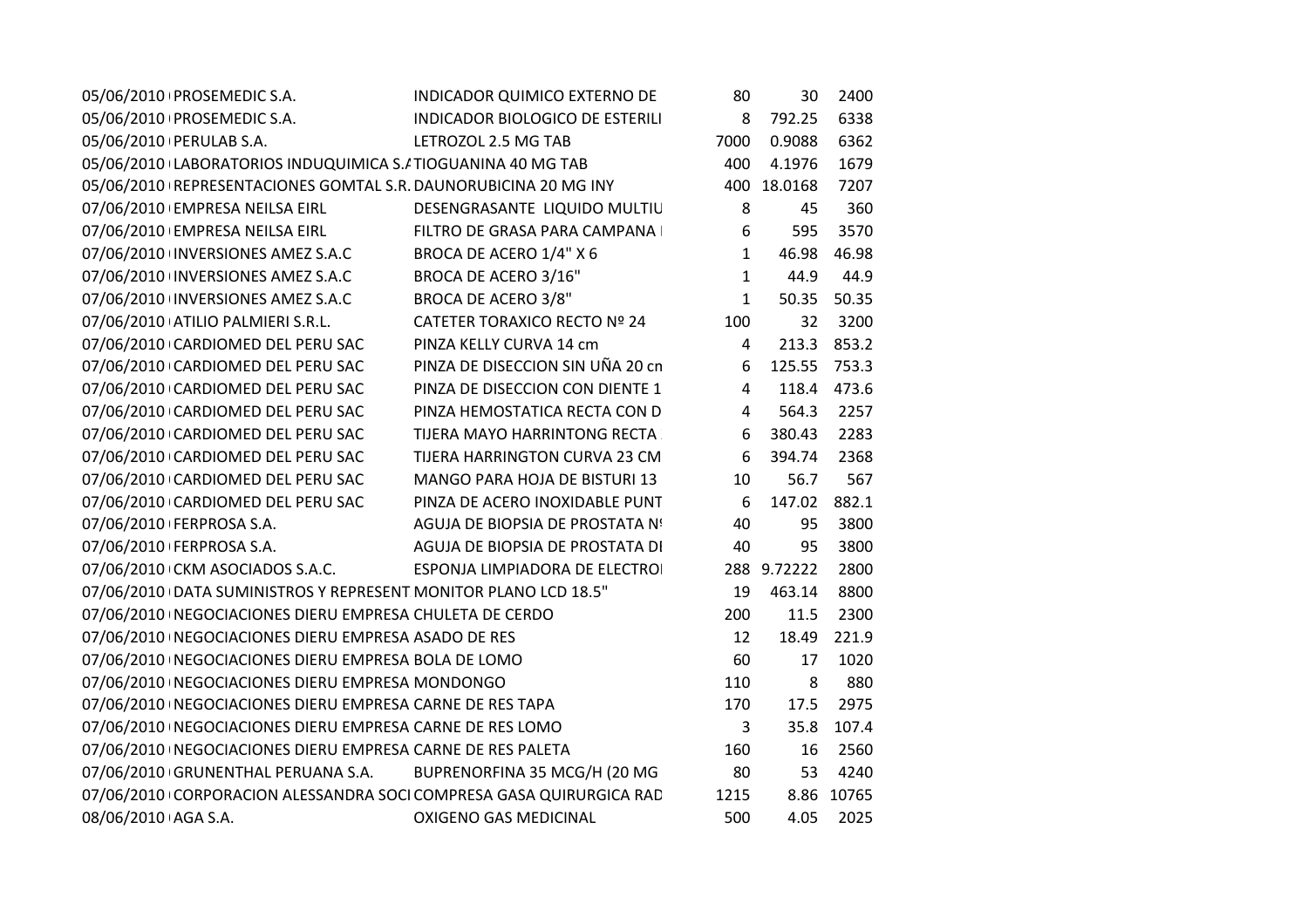| 08/06/2010 CARDIOMED DEL PERU SAC                                       | CINCEL DE CORTE ACERADO DE 3/4'       | 3              | 546.89            | 1641        |
|-------------------------------------------------------------------------|---------------------------------------|----------------|-------------------|-------------|
| 08/06/2010 CARDIOMED DEL PERU SAC                                       | PINZA POTT DE 19 cm                   | 4              | 138.92 555.7      |             |
| 08/06/2010 CARDIOMED DEL PERU SAC                                       | <b>CUCHILLO DE ACERO QUIRURGICO I</b> | 4              | 710.1             | 2840        |
| 08/06/2010 CARDIOMED DEL PERU SAC                                       | <b>CUCHILLO DE VIRCHW PARA CEREBI</b> |                | 2 1128.33         | 2257        |
| 08/06/2010 CARDIOMED DEL PERU SAC                                       | PINZA DE DISECCION CURVA DE ACI       | 6              | 248.4             | 1490        |
| 08/06/2010 DIAGNOSTICO UAL S.A.C.                                       | BOLSA COLECTORA DE SANGRE CU/         | 230            |                   | 45 10350    |
| 08/06/2010 SYNTHES PERU S.A.C.                                          | SEPARADOR HOHMANN DE CABEZA           | $\overline{2}$ | 354.39            | 708.8       |
| 08/06/2010 SYNTHES PERU S.A.C.                                          | SEPARADOR HOHMANN PEQUEÑO             | $2^{\circ}$    | 697.28            | 1395        |
| 08/06/2010 SYNTHES PERU S.A.C.                                          | SEPARADOR HOHMANNN 18 MM              |                | 2 839.52          | 1679        |
| 08/06/2010 SYNTHES PERU S.A.C.                                          | SEPARADOR HOHMANN 160 MM              | $2^{\circ}$    | 686.19            | 1372        |
| 08/06/2010 DROGUERIA DANY S.A.C                                         | SODIO CLORURO 900 MG/100 ML II        | 300            | 0.74              | 222         |
| 08/06/2010 BAUTISTA MENDOZA JULIO                                       | ESTANDARTE                            | $\overline{2}$ | 130               | 260         |
| 08/06/2010 PROSEMEDIC S.A.                                              | SONDA VESICAL TIPO NELATON Nº (       | 200            | 0.78              | 156         |
| 08/06/2010 INSTITUTO PERUANO DE ENERGIA DEXTRAN 500 50 mg INY           |                                       | 2              | 99.48             | 199         |
| 08/06/2010 INSTITUTO PERUANO DE ENERGIA SAMARIO (Sm - 153) mCi INY      |                                       | 6              | 327.6             | 1966        |
| 08/06/2010 TOP SYSTEMS GROUP SAC.                                       | TINTA PARA IMPRESORA HP DESKJE        | 4              |                   | 94.72 378.9 |
| 08/06/2010 TOP SYSTEMS GROUP SAC.                                       | TINTA PARA IMPRESORA HP 6980 C        | $\overline{4}$ | 105.94 423.8      |             |
| 08/06/2010 TOP SYSTEMS GROUP SAC.                                       | TINTA PARA IMPRESORA HP PHOTO         | 9              |                   | 55.73 501.6 |
| 08/06/2010 TOP SYSTEMS GROUP SAC.                                       | TINTA PARA IMPRESORA HP PHOTO         | $\overline{4}$ |                   | 29.11 116.4 |
| 08/06/2010 TOP SYSTEMS GROUP SAC.                                       | TINTA PARA IMPRESORA HP PHTOS         | 4              |                   | 29.11 116.4 |
| 08/06/2010 TOP SYSTEMS GROUP SAC.                                       | TINTA PARA IMPRESORA HP PHOTO         | 4              |                   | 29.11 116.4 |
| 08/06/2010 TOP SYSTEMS GROUP SAC.                                       | TINTA PARA IMPRESORA HP PHOTO         | 4              |                   | 29.11 116.4 |
| 08/06/2010 TOP SYSTEMS GROUP SAC.                                       | TINTA PARA IMPRESORA HP PHOTO         | 4              |                   | 29.11 116.4 |
| 08/06/2010 POWER IMPORT S.A.C.                                          | TONER PARA IMPRESORA HP LASER         | 10             | 191               | 1910        |
| 08/06/2010 CANDIOTTI ESCARATE ROSA MARI BOQUILLA DE PLASTICO PARA ESPIR |                                       | 5000           | 1.2               | 6000        |
| 08/06/2010 REPRESENTACIONES HOSPITALARI ANTICUERPO MONOCLONAL ENFER     |                                       | 1              | 7500              | 7500        |
| 08/06/2010   REPRESENTACIONES ALKAMI S.A.( CALDO AZIDA GLUCOSA X 500 G  |                                       | $\overline{2}$ | 603.5             | 1207        |
| 08/06/2010 GRUNENTHAL PERUANA S.A.                                      | DOXORUBICINA 10 MG INY                | 1200           | 7.633             | 9160        |
| 08/06/2010 GRUNENTHAL PERUANA S.A.                                      | ETOPOSIDO 100 MG INY 5 ML             | 600            | 5.6516            | 3391        |
| 08/06/2010 ESKE S.R.L.                                                  | <b>GEMCITABINA 1 G INY 50 ML</b>      |                | 110 164.102 18051 |             |
|                                                                         | DOCETAXEL 80 MG INY                   | 110            | 92.764 10204      |             |
| 08/06/2010 DISTRIBUIDORA DROGUERIA SAGI OXALIPLATINO 50 MG INY          |                                       | 160            |                   | 22 3520     |
| 08/06/2010 DISTRIBUIDORA DROGUERIA SAGI PACLITAXEL 30 MG INY 5 ML       |                                       |                | 1300 20.678 26881 |             |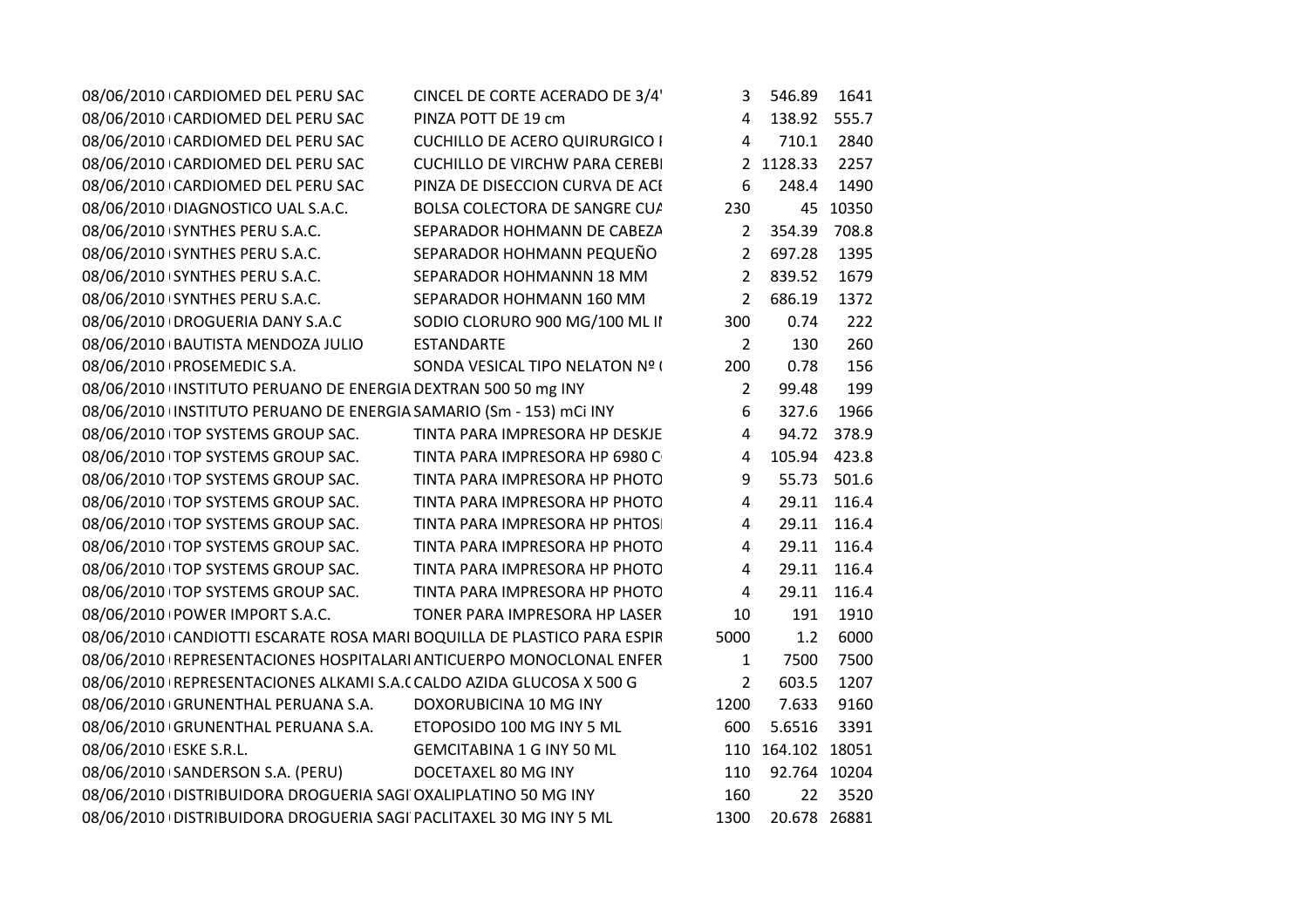| 08/06/2010 DISTRIBUIDORA DROGUERIA SAGI ANASTRAZOL 1 MG TAB             |                                 | 20000          |              | 0.6 12000   |
|-------------------------------------------------------------------------|---------------------------------|----------------|--------------|-------------|
| 08/06/2010 DISTRIBUIDORA DROGUERIA SAGI CAPECITABINA 500 MG TAB         |                                 | 10000          | 3.3551 33551 |             |
| 08/06/2010   DISTRIBUIDORA DROGUERIA SAGI TEMOZOLOMIDA 100 MG TAB       |                                 | 400            |              | 98.05 39220 |
| 08/06/2010 DISTRIBUIDORA DROGUERIA SAGI PACLITAXEL 100 MG INY 17 ML     |                                 | 700            |              | 34.45 24115 |
| 08/06/2010 DISTRIBUIDORA DROGUERIA SAGI ACIDO PAMIDRONICO 90 MG INY     |                                 | 80             | 103.6        | 8288        |
| 08/06/2010   HANAI SRL                                                  | OLIGOELEMENTOS INY 10 ML        |                | 250 3.28833  | 822.1       |
| 08/06/2010 IM & M PRODUCTOS MEDICOS Y F. TRAMADOL 100 MG INY 2 ML       |                                 | 2800           | 1.256        | 3517        |
| 08/06/2010   PROVERSAL S.R.L.                                           | FENTANILO 50 UG/ML INY 10 ML    |                | 400 5.02973  | 2012        |
| 08/06/2010   PROVERSAL S.R.L.                                           | KETOPROFENO 100 MG INY 5 ML     |                | 2000 1.22069 | 2441        |
| 08/06/2010   MEDROCK CORPORATION S.AC ACETILCISTEINA 200 MG GRANU 1 (   |                                 | 1200           | 0.3          | 360         |
| 08/06/2010 CANALES OSORIO GILBERTO NICAI GAS PROPANO X 45 KG            |                                 | $\overline{4}$ | 130          | 520         |
| 08/06/2010 INSTITUTO QUIMIOTERAPICO S.A. ATENOLOL 100 MG TAB            |                                 |                | 200 0.08671  | 17.34       |
| 08/06/2010 INSTITUTO QUIMIOTERAPICO S.A. CALCIO CARBONATO EQUIVALENTE   |                                 | 4000           | 0.0659       | 263.6       |
| 08/06/2010 INSTITUTO QUIMIOTERAPICO S.A. GLIBENCLAMIDA 5 MG TAB         |                                 | 6500           | 0.0208       | 135.2       |
| 08/06/2010 LABORATORIOS INDUQUIMICA S./ ACICLOVIR 200 MG TAB            |                                 | 14000          | 0.0979       | 1371        |
| 08/06/2010 DROGUERIA PERU S.A.C.                                        | ACICLOVIR 250 MG INY 10 ML      | 400            | 11.47        | 4588        |
| 08/06/2010 SANDERSON S.A. (PERU)                                        | DESLANOSIDO 200 UG/ML INY 2 ML  | 150            | 2.9          | 435         |
| 08/06/2010 ALBIS S.A.                                                   | AMIFOSTINA TRIHIDRATO 500 MG I  | $\overline{2}$ | 384          | 768         |
| 08/06/2010 COMERCIAL B & A S.R.L.                                       | BASE PLASTICA PARA SERIGRAFIA X | 15             | 32.9         | 493.5       |
| 08/06/2010 COMERCIAL B & A S.R.L.                                       | DILUYENTE AL AGUA PARA SERIGRA  | 3              | 11           | 33          |
| 08/06/2010 COMERCIAL B & A S.R.L.                                       | PIGMENTO PARA SERIGRAFIA X 1 kg | 3              | 120.5        | 361.5       |
| 08/06/2010 COMERCIAL B & A S.R.L.                                       | FIJADOR AL AGUA PARA SERIGRAFI/ | 3              | 47.5         | 142.5       |
| 08/06/2010 GARCIA AGUIRRE, FRANKLIN ENRI BASTIDOR DE MADERA PARA SERIG  |                                 | 3              | 70           | 210         |
| 08/06/2010 GARCIA AGUIRRE, FRANKLIN ENRI BASTIDOR DE MADERA PARA SERIG  |                                 | $\overline{2}$ | 90           | 180         |
| 08/06/2010 GARCIA AGUIRRE, FRANKLIN ENRI BASTIDOR DE MADERA PARA SERIG  |                                 | $\overline{2}$ | 80           | 160         |
| 08/06/2010 GARCIA AGUIRRE, FRANKLIN ENRI RASQUETA PARA SERIGRAFIA CON I |                                 | $\overline{2}$ | 95           | 190         |
| 08/06/2010 GARCIA AGUIRRE, FRANKLIN ENRI RASQUETA PARA SERIGRAFIA CON I |                                 | $\overline{2}$ | 75           | 150         |
| 08/06/2010 GARCIA AGUIRRE, FRANKLIN ENRI RASQUETA PARA SERIGRAFIA CON I |                                 | $\overline{2}$ | 85           | 170         |
| 08/06/2010 QUISPE LLACTAHUAMANI ISABEL FOTOLITO TAMAÑO A4               |                                 | 50             | 21           | 1050        |
| 09/06/2010 ANGLI DATA EXPRESS S.R.L.                                    | DISCO DURO EXTERNO DE 1 TERABY  | $\mathbf{1}$   | 495.84       | 495.8       |
| 09/06/2010 ANGLI DATA EXPRESS S.R.L.                                    | PANTALLA ECRAN CON TRIPODE      | $\mathbf{1}$   | 415          | 415         |
| 09/06/2010 OQ PHARMA S.A.C                                              | <b>IBUPROFENO 400 MG TAB</b>    | 10200          | 0.06         | 612         |
| 09/06/2010 ROCHEM BIOCARE DEL PERU S.A. (INMUNOGLOBULINA A AUTOMATIZ    |                                 | 140            | 20           | 2800        |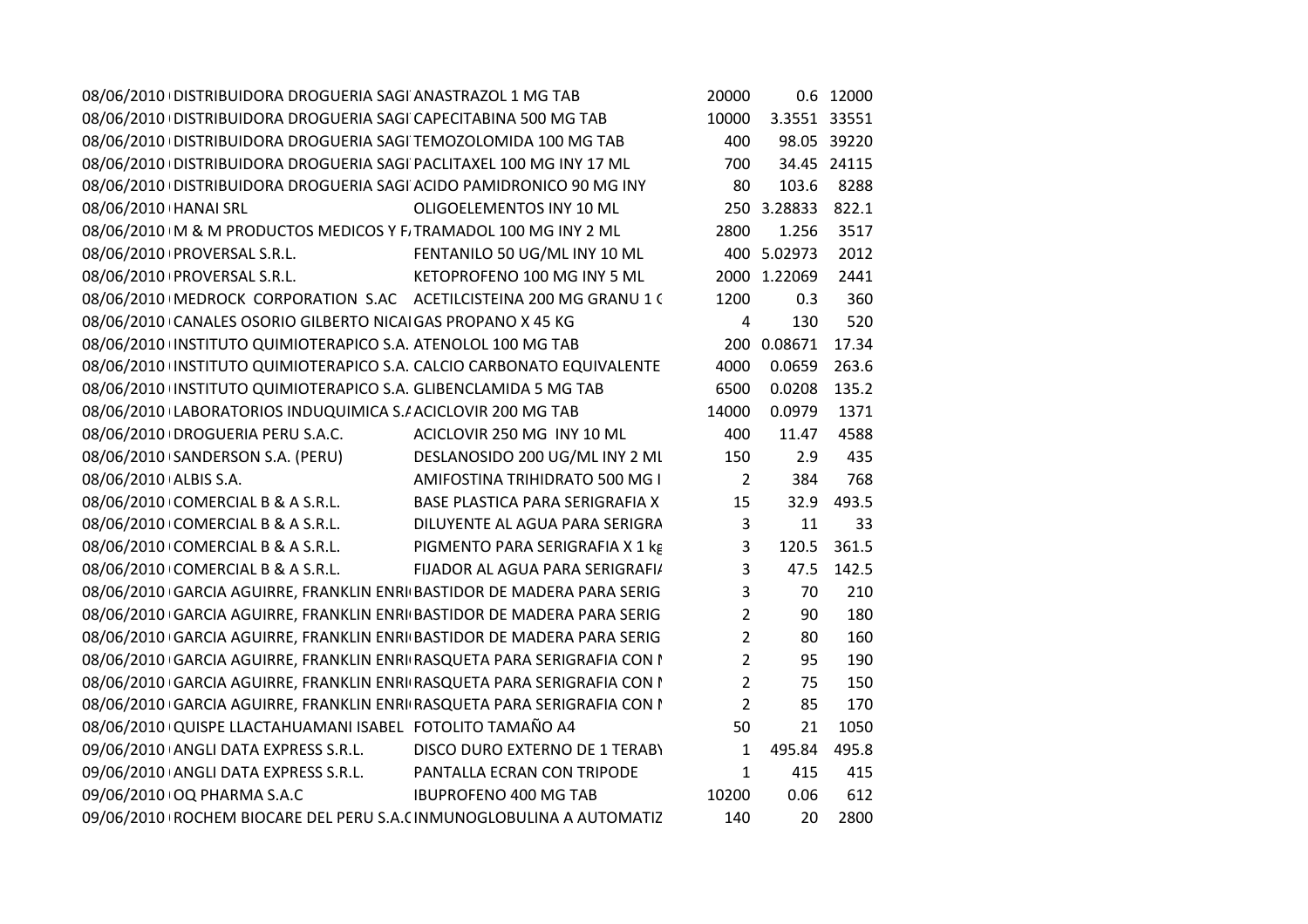| 09/06/2010 ROCHEM BIOCARE DEL PERU S.A. (INMUNOGLOBULINA G AUTOMATIZ      |                                  | 140            | 20        | 2800        |
|---------------------------------------------------------------------------|----------------------------------|----------------|-----------|-------------|
| 09/06/2010   ROCHEM BIOCARE DEL PERU S.A. (INMUNOGLOBULINA A AUTOMATIZ    |                                  | 140            | 20        | 2800        |
| 09/06/2010 IMPLANTES EXTERNOS PERUANOS MANGA MIXTA PAPEL Y PLASTICO P     |                                  | 20             | 141       | 2820        |
| 09/06/2010 CKM ASOCIADOS S.A.C.                                           | LAPIZ ELECTROCAUTERIO MONOPO     | 108            | 38        | 4104        |
| 09/06/2010 ATILIO PALMIERI S.R.L.                                         | CLIP DE CUERO CABELLUDO RANEY    | 340            | 5         | 1700        |
| 09/06/2010 B.BRAUN MEDICAL PERU S.A.                                      | ESPONJA HEMOSTATICA 10 CM X 1.   | 1280           |           | 38.08 48742 |
| 09/06/2010 W MEDIC & OFICCE E.I.R.L                                       | JERINGA DESCARTABLE 5 ML CON A   | 13000          | 0.13      | 1690        |
| 09/06/2010 DISTRIBUIDORA CONTINENTAL 6 SJERINGA DESCARTABLE 10 ML CON     |                                  | 15000          | 0.18      | 2700        |
| 09/06/2010 PRODUCTOS ROCHE Q.F.S.A.                                       | TIRA REACTIVA PARA GLUCOSA EN    | 100            | 47.5      | 4750        |
| 09/06/2010 CHIRON DIAGNOSTICS S.A.                                        | ELECTROFORESIS INMUNOFIJACION    | $\overline{4}$ | 1585      | 6340        |
| 09/06/2010 CHIRON DIAGNOSTICS S.A.                                        | ELECTROFORESIS DE PROTEINAS X 7  | $\overline{2}$ | 1167      | 2334        |
| 09/06/2010 J. P. S. MEDICAR EIRL                                          | AGUJA HIPODERMICA DESCARTABLI    | 30000          | 0.06      | 1800        |
| 09/06/2010 J. P. S. MEDICAR EIRL                                          | AGUJA HIPODERMICA DESCARTABLI    | 30000          | 0.06      | 1800        |
| 09/06/2010 J. P. S. MEDICAR EIRL                                          | AGUJA HIPODERMICA DESCARTABLI    | 30000          | 0.06      | 1800        |
| 09/06/2010 J. P. S. MEDICAR EIRL                                          | AGUJA HIPODERMICA DESCARTABLI    | 30000          | 0.06      | 1800        |
| 09/06/2010 J. P. S. MEDICAR EIRL                                          | CANULA BINASAL PARA OXIGENO PI   | 200            | 3.5       | 700         |
| 09/06/2010 A. TARRILLO BARBA S.A.                                         | AGUJA DENTAL TIPO CARPULE DESC   | 100            | 0.19      | 19          |
| 09/06/2010 A. TARRILLO BARBA S.A.                                         | PAPEL ARTICULAR 1/2 ARCADA 110   | $\mathbf{1}$   |           | 31.92 31.92 |
| 09/06/2010 A. TARRILLO BARBA S.A.                                         | <b>EUGENOL LIQUIDO X 25 ML</b>   | $\overline{2}$ |           | 5.12 10.24  |
| 09/06/2010 A. TARRILLO BARBA S.A.                                         | YESO PIEDRA (USO ODONTOLOGICC    | 65             |           | 4.21 273.7  |
| 09/06/2010 PLATINUM S.R.LTDA.                                             | CREATININA CINETICA AUTOMATIZ/   | 3000           | 2.54      | 7620        |
| 09/06/2010 PLATINUM S.R.LTDA.                                             | <b>GGT AUTOMATIZADA CINETICO</b> | 500            | 2.04      | 1020        |
| 09/06/2010 B.BRAUN MEDICAL PERU S.A.                                      | AGUA DESTILADA X 1 L             | 3350           |           | 3.2 10720   |
| 10/06/2010 PRODUCTOS ROCHE Q.F.S.A.                                       | HEMOGRAMA AUTOMATIZADO 25        | 10000          |           | 3 30000     |
| 10/06/2010 DISTRIBUIDORA MARLON S.R.L                                     | METAMIZOL SODICO 1 G INY 2 ML    | 5000           | 0.24      | 1200        |
| 10/06/2010 DISTRIBUIDORA MARLON S.R.L                                     | AMPICILINA SODICA 1 G INY        | 100            | 1.2       | 120         |
| 10/06/2010 PROSEMEDIC S.A.                                                | APOSITO TRANSPARENTE ADHESIVO    | 10000          |           | 1.1 11000   |
| 10/06/2010   PROSEMEDIC S.A.                                              | APOSITO TRANSPARENTE ADHESIVO    | 7500           |           | 3 22500     |
| 10/06/2010 DIGITAL X - RAY S.A.C.                                         | ACIDO FIJADOR AUTOMATICO X 2 g   | 8              | 110.12    | 881         |
| 10/06/2010 DIGITAL X -RAY S.A.C.                                          | ACIDO REVELADOR AUTOMATICO X     | 6              | 169.51    | 1017        |
| 10/06/2010   TECNOLOGIA INTELIGENTE S.R.L CIRCUITO DE ANESTESIA NO ESTERI |                                  | 50             | 100       | 5000        |
| 10/06/2010 SYNTHES PERU S.A.C.                                            | MALLA DE TITANIO 100 MM X 100 I  |                | 1 4960.68 | 4961        |
| 10/06/2010 SYNTHES PERU S.A.C.                                            | TORNILLO DE TITANIO 1.5 MM X 6 N | 24             | 125       | 3000        |
|                                                                           |                                  |                |           |             |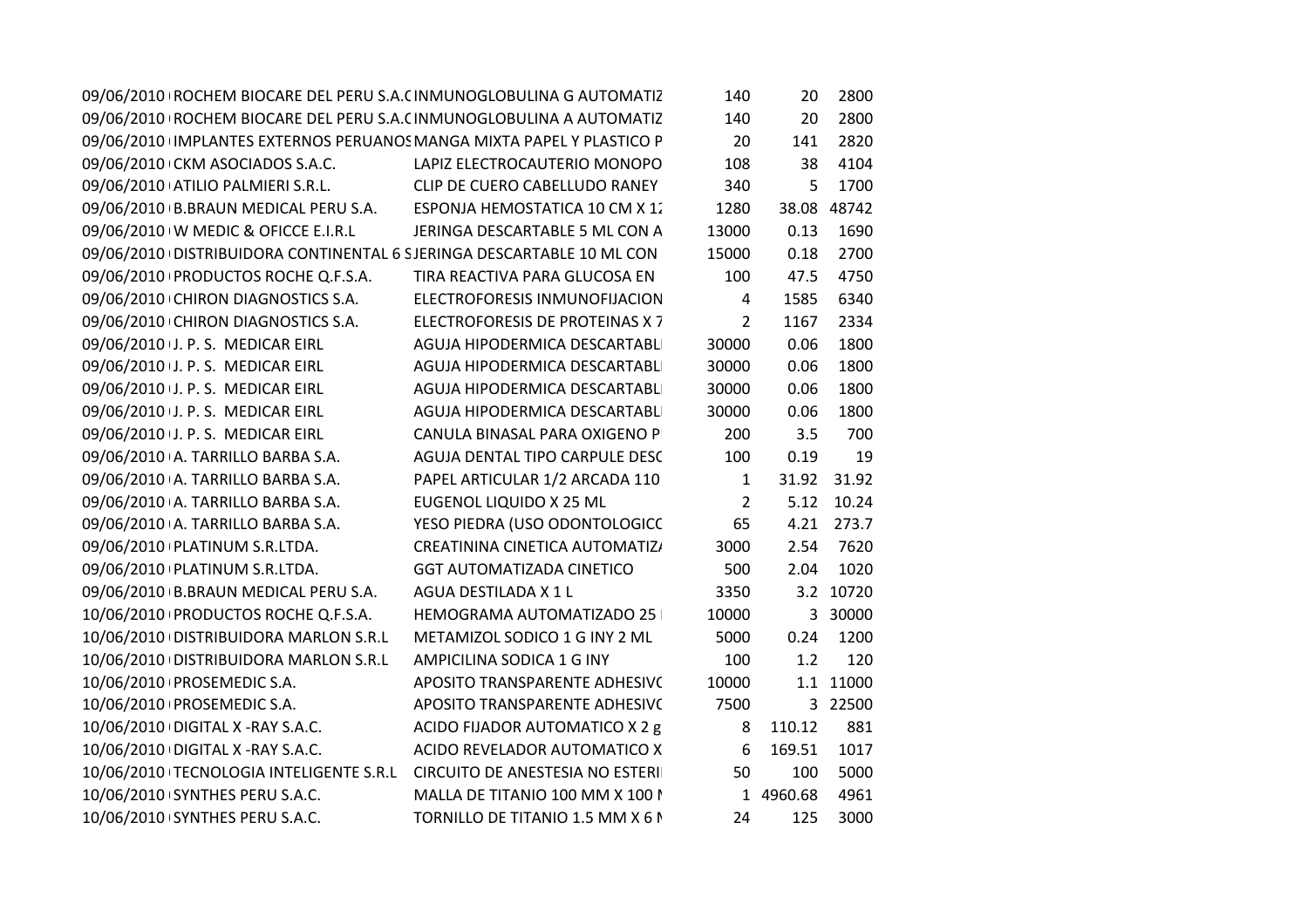|                        | 10/06/2010 ARTICULOS DE SEGURIDAD INDUS GUANTE DE NITRILO TALLA S |                                                                         | 750   | 2.484        | 1863        |
|------------------------|-------------------------------------------------------------------|-------------------------------------------------------------------------|-------|--------------|-------------|
|                        | 10/06/2010 CURAMED SAC                                            | RECARGA PARA GRAPADORA QUIRL                                            | 10    | 320          | 3200        |
|                        | 10/06/2010 CURAMED SAC                                            | RECARGA PARA GRAPADORA QUIRL                                            | 10    | 450          | 4500        |
|                        | 10/06/2010 FERPROSA S.A.                                          | AGUJA DE BIOPSIA DE PROSTATA, R                                         | 50    | 145          | 7250        |
|                        | 10/06/2010 QUIMICA SUIZA S.A.                                     | PROPOFOL 20 MG/ML INY 50 ML                                             | 100   | 170.24 17024 |             |
|                        | 10/06/2010 QUIMICA SUIZA S.A.                                     | DESMOPRESINA ACETATO 10 UG/10                                           | 20    | 194.8        | 3896        |
|                        | 10/06/2010 GLAXOSMITHKLINE PERU S.A.                              | REMIFENTANILO 2 mg INY                                                  | 1000  |              | 54.92 54920 |
|                        |                                                                   | 10/06/2010   MERCK SHARP & DOHME PERU S.IAPREPITANT + APREPITANT 125 mg | 38    |              | 267 10146   |
|                        | 10/06/2010   MERCK SHARP & DOHME PERU S.I ETORICOXIB 120 MG TAB   |                                                                         | 800   | 6.73         | 5384        |
|                        | 10/06/2010 B.BRAUN MEDICAL PERU S.A. AMINOACIDOS 10% INY 500 ML   |                                                                         | 280   | 26.6         | 7448        |
|                        | 10/06/2010 PROVERSAL S.R.L.                                       | KETOROLACO 30 MG INY 1 ML                                               | 5000  | 0.5          | 2500        |
|                        | 10/06/2010 REFASA S.A.C.                                          | ACIDO TRANEXAMICO 250 mg INY 2                                          | 500   | 4.8          | 2400        |
|                        | 10/06/2010 REFASA S.A.C.                                          | VITAMINA B - COMPLEJO INY 10 ML                                         | 1000  | 8.8          | 8800        |
|                        | 10/06/2010 INSTITUTO QUIMIOTERAPICO S.A. CEFUROXIMA 500 MG TAB    |                                                                         | 700   | 3.08         | 2156        |
|                        | 10/06/2010 FARMINDUSTRIA S.A.                                     | PARACETAMOL + TRAMADOL CLORI                                            | 5000  | 0.88         | 4400        |
|                        | 10/06/2010   FARMINDUSTRIA S.A.                                   | TRAMADOL 100 MG TAB                                                     | 3500  | 1.65         | 5775        |
|                        |                                                                   | 10/06/2010 LABORATORIOS BAGO DEL PERU S GADODIAMIDA 287 MG/ML INY 15    | 150   | 66.24        | 9936        |
|                        | 10/06/2010 GRUNENTHAL PERUANA S.A.                                | CICLOFOSFAMIDA 50 MG TAB                                                | 6000  | $\mathbf{1}$ | 6000        |
|                        |                                                                   | 10/06/2010   NORDIC PHARMACEUTICAL COMP ENOXAPARINA SODICA 60 MG/0.6    | 400   | 16.5         | 6600        |
|                        | 11/06/2010 BIO REG PHARMA S.A.C                                   | INTERFERON ALFA 2A 3'000 000 UI                                         | 1800  |              | 11.47 20646 |
|                        |                                                                   | 11/06/2010 LABORATORIOS AC FARMA S.A. TEGAFUR + URACILO 100 MG + 224    | 500   | 7.7          | 3850        |
|                        | 11/06/2010 QUIMICA SUIZA S.A.                                     | GOSERELINA 10.8 MG IMPLANTE                                             | 4     | 1575         | 6300        |
|                        | 11/06/2010 QUIMICA SUIZA S.A.                                     | <b>GOSERELINA 3.6 MG IMPLANTE</b>                                       | 20    |              | 507.5 10150 |
|                        | 11/06/2010 PALMAGYAR S.A.                                         | DIETILESTILBESTROL 1 MG TAB                                             | 10000 | 0.52         | 5200        |
|                        | 11/06/2010 DIAGNOSTICO UAL S.A.C.                                 | BOLSA COLECTORA DE SANGRE CUA                                           | 230   |              | 45 10350    |
|                        | 11/06/2010 QUIMICA SUIZA S.A.                                     | TRETINOINA 10 MG TAB                                                    | 1600  |              | 9.47 15152  |
|                        | 11/06/2010 FARMADUAL S.A.C                                        | DACTINOMICINA 500 UG INY                                                | 60    | 113          | 6780        |
|                        | 11/06/2010 LABORATORIOS AC FARMA S.A.                             | BICALUTAMIDA 50 MG TAB                                                  | 19600 |              | 2.2 43120   |
|                        | 11/06/2010 CARDIO PERFUSION E.I.R.LTDA                            | PATENTE AZUL V 2.5 G/100 ML INY                                         | 40    | 52           | 2080        |
|                        | 11/06/2010 GLAXOSMITHKLINE PERU S.A.                              | CISATRACURIO BESILATO 10 mg INY                                         | 40    | 50.46        | 2018        |
|                        | 11/06/2010 DENTI-LAB DEL PERU S.R.LTDA.                           | JERINGA DESCARTABLE 3 ML CON A                                          | 37000 | 0.17         | 6290        |
|                        | 11/06/2010 DENTI-LAB DEL PERU S.R.LTDA.                           | JERINGA DESCARTABLE 10 ML CON                                           | 36000 | 0.25         | 9000        |
| 11/06/2010 PFIZER S.A. |                                                                   | <b>VORICONAZOLE 200 MG TAB</b>                                          | 80    | 133.48 10678 |             |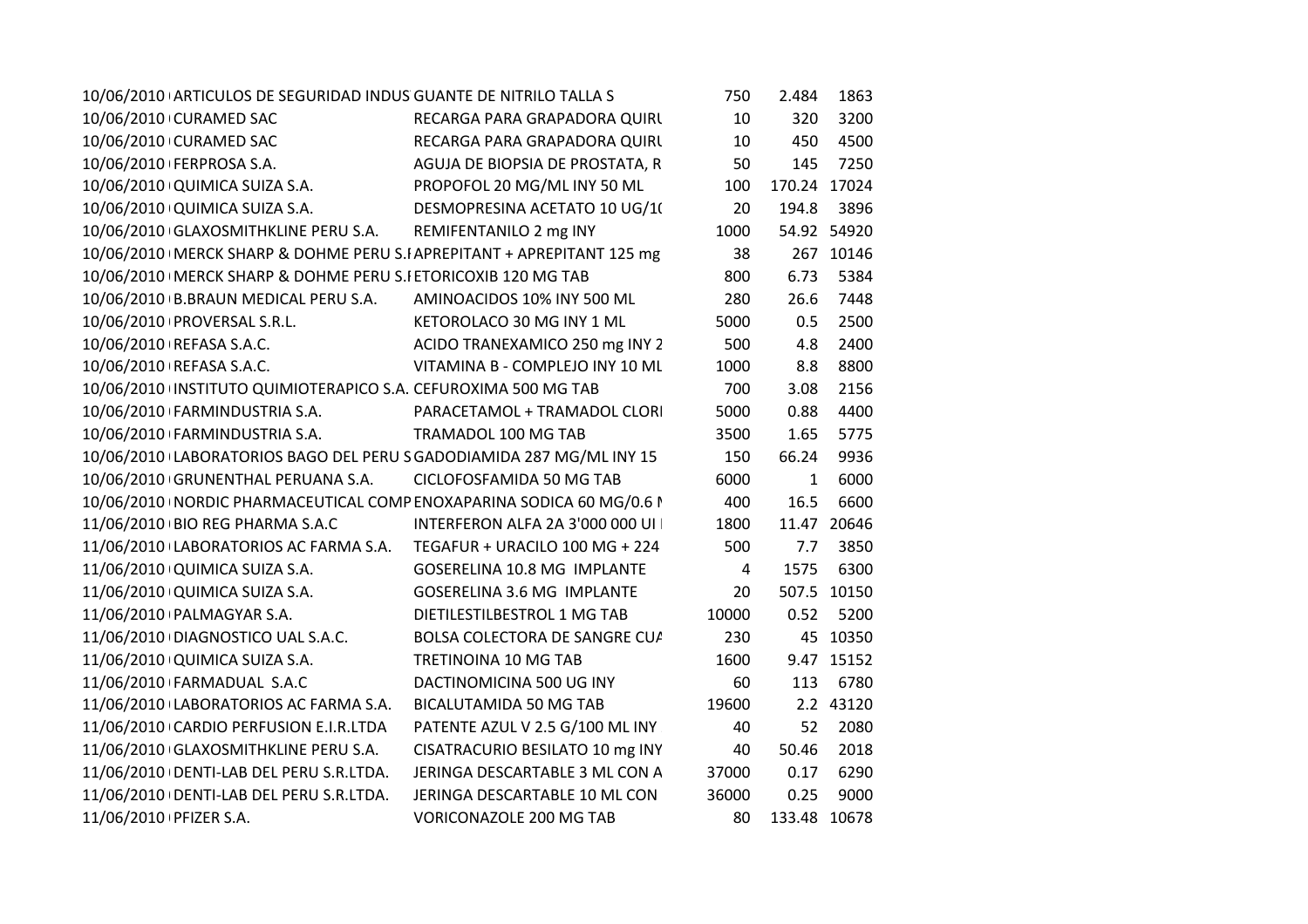| 11/06/2010 PFIZER S.A.                                                     | VORICONAZOLE 200 MG INY               | 30             | 482.66 14480 |             |
|----------------------------------------------------------------------------|---------------------------------------|----------------|--------------|-------------|
| 11/06/2010 B.BRAUN MEDICAL PERU S.A. LIPIDOS 20 G/100 ML SOL 500 ML        |                                       | 40             | 58           | 2320        |
| 11/06/2010   HERSIL S.A.LABORATORIOS INDUS DEXTROSA 5 G/100 ML INY 250 ML  |                                       | 300            | 3.3          | 990         |
| 11/06/2010   HERSIL S.A.LABORATORIOS INDUS DEXTROSA 50 G/100 ML INY 500 MI |                                       | 200            | 4.95         | 990         |
| 11/06/2010 AMERICAN HOSP SCIEF EQUIP CO FILTRO PARA SOLUCIONES INTRAVE     |                                       | 700            |              | 22 15400    |
| 11/06/2010 AMERICAN HOSP SCIEF EQUIP CO KIT DE AFERESIS PARA OBTENCION I   |                                       | 50             |              | 634 31700   |
| 11/06/2010 LABORATORIOS AC FARMA S.A. ENOXAPARINA SODICA 40 MG/0.4 I       |                                       | 300            | 14.65        | 4395        |
| 11/06/2010   MACATT MEDICA PERUANA S.A.C. ESPIROMETRO DESCARTABLE          |                                       | 150            | 23.2         | 3480        |
| 11/06/2010 SIGNOMED S.A.C.                                                 | <b>EQUIPO DESCARTABLE DE SUCCION</b>  | 200            | 26.74        | 5348        |
| 11/06/2010 QUIMICA SUIZA S.A.                                              | <b>ESOMEPRAZOL 40 MG INY</b>          | 60             | 37.7         | 2262        |
| 11/06/2010   MERCK SHARP & DOHME PERU S.I ERTAPENEM 1 g INY                |                                       | 60             |              | 226.8 13608 |
| 11/06/2010 GLOBAL SUPPLY S.A.C.                                            | CATETER ENDOVENOSO PERIFERICC         | 6000           | 1.228        | 7368        |
| 11/06/2010 GLOBAL SUPPLY S.A.C.                                            | <b>CATETER ENDOVENOSO PERIFERICC</b>  | 10000          |              | 1.228 12280 |
| 11/06/2010   HERSIL S.A.LABORATORIOS INDUS EQUIPO PARA BOMBA INFUSION SII  |                                       | 2000           |              | 21 42000    |
| 11/06/2010   HERSIL S.A.LABORATORIOS INDUS EQUIPO DE INFUSION CON VOLUTR   |                                       | 2000           |              | 9.67 19340  |
| 11/06/2010   HEDASILT MEDIC E.I.R.L.                                       | ACRILICO POLVO DE CURADO RAPIE        | 24             | 32.5         | 780         |
| 11/06/2010   HEDASILT MEDIC E.I.R.L.                                       | <b>ACRILICO AUTOCURABLE 62 X 1 LB</b> | $\mathbf{1}$   | 43.75        | 43.75       |
| 11/06/2010   HEDASILT MEDIC E.I.R.L.                                       | <b>ACRILICO AUTOCURABLE 66 X 1 LB</b> | $\mathbf{1}$   | 43.75        | 43.75       |
| 11/06/2010   HEDASILT MEDIC E.I.R.L.                                       | <b>ACRILICO AUTOCURABLE 65 X 1 LB</b> | $\mathbf{1}$   | 43.75        | 43.75       |
| 11/06/2010   HEDASILT MEDIC E.I.R.L.                                       | ACRILICO POLVO DE CURADO LENTO        | 8              | 31.25        | 250         |
| 11/06/2010   HEDASILT MEDIC E.I.R.L.                                       | ACRILICO POLVO DE CURADO LENTO        | 8              | 31.25        | 250         |
| 11/06/2010   HEDASILT MEDIC E.I.R.L.                                       | ACRILICO LIQUIDO DE CURADO LEN        | 24             | 10.62        | 254.9       |
| 11/06/2010   HEDASILT MEDIC E.I.R.L.                                       | ESCOBILLA DE TRAPO PARA ABRILLI       | 24             | 2.5          | 60          |
| 11/06/2010   HEDASILT MEDIC E.I.R.L.                                       | ESCOBILLA DE TRAPO PARA ABRILLI       | 24             | 2.25         | 54          |
| 11/06/2010   HEDASILT MEDIC E.I.R.L.                                       | ESCOBILLA DE TRAPO PARA ABRILLI       | 10             | 1.87         | 18.7        |
| 11/06/2010   HEDASILT MEDIC E.I.R.L.                                       | HILO DENTAL ESTANDAR 0.40 X 0.40      | 8              | 6.25         | 50          |
| 11/06/2010   HEDASILT MEDIC E.I.R.L.                                       | PASTA ZINQUENOLICA BLANDA (BA:        | $\overline{4}$ | 35           | 140         |
| 11/06/2010   HEDASILT MEDIC E.I.R.L.                                       | PINCEL DE USO DENTAL                  | 10             | 3.12         | 31.2        |
| 11/06/2010   HEDASILT MEDIC E.I.R.L.                                       | MANDRIL PARA PIEZA DE MANO            | 4              | 3.12         | 12.48       |
| 11/06/2010   HEDASILT MEDIC E.I.R.L.                                       | SILICONA FLUIDA (USO DENTAL) X 1      | $\overline{2}$ | 47.5         | 95          |
| 11/06/2010   HEDASILT MEDIC E.I.R.L.                                       | SILICONA PESADA (USO DENTAL) X !      | $\overline{2}$ | 93.75        | 187.5       |
| 11/06/2010   HEDASILT MEDIC E.I.R.L.                                       | VASO DAPEN DE VIDRIO DE 30 MM         | 24             | 3.12         | 74.88       |
| 11/06/2010   HEDASILT MEDIC E.I.R.L.                                       | CERA DENTAL BASE AMARILLA X 10        | 24             | 4.37         | 104.9       |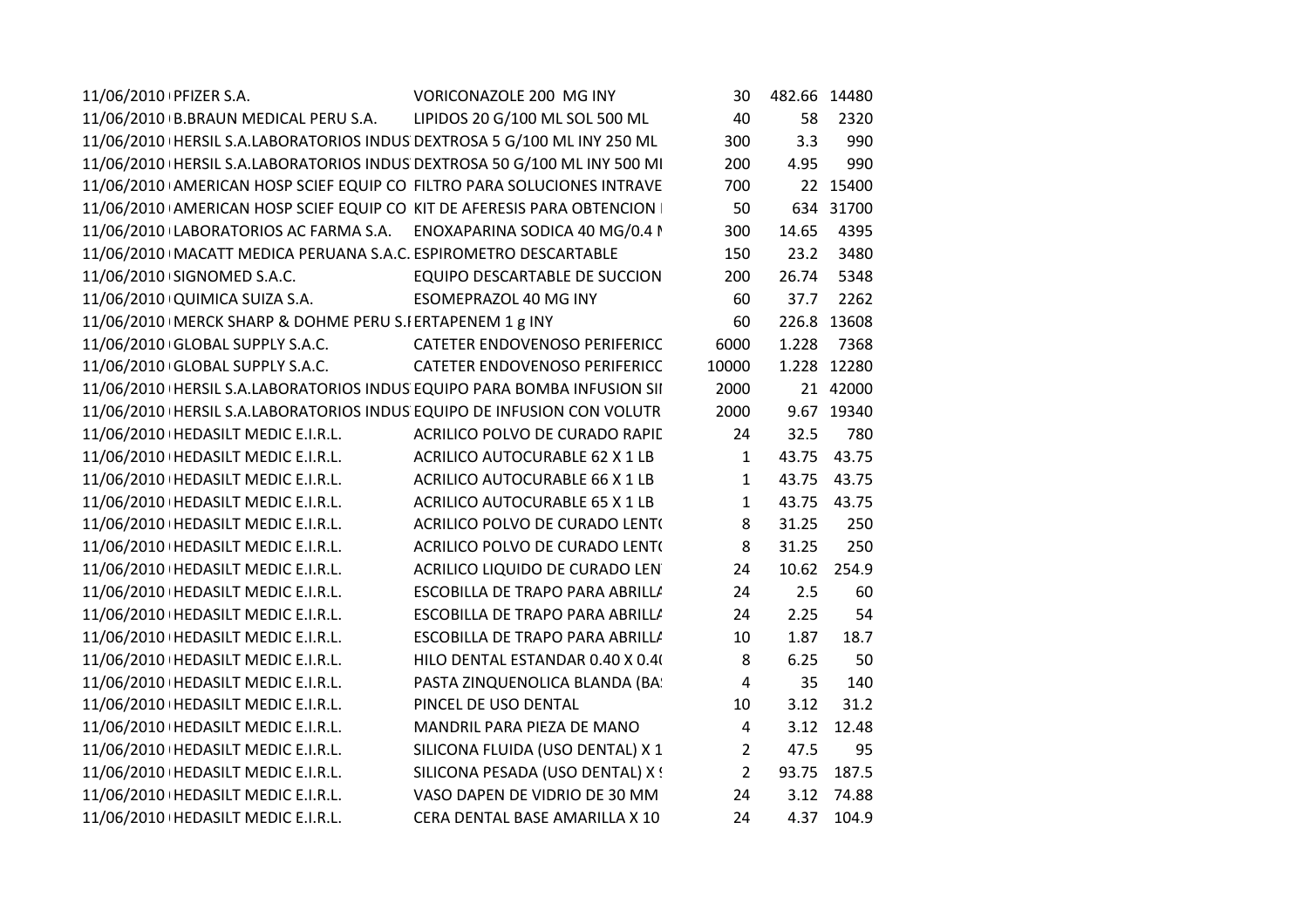| 11/06/2010   HEDASILT MEDIC E.I.R.L.                                  | ALAMBRE REDONDO DE ACERO INC                                              | $\mathbf{1}$   | 175          | 175        |
|-----------------------------------------------------------------------|---------------------------------------------------------------------------|----------------|--------------|------------|
| 11/06/2010   HEDASILT MEDIC E.I.R.L.                                  | ALAMBRE REDONDO DE ACERO INC                                              | $\mathbf{1}$   | 175          | 175        |
| 11/06/2010   HEDASILT MEDIC E.I.R.L.                                  | ALAMBRE REDONDO DE ACERO INC                                              | $\mathbf{1}$   | 187          | 187        |
| 11/06/2010   HEDASILT MEDIC E.I.R.L.                                  | ALAMBRE DE ACERO INOXIDABLE TI                                            | $\mathbf{1}$   | 750          | 750        |
| 11/06/2010   HEDASILT MEDIC E.I.R.L.                                  | HIDROXIDO DE CALCIO BASE Y CATA                                           | $2^{\circ}$    | 35           | 70         |
| 11/06/2010   HEDASILT MEDIC E.I.R.L.                                  | ESPATULA DE PLASTICO PARA ALGII                                           | $\mathbf{1}$   | 1.87         | 1.87       |
| 11/06/2010   HEDASILT MEDIC E.I.R.L.                                  | ESPATULA DE ACERO INOXIDABLE P                                            | $\overline{2}$ | 10           | 20         |
| 11/06/2010   HEDASILT MEDIC E.I.R.L.                                  | ESPATULA DE METAL PARA YESO (U                                            | $\overline{2}$ | 3.75         | 7.5        |
| 11/06/2010   HEDASILT MEDIC E.I.R.L.                                  | CONO DE FIELTRO 35-20                                                     | 8              | 7.5          | 60         |
| 11/06/2010   HEDASILT MEDIC E.I.R.L.                                  | CONO DE FIELTRO 40-20                                                     | 8              | 10           | 80         |
| 11/06/2010   HEDASILT MEDIC E.I.R.L.                                  | CONO DE FIELTRO 50-20                                                     | 8              | 15           | 120        |
| 11/06/2010   HEDASILT MEDIC E.I.R.L.                                  | FRESA DE DIAMANTE DE ALTA VELO                                            | 10             | 3.75         | 37.5       |
| 11/06/2010   HEDASILT MEDIC E.I.R.L.                                  | <b>ALICATE CORTAFRIO</b>                                                  | $\mathbf{1}$   | 10           | 10         |
| 11/06/2010   HEDASILT MEDIC E.I.R.L.                                  | ALICATE PICO PAJARITO 10 CM                                               | $\mathbf{1}$   | 22.5         | 22.5       |
| 11/06/2010   HEDASILT MEDIC E.I.R.L.                                  | ALICATE YOUNG (USO ODONTOLOG                                              | $\mathbf{1}$   | 22.5         | 22.5       |
| 11/06/2010   HEDASILT MEDIC E.I.R.L.                                  | PIEDRA MONTADA PARA DESGASTA                                              | 8              | 1.25         | 10         |
| 11/06/2010 SIGNOMED S.A.C.                                            | CATETER VENOSO CENTRAL, DOBLE                                             | 113            | 71.29        | 8056       |
| 11/06/2010   HEMOCARE S.A.C.                                          | <b>BOLSA PARA NUTRICION PARENTER</b>                                      | 200            | 19           | 3800       |
| 11/06/2010 C & E LAB DEALERS S.A.                                     | SOLUCION DE CALIBRACION C1 PAR                                            | $\overline{2}$ | 1631         | 3262       |
| 11/06/2010+C & E LAB DEALERS S.A.                                     | SOLUCION DE CALIBRACION C2 PAR                                            | $\overline{2}$ | 1631         | 3262       |
| 11/06/2010 C & E LAB DEALERS S.A.                                     | SOLUCION DE CALIBRACION C3 PAR                                            | $\mathbf{1}$   | 3262         | 3262       |
| 11/06/2010 COMERCIAL OFFICE SERVICE S.R. L PAPEL BULKY 75 g TAMAÑO A4 |                                                                           | 80             | 14.17        | 1134       |
|                                                                       | 11/06/2010 COMERCIAL OFFICE SERVICE S.R. L PAPEL BULKY 75 g TAMAÑO OFICIC | 50             | 15.86        | 793        |
| 12/06/2010 COMERCIO & PRODUCCION MILEI TELA YUTE X 80 CM DE ANCHO     |                                                                           | 350            | 2.5          | 875        |
|                                                                       | 14/06/2010 DISTRIBUIDORA CONTINENTAL 6 S BOTA DESCARTABLE ANTIDESLIZAN    | 600            | 0.5          | 300        |
| 14/06/2010 DIGITAL X - RAY S.A.C.                                     | PELICULA RADIOGRAFICA PARA MA                                             | 24             | 215.21       | 5165       |
| 14/06/2010 DIGITAL X -RAY S.A.C.                                      | PELICULA RADIOGRAFICA LASER 8"                                            | 10             | 316.48       | 3165       |
| 14/06/2010 DIGITAL X -RAY S.A.C.                                      | ACIDO FIJADOR AUTOMATICO X 2 g                                            | 4              | 110.12 440.5 |            |
| 14/06/2010 DIGITAL X - RAY S.A.C.                                     | ACIDO REVELADOR AUTOMATICO X                                              | $\overline{3}$ | 169.51       | 508.5      |
|                                                                       | 14/06/2010 INTERNATIONAL GROUP MEDICAL GUANTE PARA EXAMEN DESCARTAI       | 200            | 10.304       | 2061       |
|                                                                       | 14/06/2010   DENTI-LAB DEL PERU S.R.LTDA. EXTENSION PARA VENOCLISIS LS2   | 3000           | 2.49         | 7470       |
| 14/06/2010 BIOPRO PERU S.R.L                                          | SONDA DE DRENAJE REDONDO DE S                                             | 200            |              | 130 26000  |
| 14/06/2010 ESTACION DE SERVICIOS MONTE E GASOLINA DE 90 OCTANOS       |                                                                           | 120            |              | 11.07 1328 |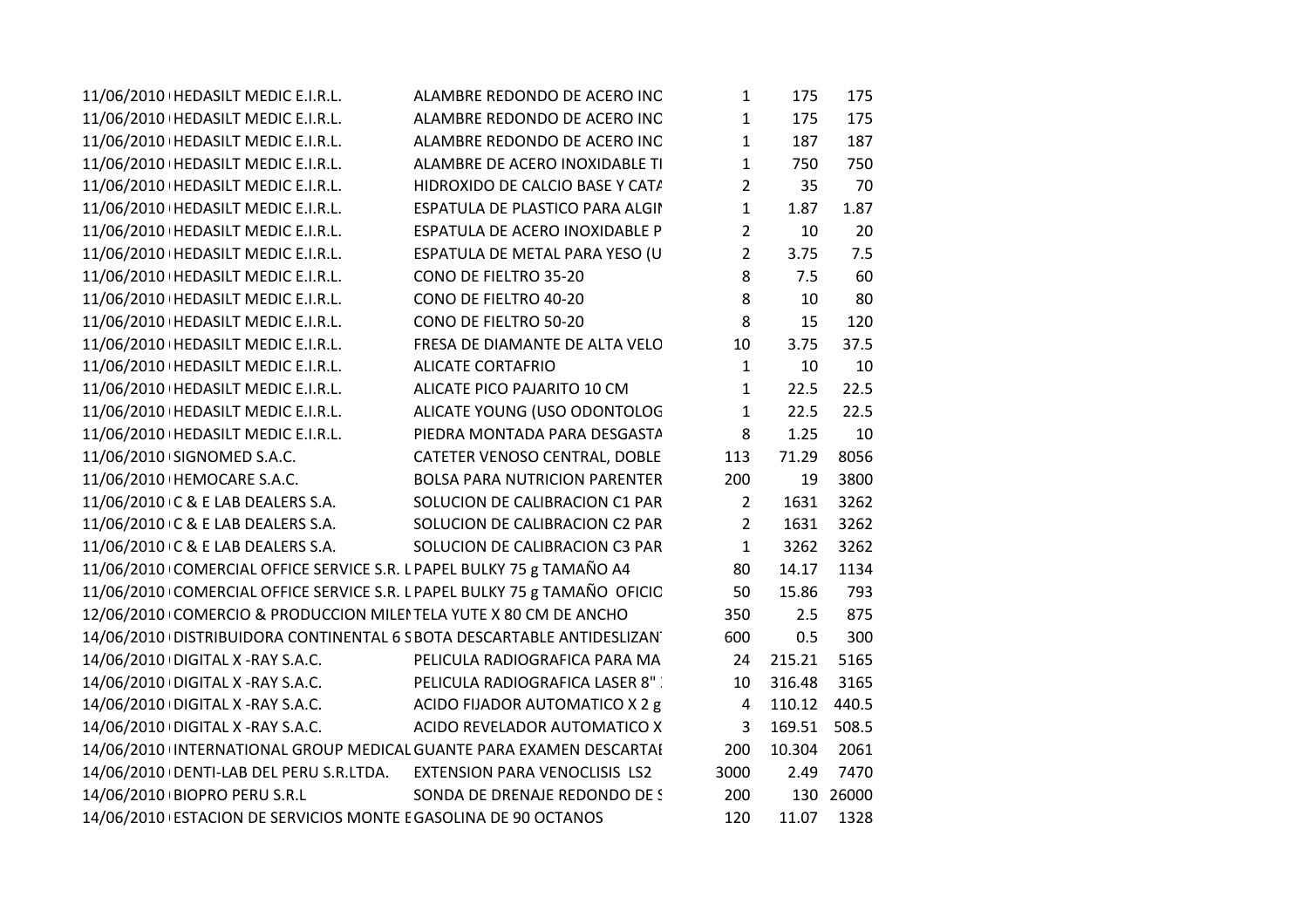|                      | 14/06/2010 ESTACION DE SERVICIOS MONTE E PETROLEO DIESEL 2            |                                                                           | 175              | 10.67          | 1867     |
|----------------------|-----------------------------------------------------------------------|---------------------------------------------------------------------------|------------------|----------------|----------|
|                      | 14/06/2010 ATLAS SERVICE CORPORATION E.I. ACEITE MINERAL X 120 mL     |                                                                           | $\mathbf{3}$     | 68.2           | 204.6    |
|                      | 14/06/2010 ATLAS SERVICE CORPORATION E.I. COLORANTE GIEMSA X 100 ML   |                                                                           | $\overline{2}$   | 38             | 76       |
|                      | 14/06/2010 ATLAS SERVICE CORPORATION E.I. VIOLETA DE GENCIANA X 100 g |                                                                           | $\overline{2}$   | 118            | 236      |
|                      |                                                                       | 14/06/2010 INDUSTRIAS MORALES MERMA S. BANCO METALICO GIRATORIO SIN C     | $\overline{2}$   | 700            | 1400     |
|                      |                                                                       | 14/06/2010 C & S COMPUTERS AND SUPPLIES TINTA PARA IMPRESORA HP DESKJE    | $\overline{2}$   | 112.43         | 224.9    |
|                      |                                                                       | 14/06/2010 C & S COMPUTERS AND SUPPLIES TINTA PARA IMPRESORA HP DESKJE    | $\overline{2}$   | 130.42         | 260.8    |
|                      |                                                                       | 14/06/2010   MUESTREO Y ANALISIS E.I.R.L. PLACA PETRI DE PLASTICO 15 MM X | 500              | 0.55           | 275      |
|                      |                                                                       | 14/06/2010   MUESTREO Y ANALISIS E.I.R.L. PLACA PETRI DE PLASTICO 15 MM X | 500              | 0.5            | 250      |
|                      | 14/06/2010   HEDASILT MEDIC E.I.R.L.                                  | LAMINA PORTA OBJETO BISELADA 2                                            | 300              | 4.1            | 1230     |
|                      |                                                                       | 14/06/2010 REPRESENTACIONES ELECTROMEC FOCO HALOGENO 12 V X 30 W PAR/     | $\overline{4}$   | 247            | 988      |
|                      | 14/06/2010 EQUIRENT EIRL                                              | PIEDRA DE ESMERIL 6" X 1" X 1" GR                                         | $\boldsymbol{6}$ | 95             | 570      |
|                      | 14/06/2010 EQUIRENT EIRL                                              | PIEDRA DE ESMERIL 6"X1"X1" GRAN                                           | $\boldsymbol{6}$ | 95             | 570      |
|                      | 14/06/2010 EQUIRENT EIRL                                              | ESPUMA DE POLIURETANO DE 1/16                                             | $\overline{2}$   | 95             | 190      |
|                      | 14/06/2010 EQUIRENT EIRL                                              | ESPUMA DE POLIURETANO DE 1/8"                                             | $\overline{2}$   | 145            | 290      |
|                      | 14/06/2010 EQUIRENT EIRL                                              | ESPUMA DE POLIURETANO DE 3/16                                             | $\overline{2}$   | 195            | 390      |
|                      | 14/06/2010 EQUIRENT EIRL                                              | ESPUMA DE POLIURETANO DE 1/4"                                             | $\overline{2}$   | 265            | 530      |
|                      | 14/06/2010 EQUIRENT EIRL                                              | EMPAQUETADURA SILICONADA DE                                               | 10               | 125            | 1250     |
|                      | 14/06/2010 EQUIRENT EIRL                                              | EMPAQUETADURA SILICONADA DE                                               | 15               | 240            | 3600     |
|                      | 14/06/2010 ABBOTT LABORATORIOS S.A.                                   | FORMULA POLIMERICA SIN LACTOS                                             | 200              | 36             | 7200     |
|                      | 14/06/2010 GRUPO SANTA ANA S.A.C.                                     | ARROZ X1KG                                                                | 4000             | 2.16           | 8640     |
|                      | 14/06/2010 QUIMICA SUIZA S.A.                                         | METOTREXATO SODICO 500 MG INY                                             | 300              |                | 35 10500 |
|                      |                                                                       | 14/06/2010 INVERSIONES PECUARIAS LURIN S. CARNE DE PATO SIN MENUDENCIA    | 250              | 15.47          | 3868     |
| 14/06/2010 AXUR S.A. |                                                                       | MERMELADA X 1 KG                                                          | 60               | 5.55           | 333      |
| 14/06/2010 AXUR S.A. |                                                                       | PUDIN INSTANTANEO X 120 G                                                 | 6                | 1.5            | 9        |
|                      |                                                                       | 14/06/2010 EL ALFOLI INVERSIONES & ANDRE! CONSERVA DE ANCHOVETA EN SAL!   | 120              | $\overline{4}$ | 480      |
|                      |                                                                       | 14/06/2010 EL ALFOLI INVERSIONES & ANDRE: ATUN EN FILETE EN ACEITE VEGETA | 400              | 3.5            | 1400     |
|                      | 14/06/2010 QUINTO DAMIAN HERMANOS S.A FIDEO PASTINA                   |                                                                           | 100              | 3.65           | 365      |
|                      | 14/06/2010 QUINTO DAMIAN HERMANOS S.A FIDEO CANUTO GRANDE             |                                                                           | 100              | 3.65           | 365      |
|                      | 14/06/2010 QUINTO DAMIAN HERMANOS S.A. FIDEO SPAGUETTI                |                                                                           | 100              | 3.65           | 365      |
|                      | 14/06/2010 QUINTO DAMIAN HERMANOS S.A. FIDEO CABELLO DE ANGEL         |                                                                           | 100              | 3.65           | 365      |
|                      | 14/06/2010 QUINTO DAMIAN HERMANOS S.A. FIDEO TALLARIN                 |                                                                           | 100              | 3.65           | 365      |
|                      | 14/06/2010 QUINTO DAMIAN HERMANOS S.A. HARINA DE TRIGO SIN PREPARAR   |                                                                           | 1750             | 1.675          | 2931     |
|                      |                                                                       |                                                                           |                  |                |          |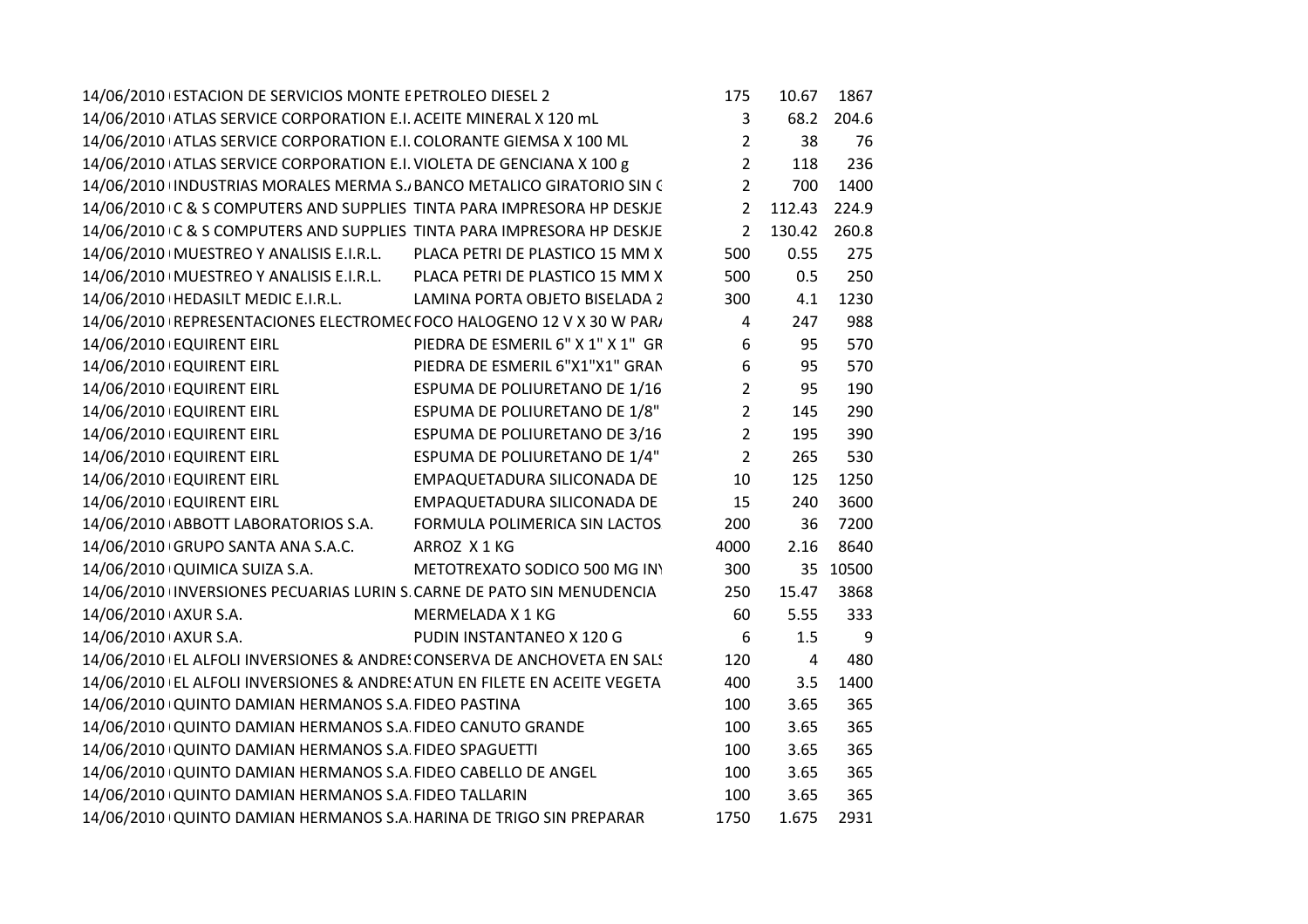| 14/06/2010 QUINTO DAMIAN HERMANOS S.A. MANTECA VEGETAL A GRANEL            | 50             | 5     | 250   |
|----------------------------------------------------------------------------|----------------|-------|-------|
| 14/06/2010 QUINTO DAMIAN HERMANOS S.A. CONSERVA DE PIÑA EN RODAJAS X !     | 15             | 3.4   | 51    |
| 14/06/2010 QUINTO DAMIAN HERMANOS S.A. LECHE CONDENSADA X 397 G            | 20             | 4.1   | 82    |
| 14/06/2010 QUINTO DAMIAN HERMANOS S.A. LECHE EVAPORADA ENTERA X 400 N      | 240            | 2.35  | 564   |
| 14/06/2010 QUINTO DAMIAN HERMANOS S.A QUESO PARMESANO X 35 G               | 20             | 2.2   | 44    |
| 14/06/2010 QUINTO DAMIAN HERMANOS S.A. KETCHUP X 1 KG                      | $\overline{4}$ | 4.2   | 16.8  |
| 14/06/2010 QUINTO DAMIAN HERMANOS S.A. MOSTAZA X 1 kg                      | 10             | 3.5   | 35    |
| 14/06/2010 BERNAL CARBAJAL ENRIQUE EDG/ MAIZ MOTE                          | 20             | 6.5   | 130   |
| 14/06/2010 BERNAL CARBAJAL ENRIQUE EDG/ MAIZ POP CORN                      | $\overline{3}$ | 3.9   | 11.7  |
| 14/06/2010   BERNAL CARBAJAL ENRIQUE EDG/ CEBADA TOSTADA.                  | 50             | 1.87  | 93.5  |
| 14/06/2010 BERNAL CARBAJAL ENRIQUE EDG/ HARINA DE CHUÑO                    | 250            | 3.07  | 767.5 |
| 14/06/2010 BERNAL CARBAJAL ENRIQUE EDG/ MEJORADOR DE PAN                   | 10             | 7.5   | 75    |
| 14/06/2010   BERNAL CARBAJAL ENRIQUE EDG/ POLVO DE HORNEAR X 25 G          | 40             | 0.63  | 25.2  |
| 14/06/2010 BERNAL CARBAJAL ENRIQUE EDG/ LEVADURA SECA X 125 g              | 40             | 3.45  | 138   |
| 14/06/2010   BERNAL CARBAJAL ENRIQUE EDG/ EDULCORANTE X 1 G X 100 SOBRES   | 9              | 18.95 | 170.6 |
| 14/06/2010 BERNAL CARBAJAL ENRIQUE EDG/ MARGARINA CON SAL A GRANEL         | 60             | 7.95  | 477   |
| 14/06/2010 BERNAL CARBAJAL ENRIQUE EDG/ CANELA ENTERA                      | $\overline{2}$ | 41.9  | 83.8  |
| 14/06/2010 BERNAL CARBAJAL ENRIQUE EDG/ CLAVO DE OLOR                      | $\overline{2}$ | 25.98 | 51.96 |
| 14/06/2010 BERNAL CARBAJAL ENRIQUE EDG/ OREGANO ENTERO SECO A GRANEL       | 3              | 11.5  | 34.5  |
| 14/06/2010   BERNAL CARBAJAL ENRIQUE EDG/ AJONJOLI                         | $\overline{2}$ | 9     | 18    |
| 14/06/2010   BERNAL CARBAJAL ENRIQUE EDG/ PALILLO MOLIDO X 9 G APROX. X 84 | 3              | 14    | 42    |
| 14/06/2010 BERNAL CARBAJAL ENRIQUE EDGA GLUTAMATO MONOSODICO X 1 KG        | 20             | 7.9   | 158   |
| 14/06/2010   BERNAL CARBAJAL ENRIQUE EDG/ HIERBAS FINAS X 20 G             | $\overline{2}$ | 9     | 18    |
| 14/06/2010   BERNAL CARBAJAL ENRIQUE EDG/ SAL YODADA DE COCINA X 1 KG      | 400            | 0.75  | 300   |
| 14/06/2010 BERNAL CARBAJAL ENRIQUE EDG/ PIMIENTA MOLIDA X 4 G APROX. X :   | $\overline{2}$ | 23.2  | 46.4  |
| 14/06/2010 BERNAL CARBAJAL ENRIQUE EDG/ COMINO MOLIDO X 4 G APROX. X 1     | 3              | 23.35 | 70.05 |
| 14/06/2010 BERNAL CARBAJAL ENRIQUE EDG/ AJI PANCA MOLIDO 10 G X 84 SOBR    | 5              | 14.5  | 72.5  |
| 14/06/2010 BERNAL CARBAJAL ENRIQUE EDG/ CURRY EN POLVO X 30 g              | $\overline{2}$ | 9.7   | 19.4  |
| 14/06/2010 BERNAL CARBAJAL ENRIQUE EDG/ KION EN POLVO X 20 g               | $\overline{2}$ | 9     | 18    |
| 14/06/2010 BERNAL CARBAJAL ENRIQUE EDG/ ESENCIA DE VAINILLA X 750 ML       | $\overline{2}$ | 3.8   | 7.6   |
| 14/06/2010 BERNAL CARBAJAL ENRIQUE EDG/ VINAGRE BLANCO X 1 L               | 10             | 2.45  | 24.5  |
| 14/06/2010 BERNAL CARBAJAL ENRIQUE EDG/ MERMELADA PARA DIABETICO X 34      | $\overline{4}$ | 6.8   | 27.2  |
| 14/06/2010 BERNAL CARBAJAL ENRIQUE EDG/ MANJAR BLANCO X 1 KG               | 10             | 5.6   | 56    |
|                                                                            |                |       |       |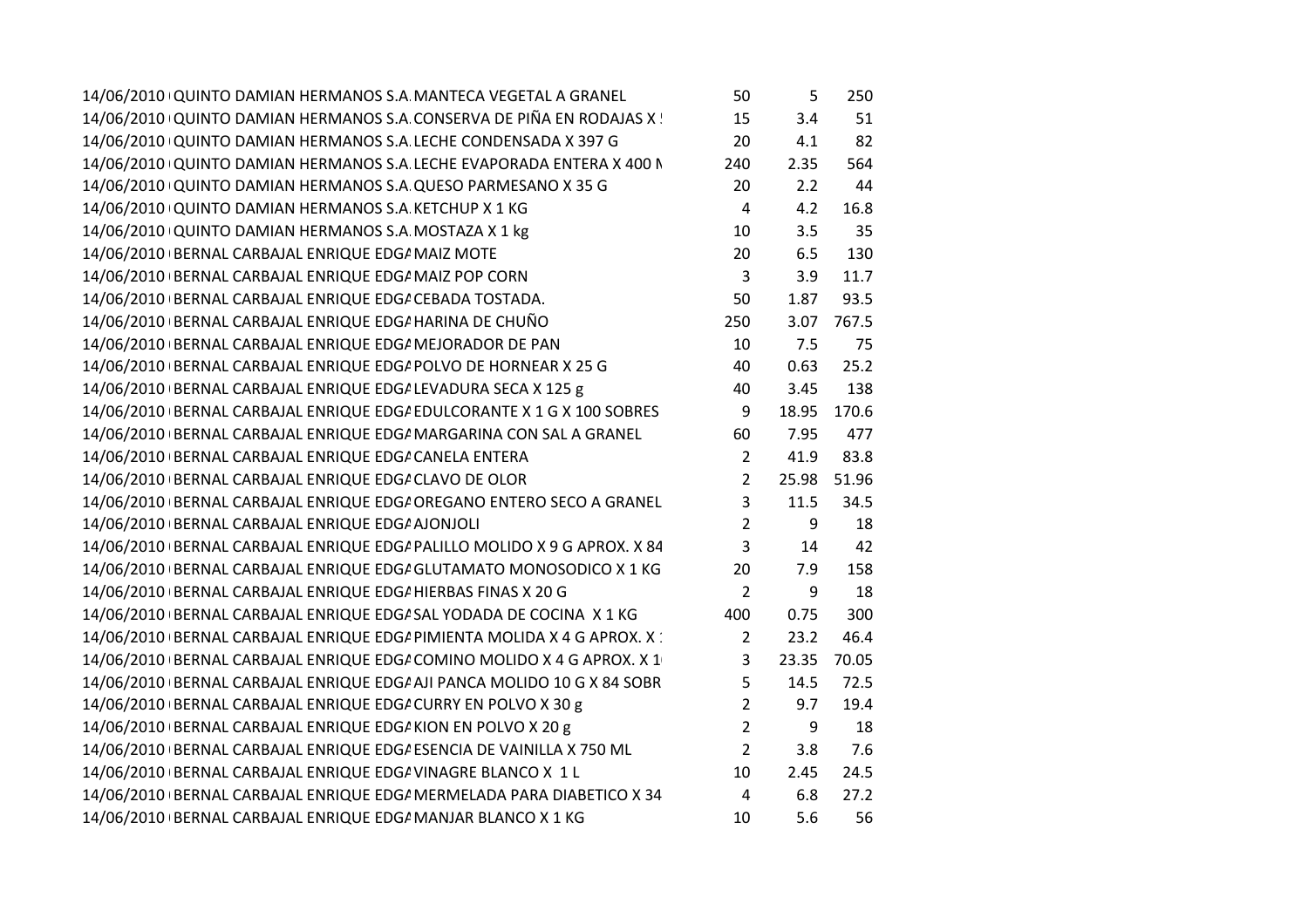|                                                                       | 14/06/2010 BERNAL CARBAJAL ENRIQUE EDG/ MANJAR DE LECHE CON CHOCOLAT      | $\mathbf{1}$   | 14        | 14        |
|-----------------------------------------------------------------------|---------------------------------------------------------------------------|----------------|-----------|-----------|
|                                                                       | 14/06/2010 BERNAL CARBAJAL ENRIQUE EDGI CONSERVA DE DURAZNO EN ALMIB      | 20             | 4.6       | 92        |
|                                                                       | 14/06/2010   BERNAL CARBAJAL ENRIQUE EDG/ CONSERVA DE COCTEL DE FRUTAS >  | 20             | 5.5       | 110       |
| 14/06/2010 BERNAL CARBAJAL ENRIQUE EDG/ GUINDON                       |                                                                           | 50             | 8.29      | 414.5     |
| 14/06/2010 BERNAL CARBAJAL ENRIQUE EDG/ HIGO SECO                     |                                                                           | 50             | 5.95      | 297.5     |
| 14/06/2010 BERNAL CARBAJAL ENRIQUE EDG/ PASA SIN PEPA                 |                                                                           | 20             | 9.5       | 190       |
|                                                                       | 14/06/2010   BERNAL CARBAJAL ENRIQUE EDG/ LECHE ENTERA EN POLVO X 120 G   | 2000           | 2.37      | 4740      |
| 14/06/2010 BERNAL CARBAJAL ENRIQUE EDG/ MANTEQUILLA A GRANEL          |                                                                           | 24             | 26.2      | 628.8     |
| 14/06/2010 BERNAL CARBAJAL ENRIQUE EDG/ GALLETA DE SODA X 40 G APROX. |                                                                           | 864            |           | 0.4 345.6 |
|                                                                       | 14/06/2010 BERNAL CARBAJAL ENRIQUE EDG/ GALLETA VAINILLA X 37 G APROX.    | 432            | 0.42      | 181.4     |
| 14/06/2010 BERNAL CARBAJAL ENRIQUE EDG/ TOSTADA X 10                  |                                                                           | 60             | 4.2       | 252       |
| 14/06/2010 BERNAL CARBAJAL ENRIQUE EDG/ CHANCACA EN CHIPA             |                                                                           | 5              | 2.95      | 14.75     |
| 14/06/2010 BERNAL CARBAJAL ENRIQUE EDG/ SOPA INSTANTANEA X 75 G       |                                                                           | 4              | 2.59      | 10.36     |
| 14/06/2010 BERNAL CARBAJAL ENRIQUE EDG/ FLAN INSTANTANEO A GRANEL     |                                                                           | 15             | 5.65      | 84.75     |
| 14/06/2010 BERNAL CARBAJAL ENRIQUE EDG/ GELATINA A GRANEL             |                                                                           | 325            | 5.98      | 1944      |
| 14/06/2010 BERNAL CARBAJAL ENRIQUE EDGA COLAPIZ X 20 G                |                                                                           | 20             | 1.39      | 27.8      |
| 14/06/2010 BERNAL CARBAJAL ENRIQUE EDG/ GELATINA DIETETICA X 19 G     |                                                                           | 60             | 2.44      | 146.4     |
| 14/06/2010 BERNAL CARBAJAL ENRIQUE EDG/ MAYONESA X 1 KG               |                                                                           | 10             | 10.98     | 109.8     |
| 14/06/2010   BERNAL CARBAJAL ENRIQUE EDG/ SILLAO X 500 ML             |                                                                           | 80             | 1.82      | 145.6     |
| 14/06/2010 BERNAL CARBAJAL ENRIQUE EDG/ PASTA DE TOMATE X 750 G       |                                                                           | 4              | 8.05      | 32.2      |
| 14/06/2010 BERNAL CARBAJAL ENRIQUE EDG/ HONGO SECO                    |                                                                           | $\mathbf 1$    | 22        | 22        |
| 14/06/2010 BERNAL CARBAJAL ENRIQUE EDG/ ESTRAGON X 5 g                |                                                                           | $\overline{2}$ | 9         | 18        |
| 14/06/2010 COMERCIAL OFFICE SERVICE S.R. L SUPRESOR DE PICO           |                                                                           | 3              | 18.5      | 55.5      |
|                                                                       | 15/06/2010 CORPORACION ALESSANDRA SOCI COMPRESA GASA QUIRURGICA RAD       | 1800           |           | 6 10800   |
|                                                                       | 15/06/2010   BERNAL CARBAJAL ENRIQUE EDG/ PULIDOR EN POLVO PARA SUPERFIC  | 5              | 3.2       | 16        |
| 15/06/2010   BERNAL CARBAJAL ENRIQUE EDG/ ESPONJA VERDE LAVA VAJILLAS |                                                                           | 10             | 1.3       | 13        |
|                                                                       | 15/06/2010 BERNAL CARBAJAL ENRIQUE EDG/ PAÑO ABSORVENTE DE 38 CM X 38     | 10             | 2.5       | 25        |
|                                                                       | 15/06/2010   BERNAL CARBAJAL ENRIQUE EDG/ JABON GERMICIDA EN BARRA X 80 ( | 20             | 1.35      | 27        |
|                                                                       | 15/06/2010 BERNAL CARBAJAL ENRIQUE EDG/ PAPEL HIGIENICO (ROLLO PERSONA    | 120            | 0.47      | 56.4      |
|                                                                       | 15/06/2010 BERNAL CARBAJAL ENRIQUE EDG/ PAPEL TOALLA DE 25.10 CM X 24.5 ( | 180            | 1.8       | 324       |
| 15/06/2010   BELOMED S.C.R.LTDA                                       | ENZIMA TAQ ADN POLIMERASA TEF                                             | $\mathbf{1}$   | 1430      | 1430      |
| 15/06/2010 BELOMED S.C.R.LTDA                                         | PCR EN TIEMPO REAL SYBR GREEN >                                           |                | 1 1439.42 | 1439      |
| 15/06/2010 R & H PLASTICOS S.A.                                       | BOLSA DE POLIETILENO DE 1.08 m X                                          | 1000           | 0.8       | 800       |
|                                                                       |                                                                           |                |           |           |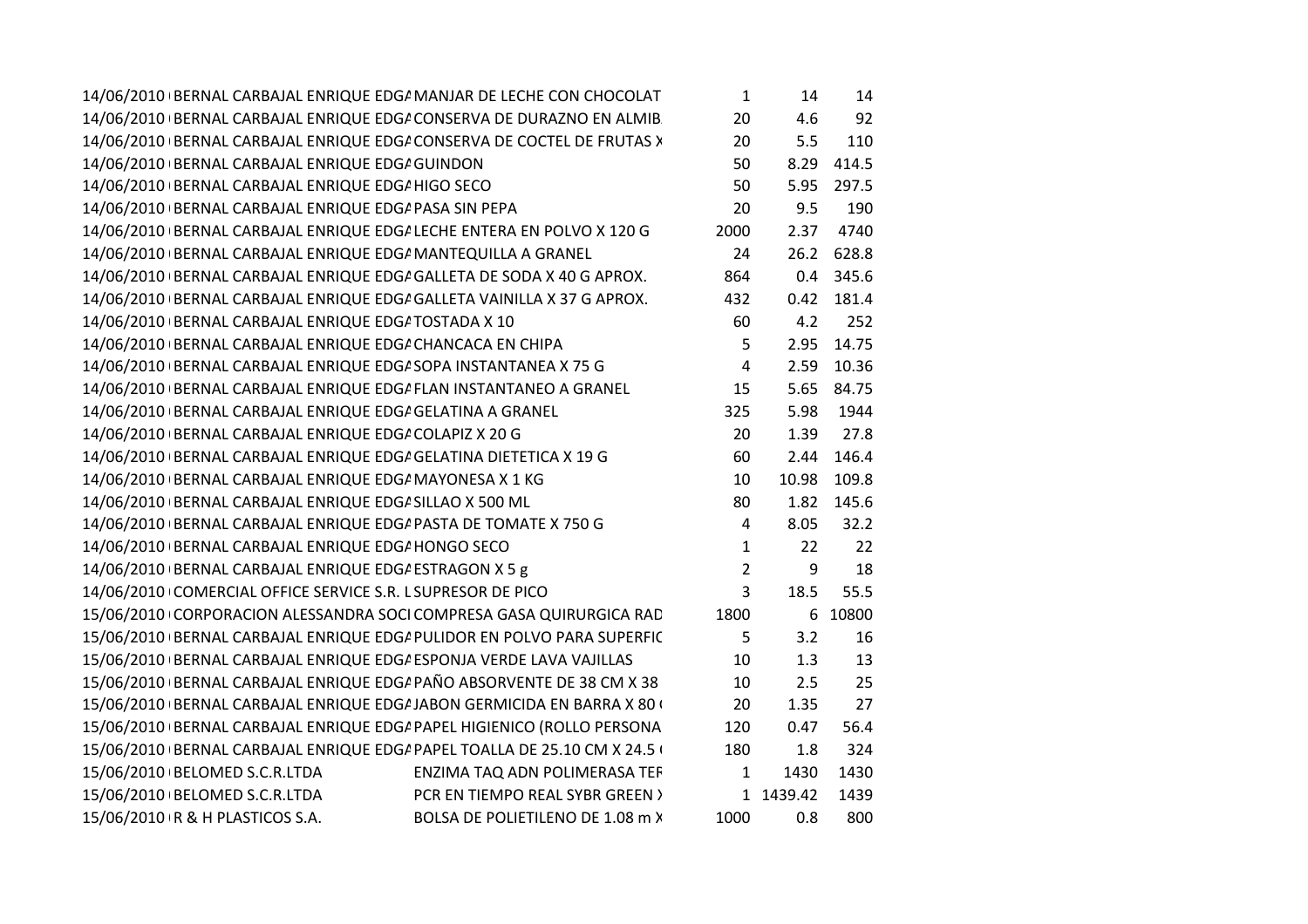| 15/06/2010 LARA VALENCIA ROXANA                                           | SAL INDUSTRIAL X 50 KG               | 200          | 13.8        | 2760       |  |
|---------------------------------------------------------------------------|--------------------------------------|--------------|-------------|------------|--|
| 15/06/2010 FMR DISTRIBUCIONES S.C.R.L.                                    | ENVASE DESCARTABLE DE PLASTICC       |              | 400 0.14345 | 57.38      |  |
| 15/06/2010 FMR DISTRIBUCIONES S.C.R.L.                                    | VASO DESCARTABLE DE PLASTICO X       |              | 400 0.01964 | 7.85       |  |
| 15/06/2010 FMR DISTRIBUCIONES S.C.R.L.                                    | <b>CUCHILLO DESCARTABLE</b>          |              | 400 0.03873 | 15.49      |  |
| 15/06/2010 FMR DISTRIBUCIONES S.C.R.L.                                    | CUCHARITA DESCARTABLE                |              | 4 1.60353   | 6.41       |  |
| 15/06/2010 FMR DISTRIBUCIONES S.C.R.L.                                    | VASO DESCARTABLE DE POLIESTIRE       |              | 4 7.66658   | 30.67      |  |
| 15/06/2010 FMR DISTRIBUCIONES S.C.R.L.                                    | BANDEJA DESCARTABLE DE POLIEST       |              | 400 0.07098 | 28.39      |  |
| 15/06/2010 FMR DISTRIBUCIONES S.C.R.L.                                    | TENEDOR DESCARTABLE GRANDE           |              | 4 6.62533   | 26.5       |  |
| 15/06/2010 FMR DISTRIBUCIONES S.C.R.L.                                    | CINTA DE AGUA DE 2" X 30 M           | 1            | 3.57        | 3.57       |  |
| 16/06/2010   MANRIQUE CANDELA HENRY DAN PROYECTOR                         |                                      | $\mathbf{1}$ | 1887.6      | 1888       |  |
| 16/06/2010 GENSON IMPORT EXPORT S.A.C                                     | CANALETA DE PLASTICO DE 10 MM        | 76           | 5.8         | 440.8      |  |
| 16/06/2010 GENSON IMPORT EXPORT S.A.C                                     | CABLE Nº 14 X 100 M                  | $\mathbf{1}$ | 105         | 105        |  |
| 16/06/2010 GENSON IMPORT EXPORT S.A.C                                     | CONTACTOR TRIFASICO 32 AMP.CO        | 5            | 293         | 1465       |  |
| 16/06/2010 GENSON IMPORT EXPORT S.A.C                                     | TOMACORRIENTE SIMPLE UNIVERS/        | 38           | 6.8         | 258.4      |  |
| 16/06/2010 GENSON IMPORT EXPORT S.A.C                                     | LAMPARA HALOGENA 400 W               | 6            | 64          | 384        |  |
| 16/06/2010 GENSON IMPORT EXPORT S.A.C                                     | LAMPARA DE 250 W                     | 6            | 56          | 336        |  |
| 16/06/2010 GENSON IMPORT EXPORT S.A.C                                     | FOTOCELDA CREPUSCULAR PARA EI        | $\mathbf{1}$ | 57          | 57         |  |
| 16/06/2010 GENSON IMPORT EXPORT S.A.C                                     | <b>REFLECTOR</b>                     | $\mathbf{1}$ | 38          | 38         |  |
| 16/06/2010   REFASA S.A.C.                                                | MERCAPTOPURINA 50 MG TAB             | 15000        |             | 0.71 10650 |  |
| 16/06/2010 ALBIS S.A.                                                     | TARJETA LISS COOMBS PARA SISTEN      | 500          | 16.8        | 8400       |  |
| 16/06/2010 DIAGNOSTICO UAL S.A.C.                                         | CELULAS PANTALLA (I-II-III) FCO X 10 | 3            | 410         | 1230       |  |
| 16/06/2010   DIAGNOSTICO UAL S.A.C.                                       | SUERO ANTI B X 10 ML                 | 40           | 17          | 680        |  |
| 16/06/2010 DIAGNOSTICO UAL S.A.C.                                         | SUERO ANTI D X 10 ML                 | 40           | 26          | 1040       |  |
| 16/06/2010 DIAGNOSTICO UAL S.A.C.                                         | SUERO ANTI A X 10 ML                 | 30           | 17          | 510        |  |
| 16/06/2010 DIAGNOSTICO UAL S.A.C.                                         | SUERO ANTI A-1 X 5 ML                | 15           | 75          | 1125       |  |
| 16/06/2010 INNOVACIONES MEDICAS S.R.LTD, IMPLANTE DE FEMUR DISTAL DERE(   |                                      | $\mathbf{1}$ | 10800       | 10800      |  |
| 16/06/2010 PFIZER S.A.                                                    | <b>EXEMESTANO 25 MG TAB</b>          | 750          | 13.3        | 9975       |  |
| 16/06/2010 GLOBAL MED FARMA S.A.C.                                        | ALBUMINA HUMANA 20 G/100 ML          | 80           | 118         | 9440       |  |
| 16/06/2010   PFIZER S.A.                                                  | SUNITINIB 25 mg TAB                  | 28           | 240         | 6720       |  |
| 16/06/2010 CURAMED SAC                                                    | RECARGA PARA GRAPADORA QUIRL         | 18           | 450         | 8100       |  |
| 16/06/2010 PRODUCTOS ROCHE Q.F.S.A.                                       | <b>TEST DE TROPONINA</b>             | 20           | 54.05       | 1081       |  |
| 17/06/2010 CORPORACION INFARMASA S.A. CEFTAZIDIMA 1 G INY                 |                                      | 4400         |             | 2.43 10692 |  |
| 17/06/2010   HERSIL S.A.LABORATORIOS INDUS DEXTROSA 5 G/100 ML INY 500 ML |                                      | 1300         | 2.74        | 3562       |  |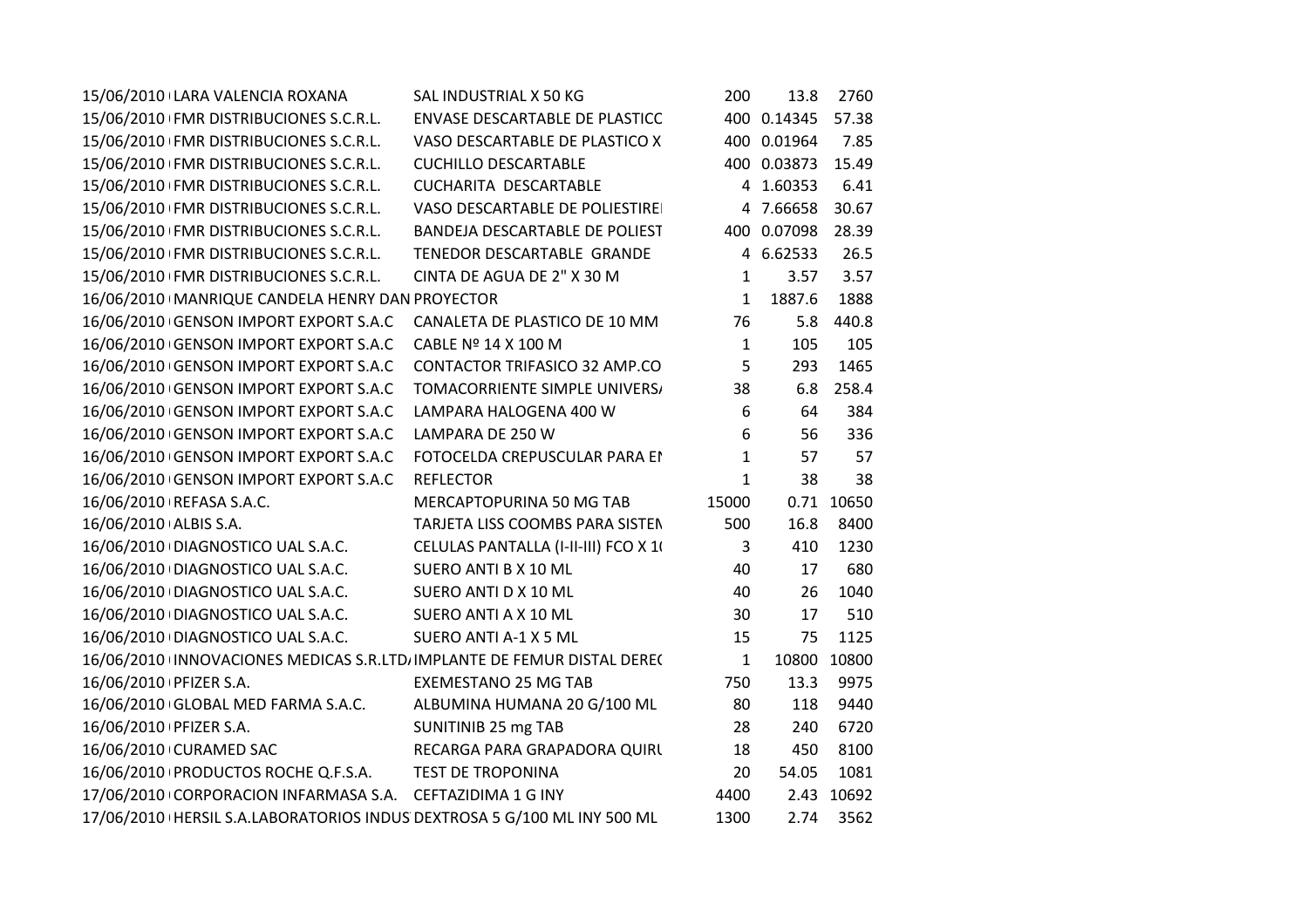| 17/06/2010   HERSIL S.A.LABORATORIOS INDUS DEXTROSA 5 G/100 ML INY 1 L    |                                | 9000           |             | 2.69 24210  |
|---------------------------------------------------------------------------|--------------------------------|----------------|-------------|-------------|
| 17/06/2010   HERSIL S.A.LABORATORIOS INDUS SODIO CLORURO 900 MG/100 ML II |                                | 10000          |             | 2.89 28900  |
| 17/06/2010   HERSIL S.A.LABORATORIOS INDUS SODIO CLORURO 900 MG/100 ML II |                                | 2000           | 2.99        | 5980        |
| 17/06/2010   HERSIL S.A.LABORATORIOS INDUS SODIO CLORURO 900 MG/100 ML II |                                | 4000           |             | 2.89 11560  |
| 17/06/2010   HERSIL S.A.LABORATORIOS INDUS SODIO CLORURO 900 MG/100 ML II |                                | 8000           |             | 2.69 21520  |
| 17/06/2010 ABBOTT LABORATORIOS S.A.                                       | FORMULA POLIMERICA SIN LACTOS  | 300            |             | 36 10800    |
| 17/06/2010 ABBOTT LABORATORIOS S.A.                                       | SEVOFLURANO 100 mL/100 mL SOL  | 19             |             | 533 10127   |
| 17/06/2010 DROGUERIA M Y M S.A.C.                                         | PELICULA RADIOGRAFICA PARA EQU | 7              | 1315        | 9205        |
| 17/06/2010 CANALES OSORIO GILBERTO NICAI GAS PROPANO X 45 KG              |                                | 6              | 130         | 780         |
| 17/06/2010 DMS PERU SAC                                                   | PAPEL TERMICO PARA IMPRESORA   | 20             |             | 6.664 133.3 |
| 17/06/2010   PERUVIAN EQUIPMENT TECHNOL(KIT DE ACCES.Y RPTOS PARA MANTI   |                                | $\mathbf{1}$   | 9300        | 9300        |
| 17/06/2010 PRODUCTOS ROCHE Q.F.S.A.                                       | HEMOGRAMA AUTOMATIZADO 25      | 3000           | 3.08        | 9240        |
| 17/06/2010 LABORATORIOS UNIDOS S.A                                        | PARACETAMOL 120 MG/5 ML JBE 6  | 1800           | 0.9         | 1620        |
| 17/06/2010 LABORATORIOS UNIDOS S.A                                        | SODIO CLORURO 900 MG/100 ML II | 1000           | 7           | 7000        |
| 17/06/2010 SOCIEDAD SUIZO PERUANA DE EN QUESO TIPO EDAM                   |                                | $\overline{2}$ | 19.99       | 39.98       |
| 17/06/2010 SOCIEDAD SUIZO PERUANA DE EN QUESO FRESCO DE VACA              |                                | 60             | 13.8        | 828         |
| 17/06/2010 SOCIEDAD SUIZO PERUANA DE EN QUESO FUNDIDO                     |                                | 6              |             | 19.28 115.7 |
| 17/06/2010 SOCIEDAD SUIZO PERUANA DE EN QUESO MOZARELLA                   |                                | $\mathbf{1}$   |             | 23.49 23.49 |
| 18/06/2010 DIAGNOSTICO UAL S.A.C.                                         | BOLSA COLECTORA DE SANGRE CU/  | 230            |             | 45 10350    |
| 18/06/2010 QUALITY PHARMA EIRL                                            | COLISTINA 100 MG/2ML INY       | 30             |             | 355 10650   |
| 18/06/2010   MERCK SHARP & DOHME PERU S.I CASPOFUNGINA 50 MG INY          |                                |                | 6 1611.93   | 9672        |
| 18/06/2010 OQ PHARMA S.A.C                                                | MAGNESIO SULFATO 200 MG/ML IN  | 8000           | 0.85        | 6800        |
| 18/06/2010 OQ PHARMA S.A.C                                                | <b>OXACILINA 1 G INY</b>       | 600            | 1.2         | 720         |
| 18/06/2010 OQ PHARMA S.A.C                                                | ORFENADRINA 30 MG/ML INY 2 ML  | 500            | 0.6         | 300         |
| 18/06/2010 DROGUERIA M Y M S.A.C.                                         | PELICULA RADIOGRAFICA SENSIBLE | 7              | 256         | 1792        |
| 18/06/2010 DROGUERIA M Y M S.A.C.                                         | PELICULA RADIOGRAFICA SENSIBLE | $\overline{7}$ | 119         | 833         |
| 18/06/2010 DROGUERIA M Y M S.A.C.                                         | PELICULA RADIOGRAFICA PARA EQU | $\overline{7}$ | 1315        | 9205        |
| 18/06/2010   NORDIC PHARMACEUTICAL COMP BROMURO DE ROCURONIO 50 MG        |                                | 500            |             | 20.5 10250  |
| 18/06/2010 INTRAMEDICA S.A.C.                                             | CEPILLO DE LIMPIEZA DE ENTRADA | 4              | 50          | 200         |
| 18/06/2010 CURAMED SAC                                                    | SUTURA DE POLIDIOXANONA 4/0 C  | 72             | 17.325      | 1247        |
| 18/06/2010 CURAMED SAC                                                    | SUTURA DE POLIDIOXANONA 4/0 C  |                | 144 15.7683 | 2271        |
| 18/06/2010 CURAMED SAC                                                    | SUTURA DE POLIDIOXANONA 3/0 C  |                | 216 13.7558 | 2971        |
| 18/06/2010 CURAMED SAC                                                    | SUTURA DE POLIDIOXANONA 1 C/A  |                | 144 27.6867 | 3987        |
|                                                                           |                                |                |             |             |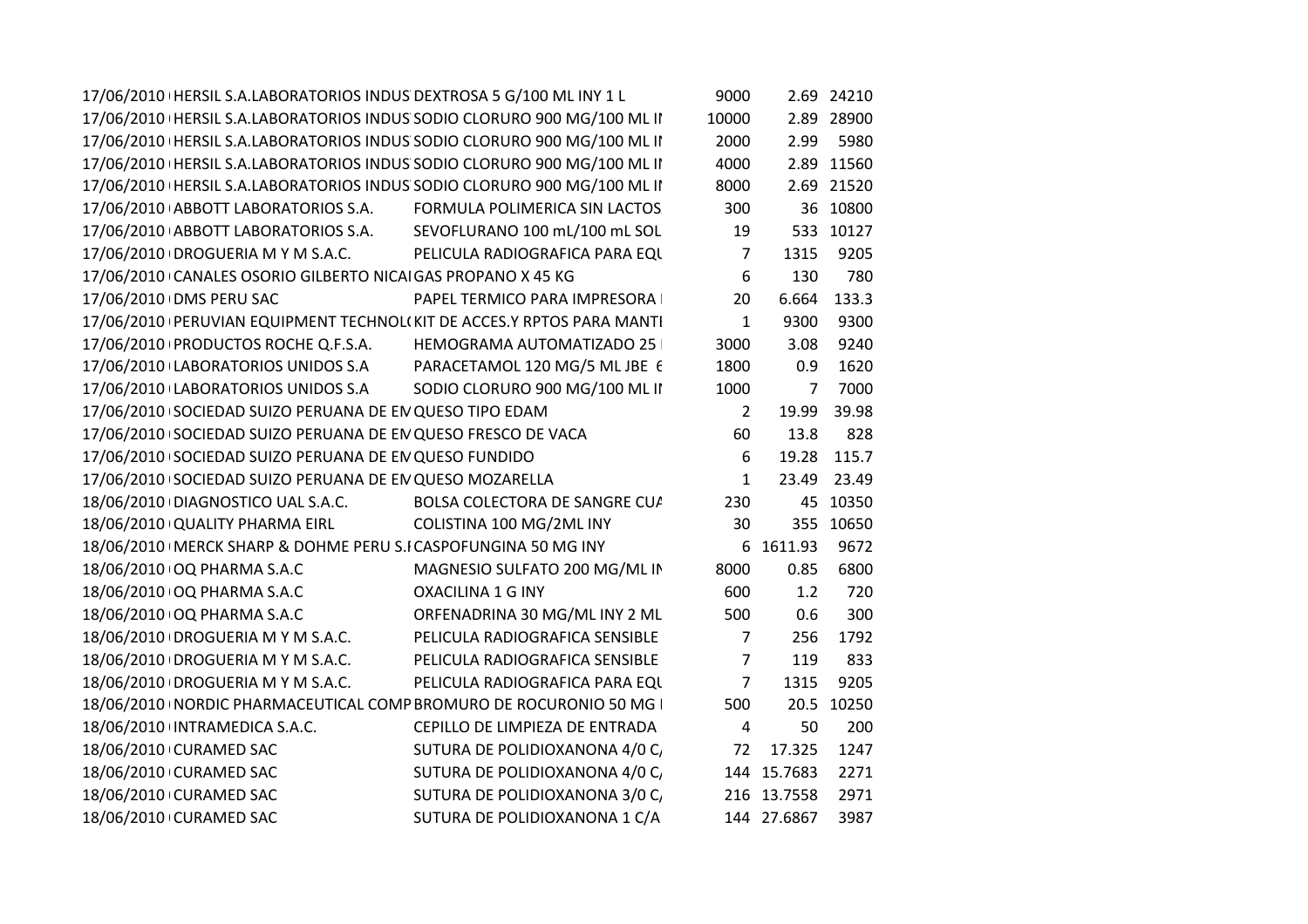| 18/06/2010 CURAMED SAC                                                   | SUTURA POLIGLECAPRONE MONOF       | 144          | 7.4925      | 1079       |
|--------------------------------------------------------------------------|-----------------------------------|--------------|-------------|------------|
| 18/06/2010 CURAMED SAC                                                   | SUTURA DE POLIPROPILENO AZUL N    |              | 108 11.2033 | 1210       |
| 18/06/2010 CURAMED SAC                                                   | SUTURA DE POLIPROPILENO AZUL N    |              | 120 11.2925 | 1355       |
| 18/06/2010 CURAMED SAC                                                   | SUTURA DE POLIPROPILENO AZUL N    |              | 168 9.92917 | 1668       |
| 18/06/2010 CURAMED SAC                                                   | SUTURA DE POLIPROPILENO AZUL N    | 108          | 13.4        | 1447       |
| 18/06/2010 CURAMED SAC                                                   | SUTURA DE POLIPROPILENO AZUL N    |              | 108 15.5692 | 1681       |
| 18/06/2010 CURAMED SAC                                                   | SUTURA DE POLIPROPILENO AZUL N    | 108          | 14.2        | 1534       |
| 18/06/2010 CURAMED SAC                                                   | SUTURA ACIDO POLIGLACTIN 2/0 C/   |              | 216 6.79167 | 1467       |
| 18/06/2010 CURAMED SAC                                                   | SUTURA ACIDO POLIGLACTIN 1 C/A    | 960          | 9.1675      | 8801       |
| 18/06/2010 CURAMED SAC                                                   | SUTURA ACIDO POLIGLACTIN 3/0 C/   | 888          | 8.99        | 7983       |
| 18/06/2010 CURAMED SAC                                                   | SUTURA ACIDO POLIGLACTIN 4/0 C/   |              | 216 7.66667 | 1656       |
| 18/06/2010 CURAMED SAC                                                   | SUTURA ACIDO POLIGLACTIN 0 C/A    |              | 216 8.44833 | 1825       |
| 18/06/2010 CURAMED SAC                                                   | SUTURA ACIDO POLIGLACTIN 4/0 C/   |              | 180 8.14167 | 1466       |
| 18/06/2010 CURAMED SAC                                                   | SUTURA ACIDO POLIGLACTIN 3/0 C/   | 192          | 8.64        | 1659       |
| 18/06/2010 CURAMED SAC                                                   | SUTURA ACIDO POLIGLACTIN 2/0 C/   |              | 144 8.59417 | 1238       |
| 18/06/2010 CURAMED SAC                                                   | SUTURA ACIDO POLIGLACTIN 0 C/A    |              | 216 7.66667 | 1656       |
| 18/06/2010 CURAMED SAC                                                   | SUTURA ACIDO POLIGLACTIN 3/0 C/   |              | 216 8.19083 | 1769       |
| 21/06/2010   MEDITAF SAC                                                 | <b>BATERIA 12 V</b>               | $\mathbf{1}$ | 440         | 440        |
| 21/06/2010   MEDITAF SAC                                                 | BATERIA RECARGABLE DE 6 V         | 1            | 698         | 698        |
| 21/06/2010   MEDITAF SAC                                                 | BRAZALETE PARA ELECTROCARDIOC     | 4            | 29          | 116        |
| 21/06/2010   MEDITAF SAC                                                 | CABLE DE 10 RAMALES CON ELECTR    | 1            | 1450        | 1450       |
| 21/06/2010   MEDITAF SAC                                                 | <b>CABLE DE ECG 10 RAMALES</b>    | 1            | 1100        | 1100       |
| 21/06/2010   MEDITAF SAC                                                 | ELECTRODO PARA ELECTROCARDIO      | 6            | 36          | 216        |
| 21/06/2010   MEDITAF SAC                                                 | SENSOR DE SATURACION DE OXIGEI    | $\mathbf{1}$ | 1148        | 1148       |
| 21/06/2010   PROSEMEDIC S.A.                                             | GAS OXIDO DE ETILENO 100% X 170   | 90           | 72          | 6480       |
| 21/06/2010 KRASNY DEL PERU S.R.L                                         | ANTICUERPO ANTI HTLV I-II ELISA X | 864          |             | 12.3 10627 |
| 21/06/2010 ALBIS S.A.                                                    | HEPATITIS B ANTICUERPO ANTICOR    | 1440         | 6.26        | 9014       |
| 21/06/2010 KRASNY DEL PERU S.R.L                                         | HEPATITIS C ELISA X 96 DETERMINA  | 864          |             | 12.3 10627 |
| 21/06/2010 LABORATORIOS UNIDOS S.A                                       | SODIO BICARBONATO 8.4 G/100 MI    | 15000        |             | 0.7 10500  |
| 21/06/2010 CORPORACION QUIMICA YOHISA ! PAPEL DE ALUMINIO 30.4 CM X 22.8 |                                   | $\mathbf{1}$ | 23          | 23         |
| 21/06/2010 GERY REPRESENTACIONES E.I.R.L. ANTICUERPO MONOCLONAL PARA (   |                                   | $\mathbf{1}$ | 3999        | 3999       |
| 21/06/2010 ANGLO TRADING S.A.C                                           | <b>GUANTE CRIOGENICO TALLA L</b>  | $\mathbf{1}$ | 989         | 989        |
| 21/06/2010 INIPRO MEDICAL CORPORATION SI AGUJA HIPODERMICA DESCARTABLI   |                                   | 5000         | 0.08        | 400        |
|                                                                          |                                   |              |             |            |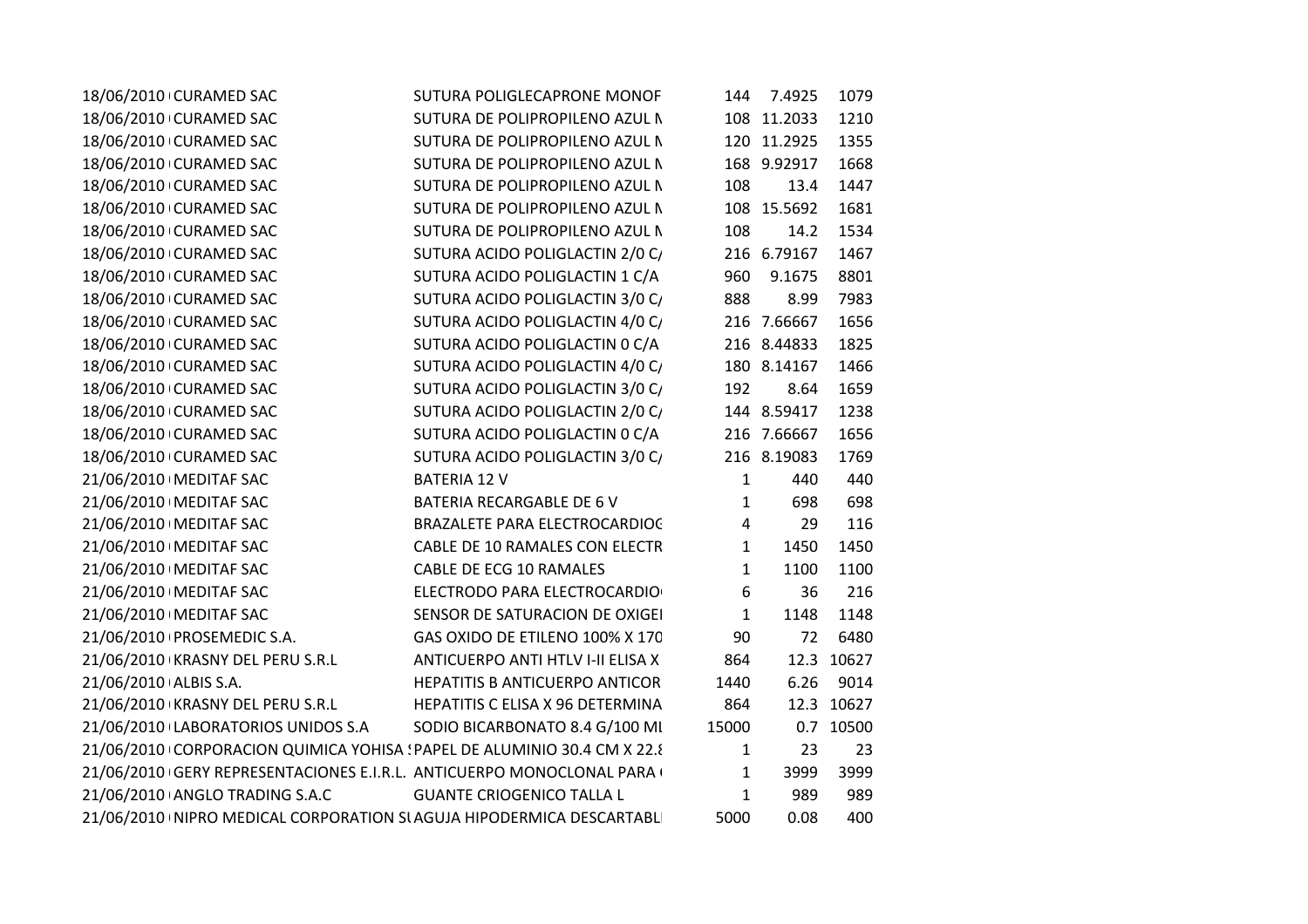| 21/06/2010 QUIMICA SUIZA S.A.                                             | RPR X 500 DETERMINACIONES C/CC         | 5000           | 1.089     | 5445 |
|---------------------------------------------------------------------------|----------------------------------------|----------------|-----------|------|
| 21/06/2010 GERY REPRESENTACIONES E.I.R.L. MICROPIPETA AUTOMATICA DE RAI   |                                        | $\overline{2}$ | 1699      | 3398 |
| 21/06/2010 GERY REPRESENTACIONES E.I.R.L. MICROPIPETA DE VOLUMEN FIJO 5(  |                                        | 3              | 1699      | 5097 |
| 21/06/2010 ATLAS SERVICE CORPORATION E.I. ACEITE DE INMERSION PARA MICRC  |                                        | $\overline{2}$ | 148       | 296  |
| 21/06/2010 F Y A REPRESENTACIONES S.A.C. ALCOHOL ETILICO (ETANOL) 96º X 2 |                                        | 10             | 61        | 610  |
| 21/06/2010 ALBIS S.A.                                                     | KIT DE SUERO CONTROL DE CALIDAI        | 3              | 2993      | 8979 |
| 21/06/2010 ALBIS S.A.                                                     | PERLA CALIBRADORA PARA CITOME          | $\overline{2}$ | 950       | 1900 |
| 21/06/2010 ALBIS S.A.                                                     | ANTICUERPO MONOCLONAL PARA (           | $\overline{2}$ | 2800      | 5600 |
| 21/06/2010 ALBIS S.A.                                                     | ANTICUERPO MONOCLONAL PARA (           | $\mathbf{1}$   | 2200      | 2200 |
| 21/06/2010 ANGLO TRADING S.A.C                                            | TAPA PARA CRIOVIALES DE 1.8 mL L       | 500            | 0.16      | 80   |
| 21/06/2010 ANGLO TRADING S.A.C                                            | CRIOVIAL DE PLASTICO ESTERIL 2.0       | 500            | 1.79      | 895  |
| 21/06/2010 ALBIS S.A.                                                     | ANTICUERPO MONOCLONAL PARA (           | 3              | 2300      | 6900 |
| 21/06/2010 ALBIS S.A.                                                     | ANTICUERPO MONOCLONAL PARA (           | 1              | 2200      | 2200 |
| 21/06/2010 ALBIS S.A.                                                     | ANTICUERPO MONOCLONAL PARA (           | $\overline{2}$ | 2200      | 4400 |
| 21/06/2010 ALBIS S.A.                                                     | ANTICUERPO MONOCLONAL PARA (           | $\overline{2}$ | 2150      | 4300 |
| 21/06/2010 ALBIS S.A.                                                     | ANTICUERPO MONOCLONAL PARA (           | $\mathbf{1}$   | 1550      | 1550 |
| 21/06/2010 ALBIS S.A.                                                     | ANTICUERPO MONOCLONAL PARA (           | $\mathbf{1}$   | 2450      | 2450 |
| 21/06/2010 ALBIS S.A.                                                     | ANTICUERPO MONOCLONAL PARA (           | $\mathbf{1}$   | 2350      | 2350 |
| 21/06/2010 ALBIS S.A.                                                     | ANTICUERPO MONOCLONAL PARA (           | $\mathbf{1}$   | 2150      | 2150 |
| 21/06/2010 ALBIS S.A.                                                     | ANTICUERPO MONOCLONAL PARA (           | $\overline{2}$ | 1900      | 3800 |
| 21/06/2010   HEDASILT MEDIC E.I.R.L.                                      | TUBO DE ENSAYO DE VIDRIO CLASE         | 500            | 7.5       | 3750 |
| 21/06/2010   HEDASILT MEDIC E.I.R.L.                                      | <b>ESCOBILLA PARA LAVAR TUBOS DE :</b> | 24             | 1.8       | 43.2 |
| 21/06/2010   HEDASILT MEDIC E.I.R.L.                                      | <b>ESCOBILLA DE NYLON PARA LAVAR</b>   | 24             | 1.2       | 28.8 |
| 21/06/2010   HEDASILT MEDIC E.I.R.L.                                      | ESCOBILLA DE NYLON PARA LAVAR          | 24             | 1.3       | 31.2 |
| 21/06/2010   HEDASILT MEDIC E.I.R.L.                                      | LAPIZ DE CERA PARA MARCAR VIDR         | 24             | 3.25      | 78   |
| 21/06/2010   HEDASILT MEDIC E.I.R.L.                                      | LAPIZ DE CERA PARA MARCAR VIDR         | 24             | 3.25      | 78   |
| 21/06/2010   MURDOCH EQUIPOS Y SERVICIOS PAPEL TERMICO PARA IMPRESORA     |                                        | 420            | 6         | 2520 |
| 21/06/2010 COMPUTADORAS Y TELECOMUNI(EQUIPO MULTIFUNCIONAL COPIAD         |                                        |                | 1 8330.23 | 8330 |
| 21/06/2010 TAGUMEDICA S.A.                                                | SUTURA SEDA NEGRA TRENZADA M           | 480            | 3         | 1440 |
| 21/06/2010 TAGUMEDICA S. A.                                               | SUTURA NYLON AZUL MONOFILAM            | 216            | 3         | 648  |
| 21/06/2010 TAGUMEDICA S.A.                                                | SUTURA NYLON AZUL MONOFILAM            | 180            | 3         | 540  |
| 22/06/2010   PERULAB S.A.                                                 | METOTREXATO SODICO 25 MG/ML            | 300            | 23        | 6900 |
| 22/06/2010   NEWSON S.A                                                   | SUSTITUTO DE DURAMADRE 6 X 10          | 1              | 3100      | 3100 |
|                                                                           |                                        |                |           |      |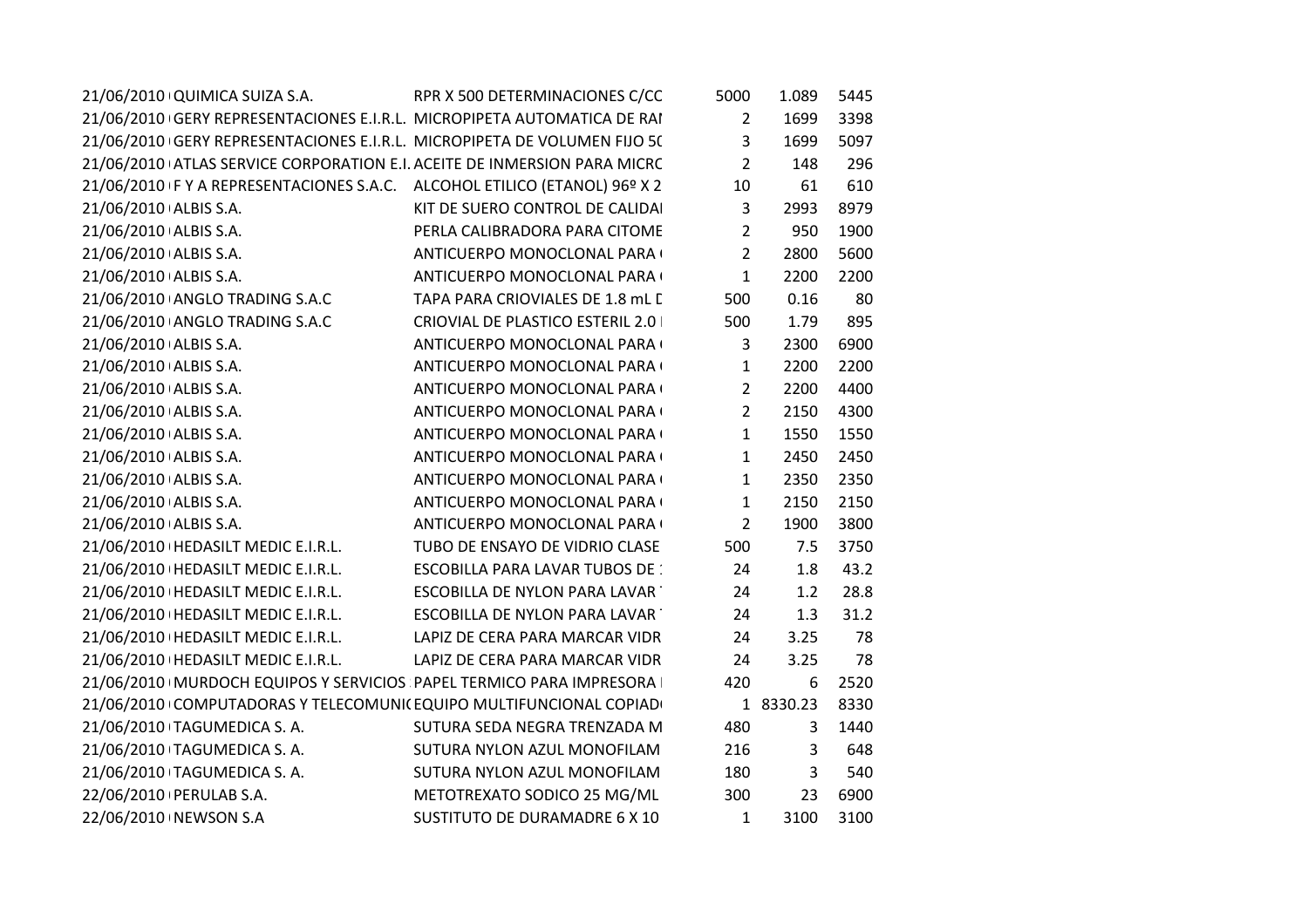|                               |                                                            | 22/06/2010   HERSIL S.A.LABORATORIOS INDUS DINITRATO DE ISOSORBIDA (SUBLIN | 550   |              | 0.79 434.5 |
|-------------------------------|------------------------------------------------------------|----------------------------------------------------------------------------|-------|--------------|------------|
| 22/06/2010 R K COMERCIAL S A  |                                                            | SONDA DE ALIMENTACION Nº 8                                                 | 300   | 0.78         | 234        |
| 22/06/2010 R K COMERCIAL S A  |                                                            | SONDA VESICAL TIPO NELATON Nº                                              | 500   | 0.74         | 370        |
| 22/06/2010 R K COMERCIAL S A  |                                                            | SONDA VESICAL TIPO NELATON Nº                                              | 500   | 0.74         | 370        |
| 22/06/2010 R K COMERCIAL S A  |                                                            | SONDA VESICAL TIPO NELATON Nº                                              | 500   | 0.74         | 370        |
| 22/06/2010 R K COMERCIAL S A  |                                                            | SONDA VESICAL TIPO NELATON Nº (                                            | 500   | 0.74         | 370        |
| 22/06/2010 SIGNOMED S.A.C.    |                                                            | VALVULA DE SISTEMA DE DERIVACIO                                            | 10    | 940          | 9400       |
| 22/06/2010 R K COMERCIAL S A  |                                                            | SONDA NASOGASTRICA Nº 14                                                   | 300   | $\mathbf{1}$ | 300        |
| 22/06/2010 R K COMERCIAL S A  |                                                            | SONDA NASOGASTRICA Nº 16                                                   | 300   | $\mathbf{1}$ | 300        |
|                               | 22/06/2010 SANDERSON S.A. (PERU)                           | HALOPERIDOL 5 MG INY 1 ML                                                  | 2000  | 1.84         | 3680       |
| 22/06/2010 LUKOLL S.A.C.      |                                                            | ACETILCISTEINA 300 MG INY 3 ML                                             | 1500  |              | 7 10500    |
| 22/06/2010 PROSEMEDIC S.A.    |                                                            | INDICADOR BIOLOGICO DE ESTERILI                                            | 4     | 841.5        | 3366       |
|                               | 22/06/2010   WORLD PHARMA S.A.C.                           | TROLAMINA 670 MG EMUL 93 G                                                 | 100   | 85           | 8500       |
|                               | 22/06/2010   MERCK PERUANA S.A.                            | SUCRALFATO 1 G/5 ML SUS 180 ML                                             | 465   |              | 23 10695   |
|                               | 22/06/2010   DEUTSCHE PHARMA S.A.C.                        | MUCOPOLISACARIDO SULFATADO (                                               | 100   | 10.54        | 1054       |
| 22/06/2010 PROSEMEDIC S.A.    |                                                            | TEST BOWIE & DICK                                                          | 504   | 18           | 9072       |
|                               | 22/06/2010 ARGOS MEDICAL IMPORT S.R.L.                     | AZITROMICINA 500 MG TAB                                                    | 500   | 0.75         | 375        |
|                               | 22/06/2010 SANDERSON S.A. (PERU)                           | POTASIO CLORURO 20 G/100 ML IN                                             | 20000 | 0.45         | 9000       |
| 22/06/2010 QUIMICA SUIZA S.A. |                                                            | DIGOXINA 250 UG TAB                                                        | 3000  | 0.19         | 570        |
|                               | 22/06/2010 DISTRIBUIDORA MARLON S.R.L                      | NOREPINEFRINA 1 MG/ML INY 4 MI                                             | 1000  | 3.6          | 3600       |
| 22/06/2010   PALMAGYAR S.A.   |                                                            | PROPOFOL 10 MG/ML INY 20 ML                                                | 600   | 7.2          | 4320       |
| 22/06/2010 OQ PHARMA S.A.C    |                                                            | AMOXICILINA + ACIDO CLAVULANIC                                             | 300   | 12.5         | 3750       |
|                               | 22/06/2010 GRUNENTHAL PERUANA S.A.                         | CICLOFOSFAMIDA 1 G INY                                                     | 365   |              | 29.5 10768 |
|                               | 22/06/2010 LABORATORIOS UNIDOS S.A                         | CODEINA + PARACETAMOL 30 MG +                                              | 6000  |              | 0.8 4800   |
| 22/06/2010 OQ PHARMA S.A.C    |                                                            | CLORURO DE SUXAMETONIO 50 MC                                               | 300   |              | 35 10500   |
|                               |                                                            | 22/06/2010 DISTRIBUIDORA MARLON S.R.L DEXAMETASONA FOSFATO 4 MG/2          | 20000 | 0.2          | 4000       |
|                               | 22/06/2010 GRUNENTHAL PERUANA S.A. TRAMADOL 50 MG INY 1 ML |                                                                            | 8700  |              | 1.23 10701 |
|                               | 22/06/2010 CORPORACION MEDCO S.A.C.                        | MIDAZOLAM 50 MG INY 10 ML                                                  | 700   | 7.5          | 5250       |
|                               |                                                            | 22/06/2010 COMERCIO & PRODUCCION MILEI TELA NIDO DE ABEJA X 1.60 M DE A    | 500   | 11.15        | 5575       |
|                               |                                                            | 22/06/2010 COMERCIO & PRODUCCION MILEI TELA BRAMANTE CRUDO X 1.60 M I      | 3500  |              | 4.34 15190 |
| 22/06/2010 TECNOFARMA S.A.    |                                                            | TRIPTORELINA 11.25 MG INY                                                  | 5     | 1260         | 6300       |
| 22/06/2010 ALBIS S.A.         |                                                            | TRYPASONOMA CRUZII (CHAGAS) EI                                             | 1440  | 5.14         | 7402       |
| 22/06/2010   PERULAB S.A.     |                                                            | VINORELBINA 50 MG/5 ML INY 5 M                                             | 40    | 235          | 9400       |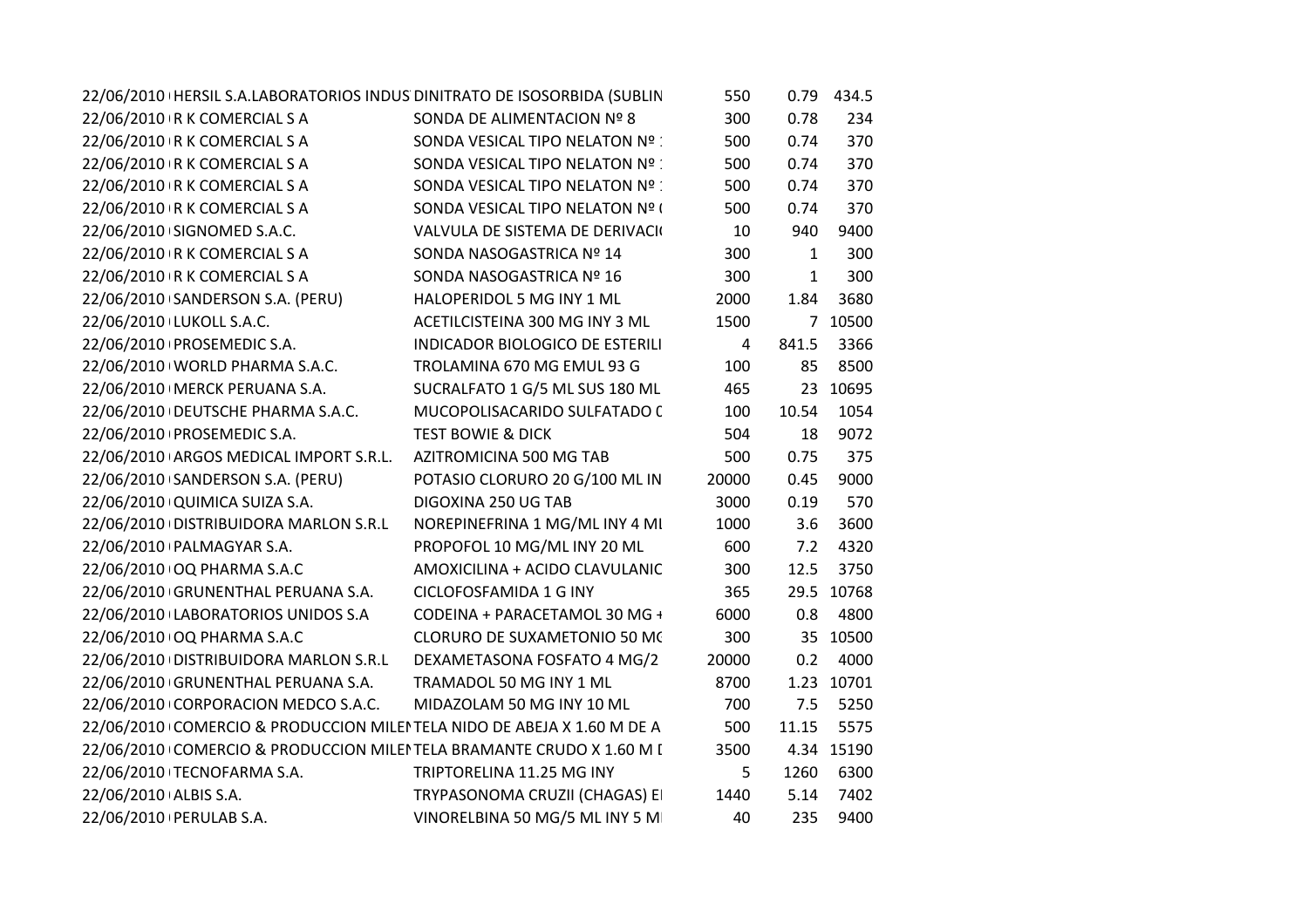| 22/06/2010   PERULAB S.A.                                                   | TRIPTORELINA 3.75 MG INY        | 48             |              | 223.9 10747 |
|-----------------------------------------------------------------------------|---------------------------------|----------------|--------------|-------------|
| 22/06/2010 GLAXOSMITHKLINE PERU S.A. REMIFENTANILO 5 mg INY 5 mL            |                                 | 50             | 126.83       | 6342        |
| 22/06/2010 HERSIL S.A.LABORATORIOS INDUS DEXTROSA 5 G/100 ML INY 100 ML     |                                 | 800            | 4.95         | 3960        |
| 22/06/2010 TECNOFARMA S.A.                                                  | OXICODONA 20 MG TAB             | 1500           | 5.28         | 7920        |
| 22/06/2010   MERCANTIL LABORATORIO S.A.C. FENOL EN CRISTALES Q.P. X 1 KG    |                                 | $\mathbf{1}$   | 90           | 90          |
| 22/06/2010   MERCANTIL LABORATORIO S.A.C. AGAR BILIS ESCULINA X 500 G       |                                 | $\overline{2}$ | 780          | 1560        |
| 22/06/2010   MERCANTIL LABORATORIO S.A.C. AGAR LIA (LISINA HIERRO AGAR) X 5 |                                 | $\overline{2}$ | 280          | 560         |
| 22/06/2010   MERCANTIL LABORATORIO S.A.C. AGAR CROMOGENICO PARA LEVAD       |                                 | $\mathbf{1}$   | 1150         | 1150        |
| 22/06/2010 LABORATORIOS ROEMMERS S.A. INSULINA HUMANA 100 UI/ML INY         |                                 | 100            | 29           | 2900        |
| 22/06/2010 CORPORACION PERUANA DE PROI PINTURA AL DUCO                      |                                 | 10             | 32           | 320         |
| 22/06/2010 CORPORACION PERUANA DE PROI PINTURA OLEO MATE                    |                                 | 15             | 35           | 525         |
| 22/06/2010 CORPORACION PERUANA DE PROI PINTURA ESMALTE SINTETICO COLC       |                                 | 35             | 35           | 1225        |
| 22/06/2010   MANUFACTURAS DE SEGURIDAD ' LIJA PARA PULIR FIERRO Nº 80 X 1 1 |                                 | 100            | 1.25         | 125         |
| 22/06/2010   MANUFACTURAS DE SEGURIDAD ' THINNER ESTANDAR                   |                                 |                | 55 15.3818   | 846         |
| 22/06/2010 ARIES COMERCIAL S.A.C                                            | RODILLO PARA PINTAR DE 9"       | 6              | 10           | 60          |
| 22/06/2010 TECNOFARMA S.A.                                                  | TOPOTECAN 4 MG/4 ML             | 43             | 163          | 7009        |
| 22/06/2010 SANDERSON S.A. (PERU)                                            | DOXORUBICINA 50 MG INY          | 350            | 22           | 7700        |
| 22/06/2010 SANDERSON S.A. (PERU)                                            | NITROGLICERINA 25 MG INY 5 ML   | 60             | 15.47        | 928.2       |
| 22/06/2010 DISTRIBUIDORA MARLON S.R.L                                       | FLUTAMIDA 250 MG TAB            | 20000          |              | 0.5 10000   |
| 22/06/2010 DISTRIBUIDORA MARLON S.R.L                                       | LOPERAMIDA 2 MG TAB             | 6000           | 0.065        | 390         |
| 22/06/2010 DISTRIBUIDORA MARLON S.R.L                                       | ORFENADRINA 100 MG TAB          | 500            | 0.4          | 200         |
| 22/06/2010 UNILENE SAC                                                      | SUTURA NYLON AZUL MONOFILAM     | 216            | $\mathbf{3}$ | 648         |
| 22/06/2010 UNILENE SAC                                                      | SUTURA NYLON AZUL MONOFILAM     | 180            | 3            | 540         |
| 22/06/2010 PARHUANA BANDO LEANDRO                                           | <b>CESPED AMERICANO</b>         | 750            | 9.89         | 7418        |
| 22/06/2010 PARHUANA BANDO LEANDRO                                           | ABONO ORGANICO CONCENTRADO      | 1200           | 0.99         | 1188        |
| 22/06/2010 A B PULSAR S.A.C.                                                | FILTRO SECADOR DE 3/8" PARA CAN | $\overline{2}$ | 42           | 84          |
| 22/06/2010 A B PULSAR S.A.C.                                                | CINTA AISLANTE DE 3/4" X 22 YD  | $\mathbf{1}$   | 4.5          | 4.5         |
| 22/06/2010 A B PULSAR S.A.C.                                                | CINTA AISLANTE DE 19 MM X 18 M  | $\mathbf{1}$   | 37.5         | 37.5        |
| 22/06/2010 A B PULSAR S.A.C.                                                | <b>GAS REFRIGERANTE R-12</b>    | 5              | 75           | 375         |
| 22/06/2010 A B PULSAR S.A.C.                                                | MOTOR VENTILADOR DE AIRE ACON   | 4              | 95           | 380         |
| 22/06/2010 A B PULSAR S.A.C.                                                | <b>TERMOSTATO</b>               | $\mathbf{1}$   | 175          | 175         |
| 22/06/2010 A B PULSAR S.A.C.                                                | VALVULA DE EXPANSION TERMOST.   | $\mathbf{1}$   | 380          | 380         |
| 22/06/2010 C & E LAB DEALERS S.A.                                           | DOSAJE DE DIMERO D              | 200            | 37.4         | 7480        |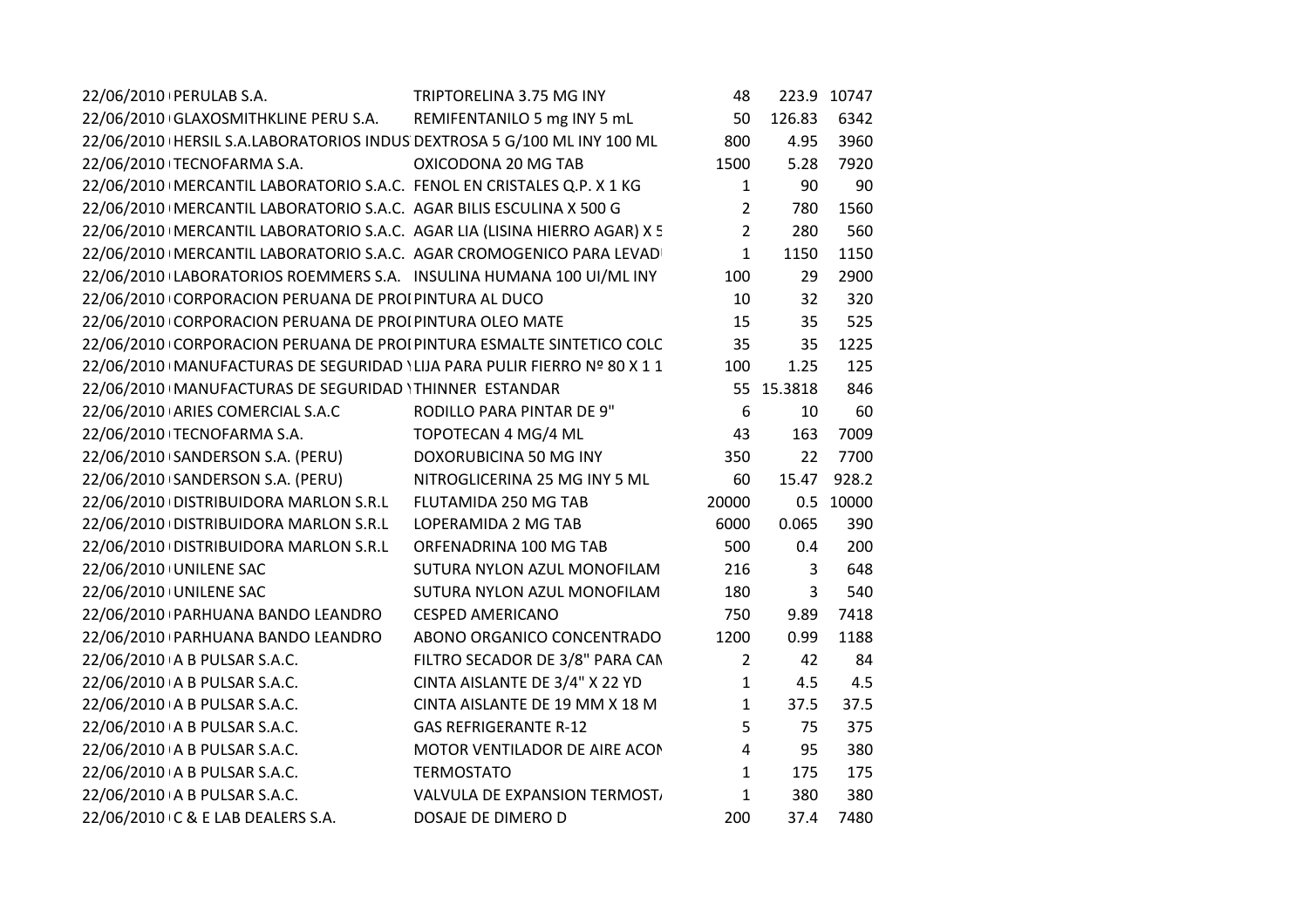| 22/06/2010 FARMADUAL S.A.C                                                                                                                              | <b>IMATINIB MESILATO 400 MG TAB</b> |                | 100 27.0526 | 2705        |
|---------------------------------------------------------------------------------------------------------------------------------------------------------|-------------------------------------|----------------|-------------|-------------|
| 22/06/2010 BERNAL CARBAJAL ENRIQUE EDG/ESPONJA DE ALAMBRE Nº 25                                                                                         |                                     | 720            | 1.35        | 972         |
| 23/06/2010 SAN FERNANDO S.A. POLLO ENTERO SIN MENUDENCIA                                                                                                |                                     | 1200           | 6.9         | 8280        |
| 23/06/2010   HEDASILT MEDIC E.I.R.L. MASCARILLA DESCARTABLE QUIRUF                                                                                      |                                     | 2000           | 0.26        | 520         |
| 23/06/2010 E&R MAESTRANZA INDUSTRIAL S. VALVULA PARA BALON DE GAS HEX.                                                                                  |                                     | $\overline{2}$ | 370         | 740         |
| 23/06/2010 GRUNENTHAL PERUANA S.A. VINCRISTINA SULFATO 1 MG/ML IN                                                                                       |                                     | 1200           | 7.63        | 9156        |
| 23/06/2010 DIAGNOSTICO UAL S.A.C. BOLSA COLECTORA DE SANGRE CUA                                                                                         |                                     | 230            |             | 45 10350    |
| 23/06/2010 IMPLANTES EXTERNOS PERUANOS MANGA MIXTA PAPEL Y PLASTICO P                                                                                   |                                     | 2600           | 0.61        | 1586        |
| 23/06/2010   REFASA S.A.C.                                                                                                                              | <b>BLEOMICINA 15 MG INY</b>         | 100            | 38          | 3800        |
| 23/06/2010 UTILITARIOS MEDICOS S.A.C BENCINA RECTIFICADA X 20 L                                                                                         |                                     | 12             | 160         | 1920        |
| 23/06/2010 IREFASA S.A.C.<br>23/06/2010 IMIRALLES & BURGA S.A.C. MANDIL DESCARTABLE ESTERIL TAL                                                         |                                     | 8300           |             | 1.3 10790   |
|                                                                                                                                                         |                                     | 350            | 18          | 6300        |
| 23/06/2010   PERULAB S.A.                                                                                                                               | MITOMICINA 20 MG INY                | 50             | 171         | 8550        |
| 23/06/2010 TECNOFARMA S.A.                                                                                                                              | TEMOZOLOMIDA 250 MG TAB             | 25             | 285         | 7125        |
| 23/06/2010   MERCK SHARP & DOHME PERU S.I CASPOFUNGINA 50 MG INY                                                                                        |                                     |                | 6 1611.93   | 9672        |
| 23/06/2010   HEDASILT MEDIC E.I.R.L. TUBO DE POLIPROPILENO PARA CUI                                                                                     |                                     | 2000           | 0.5         | 1000        |
| 24/06/2010   MARAGAM E.I.R.L. GRASA LIVIANA PARA VEHICULOS                                                                                              |                                     | 100            | 44          | 4400        |
| 24/06/2010   MARAGAM E.I.R.L. GRASA DE ALTA TEMPERATURA HA!                                                                                             |                                     | 30             | 63.5        | 1905        |
| 24/06/2010 MARAGAM E.I.R.L.<br>24/06/2010 MARAGAM E.I.R.L. ACEITE MULTIGRADO SAE 20W-50<br>24/06/2010 LABORATORIOS UNIDOS S.A CODEINA 30 MG/ML INY 2 ML |                                     | 50             | 72          | 3600        |
|                                                                                                                                                         |                                     | 500            | 2.2         | 1100        |
| 24/06/2010   PAPELES TECNICOS E.I.R.L TAMPON PARA HUELLA DACTILAR                                                                                       |                                     | 100            | 8.08        | 808         |
| 24/06/2010 IMPORT MEDICAL SERVICE EIRL SONDA VESICAL TIPO NELATON Nº :                                                                                  |                                     | 1000           | 0.9         | 900         |
| 24/06/2010 IMPORT MEDICAL SERVICE EIRL SONDA VESICAL TIPO NELATON Nº I                                                                                  |                                     | 150            | 0.9         | 135         |
| 24/06/2010 GLOBAL SUPPLY S.A.C. AGUJA ESPINAL DESCARTABLE Nº 2.                                                                                         |                                     | 1000           | 8.5         | 8500        |
| 24/06/2010 ALMACENERA PACHECO S.R.LTDA ACEITE VEGETAL X 5 L                                                                                             |                                     | 140            | 23.87       | 3342        |
| 24/06/2010 ALMACENERA PACHECO S.R.LTDA AZUCAR BLANCA X 1 KG                                                                                             |                                     | 1200           | 2.4875      | 2985        |
| 24/06/2010 VASQUEZ ROJAS JUAN CARLOS BANCA DE ASIENTOS MULTIPLES                                                                                        |                                     | $\mathbf{3}$   | 630         | 1890        |
| 24/06/2010 AGA S.A.                                                                                                                                     | <b>GAS ARGON</b>                    | 1              |             | 29.75 29.75 |
| 24/06/2010 UNIVERSAL WATER SUPPLIER EIRL SURTIDOR DE AGUA ELECTRICO - DI                                                                                |                                     | $\overline{4}$ | 571.2       | 2285        |
| 24/06/2010 BAIRES S.A.C.                                                                                                                                | <b>CAMARA DIGITAL MONOCROMATIC</b>  | 1              | 44000 44000 |             |
| 24/06/2010 BAIRES S.A.C.<br>24/06/2010 BAIRES S.A.C.                                                                                                    | MICROSCOPIO COMPUESTO BINOCI        | 1              |             | 24000 24000 |
|                                                                                                                                                         | MICROSCOPIO TRINOCULAR CON C        | 1              | 43500 43500 |             |
| 24/06/2010 BAIRES S.A.C.                                                                                                                                | MICROSCOPIO COMPUESTO BINOCI        | 1              | 27900 27900 |             |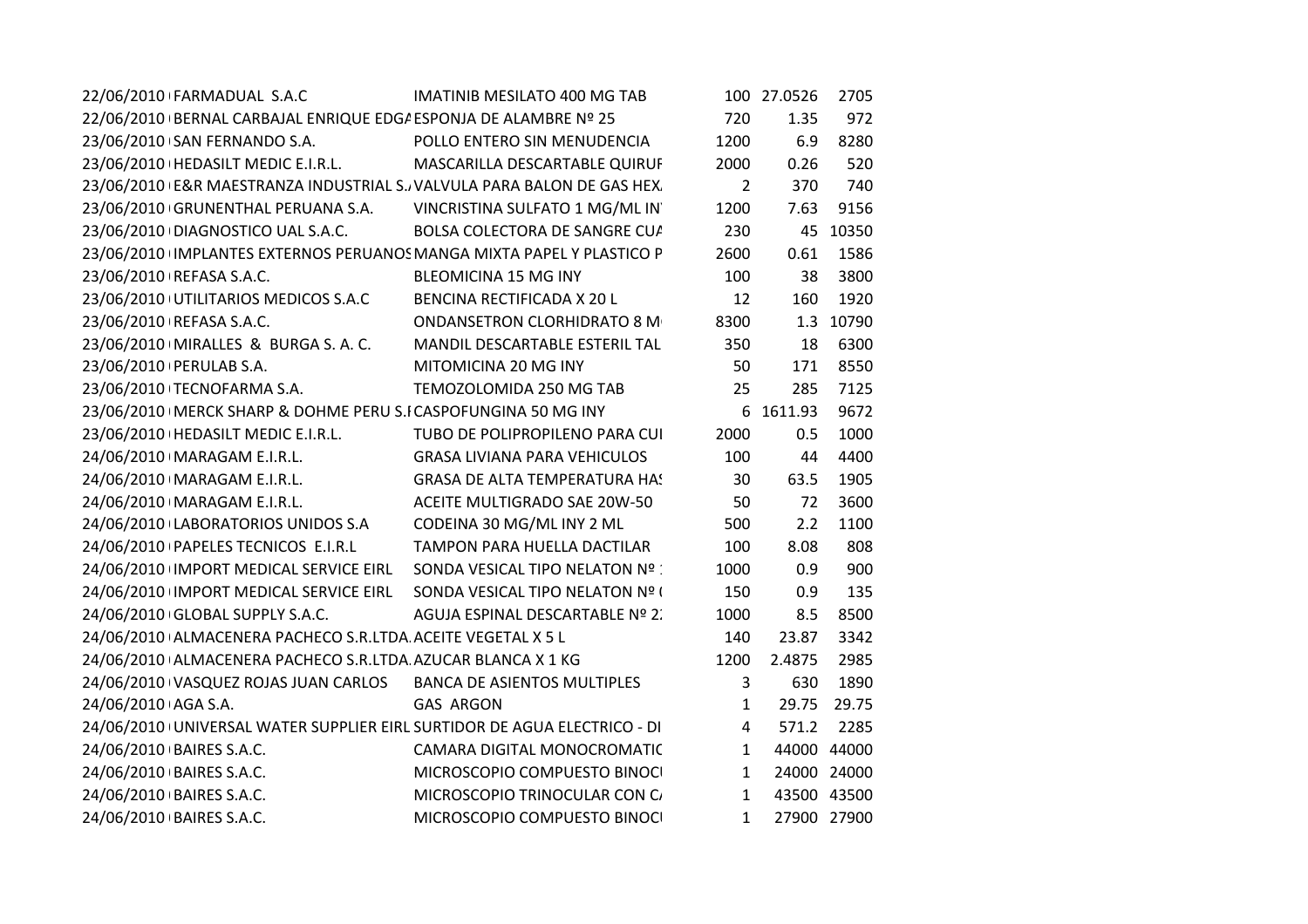| 24/06/2010 REPRESENTACIONES ELECTROMEC FOCO HALOGENO 150 W                |                                   | 6              | 165         | 990      |
|---------------------------------------------------------------------------|-----------------------------------|----------------|-------------|----------|
| 24/06/2010 ELMER PRAVIA GUERRERO PERSIANAS HORIZONTALES                   |                                   | $\overline{2}$ | 950         | 1900     |
| 24/06/2010 COMERCIAL J.H.V. DEL CENTRO E.I MANDARINA SIN PEPA (AL PESO)   |                                   | 15             | 2.5         | 37.5     |
| 24/06/2010 COMERCIAL J.H.V. DEL CENTRO E.I PLATANO BISCOCHO (AL PESO)     |                                   | 15             | 3.2         | 48       |
| 24/06/2010 BERNAL CARBAJAL ENRIQUE EDG/ AZUCAR BLANCA X 6 g               |                                   | $\mathbf{1}$   | 54          | 54       |
| 25/06/2010 AGA S.A.                                                       | <b>OXIGENO GAS MEDICINAL</b>      | 500            | 4.05        | 2025     |
| 25/06/2010 UNITEC S.A.C                                                   | <b>BOMBA SUMERGIBLE DE 7.5 HP</b> | $\overline{2}$ | 13170 26340 |          |
| 25/06/2010   REPRESENTACIONES ALKAMI S.A. (BAJALENGUA DE MADERA ADULTO    |                                   | 300            | 12.3        | 3690     |
| 25/06/2010 REPRESENTACIONES ALKAMI S.A. (NITROFURAL 200 MG/100 G CRM 5    |                                   | 120            | 30.95       | 3714     |
| 25/06/2010   PERULAB S.A.                                                 | FENITOINA SODICA 125 MG/5 ML SI   | 100            | 10.28       | 1028     |
| 25/06/2010 ESKE S.R.L.                                                    | CISPLATINO 1 MG/ML INY 50 ML      | 250            | 17          | 4250     |
| 25/06/2010   PERULAB S.A.                                                 | CLORFENAMINA MALEATO 2 MG/5       | 1000           | 2.76        | 2760     |
| 25/06/2010   PERULAB S.A.                                                 | ACETILCISTEINA 600 MG TAB         | 5000           | 1.19        | 5950     |
| 25/06/2010 ALBIS S.A.                                                     | PALONOSETRON CLORHIDRATO 250      | 30             | 326.4       | 9792     |
| 25/06/2010   PERULAB S.A.                                                 | METOTREXATO SODICO 25 MG/ML       | 140            | 23          | 3220     |
| 25/06/2010   REPRESENTACIONES GOMTAL S.R. MEGESTROL 40 MG/ML SUS 240 MI   |                                   | 70             | 97.8        | 6846     |
| 25/06/2010   HERSIL S.A.LABORATORIOS INDUS MANITOL 20 G/100 ML INY 500 ML |                                   | 500            |             | 21 10500 |
| 25/06/2010   MEDROCK CORPORATION S.AC CLORFENAMINA MALEATO 4 MG T/        |                                   | 30000          | 0.02        | 600      |
| 25/06/2010   MEDROCK CORPORATION S.AC DICLOFENACO + PARACETAMOL 50        |                                   | 5000           | 0.12        | 600      |
| 25/06/2010 ARGOS MEDICAL IMPORT S.R.L. ESCOPOLAMINA N-BUTILBROMURC        |                                   | 7000           | 0.72        | 5040     |
| 25/06/2010 BERNAL CARBAJAL ENRIQUE EDG/ CAFE INSTANTANEO X 200 G          |                                   | 60             | 14.25       | 855      |
| 25/06/2010 BERNAL CARBAJAL ENRIQUE EDGI LINAZA EN GRANO (ALIMENTO PAR.    |                                   | 3              | 5.48        | 16.44    |
| 25/06/2010 BERNAL CARBAJAL ENRIQUE EDG/ CAFE INSTANTANEO X 6 g            |                                   | 300            | 0.56        | 168      |
| 25/06/2010 BERNAL CARBAJAL ENRIQUE EDG/ COCOA EN POLVO A GRANEL           |                                   | $\overline{2}$ | 17.9        | 35.8     |
| 25/06/2010 BERNAL CARBAJAL ENRIQUE EDG/ ANIS ENTERO (AL PESO)             |                                   | 8              | 17.5        | 140      |
| 25/06/2010 BERNAL CARBAJAL ENRIQUE EDG/ TE A GRANEL                       |                                   | $\mathbf{1}$   | 6.48        | 6.48     |
| 25/06/2010 BERNAL CARBAJAL ENRIQUE EDG/ EMOLIENTE X 50 G                  |                                   | 50             | 0.5         | 25       |
| 25/06/2010 BERNAL CARBAJAL ENRIQUE EDG/ ANIS FILTRANTE X 100 SOBRES       |                                   | 15             | 2.99        | 44.85    |
| 25/06/2010   BERNAL CARBAJAL ENRIQUE EDG/ MANZANILLA FILTRANTE X 100 SOB  |                                   | 25             | 2.99        | 74.75    |
| 25/06/2010   BERNAL CARBAJAL ENRIQUE EDG/ TE FILTRANTE X 100 SOBRES       |                                   | 5              | 2.99        | 14.95    |
| 25/06/2010 QUINTO DAMIAN HERMANOS S.A QUINUA                              |                                   | 60             | 8.9         | 534      |
| 25/06/2010 QUINTO DAMIAN HERMANOS S.A. TRIGO PELADO                       |                                   | 40             | 3.5         | 140      |
| 25/06/2010 QUINTO DAMIAN HERMANOS S.A. MORON AMERICANO                    |                                   | 40             | 2.8         | 112      |
|                                                                           |                                   |                |             |          |